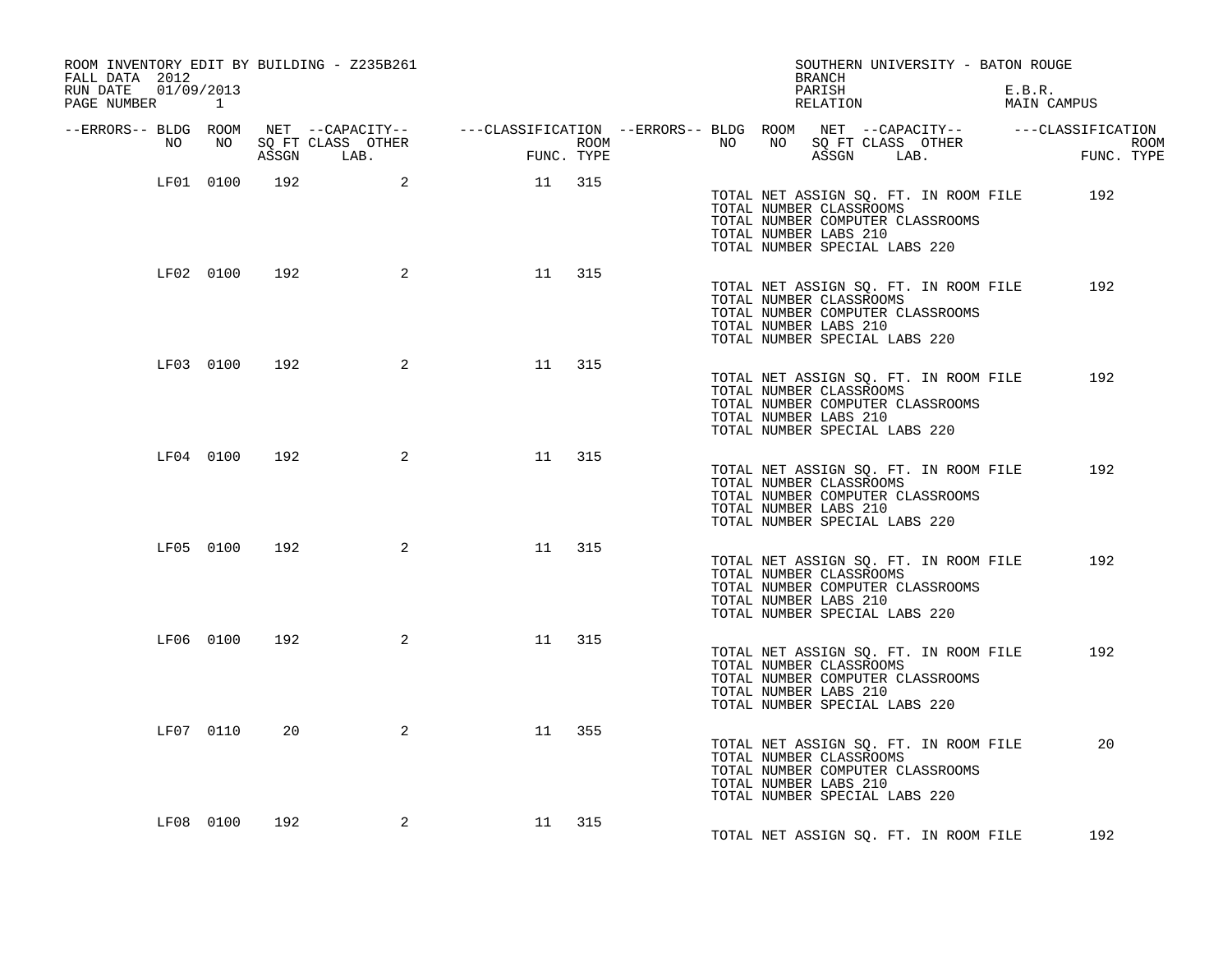| ROOM INVENTORY EDIT BY BUILDING - Z235B261<br>FALL DATA 2012 |       |                                               |                                                                                            |      |    |             | <b>BRANCH</b>                                             | SOUTHERN UNIVERSITY - BATON ROUGE                                                                          |        |             |                    |
|--------------------------------------------------------------|-------|-----------------------------------------------|--------------------------------------------------------------------------------------------|------|----|-------------|-----------------------------------------------------------|------------------------------------------------------------------------------------------------------------|--------|-------------|--------------------|
| RUN DATE<br>01/09/2013<br>PAGE NUMBER<br>2                   |       |                                               |                                                                                            |      |    |             | PARISH<br>RELATION                                        |                                                                                                            | E.B.R. | MAIN CAMPUS |                    |
| --ERRORS-- BLDG ROOM<br>NO<br>NO                             | ASSGN | NET --CAPACITY--<br>SQ FT CLASS OTHER<br>LAB. | ---CLASSIFICATION --ERRORS-- BLDG ROOM NET --CAPACITY-- ------CLASSIFICATION<br>FUNC. TYPE | ROOM | NO | NO          | ASSGN<br>TOTAL NUMBER CLASSROOMS<br>TOTAL NUMBER LABS 210 | SQ FT CLASS OTHER<br>LAB.<br>TOTAL NUMBER COMPUTER CLASSROOMS<br>TOTAL NUMBER SPECIAL LABS 220             |        |             | ROOM<br>FUNC. TYPE |
| LF09 0100                                                    | 192   | 2                                             | 11                                                                                         | 315  |    |             | TOTAL NUMBER CLASSROOMS<br>TOTAL NUMBER LABS 210          | TOTAL NET ASSIGN SQ. FT. IN ROOM FILE<br>TOTAL NUMBER COMPUTER CLASSROOMS<br>TOTAL NUMBER SPECIAL LABS 220 |        | 192         |                    |
| LF10 0100                                                    | 192   | 2                                             | 11                                                                                         | 315  |    |             | TOTAL NUMBER CLASSROOMS<br>TOTAL NUMBER LABS 210          | TOTAL NET ASSIGN SQ. FT. IN ROOM FILE<br>TOTAL NUMBER COMPUTER CLASSROOMS<br>TOTAL NUMBER SPECIAL LABS 220 |        | 192         |                    |
| LF11 0100                                                    | 192   | $\overline{a}$                                | 11                                                                                         | 315  |    |             | TOTAL NUMBER CLASSROOMS<br>TOTAL NUMBER LABS 210          | TOTAL NET ASSIGN SQ. FT. IN ROOM FILE<br>TOTAL NUMBER COMPUTER CLASSROOMS<br>TOTAL NUMBER SPECIAL LABS 220 |        | 192         |                    |
| M100 0115                                                    | 42    | $\mathbf{1}$                                  | 57                                                                                         | 919  |    | M100 0116   | 42                                                        | $\mathbf{1}$                                                                                               |        | 57          | 919                |
| M100 0117                                                    | 204   | 30                                            | 91                                                                                         | 660  |    | M100 0439   | 90                                                        | 6                                                                                                          |        | 11          | 110                |
| M100 A0101E                                                  | 180   | 2                                             | 57                                                                                         | 920  |    | M100 A0102E | 36                                                        | 2                                                                                                          |        | 57          | 935                |
| M100 A0103E                                                  | 54    | $\mathbf 1$                                   | 57                                                                                         | 919  |    | M100 A0104E | 180                                                       | $\overline{2}$                                                                                             |        | 57          | 920                |
| M100 A0105E                                                  | 180   | 2                                             | 57                                                                                         | 920  |    | M100 A0106E | 25                                                        | $\mathbf{1}$                                                                                               |        | 57          | 919                |
| M100 A0107E                                                  | 114   | $\mathbf 1$                                   | 57                                                                                         | 919  |    | M100 A0108E | 210                                                       | $\overline{2}$                                                                                             |        | 57          | 920                |
| M100 A0109E                                                  | 240   | 2                                             | 57                                                                                         | 935  |    | M100 A0113E | 240                                                       | $\overline{2}$                                                                                             |        | 57          | 935                |
| M100 A0114E                                                  | 210   | $\overline{2}$                                | 57                                                                                         | 920  |    | M100 A0115E | 114                                                       | $\mathbf{1}$                                                                                               |        | 57          | 919                |
| M100 A0116E                                                  | 25    | $\mathbf 1$                                   | 57                                                                                         | 919  |    | M100 A0117E | 180                                                       | $\overline{2}$                                                                                             |        | 57          | 920                |
| M100 A0118E                                                  | 180   | 2                                             | 57                                                                                         | 920  |    | M100 A0119E | 54                                                        | $\mathbf{1}$                                                                                               |        | 57          | 919                |
| M100 A0121E                                                  | 180   | 2                                             | 57                                                                                         | 920  |    | M100 B0X01N | 192                                                       | $\overline{2}$                                                                                             |        | 57          | 920                |
| M100 B0X01W                                                  | 192   | 2                                             | 57                                                                                         | 920  |    | M100 B0X02N | 36                                                        | 4                                                                                                          |        | 57          | 935                |
| M100 B0X02W                                                  | 36    | 4                                             | 57                                                                                         | 935  |    | M100 B0X03N | 63                                                        | 2                                                                                                          |        | 57          | 919                |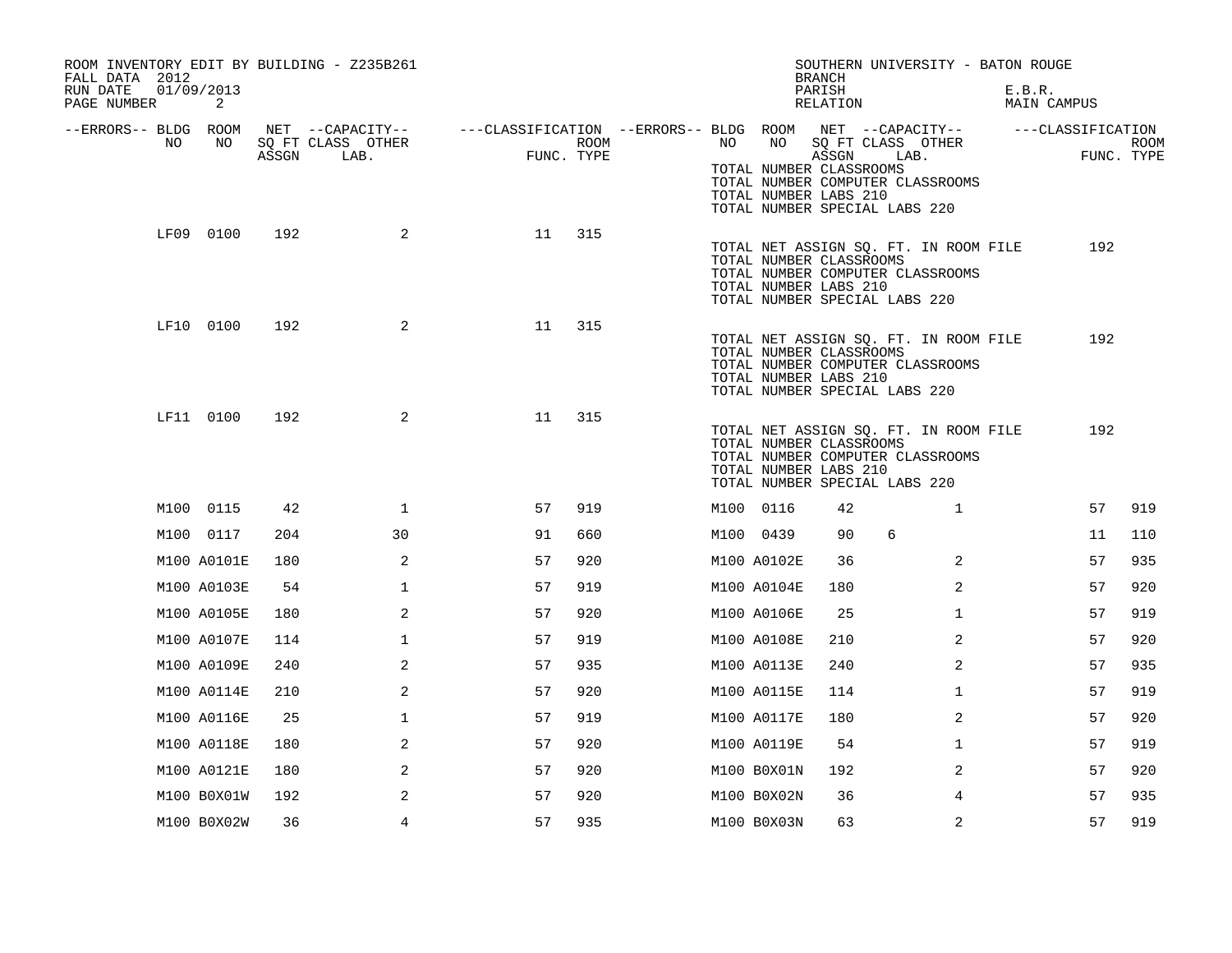| ROOM INVENTORY EDIT BY BUILDING - Z235B261<br>FALL DATA 2012<br>RUN DATE<br>PAGE NUMBER | 01/09/2013<br>3 |       |                                               |            |             |                                         |             | <b>BRANCH</b><br>PARISH<br><b>RELATION</b> | SOUTHERN UNIVERSITY - BATON ROUGE             | E.B.R.<br>MAIN CAMPUS |                           |
|-----------------------------------------------------------------------------------------|-----------------|-------|-----------------------------------------------|------------|-------------|-----------------------------------------|-------------|--------------------------------------------|-----------------------------------------------|-----------------------|---------------------------|
| --ERRORS-- BLDG<br>NO.                                                                  | ROOM<br>NO      | ASSGN | NET --CAPACITY--<br>SQ FT CLASS OTHER<br>LAB. | FUNC. TYPE | <b>ROOM</b> | ---CLASSIFICATION --ERRORS-- BLDG<br>NO | ROOM<br>NO  | ASSGN                                      | NET --CAPACITY--<br>SQ FT CLASS OTHER<br>LAB. | ---CLASSIFICATION     | <b>ROOM</b><br>FUNC. TYPE |
|                                                                                         | M100 B0X03W     | 63    | 2                                             | 57         | 919         |                                         | M100 B0X04N | 192                                        | 2                                             | 57                    | 920                       |
|                                                                                         | M100 B0X04W     | 192   | 2                                             | 57         | 920         |                                         | M100 B0X05N | 192                                        | 2                                             | 57                    | 920                       |
|                                                                                         | M100 B0X05W     | 192   | 2                                             | 57         | 920         |                                         | M100 B0X06N | 18                                         | 2                                             | 57                    | 919                       |
|                                                                                         | M100 B0X06W     | 18    | 2                                             | 57         | 919         |                                         | M100 B0X07N | 72                                         | 2                                             | 57                    | 919                       |
|                                                                                         | M100 B0X07W     | 72    | 2                                             | 57         | 919         |                                         | M100 B0X08N | 192                                        | 2                                             | 57                    | 920                       |
|                                                                                         | M100 B0X08W     | 192   | 2                                             | 57         | 920         |                                         | M100 B0X09N | 168                                        | 4                                             | 57                    | 935                       |
|                                                                                         | M100 B0X09W     | 168   | 4                                             | 57         | 935         |                                         | M100 B0X13N | 168                                        | 4                                             | 57                    | 935                       |
|                                                                                         | M100 B0X13W     | 168   | 4                                             | 57         | 935         |                                         | M100 B0X14N | 192                                        | $\overline{a}$                                | 57                    | 920                       |
|                                                                                         | M100 B0X14W     | 192   | 2                                             | 57         | 920         |                                         | M100 B0X15N | 72                                         | 2                                             | 57                    | 919                       |
|                                                                                         | M100 B0X15W     | 72    | 2                                             | 57         | 919         |                                         | M100 B0X16N | 18                                         | 2                                             | 57                    | 919                       |
|                                                                                         | M100 B0X16W     | 18    | 2                                             | 57         | 919         |                                         | M100 B0X17N | 192                                        | 2                                             | 57                    | 920                       |
|                                                                                         | M100 B0X17W     | 192   | 2                                             | 57         | 920         |                                         | M100 B0X18N | 192                                        | 2                                             | 57                    | 920                       |
|                                                                                         | M100 B0X18W     | 192   | 2                                             | 57         | 920         |                                         | M100 B0X19W | 63                                         | 2                                             | 57                    | 919                       |
|                                                                                         | M100 B0X20W     | 36    | 4                                             | 57         | 935         |                                         | M100 C0X01N | 192                                        | 2                                             | 57                    | 920                       |
|                                                                                         | M100 C0X01W     | 192   | 2                                             | 57         | 920         |                                         | M100 C0X02N | 36                                         |                                               | 57                    | 935                       |
|                                                                                         | M100 C0X02W     | 36    | 4                                             | 57         | 935         |                                         | M100 C0X03N | 63                                         | 2                                             | 57                    | 919                       |
|                                                                                         | M100 C0X03W     | 63    | 2                                             | 57         | 919         |                                         | M100 C0X04N | 192                                        | 2                                             | 57                    | 920                       |
|                                                                                         | M100 C0X04W     | 192   | 2                                             | 57         | 920         |                                         | M100 C0X05N | 192                                        | 2                                             | 57                    | 920                       |
|                                                                                         | M100 C0X05W     | 192   | 2                                             | 57         | 920         |                                         | M100 C0X06N | 18                                         | 2                                             | 57                    | 919                       |
|                                                                                         | M100 C0X06W     | 18    | 2                                             | 57         | 919         |                                         | M100 C0X07N | 72                                         | 2                                             | 57                    | 919                       |
|                                                                                         | M100 C0X07W     | 72    | 2                                             | 57         | 919         |                                         | M100 C0X08N | 240                                        | 2                                             | 57                    | 920                       |
|                                                                                         | M100 C0X08W     | 240   | 2                                             | 57         | 920         |                                         | M100 C0X09N | 210                                        | 4                                             | 57                    | 935                       |
|                                                                                         | M100 C0X09W     | 210   | 4                                             | 57         | 935         |                                         | M100 C0X13N | 210                                        | 4                                             | 57                    | 935                       |
|                                                                                         | M100 C0X13W     | 210   | 4                                             | 57         | 935         |                                         | M100 C0X14N | 240                                        | 2                                             | 57                    | 920                       |
|                                                                                         | M100 C0X14W     | 210   | 4                                             | 57         | 935         |                                         | M100 C0X15N | 72                                         | 2                                             | 57                    | 919                       |
|                                                                                         | M100 C0X15W     | 72    | 2                                             | 57         | 919         |                                         | M100 C0X16N | 18                                         | 2                                             | 57                    | 919                       |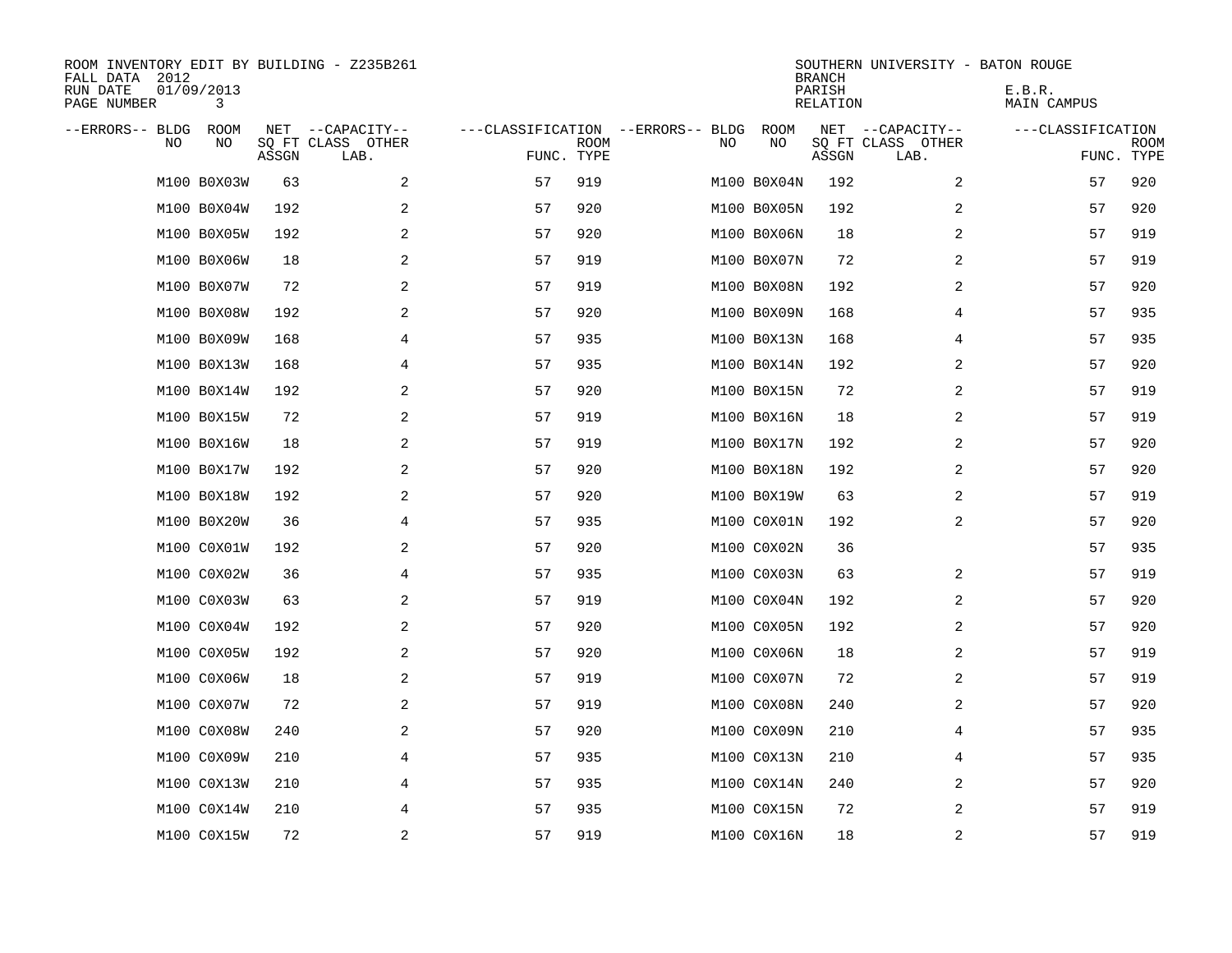| ROOM INVENTORY EDIT BY BUILDING - Z235B261<br>FALL DATA 2012<br>RUN DATE<br>PAGE NUMBER | 01/09/2013<br>4 |       |                           |                                        |             |     |                                                                                                  | <b>BRANCH</b><br>PARISH<br>RELATION |                           |                                                                                | SOUTHERN UNIVERSITY - BATON ROUGE<br>E.B.R.<br>MAIN CAMPUS |                   |                           |
|-----------------------------------------------------------------------------------------|-----------------|-------|---------------------------|----------------------------------------|-------------|-----|--------------------------------------------------------------------------------------------------|-------------------------------------|---------------------------|--------------------------------------------------------------------------------|------------------------------------------------------------|-------------------|---------------------------|
| --ERRORS-- BLDG ROOM                                                                    |                 |       | NET --CAPACITY--          | ---CLASSIFICATION --ERRORS-- BLDG ROOM |             |     |                                                                                                  |                                     | NET --CAPACITY--          |                                                                                | ---CLASSIFICATION                                          |                   |                           |
| NO.                                                                                     | NO              | ASSGN | SQ FT CLASS OTHER<br>LAB. | FUNC. TYPE                             | <b>ROOM</b> | NO. | NO                                                                                               | ASSGN                               | SQ FT CLASS OTHER<br>LAB. |                                                                                |                                                            |                   | <b>ROOM</b><br>FUNC. TYPE |
|                                                                                         | M100 C0X16W     | 18    | 2                         | 57                                     | 919         |     | M100 C0X17N                                                                                      | 192                                 |                           | 2                                                                              |                                                            | 57                | 920                       |
|                                                                                         | M100 C0X17W     | 192   | 2                         | 57                                     | 920         |     | M100 C0X18N                                                                                      | 192                                 |                           | 2                                                                              |                                                            | 57                | 920                       |
|                                                                                         | M100 C0X18W     | 192   | 2                         | 57                                     | 920         |     | M100 C0X19N                                                                                      | 63                                  |                           | 2                                                                              |                                                            | 57                | 919                       |
|                                                                                         | M100 C0X19W     | 63    | 2                         | 57                                     | 919         |     | M100 C0X20W                                                                                      | 36                                  |                           | 4                                                                              |                                                            | 57                | 935                       |
|                                                                                         | M100 C0X21N     | 192   | 2                         | 57                                     | 920         |     | M100 C0X21W<br>TOTAL NUMBER CLASSROOMS<br>TOTAL NUMBER LABS 210<br>TOTAL NUMBER SPECIAL LABS 220 | 192                                 |                           | 2<br>TOTAL NET ASSIGN SQ. FT. IN ROOM FILE<br>TOTAL NUMBER COMPUTER CLASSROOMS |                                                            | 57<br>11,591<br>1 | 920                       |
|                                                                                         | M200 0117       | 204   | 30                        | 91                                     | 660         |     | M200 0439                                                                                        | 90                                  | 6                         |                                                                                |                                                            | 11                | 110                       |
|                                                                                         | M200 A0101E     | 180   | 2                         | 57                                     | 920         |     | M200 A0102E                                                                                      | 36                                  |                           | 2                                                                              |                                                            | 57                | 935                       |
|                                                                                         | M200 A0103E     | 54    | $\mathbf 1$               | 57                                     | 919         |     | M200 A0104E                                                                                      | 180                                 |                           | 2                                                                              |                                                            | 57                | 920                       |
|                                                                                         | M200 A0105E     | 180   | 2                         | 57                                     | 920         |     | M200 A0106E                                                                                      | 25                                  |                           | $\mathbf{1}$                                                                   |                                                            | 57                | 919                       |
|                                                                                         | M200 A0107E     | 114   | $\mathbf 1$               | 57                                     | 919         |     | M200 A0108E                                                                                      | 210                                 |                           | 2                                                                              |                                                            | 57                | 920                       |
|                                                                                         | M200 A0109E     | 240   | 2                         | 57                                     | 935         |     | M200 A0113E                                                                                      | 240                                 |                           | 2                                                                              |                                                            | 57                | 935                       |
|                                                                                         | M200 A0114E     | 210   | 2                         | 57                                     | 920         |     | M200 A0115E                                                                                      | 114                                 |                           | $\mathbf{1}$                                                                   |                                                            | 57                | 919                       |
|                                                                                         | M200 A0116E     | 25    | $\mathbf 1$               | 57                                     | 919         |     | M200 A0117E                                                                                      | 180                                 |                           | $\overline{2}$                                                                 |                                                            | 57                | 920                       |
|                                                                                         | M200 A0118E     | 180   | 2                         | 57                                     | 920         |     | M200 A0119E                                                                                      | 54                                  |                           | $\mathbf{1}$                                                                   |                                                            | 57                | 919                       |
|                                                                                         | M200 A0121E     | 180   | 2                         | 57                                     | 920         |     | M200 B0X01N                                                                                      | 192                                 |                           | 2                                                                              |                                                            | 57                | 920                       |
|                                                                                         | M200 B0X01W     | 192   | 2                         | 57                                     | 920         |     | M200 B0X02N                                                                                      | 36                                  |                           | 4                                                                              |                                                            | 57                | 935                       |
|                                                                                         | M200 B0X02W     | 36    | $\overline{4}$            | 57                                     | 935         |     | M200 B0X03N                                                                                      | 63                                  |                           | $\overline{a}$                                                                 |                                                            | 57                | 919                       |
|                                                                                         | M200 B0X03W     | 63    | 2                         | 57                                     | 919         |     | M200 B0X04N                                                                                      | 192                                 |                           | 2                                                                              |                                                            | 57                | 920                       |
|                                                                                         | M200 B0X04W     | 192   | $\overline{a}$            | 57                                     | 920         |     | M200 B0X05N                                                                                      | 192                                 |                           | 2                                                                              |                                                            | 57                | 920                       |
|                                                                                         | M200 B0X05W     | 192   | 2                         | 57                                     | 920         |     | M200 B0X06N                                                                                      | 18                                  |                           | 2                                                                              |                                                            | 57                | 919                       |
|                                                                                         | M200 B0X06W     | 18    | 2                         | 57                                     | 919         |     | M200 B0X07N                                                                                      | 72                                  |                           | 2                                                                              |                                                            | 57                | 919                       |
|                                                                                         | M200 B0X07W     | 72    | 2                         | 57                                     | 919         |     | M200 B0X08N                                                                                      | 192                                 |                           | 2                                                                              |                                                            | 57                | 920                       |
|                                                                                         | M200 B0X08W     | 192   | 2                         | 57                                     | 920         |     | M200 B0X09N                                                                                      | 168                                 |                           | $\overline{4}$                                                                 |                                                            | 57                | 935                       |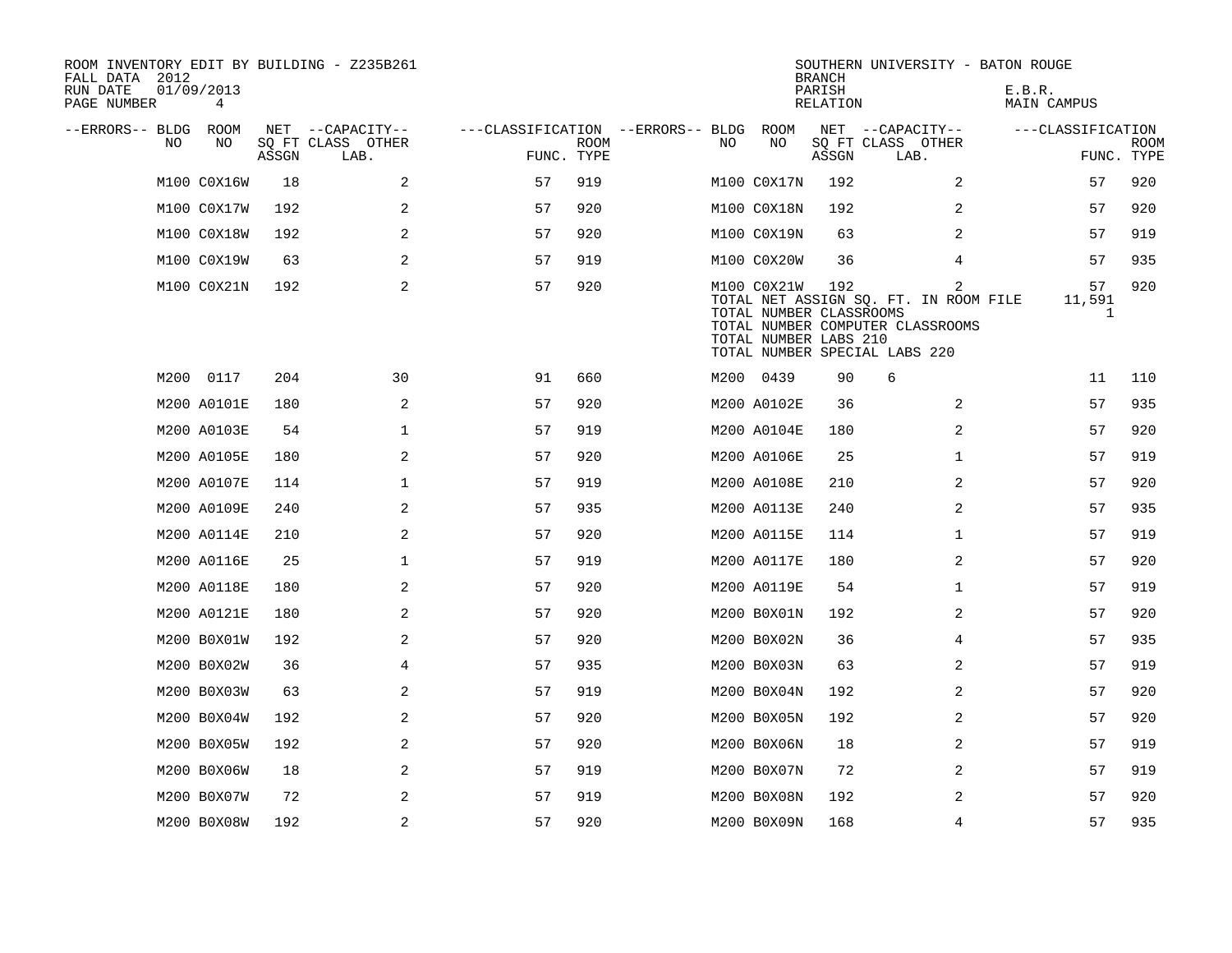| ROOM INVENTORY EDIT BY BUILDING - Z235B261<br>FALL DATA 2012<br>RUN DATE<br>PAGE NUMBER | 01/09/2013<br>5 |       |                           |            |             |                                   |             | <b>BRANCH</b><br>PARISH<br>RELATION | SOUTHERN UNIVERSITY - BATON ROUGE          | E.B.R.<br>MAIN CAMPUS |                    |
|-----------------------------------------------------------------------------------------|-----------------|-------|---------------------------|------------|-------------|-----------------------------------|-------------|-------------------------------------|--------------------------------------------|-----------------------|--------------------|
| --ERRORS-- BLDG ROOM                                                                    |                 |       | NET --CAPACITY--          |            |             | ---CLASSIFICATION --ERRORS-- BLDG | ROOM        |                                     | NET --CAPACITY--                           | ---CLASSIFICATION     |                    |
| NO                                                                                      | NO              | ASSGN | SQ FT CLASS OTHER<br>LAB. | FUNC. TYPE | <b>ROOM</b> | NO.                               | NO          | ASSGN                               | SQ FT CLASS OTHER<br>LAB.                  |                       | ROOM<br>FUNC. TYPE |
|                                                                                         |                 | 168   |                           |            | 935         |                                   |             | 168                                 |                                            | 57                    |                    |
|                                                                                         | M200 B0X09W     |       | 4                         | 57         |             |                                   | M200 B0X13N |                                     | 4                                          |                       | 935                |
|                                                                                         | M200 B0X13W     | 168   | 4                         | 57         | 935         |                                   | M200 B0X14N | 192                                 | 2                                          | 57                    | 920                |
|                                                                                         | M200 B0X14W     | 192   | 2                         | 57         | 920         |                                   | M200 B0X15N | 72                                  | 2                                          | 57                    | 919                |
|                                                                                         | M200 B0X15W     | 72    | 2                         | 57         | 919         |                                   | M200 B0X16N | 18                                  | 2                                          | 57                    | 919                |
|                                                                                         | M200 B0X16W     | 18    | 2                         | 57         | 919         |                                   | M200 B0X17N | 192                                 | 2                                          | 57                    | 920                |
|                                                                                         | M200 B0X17W     | 192   | 2                         | 57         | 920         |                                   | M200 B0X18N | 192                                 | 2                                          | 57                    | 920                |
|                                                                                         | M200 B0X18W     | 192   | 2                         | 57         | 920         |                                   | M200 B0X19W | 63                                  | 2                                          | 57                    | 919                |
|                                                                                         | M200 B0X20W     | 36    | 4                         | 57         | 935         |                                   | M200 C0X01N | 192                                 | 2                                          | 57                    | 920                |
|                                                                                         | M200 C0X01W     | 192   | 2                         | 57         | 920         |                                   | M200 C0X02N | 36                                  |                                            | 57                    | 935                |
|                                                                                         | M200 C0X02W     | 36    | 4                         | 57         | 935         |                                   | M200 C0X03N | 63                                  | 2                                          | 57                    | 919                |
|                                                                                         | M200 C0X03W     | 63    | 2                         | 57         | 919         |                                   | M200 C0X04N | 192                                 | 2                                          | 57                    | 920                |
|                                                                                         | M200 C0X04W     | 192   | $\overline{2}$            | 57         | 920         |                                   | M200 C0X05N | 192                                 | 2                                          | 57                    | 920                |
|                                                                                         | M200 C0X05W     | 192   | 2                         | 57         | 920         |                                   | M200 C0X06N | 18                                  | 2                                          | 57                    | 919                |
|                                                                                         | M200 C0X06W     | 18    | 2                         | 57         | 919         |                                   | M200 C0X07N | 72                                  | 2                                          | 57                    | 919                |
|                                                                                         | M200 C0X07W     | 72    | 2                         | 57         | 919         |                                   | M200 C0X08N | 240                                 | 2                                          | 57                    | 920                |
|                                                                                         | M200 C0X08W     | 240   | 2                         | 57         | 920         |                                   | M200 C0X09N | 210                                 | 4                                          | 57                    | 935                |
|                                                                                         | M200 C0X09W     | 210   | 4                         | 57         | 935         |                                   | M200 C0X13N | 210                                 | 4                                          | 57                    | 935                |
|                                                                                         | M200 C0X13W     | 210   | 4                         | 57         | 935         |                                   | M200 C0X14N | 240                                 | 2                                          | 57                    | 920                |
|                                                                                         | M200 C0X14W     | 210   | 4                         | 57         | 935         |                                   | M200 C0X15N | 72                                  | 2                                          | 57                    | 919                |
|                                                                                         | M200 C0X15W     | 72    | 2                         | 57         | 919         |                                   | M200 C0X16N | 18                                  | 2                                          | 57                    | 919                |
|                                                                                         | M200 C0X16W     | 18    | 2                         | 57         | 919         |                                   | M200 C0X17N | 192                                 | 2                                          | 57                    | 920                |
|                                                                                         | M200 C0X17W     | 192   | 2                         | 57         | 920         |                                   | M200 C0X18N | 192                                 | 2                                          | 57                    | 920                |
|                                                                                         | M200 C0X18W     | 192   | 2                         | 57         | 920         |                                   | M200 C0X19N | 63                                  | $\overline{a}$                             | 57                    | 919                |
|                                                                                         | M200 C0X19W     | 63    | 2                         | 57         | 919         |                                   | M200 C0X20W | 36                                  | 4                                          | 57                    | 935                |
|                                                                                         | M200 C0X21N     | 192   | 2                         | 57         | 920         |                                   | M200 C0X21W | 192                                 | 2<br>TOTAL NET ASSIGN SQ. FT. IN ROOM FILE | 57<br>11,507          | 920                |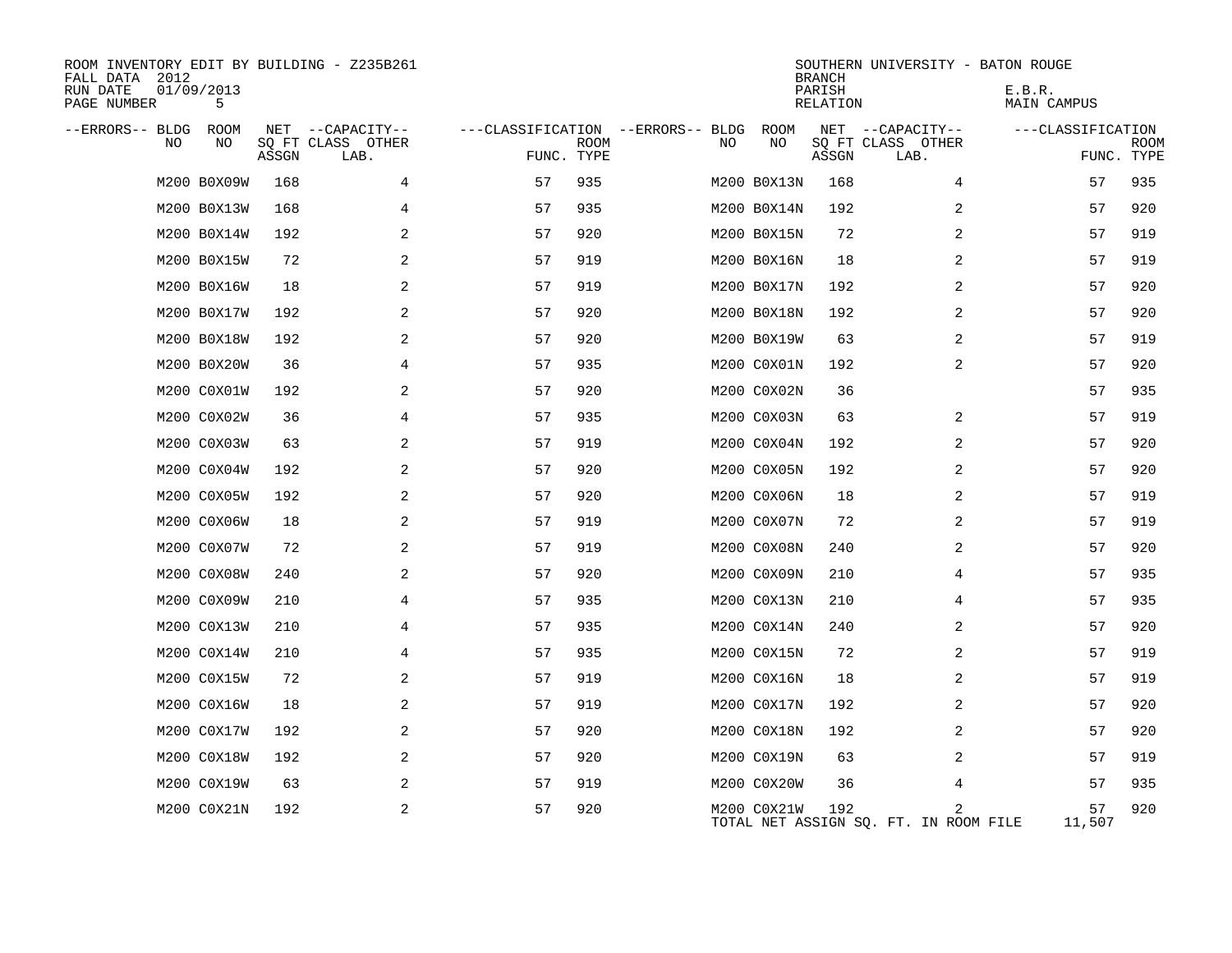| ROOM INVENTORY EDIT BY BUILDING - Z235B261<br>FALL DATA 2012<br>RUN DATE<br>PAGE NUMBER | 01/09/2013<br>6 |       |                                               |                                                      |             |    |                                                        | <b>BRANCH</b><br>PARISH<br>RELATION | SOUTHERN UNIVERSITY - BATON ROUGE                                                                                  | E.B.R.<br>MAIN CAMPUS             |                           |
|-----------------------------------------------------------------------------------------|-----------------|-------|-----------------------------------------------|------------------------------------------------------|-------------|----|--------------------------------------------------------|-------------------------------------|--------------------------------------------------------------------------------------------------------------------|-----------------------------------|---------------------------|
| --ERRORS-- BLDG<br>NO.                                                                  | ROOM<br>NO      | ASSGN | NET --CAPACITY--<br>SQ FT CLASS OTHER<br>LAB. | ---CLASSIFICATION --ERRORS-- BLDG ROOM<br>FUNC. TYPE | <b>ROOM</b> | NO | NO<br>TOTAL NUMBER CLASSROOMS<br>TOTAL NUMBER LABS 210 | ASSGN                               | NET --CAPACITY--<br>SQ FT CLASS OTHER<br>LAB.<br>TOTAL NUMBER COMPUTER CLASSROOMS<br>TOTAL NUMBER SPECIAL LABS 220 | ---CLASSIFICATION<br>$\mathbf{1}$ | <b>ROOM</b><br>FUNC. TYPE |
| M300                                                                                    | 0115            | 42    | $\mathbf{1}$                                  | 57                                                   | 919         |    | M300 0116                                              | 42                                  | $\mathbf{1}$                                                                                                       | 57                                | 919                       |
|                                                                                         | M300 0117       | 204   | 30                                            | 91                                                   | 660         |    | M300 0439                                              | 90                                  | 6                                                                                                                  | 11                                | 110                       |
|                                                                                         | M300 A0101E     | 180   | 2                                             | 57                                                   | 920         |    | M300 A0102E                                            | 36                                  | 2                                                                                                                  | 57                                | 935                       |
|                                                                                         | M300 A0103E     | 54    | $\mathbf{1}$                                  | 57                                                   | 919         |    | M300 A0104E                                            | 180                                 | $\overline{2}$                                                                                                     | 57                                | 920                       |
|                                                                                         | M300 A0105E     | 180   | 2                                             | 57                                                   | 920         |    | M300 A0106E                                            | 25                                  | $\mathbf{1}$                                                                                                       | 57                                | 919                       |
|                                                                                         | M300 A0107E     | 114   | $\mathbf 1$                                   | 57                                                   | 919         |    | M300 A0108E                                            | 210                                 | 2                                                                                                                  | 57                                | 920                       |
|                                                                                         | M300 A0109E     | 240   | 2                                             | 57                                                   | 935         |    | M300 A0113E                                            | 240                                 | 2                                                                                                                  | 57                                | 935                       |
|                                                                                         | M300 A0114E     | 210   | 2                                             | 57                                                   | 920         |    | M300 A0115E                                            | 114                                 | $\mathbf{1}$                                                                                                       | 57                                | 919                       |
|                                                                                         | M300 A0116E     | 25    | $\mathbf 1$                                   | 57                                                   | 919         |    | M300 A0117E                                            | 180                                 | 2                                                                                                                  | 57                                | 920                       |
|                                                                                         | M300 A0118E     | 180   | 2                                             | 57                                                   | 920         |    | M300 A0119E                                            | 54                                  | $\mathbf{1}$                                                                                                       | 57                                | 919                       |
|                                                                                         | M300 A0121E     | 180   | 2                                             | 57                                                   | 920         |    | M300 B0X01N                                            | 192                                 | 2                                                                                                                  | 57                                | 920                       |
|                                                                                         | M300 B0X01W     | 192   | 2                                             | 57                                                   | 920         |    | M300 B0X02N                                            | 36                                  | 4                                                                                                                  | 57                                | 935                       |
|                                                                                         | M300 B0X02W     | 36    | $\overline{4}$                                | 57                                                   | 935         |    | M300 B0X03N                                            | 63                                  | $\overline{a}$                                                                                                     | 57                                | 919                       |
|                                                                                         | M300 B0X03W     | 63    | 2                                             | 57                                                   | 919         |    | M300 B0X04N                                            | 192                                 | 2                                                                                                                  | 57                                | 920                       |
|                                                                                         | M300 B0X04W     | 192   | 2                                             | 57                                                   | 920         |    | M300 B0X05N                                            | 192                                 | 2                                                                                                                  | 57                                | 920                       |
|                                                                                         | M300 B0X05W     | 192   | 2                                             | 57                                                   | 920         |    | M300 B0X06N                                            | 18                                  | 2                                                                                                                  | 57                                | 919                       |
|                                                                                         | M300 B0X06W     | 18    | 2                                             | 57                                                   | 919         |    | M300 B0X07N                                            | 72                                  | 2                                                                                                                  | 57                                | 919                       |
|                                                                                         | M300 B0X07W     | 72    | 2                                             | 57                                                   | 919         |    | M300 B0X08N                                            | 192                                 | 2                                                                                                                  | 57                                | 920                       |
|                                                                                         | M300 B0X08W     | 192   | 2                                             | 57                                                   | 920         |    | M300 B0X09N                                            | 168                                 | 4                                                                                                                  | 57                                | 935                       |
|                                                                                         | M300 B0X09W     | 168   | 4                                             | 57                                                   | 935         |    | M300 B0X13N                                            | 168                                 | 4                                                                                                                  | 57                                | 935                       |
|                                                                                         | M300 B0X13W     | 168   | 4                                             | 57                                                   | 935         |    | M300 B0X14N                                            | 192                                 | 2                                                                                                                  | 57                                | 920                       |
|                                                                                         | M300 B0X14W     | 192   | 2                                             | 57                                                   | 920         |    | M300 B0X15N                                            | 72                                  | 2                                                                                                                  | 57                                | 919                       |
|                                                                                         | M300 B0X15W     | 72    | 2                                             | 57                                                   | 919         |    | M300 B0X16N                                            | 18                                  | 2                                                                                                                  | 57                                | 919                       |
|                                                                                         | M300 B0X16W     | 18    | 2                                             | 57                                                   | 919         |    | M300 B0X17N                                            | 192                                 | $\overline{2}$                                                                                                     | 57                                | 920                       |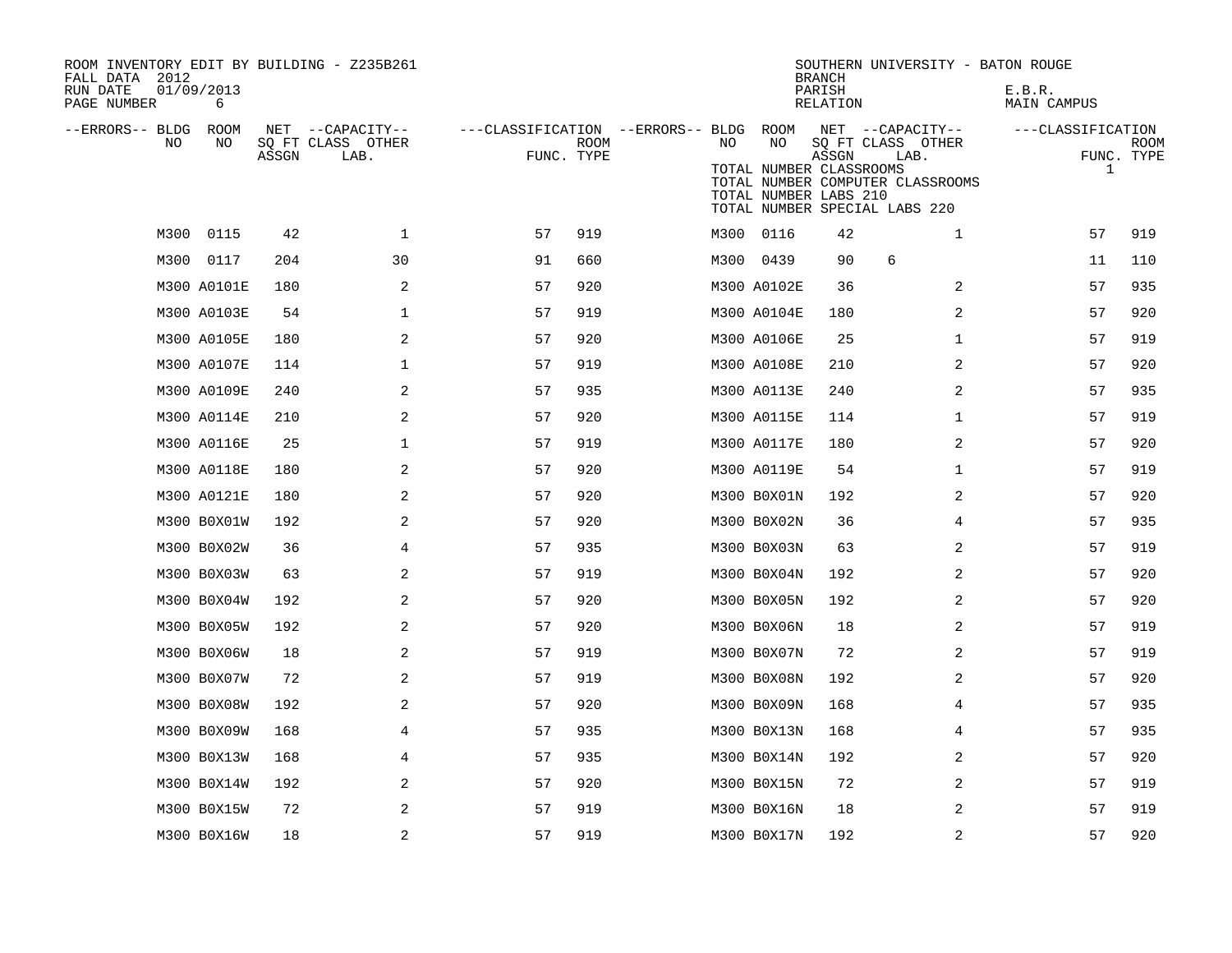| ROOM INVENTORY EDIT BY BUILDING - Z235B261<br>FALL DATA 2012<br>RUN DATE<br>PAGE NUMBER | 01/09/2013<br>7 |       |                           |                                   |             |    |                                                                 | <b>BRANCH</b><br>PARISH<br><b>RELATION</b> | SOUTHERN UNIVERSITY - BATON ROUGE                                                                               | E.B.R.<br>MAIN CAMPUS |                           |
|-----------------------------------------------------------------------------------------|-----------------|-------|---------------------------|-----------------------------------|-------------|----|-----------------------------------------------------------------|--------------------------------------------|-----------------------------------------------------------------------------------------------------------------|-----------------------|---------------------------|
| --ERRORS-- BLDG ROOM                                                                    |                 |       | NET --CAPACITY--          | ---CLASSIFICATION --ERRORS-- BLDG |             |    | ROOM                                                            |                                            | NET --CAPACITY--                                                                                                | ---CLASSIFICATION     |                           |
| NO                                                                                      | NO              | ASSGN | SQ FT CLASS OTHER<br>LAB. | FUNC. TYPE                        | <b>ROOM</b> | NO | NO                                                              | ASSGN                                      | SQ FT CLASS OTHER<br>LAB.                                                                                       |                       | <b>ROOM</b><br>FUNC. TYPE |
|                                                                                         | M300 B0X17W     | 192   | 2                         | 57                                | 920         |    | M300 B0X18N                                                     | 192                                        | 2                                                                                                               | 57                    | 920                       |
|                                                                                         | M300 B0X18W     | 192   | 2                         | 57                                | 920         |    | M300 B0X19W                                                     | 63                                         | 2                                                                                                               | 57                    | 919                       |
|                                                                                         | M300 B0X20W     | 36    | 4                         | 57                                | 935         |    | M300 C0X01N                                                     | 192                                        | 2                                                                                                               | 57                    | 920                       |
|                                                                                         | M300 C0X01W     | 192   | 2                         | 57                                | 920         |    | M300 C0X02N                                                     | 36                                         |                                                                                                                 | 57                    | 935                       |
|                                                                                         | M300 C0X02W     | 36    | 4                         | 57                                | 935         |    | M300 C0X03N                                                     | 63                                         | 2                                                                                                               | 57                    | 919                       |
|                                                                                         | M300 C0X03W     | 63    | 2                         | 57                                | 919         |    | M300 C0X04N                                                     | 192                                        | 2                                                                                                               | 57                    | 920                       |
|                                                                                         | M300 C0X04W     | 192   | 2                         | 57                                | 920         |    | M300 C0X05N                                                     | 192                                        | 2                                                                                                               | 57                    | 920                       |
|                                                                                         | M300 C0X05W     | 192   | 2                         | 57                                | 920         |    | M300 C0X06N                                                     | 18                                         | 2                                                                                                               | 57                    | 919                       |
|                                                                                         | M300 C0X06W     | 18    | 2                         | 57                                | 919         |    | M300 C0X07N                                                     | 72                                         | 2                                                                                                               | 57                    | 919                       |
|                                                                                         | M300 C0X07W     | 72    | 2                         | 57                                | 919         |    | M300 C0X08N                                                     | 240                                        | 2                                                                                                               | 57                    | 920                       |
|                                                                                         | M300 C0X08W     | 240   | 2                         | 57                                | 920         |    | M300 C0X09N                                                     | 210                                        | 4                                                                                                               | 57                    | 935                       |
|                                                                                         | M300 C0X09W     | 210   | 4                         | 57                                | 935         |    | M300 C0X13N                                                     | 210                                        | 4                                                                                                               | 57                    | 935                       |
|                                                                                         | M300 C0X13W     | 210   | 4                         | 57                                | 935         |    | M300 C0X14N                                                     | 240                                        | 2                                                                                                               | 57                    | 920                       |
|                                                                                         | M300 C0X14W     | 210   | 4                         | 57                                | 935         |    | M300 C0X15N                                                     | 72                                         | $\overline{2}$                                                                                                  | 57                    | 919                       |
|                                                                                         | M300 C0X15W     | 72    | 2                         | 57                                | 919         |    | M300 C0X16N                                                     | 18                                         | 2                                                                                                               | 57                    | 919                       |
|                                                                                         | M300 C0X16W     | 18    | 2                         | 57                                | 919         |    | M300 C0X17N                                                     | 192                                        | $\overline{2}$                                                                                                  | 57                    | 920                       |
|                                                                                         | M300 C0X17W     | 192   | 2                         | 57                                | 920         |    | M300 C0X18N                                                     | 192                                        | 2                                                                                                               | 57                    | 920                       |
|                                                                                         | M300 C0X18W     | 192   | 2                         | 57                                | 920         |    | M300 C0X19N                                                     | 63                                         | 2                                                                                                               | 57                    | 919                       |
|                                                                                         | M300 C0X19W     | 63    | 2                         | 57                                | 919         |    | M300 C0X20W                                                     | 36                                         | 4                                                                                                               | 57                    | 935                       |
|                                                                                         | M300 C0X21N     | 192   | 2                         | 57                                | 920         |    | M300 C0X21W<br>TOTAL NUMBER CLASSROOMS<br>TOTAL NUMBER LABS 210 | 192                                        | 2<br>TOTAL NET ASSIGN SQ. FT. IN ROOM FILE<br>TOTAL NUMBER COMPUTER CLASSROOMS<br>TOTAL NUMBER SPECIAL LABS 220 | 57<br>11,591          | 920<br>1                  |
| M400                                                                                    | 0115            | 42    | $\mathbf 1$               | 57                                | 919         |    | M400 0116                                                       | 42                                         | $\mathbf{1}$                                                                                                    | 57                    | 919                       |
| M400                                                                                    | 0117            | 204   | 30                        | 91                                | 660         |    | M400 0439                                                       | 90                                         | 6                                                                                                               | 11                    | 110                       |
|                                                                                         | M400 A0101E     | 180   | 2                         | 57                                | 920         |    | M400 A0102E                                                     | 36                                         | 2                                                                                                               | 57                    | 935                       |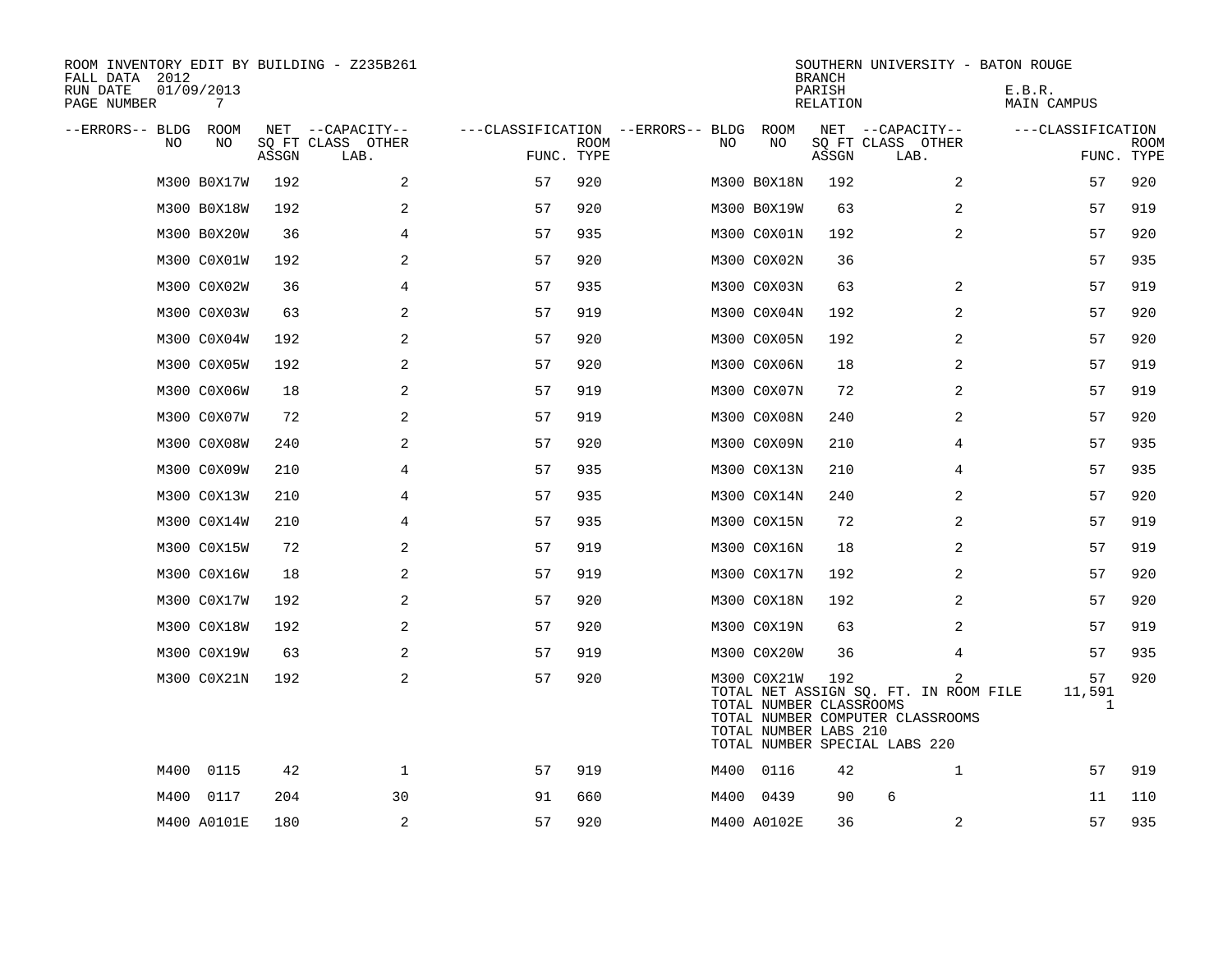| ROOM INVENTORY EDIT BY BUILDING - Z235B261<br>FALL DATA 2012<br>RUN DATE<br>PAGE NUMBER | 01/09/2013<br>8 |       |                                               |            |             |                                         |             | <b>BRANCH</b><br>PARISH<br><b>RELATION</b> | SOUTHERN UNIVERSITY - BATON ROUGE             | E.B.R.<br>MAIN CAMPUS |                           |
|-----------------------------------------------------------------------------------------|-----------------|-------|-----------------------------------------------|------------|-------------|-----------------------------------------|-------------|--------------------------------------------|-----------------------------------------------|-----------------------|---------------------------|
| --ERRORS-- BLDG<br>NO.                                                                  | ROOM<br>NO      | ASSGN | NET --CAPACITY--<br>SQ FT CLASS OTHER<br>LAB. | FUNC. TYPE | <b>ROOM</b> | ---CLASSIFICATION --ERRORS-- BLDG<br>NO | ROOM<br>NO  | ASSGN                                      | NET --CAPACITY--<br>SQ FT CLASS OTHER<br>LAB. | ---CLASSIFICATION     | <b>ROOM</b><br>FUNC. TYPE |
|                                                                                         | M400 A0103E     | 54    | $\mathbf 1$                                   | 57         | 919         |                                         | M400 A0104E | 180                                        | 2                                             | 57                    | 920                       |
|                                                                                         | M400 A0105E     | 180   | 2                                             | 57         | 920         |                                         | M400 A0106E | 25                                         | $\mathbf{1}$                                  | 57                    | 919                       |
|                                                                                         | M400 A0107E     | 114   | 1                                             | 57         | 919         |                                         | M400 A0108E | 210                                        | 2                                             | 57                    | 920                       |
|                                                                                         | M400 A0109E     | 240   | 2                                             | 57         | 935         |                                         | M400 A0113E | 240                                        | 2                                             | 57                    | 935                       |
|                                                                                         | M400 A0114E     | 210   | 2                                             | 57         | 920         |                                         | M400 A0115E | 114                                        | $\mathbf{1}$                                  | 57                    | 919                       |
|                                                                                         | M400 A0116E     | 25    | $\mathbf 1$                                   | 57         | 919         |                                         | M400 A0117E | 180                                        | 2                                             | 57                    | 920                       |
|                                                                                         | M400 A0118E     | 180   | 2                                             | 57         | 920         |                                         | M400 A0119E | 54                                         | $\mathbf{1}$                                  | 57                    | 919                       |
|                                                                                         | M400 A0121E     | 180   | 2                                             | 57         | 920         |                                         | M400 B0X01N | 192                                        | $\overline{a}$                                | 57                    | 920                       |
|                                                                                         | M400 B0X01W     | 192   | 2                                             | 57         | 920         |                                         | M400 B0X02N | 36                                         | 4                                             | 57                    | 935                       |
|                                                                                         | M400 B0X02W     | 36    | 4                                             | 57         | 935         |                                         | M400 B0X03N | 63                                         | 2                                             | 57                    | 919                       |
|                                                                                         | M400 B0X03W     | 63    | 2                                             | 57         | 919         |                                         | M400 B0X04N | 192                                        | 2                                             | 57                    | 920                       |
|                                                                                         | M400 B0X04W     | 192   | 2                                             | 57         | 920         |                                         | M400 B0X05N | 192                                        | 2                                             | 57                    | 920                       |
|                                                                                         | M400 B0X05W     | 192   | 2                                             | 57         | 920         |                                         | M400 B0X06N | 18                                         | 2                                             | 57                    | 919                       |
|                                                                                         | M400 B0X06W     | 18    | 2                                             | 57         | 919         |                                         | M400 B0X07N | 72                                         | 2                                             | 57                    | 919                       |
|                                                                                         | M400 B0X07W     | 72    | 2                                             | 57         | 919         |                                         | M400 B0X08N | 192                                        | 2                                             | 57                    | 920                       |
|                                                                                         | M400 B0X08W     | 192   | 2                                             | 57         | 920         |                                         | M400 B0X09N | 168                                        | 4                                             | 57                    | 935                       |
|                                                                                         | M400 B0X09W     | 168   | 4                                             | 57         | 935         |                                         | M400 B0X13N | 168                                        | 4                                             | 57                    | 935                       |
|                                                                                         | M400 B0X13W     | 168   | 4                                             | 57         | 935         |                                         | M400 B0X14N | 192                                        | 2                                             | 57                    | 920                       |
|                                                                                         | M400 B0X14W     | 192   | 2                                             | 57         | 920         |                                         | M400 B0X15N | 72                                         | 2                                             | 57                    | 919                       |
|                                                                                         | M400 B0X15W     | 72    | 2                                             | 57         | 919         |                                         | M400 B0X16N | 18                                         | 2                                             | 57                    | 919                       |
|                                                                                         | M400 B0X16W     | 18    | 2                                             | 57         | 919         |                                         | M400 B0X17N | 192                                        | 2                                             | 57                    | 920                       |
|                                                                                         | M400 B0X17W     | 192   | $\mathbf{2}$                                  | 57         | 920         |                                         | M400 B0X18N | 192                                        | 2                                             | 57                    | 920                       |
|                                                                                         | M400 B0X18W     | 192   | 2                                             | 57         | 920         |                                         | M400 B0X19W | 63                                         | 2                                             | 57                    | 919                       |
|                                                                                         | M400 B0X20W     | 36    | 4                                             | 57         | 935         |                                         | M400 COXO1N | 192                                        | 2                                             | 57                    | 920                       |
|                                                                                         | M400 C0X01W     | 192   | 2                                             | 57         | 920         |                                         | M400 C0X02N | 36                                         |                                               | 57                    | 935                       |
|                                                                                         | M400 C0X02W     | 36    | $\overline{4}$                                | 57         | 935         |                                         | M400 C0X03N | 63                                         | 2                                             | 57                    | 919                       |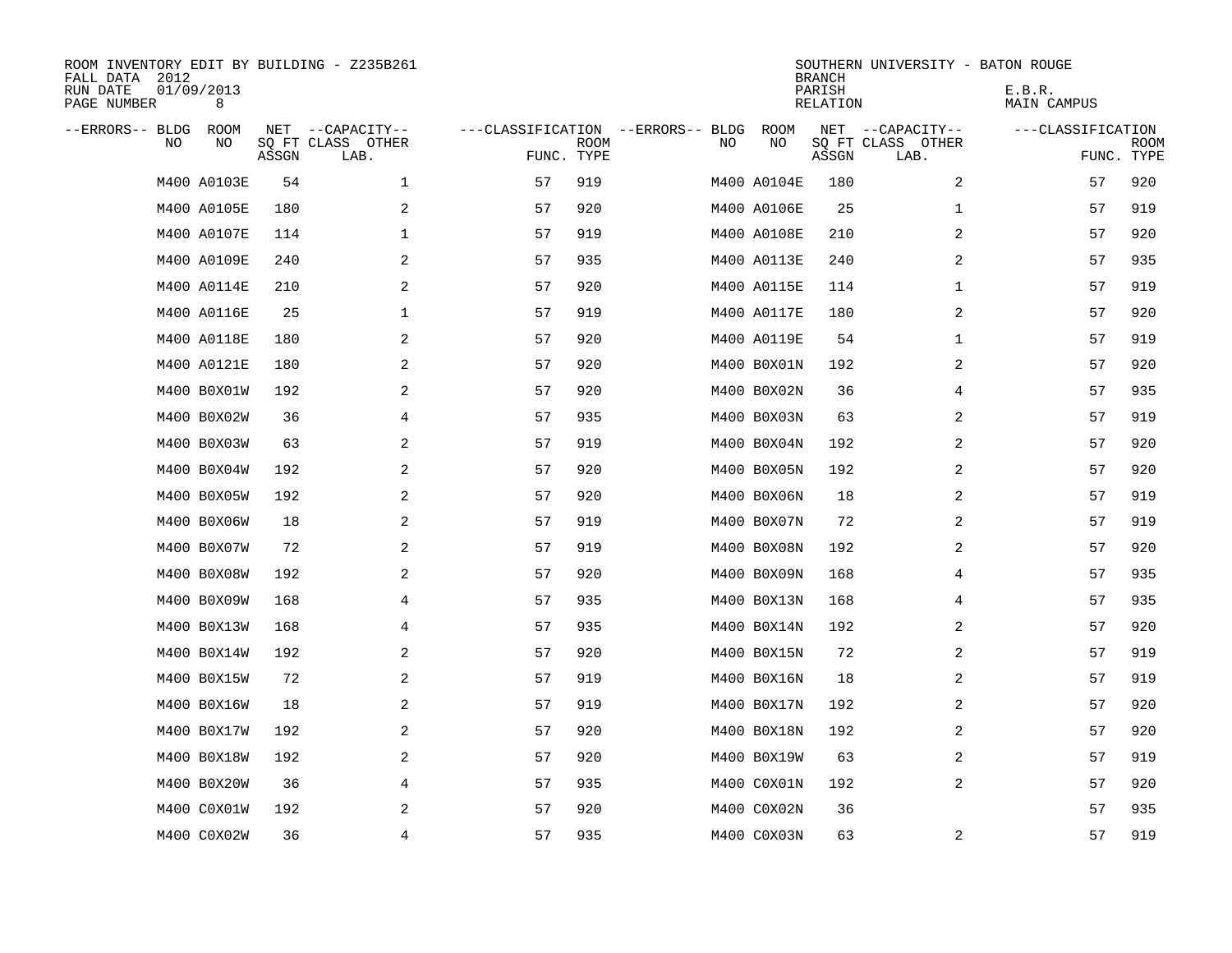| ROOM INVENTORY EDIT BY BUILDING - Z235B261<br>FALL DATA 2012<br>RUN DATE<br>PAGE NUMBER | 01/09/2013<br>9 |       |                                               |                                                      |             |    |                                                                 | <b>BRANCH</b><br>PARISH<br>RELATION |                                                                                                            |                | SOUTHERN UNIVERSITY - BATON ROUGE<br>E.B.R.<br>MAIN CAMPUS |                              |                           |
|-----------------------------------------------------------------------------------------|-----------------|-------|-----------------------------------------------|------------------------------------------------------|-------------|----|-----------------------------------------------------------------|-------------------------------------|------------------------------------------------------------------------------------------------------------|----------------|------------------------------------------------------------|------------------------------|---------------------------|
| --ERRORS-- BLDG ROOM<br>NO                                                              | NO              | ASSGN | NET --CAPACITY--<br>SQ FT CLASS OTHER<br>LAB. | ---CLASSIFICATION --ERRORS-- BLDG ROOM<br>FUNC. TYPE | <b>ROOM</b> | NO | NO                                                              | ASSGN                               | NET --CAPACITY--<br>SQ FT CLASS OTHER<br>LAB.                                                              |                | ---CLASSIFICATION                                          |                              | <b>ROOM</b><br>FUNC. TYPE |
|                                                                                         | M400 C0X03W     | 63    | 2                                             | 57                                                   | 919         |    | M400 C0X04N                                                     | 192                                 |                                                                                                            | 2              |                                                            | 57                           | 920                       |
|                                                                                         | M400 C0X04W     | 192   | 2                                             | 57                                                   | 920         |    | M400 C0X05N                                                     | 192                                 |                                                                                                            | $\overline{a}$ |                                                            | 57                           | 920                       |
|                                                                                         | M400 C0X05W     | 192   | 2                                             | 57                                                   | 920         |    | M400 C0X06N                                                     | 18                                  |                                                                                                            | 2              |                                                            | 57                           | 919                       |
|                                                                                         | M400 C0X06W     | 18    | 2                                             | 57                                                   | 919         |    | M400 C0X07N                                                     | 72                                  |                                                                                                            | 2              |                                                            | 57                           | 919                       |
|                                                                                         | M400 C0X07W     | 72    | 2                                             | 57                                                   | 919         |    | M400 C0X08N                                                     | 240                                 |                                                                                                            | 2              |                                                            | 57                           | 920                       |
|                                                                                         | M400 C0X08W     | 240   | 2                                             | 57                                                   | 920         |    | M400 C0X09N                                                     | 210                                 |                                                                                                            | 4              |                                                            | 57                           | 935                       |
|                                                                                         | M400 C0X09W     | 210   | $\overline{4}$                                | 57                                                   | 935         |    | M400 C0X13N                                                     | 210                                 |                                                                                                            | 4              |                                                            | 57                           | 935                       |
|                                                                                         | M400 C0X13W     | 210   | 4                                             | 57                                                   | 935         |    | M400 C0X14N                                                     | 240                                 |                                                                                                            | 2              |                                                            | 57                           | 920                       |
|                                                                                         | M400 C0X14W     | 210   | 4                                             | 57                                                   | 935         |    | M400 C0X15N                                                     | 72                                  |                                                                                                            | 2              |                                                            | 57                           | 919                       |
|                                                                                         | M400 C0X15W     | 72    | 2                                             | 57                                                   | 919         |    | M400 C0X16N                                                     | 18                                  |                                                                                                            | 2              |                                                            | 57                           | 919                       |
|                                                                                         | M400 C0X16W     | 18    | 2                                             | 57                                                   | 919         |    | M400 C0X17N                                                     | 192                                 |                                                                                                            | 2              |                                                            | 57                           | 920                       |
|                                                                                         | M400 C0X17W     | 192   | 2                                             | 57                                                   | 920         |    | M400 C0X18N                                                     | 192                                 |                                                                                                            | 2              |                                                            | 57                           | 920                       |
|                                                                                         | M400 C0X18W     | 192   | 2                                             | 57                                                   | 920         |    | M400 C0X19N                                                     | 63                                  |                                                                                                            | 2              |                                                            | 57                           | 919                       |
|                                                                                         | M400 C0X19W     | 63    | 2                                             | 57                                                   | 919         |    | M400 C0X20W                                                     | 36                                  |                                                                                                            | 4              |                                                            | 57                           | 935                       |
|                                                                                         | M400 C0X21N     | 192   | 2                                             | 57                                                   | 920         |    | M400 C0X21W<br>TOTAL NUMBER CLASSROOMS<br>TOTAL NUMBER LABS 210 | 192                                 | TOTAL NET ASSIGN SQ. FT. IN ROOM FILE<br>TOTAL NUMBER COMPUTER CLASSROOMS<br>TOTAL NUMBER SPECIAL LABS 220 | $\overline{2}$ |                                                            | 57<br>11,591<br>$\mathbf{1}$ | 920                       |
|                                                                                         | 0002 0104       | 300   |                                               | 81                                                   | 081         |    | 0002 0105                                                       | 239                                 |                                                                                                            |                |                                                            | 81                           | 081                       |
|                                                                                         | 0002 0105A      | 5     |                                               | 81                                                   | 081         |    | 0002 0105B                                                      | - 5                                 |                                                                                                            |                |                                                            | 81                           | 081                       |
|                                                                                         | 0002 0113       | 133   |                                               | 81                                                   | 081         |    | 0002 0114                                                       | 124                                 |                                                                                                            |                |                                                            | 81                           | 081                       |
|                                                                                         | 0002 0115A      | 66    |                                               | 81                                                   | 081         |    | TOTAL NUMBER CLASSROOMS<br>TOTAL NUMBER LABS 210                |                                     | TOTAL NET ASSIGN SQ. FT. IN ROOM FILE<br>TOTAL NUMBER COMPUTER CLASSROOMS<br>TOTAL NUMBER SPECIAL LABS 220 |                |                                                            | 872                          |                           |
|                                                                                         | 0006 0100       | 66    |                                               | 81                                                   | 081         |    |                                                                 |                                     | TOTAL NET ASSIGN SO. FT. IN ROOM FILE                                                                      |                |                                                            | 66                           |                           |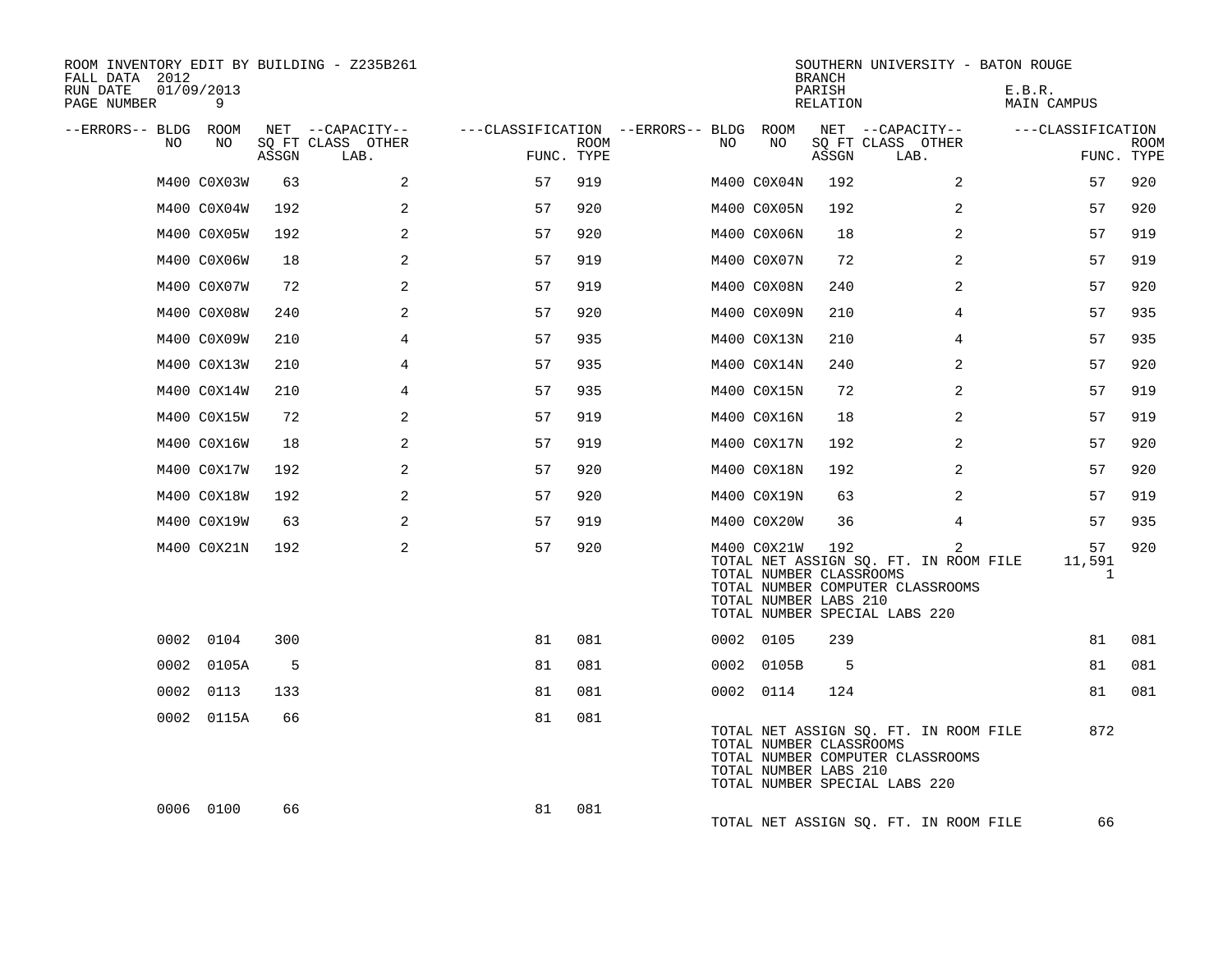| ROOM INVENTORY EDIT BY BUILDING - Z235B261<br>FALL DATA 2012<br>RUN DATE<br>01/09/2013<br>PAGE NUMBER | 10             |       |                                               |                                                         |                    |           |            | SOUTHERN UNIVERSITY - BATON ROUGE<br><b>BRANCH</b><br>PARISH<br>RELATION                                                                                       |              | E.B.R.<br>MAIN CAMPUS |                                 |             |
|-------------------------------------------------------------------------------------------------------|----------------|-------|-----------------------------------------------|---------------------------------------------------------|--------------------|-----------|------------|----------------------------------------------------------------------------------------------------------------------------------------------------------------|--------------|-----------------------|---------------------------------|-------------|
| --ERRORS-- BLDG ROOM<br>NO.                                                                           | NO             | ASSGN | NET --CAPACITY--<br>SQ FT CLASS OTHER<br>LAB. | ---CLASSIFICATION --ERRORS-- BLDG ROOM NET --CAPACITY-- | ROOM<br>FUNC. TYPE | NO        | NO         | SQ FT CLASS OTHER<br>ASSGN<br>TOTAL NUMBER CLASSROOMS<br>TOTAL NUMBER COMPUTER CLASSROOMS<br>TOTAL NUMBER LABS 210<br>TOTAL NUMBER SPECIAL LABS 220            | LAB.         |                       | ---CLASSIFICATION<br>FUNC. TYPE | <b>ROOM</b> |
|                                                                                                       | 0014 0001 1701 |       |                                               | 65                                                      | 970                |           |            | TOTAL NET ASSIGN SQ. FT. IN ROOM FILE<br>TOTAL NUMBER CLASSROOMS<br>TOTAL NUMBER COMPUTER CLASSROOMS<br>TOTAL NUMBER LABS 210<br>TOTAL NUMBER SPECIAL LABS 220 |              |                       | 1,701                           |             |
|                                                                                                       | 0017 0100      | 207   |                                               | 64                                                      | 315                | 0017 0101 |            | 350                                                                                                                                                            |              |                       | 71                              | 720         |
|                                                                                                       | 0017 0102      | 196   | $\mathbf{1}$                                  | 64                                                      | 310                | 0017 0103 |            | 187                                                                                                                                                            |              |                       | 71                              | 720         |
|                                                                                                       | 0017 0104      | 466   |                                               | 71                                                      | 720                | 0017 0105 |            | 180                                                                                                                                                            | $\mathbf{1}$ |                       | 64                              | 310         |
|                                                                                                       | 0017 0105A     | 20    |                                               | 64                                                      | 315                | 0017 0106 |            | 126                                                                                                                                                            | $\mathbf{1}$ |                       | 64                              | 310         |
|                                                                                                       | 0017 0107      | 142   | $\mathbf{1}$                                  | 64                                                      | 310                |           | 0017 0107A | 14                                                                                                                                                             |              |                       | 64                              | 315         |
| 0017                                                                                                  | 0202           | 65    |                                               | 63                                                      | 315                |           | 0017 0202A | 6                                                                                                                                                              |              |                       | 63                              | 315         |
|                                                                                                       | 0017 0203      | 202   | $\mathbf{1}$                                  | 63                                                      | 310                | 0017 0204 |            | 707                                                                                                                                                            | $\mathbf{1}$ |                       | 63                              | 310         |
| 0017                                                                                                  | 0205           | 154   |                                               | 46                                                      | 350                |           | 0017 0206B | 12                                                                                                                                                             |              |                       | 71                              | 730         |
|                                                                                                       | 0017 0207      | 95    | $\mathbf{1}$                                  | 63                                                      | 310                | 0017 0210 |            | 256                                                                                                                                                            | $\mathbf{1}$ |                       | 63                              | 310         |
|                                                                                                       | 0017 0210A     | 14    |                                               | 63                                                      | 315                | 0017 0211 |            | 550                                                                                                                                                            |              |                       | 55                              | 315         |
|                                                                                                       | 0017 0211A     | 18    |                                               | 55                                                      | 315                | 0017 0212 |            | 155                                                                                                                                                            | $\mathbf{1}$ |                       | 55                              | 310         |
|                                                                                                       | 0017 0213      | 143   | $\mathbf{1}$                                  | 55                                                      | 310                |           |            | TOTAL NET ASSIGN SQ. FT. IN ROOM FILE<br>TOTAL NUMBER CLASSROOMS<br>TOTAL NUMBER COMPUTER CLASSROOMS<br>TOTAL NUMBER LABS 210<br>TOTAL NUMBER SPECIAL LABS 220 |              |                       | 4,265                           |             |
|                                                                                                       | 0018 0101      | 209   | $\mathbf{1}$                                  | 11                                                      | 310                | 0018 0102 |            | 136                                                                                                                                                            | $\mathbf{1}$ |                       | 11                              | 310         |
| 0018                                                                                                  | 0103           | 266   |                                               | 11                                                      | 315                | 0018 0105 |            | 798<br>53                                                                                                                                                      |              |                       | 11                              | 110         |
| 0018                                                                                                  | 0108           | 441   |                                               | 11                                                      | 315                | 0018 0109 |            | 144                                                                                                                                                            |              |                       | 11                              | 315         |
|                                                                                                       | 0018 0109A     | 83    | $\mathbf 1$                                   | 11                                                      | 310                | 0018      | 0109B      | 110                                                                                                                                                            | $\mathbf{1}$ |                       | 11                              | 310         |
| 0018                                                                                                  | 0109C          | 76    | $\mathbf{1}$                                  | 11                                                      | 310                |           | 0018 0109D | 76                                                                                                                                                             | $\mathbf{1}$ |                       | 11                              | 310         |
|                                                                                                       | 0018 0110      | 70    |                                               | 11                                                      | 315                | 0018 0111 |            | 484<br>25                                                                                                                                                      |              |                       | 11                              | 110         |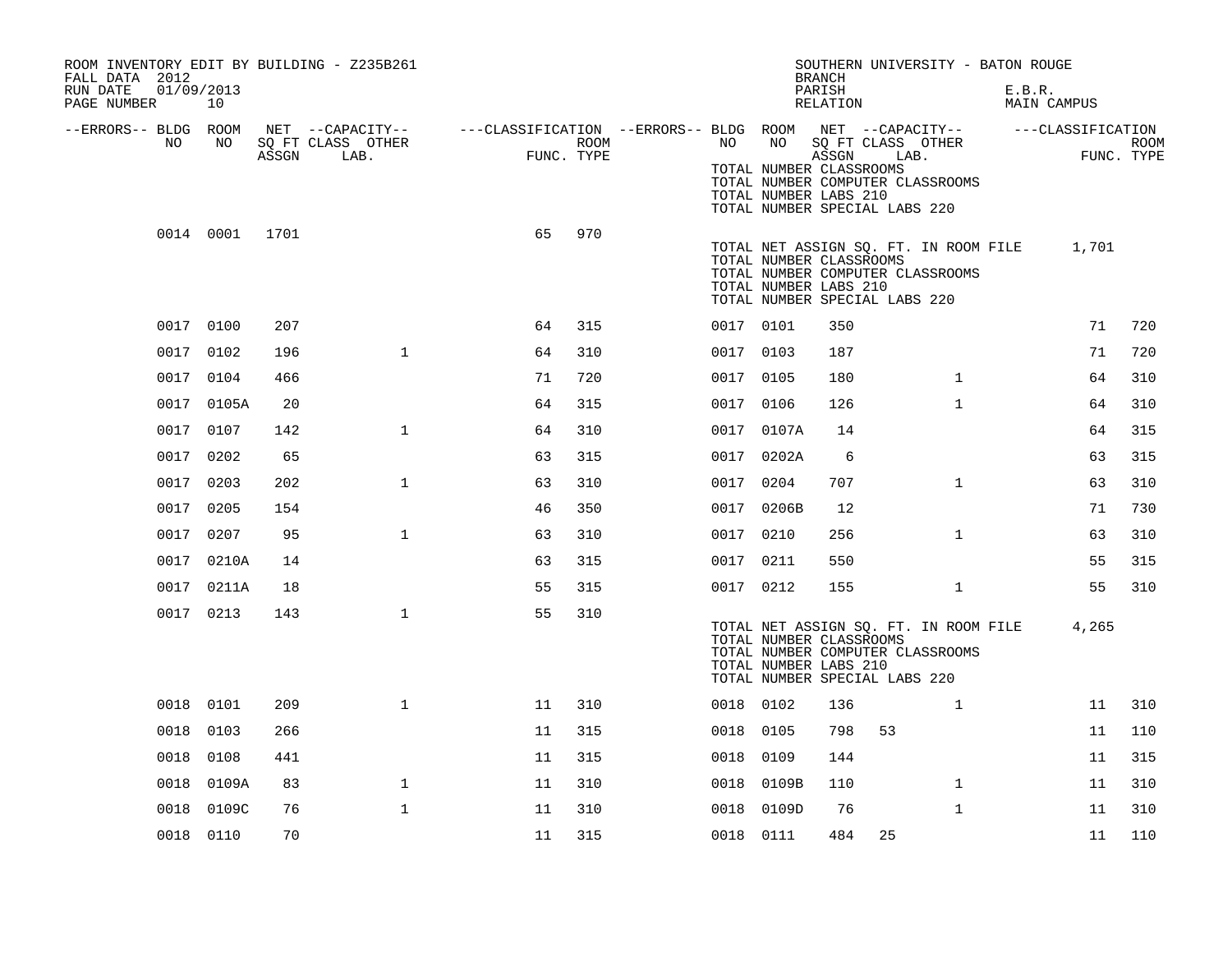| ROOM INVENTORY EDIT BY BUILDING - Z235B261<br>FALL DATA 2012<br>RUN DATE<br>PAGE NUMBER | 01/09/2013<br>11 |       |      |                   |                                        |                           |           |                                                               | <b>BRANCH</b><br>PARISH<br>RELATION |                                                                                                                  |                | SOUTHERN UNIVERSITY - BATON ROUGE<br>E.B.R.<br>MAIN CAMPUS |                                    |                           |
|-----------------------------------------------------------------------------------------|------------------|-------|------|-------------------|----------------------------------------|---------------------------|-----------|---------------------------------------------------------------|-------------------------------------|------------------------------------------------------------------------------------------------------------------|----------------|------------------------------------------------------------|------------------------------------|---------------------------|
| --ERRORS-- BLDG ROOM                                                                    |                  |       |      | NET --CAPACITY--  | ---CLASSIFICATION --ERRORS-- BLDG ROOM |                           |           |                                                               |                                     | NET --CAPACITY--                                                                                                 |                |                                                            | ---CLASSIFICATION                  |                           |
| NO                                                                                      | NO               | ASSGN | LAB. | SQ FT CLASS OTHER |                                        | <b>ROOM</b><br>FUNC. TYPE | NO        | NO                                                            | ASSGN                               | SQ FT CLASS OTHER<br>LAB.                                                                                        |                |                                                            |                                    | <b>ROOM</b><br>FUNC. TYPE |
| 0018                                                                                    | 0201             | 494   | 33   |                   | 11                                     | 110                       | 0018      | 0202                                                          | 136                                 |                                                                                                                  | $\mathbf{1}$   |                                                            | 11                                 | 310                       |
| 0018                                                                                    | 0203             | 646   |      | 20                | 11                                     | 210                       | 0018      | 0204                                                          | 520                                 | 20                                                                                                               |                |                                                            | 11                                 | 210                       |
| 0018                                                                                    | 0205             | 133   |      |                   | 11                                     | 315                       |           | 0018 0205A                                                    | 133                                 |                                                                                                                  | $\mathbf{1}$   |                                                            | 11                                 | 310                       |
| 0018                                                                                    | 0206             | 627   | 42   |                   | 11                                     | 110                       | 0018      | 0207                                                          | 250                                 |                                                                                                                  | 15             |                                                            | 11                                 | 310                       |
|                                                                                         | 0018 0208        | 550   | 30   |                   | 11                                     | 110                       |           | 0018 0224<br>TOTAL NUMBER CLASSROOMS<br>TOTAL NUMBER LABS 210 | 550                                 | 30<br>TOTAL NET ASSIGN SQ. FT. IN ROOM FILE<br>TOTAL NUMBER COMPUTER CLASSROOMS<br>TOTAL NUMBER SPECIAL LABS 220 |                |                                                            | 11<br>6,932<br>6<br>$\overline{a}$ | 110                       |
| 0020                                                                                    | 0101             | 1840  |      | 37                | 11                                     | 210                       | 0020 0102 |                                                               | 551                                 | 11                                                                                                               |                |                                                            | 11                                 | 210                       |
| 0020                                                                                    | 0103             | 407   |      | 10                | 11                                     | 210                       | 0020      | 0104                                                          | 69                                  |                                                                                                                  |                |                                                            | 11                                 | 215                       |
| 0020                                                                                    | 0105             | 94    |      |                   | 11                                     | 215                       |           | 0020 0106                                                     | 132                                 |                                                                                                                  | $\mathbf{1}$   |                                                            | 11                                 | 310                       |
| 0020                                                                                    | 0110             | 70    |      |                   | 11                                     | 215                       | 0020      | 0111                                                          | 140                                 |                                                                                                                  |                |                                                            | 91                                 | 730                       |
| 0020                                                                                    | 0112             | 1344  |      | 31                | 11                                     | 210                       |           | 0020 0113                                                     | 119                                 | 10                                                                                                               |                |                                                            | 11                                 | 215                       |
| 0020                                                                                    | 0114             | 96    |      | $\mathbf{1}$      | 11                                     | 310                       | 0020      | 0115                                                          | 1624                                |                                                                                                                  |                |                                                            | 11                                 | 215                       |
| 0020                                                                                    | 0201             | 324   |      | $\overline{a}$    | 11                                     | 315                       |           | 0020 0201A                                                    | 360                                 |                                                                                                                  | 2              |                                                            | 11                                 | 315                       |
| 0020                                                                                    | 0202             | 223   |      | 2                 | 11                                     | 310                       | 0020      | 0203                                                          | 223                                 |                                                                                                                  | $\overline{a}$ |                                                            | 11                                 | 310                       |
| 0020                                                                                    | 0204             | 241   |      | 2                 | 11                                     | 310                       | 0020      | 0205                                                          | 665                                 | 40                                                                                                               |                |                                                            | 11                                 | 110                       |
| 0020                                                                                    | 0206             | 196   |      | 2                 | 11                                     | 315                       | 0020      | 0206A                                                         | 81                                  |                                                                                                                  | 2              |                                                            | 11                                 | 310                       |
| 0020                                                                                    | 0206B            | 81    |      | 2                 | 11                                     | 310                       | 0020      | 0206C                                                         | 96                                  |                                                                                                                  | $\overline{2}$ |                                                            | 11                                 | 310                       |
| 0020                                                                                    | 0206D            | 84    |      | 2                 | 11                                     | 310                       | 0020      | 0206E                                                         | 144                                 |                                                                                                                  | 2              |                                                            | 11                                 | 310                       |
| 0020                                                                                    | 0207             | 84    |      | 2                 | 11                                     | 310                       | 0020      | 0207A                                                         | 72                                  |                                                                                                                  | 2              |                                                            | 11                                 | 310                       |
| 0020                                                                                    | 0207B            | 49    |      | 2                 | 11                                     | 315                       | 0020      | 0208                                                          | 286                                 | 10                                                                                                               |                |                                                            | 11                                 | 210                       |
| 0020                                                                                    | 0209             | 580   | 55   |                   | 11                                     | 110                       | 0020      | 0211                                                          | 680                                 | 65                                                                                                               |                |                                                            | 11                                 | 110                       |
| 0020                                                                                    | 0212             | 580   | 55   |                   | 11                                     | 110                       |           | 0020 0214                                                     | 486                                 | 45                                                                                                               |                |                                                            | 11                                 | 110                       |
| 0020                                                                                    | 0216             | 117   |      | 2                 | 11                                     | 315                       |           | 0020 0216A<br>TOTAL NUMBER CLASSROOMS                         | 117                                 | TOTAL NET ASSIGN SQ. FT. IN ROOM FILE                                                                            | $\overline{2}$ |                                                            | 11<br>12,255<br>5                  | 310                       |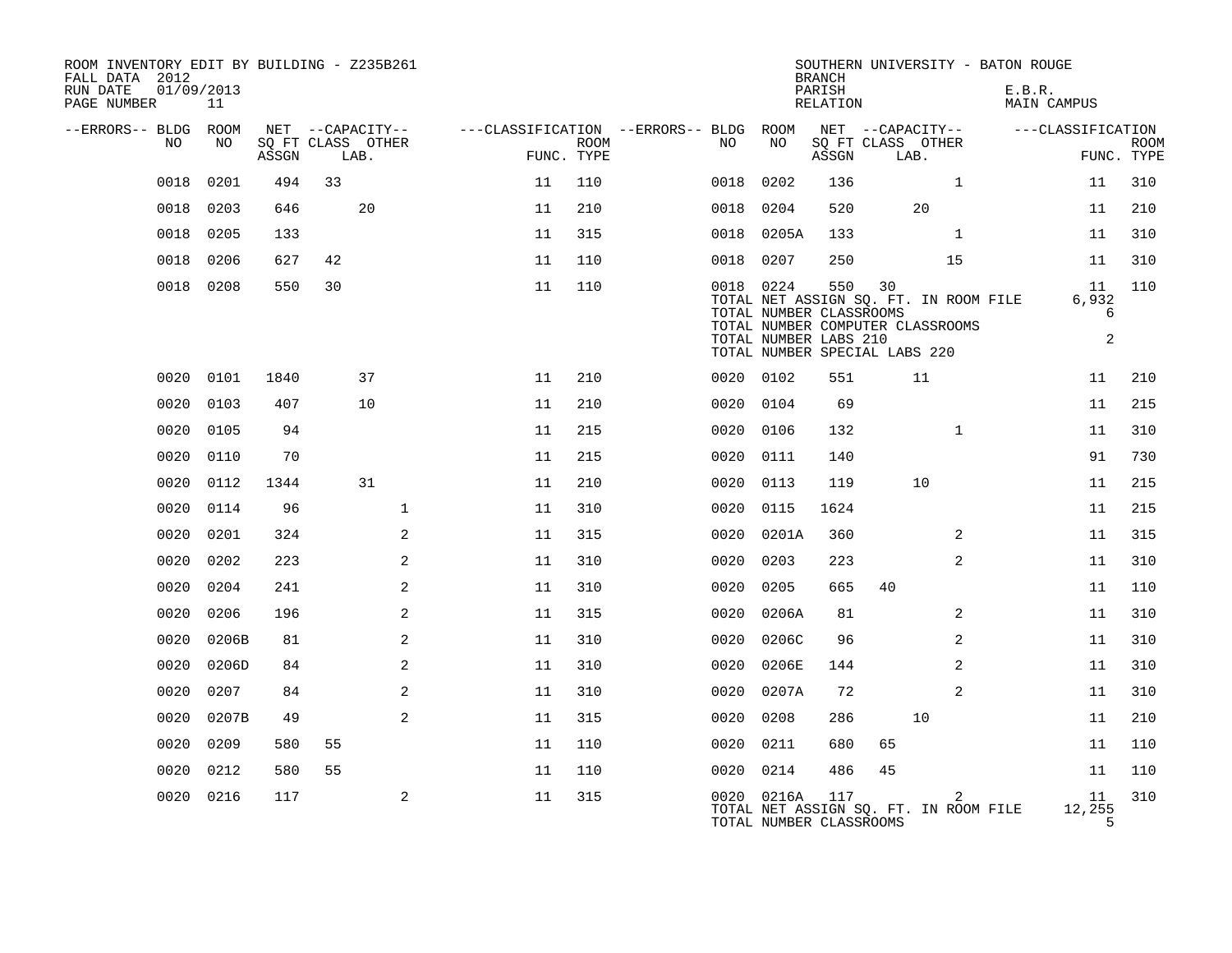| ROOM INVENTORY EDIT BY BUILDING - Z235B261<br>FALL DATA 2012<br>RUN DATE<br>01/09/2013 |            |                 |                   |                                                                                                |            |           |                                                                                   | <b>BRANCH</b>      |    | SOUTHERN UNIVERSITY - BATON ROUGE                                         |        |                  |             |
|----------------------------------------------------------------------------------------|------------|-----------------|-------------------|------------------------------------------------------------------------------------------------|------------|-----------|-----------------------------------------------------------------------------------|--------------------|----|---------------------------------------------------------------------------|--------|------------------|-------------|
| PAGE NUMBER                                                                            | 12         |                 |                   |                                                                                                |            |           |                                                                                   | PARISH<br>RELATION |    |                                                                           | E.B.R. | MAIN CAMPUS      |             |
| --ERRORS-- BLDG ROOM<br>NO                                                             | NO .       |                 | SQ FT CLASS OTHER | NET --CAPACITY-- - ---CLASSIFICATION --ERRORS-- BLDG ROOM NET --CAPACITY-- - ---CLASSIFICATION | ROOM       | NO        | NO                                                                                |                    |    | SQ FT CLASS OTHER                                                         |        |                  | <b>ROOM</b> |
|                                                                                        |            |                 | ASSGN LAB.        |                                                                                                | FUNC. TYPE |           | TOTAL NUMBER LABS 210<br>TOTAL NUMBER SPECIAL LABS 220                            | ASSGN              |    | LAB.<br>TOTAL NUMBER COMPUTER CLASSROOMS                                  |        | 5                | FUNC. TYPE  |
|                                                                                        | 0029 0100  | 50              | 2                 | 93                                                                                             | 525        | 0029 0101 |                                                                                   | 6                  |    | 2                                                                         |        | 93               | 525         |
| 0029                                                                                   | 0102       | 2               | 2                 | 93                                                                                             | 525        | 0029 0103 |                                                                                   | 30                 |    | 2                                                                         |        | 93               | 525         |
|                                                                                        | 0029 0104  | 40              | 2                 | 91                                                                                             | 730        | 0029 0105 |                                                                                   | 304                |    | $\overline{2}$                                                            |        | 91               | 730         |
|                                                                                        | 0029 0106  | 228             | 2                 | 91                                                                                             | 730        | 0029 0203 |                                                                                   | 350                | 25 |                                                                           |        | 11               | 110         |
|                                                                                        | 0029 0204  | 350             | 25                | 11                                                                                             | 110        | 0029 0205 |                                                                                   | 420                | 30 |                                                                           |        | 11               | 110         |
|                                                                                        | 0029 0224  | 350             | 25                | 11                                                                                             | 110        | 0029 0227 | TOTAL NUMBER CLASSROOMS<br>TOTAL NUMBER LABS 210<br>TOTAL NUMBER SPECIAL LABS 220 | 350                | 25 | TOTAL NET ASSIGN SQ. FT. IN ROOM FILE<br>TOTAL NUMBER COMPUTER CLASSROOMS |        | 11<br>2,480<br>5 | 110         |
|                                                                                        | 0030 0100  | 440             |                   | 51                                                                                             | 615        |           | TOTAL NUMBER CLASSROOMS<br>TOTAL NUMBER LABS 210<br>TOTAL NUMBER SPECIAL LABS 220 |                    |    | TOTAL NET ASSIGN SQ. FT. IN ROOM FILE<br>TOTAL NUMBER COMPUTER CLASSROOMS |        | 440              |             |
|                                                                                        | 0032 0100  | 440             |                   | 51                                                                                             | 615        | 0032 0105 |                                                                                   | 3489               |    | 698                                                                       |        | 61               | 610         |
|                                                                                        | 0032 0106  | 1039            | 55                | 61                                                                                             | 610        |           | 0032 0106A                                                                        | 16                 |    |                                                                           |        | 51               | 615         |
|                                                                                        | 0032 0107  | 472             |                   | 51                                                                                             | 615        | 0032 0108 |                                                                                   | 120                |    |                                                                           |        | 51               | 615         |
|                                                                                        | 0032 0201  | 1175            | 235               | 61                                                                                             | 610        |           | TOTAL NUMBER CLASSROOMS<br>TOTAL NUMBER LABS 210<br>TOTAL NUMBER SPECIAL LABS 220 |                    |    | TOTAL NET ASSIGN SQ. FT. IN ROOM FILE<br>TOTAL NUMBER COMPUTER CLASSROOMS |        | 6,751            |             |
|                                                                                        | 0039 0100  | 6235            | 230               | 93                                                                                             | 520        | 0039 0102 |                                                                                   | 47                 |    | 2                                                                         |        | 11               | 310         |
|                                                                                        | 0039 0102A | $7\phantom{.0}$ | 2                 | 11                                                                                             | 315        | 0039 0104 |                                                                                   | 139                |    |                                                                           |        | 93               | 525         |
|                                                                                        | 0039 0104A | 75              |                   | 93                                                                                             | 525        | 0039 0105 |                                                                                   | 319                |    |                                                                           |        | 93               | 525         |
|                                                                                        | 0039 0105A | 148             |                   | 91                                                                                             | 730        |           | 0039 0105B                                                                        | 87                 |    |                                                                           |        | 93               | 525         |
| 0039                                                                                   | 0106       | 355             | 24                | 11                                                                                             | 110        | 0039 0107 |                                                                                   | 1123               |    |                                                                           |        | 93               | 520         |
|                                                                                        | 0039 0108  | 355             | 24                | 11                                                                                             | 110        | 0039 0110 |                                                                                   | 49                 |    |                                                                           |        | 93               | 525         |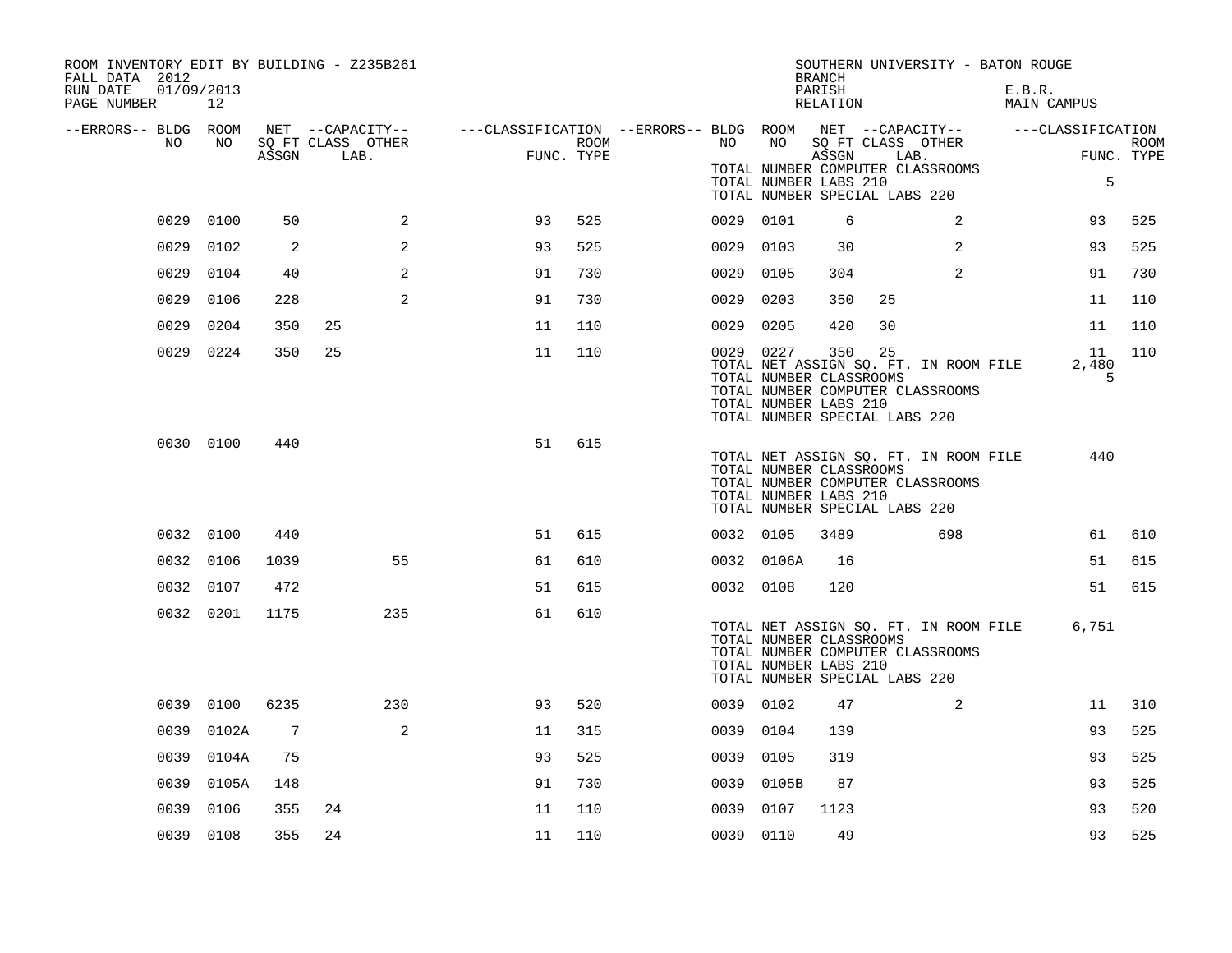| ROOM INVENTORY EDIT BY BUILDING - Z235B261<br>FALL DATA 2012 |                  |       |                           |                                        |             |           |            | <b>BRANCH</b>                                            | SOUTHERN UNIVERSITY - BATON ROUGE                                                                          |                       |                           |
|--------------------------------------------------------------|------------------|-------|---------------------------|----------------------------------------|-------------|-----------|------------|----------------------------------------------------------|------------------------------------------------------------------------------------------------------------|-----------------------|---------------------------|
| RUN DATE<br>PAGE NUMBER                                      | 01/09/2013<br>13 |       |                           |                                        |             |           |            | PARISH<br>RELATION                                       |                                                                                                            | E.B.R.<br>MAIN CAMPUS |                           |
| --ERRORS-- BLDG ROOM                                         |                  |       | NET --CAPACITY--          | ---CLASSIFICATION --ERRORS-- BLDG ROOM |             |           | NO         |                                                          | NET --CAPACITY--                                                                                           | ---CLASSIFICATION     |                           |
| NO                                                           | NO               | ASSGN | SQ FT CLASS OTHER<br>LAB. | FUNC. TYPE                             | <b>ROOM</b> | NO        |            | ASSGN                                                    | SQ FT CLASS OTHER<br>LAB.                                                                                  |                       | <b>ROOM</b><br>FUNC. TYPE |
| 0039                                                         | 0110A            | 49    |                           | 93                                     | 525         | 0039      | 0110B      | 248                                                      |                                                                                                            | 93                    | 525                       |
| 0039                                                         | 0111             | 47    |                           | 93                                     | 525         | 0039      | 0111A      | $7\phantom{.0}$                                          |                                                                                                            | 93                    | 525                       |
| 0039                                                         | 0112A            | 94    |                           | 93                                     | 525         | 0039      | 0112B      | 167                                                      |                                                                                                            | 93                    | 525                       |
| 0039                                                         | 0200             | 342   | 23                        | 11                                     | 110         | 0039      | 0201       | 342                                                      |                                                                                                            | 81                    | 081                       |
| 0039                                                         | 0202             | 1184  |                           | 91                                     | 730         |           | 0039 0203  | 1184<br>TOTAL NUMBER CLASSROOMS<br>TOTAL NUMBER LABS 210 | TOTAL NET ASSIGN SQ. FT. IN ROOM FILE<br>TOTAL NUMBER COMPUTER CLASSROOMS<br>TOTAL NUMBER SPECIAL LABS 220 | 91<br>12,603<br>3     | 730                       |
| 0040                                                         | 0102             | 170   | $\mathbf 1$               | 11                                     | 310         | 0040 0103 |            | 170                                                      | $\mathbf{1}$                                                                                               | 11                    | 310                       |
| 0040                                                         | 0104             | 170   | $\mathbf 1$               | 11                                     | 310         | 0040      | 0105       | 170                                                      | $\mathbf{1}$                                                                                               | 11                    | 310                       |
| 0040                                                         | 0106             | 170   | $\mathbf{1}$              | 11                                     | 310         | 0040 0108 |            | 170                                                      | $\mathbf{1}$                                                                                               | 51                    | 310                       |
| 0040                                                         | 0109             | 170   | $\mathbf{1}$              | 11                                     | 310         | 0040      | 0110       | 170                                                      | $\mathbf{1}$                                                                                               | 11                    | 310                       |
| 0040                                                         | 0111             | 170   | $\mathbf 1$               | 11                                     | 310         | 0040 0112 |            | 170                                                      | $\mathbf{1}$                                                                                               | 11                    | 310                       |
| 0040                                                         | 0113             | 170   | $\mathbf{1}$              | 11                                     | 310         | 0040 0114 |            | 323                                                      |                                                                                                            | 64                    | 710                       |
|                                                              | 0040 0115        | 170   | $\mathbf 1$               | 11                                     | 310         |           |            | TOTAL NUMBER CLASSROOMS<br>TOTAL NUMBER LABS 210         | TOTAL NET ASSIGN SQ. FT. IN ROOM FILE<br>TOTAL NUMBER COMPUTER CLASSROOMS<br>TOTAL NUMBER SPECIAL LABS 220 | 2,363                 |                           |
|                                                              | 0042 0100        | 121   |                           | 55                                     | 315         | 0042 0101 |            | 149                                                      | $\mathbf{1}$                                                                                               | 55                    | 310                       |
|                                                              | 0042 0101A       | 6     |                           | 51                                     | 870         | 0042 0102 |            | 23                                                       |                                                                                                            | 51                    | 870                       |
|                                                              | 0042 0103        | 196   | $\mathbf{1}$              | 51                                     | 860         | 0042 0104 |            | 12                                                       |                                                                                                            | 51                    | 895                       |
|                                                              | 0042 0106        | 710   | 12                        | 51                                     | 810         |           | 0042 0106A | 56                                                       | 12                                                                                                         | 51                    | 810                       |
| 0042                                                         | 0107             | 65    |                           | 57                                     | 820         | 0042      | 0108       | 20                                                       |                                                                                                            | 51                    | 870                       |
| 0042                                                         | 0109             | 141   | $\overline{a}$            | 51                                     | 870         | 0042 0110 |            | 19                                                       |                                                                                                            | 51                    | 870                       |
|                                                              | 0042 0112        | 144   |                           | 51                                     | 895         | 0042 0114 |            | 100                                                      |                                                                                                            | 57                    | 850                       |
|                                                              | 0042 0114A       | 64    |                           | 57                                     | 850         |           | 0042 0114B | 6                                                        |                                                                                                            | 51                    | 860                       |
|                                                              | 0042 0115        | 89    | 2                         | 57                                     | 820         | 0042 0116 |            | 721                                                      | 12                                                                                                         | 51                    | 810                       |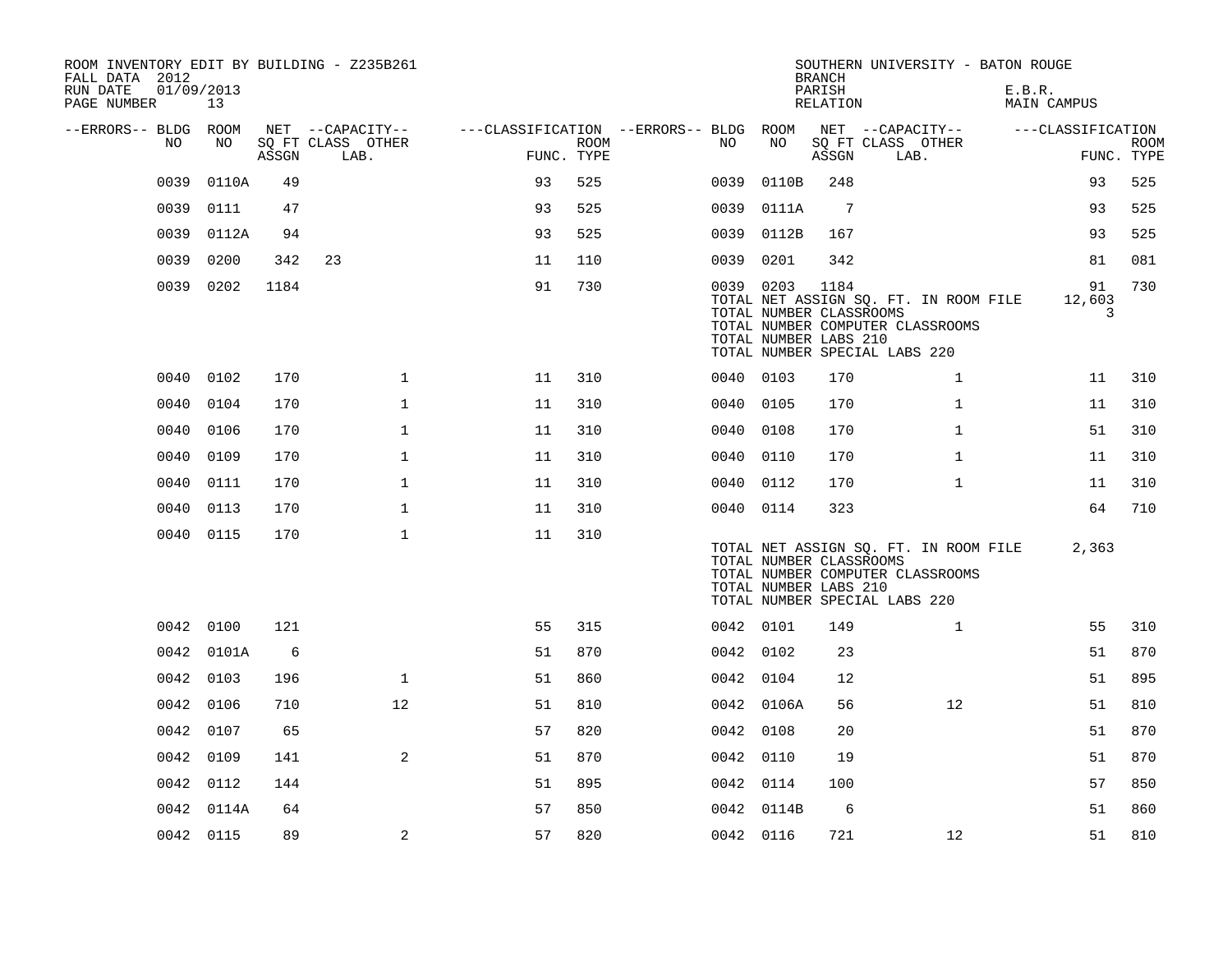| ROOM INVENTORY EDIT BY BUILDING - Z235B261<br>FALL DATA 2012<br>RUN DATE | 01/09/2013 |       |                           |                                        |                           |           |            | <b>BRANCH</b><br>PARISH                                 | SOUTHERN UNIVERSITY - BATON ROUGE                                                                          | E.B.R.             |                           |
|--------------------------------------------------------------------------|------------|-------|---------------------------|----------------------------------------|---------------------------|-----------|------------|---------------------------------------------------------|------------------------------------------------------------------------------------------------------------|--------------------|---------------------------|
| PAGE NUMBER                                                              | 14         |       |                           |                                        |                           |           |            | RELATION                                                |                                                                                                            | <b>MAIN CAMPUS</b> |                           |
| --ERRORS-- BLDG ROOM                                                     |            |       | NET --CAPACITY--          | ---CLASSIFICATION --ERRORS-- BLDG ROOM |                           |           |            |                                                         | NET --CAPACITY--                                                                                           | ---CLASSIFICATION  |                           |
| NO                                                                       | NO         | ASSGN | SQ FT CLASS OTHER<br>LAB. |                                        | <b>ROOM</b><br>FUNC. TYPE | NO.       | NO         | ASSGN                                                   | SQ FT CLASS OTHER<br>LAB.                                                                                  |                    | <b>ROOM</b><br>FUNC. TYPE |
| 0042                                                                     | 0118       | 171   |                           | 51                                     | 895                       | 0042      | 0119       | 168                                                     |                                                                                                            | 46                 | 650                       |
| 0042                                                                     | 0119A      | 10    |                           | 51                                     | 655                       |           | 0042 0119B | 10                                                      |                                                                                                            | 51                 | 655                       |
|                                                                          | 0042 0120  | 35    |                           | 51                                     | 655                       | 0042 0124 |            | 283<br>TOTAL NUMBER CLASSROOMS<br>TOTAL NUMBER LABS 210 | TOTAL NET ASSIGN SQ. FT. IN ROOM FILE<br>TOTAL NUMBER COMPUTER CLASSROOMS<br>TOTAL NUMBER SPECIAL LABS 220 | 51<br>3,319        | 880                       |
|                                                                          | 0043 0100A | 473   |                           | 46                                     | 650                       | 0043 0101 |            | 277                                                     | $\mathbf{1}$                                                                                               | 91                 | 910                       |
| 0043                                                                     | 0102       | 277   | $\mathbf{1}$              | 91                                     | 910                       | 0043      | 0103       | 277                                                     | $\mathbf{1}$                                                                                               | 91                 | 910                       |
|                                                                          | 0043 0104  | 277   | $\mathbf 1$               | 91                                     | 910                       | 0043 0105 |            | 277                                                     | $\mathbf{1}$                                                                                               | 91                 | 910                       |
| 0043                                                                     | 0105A      | 128   | $\mathbf{1}$              | 91                                     | 910                       | 0043      | 0105B      | 20                                                      |                                                                                                            | 71                 | 730                       |
| 0043                                                                     | 0105C      | 234   | $\mathbf 1$               | 91                                     | 910                       |           | 0043 0105D | 20                                                      |                                                                                                            | 71                 | 730                       |
| 0043                                                                     | 0105E      | 200   | $\mathbf{1}$              | 91                                     | 910                       | 0043      | 0105F      | 40                                                      |                                                                                                            | 71                 | 730                       |
|                                                                          | 0043 0105G | 25    |                           | 71                                     | 730                       |           | 0043 0105H | 40                                                      |                                                                                                            | 74                 | 919                       |
| 0043                                                                     | 0106       | 277   | $\mathbf{1}$              | 91                                     | 910                       | 0043      | 0106A      | 396                                                     | $7\phantom{.0}$                                                                                            | 74                 | 919                       |
| 0043                                                                     | 0107       | 277   | $\mathbf 1$               | 91                                     | 910                       |           | 0043 0107A | 234                                                     | 7                                                                                                          | 74                 | 919                       |
| 0043                                                                     | 0108       | 277   | $\mathbf{1}$              | 91                                     | 910                       | 0043      | 0109       | 277                                                     | $\mathbf{1}$                                                                                               | 91                 | 910                       |
| 0043                                                                     | 0110       | 277   | $\mathbf 1$               | 91                                     | 910                       | 0043 0111 |            | 277                                                     | $\mathbf{1}$                                                                                               | 91                 | 910                       |
| 0043                                                                     | 0112       | 277   | $\mathbf{1}$              | 91                                     | 910                       | 0043      | 0113       | 277                                                     | $\mathbf{1}$                                                                                               | 91                 | 910                       |
| 0043                                                                     | 0114       | 277   | $\mathbf 1$               | 91                                     | 910                       | 0043 0115 |            | 277                                                     | $\mathbf{1}$                                                                                               | 91                 | 910                       |
| 0043                                                                     | 0116       | 277   | $\mathbf{1}$              | 91                                     | 910                       | 0043      | 0116A      | 342                                                     | $\mathbf{1}$                                                                                               | 55                 | 310                       |
| 0043                                                                     | 0117       | 277   | $\mathbf 1$               | 91                                     | 910                       |           | 0043 0117A | 324                                                     |                                                                                                            | 46                 | 650                       |
| 0043                                                                     | 0117B      | 50    | 3                         | 74                                     | 919                       |           | 0043 0117C | 35                                                      | 3                                                                                                          | 74                 | 919                       |
| 0043                                                                     | 0117E      | 396   |                           | 46                                     | 650                       | 0043 0118 |            | 277                                                     | $\mathbf{1}$                                                                                               | 91                 | 910                       |
| 0043                                                                     | 0119       | 277   | $\mathbf 1$               | 91                                     | 910                       | 0043      | 0120       | 277                                                     | $\mathbf{1}$                                                                                               | 91                 | 910                       |
| 0043                                                                     | 0121       | 277   | $\mathbf{1}$              | 91                                     | 910                       | 0043      | 0122       | 277                                                     | $\mathbf{1}$                                                                                               | 91                 | 910                       |
|                                                                          | 0043 0123  | 277   | $\mathbf{1}$              | 91                                     | 910                       | 0043 0124 |            | 277                                                     | $\mathbf{1}$                                                                                               | 91                 | 910                       |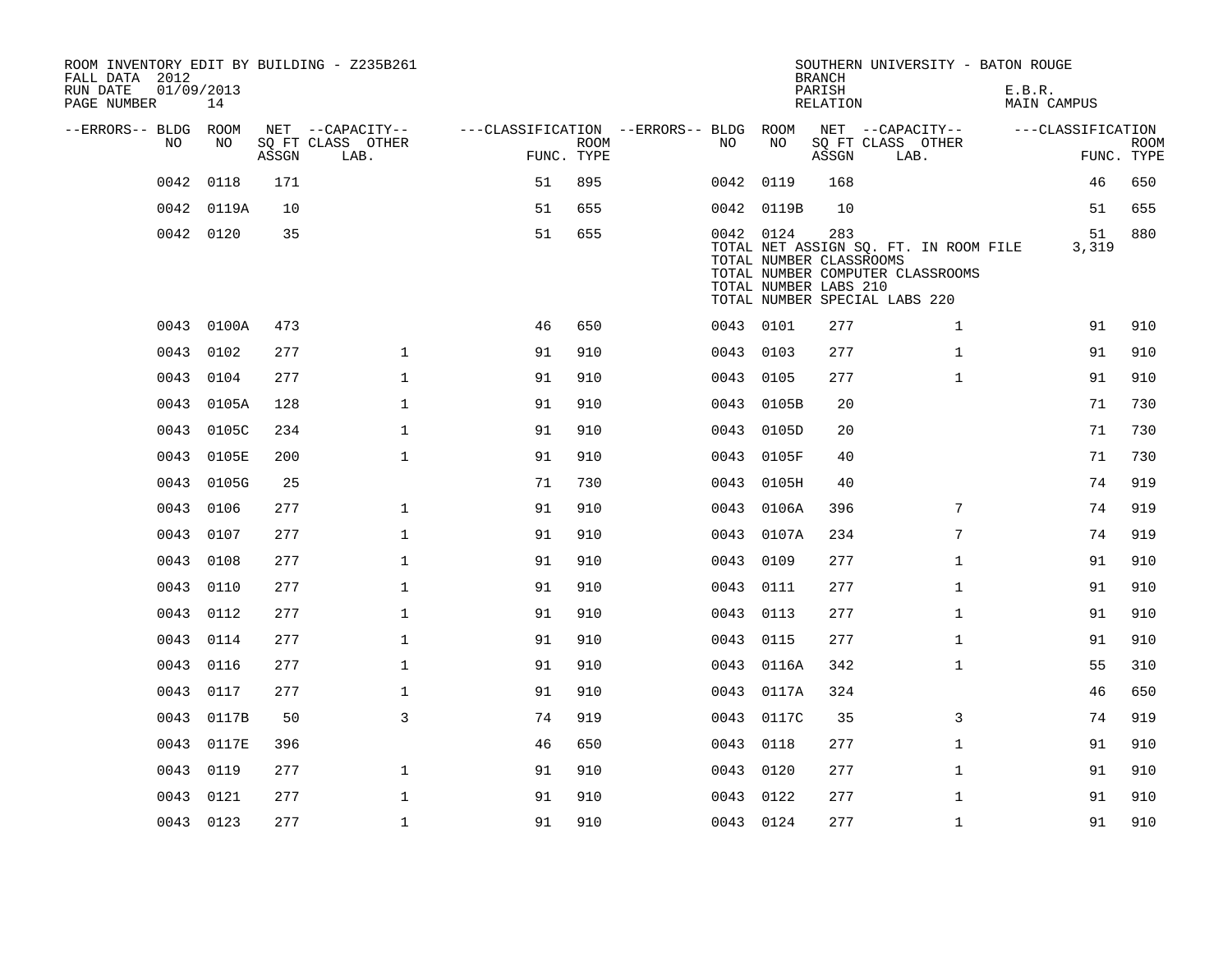| ROOM INVENTORY EDIT BY BUILDING - Z235B261<br>FALL DATA 2012<br>RUN DATE<br>PAGE NUMBER | 01/09/2013<br>15 |       |                           |                                        |             |           |                                                  | <b>BRANCH</b><br>PARISH<br>RELATION | SOUTHERN UNIVERSITY - BATON ROUGE                                                                                          | E.B.R.<br>MAIN CAMPUS |                           |
|-----------------------------------------------------------------------------------------|------------------|-------|---------------------------|----------------------------------------|-------------|-----------|--------------------------------------------------|-------------------------------------|----------------------------------------------------------------------------------------------------------------------------|-----------------------|---------------------------|
| --ERRORS-- BLDG ROOM                                                                    |                  |       | NET --CAPACITY--          | ---CLASSIFICATION --ERRORS-- BLDG ROOM |             |           |                                                  |                                     | NET --CAPACITY--                                                                                                           | ---CLASSIFICATION     |                           |
| NO.                                                                                     | NO.              | ASSGN | SO FT CLASS OTHER<br>LAB. | FUNC. TYPE                             | <b>ROOM</b> | NO.       | NO                                               | ASSGN                               | SQ FT CLASS OTHER<br>LAB.                                                                                                  |                       | <b>ROOM</b><br>FUNC. TYPE |
| 0043                                                                                    | 0125             | 277   | $\mathbf{1}$              | 91                                     | 910         | 0043      | 0126                                             | 196                                 | $7\phantom{.0}$                                                                                                            | 74                    | 919                       |
| 0043                                                                                    | 0126A            | 378   | 7                         | 74                                     | 919         | 0043      | 0127                                             | 110                                 |                                                                                                                            | 71                    | 730                       |
| 0043                                                                                    | 0201             | 277   | $\mathbf 1$               | 91                                     | 910         | 0043      | 0201A                                            | 196                                 | $7\phantom{.0}$                                                                                                            | 74                    | 919                       |
| 0043                                                                                    | 0201B            | 110   |                           | 71                                     | 730         | 0043      | 0201D                                            | 378                                 | $7\phantom{.}$                                                                                                             | 74                    | 919                       |
| 0043                                                                                    | 0202             | 277   | $\mathbf{1}$              | 91                                     | 910         | 0043      | 0203                                             | 277                                 | $\mathbf{1}$                                                                                                               | 91                    | 910                       |
| 0043                                                                                    | 0204             | 277   | $\mathbf{1}$              | 91                                     | 910         | 0043      | 0205                                             | 277                                 | $\mathbf{1}$                                                                                                               | 91                    | 910                       |
| 0043                                                                                    | 0206             | 277   | $\mathbf 1$               | 91                                     | 910         | 0043      | 0206B                                            | 396                                 | 2                                                                                                                          | 91                    | 910                       |
| 0043                                                                                    | 0207             | 277   | $\mathbf{1}$              | 91                                     | 910         | 0043      | 0208                                             | 277                                 | $\mathbf{1}$                                                                                                               | 91                    | 910                       |
| 0043                                                                                    | 0209             | 277   | $\mathbf{1}$              | 91                                     | 910         | 0043      | 0209A                                            | 378                                 | 7                                                                                                                          | 74                    | 919                       |
| 0043                                                                                    | 0209C            | 110   |                           | 71                                     | 730         | 0043      | 0209D                                            | 306                                 | $\mathbf{1}$                                                                                                               | 91                    | 910                       |
| 0043                                                                                    | 0210             | 277   | $\mathbf 1$               | 91                                     | 910         | 0043      | 0211                                             | 277                                 | $\mathbf{1}$                                                                                                               | 91                    | 910                       |
| 0043                                                                                    | 0212             | 277   | $\mathbf{1}$              | 91                                     | 910         | 0043      | 0213                                             | 277                                 | $\mathbf{1}$                                                                                                               | 91                    | 910                       |
| 0043                                                                                    | 0214             | 277   | $\mathbf 1$               | 91                                     | 910         | 0043      | 0215                                             | 277                                 | $\mathbf{1}$                                                                                                               | 91                    | 910                       |
| 0043                                                                                    | 0216             | 277   | $\mathbf 1$               | 91                                     | 910         | 0043      | 0217                                             | 277                                 | $\mathbf{1}$                                                                                                               | 91                    | 910                       |
| 0043                                                                                    | 0218             | 277   | $\mathbf{1}$              | 91                                     | 910         | 0043 0219 |                                                  | 277                                 | $\mathbf{1}$                                                                                                               | 91                    | 910                       |
| 0043                                                                                    | 0220             | 277   | $\mathbf 1$               | 91                                     | 910         | 0043      | 0221                                             | 277                                 | $\mathbf{1}$                                                                                                               | 91                    | 910                       |
| 0043                                                                                    | 0222             | 277   | $\mathbf{1}$              | 91                                     | 910         | 0043 0223 |                                                  | 277                                 | $\mathbf{1}$                                                                                                               | 91                    | 910                       |
| 0043                                                                                    | 0224             | 277   | $\mathbf 1$               | 91                                     | 910         | 0043 0225 |                                                  | 277                                 | $\mathbf{1}$                                                                                                               | 91                    | 910                       |
|                                                                                         | 0043 0226        | 277   | $\mathbf{1}$              | 91                                     | 910         | 0043 0227 |                                                  | 277                                 | $\mathbf{1}$                                                                                                               | 91                    | 910                       |
|                                                                                         | 0043 0228        | 277   | $\mathbf{1}$              | 91                                     | 910         | 0043 0229 | TOTAL NUMBER CLASSROOMS<br>TOTAL NUMBER LABS 210 | 277                                 | $\mathbf{1}$<br>TOTAL NET ASSIGN SQ. FT. IN ROOM FILE<br>TOTAL NUMBER COMPUTER CLASSROOMS<br>TOTAL NUMBER SPECIAL LABS 220 | 91<br>20,473          | 910                       |
|                                                                                         | 0044 0101        | 171   | $\mathbf{1}$              | 91                                     | 910         | 0044 0102 |                                                  | 171                                 | $\mathbf{1}$                                                                                                               | 91                    | 910                       |
|                                                                                         | 0044 0103        | 171   | $\mathbf{1}$              | 91                                     | 910         | 0044 0104 |                                                  | 171                                 | $\mathbf{1}$                                                                                                               | 91                    | 910                       |
|                                                                                         | 0044 0105        | 171   | $\mathbf{1}$              | 91                                     | 910         | 0044 0106 |                                                  | 171                                 | $\mathbf{1}$                                                                                                               | 91                    | 910                       |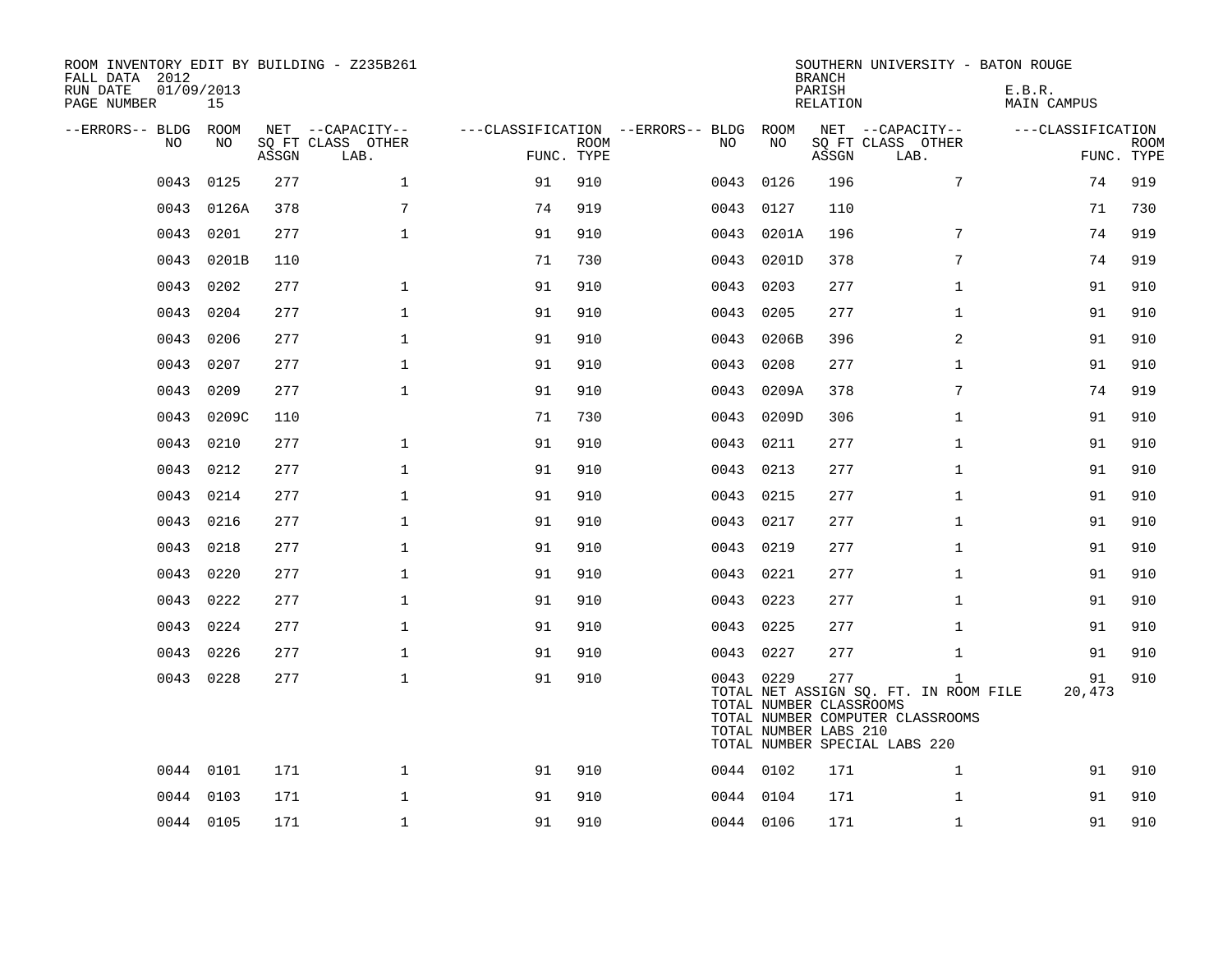| FALL DATA 2012<br>RUN DATE<br>PAGE NUMBER | 01/09/2013 | 16          |       | ROOM INVENTORY EDIT BY BUILDING - Z235B261    |                                                 |             |           |            | <b>BRANCH</b><br>PARISH<br>RELATION | SOUTHERN UNIVERSITY - BATON ROUGE             | E.B.R.<br><b>MAIN CAMPUS</b> |                           |
|-------------------------------------------|------------|-------------|-------|-----------------------------------------------|-------------------------------------------------|-------------|-----------|------------|-------------------------------------|-----------------------------------------------|------------------------------|---------------------------|
| --ERRORS-- BLDG                           | <b>NO</b>  | ROOM<br>NO. | ASSGN | NET --CAPACITY--<br>SQ FT CLASS OTHER<br>LAB. | ---CLASSIFICATION --ERRORS-- BLDG<br>FUNC. TYPE | <b>ROOM</b> | NO        | ROOM<br>NO | ASSGN                               | NET --CAPACITY--<br>SQ FT CLASS OTHER<br>LAB. | ---CLASSIFICATION            | <b>ROOM</b><br>FUNC. TYPE |
|                                           | 0044       | 0107        | 171   | $\mathbf{1}$                                  | 91                                              | 910         | 0044      | 0108       | 171                                 | $\mathbf{1}$                                  | 91                           | 910                       |
|                                           | 0044       | 0109        | 171   | $\mathbf 1$                                   | 91                                              | 910         |           | 0044 0110  | 171                                 | $\mathbf{1}$                                  | 91                           | 910                       |
|                                           | 0044       | 0111        | 171   | $\mathbf{1}$                                  | 91                                              | 910         |           | 0044 0112  | 171                                 | $\mathbf{1}$                                  | 91                           | 910                       |
|                                           | 0044 0113  |             | 171   | $\mathbf{1}$                                  | 91                                              | 910         |           | 0044 0115  | 171                                 | $\mathbf{1}$                                  | 91                           | 910                       |
|                                           | 0044       | 0115A       | 171   | $\mathbf{1}$                                  | 91                                              | 910         |           | 0044 0115B | 171                                 | $\mathbf{1}$                                  | 91                           | 910                       |
|                                           | 0044 0116  |             | 171   | $\mathbf 1$                                   | 91                                              | 910         |           | 0044 0117  | 171                                 | $\mathbf{1}$                                  | 91                           | 910                       |
|                                           | 0044       | 0118        | 171   | $\mathbf 1$                                   | 91                                              | 910         | 0044 0119 |            | 171                                 | $\mathbf{1}$                                  | 91                           | 910                       |
|                                           | 0044 0120  |             | 171   | $\mathbf 1$                                   | 91                                              | 910         |           | 0044 0121  | 171                                 | $\mathbf{1}$                                  | 91                           | 910                       |
|                                           | 0044       | 0122        | 176   | $\mathbf 1$                                   | 91                                              | 910         |           | 0044 0123  | 176                                 | $\mathbf{1}$                                  | 91                           | 910                       |
|                                           |            | 0044 0123A  | 88    |                                               | 51                                              | 635         |           | 0044 0124  | 36                                  | $\mathbf{1}$                                  | 74                           | 919                       |
|                                           |            | 0044 0125A  | 88    | $\mathbf 1$                                   | 55                                              | 310         |           | 0044 0126  | 156                                 |                                               | 46                           | 650                       |
|                                           | 0044 0127  |             | 156   |                                               | 46                                              | 650         |           | 0044 0128  | 200                                 |                                               | 71                           | 760                       |
|                                           | 0044       | 0129        | 135   | 7                                             | 91                                              | 910         |           | 0044 0130  | 77                                  |                                               | 71                           | 730                       |
|                                           | 0044       | 0131        | 105   | 5                                             | 74                                              | 919         |           | 0044 0133  | 84                                  |                                               | 51                           | 655                       |
|                                           | 0044       | 0134        | 1096  |                                               | 46                                              | 650         |           | 0044 0134A | 99                                  |                                               | 71                           | 730                       |
|                                           | 0044       | 0135        | 72    |                                               | 71                                              | 730         | 0044 0137 |            | 105                                 | 5                                             | 74                           | 919                       |
|                                           | 0044 0139  |             | 77    |                                               | 71                                              | 730         | 0044 0140 |            | 135                                 | 7                                             | 74                           | 919                       |
|                                           | 0044       | 0142        | 128   | 2                                             | 71                                              | 730         |           | 0044 0201  | 171                                 | $\mathbf{1}$                                  | 91                           | 910                       |
|                                           | 0044       | 0202        | 171   | $\mathbf 1$                                   | 91                                              | 910         | 0044 0203 |            | 171                                 | $\mathbf{1}$                                  | 91                           | 910                       |
|                                           | 0044       | 0204        | 171   | $\mathbf 1$                                   | 91                                              | 910         | 0044 0205 |            | 171                                 | $\mathbf{1}$                                  | 91                           | 910                       |
|                                           | 0044       | 0206        | 171   | $\mathbf 1$                                   | 91                                              | 910         |           | 0044 0207  | 171                                 | $\mathbf{1}$                                  | 91                           | 910                       |
|                                           | 0044       | 0208        | 171   | $\mathbf 1$                                   | 91                                              | 910         | 0044 0209 |            | 171                                 | $\mathbf{1}$                                  | 91                           | 910                       |
|                                           | 0044       | 0210        | 171   | $\mathbf{1}$                                  | 91                                              | 910         | 0044 0211 |            | 171                                 | $\mathbf{1}$                                  | 91                           | 910                       |
|                                           | 0044       | 0212        | 171   | $\mathbf{1}$                                  | 91                                              | 910         | 0044 0213 |            | 171                                 | $\mathbf{1}$                                  | 91                           | 910                       |
|                                           | 0044       | 0214        | 171   | $\mathbf 1$                                   | 91                                              | 910         |           | 0044 0215  | 171                                 | $\mathbf{1}$                                  | 91                           | 910                       |
|                                           | 0044 0216  |             | 171   | $\mathbf{1}$                                  | 91                                              | 910         | 0044 0217 |            | 171                                 | $\mathbf{1}$                                  | 91                           | 910                       |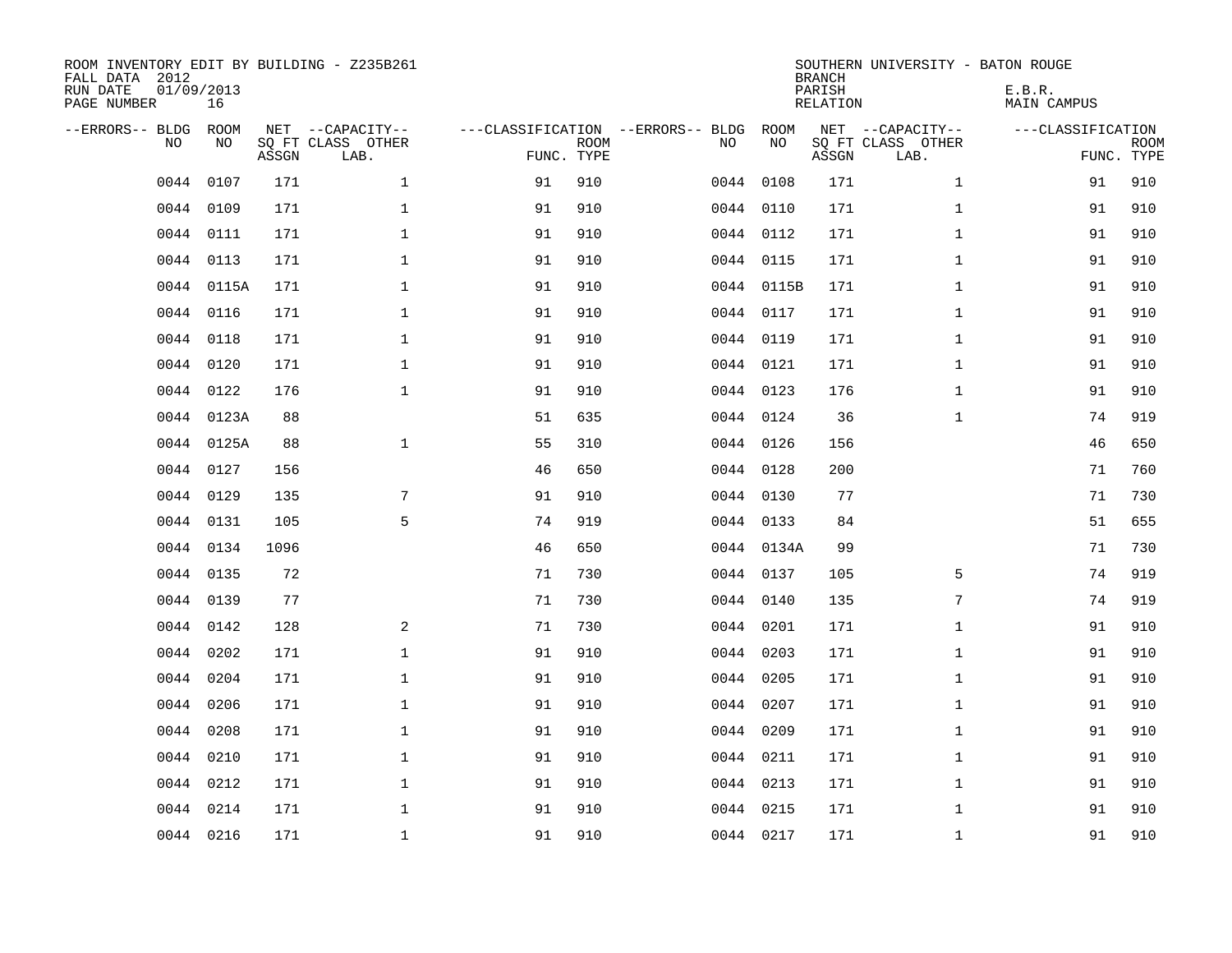| ROOM INVENTORY EDIT BY BUILDING - Z235B261<br>FALL DATA 2012<br>RUN DATE<br>PAGE NUMBER | 01/09/2013<br>17 |       |                           |            |             |                                        |            | <b>BRANCH</b><br>PARISH<br>RELATION              | SOUTHERN UNIVERSITY - BATON ROUGE                                                                          | E.B.R.<br>MAIN CAMPUS |             |
|-----------------------------------------------------------------------------------------|------------------|-------|---------------------------|------------|-------------|----------------------------------------|------------|--------------------------------------------------|------------------------------------------------------------------------------------------------------------|-----------------------|-------------|
| --ERRORS-- BLDG ROOM                                                                    |                  |       | NET --CAPACITY--          |            |             | ---CLASSIFICATION --ERRORS-- BLDG ROOM |            |                                                  | NET --CAPACITY--                                                                                           | ---CLASSIFICATION     |             |
| NO                                                                                      | NO.              | ASSGN | SO FT CLASS OTHER<br>LAB. | FUNC. TYPE | <b>ROOM</b> | NO                                     | NO         | ASSGN                                            | SQ FT CLASS OTHER<br>LAB.                                                                                  | FUNC. TYPE            | <b>ROOM</b> |
| 0044                                                                                    | 0217A            | 171   | $\mathbf{1}$              | 91         | 910         |                                        | 0044 0217B | 171                                              | $\mathbf{1}$                                                                                               | 91                    | 910         |
|                                                                                         | 0044 0218        | 171   | $\mathbf{1}$              | 91         | 910         |                                        | 0044 0219  | 171                                              | $\mathbf{1}$                                                                                               | 91                    | 910         |
|                                                                                         | 0044 0220        | 171   | $\mathbf 1$               | 91         | 910         |                                        | 0044 0221  | 171                                              | $\mathbf{1}$                                                                                               | 91                    | 910         |
|                                                                                         | 0044 0222        | 171   | $\mathbf{1}$              | 91         | 910         |                                        | 0044 0223  | 171                                              | $\mathbf{1}$                                                                                               | 91                    | 910         |
|                                                                                         | 0044 0224        | 171   | $\mathbf{1}$              | 91         | 910         |                                        | 0044 0225  | 171                                              | $\mathbf{1}$                                                                                               | 91                    | 910         |
|                                                                                         | 0044 0226        | 171   | $\mathbf{1}$              | 91         | 910         |                                        | 0044 0227  | 171                                              | $\mathbf{1}$                                                                                               | 91                    | 910         |
|                                                                                         | 0044 0228        | 171   | $\mathbf{1}$              | 91         | 910         |                                        | 0044 0229  | 171                                              | $\mathbf{1}$                                                                                               | 91                    | 910         |
| 0044                                                                                    | 0230             | 250   | $\mathbf 1$               | 91         | 910         |                                        | 0044 0231  | 208                                              |                                                                                                            | 71                    | 760         |
|                                                                                         | 0044 0232        | 135   | 7                         | 74         | 919         |                                        | 0044 0233  | 77                                               |                                                                                                            | 71                    | 730         |
|                                                                                         | 0044 0234        | 105   | 5                         | 74         | 919         |                                        | 0044 0235  | 154                                              | $\mathbf{1}$                                                                                               | 91                    | 910         |
|                                                                                         | 0044 0235A       | 54    | $\mathbf{1}$              | 74         | 919         |                                        | 0044 0235B | 30                                               |                                                                                                            | 71                    | 730         |
| 0044                                                                                    | 0236             | 403   | 23                        | 48         | 410         |                                        | 0044 0237  | 105                                              | 5                                                                                                          | 74                    | 919         |
| 0044                                                                                    | 0238             | 84    |                           | 71         | 730         |                                        | 0044 0239  | 135                                              | $\overline{7}$                                                                                             | 74                    | 919         |
|                                                                                         | 0044 0240        | 92    |                           | 71         | 760         |                                        |            | TOTAL NUMBER CLASSROOMS<br>TOTAL NUMBER LABS 210 | TOTAL NET ASSIGN SQ. FT. IN ROOM FILE<br>TOTAL NUMBER COMPUTER CLASSROOMS<br>TOTAL NUMBER SPECIAL LABS 220 | 14,084                |             |
|                                                                                         | 0046 0101        | 152   | $\mathbf 1$               | 91         | 910         |                                        | 0046 0102  | 152                                              | $\mathbf{1}$                                                                                               | 91                    | 910         |
| 0046                                                                                    | 0103             | 152   | $\mathbf{1}$              | 91         | 910         |                                        | 0046 0104  | 152                                              | $\mathbf{1}$                                                                                               | 91                    | 910         |
| 0046                                                                                    | 0105             | 152   | $\mathbf 1$               | 91         | 910         |                                        | 0046 0106  | 152                                              | $\mathbf{1}$                                                                                               | 91                    | 910         |
| 0046                                                                                    | 0107             | 152   | $\mathbf 1$               | 91         | 910         |                                        | 0046 0107A | 190                                              |                                                                                                            | 71                    | 730         |
| 0046                                                                                    | 0108             | 152   | $\mathbf 1$               | 91         | 910         | 0046                                   | 0109       | 152                                              | $\mathbf{1}$                                                                                               | 91                    | 910         |
| 0046                                                                                    | 0110             | 152   | $\mathbf 1$               | 91         | 910         |                                        | 0046 0111  | 152                                              | $\mathbf{1}$                                                                                               | 91                    | 910         |
| 0046                                                                                    | 0112             | 152   | $\mathbf{1}$              | 91         | 910         | 0046                                   | 0113       | 152                                              | $\mathbf{1}$                                                                                               | 91                    | 910         |
| 0046                                                                                    | 0114             | 152   | $\mathbf 1$               | 91         | 910         |                                        | 0046 0115  | 152                                              | $\mathbf{1}$                                                                                               | 91                    | 910         |
|                                                                                         | 0046 0116        | 152   | $\mathbf{1}$              | 91         | 910         |                                        | 0046 0119  | 96                                               |                                                                                                            | 51                    | 655         |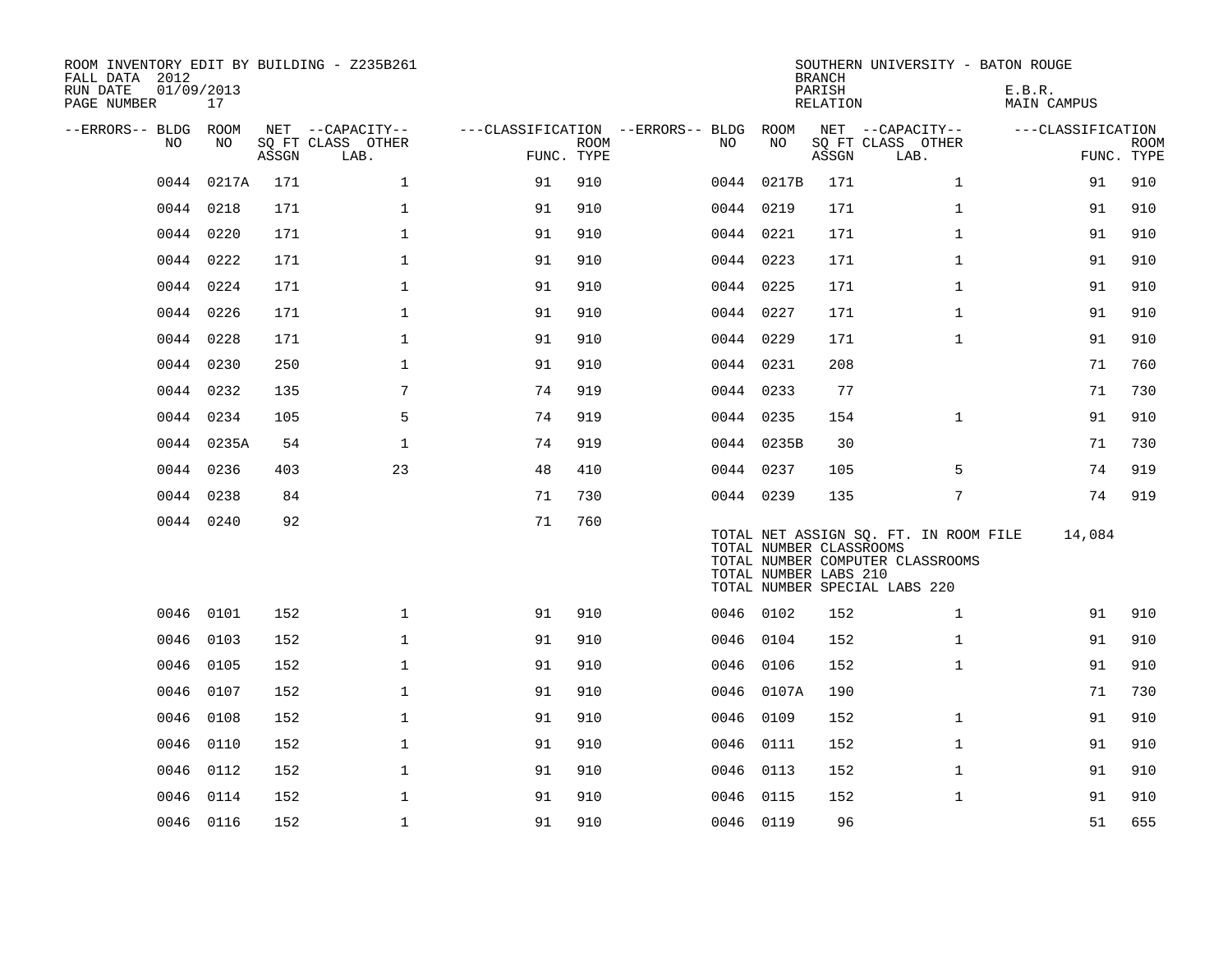| ROOM INVENTORY EDIT BY BUILDING - Z235B261<br>FALL DATA 2012<br>01/09/2013<br>RUN DATE<br>PAGE NUMBER | 18         |       |                                               |            |             |                                          |            | <b>BRANCH</b><br>PARISH<br>RELATION                     | SOUTHERN UNIVERSITY - BATON ROUGE                                                                          | E.B.R.<br><b>MAIN CAMPUS</b> |                           |
|-------------------------------------------------------------------------------------------------------|------------|-------|-----------------------------------------------|------------|-------------|------------------------------------------|------------|---------------------------------------------------------|------------------------------------------------------------------------------------------------------------|------------------------------|---------------------------|
| --ERRORS-- BLDG<br>NO                                                                                 | ROOM<br>NO | ASSGN | NET --CAPACITY--<br>SQ FT CLASS OTHER<br>LAB. | FUNC. TYPE | <b>ROOM</b> | ---CLASSIFICATION --ERRORS-- BLDG<br>NO. | ROOM<br>NO | ASSGN                                                   | NET --CAPACITY--<br>SQ FT CLASS OTHER<br>LAB.                                                              | ---CLASSIFICATION            | <b>ROOM</b><br>FUNC. TYPE |
| 0046                                                                                                  | 0120       | 252   |                                               | 46         | 650         | 0046                                     | 0121       | 152                                                     | $\mathbf{1}$                                                                                               | 91                           | 910                       |
| 0046                                                                                                  | 0121A      | 40    |                                               | 74         | 919         | 0046                                     | 0121B      | 30                                                      |                                                                                                            | 71                           | 730                       |
| 0046                                                                                                  | 0122       | 130   | $\mathbf 1$                                   | 55         | 310         |                                          | 0046 0123  | 190                                                     |                                                                                                            | 46                           | 650                       |
| 0046                                                                                                  | 0125       | 108   | 5                                             | 74         | 919         | 0046                                     | 0126       | 270                                                     | $7\phantom{.0}$                                                                                            | 74                           | 919                       |
| 0046                                                                                                  | 0128       | 178   |                                               | 71         | 730         | 0046 0217                                |            | 152                                                     | $\mathbf{1}$                                                                                               | 91                           | 910                       |
| 0046                                                                                                  | 0218       | 152   | $\mathbf{1}$                                  | 91         | 910         | 0046                                     | 0219       | 152                                                     | $\mathbf{1}$                                                                                               | 91                           | 910                       |
| 0046                                                                                                  | 0220       | 152   | $\mathbf 1$                                   | 91         | 910         |                                          | 0046 0221  | 152                                                     | $\mathbf{1}$                                                                                               | 91                           | 910                       |
| 0046                                                                                                  | 0222       | 152   | $\mathbf{1}$                                  | 91         | 910         | 0046 0223                                |            | 152                                                     | $\mathbf{1}$                                                                                               | 91                           | 910                       |
| 0046                                                                                                  | 0224       | 152   | $\mathbf 1$                                   | 91         | 910         | 0046 0225                                |            | 152                                                     | $\mathbf{1}$                                                                                               | 91                           | 910                       |
| 0046                                                                                                  | 0226       | 152   | $\mathbf{1}$                                  | 91         | 910         | 0046 0227                                |            | 152                                                     | $\mathbf{1}$                                                                                               | 91                           | 910                       |
| 0046                                                                                                  | 0228       | 152   | $\mathbf 1$                                   | 91         | 910         |                                          | 0046 0229  | 152                                                     | $\mathbf{1}$                                                                                               | 91                           | 910                       |
| 0046                                                                                                  | 0230       | 152   | $\mathbf{1}$                                  | 91         | 910         | 0046                                     | 0231       | 152                                                     | $\mathbf{1}$                                                                                               | 91                           | 910                       |
| 0046                                                                                                  | 0232       | 152   | $\mathbf{1}$                                  | 91         | 910         | 0046 0233                                |            | 152                                                     | $\mathbf{1}$                                                                                               | 91                           | 910                       |
| 0046                                                                                                  | 0234       | 152   | $\mathbf 1$                                   | 91         | 910         | 0046 0235                                |            | 152                                                     | $\mathbf{1}$                                                                                               | 91                           | 910                       |
| 0046                                                                                                  | 0236       | 152   | $\mathbf 1$                                   | 91         | 910         |                                          | 0046 0237  | 152                                                     | $\mathbf{1}$                                                                                               | 91                           | 910                       |
| 0046                                                                                                  | 0238       | 152   | $\mathbf 1$                                   | 91         | 910         | 0046                                     | 0239       | 152                                                     | $\mathbf{1}$                                                                                               | 91                           | 910                       |
| 0046                                                                                                  | 0240       | 152   | $\mathbf{1}$                                  | 91         | 910         | 0046 0241                                |            | 152                                                     | $\mathbf{1}$                                                                                               | 91                           | 910                       |
| 0046                                                                                                  | 0243       | 178   |                                               | 71         | 730         | 0046 0244                                |            | 84                                                      |                                                                                                            | 71                           | 730                       |
| 0046                                                                                                  | 0245       | 182   | 9                                             | 74         | 919         |                                          | 0046 0246  | 270                                                     | 7                                                                                                          | 74                           | 919                       |
|                                                                                                       | 0046 0248  | 81    |                                               | 51         | 655         |                                          | 0046 0249  | 165<br>TOTAL NUMBER CLASSROOMS<br>TOTAL NUMBER LABS 210 | TOTAL NET ASSIGN SQ. FT. IN ROOM FILE<br>TOTAL NUMBER COMPUTER CLASSROOMS<br>TOTAL NUMBER SPECIAL LABS 220 | 71<br>8,828                  | 730                       |
| 0048                                                                                                  | B100       | 419   |                                               | 71         | 730         | 0048 B101                                |            | 292                                                     |                                                                                                            | 71                           | 730                       |
| 0048                                                                                                  | B103       | 796   |                                               | 71         | 730         |                                          | 0048 B104  | 500                                                     |                                                                                                            | 71                           | 730                       |
|                                                                                                       | 0048 0101  | 283   | $\mathbf{2}$                                  | 91         | 910         | 0048 0102                                |            | 258                                                     | 2                                                                                                          | 91                           | 910                       |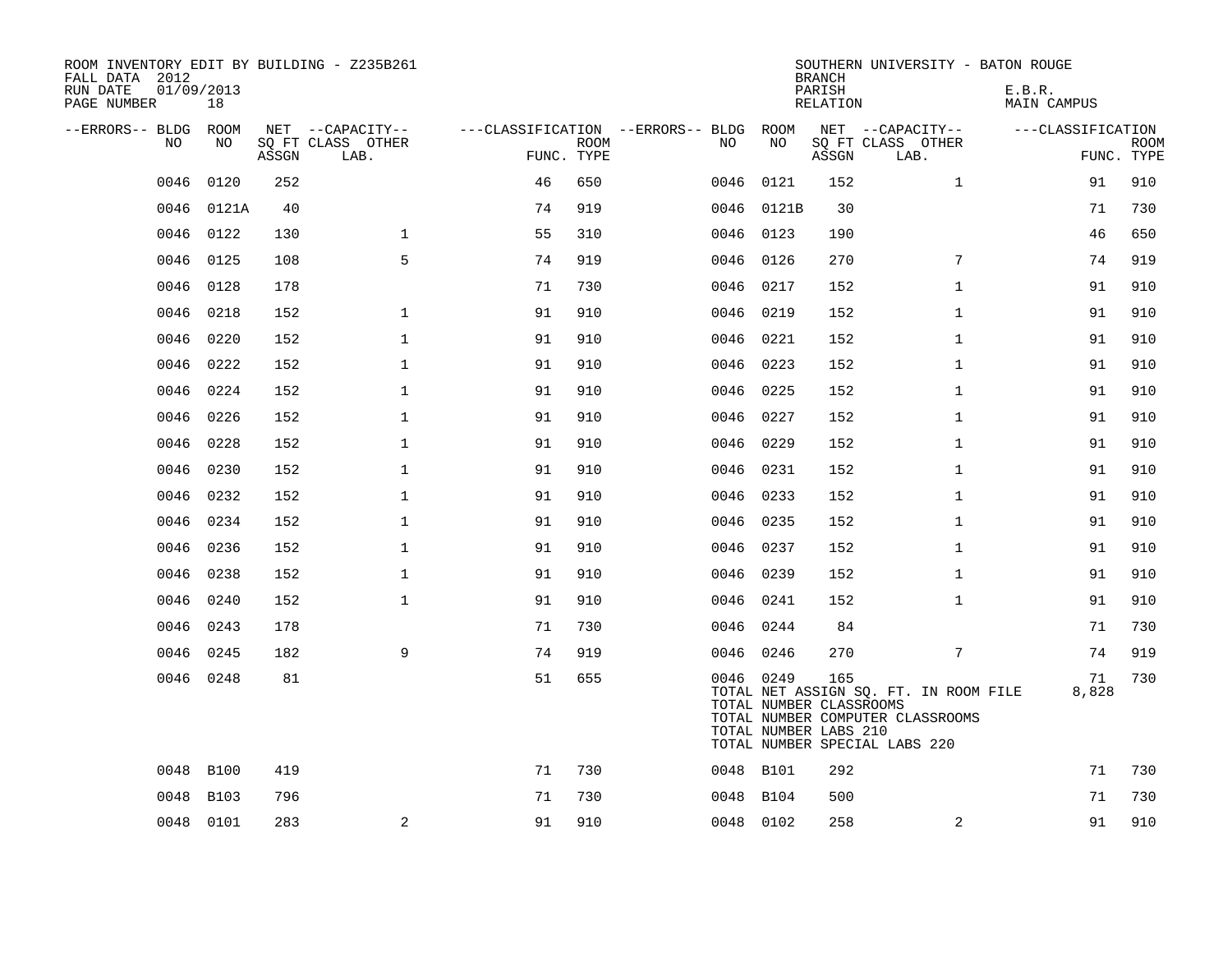| ROOM INVENTORY EDIT BY BUILDING - Z235B261<br>FALL DATA 2012<br>RUN DATE<br>PAGE NUMBER | 01/09/2013<br>19 |       |                                               |                                                 |             |           |            | <b>BRANCH</b><br>PARISH<br><b>RELATION</b> | SOUTHERN UNIVERSITY - BATON ROUGE             | E.B.R.<br><b>MAIN CAMPUS</b> |                           |
|-----------------------------------------------------------------------------------------|------------------|-------|-----------------------------------------------|-------------------------------------------------|-------------|-----------|------------|--------------------------------------------|-----------------------------------------------|------------------------------|---------------------------|
| --ERRORS-- BLDG<br>NO                                                                   | ROOM<br>NO       | ASSGN | NET --CAPACITY--<br>SQ FT CLASS OTHER<br>LAB. | ---CLASSIFICATION --ERRORS-- BLDG<br>FUNC. TYPE | <b>ROOM</b> | NO        | ROOM<br>NO | ASSGN                                      | NET --CAPACITY--<br>SQ FT CLASS OTHER<br>LAB. | ---CLASSIFICATION            | <b>ROOM</b><br>FUNC. TYPE |
| 0048                                                                                    | 0103             | 258   | 2                                             | 91                                              | 910         | 0048      | 0104       | 287                                        | $\overline{a}$                                | 91                           | 910                       |
| 0048                                                                                    | 0105             | 258   | 2                                             | 91                                              | 910         | 0048      | 0107       | 258                                        | 2                                             | 91                           | 910                       |
| 0048                                                                                    | 0107A            | 258   | 2                                             | 91                                              | 910         | 0048      | 0107B      | 156                                        |                                               | 91                           | 935                       |
| 0048                                                                                    | 0107C            | 37    |                                               | 91                                              | 935         | 0048      | 0107D      | 107                                        |                                               | 91                           | 935                       |
| 0048                                                                                    | 0107E            | 71    |                                               | 91                                              | 935         | 0048      | 0107F      | 21                                         |                                               | 91                           | 935                       |
| 0048                                                                                    | 0107G            | 21    |                                               | 91                                              | 935         | 0048      | 0108       | 258                                        | $\overline{a}$                                | 91                           | 910                       |
| 0048                                                                                    | 0109             | 258   | $\overline{a}$                                | 91                                              | 910         | 0048      | 0110       | 283                                        | $\overline{a}$                                | 91                           | 910                       |
| 0048                                                                                    | 0111             | 283   | 2                                             | 91                                              | 910         | 0048      | 0112       | 258                                        | 2                                             | 91                           | 910                       |
| 0048                                                                                    | 0112A            | 294   | 8                                             | 74                                              | 919         | 0048      | 0113       | 258                                        | 2                                             | 91                           | 910                       |
| 0048                                                                                    | 0114             | 258   | 2                                             | 91                                              | 910         | 0048      | 0114A      | 349                                        | $\mathbf{1}$                                  | 55                           | 310                       |
| 0048                                                                                    | 0115             | 258   | 2                                             | 91                                              | 910         | 0048      | 0115A      | 21                                         |                                               | 91                           | 935                       |
| 0048                                                                                    | 0115B            | 21    |                                               | 91                                              | 935         | 0048      | 0116       | 258                                        | 2                                             | 91                           | 910                       |
| 0048                                                                                    | 0117             | 258   | 2                                             | 91                                              | 910         | 0048      | 0117A      | 294                                        | 8                                             | 74                           | 919                       |
| 0048                                                                                    | 0118             | 258   | $\overline{a}$                                | 91                                              | 910         | 0048      | 0119       | 283                                        | 2                                             | 91                           | 910                       |
| 0048                                                                                    | 0201             | 283   | 2                                             | 91                                              | 910         | 0048      | 0202       | 258                                        | 2                                             | 91                           | 910                       |
| 0048                                                                                    | 0203             | 258   | 2                                             | 91                                              | 910         | 0048      | 0204       | 258                                        | $\overline{a}$                                | 91                           | 910                       |
| 0048                                                                                    | 0205             | 258   | 2                                             | 91                                              | 910         | 0048      | 0206       | 258                                        | 2                                             | 91                           | 910                       |
| 0048                                                                                    | 0207             | 258   | 2                                             | 91                                              | 910         | 0048      | 0208       | 427                                        | $\overline{a}$                                | 91                           | 910                       |
| 0048                                                                                    | 0209             | 258   | 2                                             | 91                                              | 910         | 0048      | 0210       | 258                                        | 2                                             | 91                           | 910                       |
| 0048                                                                                    | 0211             | 258   | 2                                             | 91                                              | 910         | 0048      | 0212       | 258                                        | 2                                             | 91                           | 910                       |
| 0048                                                                                    | 0213             | 283   | 2                                             | 91                                              | 910         | 0048      | 0214       | 283                                        | 2                                             | 91                           | 910                       |
| 0048                                                                                    | 0215             | 258   | 2                                             | 91                                              | 910         | 0048      | 0215A      | 294                                        | 8                                             | 74                           | 919                       |
| 0048                                                                                    | 0216             | 258   | 2                                             | 91                                              | 910         | 0048      | 0217       | 258                                        | 2                                             | 91                           | 910                       |
| 0048                                                                                    | 0217A            | 258   | 2                                             | 91                                              | 910         | 0048      | 0218       | 258                                        | $\overline{a}$                                | 91                           | 910                       |
| 0048                                                                                    | 0218A            | 21    |                                               | 91                                              | 935         | 0048      | 0218B      | 21                                         |                                               | 91                           | 935                       |
|                                                                                         | 0048 0218C       | 79    |                                               | 91                                              | 935         | 0048 0219 |            | 283                                        | 2                                             | 91                           | 910                       |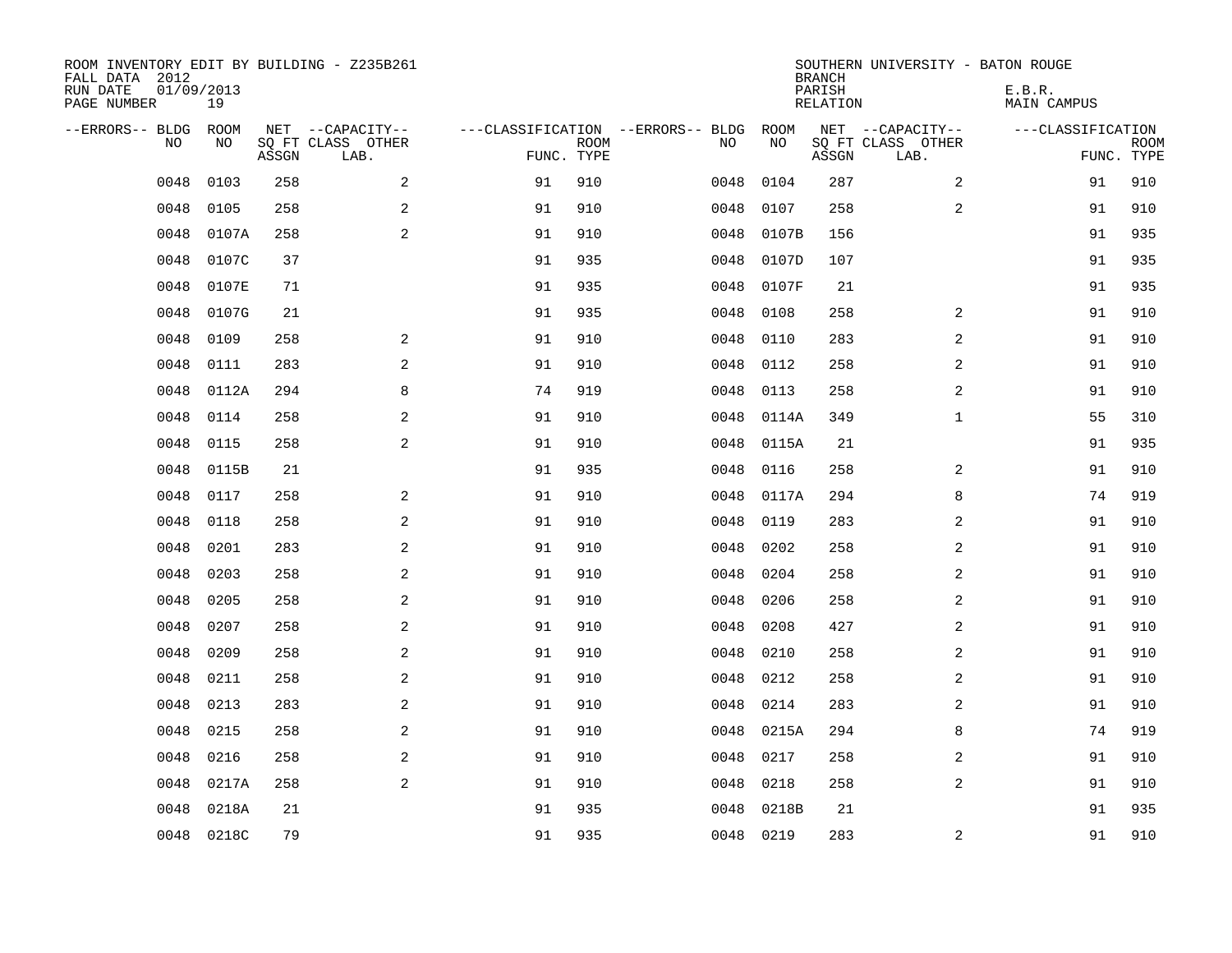| ROOM INVENTORY EDIT BY BUILDING - Z235B261<br>FALL DATA 2012<br>RUN DATE<br>01/09/2013<br>PAGE NUMBER | 20        |       |                           |            |      |                                        |            | <b>BRANCH</b><br>PARISH<br>RELATION                     | SOUTHERN UNIVERSITY - BATON ROUGE                                                                                            | E.B.R.<br>MAIN CAMPUS |                           |
|-------------------------------------------------------------------------------------------------------|-----------|-------|---------------------------|------------|------|----------------------------------------|------------|---------------------------------------------------------|------------------------------------------------------------------------------------------------------------------------------|-----------------------|---------------------------|
| --ERRORS-- BLDG ROOM                                                                                  |           |       | NET --CAPACITY--          |            |      | ---CLASSIFICATION --ERRORS-- BLDG ROOM |            |                                                         | NET --CAPACITY--                                                                                                             | ---CLASSIFICATION     |                           |
| NO                                                                                                    | NO        | ASSGN | SQ FT CLASS OTHER<br>LAB. | FUNC. TYPE | ROOM | NO                                     | NO         | ASSGN                                                   | SQ FT CLASS OTHER<br>LAB.                                                                                                    |                       | <b>ROOM</b><br>FUNC. TYPE |
| 0048                                                                                                  | 0219A     | 294   | 8                         | 74         | 919  | 0048                                   | 0220       | 258                                                     | 2                                                                                                                            | 91                    | 910                       |
| 0048                                                                                                  | 0221      | 283   | 2                         | 91         | 910  | 0048                                   | 0301       | 283                                                     | $\overline{2}$                                                                                                               | 91                    | 910                       |
|                                                                                                       | 0048 0302 | 258   | 2                         | 91         | 910  |                                        | 0048 0303  | 258                                                     | 2                                                                                                                            | 91                    | 910                       |
| 0048                                                                                                  | 0304      | 258   | 2                         | 91         | 910  | 0048                                   | 0305       | 258                                                     | 2                                                                                                                            | 91                    | 910                       |
| 0048                                                                                                  | 0306      | 427   | $\overline{2}$            | 91         | 910  | 0048                                   | 0307       | 258                                                     | $\overline{2}$                                                                                                               | 91                    | 910                       |
| 0048                                                                                                  | 0308      | 389   | 2                         | 91         | 910  | 0048                                   | 0309       | 258                                                     | 2                                                                                                                            | 91                    | 910                       |
| 0048                                                                                                  | 0310      | 258   | 2                         | 91         | 910  |                                        | 0048 0311  | 258                                                     | 2                                                                                                                            | 91                    | 910                       |
| 0048                                                                                                  | 0312      | 258   | $\overline{a}$            | 91         | 910  | 0048                                   | 0313       | 283                                                     | 2                                                                                                                            | 91                    | 910                       |
| 0048                                                                                                  | 0314      | 283   | 2                         | 91         | 910  |                                        | 0048 0315  | 258                                                     | $\overline{a}$                                                                                                               | 91                    | 910                       |
| 0048                                                                                                  | 0315A     | 258   | 8                         | 74         | 919  | 0048                                   | 0316       | 258                                                     | 2                                                                                                                            | 91                    | 910                       |
| 0048                                                                                                  | 0317      | 258   | 2                         | 91         | 910  |                                        | 0048 0317A | 258                                                     | 2                                                                                                                            | 91                    | 910                       |
| 0048                                                                                                  | 0318      | 258   | 2                         | 91         | 910  | 0048                                   | 0318A      | 21                                                      |                                                                                                                              | 91                    | 935                       |
| 0048                                                                                                  | 0318B     | 21    |                           | 91         | 935  |                                        | 0048 0318C | 79                                                      |                                                                                                                              | 91                    | 935                       |
| 0048                                                                                                  | 0319      | 258   | 2                         | 91         | 910  |                                        | 0048 0319A | 294                                                     | $\overline{2}$                                                                                                               | 74                    | 919                       |
|                                                                                                       | 0048 0320 | 258   | 2                         | 91         | 910  |                                        | 0048 0321  | 283<br>TOTAL NUMBER CLASSROOMS<br>TOTAL NUMBER LABS 210 | $\overline{2}$<br>TOTAL NET ASSIGN SQ. FT. IN ROOM FILE<br>TOTAL NUMBER COMPUTER CLASSROOMS<br>TOTAL NUMBER SPECIAL LABS 220 | 91<br>21,858          | 910                       |
|                                                                                                       | 0054 0001 | 1158  |                           | 65         | 970  |                                        |            | TOTAL NUMBER CLASSROOMS<br>TOTAL NUMBER LABS 210        | TOTAL NET ASSIGN SQ. FT. IN ROOM FILE<br>TOTAL NUMBER COMPUTER CLASSROOMS<br>TOTAL NUMBER SPECIAL LABS 220                   | 1,158                 |                           |
|                                                                                                       | 0055 0100 | 606   | $\mathbf{1}$              | 11         | 310  |                                        | 0055 0101  | 132                                                     |                                                                                                                              | 11                    | 315                       |
|                                                                                                       | 0055 0102 | 84    | $\mathbf{1}$              | 11         | 310  |                                        | 0055 0104  | 154                                                     | $\mathbf{1}$                                                                                                                 | 11                    | 310                       |
|                                                                                                       | 0055 0105 | 195   | $\mathbf 1$               | 11         | 310  |                                        | 0055 0106  | 60                                                      | $\mathbf{1}$                                                                                                                 | 11                    | 310                       |
|                                                                                                       | 0055 0107 | 221   | $\mathbf 1$               | 11         | 310  |                                        | 0055 0109  | 221                                                     | $\mathbf{1}$<br>TOTAL NET ASSIGN SQ. FT. IN ROOM FILE                                                                        | 11<br>1,673           | 310                       |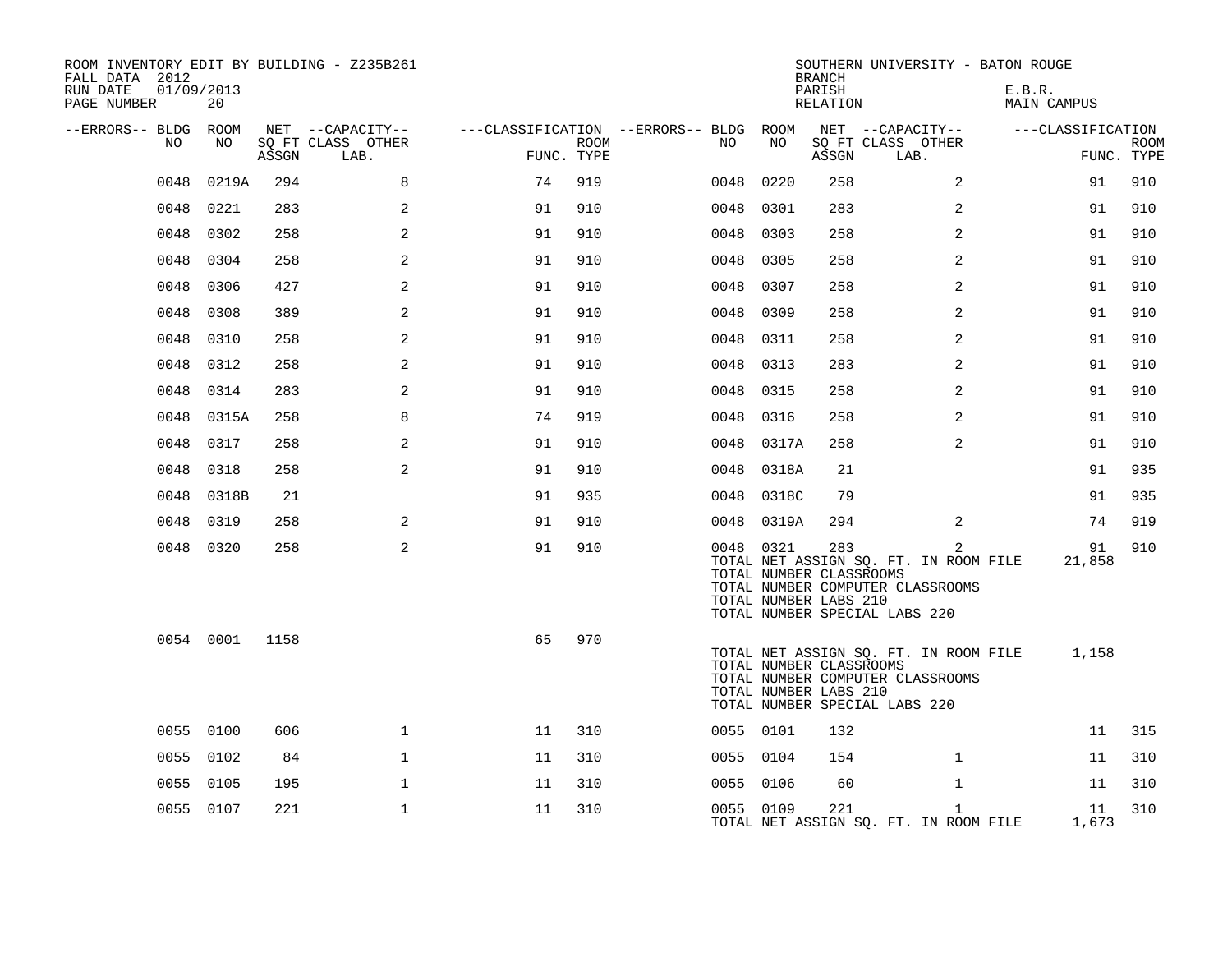| ROOM INVENTORY EDIT BY BUILDING - Z235B261<br>FALL DATA 2012 |                  |       |                                       |                                        |                    |           |                         | <b>BRANCH</b>      | SOUTHERN UNIVERSITY - BATON ROUGE                                 |                       |                           |
|--------------------------------------------------------------|------------------|-------|---------------------------------------|----------------------------------------|--------------------|-----------|-------------------------|--------------------|-------------------------------------------------------------------|-----------------------|---------------------------|
| RUN DATE<br>PAGE NUMBER                                      | 01/09/2013<br>21 |       |                                       |                                        |                    |           |                         | PARISH<br>RELATION |                                                                   | E.B.R.<br>MAIN CAMPUS |                           |
| --ERRORS-- BLDG ROOM<br>NO                                   | NO               |       | NET --CAPACITY--<br>SQ FT CLASS OTHER | ---CLASSIFICATION --ERRORS-- BLDG ROOM |                    | NO.       | NO                      |                    | NET --CAPACITY--                                                  | ---CLASSIFICATION     |                           |
|                                                              |                  | ASSGN | LAB.                                  |                                        | ROOM<br>FUNC. TYPE |           | TOTAL NUMBER CLASSROOMS | ASSGN              | SQ FT CLASS OTHER<br>LAB.                                         |                       | <b>ROOM</b><br>FUNC. TYPE |
|                                                              |                  |       |                                       |                                        |                    |           | TOTAL NUMBER LABS 210   |                    | TOTAL NUMBER COMPUTER CLASSROOMS<br>TOTAL NUMBER SPECIAL LABS 220 |                       |                           |
| 0056                                                         | 0100             | 149   |                                       | 91                                     | 650                | 0056 0101 |                         | 143                | $\mathbf{1}$                                                      | 11                    | 310                       |
| 0056                                                         | 0102             | 208   | $\mathbf{1}$                          | 11                                     | 310                | 0056 0104 |                         | 210                | $\mathbf{1}$                                                      | 11                    | 310                       |
| 0056                                                         | 0105             | 192   | $\mathbf{1}$                          | 11                                     | 310                | 0056 0106 |                         | 132                |                                                                   | 11                    | 315                       |
| 0056                                                         | 0107             | 144   |                                       | 11                                     | 315                | 0056 0108 |                         | 120                |                                                                   | 11                    | 315                       |
| 0056                                                         | 0109             | 797   |                                       | 11                                     | 225                | 0056 0110 |                         | 160                |                                                                   | 11                    | 315                       |
|                                                              | 0056 0111        | 528   | 40                                    | 11                                     | 110                | 0056 0112 |                         | 115                | $\mathbf{1}$                                                      | 11                    | 310                       |
| 0056                                                         | 0115             | 207   | $\mathbf{1}$                          | 11                                     | 310                | 0056      | 0116                    | 226                | $\mathbf{1}$                                                      | 11                    | 310                       |
| 0056                                                         | 0117             | 184   | $\mathbf 1$                           | 11                                     | 310                | 0056 0118 |                         | 99                 | $\mathbf{1}$                                                      | 11                    | 310                       |
| 0056                                                         | 0119             | 99    | $\mathbf{1}$                          | 11                                     | 310                | 0056 0120 |                         | 391                | $\mathbf{1}$                                                      | 11                    | 310                       |
|                                                              | 0056 0121        | 94    | $\mathbf 1$                           | 11                                     | 310                | 0056 0122 |                         | 391                |                                                                   | 11                    | 350                       |
| 0056                                                         | 0123             | 95    | $\mathbf 1$                           | 11                                     | 310                | 0056      | 0124                    | 81                 |                                                                   | 11                    | 315                       |
|                                                              | 0056 0125        | 867   |                                       | 91                                     | 650                | 0056 0126 |                         | 3607               |                                                                   | 91                    | 650                       |
|                                                              | 0056 0127        | 736   |                                       | 91                                     | 650                | 0056 0129 |                         | 1457               | 60                                                                | 11                    | 110                       |
| 0056                                                         | 0130             | 1342  | 70                                    | 11                                     | 110                | 0056 0133 |                         | 432                |                                                                   | 11                    | 315                       |
|                                                              | 0056 0134        | 99    |                                       | 11                                     | 315                | 0056 0135 |                         | 99                 |                                                                   | 11                    | 315                       |
| 0056                                                         | 0136             | 248   | $\mathbf{1}$                          | 11                                     | 310                | 0056 0137 |                         | 1296               | 68                                                                | 22                    | 430                       |
| 0056                                                         | 0138             | 459   |                                       | 11                                     | 315                | 0056 0141 |                         | 561                | 50                                                                | 48                    | 410                       |
| 0056                                                         | 0142             | 186   | $\mathbf{1}$                          | 11                                     | 310                | 0056 0143 |                         | 174                | $\mathbf{1}$                                                      | 11                    | 310                       |
|                                                              | 0056 0144        | 150   | $\mathbf{1}$                          | 11                                     | 310                | 0056 0145 |                         | 150                | $\mathbf{1}$                                                      | 11                    | 310                       |
| 0056                                                         | 0146             | 258   |                                       | 22                                     | 455                | 0056 0147 |                         | 960                |                                                                   | 22                    | 440                       |
|                                                              | 0056 0148        | 418   |                                       | 22                                     | 440                | 0056 0149 |                         | 418                |                                                                   | 22                    | 440                       |
| 0056                                                         | 0150             | 400   |                                       | 22                                     | 455                | 0056      | 0151                    | 100                |                                                                   | 22                    | 440                       |
| 0056                                                         | 0153             | 1057  | 100                                   | 22                                     | 430                | 0056 0157 |                         | 1573               | 120                                                               | 22                    | 430                       |
|                                                              | 0056 0158        | 67    | $\mathbf{1}$                          | 11                                     | 310                | 0056 0160 |                         | 651                | 60                                                                | 22                    | 430                       |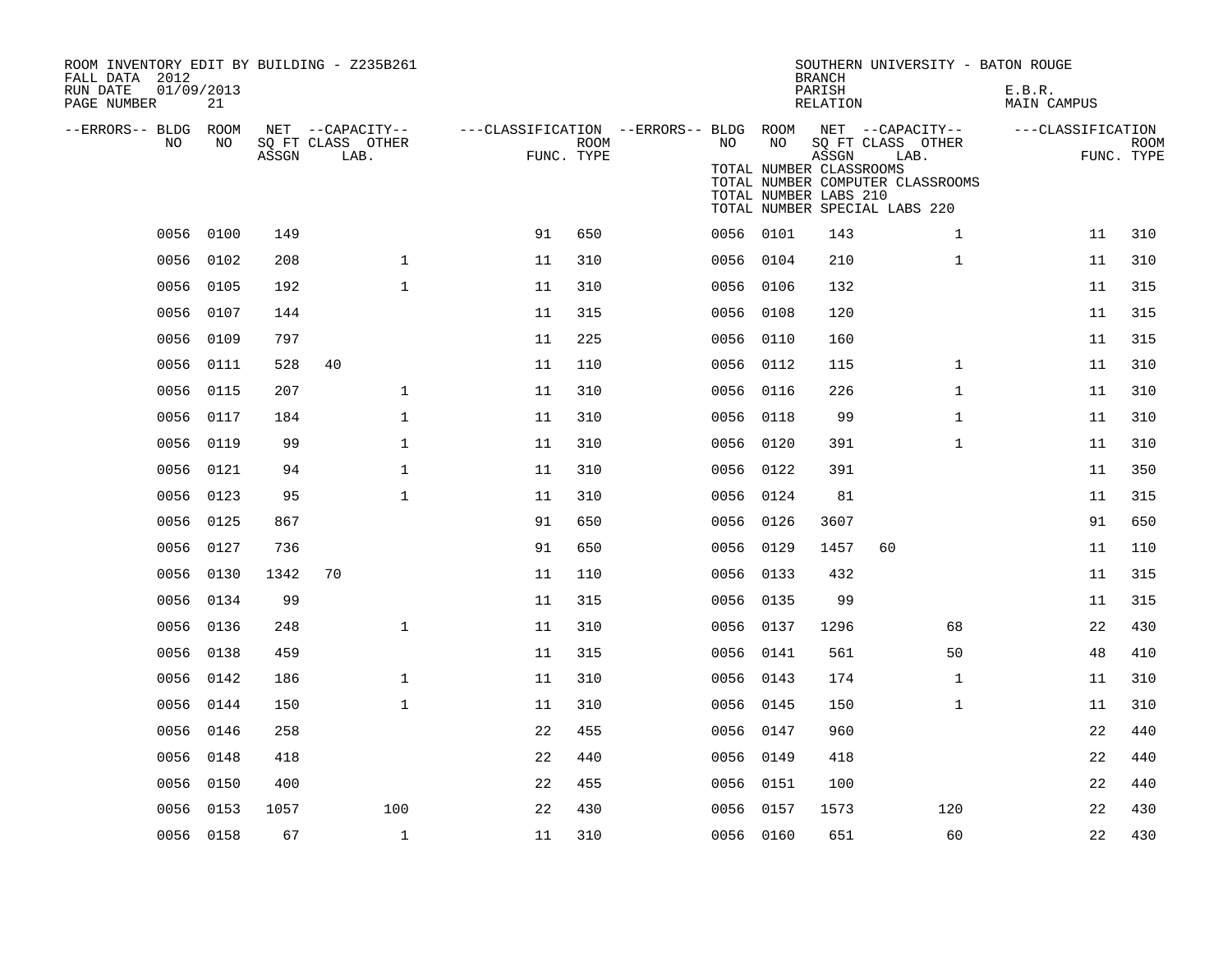| ROOM INVENTORY EDIT BY BUILDING - Z235B261<br>FALL DATA 2012<br>RUN DATE | 01/09/2013 |          |     |                                       |                                   |             |      |            | <b>BRANCH</b><br>PARISH | SOUTHERN UNIVERSITY - BATON ROUGE     | E.B.R.            |             |
|--------------------------------------------------------------------------|------------|----------|-----|---------------------------------------|-----------------------------------|-------------|------|------------|-------------------------|---------------------------------------|-------------------|-------------|
| PAGE NUMBER                                                              | 22         |          |     |                                       |                                   |             |      |            | RELATION                |                                       | MAIN CAMPUS       |             |
| --ERRORS-- BLDG ROOM<br>NO                                               | NO         |          |     | NET --CAPACITY--<br>SQ FT CLASS OTHER | ---CLASSIFICATION --ERRORS-- BLDG | <b>ROOM</b> | NO   | ROOM<br>NO |                         | NET --CAPACITY--<br>SQ FT CLASS OTHER | ---CLASSIFICATION | <b>ROOM</b> |
|                                                                          |            | ASSGN    |     | LAB.                                  | FUNC. TYPE                        |             |      |            | ASSGN                   | LAB.                                  |                   | FUNC. TYPE  |
| 0056                                                                     | 0161       | 312      |     | 27                                    | 48                                | 410         | 0056 | 0162       | 312                     | 27                                    | 48                | 410         |
| 0056                                                                     | 0163       | 66       |     | $\mathbf 1$                           | 11                                | 310         | 0056 | 0164       | 5116                    | 450                                   | 22                | 430         |
| 0056                                                                     | 0165       | 1654     |     | 150                                   | 22                                | 430         | 0056 | 0167       | 1063                    | 50                                    | 22                | 430         |
| 0056                                                                     | 0168       | 264      |     | 9                                     | 11                                | 210         | 0056 | 0169       | 342                     | 10                                    | 11                | 210         |
| 0056                                                                     | 0170       | 1207     | 64  |                                       | 11                                | 110         | 0056 | 0172       | 1207                    | 64                                    | 11                | 110         |
| 0056                                                                     | 0200N      | 325      |     | 10                                    | 51                                | 680         | 0056 | 0201       | 2492                    | 50                                    | 11                | 250         |
| 0056                                                                     | 0202       | 310      |     |                                       | 22                                | 455         | 0056 | 0202N      | 325                     | 10                                    | 51                | 680         |
| 0056                                                                     | 0203       | 138      |     | $\mathbf{1}$                          | 11                                | 310         | 0056 | 0204       | 170                     | $\mathbf{1}$                          | 11                | 310         |
| 0056                                                                     | 0205       | 170      |     | $\mathbf 1$                           | 11                                | 310         | 0056 | 0206       | 42                      |                                       | 11                | 315         |
| 0056                                                                     | 0206N      | 1207     | 56  |                                       | 11                                | 110         | 0056 | 0207       | 1196 108                |                                       | 11                | 110         |
| 0056                                                                     | 0209       | 1196     |     |                                       | 91                                | 650         | 0056 | 0210       | 287                     | 25                                    | 53                | 315         |
| 0056                                                                     | 0212       | 17       |     |                                       | 11                                | 315         | 0056 | 0213       | 35                      |                                       | 11                | 315         |
| 0056                                                                     | 0214       | 322      | 30  |                                       | 11                                | 110         | 0056 | 0215       | 96                      |                                       | 11                | 315         |
| 0056                                                                     | 0216       | 1115     | 60  |                                       | 11                                | 110         | 0056 | 0218       | 154                     |                                       | 11                | 315         |
| 0056                                                                     | 0219       | 154      |     |                                       | 11                                | 315         | 0056 | 0220       | 138                     | $\mathbf{1}$                          | 11                | 310         |
| 0056                                                                     | 0221       | 199      |     | $\mathbf 1$                           | 11                                | 310         | 0056 | 0224       | 874                     |                                       | 91                | 650         |
| 0056                                                                     | 0225       | 1436     | 100 |                                       | 11                                | 110         |      | 0056 0226  | 245                     |                                       | 11                | 115         |
| 0056                                                                     | 0227       | 2068 140 |     |                                       | 11                                | 110         | 0056 | 0231       | 240                     |                                       | 11                | 315         |
| 0056                                                                     | 0232       | 286      |     |                                       | 11                                | 315         |      | 0056 0234  | 247                     | $\mathbf{1}$                          | 11                | 310         |
| 0056                                                                     | 0235       | 308      |     | $\mathbf 1$                           | 11                                | 310         | 0056 | 0236       | 99                      |                                       | 11                | 315         |
| 0056                                                                     | 0237       | 140      |     | 5                                     | 11                                | 210         |      | 0056 0238  | 140                     | 5                                     | 11                | 210         |
| 0056                                                                     | 0239       | 450      |     | 25                                    | 11                                | 210         | 0056 | 0241       | 204                     | $\mathbf{1}$                          | 11                | 310         |
| 0056                                                                     | 0242       | 379      |     | $\mathbf{1}$                          | 11                                | 310         |      | 0056 0243  | 157                     | $\mathbf{1}$                          | 11                | 310         |
| 0056                                                                     | 0244       | 150      |     | $\mathbf 1$                           | 11                                | 310         | 0056 | 0245       | 140                     | $\mathbf{1}$                          | 11                | 310         |
| 0056                                                                     | 0246       | 108      |     | $\mathbf{1}$                          | 11                                | 310         |      | 0056 0248  | 224                     | $\mathbf{1}$                          | 11                | 310         |
|                                                                          | 0056 0249  | 168      |     | $\mathbf 1$                           | 11                                | 310         |      | 0056 0250  | 210                     | $\mathbf{1}$                          | 11                | 310         |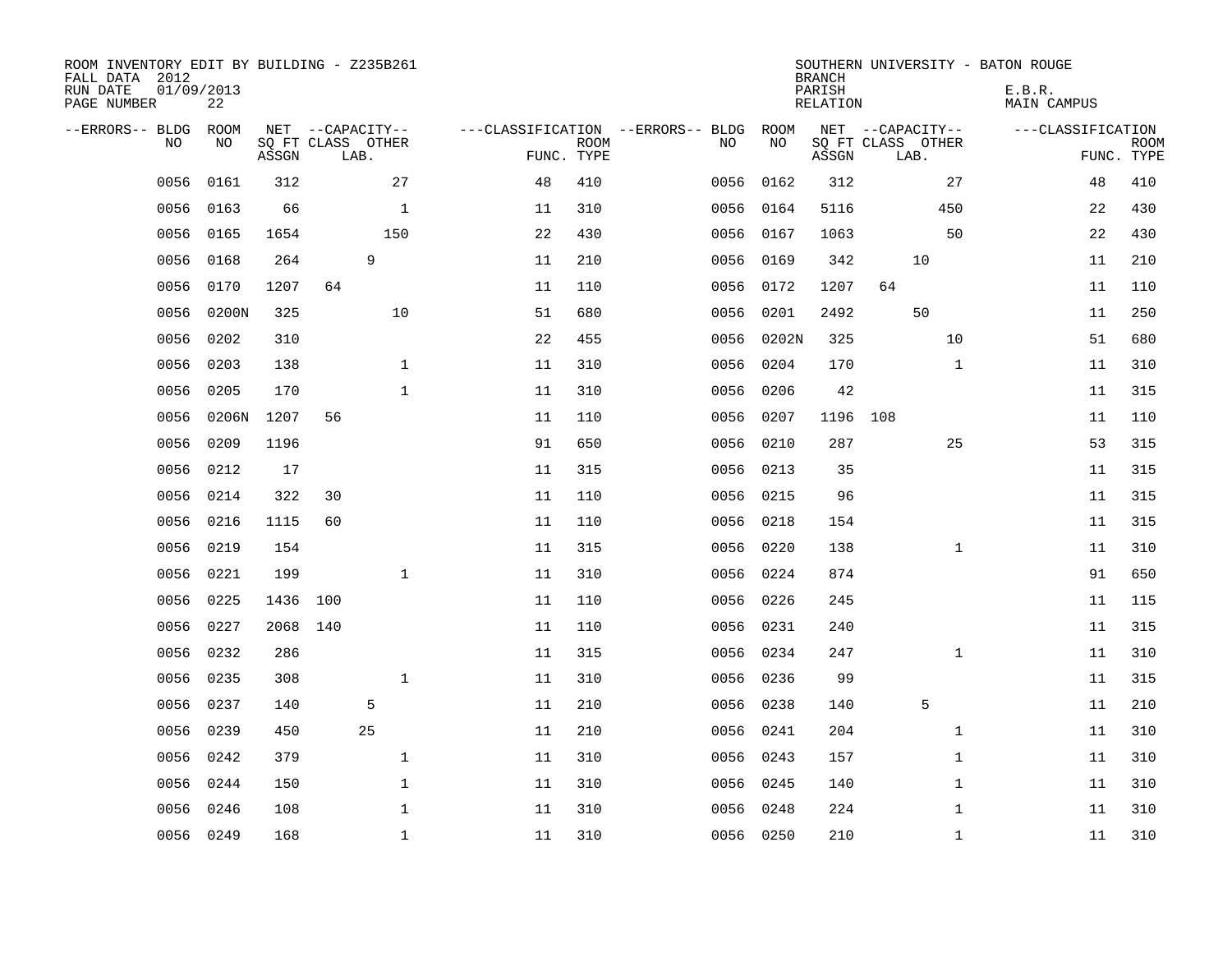| ROOM INVENTORY EDIT BY BUILDING - Z235B261<br>FALL DATA 2012<br>RUN DATE<br>PAGE NUMBER | 01/09/2013<br>23 |       |                                               |            |             |                                         |            | <b>BRANCH</b><br>PARISH<br>RELATION                     | SOUTHERN UNIVERSITY - BATON ROUGE                                                                                          | E.B.R.<br><b>MAIN CAMPUS</b> |                           |
|-----------------------------------------------------------------------------------------|------------------|-------|-----------------------------------------------|------------|-------------|-----------------------------------------|------------|---------------------------------------------------------|----------------------------------------------------------------------------------------------------------------------------|------------------------------|---------------------------|
| --ERRORS-- BLDG<br>NO                                                                   | ROOM<br>NO       | ASSGN | NET --CAPACITY--<br>SQ FT CLASS OTHER<br>LAB. | FUNC. TYPE | <b>ROOM</b> | ---CLASSIFICATION --ERRORS-- BLDG<br>NO | ROOM<br>NO | ASSGN                                                   | NET --CAPACITY--<br>SQ FT CLASS OTHER<br>LAB.                                                                              | ---CLASSIFICATION            | <b>ROOM</b><br>FUNC. TYPE |
| 0056                                                                                    | 0251             | 160   |                                               | 11         | 315         | 0056                                    | 0252       | 210                                                     | $\mathbf{1}$                                                                                                               | 11                           | 310                       |
| 0056                                                                                    | 0253             | 25    |                                               | 11         | 315         | 0056                                    | 0256       | 445                                                     |                                                                                                                            | 22                           | 440                       |
|                                                                                         | 0056 0257        | 204   |                                               | 11         | 315         |                                         | 0056 0258  | 594                                                     |                                                                                                                            | 22                           | 420                       |
| 0056                                                                                    | 0259             | 143   |                                               | 11         | 315         | 0056                                    | 0261       | 440                                                     | $\mathbf{1}$                                                                                                               | 11                           | 310                       |
| 0056                                                                                    | 0262             | 210   | $\mathbf{1}$                                  | 11         | 310         |                                         | 0056 0263  | 351                                                     | $\mathbf{1}$                                                                                                               | 11                           | 310                       |
| 0056                                                                                    | 0264             | 144   |                                               | 11         | 350         | 0056 0265                               |            | 48                                                      |                                                                                                                            | 11                           | 315                       |
| 0056                                                                                    | 0266             | 45    |                                               | 11         | 315         |                                         | 0056 0267  | 35                                                      |                                                                                                                            | 11                           | 315                       |
| 0056                                                                                    | 0268             | 520   |                                               | 91         | 650         |                                         | 0056 0272  | 30                                                      |                                                                                                                            | 11                           | 315                       |
| 0056                                                                                    | 0273             | 36    |                                               | 11         | 315         |                                         | 0056 0275  | 440                                                     |                                                                                                                            | 11                           | 350                       |
| 0056                                                                                    | 0276             | 156   | $\mathbf{1}$                                  | 11         | 310         | 0056 0277                               |            | 149                                                     | $\mathbf{1}$                                                                                                               | 11                           | 310                       |
| 0056                                                                                    | 0278             | 177   | $\mathbf 1$                                   | 11         | 310         |                                         | 0056 0279  | 150                                                     | $\mathbf{1}$                                                                                                               | 11                           | 310                       |
| 0056                                                                                    | 0280             | 209   | $\mathbf 1$                                   | 11         | 310         | 0056 0281                               |            | 209                                                     | $\mathbf{1}$                                                                                                               | 11                           | 310                       |
| 0056                                                                                    | 0282             | 150   | $\mathbf 1$                                   | 11         | 310         | 0056 0283                               |            | 116                                                     | $\mathbf{1}$                                                                                                               | 11                           | 310                       |
| 0056                                                                                    | 0284             | 209   | $\mathbf 1$                                   | 11         | 310         | 0056 0285                               |            | 331                                                     | $\mathbf{1}$                                                                                                               | 11                           | 310                       |
|                                                                                         | 0056 0286        | 90    | $\mathbf 1$                                   | 11         | 310         |                                         | 0056 0287  | 168                                                     | $\mathbf{1}$                                                                                                               | 11                           | 310                       |
| 0056                                                                                    | 0288             | 209   | $\mathbf{1}$                                  | 11         | 310         | 0056                                    | 0289       | 196                                                     | $\mathbf{1}$                                                                                                               | 11                           | 310                       |
| 0056                                                                                    | 0290             | 209   | $\mathbf 1$                                   | 11         | 310         | 0056 0291                               |            | 196                                                     | $\mathbf{1}$                                                                                                               | 11                           | 310                       |
| 0056                                                                                    | 0292             | 109   | $\mathbf 1$                                   | 11         | 310         | 0056 0293                               |            | 164                                                     | $\mathbf{1}$                                                                                                               | 11                           | 310                       |
| 0056                                                                                    | 0295             | 389   | $\mathbf 1$                                   | 11         | 310         | 0056 0296                               |            | 209                                                     | $\mathbf{1}$                                                                                                               | 11                           | 310                       |
| 0056                                                                                    | 0297             | 209   | $\mathbf{1}$                                  | 11         | 310         |                                         | 0056 0298  | 109                                                     | $\mathbf{1}$                                                                                                               | 11                           | 310                       |
| 0056                                                                                    | 0299             | 196   | $\mathbf 1$                                   | 11         | 310         |                                         | 0056 0300  | 209                                                     | $\mathbf{1}$                                                                                                               | 11                           | 310                       |
|                                                                                         | 0056 0301        | 192   | $\mathbf{1}$                                  | 11         | 310         |                                         | 0056 0302  | 196<br>TOTAL NUMBER CLASSROOMS<br>TOTAL NUMBER LABS 210 | $\mathbf{1}$<br>TOTAL NET ASSIGN SQ. FT. IN ROOM FILE<br>TOTAL NUMBER COMPUTER CLASSROOMS<br>TOTAL NUMBER SPECIAL LABS 220 | 11<br>61,420<br>11<br>5      | 310                       |
|                                                                                         | 0066 0001        | 154   | $\mathbf 1$                                   | 81         | 081         |                                         | 0066 0002  | 160                                                     | $\mathbf{1}$                                                                                                               | 81                           | 081                       |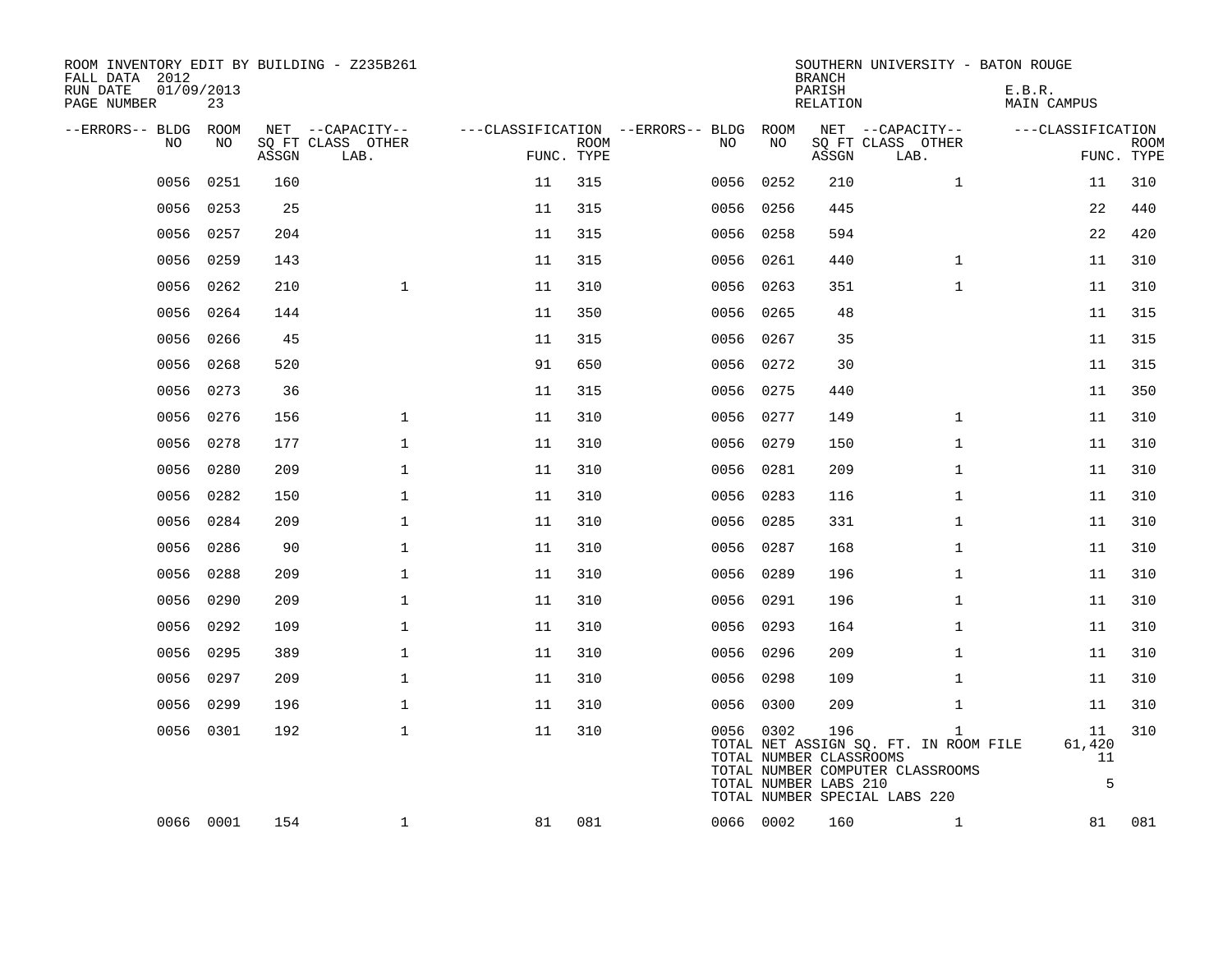| FALL DATA 2012          |      |                  |       | ROOM INVENTORY EDIT BY BUILDING - Z235B261    |                                                                                           |      |           |            | <b>BRANCH</b>                                    | SOUTHERN UNIVERSITY - BATON ROUGE                                                                                |        |             |             |
|-------------------------|------|------------------|-------|-----------------------------------------------|-------------------------------------------------------------------------------------------|------|-----------|------------|--------------------------------------------------|------------------------------------------------------------------------------------------------------------------|--------|-------------|-------------|
| RUN DATE<br>PAGE NUMBER |      | 01/09/2013<br>24 |       |                                               |                                                                                           |      |           |            | PARISH<br>RELATION                               |                                                                                                                  | E.B.R. | MAIN CAMPUS |             |
| --ERRORS-- BLDG ROOM    | NO   | NO               | ASSGN | NET --CAPACITY--<br>SQ FT CLASS OTHER<br>LAB. | ---CLASSIFICATION --ERRORS-- BLDG ROOM NET --CAPACITY-- -----CLASSIFICATION<br>FUNC. TYPE | ROOM | NO        | NO         | ASSGN                                            | SQ FT CLASS OTHER<br>LAB.                                                                                        |        | FUNC. TYPE  | <b>ROOM</b> |
|                         | 0066 | 0003             | 110   |                                               | 81                                                                                        | 081  | 0066 0004 |            | 413                                              |                                                                                                                  |        | 81          | 081         |
|                         |      | 0066 0005        | 369   | $\mathbf{1}$                                  | 81                                                                                        | 081  | 0066 0006 |            | 220                                              |                                                                                                                  |        | 81          | 081         |
|                         |      | 0066 0007        | 154   | $\mathbf{1}$                                  | 81                                                                                        | 081  |           |            | TOTAL NUMBER CLASSROOMS<br>TOTAL NUMBER LABS 210 | TOTAL NET ASSIGN SQ. FT. IN ROOM FILE 1,580<br>TOTAL NUMBER COMPUTER CLASSROOMS<br>TOTAL NUMBER SPECIAL LABS 220 |        |             |             |
|                         |      | 0068 0029        | 98    |                                               | 48                                                                                        | 575  | 0068 0030 |            | 98                                               |                                                                                                                  |        |             | 48 575      |
|                         |      | 0068 0031        | 1947  |                                               | 48                                                                                        | 570  |           |            | TOTAL NUMBER CLASSROOMS<br>TOTAL NUMBER LABS 210 | TOTAL NET ASSIGN SO. FT. IN ROOM FILE<br>TOTAL NUMBER COMPUTER CLASSROOMS<br>TOTAL NUMBER SPECIAL LABS 220       |        | 2,143       |             |
|                         |      | 0074 0100        | 2623  |                                               | 71                                                                                        | 560  |           | 0074 0100A | 229                                              |                                                                                                                  |        |             | 71 560      |
|                         |      | 0074 0100B       | 229   |                                               | 71                                                                                        | 560  |           |            | TOTAL NUMBER CLASSROOMS<br>TOTAL NUMBER LABS 210 | TOTAL NET ASSIGN SQ. FT. IN ROOM FILE<br>TOTAL NUMBER COMPUTER CLASSROOMS<br>TOTAL NUMBER SPECIAL LABS 220       |        | 3,081       |             |
|                         |      | 0085 0100        | 415   | 40                                            | 93                                                                                        | 520  | 0085 0101 |            | 2713                                             | 150                                                                                                              |        | 45          | 610         |
|                         |      | 0085 0102        | 181   | $\mathbf{1}$                                  | 11                                                                                        | 310  |           | 0085 0102A | 6                                                |                                                                                                                  |        | 11          | 315         |
|                         |      | 0085 0103        | 852   |                                               | 93                                                                                        | 525  | 0085 0105 |            | 130                                              |                                                                                                                  |        | 93          | 525         |
|                         |      | 0085 0106        | 130   |                                               | 93                                                                                        | 525  | 0085 0107 |            | 494                                              |                                                                                                                  |        | 93          | 525         |
|                         |      | 0085 0108        | 49    |                                               | 93                                                                                        | 525  | 0085 0109 |            | 463                                              |                                                                                                                  |        | 93          | 525         |
|                         |      | 0085 0110        | 720   |                                               | 93                                                                                        | 525  | 0085 0112 |            | 37                                               |                                                                                                                  |        | 92          | 720         |
|                         |      | 0085 0113        | 11    |                                               | 11                                                                                        | 315  | 0085 0114 |            | 105                                              | $\mathbf{1}$                                                                                                     |        | 11          | 310         |
|                         |      | 0085 0117        | 136   |                                               | 93                                                                                        | 525  | 0085 0118 |            | 340                                              |                                                                                                                  |        | 93          | 525         |
|                         |      | 0085 0119        | 1548  |                                               | 93                                                                                        | 525  | 0085 0120 |            | 186                                              |                                                                                                                  |        | 93          | 525         |
|                         |      | 0085 0121        | 125   |                                               | 93                                                                                        | 525  | 0085 0122 |            | 130                                              |                                                                                                                  |        | 93          | 525         |
|                         |      | 0085 0123        | 60    |                                               | 93                                                                                        | 525  | 0085 0124 |            | 208                                              |                                                                                                                  |        | 93          | 525         |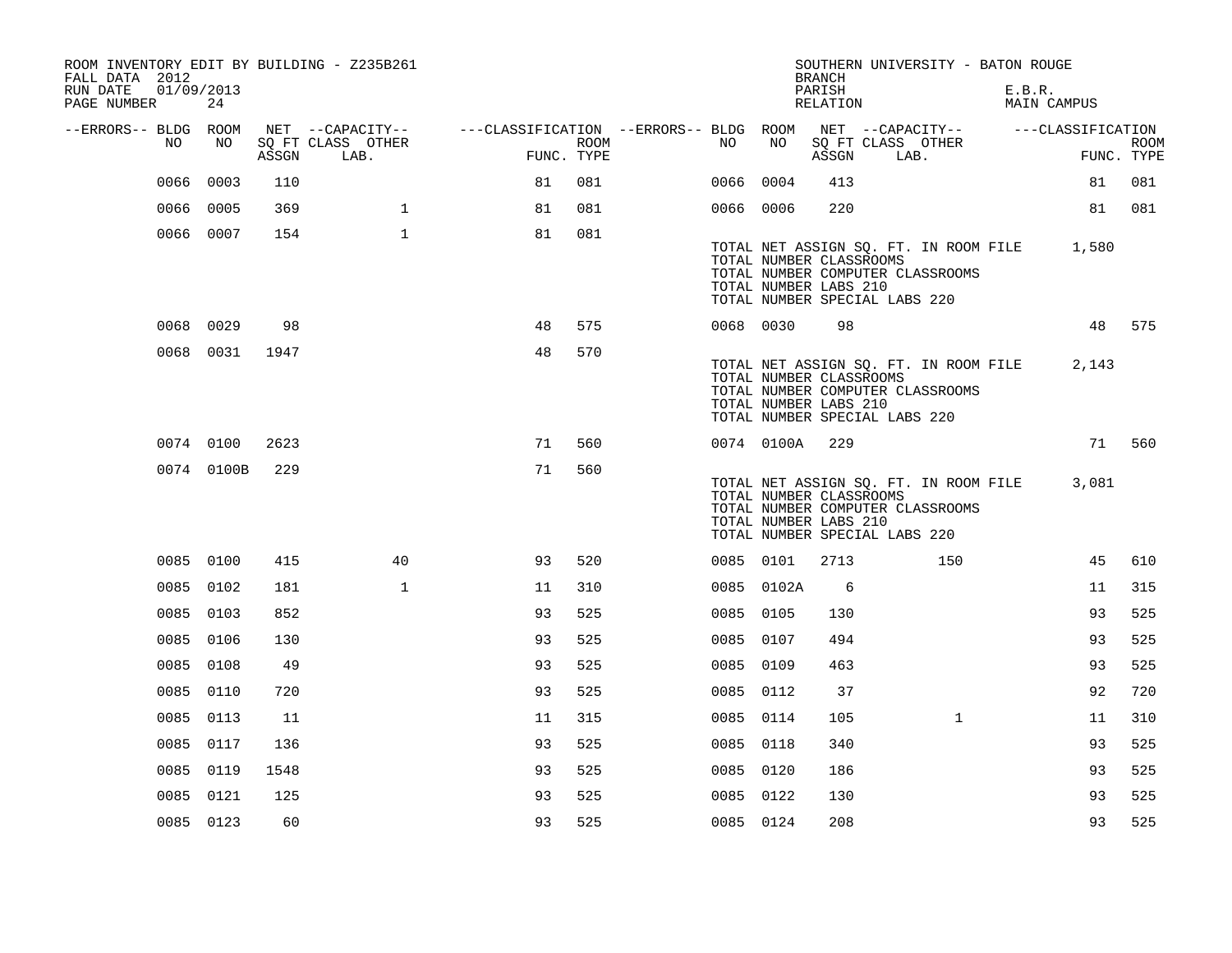| ROOM INVENTORY EDIT BY BUILDING - Z235B261<br>FALL DATA 2012<br>RUN DATE<br>PAGE NUMBER | 01/09/2013<br>25 |                 |                           |            |             |                                   |                                                  | <b>BRANCH</b><br>PARISH<br>RELATION | SOUTHERN UNIVERSITY - BATON ROUGE                                                                          | E.B.R.<br>MAIN CAMPUS |                           |
|-----------------------------------------------------------------------------------------|------------------|-----------------|---------------------------|------------|-------------|-----------------------------------|--------------------------------------------------|-------------------------------------|------------------------------------------------------------------------------------------------------------|-----------------------|---------------------------|
| --ERRORS-- BLDG ROOM                                                                    |                  |                 | NET --CAPACITY--          |            |             | ---CLASSIFICATION --ERRORS-- BLDG | ROOM                                             |                                     | NET --CAPACITY--                                                                                           | ---CLASSIFICATION     |                           |
| NO                                                                                      | NO               | ASSGN           | SO FT CLASS OTHER<br>LAB. | FUNC. TYPE | <b>ROOM</b> | NO.                               | NO                                               | ASSGN                               | SQ FT CLASS OTHER<br>LAB.                                                                                  |                       | <b>ROOM</b><br>FUNC. TYPE |
| 0085                                                                                    | 0125             | 168             |                           | 93         | 525         | 0085                              | 0126                                             | 96                                  |                                                                                                            | 93                    | 525                       |
| 0085                                                                                    | 0127             | 573             | $\mathbf{1}$              | 11         | 310         | 0085                              | 0128                                             | 150                                 | $\mathbf{1}$                                                                                               | 11                    | 310                       |
| 0085                                                                                    | 0128A            | $7\phantom{.0}$ |                           | 11         | 315         |                                   | 0085 0128B                                       | $7\phantom{.0}$                     |                                                                                                            | 11                    | 315                       |
| 0085                                                                                    | 0130             | 6848            |                           | 93         | 520         | 0085                              | 0133                                             | 275                                 | $\mathbf{1}$                                                                                               | 11                    | 310                       |
| 0085                                                                                    | 0134             | 360             | $\mathbf 1$               | 11         | 310         |                                   | 0085 0134A                                       | $\overline{4}$                      |                                                                                                            | 11                    | 115                       |
| 0085                                                                                    | 0135             | 340             | 35                        | 11         | 310         |                                   | 0085 0136                                        | 340                                 | 35                                                                                                         | 11                    | 110                       |
| 0085                                                                                    | 0137             | 340             | 35                        | 11         | 110         |                                   | 0085 0138                                        | 540                                 | 45                                                                                                         | 11                    | 110                       |
| 0085                                                                                    | 0138A            | $\overline{4}$  |                           | 11         | 115         |                                   | 0085 0142                                        | 121                                 | $\mathbf{1}$                                                                                               | 11                    | 310                       |
| 0085                                                                                    | 0142A            | 132             | $\mathbf{1}$              | 11         | 310         |                                   | 0085 0143                                        | 468                                 | 40                                                                                                         | 11                    | 110                       |
| 0085                                                                                    | 0143A            | 4               |                           | 11         | 115         |                                   | 0085 0144                                        | 494                                 | $\mathbf{1}$                                                                                               | 11                    | 310                       |
| 0085                                                                                    | 0144A            | 4               |                           | 11         | 115         |                                   | 0085 0149                                        | 710                                 |                                                                                                            | 93                    | 525                       |
| 0085                                                                                    | 0150             | 650             | 100                       | 93         | 520         |                                   | 0085 0151                                        | 240                                 | 50                                                                                                         | 93                    | 520                       |
| 0085                                                                                    | 0200             | 350             | 30                        | 11         | 110         |                                   | 0085 0202                                        | 54                                  |                                                                                                            | 93                    | 525                       |
| 0085                                                                                    | 0205             | 840             |                           | 93         | 523         | 0085                              | 0207                                             | 100                                 |                                                                                                            | 93                    | 525                       |
| 0085                                                                                    | 0209             | 215             |                           | 93         | 525         |                                   | 0085 0210                                        | 115                                 |                                                                                                            | 93                    | 525                       |
| 0085                                                                                    | 0211             | 90              |                           | 93         | 525         | 0085                              | 0212                                             | 150                                 |                                                                                                            | 11                    | 350                       |
| 0085                                                                                    | 0216             | 156             | $\mathbf{1}$              | 11         | 310         |                                   | 0085 0217                                        | $7\phantom{.0}$                     |                                                                                                            | 11                    | 315                       |
| 0085                                                                                    | 0218             | 7               |                           | 11         | 315         |                                   | 0085 0219                                        | 144                                 | $\mathbf{1}$                                                                                               | 11                    | 310                       |
| 0085                                                                                    | 0220 10788       |                 | 72                        | 93         | 520         |                                   | 0085 0221                                        | 1776                                | 50                                                                                                         | 93                    | 520                       |
| 0085                                                                                    | 0225             | 105             | $\mathbf{1}$              | 11         | 310         |                                   | TOTAL NUMBER CLASSROOMS<br>TOTAL NUMBER LABS 210 |                                     | TOTAL NET ASSIGN SQ. FT. IN ROOM FILE<br>TOTAL NUMBER COMPUTER CLASSROOMS<br>TOTAL NUMBER SPECIAL LABS 220 | 36,811<br>5           |                           |
|                                                                                         | 0090 0101        | 148             |                           | 11         | 315         |                                   | 0090 0101A                                       | 216                                 | $\mathbf{1}$                                                                                               | 51                    | 310                       |
| 0090                                                                                    | 0101B            | 17              |                           | 53         | 315         | 0090                              | 0101C                                            | 36                                  |                                                                                                            | 53                    | 315                       |
|                                                                                         | 0090 0102        | 621             | $\mathbf 1$               | 51         | 310         |                                   | 0090 0102A                                       | 436                                 |                                                                                                            | 51                    | 350                       |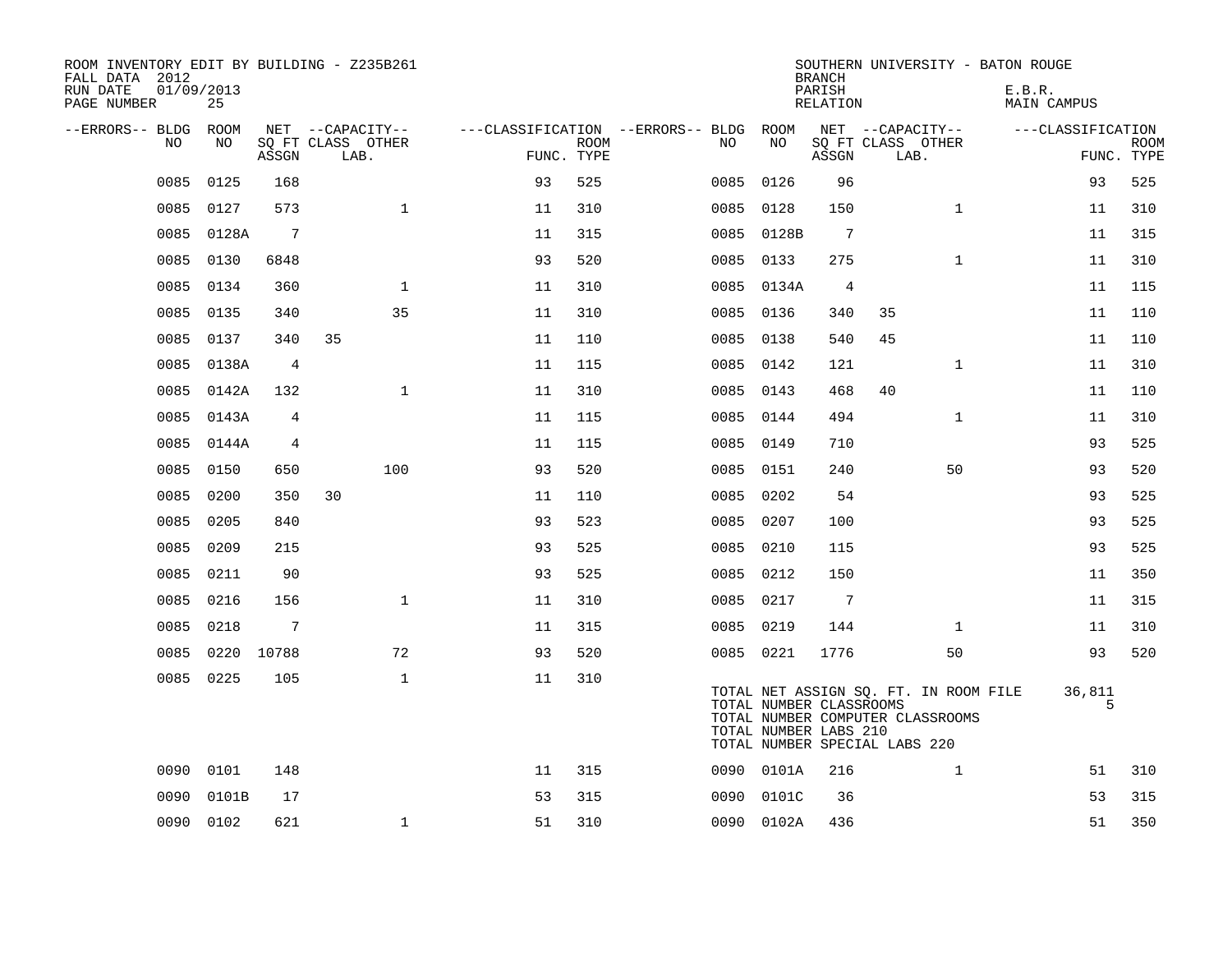| ROOM INVENTORY EDIT BY BUILDING - Z235B261<br>FALL DATA 2012<br>RUN DATE<br>PAGE NUMBER | 01/09/2013<br>26 |       |                           |            |             |                                   |           | <b>BRANCH</b><br>PARISH<br><b>RELATION</b> |                           | SOUTHERN UNIVERSITY - BATON ROUGE<br>E.B.R.<br><b>MAIN CAMPUS</b> |                           |
|-----------------------------------------------------------------------------------------|------------------|-------|---------------------------|------------|-------------|-----------------------------------|-----------|--------------------------------------------|---------------------------|-------------------------------------------------------------------|---------------------------|
| --ERRORS-- BLDG                                                                         | ROOM             |       | NET --CAPACITY--          |            |             | ---CLASSIFICATION --ERRORS-- BLDG | ROOM      |                                            | NET --CAPACITY--          | ---CLASSIFICATION                                                 |                           |
| NO                                                                                      | NO               | ASSGN | SQ FT CLASS OTHER<br>LAB. | FUNC. TYPE | <b>ROOM</b> | NO                                | NO        | ASSGN                                      | SQ FT CLASS OTHER<br>LAB. |                                                                   | <b>ROOM</b><br>FUNC. TYPE |
| 0090                                                                                    | 0102B            | 106   | $\mathbf 1$               | 51         | 310         | 0090                              | 0102C     | 106                                        | $\mathbf{1}$              | 51                                                                | 310                       |
| 0090                                                                                    | 0102D            | 106   | $\mathbf 1$               | 51         | 310         | 0090                              | 0102E     | 116                                        | $\mathbf{1}$              | 51                                                                | 310                       |
| 0090                                                                                    | 0102F            | 93    | $\mathbf{1}$              | 51         | 310         | 0090                              | 0103      | 223                                        | 1                         | 11                                                                | 210                       |
| 0090                                                                                    | 0104             | 194   | 5                         | 11         | 210         | 0090                              | 0104A     | 190                                        | 4                         | 21                                                                | 255                       |
| 0090                                                                                    | 0104B            | 45    |                           | 11         | 215         | 0090                              | 0105      | 720                                        | 48                        | 11                                                                | 110                       |
| 0090                                                                                    | 0106             | 1270  | 85                        | 11         | 110         | 0090                              | 0106A     | 135                                        |                           | 11                                                                | 115                       |
| 0090                                                                                    | 0106B            | 320   |                           | 11         | 115         | 0090                              | 0106C     | 145                                        | 10                        | 11                                                                | 110                       |
| 0090                                                                                    | 0106D            | 63    |                           | 11         | 115         | 0090                              | 0106E     | 85                                         | 6                         | 11                                                                | 110                       |
| 0090                                                                                    | 0106F            | 123   |                           | 11         | 115         | 0090                              | 0107      | 500                                        | 33                        | 11                                                                | 110                       |
| 0090                                                                                    | 0108             | 209   | $\mathbf 1$               | 51         | 310         | 0090                              | 0108A     | 107                                        | $\mathbf{1}$              | 51                                                                | 310                       |
| 0090                                                                                    | 0108B            | 107   | $\mathbf 1$               | 51         | 310         | 0090                              | 0108C     | 194                                        | $\mathbf{1}$              | 51                                                                | 310                       |
| 0090                                                                                    | 0109             | 209   | $\mathbf 1$               | 51         | 310         | 0090                              | 0109A     | 103                                        | $\mathbf{1}$              | 51                                                                | 310                       |
| 0090                                                                                    | 0109B            | 106   | 1                         | 51         | 310         | 0090                              | 0110      | 93                                         |                           | 53                                                                | 315                       |
| 0090                                                                                    | 0110A            | 80    | 5                         | 53         | 315         | 0090                              | 0110B     | 68                                         | 4                         | 53                                                                | 315                       |
| 0090                                                                                    | 0110C            | 74    | 5                         | 51         | 310         | 0090                              | 0110D     | 70                                         | 5                         | 51                                                                | 310                       |
| 0090                                                                                    | 0110E            | 70    | 5                         | 51         | 310         | 0090                              | 0110F     | 55                                         |                           | 53                                                                | 315                       |
| 0090                                                                                    | 0110G            | 133   | 8                         | 51         | 315         | 0090                              | 0110H     | 10                                         | 2                         | 53                                                                | 315                       |
| 0090                                                                                    | 0110J            | 10    | $\overline{a}$            | 53         | 315         | 0090                              | 0110K     | 78                                         | $\overline{a}$            | 51                                                                | 310                       |
| 0090                                                                                    | 0111             | 555   | 24                        | 11         | 110         | 0090                              | 0112      | 506                                        | 35                        | 11                                                                | 110                       |
| 0090                                                                                    | 0112A            | 178   | 12                        | 48         | 410         | 0090                              | 0112B     | 179                                        | 12                        | 48                                                                | 410                       |
| 0090                                                                                    | 0113             | 207   | $\mathbf{1}$              | 51         | 310         | 0090                              | 0113A     | 130                                        | $\mathbf{1}$              | 51                                                                | 310                       |
| 0090                                                                                    | 0113B            | 103   | $\mathbf{1}$              | 51         | 310         | 0090                              | 0113C     | 140                                        | $\mathbf{1}$              | 51                                                                | 310                       |
| 0090                                                                                    | 0114             | 935   | 68                        | 11         | 210         | 0090                              | 0114A     | 173                                        | $\mathbf{1}$              | 51                                                                | 310                       |
| 0090                                                                                    | 0114B            | 131   | $\mathbf{1}$              | 51         | 310         | 0090                              | 0114C     | 137                                        | $\mathbf{1}$              | 51                                                                | 310                       |
| 0090                                                                                    | 0114D            | 52    | $\mathbf 1$               | 51         | 310         | 0090                              | 0114E     | 104                                        | $\mathbf{1}$              | 51                                                                | 310                       |
| 0090                                                                                    | 0115             | 205   | $\overline{a}$            | 64         | 710         |                                   | 0090 0116 | 684                                        | 46                        | 11                                                                | 110                       |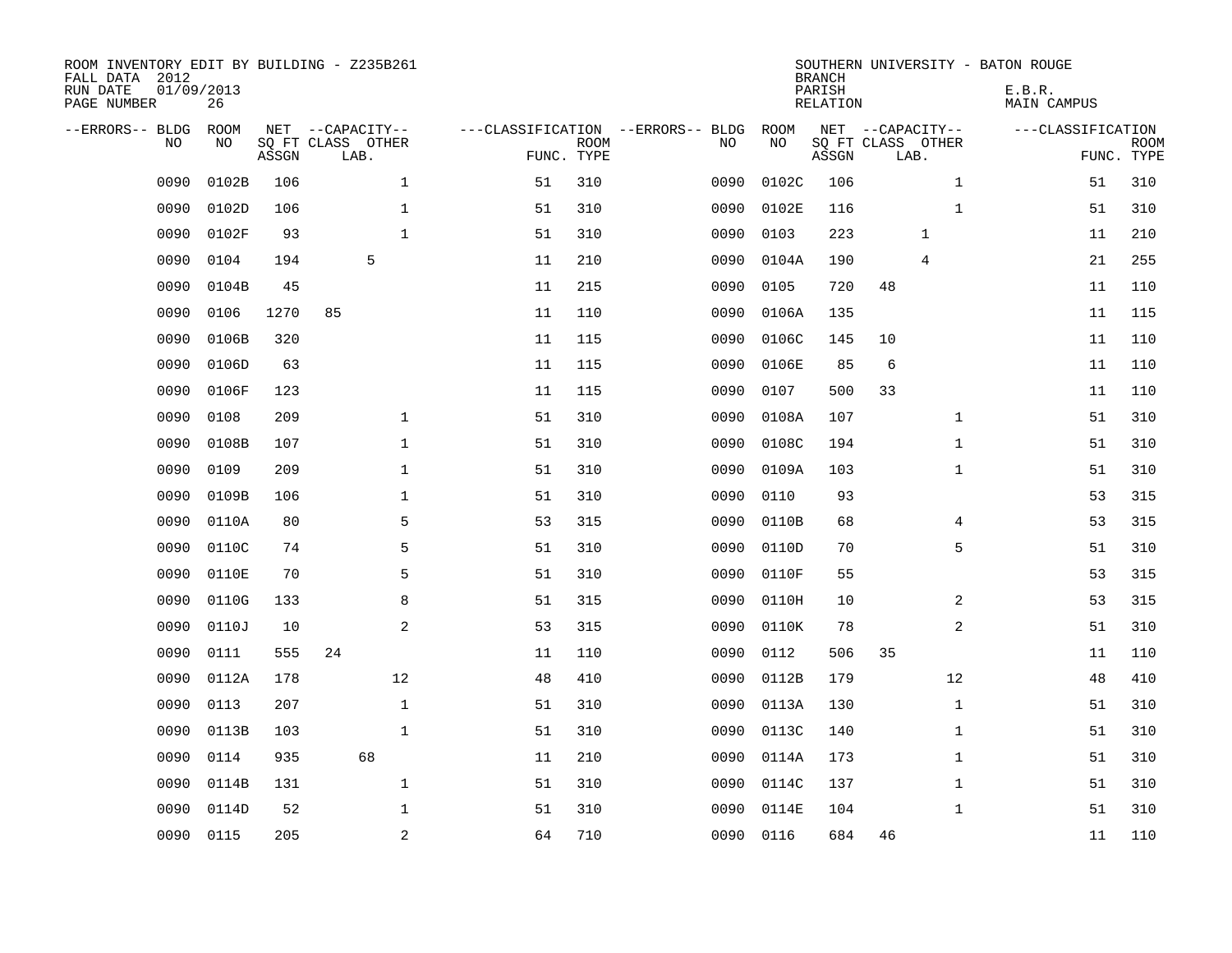| ROOM INVENTORY EDIT BY BUILDING - Z235B261<br>FALL DATA 2012<br>RUN DATE<br>PAGE NUMBER | 01/09/2013<br>27  |       |                                               |    |                           |                                         |            | <b>BRANCH</b><br>PARISH<br>RELATION | SOUTHERN UNIVERSITY - BATON ROUGE             | E.B.R.<br><b>MAIN CAMPUS</b> |                           |
|-----------------------------------------------------------------------------------------|-------------------|-------|-----------------------------------------------|----|---------------------------|-----------------------------------------|------------|-------------------------------------|-----------------------------------------------|------------------------------|---------------------------|
| --ERRORS-- BLDG<br>NO.                                                                  | <b>ROOM</b><br>NO | ASSGN | NET --CAPACITY--<br>SQ FT CLASS OTHER<br>LAB. |    | <b>ROOM</b><br>FUNC. TYPE | ---CLASSIFICATION --ERRORS-- BLDG<br>NO | ROOM<br>NO | ASSGN                               | NET --CAPACITY--<br>SQ FT CLASS OTHER<br>LAB. | ---CLASSIFICATION            | <b>ROOM</b><br>FUNC. TYPE |
| 0090                                                                                    | 0117              | 172   | $\mathbf{1}$                                  | 51 | 310                       | 0090                                    | 0117A      | 106                                 | $\mathbf{1}$                                  | 51                           | 310                       |
| 0090                                                                                    | 0117B             | 109   | $\mathbf{1}$                                  | 51 | 310                       | 0090                                    | 0117C      | 144                                 | $\mathbf{1}$                                  | 51                           | 310                       |
| 0090                                                                                    | 0118              | 300   | 15                                            | 51 | 310                       | 0090                                    | 0118A      | 170                                 | $\mathbf{1}$                                  | 51                           | 310                       |
| 0090                                                                                    | 0118B             | 153   | $\mathbf 1$                                   | 51 | 310                       | 0090                                    | 0118C      | 115                                 | $\mathbf{1}$                                  | 51                           | 310                       |
| 0090                                                                                    | 0118D             | 68    | 4                                             | 53 | 315                       | 0090                                    | 0118E      | 148                                 | $\mathbf{1}$                                  | 51                           | 310                       |
| 0090                                                                                    | 0118F             | 55    | $\overline{3}$                                | 53 | 315                       | 0090                                    | 0118G      | 143                                 | 9                                             | 53                           | 315                       |
| 0090                                                                                    | 0118H             | 82    | 6                                             | 51 | 310                       | 0090                                    | 0119       | 340                                 | 17                                            | 11                           | 210                       |
| 0090                                                                                    | 0120              | 528   | 26                                            | 11 | 210                       | 0090                                    | 0120A      | 98                                  | $\mathbf{1}$                                  | 51                           | 310                       |
| 0090                                                                                    | 0121              | 782   | 36                                            | 11 | 210                       | 0090                                    | 0121A      | 99                                  | $\epsilon$                                    | 11                           | 215                       |
| 0090                                                                                    | 0121B             | 35    | 2                                             | 11 | 215                       | 0090                                    | 0121C      | 41                                  |                                               | 11                           | 215                       |
| 0090                                                                                    | 0122              | 427   | 21                                            | 11 | 210                       | 0090                                    | 0201       | 857                                 | 25                                            | 11                           | 210                       |
| 0090                                                                                    | 0202              | 1625  | $\mathbf 1$                                   | 51 | 310                       | 0090                                    | 0202A      | 128                                 |                                               | 51                           | 350                       |
| 0090                                                                                    | 0205              | 401   | $\mathbf{1}$                                  | 51 | 310                       | 0090                                    | 0206       | 821                                 | 35                                            | 11                           | 210                       |
| 0090                                                                                    | 0207              | 812   | 35                                            | 11 | 210                       | 0090                                    | 0207A      | 209                                 |                                               | 93                           | 530                       |
| 0090                                                                                    | 0208              | 911   | 18                                            | 11 | 210                       | 0090                                    | 0209       | 787                                 | 25                                            | 11                           | 210                       |
| 0090                                                                                    | 0209A             | 126   |                                               | 11 | 215                       | 0090                                    | 0209B      | 175                                 |                                               | 11                           | 215                       |
| 0090                                                                                    | 0210              | 705   | 25                                            | 11 | 210                       | 0090                                    | 0211       | 847                                 | 25                                            | 11                           | 210                       |
| 0090                                                                                    | 0212              | 756   | 25                                            | 11 | 210                       | 0090                                    | 0212A      | 228                                 |                                               | 11                           | 215                       |
| 0090                                                                                    | 0214              | 447   | 9                                             | 11 | 220                       | 0090                                    | 0214A      | 447                                 | 9                                             | 11                           | 220                       |
| 0090                                                                                    | 0215              | 138   |                                               | 11 | 215                       | 0090                                    | 0216       | 890                                 |                                               | 11                           | 215                       |
| 0090                                                                                    | 0216A             | 297   | $\mathbf{1}$                                  | 11 | 215                       | 0090                                    | 0217       | 993                                 | 25                                            | 11                           | 210                       |
| 0090                                                                                    | 0218              | 902   | 25                                            | 11 | 210                       | 0090                                    | 0219       | 987                                 | 25                                            | 11                           | 210                       |
| 0090                                                                                    | 0219A             | 326   |                                               | 11 | 215                       | 0090                                    | 0220       | 966                                 | 25                                            | 11                           | 210                       |
| 0090                                                                                    | 0221              | 637   | 25                                            | 11 | 210                       | 0090                                    | 0222       | 315                                 | 6                                             | 11                           | 220                       |
| 0090                                                                                    | 0223              | 315   |                                               | 11 | 215                       | 0090                                    | 0224       | 745                                 | 25                                            | 11                           | 210                       |
| 0090                                                                                    | 0224A             | 280   |                                               | 11 | 215                       |                                         |            |                                     | TOTAL NET ASSIGN SQ. FT. IN ROOM FILE         | 34,397                       |                           |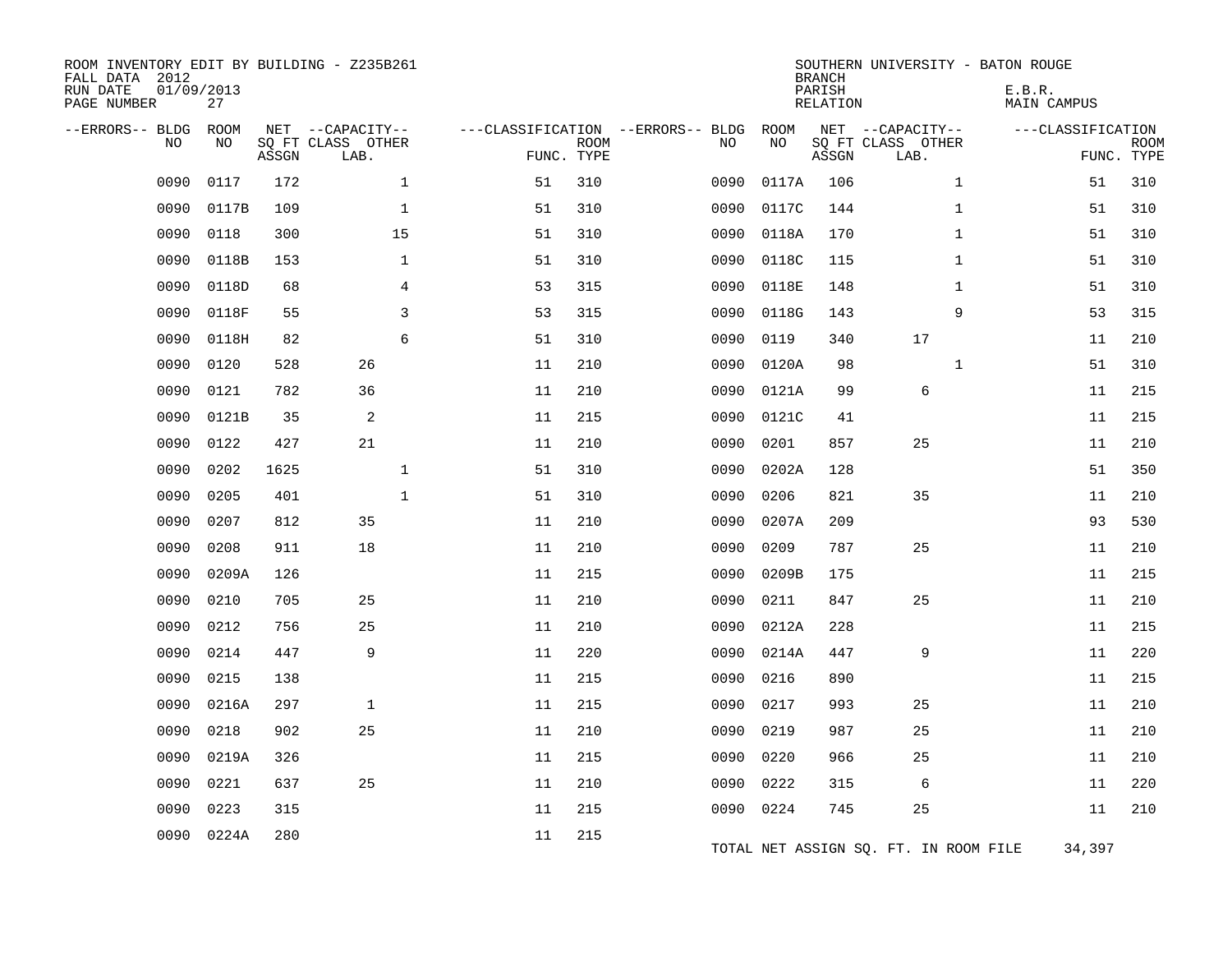| FALL DATA 2012<br>RUN DATE<br>PAGE NUMBER |      | 01/09/2013<br>28 |       | ROOM INVENTORY EDIT BY BUILDING - Z235B261    |                                                      |             |           |                                                        | <b>BRANCH</b><br>PARISH<br>RELATION | SOUTHERN UNIVERSITY - BATON ROUGE                                                                                  | E.B.R.<br><b>MAIN CAMPUS</b>                   |                           |
|-------------------------------------------|------|------------------|-------|-----------------------------------------------|------------------------------------------------------|-------------|-----------|--------------------------------------------------------|-------------------------------------|--------------------------------------------------------------------------------------------------------------------|------------------------------------------------|---------------------------|
| --ERRORS-- BLDG ROOM                      | NO   | NO               | ASSGN | NET --CAPACITY--<br>SQ FT CLASS OTHER<br>LAB. | ---CLASSIFICATION --ERRORS-- BLDG ROOM<br>FUNC. TYPE | <b>ROOM</b> | NO        | NO<br>TOTAL NUMBER CLASSROOMS<br>TOTAL NUMBER LABS 210 | ASSGN                               | NET --CAPACITY--<br>SQ FT CLASS OTHER<br>LAB.<br>TOTAL NUMBER COMPUTER CLASSROOMS<br>TOTAL NUMBER SPECIAL LABS 220 | ---CLASSIFICATION<br>8<br>21<br>$\overline{3}$ | <b>ROOM</b><br>FUNC. TYPE |
|                                           | 0091 | 0001             | 57    | $\mathbf{1}$                                  | 81                                                   | 081         | 0091 0002 |                                                        | 57                                  | $\mathbf{1}$                                                                                                       | 81                                             | 081                       |
|                                           |      | 0091 0003        | 57    | $\mathbf 1$                                   | 81                                                   | 081         |           | 0091 0004                                              | 57                                  | $\mathbf{1}$                                                                                                       | 81                                             | 081                       |
|                                           | 0091 | 0005             | 57    | $\mathbf 1$                                   | 81                                                   | 081         | 0091      | 0006                                                   | 57                                  | $\mathbf{1}$                                                                                                       | 81                                             | 081                       |
|                                           |      | 0091 0007        | 57    | $\mathbf{1}$                                  | 81                                                   | 081         |           | 0091 0008                                              | 57                                  | $\mathbf{1}$                                                                                                       | 81                                             | 081                       |
|                                           | 0091 | 0009             | 57    | $\mathbf{1}$                                  | 81                                                   | 081         | 0091 0010 |                                                        | 57                                  | $\mathbf{1}$                                                                                                       | 81                                             | 081                       |
|                                           |      | 0091 0011        | 57    | $\mathbf 1$                                   | 81                                                   | 081         |           | 0091 0012                                              | 57                                  | $\mathbf{1}$                                                                                                       | 81                                             | 081                       |
|                                           | 0091 | 0013             | 57    | $\mathbf 1$                                   | 81                                                   | 081         | 0091      | 0014                                                   | 57                                  | $\mathbf{1}$                                                                                                       | 81                                             | 081                       |
|                                           | 0091 | 0015             | 57    | $\mathbf 1$                                   | 81                                                   | 081         |           | 0091 0016                                              | 57                                  | $\mathbf{1}$                                                                                                       | 81                                             | 081                       |
|                                           | 0091 | 0017             | 57    | $\mathbf 1$                                   | 81                                                   | 081         | 0091      | 0018                                                   | 57                                  | $\mathbf{1}$                                                                                                       | 81                                             | 081                       |
|                                           | 0091 | 0019             | 57    | 5                                             | 48                                                   | 410         |           | 0091 0020                                              | 57                                  | 5                                                                                                                  | 48                                             | 410                       |
|                                           | 0091 | 0021             | 57    |                                               | 11                                                   | 225         |           | 0091 0022                                              | 57                                  |                                                                                                                    | 11                                             | 225                       |
|                                           |      | 0091 0101        | 114   | 12                                            | 48                                                   | 410         |           | 0091 0102                                              | 688                                 | 46                                                                                                                 | 11                                             | 110                       |
|                                           |      | 0091 0103        | 688   | 68                                            | 48                                                   | 410         | 0091 0104 |                                                        | 688                                 | 68                                                                                                                 | 48                                             | 410                       |
|                                           | 0091 | 0105             | 230   | 20                                            | 48                                                   | 410         |           | 0091 0106                                              | 688                                 | 46                                                                                                                 | 11                                             | 110                       |
|                                           | 0091 | 0107             | 90    | 6                                             | 48                                                   | 410         | 0091 0108 |                                                        | 90                                  | 6                                                                                                                  | 81                                             | 081                       |
|                                           | 0091 | 0109             | 90    | 6                                             | 91                                                   | 730         |           | 0091 0110                                              | 688                                 | 46                                                                                                                 | 11                                             | 110                       |
|                                           | 0091 | 0111             | 90    | 2                                             | 11                                                   | 315         |           | 0091 0112                                              | 688                                 | 46                                                                                                                 | 11                                             | 110                       |
|                                           | 0091 | 0113             | 96    | 6                                             | 48                                                   | 410         | 0091 0114 |                                                        | 196                                 | 10                                                                                                                 | 48                                             | 410                       |
|                                           | 0091 | 0115             | 192   | 15                                            | 48                                                   | 410         |           | 0091 0116                                              | 216                                 | 18                                                                                                                 | 48                                             | 410                       |
|                                           | 0091 | 0117             | 216   | 18                                            | 11                                                   | 315         |           | 0091 0118                                              | 216                                 | $\mathbf{1}$                                                                                                       | 81                                             | 081                       |
|                                           | 0091 | 0118A            | 108   | 2                                             | 11                                                   | 310         |           | 0091 0118B                                             | 108                                 | 2                                                                                                                  | 11                                             | 315                       |
|                                           | 0091 | 0119             | 216   | 18                                            | 48                                                   | 410         | 0091 0121 |                                                        | 40                                  | 4                                                                                                                  | 48                                             | 410                       |
|                                           |      | 0091 0122        | 25    | $\mathbf{1}$                                  | 91                                                   | 730         |           | 0091 0123                                              | 224                                 | 20                                                                                                                 | 48                                             | 410                       |
|                                           |      | 0091 0124        | 308   | 25                                            | 48                                                   | 410         | 0091 0125 |                                                        | 124                                 | 10                                                                                                                 | 48                                             | 410                       |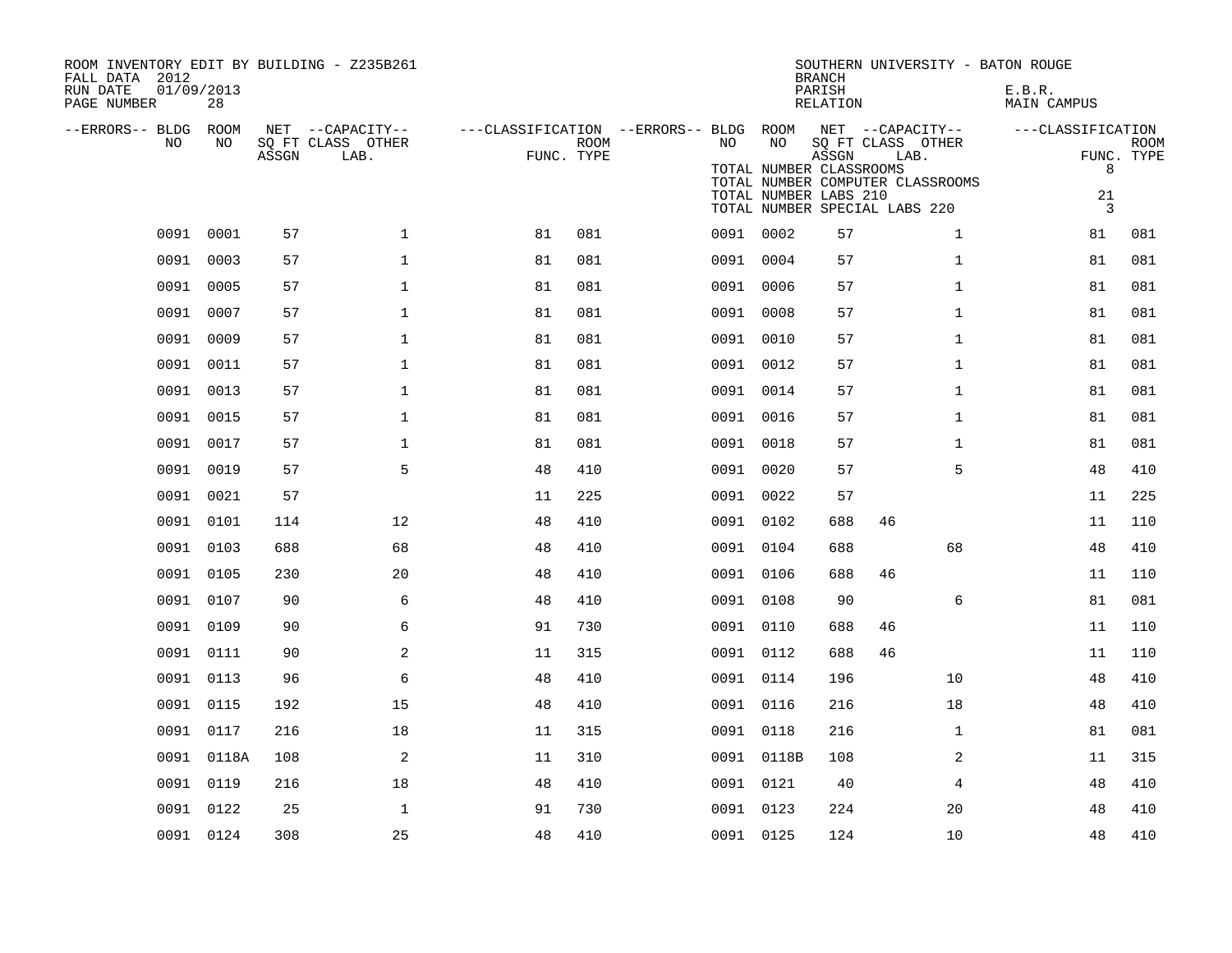| ROOM INVENTORY EDIT BY BUILDING - Z235B261<br>FALL DATA 2012<br>01/09/2013<br>RUN DATE<br>PAGE NUMBER | 29         |       |                                               |                                                      |      |    |            | <b>BRANCH</b><br>PARISH<br>RELATION                                                      |      |                                                                                 | SOUTHERN UNIVERSITY - BATON ROUGE<br>E.B.R.<br>MAIN CAMPUS |                                   |             |
|-------------------------------------------------------------------------------------------------------|------------|-------|-----------------------------------------------|------------------------------------------------------|------|----|------------|------------------------------------------------------------------------------------------|------|---------------------------------------------------------------------------------|------------------------------------------------------------|-----------------------------------|-------------|
| --ERRORS-- BLDG ROOM<br>NO                                                                            | NO         | ASSGN | NET --CAPACITY--<br>SQ FT CLASS OTHER<br>LAB. | ---CLASSIFICATION --ERRORS-- BLDG ROOM<br>FUNC. TYPE | ROOM | NO | NO         | ASSGN                                                                                    | LAB. | NET --CAPACITY--<br>SQ FT CLASS OTHER                                           |                                                            | ---CLASSIFICATION<br>FUNC. TYPE   | <b>ROOM</b> |
|                                                                                                       | 0091 0126  | 58    | 4                                             | 48                                                   | 410  |    | 0091 0127  | 124                                                                                      |      | 10                                                                              |                                                            | 48                                | 410         |
|                                                                                                       | 0091 0128  | 58    | $\overline{4}$                                | 48                                                   | 410  |    | 0091 0129  | 58                                                                                       |      | $\overline{4}$                                                                  |                                                            | 48                                | 410         |
|                                                                                                       | 0091 0130  | 58    | 4                                             | 48                                                   | 410  |    | 0091 0131  | 124                                                                                      |      | 10                                                                              |                                                            | 48                                | 410         |
|                                                                                                       | 0091 0132  | 83    |                                               | 91                                                   | 730  |    | 0091 0133  | 673                                                                                      | 40   |                                                                                 |                                                            | 11                                | 110         |
|                                                                                                       | 0091 0134  | 521   | 40                                            | 48                                                   | 410  |    | 0091 0135  | 663                                                                                      | 30   |                                                                                 |                                                            | 11                                | 110         |
|                                                                                                       | 0091 0136  | 368   | 30                                            | 48                                                   | 410  |    | 0091 0137  | 719                                                                                      | 50   |                                                                                 |                                                            | 11                                | 110         |
|                                                                                                       | 0091 0138  | 223   | 10                                            | 11                                                   | 110  |    | 0091 0149  | 78                                                                                       |      |                                                                                 |                                                            | 81                                | 081         |
|                                                                                                       | 0091 0150  | 286   |                                               | 81                                                   | 081  |    | 0091 0151  | 391                                                                                      |      | $\mathbf{1}$                                                                    |                                                            | 81                                | 081         |
|                                                                                                       | 0091 0151A | 108   |                                               | 81                                                   | 081  |    | 0091 0151B | 156                                                                                      |      |                                                                                 |                                                            | 81                                | 081         |
|                                                                                                       | 0091 0152  | 123   |                                               | 81                                                   | 081  |    | 0091 0152A | 240                                                                                      |      |                                                                                 |                                                            | 81                                | 081         |
|                                                                                                       | 0091 0153  | 245   | $\mathbf{1}$                                  | 81                                                   | 081  |    | 0091 0154  | 2103                                                                                     |      | 168                                                                             |                                                            | 81                                | 081         |
|                                                                                                       | 0091 0155  | 84    |                                               | 81                                                   | 081  |    | 0091 0156  | 616                                                                                      |      |                                                                                 |                                                            | 81                                | 081         |
|                                                                                                       | 0091 0157  | 616   | 34                                            | 11                                                   | 220  |    | 0091 0158  | 616                                                                                      |      | 34                                                                              |                                                            | 81                                | 081         |
|                                                                                                       | 0091 0159  | 344   | $7\overline{ }$                               | 81                                                   | 081  |    | 0091 0160  | 344<br>TOTAL NUMBER CLASSROOMS<br>TOTAL NUMBER LABS 210<br>TOTAL NUMBER SPECIAL LABS 220 |      | 20<br>TOTAL NET ASSIGN SQ. FT. IN ROOM FILE<br>TOTAL NUMBER COMPUTER CLASSROOMS |                                                            | 81<br>18,451<br>8<br>$\mathbf{1}$ | 081         |
|                                                                                                       | 0096 0124  | 217   | 20                                            | 22                                                   | 455  |    |            | TOTAL NUMBER CLASSROOMS<br>TOTAL NUMBER LABS 210<br>TOTAL NUMBER SPECIAL LABS 220        |      | TOTAL NET ASSIGN SQ. FT. IN ROOM FILE<br>TOTAL NUMBER COMPUTER CLASSROOMS       |                                                            | 217                               |             |
|                                                                                                       | 0097 0124  | 217   | 20                                            | 22                                                   | 455  |    |            | TOTAL NUMBER CLASSROOMS<br>TOTAL NUMBER LABS 210<br>TOTAL NUMBER SPECIAL LABS 220        |      | TOTAL NET ASSIGN SQ. FT. IN ROOM FILE<br>TOTAL NUMBER COMPUTER CLASSROOMS       |                                                            | 217                               |             |
|                                                                                                       | 0098 0101  | 744   |                                               | 46                                                   | 650  |    | 0098 0103  | 182                                                                                      |      |                                                                                 |                                                            | 46                                | 650         |
|                                                                                                       | 0098 0104  | 130   | $\mathbf{1}$                                  | 91                                                   | 910  |    | 0098 0105  | 32                                                                                       |      | 3                                                                               |                                                            | 74                                | 919         |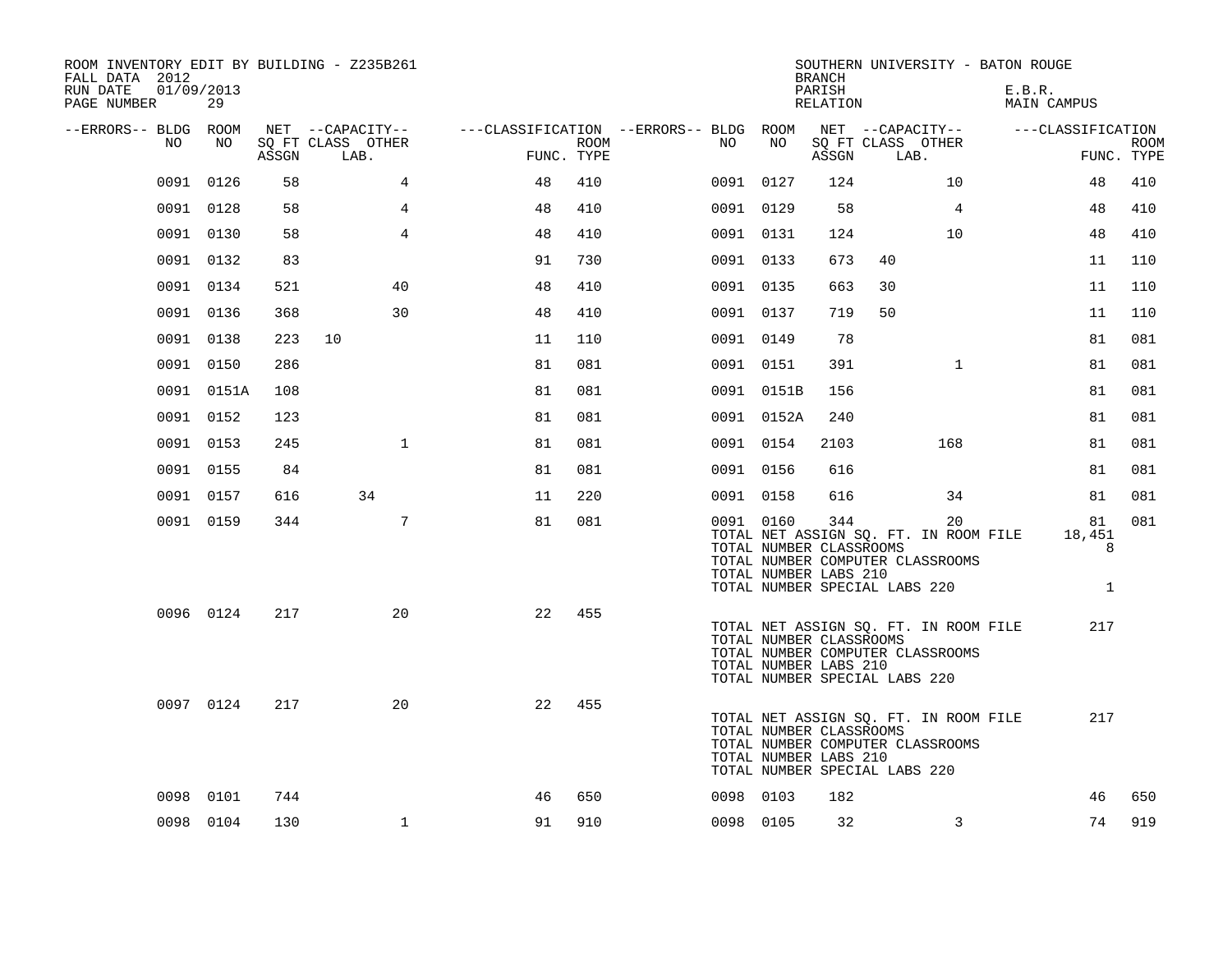| ROOM INVENTORY EDIT BY BUILDING - Z235B261<br>FALL DATA 2012<br>RUN DATE<br>PAGE NUMBER | 01/09/2013<br>30  |       |                                               |            |             |                                         |            | <b>BRANCH</b><br>PARISH<br><b>RELATION</b> | SOUTHERN UNIVERSITY - BATON ROUGE             | E.B.R.<br><b>MAIN CAMPUS</b> |                           |
|-----------------------------------------------------------------------------------------|-------------------|-------|-----------------------------------------------|------------|-------------|-----------------------------------------|------------|--------------------------------------------|-----------------------------------------------|------------------------------|---------------------------|
| --ERRORS-- BLDG<br>NO                                                                   | <b>ROOM</b><br>NO | ASSGN | NET --CAPACITY--<br>SQ FT CLASS OTHER<br>LAB. | FUNC. TYPE | <b>ROOM</b> | ---CLASSIFICATION --ERRORS-- BLDG<br>NO | ROOM<br>NO | ASSGN                                      | NET --CAPACITY--<br>SQ FT CLASS OTHER<br>LAB. | ---CLASSIFICATION            | <b>ROOM</b><br>FUNC. TYPE |
| 0098                                                                                    | 0106              | 204   | $\mathbf{1}$                                  | 91         | 910         | 0098                                    | 0106A      | 133                                        | $\mathbf{1}$                                  | 91                           | 910                       |
| 0098                                                                                    | 0106B             | 31    |                                               | 74         | 919         | 0098                                    | 0106C      | 28                                         |                                               | 91                           | 935                       |
| 0098                                                                                    | 0107              | 204   | $\mathbf 1$                                   | 91         | 910         | 0098                                    | 0108       | 204                                        | $\mathbf{1}$                                  | 91                           | 910                       |
| 0098                                                                                    | 0109              | 204   | $\mathbf 1$                                   | 91         | 910         | 0098                                    | 0110       | 204                                        | $\mathbf{1}$                                  | 91                           | 910                       |
| 0098                                                                                    | 0111              | 204   | $\mathbf{1}$                                  | 91         | 910         | 0098                                    | 0112       | 204                                        | $\mathbf{1}$                                  | 91                           | 910                       |
| 0098                                                                                    | 0113              | 204   | $\mathbf 1$                                   | 91         | 910         | 0098                                    | 0114       | 204                                        | $\mathbf{1}$                                  | 91                           | 910                       |
| 0098                                                                                    | 0115              | 204   | $\mathbf{1}$                                  | 91         | 910         | 0098                                    | 0116       | 204                                        | $\mathbf{1}$                                  | 91                           | 910                       |
| 0098                                                                                    | 0117              | 204   | $\mathbf 1$                                   | 91         | 910         | 0098                                    | 0118       | 204                                        | $\mathbf{1}$                                  | 91                           | 910                       |
| 0098                                                                                    | 0119              | 204   | $\mathbf{1}$                                  | 91         | 910         | 0098                                    | 0120       | 270                                        |                                               | 71                           | 760                       |
| 0098                                                                                    | 0122              | 128   |                                               | 71         | 730         | 0098                                    | 0124       | 15                                         |                                               | 71                           | 730                       |
| 0098                                                                                    | 0125              | 15    |                                               | 71         | 730         | 0098                                    | 0126       | 435                                        |                                               | 71                           | 730                       |
| 0098                                                                                    | 0129              | 126   | $\mathbf 1$                                   | 55         | 310         | 0098                                    | 0130       | 137                                        | $\mathbf{1}$                                  | 55                           | 310                       |
| 0098                                                                                    | 0131              | 25    | 2                                             | 74         | 919         | 0098                                    | 0134       | 158                                        | 7                                             | 74                           | 919                       |
| 0098                                                                                    | 0135              | 195   | $\overline{4}$                                | 74         | 919         | 0098                                    | 0136       | 204                                        | $\mathbf{1}$                                  | 91                           | 910                       |
| 0098                                                                                    | 0137              | 204   | $\mathbf 1$                                   | 91         | 910         | 0098                                    | 0138       | 204                                        | $\mathbf{1}$                                  | 91                           | 910                       |
| 0098                                                                                    | 0139              | 204   | $\mathbf{1}$                                  | 91         | 910         | 0098                                    | 0140       | 204                                        | $\mathbf{1}$                                  | 91                           | 910                       |
| 0098                                                                                    | 0141              | 204   | $\mathbf{1}$                                  | 91         | 910         | 0098                                    | 0143       | 204                                        | $\mathbf{1}$                                  | 91                           | 910                       |
| 0098                                                                                    | 0144              | 204   | $\mathbf{1}$                                  | 91         | 910         | 0098                                    | 0145       | 204                                        | $\mathbf{1}$                                  | 91                           | 910                       |
| 0098                                                                                    | 0146              | 204   | $\mathbf 1$                                   | 91         | 910         | 0098                                    | 0147       | 135                                        |                                               | 71                           | 730                       |
| 0098                                                                                    | 0201              | 204   | $\mathbf 1$                                   | 91         | 910         | 0098                                    | 0202       | 204                                        | $\mathbf{1}$                                  | 91                           | 910                       |
| 0098                                                                                    | 0203              | 204   | $\mathbf 1$                                   | 91         | 910         | 0098                                    | 0204       | 204                                        | $\mathbf{1}$                                  | 91                           | 910                       |
| 0098                                                                                    | 0205              | 204   | $\mathbf 1$                                   | 91         | 910         | 0098                                    | 0206       | 204                                        | $\mathbf{1}$                                  | 91                           | 910                       |
| 0098                                                                                    | 0207              | 204   | $\mathbf 1$                                   | 91         | 910         | 0098                                    | 0208       | 204                                        | $\mathbf{1}$                                  | 91                           | 910                       |
| 0098                                                                                    | 0209              | 204   | $\mathbf{1}$                                  | 91         | 910         | 0098                                    | 0210       | 204                                        | $\mathbf{1}$                                  | 91                           | 910                       |
| 0098                                                                                    | 0211              | 204   | $\mathbf 1$                                   | 91         | 910         | 0098                                    | 0212       | 204                                        | $\mathbf{1}$                                  | 91                           | 910                       |
| 0098                                                                                    | 0213              | 204   | $\mathbf{1}$                                  | 91         | 910         | 0098                                    | 0214       | 204                                        | $\mathbf{1}$                                  | 91                           | 910                       |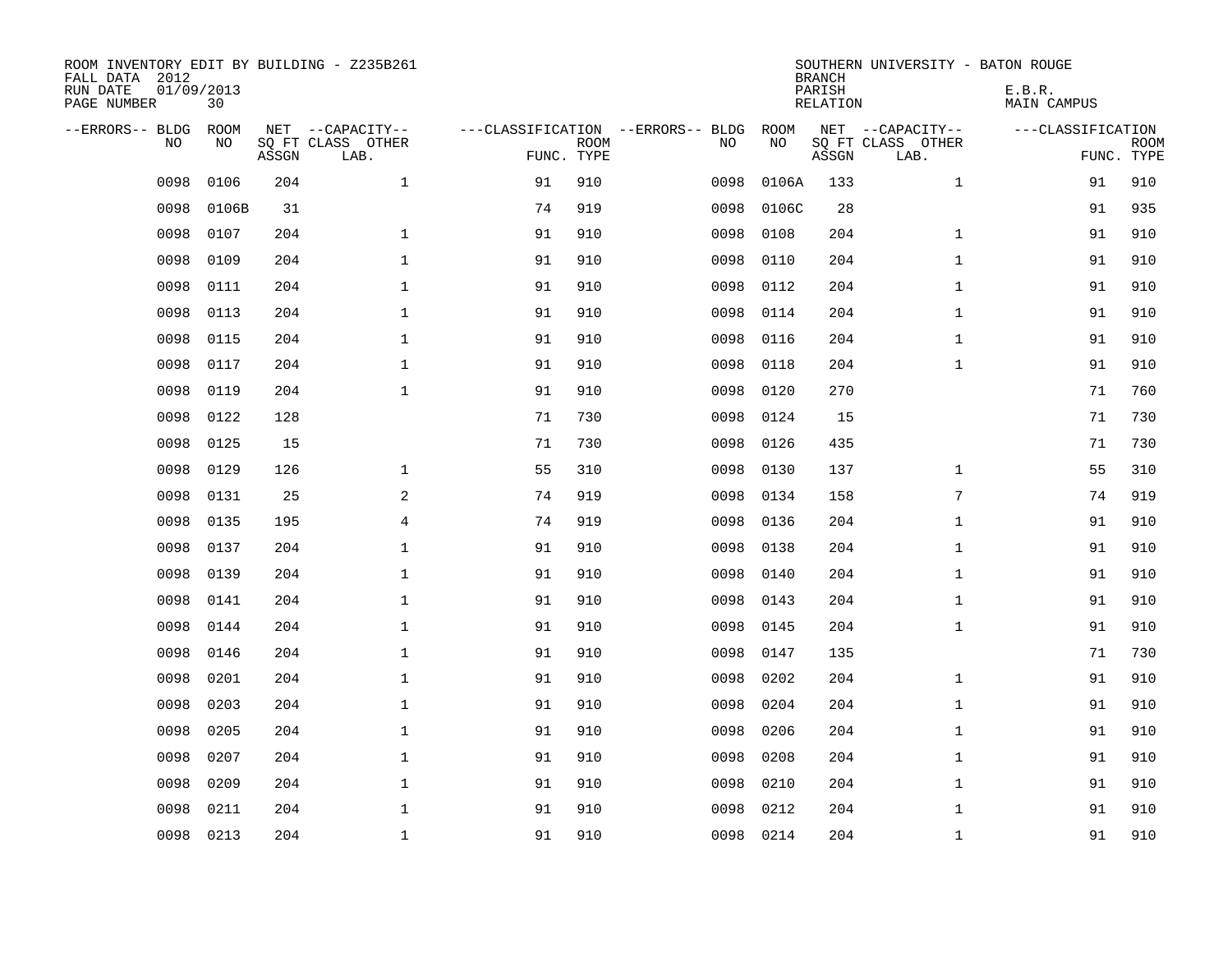| ROOM INVENTORY EDIT BY BUILDING - Z235B261<br>FALL DATA 2012<br>RUN DATE<br>PAGE NUMBER | 01/09/2013<br>31 |       |                           |                                        |             |           |      | <b>BRANCH</b><br>PARISH<br>RELATION              | SOUTHERN UNIVERSITY - BATON ROUGE                                                                          | E.B.R.<br>MAIN CAMPUS |                           |
|-----------------------------------------------------------------------------------------|------------------|-------|---------------------------|----------------------------------------|-------------|-----------|------|--------------------------------------------------|------------------------------------------------------------------------------------------------------------|-----------------------|---------------------------|
| --ERRORS-- BLDG ROOM                                                                    |                  |       | NET --CAPACITY--          | ---CLASSIFICATION --ERRORS-- BLDG ROOM |             |           |      |                                                  | NET --CAPACITY--                                                                                           | ---CLASSIFICATION     |                           |
| NO.                                                                                     | NO.              | ASSGN | SO FT CLASS OTHER<br>LAB. | FUNC. TYPE                             | <b>ROOM</b> | NO.       | NO   | ASSGN                                            | SQ FT CLASS OTHER<br>LAB.                                                                                  |                       | <b>ROOM</b><br>FUNC. TYPE |
| 0098                                                                                    | 0215             | 204   | $\mathbf{1}$              | 91                                     | 910         | 0098      | 0216 | 204                                              | $\mathbf{1}$                                                                                               | 91                    | 910                       |
| 0098                                                                                    | 0217             | 204   | $\mathbf{1}$              | 91                                     | 910         | 0098      | 0218 | 204                                              | $\mathbf{1}$                                                                                               | 91                    | 910                       |
| 0098                                                                                    | 0219             | 315   |                           | 71                                     | 730         | 0098      | 0222 | 204                                              | $\mathbf{1}$                                                                                               | 91                    | 910                       |
| 0098                                                                                    | 0224             | 150   | $7\overline{ }$           | 74                                     | 919         | 0098      | 0225 | 195                                              | 5                                                                                                          | 74                    | 919                       |
| 0098                                                                                    | 0226             | 204   | $\mathbf{1}$              | 91                                     | 910         | 0098      | 0227 | 204                                              | $\mathbf{1}$                                                                                               | 91                    | 910                       |
| 0098                                                                                    | 0228             | 204   | $\mathbf{1}$              | 91                                     | 910         | 0098      | 0229 | 204                                              | $\mathbf{1}$                                                                                               | 91                    | 910                       |
| 0098                                                                                    | 0230             | 204   | $\mathbf 1$               | 91                                     | 910         | 0098      | 0231 | 204                                              | $\mathbf{1}$                                                                                               | 91                    | 910                       |
| 0098                                                                                    | 0233             | 204   | $\mathbf{1}$              | 91                                     | 910         | 0098      | 0234 | 204                                              | $\mathbf{1}$                                                                                               | 91                    | 910                       |
| 0098                                                                                    | 0235             | 204   | $\mathbf{1}$              | 91                                     | 910         | 0098 0236 |      | 204                                              | $\mathbf{1}$                                                                                               | 91                    | 910                       |
| 0098                                                                                    | 0237             | 204   | $\mathbf{1}$              | 91                                     | 910         |           |      | TOTAL NUMBER CLASSROOMS<br>TOTAL NUMBER LABS 210 | TOTAL NET ASSIGN SQ. FT. IN ROOM FILE<br>TOTAL NUMBER COMPUTER CLASSROOMS<br>TOTAL NUMBER SPECIAL LABS 220 | 14,595                |                           |
| 0099                                                                                    | 0100             | 1038  |                           | 46                                     | 650         | 0099 0101 |      | 54                                               |                                                                                                            | 46                    | 650                       |
| 0099                                                                                    | 0102             | 153   |                           | 55                                     | 350         | 0099      | 0103 | 162                                              | $\mathbf{1}$                                                                                               | 55                    | 310                       |
| 0099                                                                                    | 0105             | 180   |                           | 46                                     | 650         | 0099      | 0106 | 36                                               |                                                                                                            | 51                    | 635                       |
| 0099                                                                                    | 0107             | 36    |                           | 74                                     | 919         | 0099      | 0108 | 12                                               |                                                                                                            | 71                    | 730                       |
| 0099                                                                                    | 0109             | 263   | 2                         | 91                                     | 910         | 0099      | 0110 | 263                                              | 2                                                                                                          | 91                    | 910                       |
| 0099                                                                                    | 0111             | 263   | 2                         | 91                                     | 910         | 0099      | 0112 | 263                                              | $\overline{a}$                                                                                             | 91                    | 910                       |
| 0099                                                                                    | 0113             | 263   | 2                         | 91                                     | 910         | 0099      | 0114 | 251                                              |                                                                                                            | 71                    | 760                       |
| 0099                                                                                    | 0115             | 263   | 2                         | 91                                     | 910         | 0099      | 0116 | 118                                              |                                                                                                            | 91                    | 935                       |
| 0099                                                                                    | 0117             | 263   | $\overline{a}$            | 91                                     | 910         | 0099      | 0118 | 263                                              | 2                                                                                                          | 91                    | 910                       |
| 0099                                                                                    | 0119             | 263   | 2                         | 91                                     | 910         | 0099      | 0120 | 371                                              |                                                                                                            | 91                    | 935                       |
| 0099                                                                                    | 0121             | 263   | 2                         | 91                                     | 910         | 0099      | 0123 | 369                                              | $\overline{2}$                                                                                             | 91                    | 910                       |
| 0099                                                                                    | 0124             | 263   | 2                         | 91                                     | 910         | 0099      | 0125 | 162                                              |                                                                                                            | 71                    | 730                       |
|                                                                                         | 0099 0127        | 10    |                           | 71                                     | 735         | 0099 0128 |      | 10                                               |                                                                                                            | 71                    | 735                       |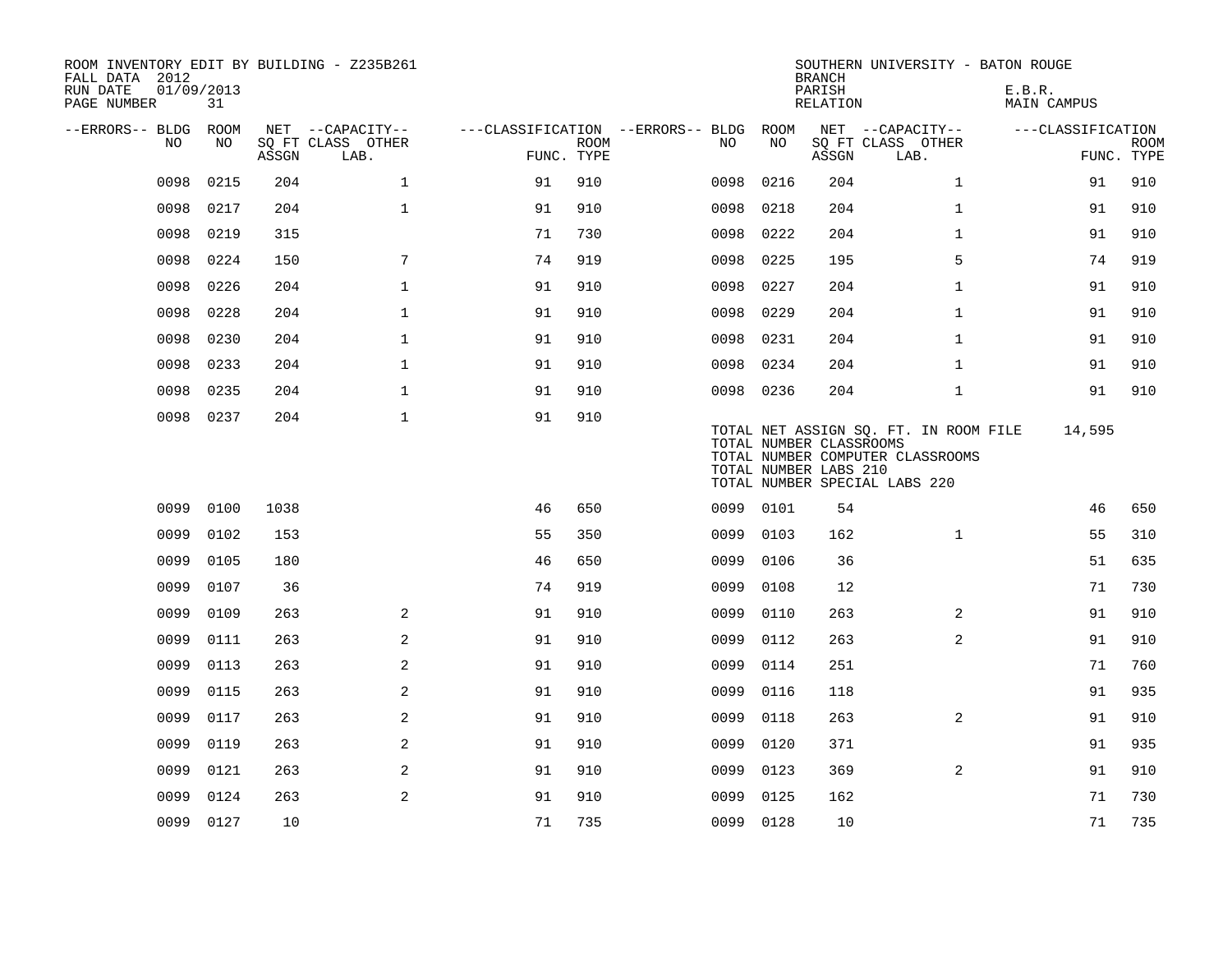| ROOM INVENTORY EDIT BY BUILDING - Z235B261<br>FALL DATA 2012<br>RUN DATE<br>PAGE NUMBER | 01/09/2013<br>32 |       |                           |                                        |             |           |                                                  | <b>BRANCH</b><br>PARISH<br>RELATION | SOUTHERN UNIVERSITY - BATON ROUGE                                                                          | E.B.R.<br><b>MAIN CAMPUS</b> |                           |
|-----------------------------------------------------------------------------------------|------------------|-------|---------------------------|----------------------------------------|-------------|-----------|--------------------------------------------------|-------------------------------------|------------------------------------------------------------------------------------------------------------|------------------------------|---------------------------|
| --ERRORS-- BLDG ROOM                                                                    |                  |       | NET --CAPACITY--          | ---CLASSIFICATION --ERRORS-- BLDG ROOM |             |           |                                                  |                                     | NET --CAPACITY--                                                                                           | ---CLASSIFICATION            |                           |
| NO                                                                                      | NO               | ASSGN | SQ FT CLASS OTHER<br>LAB. | FUNC. TYPE                             | <b>ROOM</b> | NO        | NO                                               | ASSGN                               | SQ FT CLASS OTHER<br>LAB.                                                                                  |                              | <b>ROOM</b><br>FUNC. TYPE |
| 0099                                                                                    | 0129             | 180   |                           | 71                                     | 760         | 0099      | 0130                                             | 52                                  |                                                                                                            | 71                           | 730                       |
| 0099                                                                                    | 0131             | 83    | 6                         | 74                                     | 919         | 0099      | 0132                                             | 132                                 | 7                                                                                                          | 74                           | 919                       |
| 0099                                                                                    | 0134             | 263   | 2                         | 91                                     | 910         | 0099      | 0135                                             | 263                                 | 2                                                                                                          | 91                           | 910                       |
| 0099                                                                                    | 0136             | 263   | 2                         | 91                                     | 910         | 0099      | 0138                                             | 263                                 | 2                                                                                                          | 91                           | 910                       |
| 0099                                                                                    | 0202             | 263   | 2                         | 91                                     | 910         | 0099      | 0203                                             | 263                                 | 2                                                                                                          | 91                           | 910                       |
| 0099                                                                                    | 0204             | 263   | 2                         | 91                                     | 910         | 0099      | 0205                                             | 263                                 | 2                                                                                                          | 91                           | 910                       |
| 0099                                                                                    | 0206             | 263   | 2                         | 91                                     | 910         | 0099      | 0207                                             | 263                                 | 2                                                                                                          | 91                           | 910                       |
| 0099                                                                                    | 0208             | 263   | 2                         | 91                                     | 910         | 0099      | 0209                                             | 263                                 | 2                                                                                                          | 91                           | 910                       |
| 0099                                                                                    | 0210             | 263   | 2                         | 91                                     | 910         | 0099      | 0211                                             | 263                                 | 2                                                                                                          | 91                           | 910                       |
| 0099                                                                                    | 0212             | 263   | 2                         | 91                                     | 910         | 0099      | 0213                                             | 263                                 | 2                                                                                                          | 91                           | 910                       |
| 0099                                                                                    | 0214             | 263   | 2                         | 91                                     | 910         | 0099      | 0216                                             | 263                                 | 2                                                                                                          | 91                           | 910                       |
| 0099                                                                                    | 0217             | 263   | 2                         | 91                                     | 910         | 0099      | 0218                                             | 263                                 | 2                                                                                                          | 91                           | 910                       |
| 0099                                                                                    | 0219             | 35    |                           | 74                                     | 919         | 0099      | 0220                                             | 77                                  | 6                                                                                                          | 74                           | 919                       |
| 0099                                                                                    | 0221             | 132   | 7                         | 74                                     | 919         | 0099      | 0223                                             | 263                                 | $\overline{2}$                                                                                             | 91                           | 910                       |
| 0099                                                                                    | 0224             | 263   | 2                         | 91                                     | 910         | 0099      | 0225                                             | 263                                 | 2                                                                                                          | 91                           | 910                       |
| 0099                                                                                    | 0227             | 263   | 2                         | 91                                     | 910         |           | TOTAL NUMBER CLASSROOMS<br>TOTAL NUMBER LABS 210 |                                     | TOTAL NET ASSIGN SQ. FT. IN ROOM FILE<br>TOTAL NUMBER COMPUTER CLASSROOMS<br>TOTAL NUMBER SPECIAL LABS 220 | 12,858                       |                           |
| 0100                                                                                    | 0100             | 1038  |                           | 46                                     | 650         | 0100      | 0101                                             | 54                                  |                                                                                                            | 46                           | 650                       |
| 0100                                                                                    | 0102             | 153   |                           | 55                                     | 350         | 0100      | 0103                                             | 162                                 | $\mathbf{1}$                                                                                               | 55                           | 310                       |
| 0100                                                                                    | 0105             | 180   |                           | 46                                     | 650         | 0100      | 0106                                             | 36                                  |                                                                                                            | 51                           | 635                       |
| 0100                                                                                    | 0107             | 36    |                           | 74                                     | 919         | 0100      | 0108                                             | 12                                  |                                                                                                            | 71                           | 730                       |
| 0100                                                                                    | 0109             | 168   | 2                         | 91                                     | 910         | 0100      | 0110                                             | 263                                 | $\overline{2}$                                                                                             | 91                           | 910                       |
| 0100                                                                                    | 0111             | 263   | 2                         | 91                                     | 910         | 0100      | 0112                                             | 263                                 | 2                                                                                                          | 91                           | 910                       |
|                                                                                         | 0100 0113        | 263   | $\overline{a}$            | 91                                     | 910         | 0100 0114 |                                                  | 251                                 | $\overline{a}$                                                                                             | 71                           | 760                       |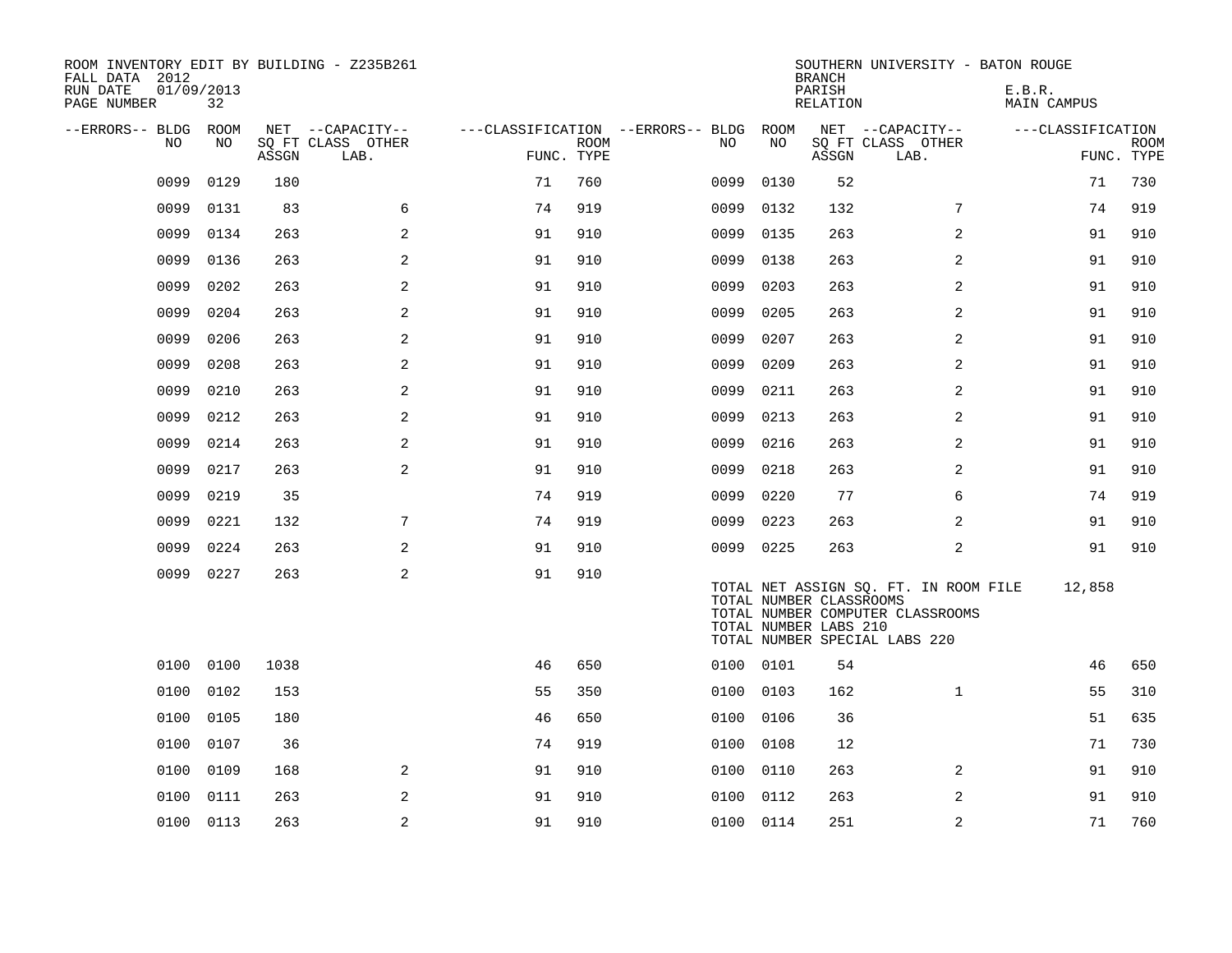| ROOM INVENTORY EDIT BY BUILDING - Z235B261<br>FALL DATA 2012<br>RUN DATE<br>PAGE NUMBER | 01/09/2013<br>33 |       |                           |            |             |                                        |      |           | <b>BRANCH</b><br>PARISH<br>RELATION              | SOUTHERN UNIVERSITY - BATON ROUGE                                                                          | E.B.R.<br>MAIN CAMPUS |                           |
|-----------------------------------------------------------------------------------------|------------------|-------|---------------------------|------------|-------------|----------------------------------------|------|-----------|--------------------------------------------------|------------------------------------------------------------------------------------------------------------|-----------------------|---------------------------|
| --ERRORS-- BLDG ROOM                                                                    |                  |       | NET --CAPACITY--          |            |             | ---CLASSIFICATION --ERRORS-- BLDG ROOM |      |           |                                                  | NET --CAPACITY--                                                                                           | ---CLASSIFICATION     |                           |
| NO.                                                                                     | NO               | ASSGN | SQ FT CLASS OTHER<br>LAB. | FUNC. TYPE | <b>ROOM</b> | NO.                                    |      | NO        | ASSGN                                            | SQ FT CLASS OTHER<br>LAB.                                                                                  |                       | <b>ROOM</b><br>FUNC. TYPE |
| 0100                                                                                    | 0115             | 263   | $\overline{a}$            | 91         | 910         | 0100                                   |      | 0116      | 118                                              | 2                                                                                                          | 91                    | 935                       |
| 0100                                                                                    | 0117             | 263   | 2                         | 91         | 910         | 0100                                   |      | 0118      | 263                                              | 2                                                                                                          | 91                    | 910                       |
| 0100                                                                                    | 0119             | 263   | 2                         | 91         | 910         | 0100                                   |      | 0120      | 371                                              |                                                                                                            | 91                    | 935                       |
| 0100                                                                                    | 0121             | 263   | 2                         | 91         | 910         | 0100                                   |      | 0123      | 369                                              |                                                                                                            | 71                    | 730                       |
| 0100                                                                                    | 0124             | 263   | $\overline{a}$            | 91         | 910         | 0100                                   |      | 0125      | 162                                              |                                                                                                            | 71                    | 730                       |
| 0100                                                                                    | 0127             | 10    |                           | 71         | 735         | 0100                                   |      | 0128      | 10                                               |                                                                                                            | 71                    | 735                       |
| 0100                                                                                    | 0129             | 180   |                           | 71         | 760         | 0100                                   |      | 0130      | 52                                               |                                                                                                            | 71                    | 730                       |
| 0100                                                                                    | 0131             | 83    | 6                         | 74         | 919         | 0100                                   |      | 0132      | 132                                              | 7                                                                                                          | 74                    | 919                       |
| 0100                                                                                    | 0134             | 263   | 2                         | 91         | 910         | 0100                                   |      | 0135      | 263                                              | 2                                                                                                          | 91                    | 910                       |
| 0100                                                                                    | 0136             | 263   | 2                         | 91         | 910         | 0100                                   |      | 0138      | 263                                              | $\overline{a}$                                                                                             | 91                    | 910                       |
| 0100                                                                                    | 0202             | 263   | 2                         | 91         | 910         | 0100                                   |      | 0203      | 263                                              | 2                                                                                                          | 91                    | 910                       |
| 0100                                                                                    | 0204             | 263   | 2                         | 91         | 910         | 0100                                   |      | 0205      | 263                                              | 2                                                                                                          | 91                    | 910                       |
| 0100                                                                                    | 0206             | 263   | 2                         | 91         | 910         | 0100                                   |      | 0207      | 263                                              | 2                                                                                                          | 91                    | 910                       |
| 0100                                                                                    | 0208             | 263   | 2                         | 91         | 910         | 0100                                   |      | 0209      | 263                                              | 2                                                                                                          | 91                    | 910                       |
| 0100                                                                                    | 0210             | 263   | 2                         | 91         | 910         |                                        | 0100 | 0211      | 263                                              | 2                                                                                                          | 91                    | 910                       |
| 0100                                                                                    | 0212             | 263   | 2                         | 91         | 910         | 0100                                   |      | 0213      | 263                                              | 2                                                                                                          | 91                    | 910                       |
| 0100                                                                                    | 0214             | 263   | 2                         | 91         | 910         |                                        | 0100 | 0216      | 263                                              | 2                                                                                                          | 91                    | 910                       |
| 0100                                                                                    | 0217             | 263   | 2                         | 91         | 910         |                                        | 0100 | 0218      | 263                                              | 2                                                                                                          | 91                    | 910                       |
| 0100                                                                                    | 0219             | 35    |                           | 74         | 919         |                                        |      | 0100 0220 | 77                                               | 6                                                                                                          | 74                    | 919                       |
| 0100                                                                                    | 0221             | 132   | 7                         | 74         | 919         | 0100                                   |      | 0223      | 263                                              | 2                                                                                                          | 91                    | 910                       |
| 0100                                                                                    | 0224             | 263   | 2                         | 91         | 910         |                                        |      | 0100 0225 | 263                                              | 2                                                                                                          | 91                    | 910                       |
|                                                                                         | 0100 0227        | 263   | 2                         | 91         | 910         |                                        |      |           | TOTAL NUMBER CLASSROOMS<br>TOTAL NUMBER LABS 210 | TOTAL NET ASSIGN SQ. FT. IN ROOM FILE<br>TOTAL NUMBER COMPUTER CLASSROOMS<br>TOTAL NUMBER SPECIAL LABS 220 | 12,763                |                           |
|                                                                                         | 0122 0001        | 720   |                           | 11         | 350         |                                        |      | 0122 0003 | 162                                              |                                                                                                            | 11                    | 115                       |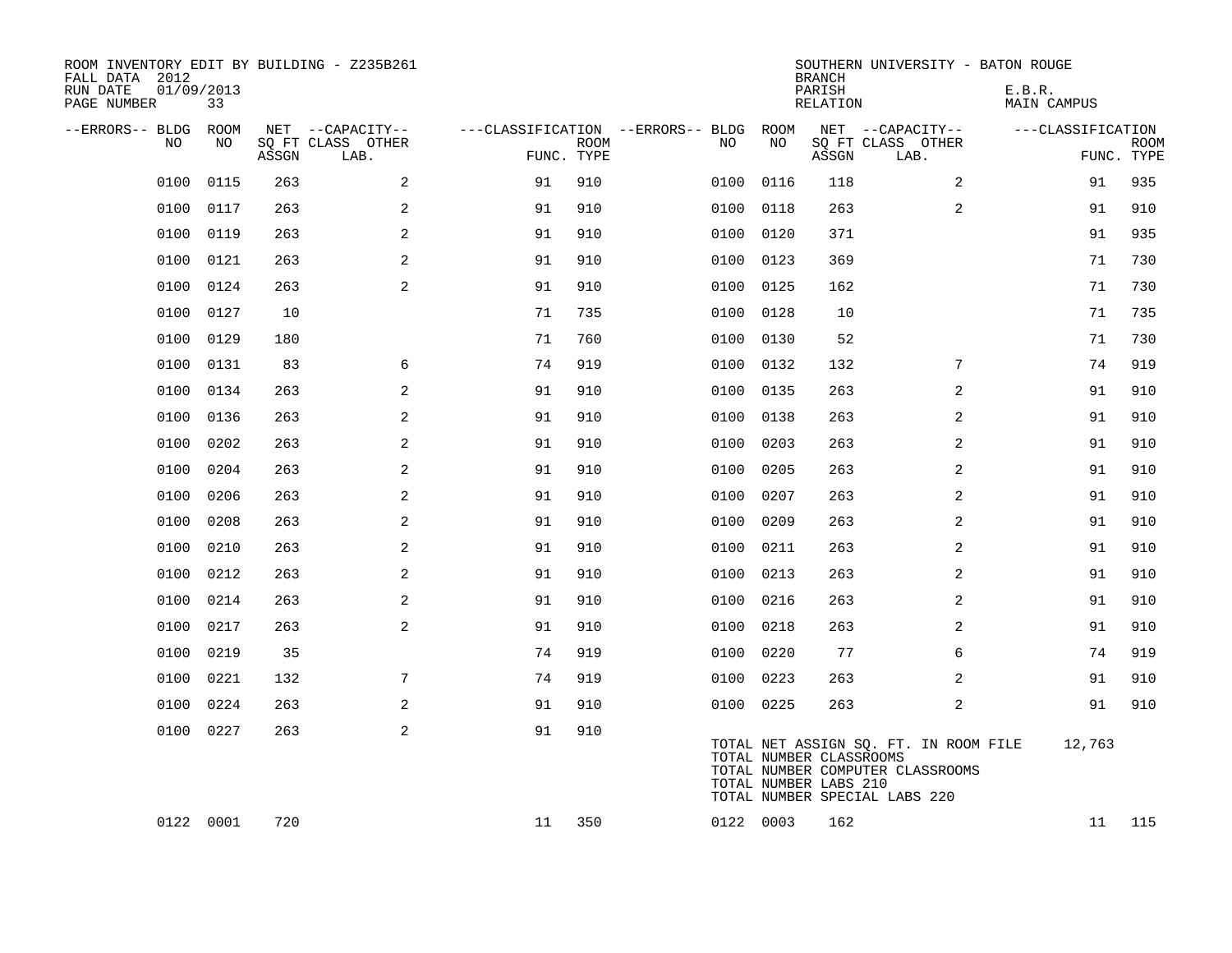| ROOM INVENTORY EDIT BY BUILDING - Z235B261<br>FALL DATA 2012<br>RUN DATE<br>PAGE NUMBER | 01/09/2013<br>34 |       |                           |    |                           |                                        |                                                  | <b>BRANCH</b><br>PARISH<br>RELATION | SOUTHERN UNIVERSITY - BATON ROUGE                                                                          | E.B.R.<br>MAIN CAMPUS                 |                           |
|-----------------------------------------------------------------------------------------|------------------|-------|---------------------------|----|---------------------------|----------------------------------------|--------------------------------------------------|-------------------------------------|------------------------------------------------------------------------------------------------------------|---------------------------------------|---------------------------|
| --ERRORS-- BLDG ROOM                                                                    |                  |       | NET --CAPACITY--          |    |                           | ---CLASSIFICATION --ERRORS-- BLDG ROOM |                                                  |                                     | NET --CAPACITY--                                                                                           | ---CLASSIFICATION                     |                           |
| NO                                                                                      | NO               | ASSGN | SQ FT CLASS OTHER<br>LAB. |    | <b>ROOM</b><br>FUNC. TYPE | NO                                     | NO                                               | ASSGN                               | SQ FT CLASS OTHER<br>LAB.                                                                                  |                                       | <b>ROOM</b><br>FUNC. TYPE |
| 0122                                                                                    | 0004             | 72    |                           | 11 | 115                       | 0122                                   | 0005                                             | 498                                 | 8                                                                                                          | 11                                    | 355                       |
| 0122                                                                                    | 0006             | 221   | $\mathbf{1}$              | 11 | 310                       | 0122                                   | 0007                                             | 114                                 | $\mathbf{1}$                                                                                               | 11                                    | 310                       |
| 0122                                                                                    | 0008             | 72    |                           | 11 | 315                       |                                        | 0122 0009                                        | 204                                 | $\mathbf{1}$                                                                                               | 11                                    | 310                       |
| 0122                                                                                    | 0010             | 114   | $\mathbf{1}$              | 11 | 310                       |                                        | 0122 0011                                        | 144                                 |                                                                                                            | 11                                    | 315                       |
| 0122                                                                                    | 0012             | 114   | $\mathbf{1}$              | 11 | 310                       |                                        | 0122 0013                                        | 178                                 | $\mathbf{1}$                                                                                               | 11                                    | 310                       |
| 0122                                                                                    | 0015             | 229   | $\mathbf{1}$              | 11 | 310                       |                                        | 0122 0016                                        | 114                                 | $\mathbf{1}$                                                                                               | 11                                    | 310                       |
| 0122                                                                                    | 0017             | 72    |                           | 11 | 315                       |                                        | 0122 0018                                        | 204                                 | $\mathbf{1}$                                                                                               | 11                                    | 310                       |
| 0122                                                                                    | 0019             | 183   | $\mathbf 1$               | 11 | 310                       |                                        | 0122 0020                                        | 411                                 | 27                                                                                                         | 11                                    | 110                       |
| 0122                                                                                    | 0021             | 846   | 17                        | 11 | 210                       |                                        | 0122 0030                                        | 120                                 |                                                                                                            | 11                                    | 315                       |
| 0122                                                                                    | 0031             | 340   | $\mathbf{1}$              | 11 | 310                       |                                        | 0122 0032                                        | 234                                 | $\mathbf{1}$                                                                                               | 11                                    | 310                       |
|                                                                                         | 0122 0033        | 15    |                           | 11 | 315                       |                                        | TOTAL NUMBER CLASSROOMS<br>TOTAL NUMBER LABS 210 |                                     | TOTAL NET ASSIGN SQ. FT. IN ROOM FILE<br>TOTAL NUMBER COMPUTER CLASSROOMS<br>TOTAL NUMBER SPECIAL LABS 220 | 5,381<br>$\mathbf{1}$<br>$\mathbf{1}$ |                           |
|                                                                                         | 0124 0100        | 92    |                           | 71 | 730                       |                                        | 0124 0100A                                       | 202                                 |                                                                                                            | 74                                    | 919                       |
|                                                                                         | 0124 0100B       | 195   |                           | 74 | 919                       |                                        | 0124 0100C                                       | 1365                                |                                                                                                            | 46                                    | 650                       |
|                                                                                         | 0124 0100D       | 95    |                           | 74 | 919                       |                                        | 0124 0101                                        | 117                                 |                                                                                                            | 71                                    | 730                       |
|                                                                                         | 0124 0102        | 79    |                           | 71 | 730                       |                                        | 0124 0103                                        | 79                                  |                                                                                                            | 74                                    | 919                       |
|                                                                                         | 0124 0104        | 77    |                           | 71 | 730                       |                                        | 0124 0105                                        | 206                                 | $\mathbf{1}$                                                                                               | 55                                    | 310                       |
|                                                                                         | 0124 0106        | 210   | 2                         | 55 | 310                       |                                        | 0124 0107                                        | 210                                 | 2                                                                                                          | 91                                    | 910                       |
|                                                                                         | 0124 0108        | 210   | 2                         | 91 | 910                       |                                        | 0124 0109                                        | 210                                 | 2                                                                                                          | 91                                    | 910                       |
|                                                                                         | 0124 0110        | 210   | 2                         | 91 | 910                       |                                        | 0124 0111                                        | 210                                 | 2                                                                                                          | 91                                    | 910                       |
|                                                                                         | 0124 0112        | 210   | 2                         | 91 | 910                       |                                        | 0124 0113                                        | 210                                 | 2                                                                                                          | 91                                    | 910                       |
|                                                                                         | 0124 0114        | 210   | 2                         | 91 | 910                       |                                        | 0124 0115                                        | 210                                 | 2                                                                                                          | 91                                    | 910                       |
|                                                                                         | 0124 0116        | 210   | 2                         | 91 | 910                       |                                        | 0124 0117                                        | 210                                 | 2                                                                                                          | 91                                    | 910                       |
|                                                                                         | 0124 0118        | 210   | $\sqrt{2}$                | 91 | 910                       |                                        | 0124 0119                                        | 210                                 | 2                                                                                                          | 91                                    | 910                       |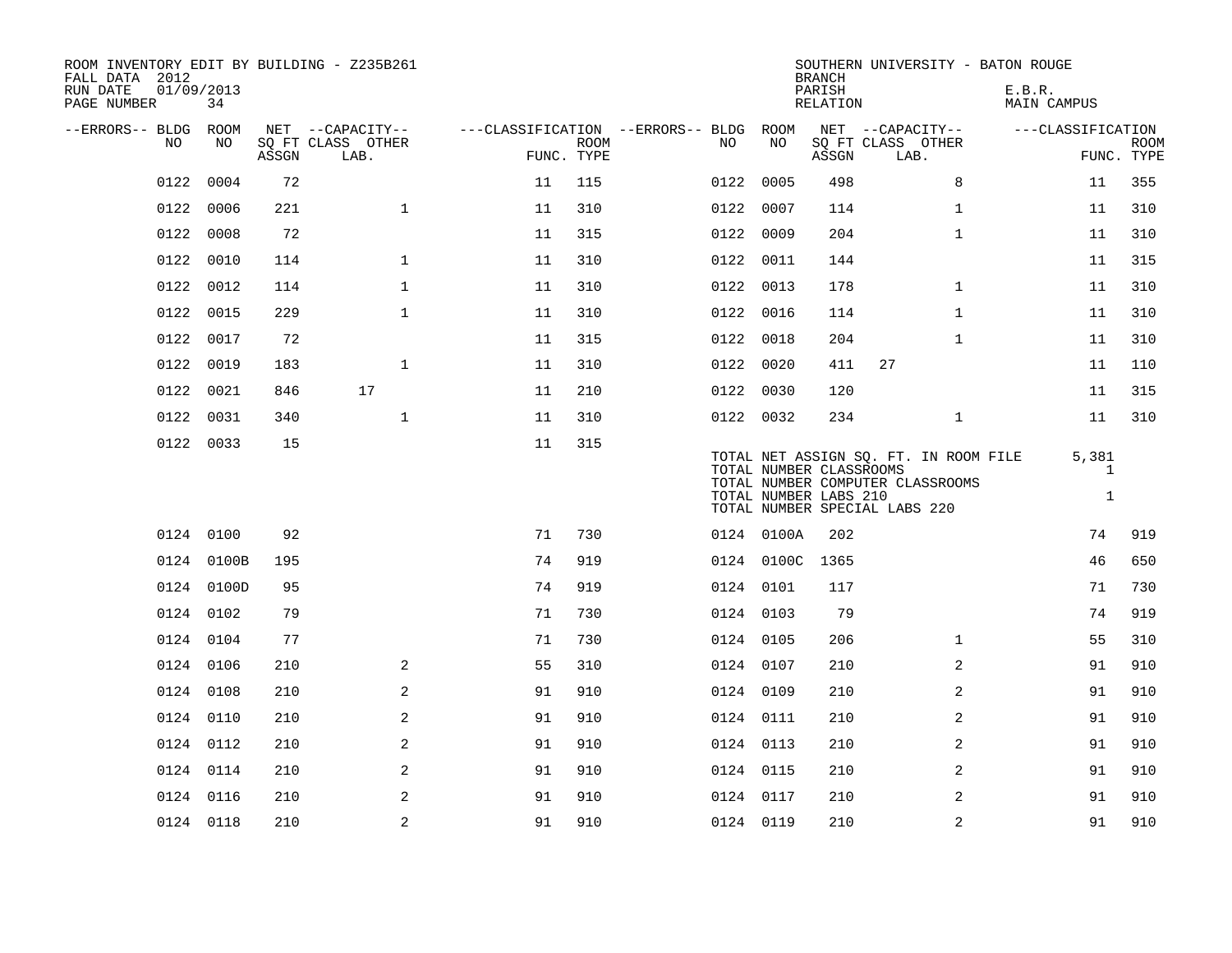| ROOM INVENTORY EDIT BY BUILDING - Z235B261<br>FALL DATA 2012<br>RUN DATE<br>PAGE NUMBER | 01/09/2013<br>35 |       |                                               |            |             |                                              |            | <b>BRANCH</b><br>PARISH<br><b>RELATION</b> |       | SOUTHERN UNIVERSITY - BATON ROUGE             | E.B.R.<br><b>MAIN CAMPUS</b> |                           |
|-----------------------------------------------------------------------------------------|------------------|-------|-----------------------------------------------|------------|-------------|----------------------------------------------|------------|--------------------------------------------|-------|-----------------------------------------------|------------------------------|---------------------------|
| --ERRORS-- BLDG ROOM<br>NO                                                              | NO               | ASSGN | NET --CAPACITY--<br>SQ FT CLASS OTHER<br>LAB. | FUNC. TYPE | <b>ROOM</b> | ---CLASSIFICATION --ERRORS-- BLDG ROOM<br>NO | NO         |                                            | ASSGN | NET --CAPACITY--<br>SQ FT CLASS OTHER<br>LAB. | ---CLASSIFICATION            | <b>ROOM</b><br>FUNC. TYPE |
| 0124                                                                                    | 0120             | 210   | 2                                             | 91         | 910         |                                              | 0124 0121  |                                            | 210   | 2                                             | 91                           | 910                       |
|                                                                                         | 0124 0123        | 210   | 2                                             | 91         | 910         |                                              | 0124 0124  |                                            | 210   | 2                                             | 91                           | 910                       |
|                                                                                         | 0124 0125        | 210   | 2                                             | 91         | 910         |                                              | 0124 0126  |                                            | 210   | 2                                             | 71                           | 760                       |
|                                                                                         | 0124 0126A       | 123   |                                               | 91         | 935         |                                              | 0124 0126B |                                            | 127   |                                               | 91                           | 935                       |
| 0124                                                                                    | 0127             | 210   | 2                                             | 91         | 910         |                                              | 0124 0128  |                                            | 210   | 2                                             | 91                           | 910                       |
|                                                                                         | 0124 0129        | 210   | 2                                             | 91         | 910         |                                              | 0124 0130  |                                            | 210   | $\overline{a}$                                | 91                           | 910                       |
|                                                                                         | 0124 0131        | 210   | $\overline{a}$                                | 91         | 910         |                                              | 0124 0132  |                                            | 210   | $\overline{a}$                                | 91                           | 910                       |
|                                                                                         | 0124 0133        | 210   | 2                                             | 91         | 910         |                                              | 0124 0134  |                                            | 210   | 2                                             | 91                           | 910                       |
|                                                                                         | 0124 0135        | 210   | 2                                             | 91         | 910         |                                              | 0124 0136  |                                            | 210   | 2                                             | 91                           | 910                       |
|                                                                                         | 0124 0137        | 210   | 2                                             | 91         | 910         |                                              | 0124 0138  |                                            | 210   | 2                                             | 91                           | 910                       |
|                                                                                         | 0124 0139        | 210   | 2                                             | 91         | 910         |                                              | 0124 0140  |                                            | 170   |                                               | 91                           | 935                       |
|                                                                                         | 0124 0200A       | 202   |                                               | 74         | 919         |                                              | 0124 0200B |                                            | 195   |                                               | 74                           | 919                       |
| 0124                                                                                    | 0200C            | 508   |                                               | 51         | 635         |                                              | 0124 0202  |                                            | 24    |                                               | 71                           | 730                       |
| 0124                                                                                    | 0203             | 210   | 2                                             | 91         | 910         |                                              | 0124 0204  |                                            | 210   | 2                                             | 91                           | 910                       |
| 0124                                                                                    | 0205             | 210   | 2                                             | 91         | 910         |                                              | 0124 0206  |                                            | 210   | 2                                             | 91                           | 910                       |
| 0124                                                                                    | 0207             | 210   | 2                                             | 91         | 910         |                                              | 0124 0208  |                                            | 210   | 2                                             | 91                           | 910                       |
| 0124                                                                                    | 0209             | 210   | 2                                             | 91         | 910         |                                              | 0124 0210  |                                            | 210   | 2                                             | 91                           | 910                       |
| 0124                                                                                    | 0211             | 210   | 2                                             | 91         | 910         |                                              | 0124 0212  |                                            | 210   | $\overline{a}$                                | 91                           | 910                       |
|                                                                                         | 0124 0213        | 210   | 2                                             | 91         | 910         |                                              | 0124 0214  |                                            | 210   | 2                                             | 91                           | 910                       |
|                                                                                         | 0124 0215        | 210   | 2                                             | 91         | 910         |                                              | 0124 0216  |                                            | 126   | 8                                             | 74                           | 919                       |
|                                                                                         | 0124 0217        | 133   |                                               | 71         | 760         |                                              | 0124 0218  |                                            | 210   | 2                                             | 91                           | 910                       |
|                                                                                         | 0124 0219        | 208   |                                               | 71         | 730         |                                              | 0124 0220  |                                            | 210   |                                               | 71                           | 730                       |
|                                                                                         | 0124 0221        | 210   | 2                                             | 91         | 910         |                                              | 0124 0222  |                                            | 210   | 2                                             | 91                           | 910                       |
|                                                                                         | 0124 0227        | 210   | 8                                             | 74         | 919         |                                              | 0124 0228  |                                            | 210   | 8                                             | 74                           | 919                       |
|                                                                                         | 0124 0229        | 210   | 2                                             | 91         | 910         |                                              | 0124 0230  |                                            | 210   | 2                                             | 91                           | 910                       |
|                                                                                         | 0124 0232        | 210   | $\overline{c}$                                | 91         | 910         |                                              | 0124 0234  |                                            | 210   | $\overline{c}$                                | 91                           | 910                       |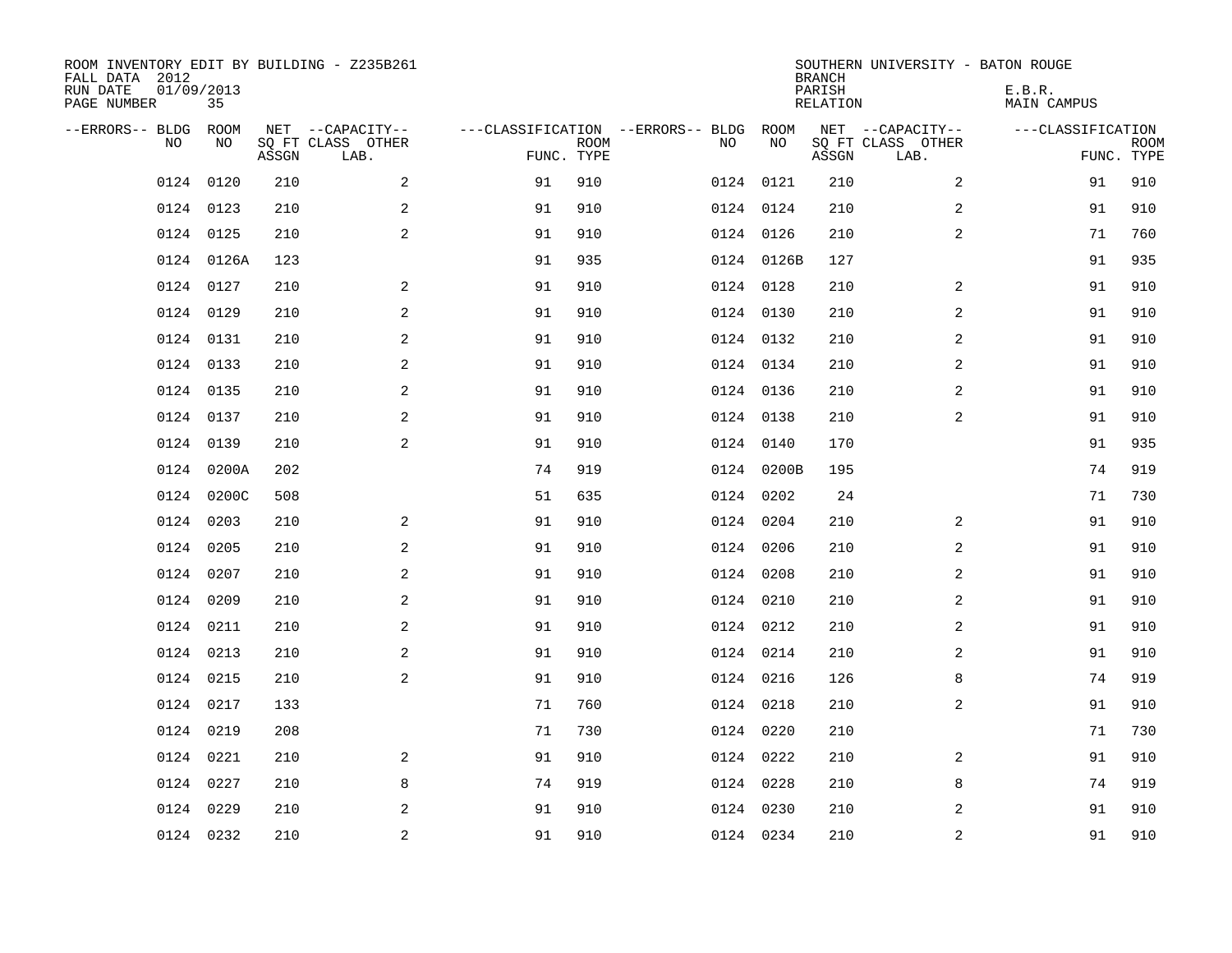| ROOM INVENTORY EDIT BY BUILDING - Z235B261<br>FALL DATA 2012<br>RUN DATE<br>PAGE NUMBER | 01/09/2013<br>36 |       |                                               |    |                    |   |           |                                                        | <b>BRANCH</b><br>PARISH<br>RELATION | SOUTHERN UNIVERSITY - BATON ROUGE                                                                                                                                                                  | E.B.R.<br>MAIN CAMPUS       |                           |
|-----------------------------------------------------------------------------------------|------------------|-------|-----------------------------------------------|----|--------------------|---|-----------|--------------------------------------------------------|-------------------------------------|----------------------------------------------------------------------------------------------------------------------------------------------------------------------------------------------------|-----------------------------|---------------------------|
| --ERRORS-- BLDG ROOM<br>NO                                                              | NO               | ASSGN | NET --CAPACITY--<br>SQ FT CLASS OTHER<br>LAB. |    | ROOM<br>FUNC. TYPE |   | NO        | NO<br>TOTAL NUMBER CLASSROOMS<br>TOTAL NUMBER LABS 210 | ASSGN                               | ---CLASSIFICATION --ERRORS-- BLDG ROOM NET --CAPACITY--<br>SQ FT CLASS OTHER<br>LAB.<br>TOTAL NET ASSIGN SQ. FT. IN ROOM FILE<br>TOTAL NUMBER COMPUTER CLASSROOMS<br>TOTAL NUMBER SPECIAL LABS 220 | ---CLASSIFICATION<br>16,083 | <b>ROOM</b><br>FUNC. TYPE |
|                                                                                         | 0125 0100        | 750   | 2                                             | 11 | 310                |   |           | 0125 0100B                                             | 980                                 | 2                                                                                                                                                                                                  | 11                          | 310                       |
|                                                                                         | 0125 0101        | 240   | 2                                             | 11 | 310                |   | 0125 0102 |                                                        | 90                                  | 2                                                                                                                                                                                                  | 11                          | 310                       |
|                                                                                         | 0125 0102A       | 100   | 2                                             | 11 | 310                |   |           | 0125 0102B                                             | 100                                 | 2                                                                                                                                                                                                  | 11                          | 310                       |
|                                                                                         | 0125 0102C       | 63    | 2                                             | 11 | 315                |   |           | 0125 0102D                                             | 42                                  | 2                                                                                                                                                                                                  | 11                          | 315                       |
|                                                                                         | 0125 0102E       | 15    | 2                                             | 11 | 315                |   |           | 0125 0102F                                             | 15                                  | 2                                                                                                                                                                                                  | 11                          | 315                       |
|                                                                                         | 0125 0102G       | 15    | 2                                             | 11 | 315                |   | 0125 0103 |                                                        | 25                                  | $\overline{a}$                                                                                                                                                                                     | 11                          | 310                       |
| 0125                                                                                    | 0104             | 380   | 2                                             | 11 | 310                |   | 0125      | 0105                                                   | 30                                  | 2                                                                                                                                                                                                  | 11                          | 310                       |
| 0125                                                                                    | 0106             | 180   | 2                                             | 11 | 310                |   | 0125 0107 |                                                        | 50                                  | 4                                                                                                                                                                                                  | 11                          | 310                       |
| 0125                                                                                    | 0107A            | 50    | 4                                             | 57 | 919                |   |           | 0125 0107B                                             | 50                                  | 2                                                                                                                                                                                                  | 57                          | 919                       |
|                                                                                         | 0125 0107C       | 55    | 2                                             | 11 | 310                |   | 0125 0108 |                                                        | 940                                 | 40                                                                                                                                                                                                 | 11                          | 310                       |
| 0125                                                                                    | 0109             | 104   | 12                                            | 11 | 310                |   | 0125      | 0109A                                                  | 90                                  | 12                                                                                                                                                                                                 | 11                          | 310                       |
| 0125                                                                                    | 0109B            | 90    | 12                                            | 11 | 310                |   |           | 0125 0109C                                             | 90                                  | 12                                                                                                                                                                                                 | 11                          | 310                       |
| 0125                                                                                    | 0109D            | 90    | 12                                            | 11 | 310                |   |           | 0125 0109E                                             | 90                                  | 12                                                                                                                                                                                                 | 11                          | 310                       |
|                                                                                         | 0125 0109F       | 90    | 12                                            | 11 | 310                |   |           | 0125 0109G                                             | 90                                  | 12                                                                                                                                                                                                 | 11                          | 310                       |
| 0125                                                                                    | 0109H            | 90    | 12                                            | 11 | 310                |   | 0125      | 0109I                                                  | 104                                 | 12                                                                                                                                                                                                 | 11                          | 310                       |
| 0125                                                                                    | 0109J            | 90    | 12                                            | 11 | 310                |   |           | 0125 0109K                                             | 90                                  | 12                                                                                                                                                                                                 | 11                          | 310                       |
| 0125                                                                                    | 0109L            | 90    | 12                                            | 11 | 310                |   |           | 0125 0109M                                             | 90                                  | 12                                                                                                                                                                                                 | 11                          | 310                       |
| 0125                                                                                    | 0109N            | 90    | 12                                            | 11 | 310                |   |           | 0125 01090                                             | 90                                  | 12                                                                                                                                                                                                 | 11                          | 310                       |
| 0125                                                                                    | 0109P            | 90    | 12                                            | 11 | 310                |   |           | 0125 01090                                             | 90                                  | 12                                                                                                                                                                                                 | 11                          | 310                       |
| 0125                                                                                    | 0109R            | 55    | 12                                            | 11 | 310                |   |           | 0125 0109S                                             | 520                                 | 20                                                                                                                                                                                                 | 11                          | 110                       |
| 0125                                                                                    | 0110             | 940   | 40                                            | 11 | 310                |   | 0125      | 0150                                                   | 50                                  | 12                                                                                                                                                                                                 | 11                          | 310                       |
| 0125                                                                                    | 0151             | 810   | 40                                            | 11 | 310                | 9 | 0125      | 0151A                                                  | 35                                  | 20                                                                                                                                                                                                 | 11                          | 110                       |
| 9                                                                                       | 0125 0151B       | 35    | 20                                            | 11 | 110                |   | 0125 0152 |                                                        | 238                                 | 20                                                                                                                                                                                                 | 11                          | 310                       |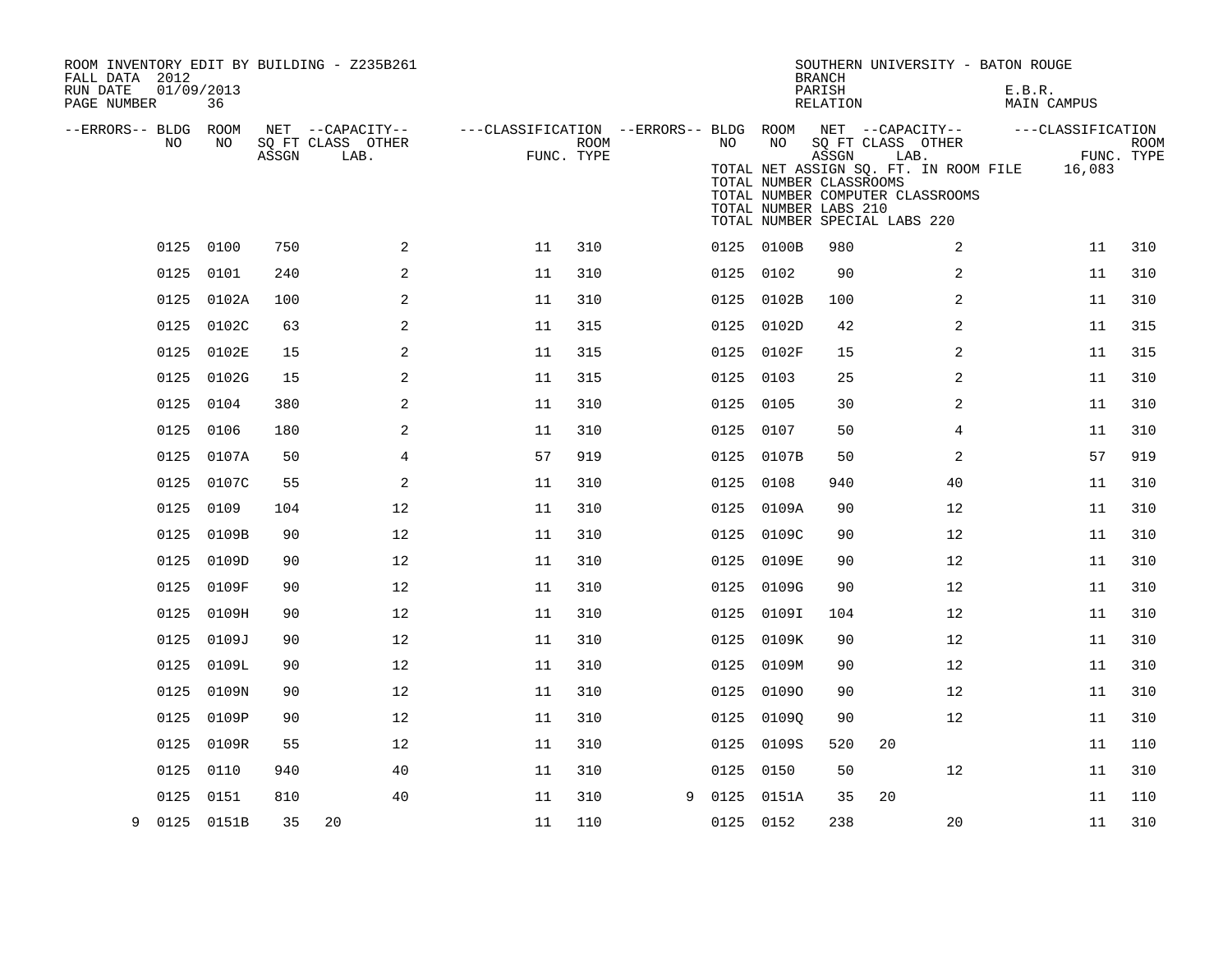| ROOM INVENTORY EDIT BY BUILDING - Z235B261<br>FALL DATA 2012<br>RUN DATE<br>PAGE NUMBER | 01/09/2013 | 37         |       |                                       |    |                                   |             |   |           |                                                                                   | <b>BRANCH</b><br>PARISH<br>RELATION |    |                                                                           | SOUTHERN UNIVERSITY - BATON ROUGE<br>E.B.R.<br><b>MAIN CAMPUS</b> |              |             |
|-----------------------------------------------------------------------------------------|------------|------------|-------|---------------------------------------|----|-----------------------------------|-------------|---|-----------|-----------------------------------------------------------------------------------|-------------------------------------|----|---------------------------------------------------------------------------|-------------------------------------------------------------------|--------------|-------------|
| --ERRORS-- BLDG                                                                         | NO         | ROOM<br>NO |       | NET --CAPACITY--<br>SQ FT CLASS OTHER |    | ---CLASSIFICATION --ERRORS-- BLDG | <b>ROOM</b> |   | NO        | ROOM<br>NO                                                                        |                                     |    | NET --CAPACITY--<br>SQ FT CLASS OTHER                                     | ---CLASSIFICATION                                                 |              | <b>ROOM</b> |
|                                                                                         |            |            | ASSGN | LAB.                                  |    |                                   | FUNC. TYPE  |   |           |                                                                                   | ASSGN                               |    | LAB.                                                                      |                                                                   | FUNC. TYPE   |             |
|                                                                                         | 0125       | 0153       | 110   |                                       | 20 | 11                                | 310         | 9 | 0125      | 0153A                                                                             | 80                                  | 20 |                                                                           |                                                                   | 11           | 110         |
|                                                                                         | 0125       | 0154       | 375   |                                       | 20 | 11                                | 310         |   | 0125      | 0155                                                                              | 800                                 |    | 40                                                                        |                                                                   | 11           | 310         |
|                                                                                         | 0125       | 0156       | 64    |                                       | 20 | 11                                | 310         |   | 0125      | 0157                                                                              | 600                                 |    | 40                                                                        |                                                                   | 11           | 310         |
| 9                                                                                       | 0125       | 0157A      | 30    | 20                                    |    | 11                                | 110         |   | 0125      | 0157B                                                                             | 110                                 | 20 |                                                                           |                                                                   | 11           | 110         |
| 9                                                                                       | 0125       | 0157C      | 30    | 20                                    |    | 11                                | 110         |   | 0125      | 0158                                                                              | 105                                 |    | 20                                                                        |                                                                   | 11           | 310         |
|                                                                                         | 0125       | 0159       | 70    |                                       | 20 | 11                                | 310         | 9 | 0125      | 0159A                                                                             | 35                                  | 20 |                                                                           |                                                                   | 11           | 110         |
| 9                                                                                       | 0125       | 0159B      | 35    | 20                                    |    | 11                                | 110         |   | 0125      | 0161                                                                              | 700                                 |    | 20                                                                        |                                                                   | 11           | 310         |
|                                                                                         | 0125       | 0161A      | 408   | 20                                    |    | 11                                | 110         | 9 | 0125      | 0161B                                                                             | 80                                  | 20 |                                                                           |                                                                   | 11           | 110         |
| 9                                                                                       | 0125       | 0161C      | 25    | 20                                    |    | 11                                | 110         | 9 | 0125      | 0161D                                                                             | 35                                  | 20 |                                                                           |                                                                   | 11           | 110         |
|                                                                                         | 0125       | 0200       | 35    |                                       | 20 | 11                                | 310         |   | 0125      | 0201                                                                              | 221                                 |    | 20                                                                        |                                                                   | 11           | 310         |
|                                                                                         | 0125       | 0202       | 720   |                                       | 40 | 11                                | 310         |   | 0125      | 0203                                                                              | 80                                  |    | 20                                                                        |                                                                   | 11           | 310         |
|                                                                                         | 0125       | 0204       | 540   |                                       | 20 | 11                                | 310         |   | 0125      | 0205                                                                              | 110                                 |    | 40                                                                        |                                                                   | 11           | 310         |
|                                                                                         | 0125       | 0206       | 720   |                                       | 20 | 11                                | 310         |   | 0125      | 0207A                                                                             | 60                                  |    | 40                                                                        |                                                                   | 57           | 919         |
|                                                                                         | 0125       | 0208       | 720   |                                       | 20 | 11                                | 310         |   | 0125      | 0209                                                                              | 864                                 |    | 20                                                                        |                                                                   | 11           | 310         |
|                                                                                         | 0125       | 0210       | 55    |                                       | 20 | 11                                | 310         |   |           | 0125 0211                                                                         | 480                                 |    | 20                                                                        |                                                                   | 11           | 310         |
|                                                                                         | 0125       | 0213       | 720   |                                       | 20 | 11                                | 310         |   | 0125      | 0213A                                                                             | 252                                 | 20 |                                                                           |                                                                   | 11           | 110         |
| 9                                                                                       | 0125       | 0213B      | 36    | 20                                    |    | 11                                | 110         |   | 0125 0214 |                                                                                   | 720                                 |    | 20                                                                        |                                                                   | 11           | 310         |
|                                                                                         | 0125 0215  |            | 336   |                                       | 20 | 11                                | 310         |   |           | TOTAL NUMBER CLASSROOMS<br>TOTAL NUMBER LABS 210<br>TOTAL NUMBER SPECIAL LABS 220 |                                     |    | TOTAL NET ASSIGN SQ. FT. IN ROOM FILE<br>TOTAL NUMBER COMPUTER CLASSROOMS |                                                                   | 18,862<br>15 |             |
|                                                                                         | 0126       | 0100       | 152   | 3                                     |    | 22                                | 250         |   | 0126 0101 |                                                                                   | 170                                 |    | 3                                                                         |                                                                   | 22           | 250         |
|                                                                                         | 0126       | 0101A      | 40    | $\mathbf{1}$                          |    | 22                                | 250         |   |           | 0126 0101B                                                                        | 60                                  |    | 1                                                                         |                                                                   | 22           | 250         |
|                                                                                         | 0126       | 0102       | 152   | 3                                     |    | 22                                | 250         |   | 0126      | 0103                                                                              | 132                                 |    | 3                                                                         |                                                                   | 22           | 250         |
|                                                                                         | 0126       | 0104       | 160   | 3                                     |    | 22                                | 250         |   | 0126      | 0105                                                                              | 374                                 |    | 7                                                                         |                                                                   | 22           | 250         |
|                                                                                         | 0126 0106  |            | 25    | $\mathbf{1}$                          |    | 22                                | 250         |   | 0126 0107 |                                                                                   | 26                                  |    | 1                                                                         |                                                                   | 22           | 250         |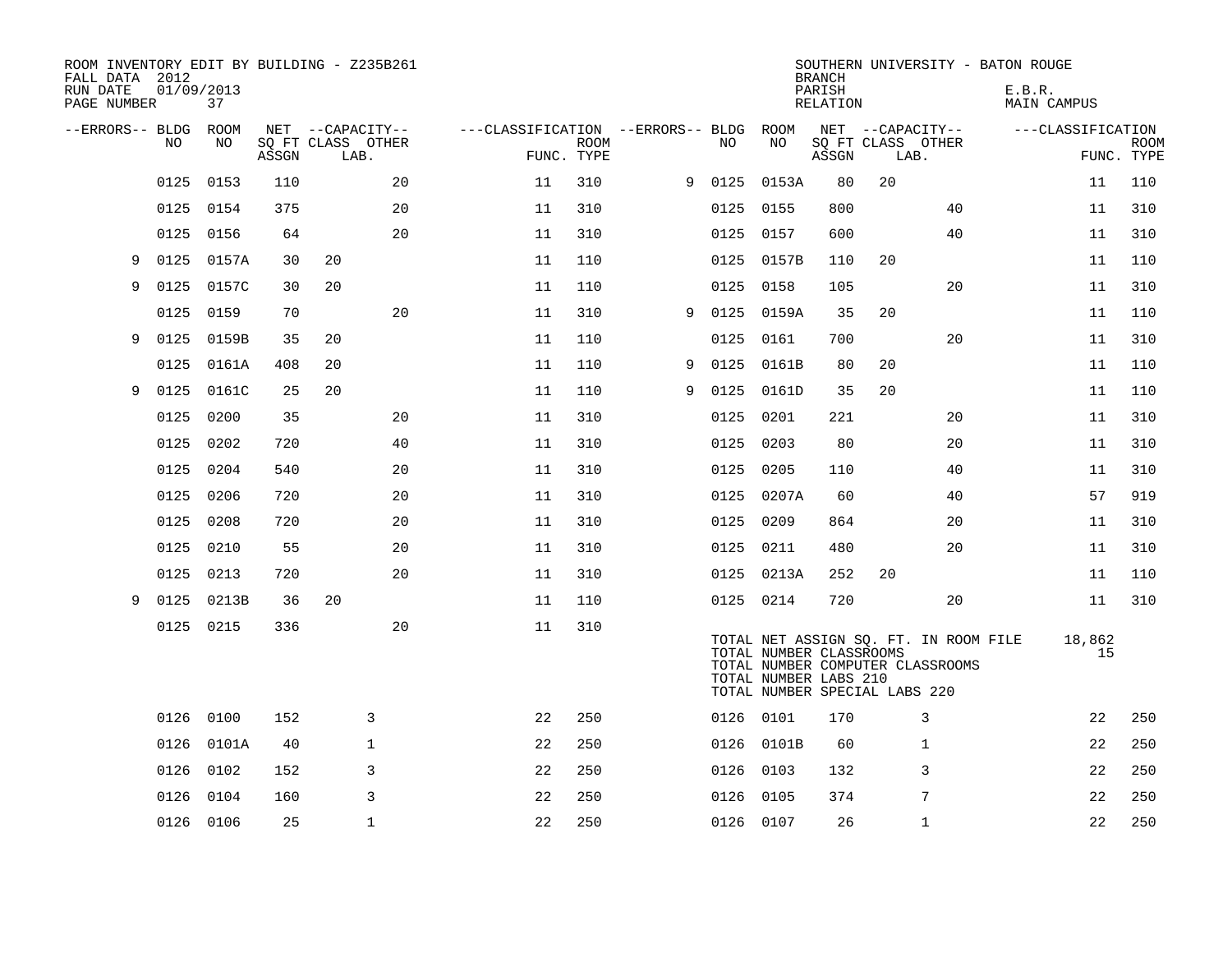| ROOM INVENTORY EDIT BY BUILDING - Z235B261<br>FALL DATA 2012<br>RUN DATE<br>PAGE NUMBER | 01/09/2013<br>38 |       |                                               |            |             |                                          |                                                                | <b>BRANCH</b><br>PARISH<br>RELATION | SOUTHERN UNIVERSITY - BATON ROUGE                                                                                          | E.B.R.<br>MAIN CAMPUS |                           |
|-----------------------------------------------------------------------------------------|------------------|-------|-----------------------------------------------|------------|-------------|------------------------------------------|----------------------------------------------------------------|-------------------------------------|----------------------------------------------------------------------------------------------------------------------------|-----------------------|---------------------------|
| --ERRORS-- BLDG<br>NO                                                                   | ROOM<br>NO       | ASSGN | NET --CAPACITY--<br>SQ FT CLASS OTHER<br>LAB. | FUNC. TYPE | <b>ROOM</b> | ---CLASSIFICATION --ERRORS-- BLDG<br>NO. | ROOM<br>NO                                                     | ASSGN                               | NET --CAPACITY--<br>SQ FT CLASS OTHER<br>LAB.                                                                              | ---CLASSIFICATION     | <b>ROOM</b><br>FUNC. TYPE |
| 0126                                                                                    | 0108             | 62    | $\mathbf{1}$                                  | 22         | 250         | 0126                                     | 0109                                                           | 259                                 | 5                                                                                                                          | 22                    | 250                       |
| 0126                                                                                    | 0200             | 72    | $\mathbf{1}$                                  | 22         | 250         | 0126                                     | 0201                                                           | 35                                  | 1                                                                                                                          | 22                    | 250                       |
| 0126                                                                                    | 0202             | 80    | 2                                             | 22         | 250         |                                          | 0126 0203                                                      | 81                                  | 2                                                                                                                          | 22                    | 250                       |
| 0126                                                                                    | 0204             | 132   | 3                                             | 22         | 250         | 0126                                     | 0204A                                                          | 80                                  | 2                                                                                                                          | 22                    | 250                       |
| 0126                                                                                    | 0204B            | 80    | 2                                             | 22         | 250         | 0126                                     | 0205                                                           | 120                                 | 2                                                                                                                          | 22                    | 250                       |
| 0126                                                                                    | 0206             | 22    | 2                                             | 22         | 250         | 0126                                     | 0207                                                           | 20                                  | 1                                                                                                                          | 22                    | 250                       |
| 0126                                                                                    | 0208             | 20    | $\mathbf{1}$                                  | 22         | 250         | 0126                                     | 0209                                                           | 22                                  | 2                                                                                                                          | 22                    | 250                       |
| 0126                                                                                    | 0210             | 125   | $\mathbf{1}$                                  | 22         | 250         |                                          | 0126 0210A                                                     | 12                                  | 1                                                                                                                          | 22                    | 250                       |
| 0126                                                                                    | 0210B            | 80    | $\mathbf 1$                                   | 22         | 250         |                                          | 0126 0211                                                      | 125                                 | $\mathbf{1}$                                                                                                               | 22                    | 250                       |
|                                                                                         | 0126 0211A       | 12    | $\mathbf{1}$                                  | 22         | 250         |                                          | 0126 0211B<br>TOTAL NUMBER CLASSROOMS<br>TOTAL NUMBER LABS 210 | 80                                  | $\mathbf{1}$<br>TOTAL NET ASSIGN SQ. FT. IN ROOM FILE<br>TOTAL NUMBER COMPUTER CLASSROOMS<br>TOTAL NUMBER SPECIAL LABS 220 | 22<br>2,810           | 250                       |
|                                                                                         | 0127 0007        | 140   | $\mathbf{1}$                                  | 11         | 310         |                                          | 0127 0007A                                                     | 100                                 | $\mathbf{1}$                                                                                                               | 11                    | 310                       |
| 0127                                                                                    | 0024             | 959   | 14                                            | 11         | 220         | 0127                                     | 0024A                                                          | 115                                 | $\mathbf{1}$                                                                                                               | 11                    | 315                       |
| 0127                                                                                    | 0024B            | 115   | $\mathbf{1}$                                  | 11         | 310         | 0127                                     | 0024C                                                          | 115                                 | $\mathbf{1}$                                                                                                               | 11                    | 310                       |
|                                                                                         | 0127 0024D       | 144   | $\mathbf 1$                                   | 11         | 310         | 0127                                     | 0024E                                                          | 96                                  |                                                                                                                            | 11                    | 115                       |
| 0127                                                                                    | 0024F            | 184   | $\mathbf{1}$                                  | 11         | 310         | 0127                                     | 0024G                                                          | 127                                 | $\mathbf{1}$                                                                                                               | 11                    | 310                       |
|                                                                                         | 0127 0024H       | 160   |                                               | 11         | 115         | 0127                                     | 0025                                                           | 959                                 | 14                                                                                                                         | 11                    | 220                       |
| 0127                                                                                    | 0026             | 672   | 10                                            | 11         | 210         | 0127                                     | 0026A 1146                                                     |                                     | 16                                                                                                                         | 11                    | 220                       |
| 0127                                                                                    | 0026B            | 126   |                                               | 91         | 730         | 0127                                     | 0026C                                                          | 85                                  |                                                                                                                            | 91                    | 730                       |
| 0127                                                                                    | 0100             | 880   | 20                                            | 11         | 110         | 0127                                     | 0100A                                                          | 156                                 | $\mathbf{1}$                                                                                                               | 11                    | 310                       |
| 0127                                                                                    | 0100B            | 108   | $\mathbf 1$                                   | 11         | 310         | 0127                                     | 0100C                                                          | 102                                 | $\mathbf{1}$                                                                                                               | 11                    | 310                       |
| 0127                                                                                    | 0100D            | 102   | $\mathbf 1$                                   | 11         | 310         | 0127                                     | 0100E                                                          | 102                                 | $\mathbf{1}$                                                                                                               | 11                    | 310                       |
| 0127                                                                                    | 0100F            | 102   | $\mathbf 1$                                   | 11         | 310         |                                          | 0127 0100G                                                     | 212                                 | $\mathbf{1}$                                                                                                               | 11                    | 310                       |
|                                                                                         | 0127 0100H       | 104   | $\mathbf{1}$                                  | 91         | 730         |                                          | 0127 0101                                                      | 899                                 | 26                                                                                                                         | 11                    | 210                       |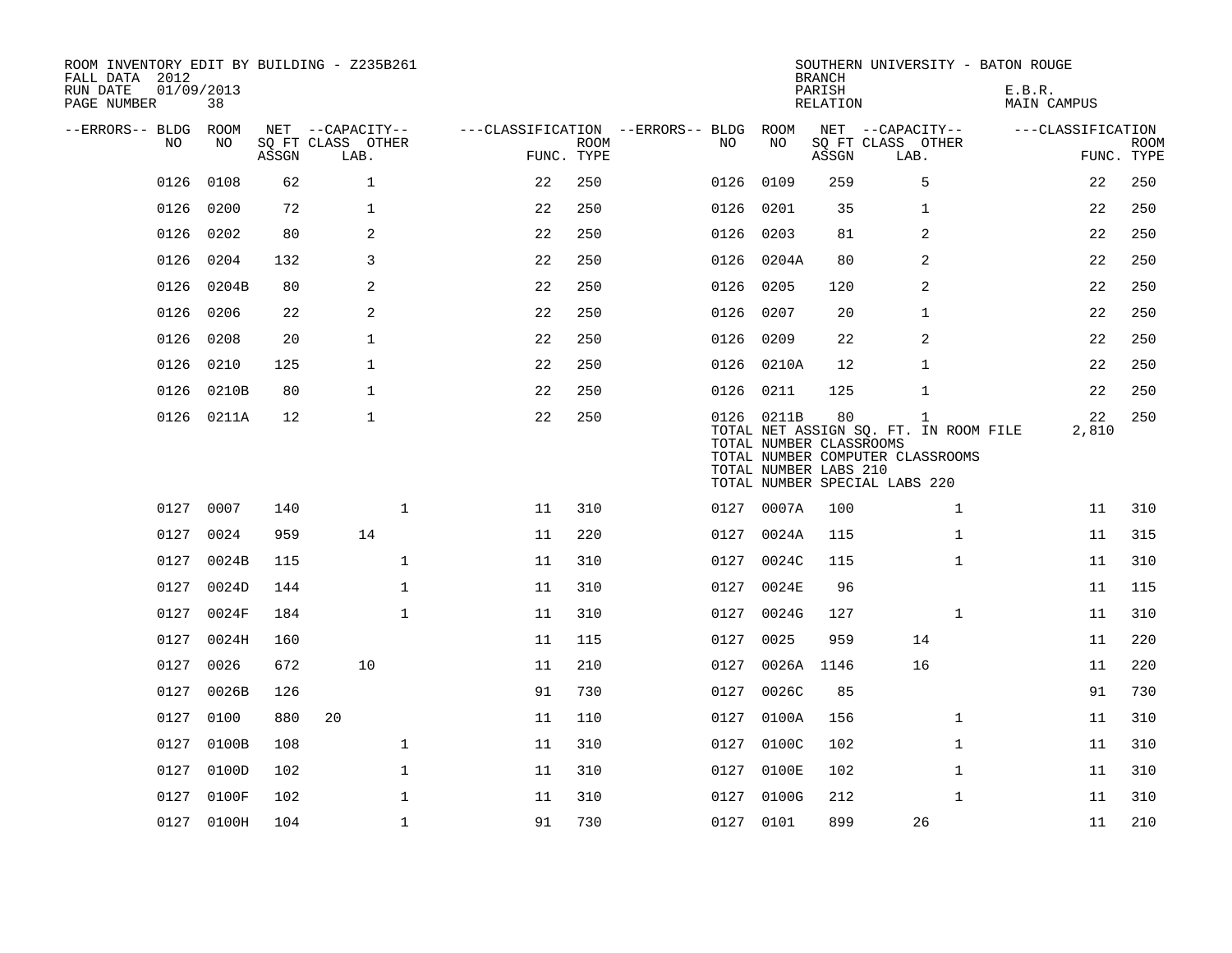| ROOM INVENTORY EDIT BY BUILDING - Z235B261<br>FALL DATA 2012<br>RUN DATE<br>PAGE NUMBER | 01/09/2013<br>39 |       |                           |              |            |             |                                        |                                                                                                                                                                             | <b>BRANCH</b><br>PARISH<br>RELATION |    |                           | SOUTHERN UNIVERSITY - BATON ROUGE<br>E.B.R.<br><b>MAIN CAMPUS</b> |                             |                           |
|-----------------------------------------------------------------------------------------|------------------|-------|---------------------------|--------------|------------|-------------|----------------------------------------|-----------------------------------------------------------------------------------------------------------------------------------------------------------------------------|-------------------------------------|----|---------------------------|-------------------------------------------------------------------|-----------------------------|---------------------------|
| --ERRORS-- BLDG ROOM                                                                    |                  |       | NET --CAPACITY--          |              |            |             | ---CLASSIFICATION --ERRORS-- BLDG ROOM |                                                                                                                                                                             |                                     |    | NET --CAPACITY--          |                                                                   | ---CLASSIFICATION           |                           |
| NO                                                                                      | NO               | ASSGN | SQ FT CLASS OTHER<br>LAB. |              | FUNC. TYPE | <b>ROOM</b> | NO                                     | NO                                                                                                                                                                          | ASSGN                               |    | SQ FT CLASS OTHER<br>LAB. |                                                                   |                             | <b>ROOM</b><br>FUNC. TYPE |
| 0127                                                                                    | 0102             | 807   | 44                        |              | 11         | 110         | 0127                                   | 0103                                                                                                                                                                        | 853                                 | 47 |                           |                                                                   | 11                          | 110                       |
| 0127                                                                                    | 0104             | 403   |                           | 22           | 11         | 310         | 0127                                   | 0104A                                                                                                                                                                       | 64                                  |    | 2                         |                                                                   | 11                          | 310                       |
|                                                                                         | 0127 0105        | 735   | 40                        |              | 11         | 110         |                                        | 0127 0106                                                                                                                                                                   | 806                                 | 44 |                           |                                                                   | 11                          | 110                       |
| 0127                                                                                    | 0107             | 476   |                           | $\mathbf{1}$ | 11         | 310         | 0127                                   | 0107A                                                                                                                                                                       | 330                                 |    | 30                        |                                                                   | 11                          | 220                       |
| 0127                                                                                    | 0108             | 3142  |                           | 63           | 11         | 220         | 0127                                   | 0109A                                                                                                                                                                       | 119                                 |    |                           |                                                                   | 11                          | 225                       |
| 0127                                                                                    | 0110             | 980   |                           | 5            | 11         | 225         |                                        | 0127 0110A                                                                                                                                                                  | 64                                  |    |                           |                                                                   | 91                          | 730                       |
| 0127                                                                                    | 0110B            | 1138  |                           |              | 11         | 225         |                                        | 0127 0201                                                                                                                                                                   | 350                                 |    | 2                         |                                                                   | 11                          | 310                       |
| 0127                                                                                    | 0201A            | 140   |                           | $\mathbf{1}$ | 11         | 310         | 0127                                   | 0201B                                                                                                                                                                       | 80                                  |    | $\mathbf{1}$              |                                                                   | 11                          | 310                       |
| 0127                                                                                    | 0201C            | 80    |                           | $\mathbf{1}$ | 11         | 310         | 0127                                   | 0201D                                                                                                                                                                       | 80                                  |    | $\mathbf{1}$              |                                                                   | 11                          | 310                       |
| 0127                                                                                    | 0201E            | 88    |                           | $\mathbf{1}$ | 11         | 310         | 0127                                   | 0201F                                                                                                                                                                       | 204                                 |    | $\mathbf{1}$              |                                                                   | 11                          | 310                       |
| 0127                                                                                    | 0202             | 589   |                           | 14           | 11         | 250         | 0127                                   | 0202A                                                                                                                                                                       | 175                                 |    |                           |                                                                   | 45                          | 625                       |
| 0127                                                                                    | 0202B            | 174   |                           | $\mathbf{1}$ | 11         | 310         | 0127                                   | 0204                                                                                                                                                                        | 2430                                |    | 46                        |                                                                   | 11                          | 210                       |
| 0127                                                                                    | 0204A            | 104   |                           |              | 11         | 215         |                                        | 0127 0205                                                                                                                                                                   | 1536                                |    | 22                        |                                                                   | 11                          | 210                       |
| 0127                                                                                    | 0207             | 1413  |                           | 100          | 22         | 430         |                                        | 0127 0207A                                                                                                                                                                  | 76                                  |    |                           |                                                                   | 22                          | 455                       |
|                                                                                         | 0127 0207B       | 120   |                           | $\mathbf{1}$ | 11         | 310         |                                        | 0127 0208<br>TOTAL NET ASSIGN SQ. FT. IN ROOM FILE<br>TOTAL NUMBER CLASSROOMS<br>TOTAL NUMBER COMPUTER CLASSROOMS<br>TOTAL NUMBER LABS 210<br>TOTAL NUMBER SPECIAL LABS 220 | 84                                  |    | 1                         |                                                                   | 11<br>25,650<br>5<br>4<br>5 | 215                       |
| 0128                                                                                    | 0012             | 1000  |                           | 20           | 11         | 210         |                                        | 0128 0105                                                                                                                                                                   | 1000                                |    | 20                        |                                                                   | 11                          | 210                       |
| 0128                                                                                    | 0106             | 1000  |                           | 20           | 11         | 210         | 0128                                   | 0107                                                                                                                                                                        | 500                                 | 45 |                           |                                                                   | 11                          | 110                       |
| 0128                                                                                    | 0109             | 1000  |                           |              | 91         | 730         | 0128                                   | 0110                                                                                                                                                                        | 1610                                |    | 32                        |                                                                   | 11                          | 210                       |
| 0128                                                                                    | 0110A            | 32    |                           |              | 11         | 115         | 0128                                   | 0110B                                                                                                                                                                       | 24                                  |    |                           |                                                                   | 91                          | 730                       |
| 0128                                                                                    | 0110C            | 88    |                           |              | 91         | 730         | 0128                                   | 0110D                                                                                                                                                                       | 132                                 |    |                           |                                                                   | 91                          | 730                       |
| 0128                                                                                    | 0125             | 1824  |                           | 36           | 11         | 210         | 0128                                   | 0126                                                                                                                                                                        | 110                                 |    | $\mathbf{1}$              |                                                                   | 11                          | 310                       |
| 0128                                                                                    | 0127             | 231   |                           |              | 11         | 215         | 0128                                   | 0128                                                                                                                                                                        | 231                                 |    |                           |                                                                   | 11                          | 215                       |
|                                                                                         | 0128 0129        | 110   |                           |              | 11         | 215         |                                        | 0128 0130                                                                                                                                                                   | 1888                                |    | 38                        |                                                                   | 11                          | 220                       |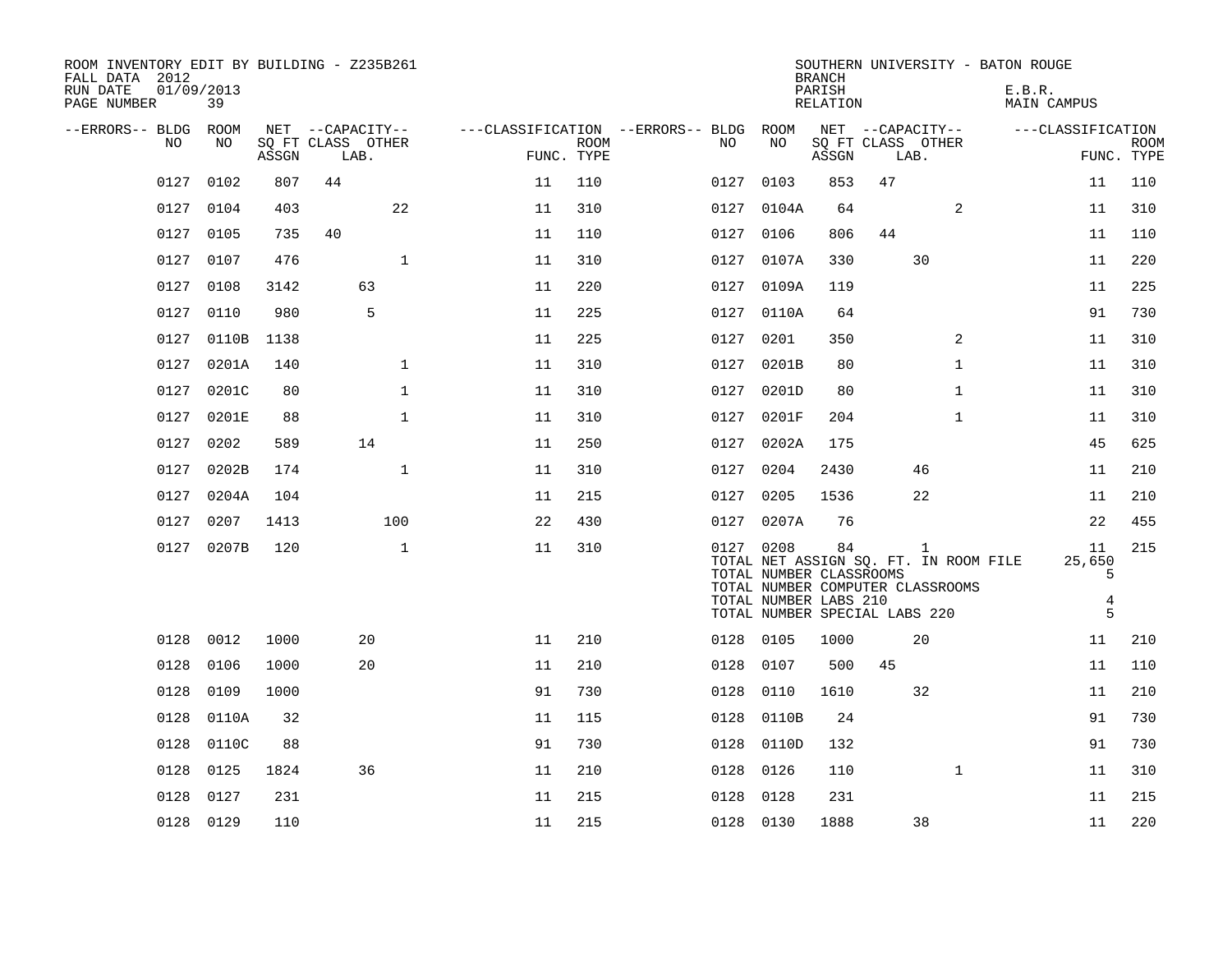| ROOM INVENTORY EDIT BY BUILDING - Z235B261<br>FALL DATA 2012<br>RUN DATE<br>PAGE NUMBER | 01/09/2013<br>40 |       |      |                   |                                        |                           |           |                                                  | <b>BRANCH</b><br>PARISH<br>RELATION |                               |                                                                           | SOUTHERN UNIVERSITY - BATON ROUGE<br>E.B.R.<br>MAIN CAMPUS |                                    |             |
|-----------------------------------------------------------------------------------------|------------------|-------|------|-------------------|----------------------------------------|---------------------------|-----------|--------------------------------------------------|-------------------------------------|-------------------------------|---------------------------------------------------------------------------|------------------------------------------------------------|------------------------------------|-------------|
| --ERRORS-- BLDG ROOM                                                                    |                  |       |      | NET --CAPACITY--  | ---CLASSIFICATION --ERRORS-- BLDG ROOM |                           |           |                                                  |                                     |                               | NET --CAPACITY--                                                          |                                                            | ---CLASSIFICATION                  |             |
| NO                                                                                      | NO               | ASSGN | LAB. | SQ FT CLASS OTHER |                                        | <b>ROOM</b><br>FUNC. TYPE | NO.       | NO                                               | ASSGN                               | LAB.                          | SQ FT CLASS OTHER                                                         |                                                            | FUNC. TYPE                         | <b>ROOM</b> |
| 0128                                                                                    | 0131             | 1783  |      | 36                | 11                                     | 220                       | 0128      | 0131A                                            | 87                                  |                               |                                                                           |                                                            | 11                                 | 215         |
| 0128                                                                                    | 0131B            | 1331  |      | 27                | 11                                     | 210                       | 0128      | 0132                                             | 1380                                |                               | 28                                                                        |                                                            | 11                                 | 220         |
| 0128                                                                                    | 0135             | 299   |      |                   | 91                                     | 730                       | 0128      | 0136                                             | 167                                 | 4                             |                                                                           |                                                            | 11                                 | 115         |
| 0128                                                                                    | 0137             | 102   |      |                   | 11                                     | 115                       | 0128      | 0200                                             | 1058                                |                               |                                                                           |                                                            | 91                                 | 730         |
| 0128                                                                                    | 0201             | 528   | 45   |                   | 11                                     | 110                       | 0128      | 0202                                             | 528                                 | 45                            |                                                                           |                                                            | 11                                 | 110         |
| 0128                                                                                    | 0203             | 528   | 40   |                   | 11                                     | 110                       | 0128      | 0204                                             | 150                                 | 3                             |                                                                           |                                                            | 11                                 | 115         |
| 0128                                                                                    | 0207             | 276   |      | $\mathbf 1$       | 11                                     | 310                       | 0128      | 0207A                                            | 84                                  |                               |                                                                           |                                                            | 11                                 | 115         |
| 0128                                                                                    | 0207B            | 92    |      |                   | 11                                     | 115                       | 0128      | 0207C                                            | 92                                  |                               |                                                                           |                                                            | 11                                 | 115         |
| 0128                                                                                    | 0208             | 552   | 32   |                   | 11                                     | 110                       | 0128 0209 |                                                  | 1140                                |                               | 23                                                                        |                                                            | 11                                 | 210         |
| 0128                                                                                    | 0210             | 252   | 6    |                   | 11                                     | 115                       |           | TOTAL NUMBER CLASSROOMS<br>TOTAL NUMBER LABS 210 |                                     | TOTAL NUMBER SPECIAL LABS 220 | TOTAL NET ASSIGN SO. FT. IN ROOM FILE<br>TOTAL NUMBER COMPUTER CLASSROOMS |                                                            | 21,209<br>5<br>$\overline{7}$<br>3 |             |
| 0129                                                                                    | 0100             | 776   |      |                   | 0 <sub>0</sub>                         | 010                       | 0129 0101 |                                                  | 1200                                |                               |                                                                           |                                                            | 0 <sub>0</sub>                     | 010         |
| 0129                                                                                    | 0101A            | 900   |      |                   | 0 <sub>0</sub>                         | 010                       | 0129      | 0101B                                            | 400                                 |                               |                                                                           |                                                            | 00                                 | 010         |
| 0129                                                                                    | 0101C            | 600   |      |                   | 0 <sub>0</sub>                         | 010                       | 0129      | 0102                                             | 336                                 |                               | 40                                                                        |                                                            | 45                                 | 315         |
| 0129                                                                                    | 0102A            | 84    |      | 10                | 45                                     | 315                       | 0129      | 0102B                                            | 90                                  |                               | 20                                                                        |                                                            | 45                                 | 315         |
| 0129                                                                                    | 0102C            | 192   |      | 20                | 45                                     | 315                       | 0129      | 0102D                                            | 70                                  |                               | 10                                                                        |                                                            | 45                                 | 315         |
| 0129                                                                                    | 0102E            | 30    |      | 10                | 45                                     | 315                       | 0129      | 0102F                                            | 92                                  |                               | 10                                                                        |                                                            | 45                                 | 315         |
| 0129                                                                                    | 0103             | 110   |      | 60                | 45                                     | 550                       | 0129      | 0104                                             | 76                                  |                               | 46                                                                        |                                                            | 45                                 | 550         |
| 0129                                                                                    | 0105             | 115   |      | 64                | 10                                     | 550                       | 0129      | 0106                                             | 371                                 |                               |                                                                           |                                                            | 00                                 | 010         |
| 0129                                                                                    | 0107             | 150   |      |                   | 00                                     | 030                       | 0129      | 0108                                             | 150                                 |                               |                                                                           |                                                            | 0 <sub>0</sub>                     | 030         |
| 0129                                                                                    | 0109             | 108   |      |                   | 0 <sub>0</sub>                         | 010                       | 0129      | 0110                                             | 76                                  |                               | 46                                                                        |                                                            | 45                                 | 550         |
| 0129                                                                                    | 0111             | 64    |      | 11                | 45                                     | 310                       | 0129      | 0111A                                            | 240                                 |                               | 31                                                                        |                                                            | 45                                 | 310         |
| 0129                                                                                    | 0111B            | 44    |      | 10                | 45                                     | 310                       | 0129      | 0112                                             | 45                                  |                               | 10                                                                        |                                                            | 45                                 | 310         |
|                                                                                         | 0129 0112A       | 56    |      | 20                | 45                                     | 650                       | 0129 0113 |                                                  | 50                                  |                               | 20                                                                        |                                                            | 0 <sub>0</sub>                     | 010         |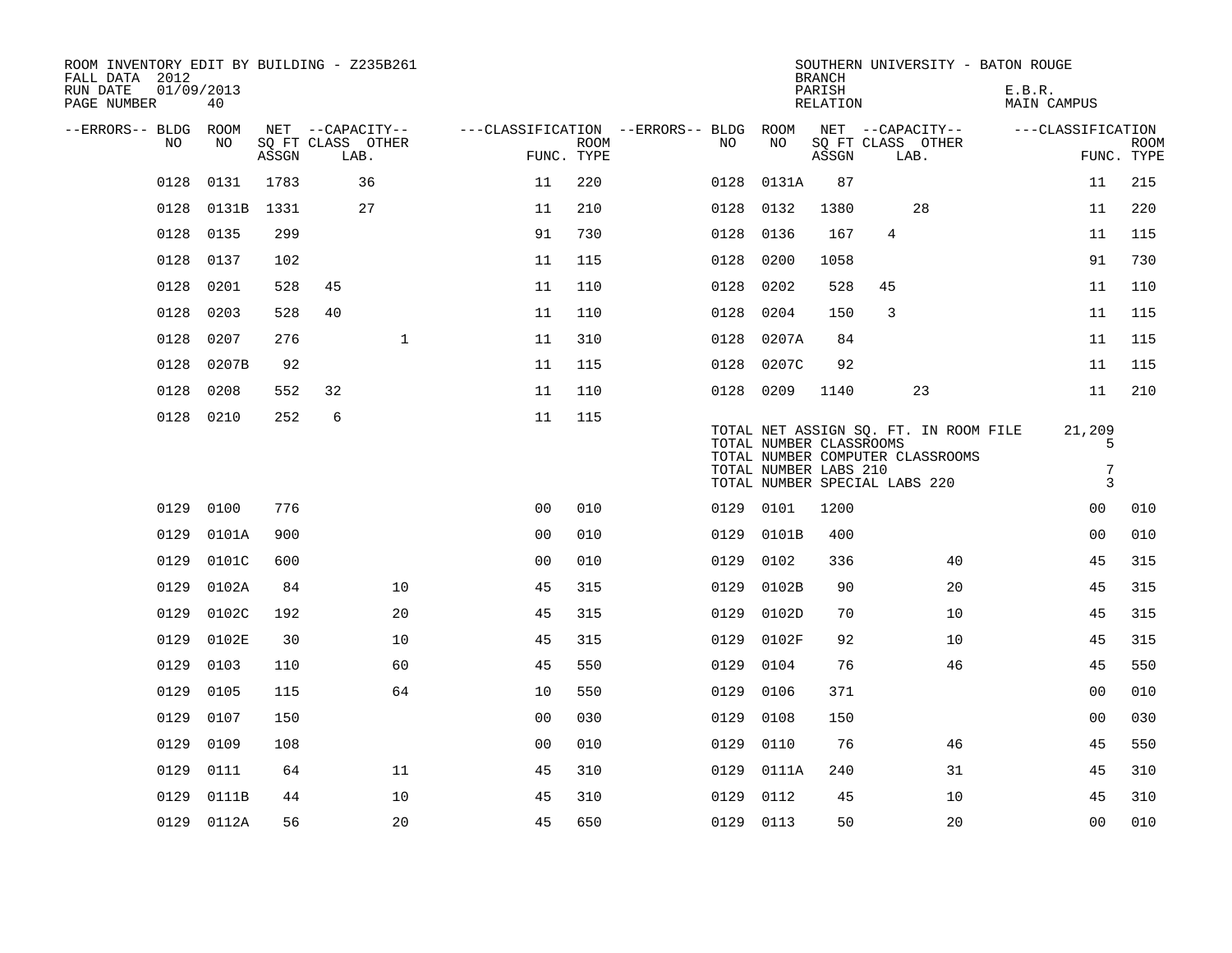| ROOM INVENTORY EDIT BY BUILDING - Z235B261<br>FALL DATA 2012<br>RUN DATE<br>PAGE NUMBER | 01/09/2013<br>41 |       |                                               |                |             |                                         |            | <b>BRANCH</b><br>PARISH<br><b>RELATION</b> | SOUTHERN UNIVERSITY - BATON ROUGE             | E.B.R.<br><b>MAIN CAMPUS</b> |                           |
|-----------------------------------------------------------------------------------------|------------------|-------|-----------------------------------------------|----------------|-------------|-----------------------------------------|------------|--------------------------------------------|-----------------------------------------------|------------------------------|---------------------------|
| --ERRORS-- BLDG<br>NO                                                                   | ROOM<br>NO       | ASSGN | NET --CAPACITY--<br>SQ FT CLASS OTHER<br>LAB. | FUNC. TYPE     | <b>ROOM</b> | ---CLASSIFICATION --ERRORS-- BLDG<br>NO | ROOM<br>NO | ASSGN                                      | NET --CAPACITY--<br>SQ FT CLASS OTHER<br>LAB. | ---CLASSIFICATION            | <b>ROOM</b><br>FUNC. TYPE |
| 0129                                                                                    | 0114             | 70    | 20                                            | 0 <sub>0</sub> | 030         | 0129                                    | 0115       | 178                                        | 30                                            | 0 <sub>0</sub>               | 030                       |
| 0129                                                                                    | 0116             | 25    | 10                                            | 45             | 555         | 0129                                    | 0117       | 128                                        | 11                                            | 45                           | 310                       |
| 0129                                                                                    | 0117A            | 210   | 11                                            | 45             | 310         | 0129                                    | 0118       | 322                                        | 10                                            | 45                           | 315                       |
| 0129                                                                                    | 0118A            | 28    | $\mathbf 1$                                   | 45             | 315         | 0129                                    | 0118B      | 28                                         | $\mathbf{1}$                                  | 45                           | 310                       |
| 0129                                                                                    | 0119             | 226   | 21                                            | 45             | 310         | 0129                                    | 0119A      | 126                                        | 10                                            | 45                           | 310                       |
| 0129                                                                                    | 0119B            | 126   | 11                                            | 45             | 310         | 0129                                    | 0120       | 92                                         | 10                                            | 45                           | 550                       |
| 0129                                                                                    | 0120A            | 114   | 11                                            | 45             | 310         | 0129                                    | 0120B      | 14                                         | $\mathbf{1}$                                  | 45                           | 550                       |
| 0129                                                                                    | 0121             | 89    | 10                                            | 45             | 550         | 0129                                    | 0121A      | 100                                        | 11                                            | 45                           | 310                       |
| 0129                                                                                    | 0121B            | 150   | 10                                            | 45             | 315         | 0129                                    | 0121C      | 45                                         | $\mathbf{1}$                                  | 45                           | 315                       |
| 0129                                                                                    | 0122             | 368   |                                               | 0 <sub>0</sub> | 030         | 0129                                    | 0123       | 443                                        |                                               | 00                           | 030                       |
| 0129                                                                                    | 0125B            | 92    | 10                                            | 45             | 350         | 0129                                    | 0126       | 97                                         | 10                                            | 51                           | 550                       |
| 0129                                                                                    | 0126A            | 9     | $\mathbf{1}$                                  | 51             | 555         | 0129                                    | 0126B      | 45                                         | 10                                            | 00                           | 030                       |
| 0129                                                                                    | 0126C            | 5     | $\mathbf{1}$                                  | 51             | 555         | 0129                                    | 0126D      | 49                                         | $\mathbf{1}$                                  | 45                           | 310                       |
| 0129                                                                                    | 0126E            | 9     | $\mathbf 1$                                   | 51             | 555         | 0129                                    | 0127       | 96                                         | 10                                            | 51                           | 550                       |
| 0129                                                                                    | 0128             | 92    | 10                                            | 51             | 550         | 0129                                    | 0128A      | 1                                          | $\mathbf{1}$                                  | 51                           | 555                       |
| 0129                                                                                    | 0128B            | 1     | $\mathbf{1}$                                  | 51             | 555         | 0129                                    | 0130       | 1024                                       |                                               | 00                           | 010                       |
| 0129                                                                                    | 0140             | 49    |                                               | 0 <sub>0</sub> | 010         | 0129                                    | 0140A      | 72                                         |                                               | 51                           | 555                       |
| 0129                                                                                    | 0140B            | 48    | 3                                             | 0 <sub>0</sub> | 030         | 0129                                    | 0140C      | 1104                                       | 100                                           | 45                           | 720                       |
| 0129                                                                                    | 0140D            | 70    | 10                                            | 51             | 555         | 0129                                    | 0140E      | 160                                        | 20                                            | 51                           | 555                       |
| 0129                                                                                    | 0140F            | 55    | 10                                            | 51             | 555         | 0129                                    | 0140G      | 50                                         | 10                                            | 51                           | 555                       |
| 0129<br>9                                                                               | 0147             | 1860  | 1040                                          | 45             | 410         | 0129                                    | 0147A      | 220                                        | 20                                            | 10                           | 410                       |
| 0129                                                                                    | 0147C            | 220   | 20                                            | 45             | 350         | 0129                                    | 0200       | 495                                        |                                               | 0 <sub>0</sub>               | 010                       |
| 0129                                                                                    | 0201             | 1280  |                                               | 0 <sub>0</sub> | 010         | 0129                                    | 0201A      | 375                                        |                                               | 0 <sub>0</sub>               | 010                       |
| 0129                                                                                    | 0201B            | 125   |                                               | 00             | 010         | 0129                                    | 0201C      | 1096                                       |                                               | 0 <sub>0</sub>               | 010                       |
| 0129                                                                                    | 0202             | 1176  | 60                                            | 45             | 550         | 0129                                    | 0203       | 1176                                       | 60                                            | 45                           | 550                       |
|                                                                                         | 0129 0204        | 1176  | 60                                            | 45             | 550         |                                         | 0129 0205  | 1176                                       |                                               | 45                           | 550                       |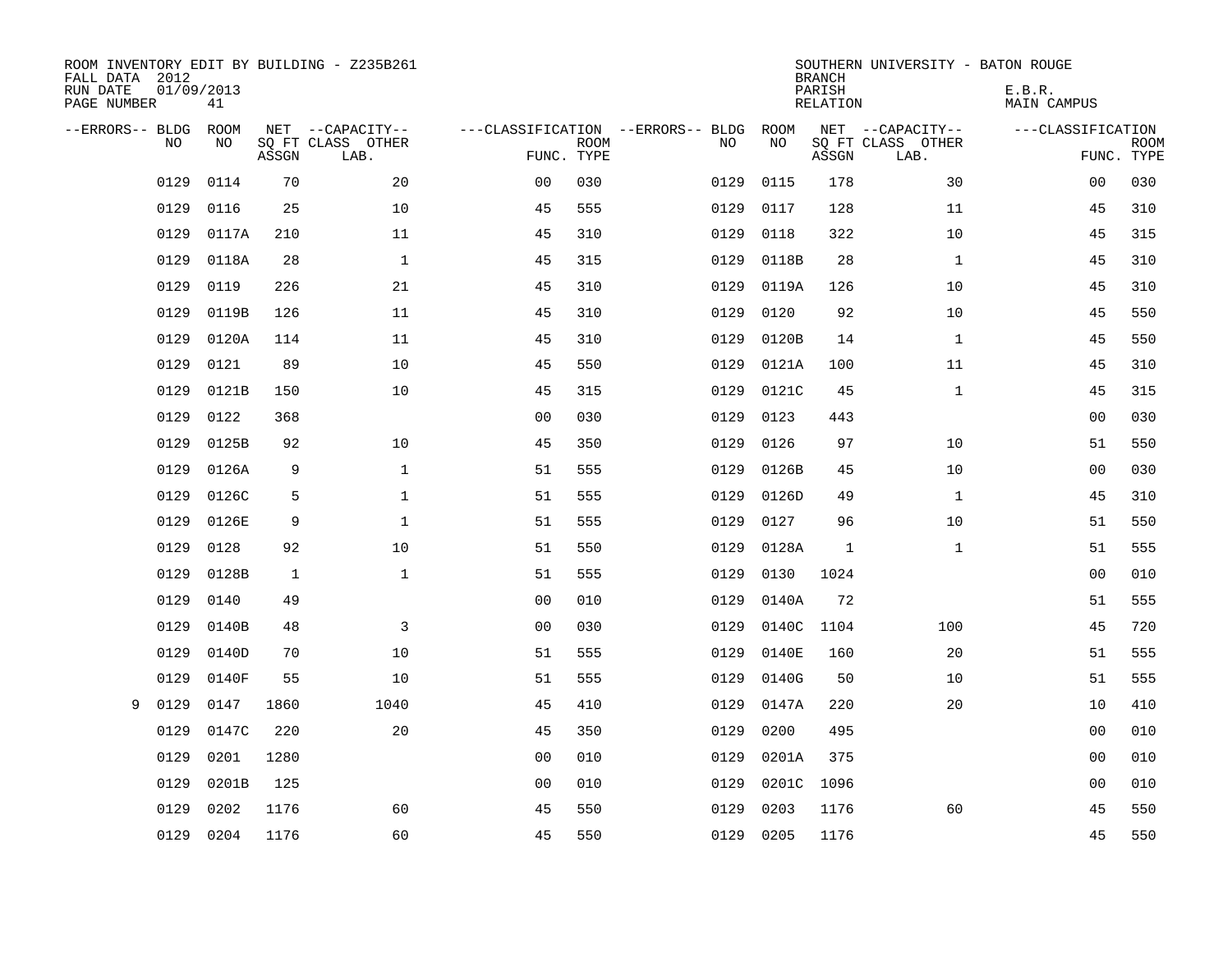| ROOM INVENTORY EDIT BY BUILDING - Z235B261<br>FALL DATA 2012<br>RUN DATE<br>PAGE NUMBER | 01/09/2013<br>42 |       |                                               |                |      |                                              |                                                               | <b>BRANCH</b><br>PARISH<br>RELATION | SOUTHERN UNIVERSITY - BATON ROUGE                                                                                | E.B.R.<br>MAIN CAMPUS |                           |
|-----------------------------------------------------------------------------------------|------------------|-------|-----------------------------------------------|----------------|------|----------------------------------------------|---------------------------------------------------------------|-------------------------------------|------------------------------------------------------------------------------------------------------------------|-----------------------|---------------------------|
| --ERRORS-- BLDG ROOM<br>NO                                                              | NO               | ASSGN | NET --CAPACITY--<br>SO FT CLASS OTHER<br>LAB. | FUNC. TYPE     | ROOM | ---CLASSIFICATION --ERRORS-- BLDG ROOM<br>NO | NO                                                            | ASSGN                               | NET --CAPACITY--<br>SQ FT CLASS OTHER<br>LAB.                                                                    | ---CLASSIFICATION     | <b>ROOM</b><br>FUNC. TYPE |
| 0129                                                                                    | 0206             | 495   |                                               | 0 <sub>0</sub> | 010  | 0129                                         | 0207                                                          | 208                                 |                                                                                                                  | 0 <sub>0</sub>        | 030                       |
| 0129                                                                                    | 0208             | 208   |                                               | 0 <sub>0</sub> | 030  | 0129                                         | 0209                                                          | 150                                 |                                                                                                                  | 0 <sub>0</sub>        | 010                       |
| 0129                                                                                    | 0210             | 768   | 45                                            | 45             | 550  | 0129                                         | 0211                                                          | 1104                                | 10                                                                                                               | 45                    | 550                       |
| 0129                                                                                    | 0211A            | 56    | 10                                            | 45             | 555  | 0129                                         | 0211B                                                         | 240                                 | 20                                                                                                               | 45                    | 555                       |
| 0129                                                                                    | 0211C            | 56    | 10                                            | 45             | 555  |                                              | 0129 0212                                                     | 189                                 | 20                                                                                                               | 45                    | 555                       |
| 0129                                                                                    | 0213             | 1218  | 16                                            | 45             | 550  |                                              | 0129 0213A                                                    | 76                                  | $\mathbf{1}$                                                                                                     | 45                    | 310                       |
| 0129                                                                                    | 0213B            | 100   | 14                                            | 45             | 555  |                                              | 0129 0213C                                                    | 268                                 | 20                                                                                                               | 45                    | 555                       |
| 0129                                                                                    | 0213D            | 98    | 10                                            | 45             | 555  | 0129                                         | 0213E                                                         | 77                                  | 10                                                                                                               | 45                    | 555                       |
| 0129                                                                                    | 0214             | 100   | 10                                            | 45             | 310  |                                              | 0129 0214A                                                    | 100                                 | 11                                                                                                               | 82                    | 082                       |
| 0129                                                                                    | 0214B            | 77    | 10                                            | 45             | 555  | 0129                                         | 0215                                                          | 1073                                | 15                                                                                                               | 45                    | 550                       |
| 0129                                                                                    | 0215A            | 135   | 11                                            | 45             | 310  |                                              | 0129 0215B                                                    | 176                                 | 10                                                                                                               | 45                    | 550                       |
|                                                                                         | 0129 0215C       | 130   | 10                                            | 45             | 215  |                                              | TOTAL NUMBER CLASSROOMS<br>TOTAL NUMBER LABS 210              |                                     | TOTAL NET ASSIGN SQ. FT. IN ROOM FILE<br>TOTAL NUMBER COMPUTER CLASSROOMS<br>TOTAL NUMBER SPECIAL LABS 220       | 18,550                |                           |
|                                                                                         | 0131 0100        | 2793  |                                               | 81             | 081  |                                              | 0131 0101                                                     | 936                                 |                                                                                                                  | 81                    | 081                       |
|                                                                                         | 0131 0101A       | 108   | 3                                             | 81             | 081  |                                              | 0131 0101B                                                    | 56                                  | $\mathbf{1}$                                                                                                     | 81                    | 081                       |
|                                                                                         | 0131 0101D       | 99    |                                               | 81             | 081  |                                              | 0131 0105                                                     | 60                                  | $\overline{2}$                                                                                                   | 81                    | 081                       |
|                                                                                         | 0131 0106        | 60    | 2                                             | 81             | 081  |                                              | 0131 0112<br>TOTAL NUMBER CLASSROOMS<br>TOTAL NUMBER LABS 210 | 67                                  | TOTAL NET ASSIGN SQ. FT. IN ROOM FILE<br>TOTAL NUMBER COMPUTER CLASSROOMS<br>TOTAL NUMBER SPECIAL LABS 220       | 81<br>4,179           | 081                       |
|                                                                                         | 0132 0100        | 2855  |                                               | 48             | 575  |                                              | 0132 0101<br>TOTAL NUMBER CLASSROOMS<br>TOTAL NUMBER LABS 210 | 937                                 | 10<br>TOTAL NET ASSIGN SQ. FT. IN ROOM FILE<br>TOTAL NUMBER COMPUTER CLASSROOMS<br>TOTAL NUMBER SPECIAL LABS 220 | 48<br>3,792           | 560                       |
|                                                                                         | 0134 0001        | 482   | 10                                            | 22             | 250  |                                              | 0134 0001A                                                    | 120                                 |                                                                                                                  | 21                    | 255                       |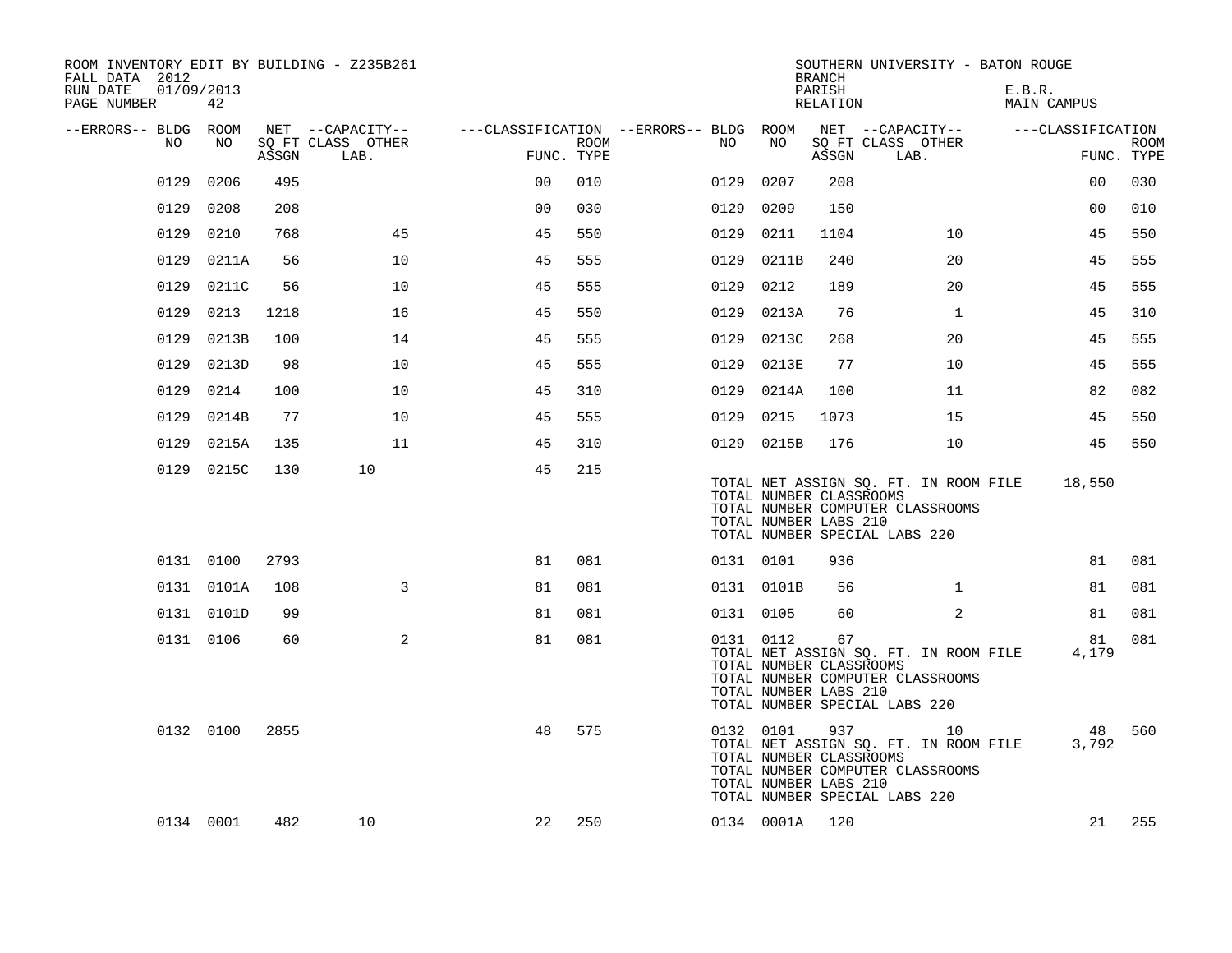| ROOM INVENTORY EDIT BY BUILDING - Z235B261<br>FALL DATA 2012 |                  |       |                           |                                        |                           |           |                                                  | <b>BRANCH</b>      | SOUTHERN UNIVERSITY - BATON ROUGE                                                                          |                              |                           |
|--------------------------------------------------------------|------------------|-------|---------------------------|----------------------------------------|---------------------------|-----------|--------------------------------------------------|--------------------|------------------------------------------------------------------------------------------------------------|------------------------------|---------------------------|
| RUN DATE<br>PAGE NUMBER                                      | 01/09/2013<br>43 |       |                           |                                        |                           |           |                                                  | PARISH<br>RELATION |                                                                                                            | E.B.R.<br><b>MAIN CAMPUS</b> |                           |
| --ERRORS-- BLDG ROOM                                         |                  |       | NET --CAPACITY--          | ---CLASSIFICATION --ERRORS-- BLDG ROOM |                           |           |                                                  |                    | NET --CAPACITY--                                                                                           | ---CLASSIFICATION            |                           |
| NO                                                           | NO               | ASSGN | SQ FT CLASS OTHER<br>LAB. |                                        | <b>ROOM</b><br>FUNC. TYPE | NO        | NO                                               | ASSGN              | SQ FT CLASS OTHER<br>LAB.                                                                                  |                              | <b>ROOM</b><br>FUNC. TYPE |
|                                                              | 0134 0002        | 368   |                           | 21                                     | 255                       | 0134 0003 |                                                  | 110                |                                                                                                            | 21                           | 255                       |
|                                                              | 0134 0004        | 464   |                           | 21                                     | 255                       | 0134 0006 |                                                  | 432                |                                                                                                            | 21                           | 255                       |
|                                                              | 0134 0007        | 160   |                           | 21                                     | 255                       | 0134 0008 |                                                  | 320                |                                                                                                            | 21                           | 255                       |
|                                                              | 0134 0008A       | 82    |                           | 48                                     | 560                       | 0134 0009 |                                                  | 255                |                                                                                                            | 21                           | 255                       |
|                                                              | 0134 0009A       | 82    |                           | 48                                     | 560                       | 0134 0010 |                                                  | 73                 |                                                                                                            | 21                           | 255                       |
|                                                              | 0134 0010A       | 5     |                           | 21                                     | 255                       |           | TOTAL NUMBER CLASSROOMS<br>TOTAL NUMBER LABS 210 |                    | TOTAL NET ASSIGN SQ. FT. IN ROOM FILE<br>TOTAL NUMBER COMPUTER CLASSROOMS<br>TOTAL NUMBER SPECIAL LABS 220 | 2,953                        |                           |
|                                                              | 0135 0001        | 60    |                           | 71                                     | 730                       | 0135 0005 |                                                  | 20                 |                                                                                                            | 64                           | 665                       |
|                                                              | 0135 0006        | 12    |                           | 64                                     | 665                       | 0135 0007 |                                                  | 477                |                                                                                                            | 64                           | 660                       |
|                                                              | 0135 0008        | 517   |                           | 64                                     | 660                       | 0135 0009 |                                                  | 1311               |                                                                                                            | 64                           | 665                       |
|                                                              | 0135 0011        | 990   |                           | 51                                     | 665                       | 0135 0012 |                                                  | 2142               |                                                                                                            | 51                           | 635                       |
| 0135                                                         | 0015             | 188   |                           | 51                                     | 665                       | 0135 0016 |                                                  | 63                 |                                                                                                            | 51                           | 665                       |
|                                                              | 0135 0016A       | 50    |                           | 51                                     | 665                       | 0135 0017 |                                                  | 88                 |                                                                                                            | 51                           | 665                       |
| 0135                                                         | 0018             | 88    |                           | 51                                     | 665                       | 0135 0019 |                                                  | 357                |                                                                                                            | 51                           | 635                       |
|                                                              | 0135 0020        | 60    | $\mathbf{1}$              | 55                                     | 310                       | 0135 0024 |                                                  | 588                |                                                                                                            | 51                           | 635                       |
| 0135                                                         | 0025             | 4290  |                           | 52                                     | 630                       | 0135 0026 |                                                  | 1350               |                                                                                                            | 51                           | 660                       |
|                                                              | 0135 0027        | 330   |                           | 46                                     | 650                       |           | 0135 0027B                                       | 304                |                                                                                                            | 46                           | 650                       |
|                                                              | 0135 0028        | 970   |                           | 46                                     | 650                       | 0135 0029 |                                                  | 171                | $\mathbf{1}$                                                                                               | 55                           | 310                       |
|                                                              | 0135 0029A       | 10    |                           | 55                                     | 315                       | 0135 0031 |                                                  | 117                | $\mathbf{1}$                                                                                               | 55                           | 310                       |
| 0135                                                         | 0034             | 468   |                           | 51                                     | 660                       | 0135 0036 |                                                  | 918                |                                                                                                            | 51                           | 660                       |
|                                                              | 0135 0036A       | 144   |                           | 51                                     | 675                       | 0135 0037 |                                                  | 399                |                                                                                                            | 51                           | 660                       |
|                                                              | 0135 0037A       | 48    |                           | 51                                     | 665                       | 0135 0038 |                                                  | 3845               |                                                                                                            | 51                           | 670                       |
|                                                              | 0135 0039        | 209   | $\mathbf{1}$              | 55                                     | 310                       | 0135 0041 |                                                  | 60                 |                                                                                                            | 50                           | 675                       |
|                                                              | 0135 0042        | 600   |                           | 48                                     | 620                       | 0135 0043 |                                                  | 264                |                                                                                                            | 51                           | 675                       |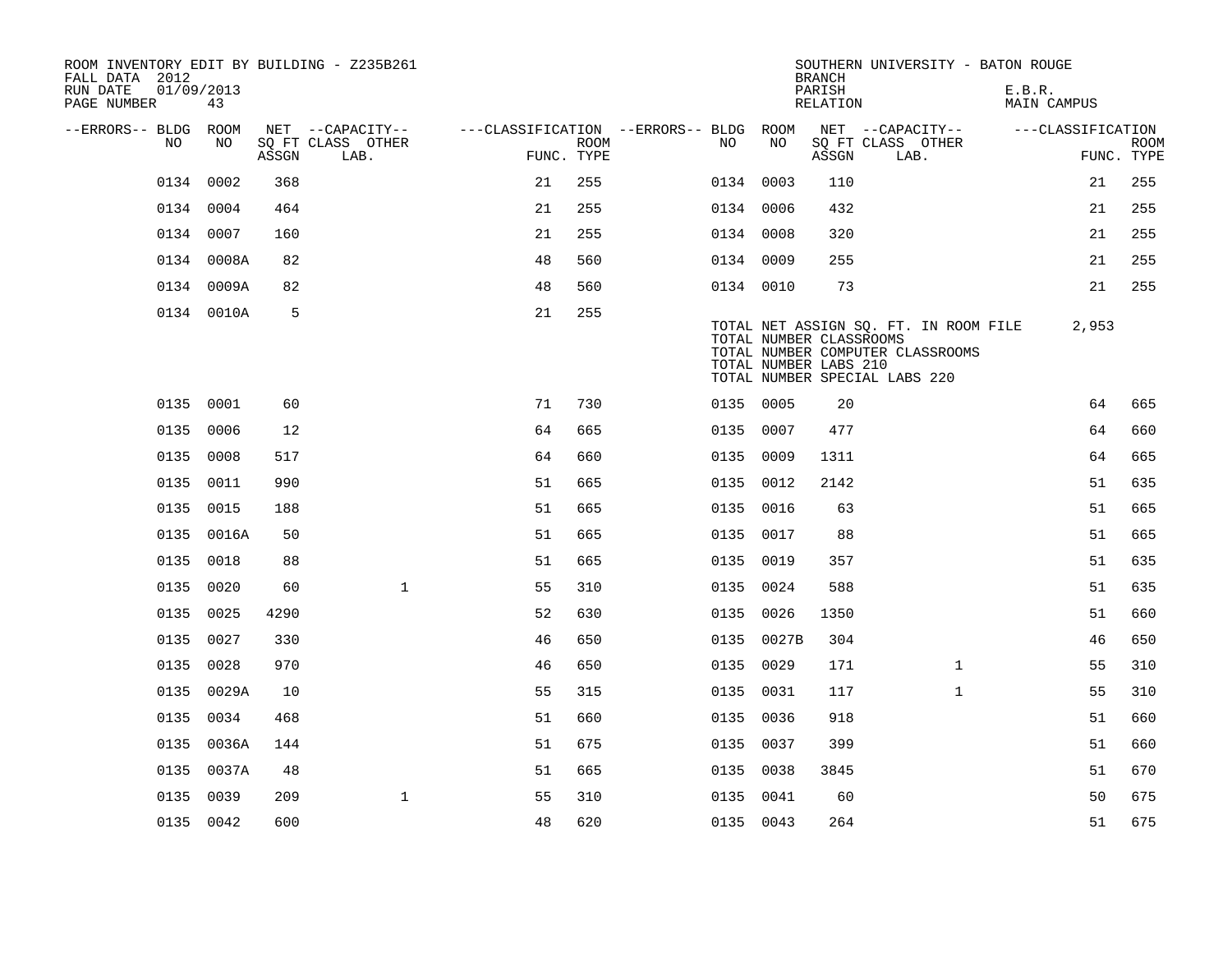| ROOM INVENTORY EDIT BY BUILDING - Z235B261<br>FALL DATA 2012 |                  |       |                           |            |             |                                        |            | <b>BRANCH</b>                                           | SOUTHERN UNIVERSITY - BATON ROUGE                                                                          |                              |                           |
|--------------------------------------------------------------|------------------|-------|---------------------------|------------|-------------|----------------------------------------|------------|---------------------------------------------------------|------------------------------------------------------------------------------------------------------------|------------------------------|---------------------------|
| RUN DATE<br>PAGE NUMBER                                      | 01/09/2013<br>44 |       |                           |            |             |                                        |            | PARISH<br>RELATION                                      |                                                                                                            | E.B.R.<br><b>MAIN CAMPUS</b> |                           |
| --ERRORS-- BLDG                                              | ROOM             |       | NET --CAPACITY--          |            |             | ---CLASSIFICATION --ERRORS-- BLDG ROOM |            |                                                         | NET --CAPACITY--                                                                                           | ---CLASSIFICATION            |                           |
| NO                                                           | NO               | ASSGN | SQ FT CLASS OTHER<br>LAB. | FUNC. TYPE | <b>ROOM</b> | NO                                     | NO         | ASSGN                                                   | SQ FT CLASS OTHER<br>LAB.                                                                                  |                              | <b>ROOM</b><br>FUNC. TYPE |
| 0135                                                         | 0044             | 925   |                           | 46         | 680         |                                        | 0135 0046  | 432                                                     |                                                                                                            | 46                           | 680                       |
| 0135                                                         | 0047             | 6774  |                           | 91         | 660         | 0135                                   | 0049       | 71                                                      |                                                                                                            | 51                           | 675                       |
|                                                              | 0135 0050        | 744   |                           | 51         | 675         |                                        | 0135 0052  | 153                                                     |                                                                                                            | 51                           | 665                       |
| 0135                                                         | 0052A            | 40    |                           | 51         | 665         | 0135                                   | 0053       | 1036                                                    |                                                                                                            | 51                           | 660                       |
|                                                              | 0135 0054        | 1190  |                           | 57         | 525         |                                        | 0135 0056  | 350                                                     | 6                                                                                                          | 51                           | 675                       |
| 0135                                                         | 0057             | 350   | 8                         | 51         | 675         |                                        | 0135 0058  | 892                                                     | 59                                                                                                         | 11                           | 110                       |
| 0135                                                         | 0201             | 300   | $\mathbf{1}$              | 55         | 310         |                                        | 0135 0202  | 273                                                     | $\mathbf{1}$                                                                                               | 55                           | 310                       |
| 0135                                                         | 0203             | 252   |                           | 71         | 720         |                                        | 0135 0204  | 252                                                     |                                                                                                            | 51                           | 350                       |
| 0135                                                         | 0205             | 130   |                           | 50         | 315         |                                        | 0135 0206  | 130                                                     |                                                                                                            | 46                           | 650                       |
| 0135                                                         | 0207             | 252   |                           | 50         | 315         |                                        | 0135 0208  | 252                                                     | $\mathbf{1}$                                                                                               | 51                           | 310                       |
| 0135                                                         | 0209             | 432   |                           | 51         | 350         |                                        | 0135 0210  | 175                                                     |                                                                                                            | 55                           | 315                       |
| 0135                                                         | 0211             | 324   | $\mathbf{1}$              | 55         | 310         |                                        | 0135 0212  | 54                                                      |                                                                                                            | 55                           | 315                       |
| 0135                                                         | 0213             | 28    |                           | 55         | 315         |                                        | 0135 0214  | 8                                                       |                                                                                                            | 50                           | 315                       |
| 0135                                                         | 0215             | 72    | $\mathbf{1}$              | 50         | 315         |                                        | 0135 0216  | 72                                                      | 2                                                                                                          | 50                           | 315                       |
|                                                              | 0135 0220        | 147   | $\mathbf{1}$              | 51         | 310         |                                        | 0135 0220A | 147                                                     | $\mathbf{1}$                                                                                               | 51                           | 310                       |
| 0135                                                         | 0221             | 294   | $\mathbf 1$               | 51         | 310         |                                        | 0135 0222  | 294                                                     | $\mathbf{1}$                                                                                               | 51                           | 310                       |
|                                                              | 0135 0223        | 240   |                           | 71         | 720         |                                        | 0135 0224  | 292                                                     |                                                                                                            | 73                           | 725                       |
|                                                              | 0135 0225        | 242   | $\mathbf 1$               | 51         | 310         |                                        | 0135 0227  | 276<br>TOTAL NUMBER CLASSROOMS<br>TOTAL NUMBER LABS 210 | TOTAL NET ASSIGN SQ. FT. IN ROOM FILE<br>TOTAL NUMBER COMPUTER CLASSROOMS<br>TOTAL NUMBER SPECIAL LABS 220 | 50<br>39,403<br>$\mathbf{1}$ | 315                       |
|                                                              | 0136 0101        | 352   |                           | 48         | 575         |                                        | 0136 0102  | 1347                                                    |                                                                                                            | 48                           | 575                       |
|                                                              | 0136 0103        | 198   | $\overline{4}$            | 22         | 250         |                                        | 0136 0104  | 288                                                     | $\mathbf{1}$                                                                                               | 57                           | 310                       |
| 0136                                                         | 0104A            | 53    | $\mathbf{1}$              | 57         | 315         |                                        | 0136 0104B | 462                                                     |                                                                                                            | 48                           | 575                       |
|                                                              | 0136 0105        | 2697  |                           | 48         | 575         |                                        | 0136 0108  | 272                                                     |                                                                                                            | 46                           | 650                       |
|                                                              | 0136 0111        | 633   | 30                        | 11         | 215         |                                        | 0136 0113  | 80                                                      |                                                                                                            | 71                           | 750                       |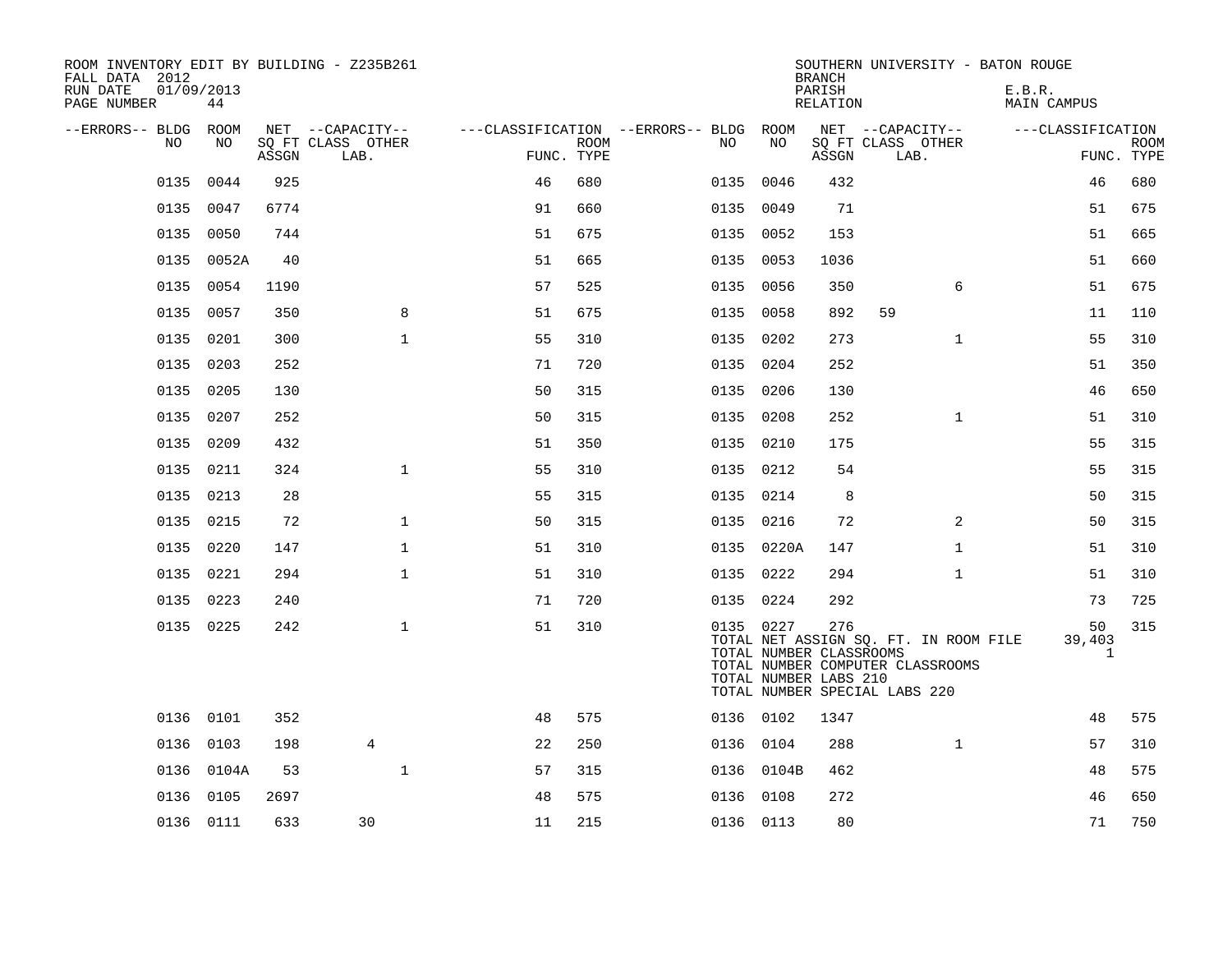| ROOM INVENTORY EDIT BY BUILDING - Z235B261<br>FALL DATA 2012<br>01/09/2013<br>RUN DATE<br>PAGE NUMBER | 45              |       |                           |                                        |      |           |            | <b>BRANCH</b><br>PARISH<br>RELATION                     | SOUTHERN UNIVERSITY - BATON ROUGE                                                                          | E.B.R.<br><b>MAIN CAMPUS</b> |                           |
|-------------------------------------------------------------------------------------------------------|-----------------|-------|---------------------------|----------------------------------------|------|-----------|------------|---------------------------------------------------------|------------------------------------------------------------------------------------------------------------|------------------------------|---------------------------|
| --ERRORS-- BLDG                                                                                       | ROOM            |       | NET --CAPACITY--          | ---CLASSIFICATION --ERRORS-- BLDG ROOM |      |           |            |                                                         | NET --CAPACITY--                                                                                           | ---CLASSIFICATION            |                           |
| NO                                                                                                    | NO              | ASSGN | SQ FT CLASS OTHER<br>LAB. | FUNC. TYPE                             | ROOM | NO        | NO         | ASSGN                                                   | SQ FT CLASS OTHER<br>LAB.                                                                                  |                              | <b>ROOM</b><br>FUNC. TYPE |
| 0136                                                                                                  | 0114            | 153   |                           | 71                                     | 750  |           | 0136 0114A | 173                                                     |                                                                                                            | 71                           | 750                       |
| 0136                                                                                                  | 0200            | 783   |                           | 48                                     | 575  | 0136 0201 |            | 363                                                     |                                                                                                            | 48                           | 575                       |
|                                                                                                       | 0136 0202       | 1173  |                           | 48                                     | 575  | 0136 0203 |            | 340<br>TOTAL NUMBER CLASSROOMS<br>TOTAL NUMBER LABS 210 | TOTAL NET ASSIGN SQ. FT. IN ROOM FILE<br>TOTAL NUMBER COMPUTER CLASSROOMS<br>TOTAL NUMBER SPECIAL LABS 220 | 48<br>9,367                  | 575                       |
|                                                                                                       | 0137 0103 10000 |       |                           | 71                                     | 730  | 0137 0104 |            | 135                                                     |                                                                                                            | 71                           | 730                       |
|                                                                                                       | 0137 0104A      | 40    |                           | 71                                     | 735  | 0137 0105 |            | 165                                                     | $7\phantom{.0}$                                                                                            | 71                           | 735                       |
|                                                                                                       | 0137 0106       | 202   |                           | 71                                     | 735  | 0137 0107 |            | 600                                                     |                                                                                                            | 71                           | 730                       |
|                                                                                                       | 0137 0108B      | 16    |                           | 71                                     | 730  |           |            | TOTAL NUMBER CLASSROOMS<br>TOTAL NUMBER LABS 210        | TOTAL NET ASSIGN SQ. FT. IN ROOM FILE<br>TOTAL NUMBER COMPUTER CLASSROOMS<br>TOTAL NUMBER SPECIAL LABS 220 | 11,158                       |                           |
|                                                                                                       | 0138 0101       | 337   |                           | 71                                     | 315  | 0138 0102 |            | 909                                                     | $\mathbf{1}$                                                                                               | 70                           | 310                       |
| 0138                                                                                                  | 0102A           | 9     |                           | 71                                     | 315  | 0138 0103 |            | 213                                                     | $\mathbf{1}$                                                                                               | 70                           | 310                       |
| 0138                                                                                                  | 0104            | 148   | $\mathbf{1}$              | 70                                     | 310  | 0138      | 0105       | 336                                                     |                                                                                                            | 46                           | 350                       |
|                                                                                                       | 0138 0105A      | 8     |                           | 51                                     | 355  | 0138 0106 |            | 244                                                     | $\mathbf{1}$                                                                                               | 70                           | 310                       |
| 0138                                                                                                  | 0107            | 77    |                           | 71                                     | 315  | 0138      | 0107A      | 11                                                      |                                                                                                            | 71                           | 315                       |
| 0138                                                                                                  | 0107B           | 38    |                           | 0 <sub>0</sub>                         | 020  | 0138 0108 |            | 245                                                     |                                                                                                            | 71                           | 720                       |
| 0138                                                                                                  | 0109            | 178   |                           | 71                                     | 315  | 0138 0111 |            | 48                                                      |                                                                                                            | 71                           | 315                       |
| 0138                                                                                                  | 0112            | 48    |                           | 71                                     | 315  | 0138 0113 |            | 155                                                     | $\mathbf{1}$                                                                                               | 70                           | 310                       |
| 0138                                                                                                  | 0114            | 149   | $\mathbf 1$               | 70                                     | 310  | 0138 0115 |            | 149                                                     | $\mathbf{1}$                                                                                               | 70                           | 310                       |
| 0138                                                                                                  | 0116            | 462   | $\mathbf 1$               | 70                                     | 310  |           | 0138 0116A | 94                                                      |                                                                                                            | 71                           | 315                       |
| 0138                                                                                                  | 0117            | 149   | $\mathbf 1$               | 70                                     | 310  | 0138 0118 |            | 162                                                     | $\mathbf{1}$                                                                                               | 70                           | 310                       |
| 0138                                                                                                  | 0119            | 1043  | $\mathbf{1}$              | 70                                     | 310  | 0138 0120 |            | 57                                                      |                                                                                                            | 44                           | 710                       |
| 0138                                                                                                  | 0121            | 175   | $\mathbf 1$               | 70                                     | 310  | 0138 0122 |            | 94                                                      | $\mathbf{1}$                                                                                               | 70                           | 310                       |
|                                                                                                       | 0138 0123       | 155   | $\mathbf 1$               | 70                                     | 310  | 0138 0124 |            | 155                                                     | $\mathbf{1}$                                                                                               | 70                           | 310                       |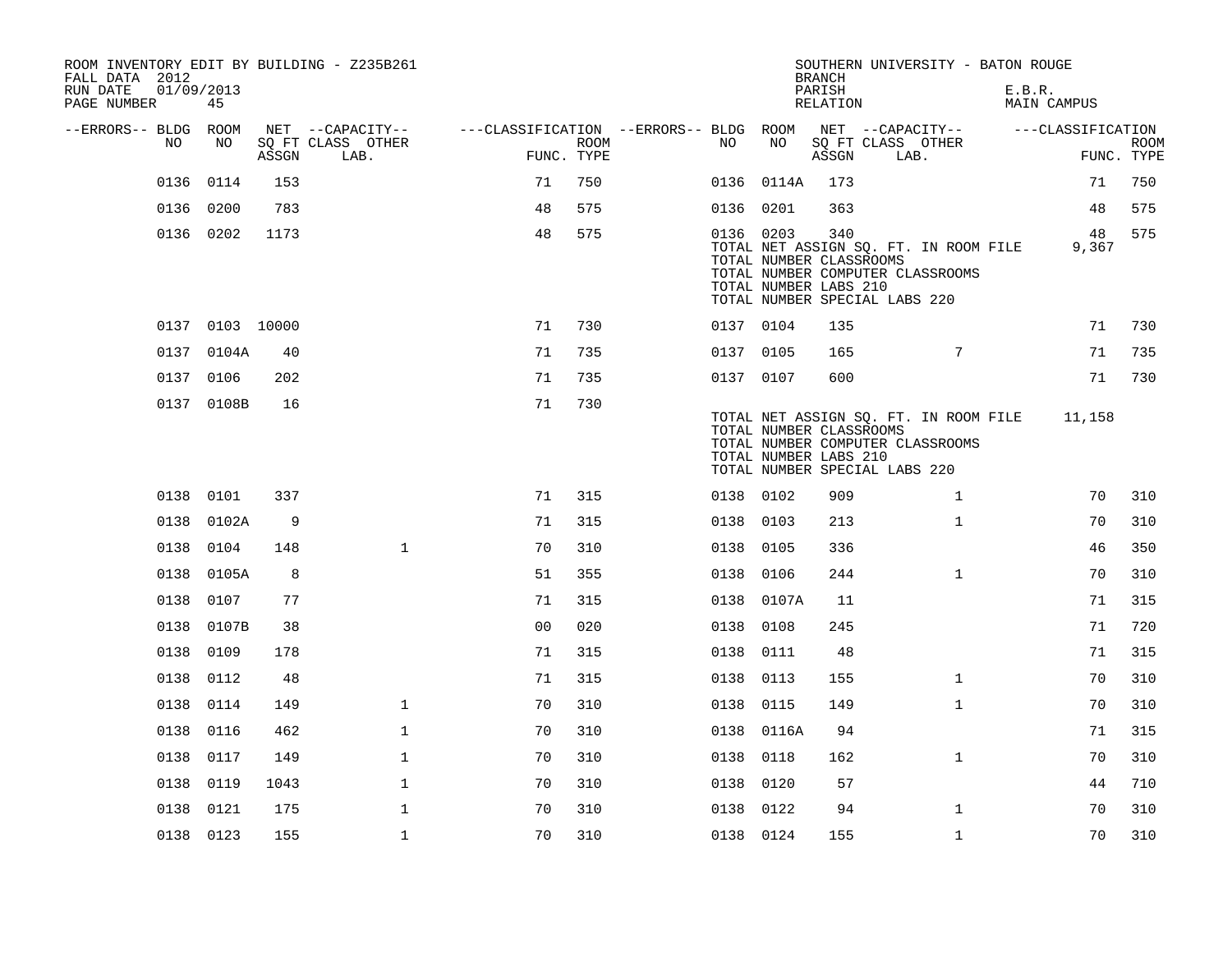| ROOM INVENTORY EDIT BY BUILDING - Z235B261<br>FALL DATA 2012<br>RUN DATE<br>PAGE NUMBER | 01/09/2013<br>46 |       |                           |    |                           |                                        |                                                  | <b>BRANCH</b><br>PARISH<br>RELATION | SOUTHERN UNIVERSITY - BATON ROUGE                                                                          | E.B.R.<br>MAIN CAMPUS |                           |
|-----------------------------------------------------------------------------------------|------------------|-------|---------------------------|----|---------------------------|----------------------------------------|--------------------------------------------------|-------------------------------------|------------------------------------------------------------------------------------------------------------|-----------------------|---------------------------|
| --ERRORS-- BLDG ROOM                                                                    |                  |       | NET --CAPACITY--          |    |                           | ---CLASSIFICATION --ERRORS-- BLDG ROOM |                                                  |                                     | NET --CAPACITY--                                                                                           | ---CLASSIFICATION     |                           |
| NO                                                                                      | NO               | ASSGN | SQ FT CLASS OTHER<br>LAB. |    | <b>ROOM</b><br>FUNC. TYPE | NO.                                    | NO                                               | ASSGN                               | SQ FT CLASS OTHER<br>LAB.                                                                                  |                       | <b>ROOM</b><br>FUNC. TYPE |
| 0138                                                                                    | 0125             | 365   |                           | 71 | 315                       | 0138                                   | 0130                                             | 1028                                |                                                                                                            | 46                    | 650                       |
| 0138                                                                                    | 0131             | 1036  | $\mathbf{1}$              | 70 | 310                       | 0138                                   | 0132                                             | 462                                 |                                                                                                            | 71                    | 315                       |
| 0138                                                                                    | 0133             | 61    |                           | 71 | 315                       |                                        | 0138 0134                                        | 128                                 |                                                                                                            | 71                    | 315                       |
| 0138                                                                                    | 0135             | 1296  | $\mathbf{1}$              | 70 | 310                       | 0138                                   | 0136                                             | 135                                 |                                                                                                            | 71                    | 315                       |
| 0138                                                                                    | 0137             | 156   |                           | 71 | 315                       |                                        | 0138 0138                                        | 239                                 | $\mathbf{1}$                                                                                               | 70                    | 310                       |
| 0138                                                                                    | 0140             | 136   |                           | 73 | 725                       | 0138                                   | 0141                                             | 72                                  |                                                                                                            | 73                    | 725                       |
| 0138                                                                                    | 0141A            | 51    |                           | 73 | 725                       |                                        | 0138 0142                                        | 26                                  |                                                                                                            | 73                    | 725                       |
| 0138                                                                                    | 0142A            | 26    |                           | 73 | 725                       | 0138                                   | 0143                                             | 685                                 |                                                                                                            | 71                    | 720                       |
| 0138                                                                                    | 0144             | 2199  |                           | 71 | 720                       |                                        | 0138 0145                                        | 1005                                |                                                                                                            | 71                    | 720                       |
| 0138                                                                                    | 0146             | 2455  |                           | 71 | 720                       |                                        | 0138 0147                                        | 1005                                |                                                                                                            | 71                    | 720                       |
|                                                                                         | 0138 0148        | 492   |                           | 73 | 725                       |                                        | TOTAL NUMBER CLASSROOMS<br>TOTAL NUMBER LABS 210 |                                     | TOTAL NET ASSIGN SQ. FT. IN ROOM FILE<br>TOTAL NUMBER COMPUTER CLASSROOMS<br>TOTAL NUMBER SPECIAL LABS 220 | 18,868                |                           |
| 0139                                                                                    | 0101             | 490   |                           | 61 | 315                       |                                        | 0139 0101A                                       | 80                                  | $\mathbf{1}$                                                                                               | 61                    | 310                       |
| 0139                                                                                    | 0102             | 570   |                           | 61 | 315                       | 0139                                   | 0103                                             | 570                                 | 38                                                                                                         | 11                    | 110                       |
| 0139                                                                                    | 0104             | 570   | 38                        | 11 | 110                       | 0139                                   | 0105                                             | 570                                 | 38                                                                                                         | 11                    | 110                       |
| 0139                                                                                    | 0106             | 100   |                           | 11 | 315                       | 0139                                   | 0106A                                            | 90                                  | $\mathbf{1}$                                                                                               | 11                    | 310                       |
| 0139                                                                                    | 0106B            | 95    | 1                         | 11 | 310                       | 0139                                   | 0106C                                            | 114                                 | $\mathbf{1}$                                                                                               | 11                    | 310                       |
| 0139                                                                                    | 0106D            | 65    | $\mathbf{1}$              | 11 | 310                       | 0139                                   | 0106E                                            | 68                                  | $\mathbf{1}$                                                                                               | 11                    | 310                       |
| 0139                                                                                    | 0106F            | 53    | $\mathbf 1$               | 11 | 310                       | 0139                                   | 0107                                             | 570                                 | 38                                                                                                         | 11                    | 110                       |
| 0139                                                                                    | 0108             | 570   | 38                        | 11 | 110                       | 0139                                   | 0109                                             | 443                                 | 25                                                                                                         | 48                    | 410                       |
| 0139                                                                                    | 0109A            | 66    |                           | 93 | 535                       | 0139                                   | 0110                                             | 1000                                | 67                                                                                                         | 11                    | 110                       |
| 0139                                                                                    | 0111             | 975   | 65                        | 11 | 110                       | 0139                                   | 0112                                             | 261                                 | $\mathbf{1}$                                                                                               | 11                    | 310                       |
| 0139                                                                                    | 0112A            | 105   | 1                         | 11 | 310                       | 0139                                   | 0112B                                            | 110                                 | $\mathbf{1}$                                                                                               | 11                    | 310                       |
|                                                                                         | 0139 0112C       | 84    |                           | 11 | 315                       |                                        | 0139 0112D                                       | 105                                 | $\mathbf{1}$                                                                                               | 11                    | 310                       |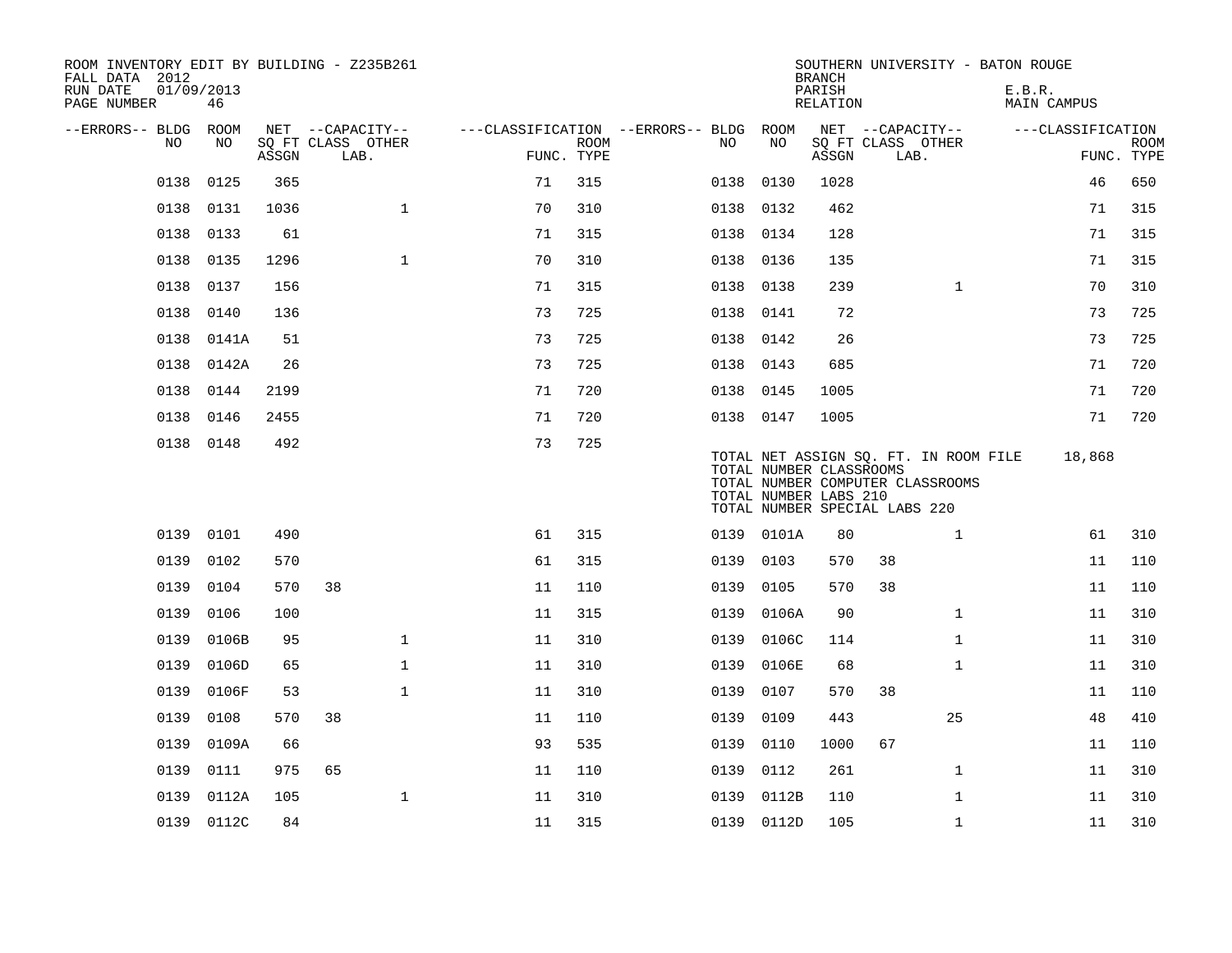| FALL DATA 2012<br>RUN DATE<br>PAGE NUMBER | 01/09/2013<br>47 |       | ROOM INVENTORY EDIT BY BUILDING - Z235B261    |                                   |                           |      |            | <b>BRANCH</b><br>PARISH<br>RELATION | SOUTHERN UNIVERSITY - BATON ROUGE             | E.B.R.<br><b>MAIN CAMPUS</b> |                           |
|-------------------------------------------|------------------|-------|-----------------------------------------------|-----------------------------------|---------------------------|------|------------|-------------------------------------|-----------------------------------------------|------------------------------|---------------------------|
| --ERRORS-- BLDG<br><b>NO</b>              | ROOM<br>NO.      | ASSGN | NET --CAPACITY--<br>SQ FT CLASS OTHER<br>LAB. | ---CLASSIFICATION --ERRORS-- BLDG | <b>ROOM</b><br>FUNC. TYPE | NO   | ROOM<br>NO | ASSGN                               | NET --CAPACITY--<br>SQ FT CLASS OTHER<br>LAB. | ---CLASSIFICATION            | <b>ROOM</b><br>FUNC. TYPE |
| 0139                                      | 0112E            | 99    | $\mathbf{1}$                                  | 11                                | 310                       | 0139 | 0112G      | 58                                  | $\mathbf{1}$                                  | 11                           | 310                       |
| 0139                                      | 0113             | 580   | $\mathbf 1$                                   | 11                                | 310                       | 0139 | 0113A      | 144                                 | $\mathbf{1}$                                  | 11                           | 310                       |
| 0139                                      | 0113B            | 144   | $\mathbf{1}$                                  | 11                                | 310                       | 0139 | 0114       | 156                                 | $\mathbf{1}$                                  | 11                           | 310                       |
| 0139                                      | 0114A            | 117   | $\mathbf{1}$                                  | 11                                | 310                       | 0139 | 0114B      | 420                                 |                                               | 11                           | 350                       |
| 0139                                      | 0115             | 560   | $\mathbf{1}$                                  | 51                                | 310                       | 0139 | 0116       | 42                                  |                                               | 51                           | 315                       |
| 0139                                      | 0116A            | 23    |                                               | 51                                | 315                       | 0139 | 0117       | 315                                 | $\mathbf{1}$                                  | 51                           | 310                       |
| 0139                                      | 0117A            | 9     |                                               | 51                                | 315                       | 0139 | 0118       | 54                                  | 2                                             | 51                           | 315                       |
| 0139                                      | 0119             | 72    |                                               | 51                                | 315                       | 0139 | 0121       | 100                                 | 4                                             | 51                           | 315                       |
| 0139                                      | 0128             | 1850  |                                               | 11                                | 315                       | 0139 | 0129       | 80                                  |                                               | 11                           | 315                       |
| 0139                                      | 0130             | 80    |                                               | 11                                | 315                       | 0139 | 0131       | 576                                 |                                               | 11                           | 315                       |
| 0139                                      | 0131A            | 225   | $\mathbf 1$                                   | 11                                | 310                       | 0139 | 0132       | 225                                 | $\mathbf{1}$                                  | 11                           | 310                       |
| 0139                                      | 0133             | 225   | $\mathbf{1}$                                  | 11                                | 310                       | 0139 | 0134       | 225                                 | $\mathbf{1}$                                  | 51                           | 310                       |
| 0139                                      | 0135             | 380   |                                               | 51                                | 350                       | 0139 | 0136       | 380                                 |                                               | 51                           | 350                       |
| 0139                                      | 0138             | 240   | $\mathbf{1}$                                  | 11                                | 310                       | 0139 | 0139       | 220                                 |                                               | 11                           | 315                       |
| 0139                                      | 0140             | 20    |                                               | 71                                | 315                       | 0139 | 0144       | 255                                 | $\mathbf{1}$                                  | 11                           | 310                       |
| 0139                                      | 0145             | 190   | $\mathbf 1$                                   | 11                                | 310                       | 0139 | 0146       | 196                                 | $\mathbf{1}$                                  | 11                           | 310                       |
| 0139                                      | 0147             | 30    |                                               | 11                                | 315                       | 0139 | 0148       | 8                                   |                                               | 11                           | 315                       |
| 0139                                      | 0201             | 81    | $\mathbf{1}$                                  | 11                                | 310                       | 0139 | 0202       | 81                                  | $\mathbf{1}$                                  | 11                           | 310                       |
| 0139                                      | 0203             | 81    | 1                                             | 11                                | 310                       | 0139 | 0204       | 190                                 | $\mathbf{1}$                                  | 11                           | 310                       |
| 0139                                      | 0205             | 190   | $\mathbf 1$                                   | 11                                | 310                       | 0139 | 0206       | 190                                 | $\mathbf{1}$                                  | 11                           | 310                       |
| 0139                                      | 0207             | 190   | $\mathbf 1$                                   | 11                                | 310                       | 0139 | 0208       | 190                                 | $\mathbf{1}$                                  | 11                           | 310                       |
| 0139                                      | 0209             | 190   | $\mathbf 1$                                   | 11                                | 310                       | 0139 | 0210       | 190                                 | $\mathbf{1}$                                  | 11                           | 310                       |
| 0139                                      | 0211             | 190   | $\mathbf{1}$                                  | 11                                | 310                       | 0139 | 0212       | 190                                 | $\mathbf{1}$                                  | 11                           | 310                       |
| 0139                                      | 0213             | 81    |                                               | 91                                | 655                       | 0139 | 0214       | 81                                  |                                               | 91                           | 655                       |
| 0139                                      | 0215             | 81    |                                               | 91                                | 655                       | 0139 | 0216       | 81                                  |                                               | 91                           | 655                       |
|                                           | 0139 0217        | 400   |                                               | 91                                | 650                       |      | 0139 0218  | 120                                 | $\mathbf{1}$                                  | 11                           | 310                       |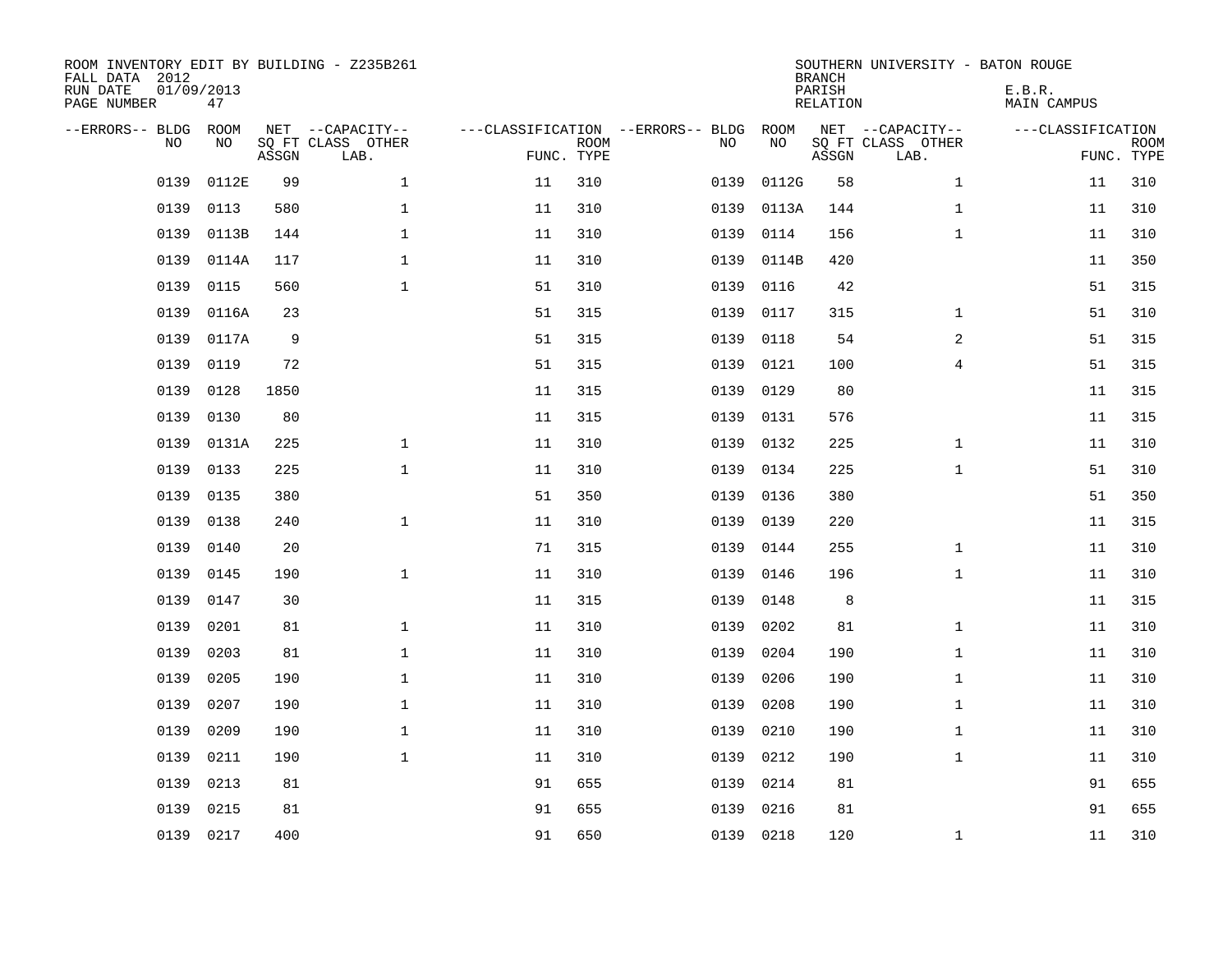| ROOM INVENTORY EDIT BY BUILDING - Z235B261<br>FALL DATA 2012<br>RUN DATE<br>PAGE NUMBER | 01/09/2013<br>48 |       |                                               |              |            |             |                                         |            | <b>BRANCH</b><br>PARISH<br><b>RELATION</b> |                                               | SOUTHERN UNIVERSITY - BATON ROUGE<br>E.B.R.<br><b>MAIN CAMPUS</b> |                           |
|-----------------------------------------------------------------------------------------|------------------|-------|-----------------------------------------------|--------------|------------|-------------|-----------------------------------------|------------|--------------------------------------------|-----------------------------------------------|-------------------------------------------------------------------|---------------------------|
| --ERRORS-- BLDG<br>NO                                                                   | ROOM<br>NO       | ASSGN | NET --CAPACITY--<br>SQ FT CLASS OTHER<br>LAB. |              | FUNC. TYPE | <b>ROOM</b> | ---CLASSIFICATION --ERRORS-- BLDG<br>NO | ROOM<br>NO | ASSGN                                      | NET --CAPACITY--<br>SQ FT CLASS OTHER<br>LAB. | ---CLASSIFICATION                                                 | <b>ROOM</b><br>FUNC. TYPE |
| 0139                                                                                    | 0219             | 120   |                                               | $\mathbf 1$  | 11         | 310         | 0139                                    | 0220       | 120                                        | $\mathbf{1}$                                  | 11                                                                | 310                       |
| 0139                                                                                    | 0222             | 100   |                                               | $\mathbf 1$  | 11         | 310         | 0139                                    | 0223       | 140                                        | $\mathbf{1}$                                  | 11                                                                | 310                       |
| 0139                                                                                    | 0224             | 90    |                                               | $\mathbf{1}$ | 11         | 310         | 0139                                    | 0225       | 90                                         | $\mathbf{1}$                                  | 11                                                                | 310                       |
| 0139                                                                                    | 0226             | 54    |                                               |              | 11         | 315         | 0139                                    | 0227       | 247                                        |                                               | 11                                                                | 315                       |
| 0139                                                                                    | 0228             | 54    |                                               |              | 11         | 315         | 0139                                    | 0229       | 600                                        | 40                                            | 11                                                                | 110                       |
| 0139                                                                                    | 0230             | 600   | 40                                            |              | 11         | 110         | 0139                                    | 0231       | 600                                        | 40                                            | 11                                                                | 110                       |
| 0139                                                                                    | 0232             | 580   | 40                                            |              | 11         | 110         | 0139                                    | 0233       | 150                                        | $\mathbf{1}$                                  | 11                                                                | 310                       |
| 0139                                                                                    | 0233A            | 120   |                                               |              | 11         | 315         | 0139                                    | 0234       | 155                                        | $\mathbf{1}$                                  | 11                                                                | 310                       |
| 0139                                                                                    | 0234A            | 165   |                                               |              | 11         | 315         | 0139                                    | 0235       | 483                                        | $\mathbf{1}$                                  | 11                                                                | 310                       |
| 0139                                                                                    | 0235A            | 96    |                                               | $\mathbf 1$  | 55         | 310         | 0139                                    | 0235B      | 144                                        | $\mathbf{1}$                                  | 55                                                                | 310                       |
| 0139                                                                                    | 0236             | 399   | 27                                            |              | 11         | 110         | 0139                                    | 0236A      | 50                                         | $\mathbf{1}$                                  | 55                                                                | 310                       |
| 0139                                                                                    | 0236B            | 120   |                                               | $\mathbf{1}$ | 55         | 310         | 0139                                    | 0237       | 680                                        | 45                                            | 11                                                                | 110                       |
| 0139                                                                                    | 0238             | 570   | 40                                            |              | 11         | 110         | 0139                                    | 0239       | 570                                        | 40                                            | 11                                                                | 110                       |
| 0139                                                                                    | 0240             | 1570  | 140                                           |              | 11         | 110         | 0139                                    | 0241       | 570                                        | 40                                            | 11                                                                | 110                       |
| 0139                                                                                    | 0242             | 570   | 40                                            |              | 11         | 110         | 0139                                    | 0243       | 570                                        | 40                                            | 11                                                                | 110                       |
| 0139                                                                                    | 0244             | 570   | 40                                            |              | 11         | 110         | 0139                                    | 0245       | 286                                        | $\mathbf{1}$                                  | 51                                                                | 310                       |
| 0139                                                                                    | 0245A            | 90    |                                               |              | 11         | 315         | 0139                                    | 0245B      | 12                                         |                                               | 51                                                                | 315                       |
| 0139                                                                                    | 0245C            | 36    |                                               |              | 51         | 315         | 0139                                    | 0247       | 35                                         | $\mathbf{1}$                                  | 51                                                                | 315                       |
| 0139                                                                                    | 0249             | 25    |                                               |              | 71         | 730         | 0139                                    | 0250       | 24                                         | $\mathbf{1}$                                  | 51                                                                | 310                       |
| 0139                                                                                    | 0251             | 50    |                                               |              | 11         | 315         | 0139                                    | 0252       | 551                                        | $\mathbf{1}$                                  | 11                                                                | 310                       |
| 0139                                                                                    | 0253             | 130   |                                               |              | 11         | 115         | 0139                                    | 0301       | 288                                        | 15                                            | 48                                                                | 410                       |
| 0139                                                                                    | 0301A            | 128   |                                               | $\mathbf{1}$ | 11         | 310         | 0139                                    | 0304       | 216                                        |                                               | 11                                                                | 315                       |
| 0139                                                                                    | 0304A            | 156   |                                               | 1            | 11         | 310         | 0139                                    | 0304B      | 156                                        | $\mathbf{1}$                                  | 11                                                                | 310                       |
| 0139                                                                                    | 0305             | 400   | 27                                            |              | 11         | 110         | 0139                                    | 0306       | 425                                        | 28                                            | 11                                                                | 110                       |
| 0139                                                                                    | 0307             | 400   |                                               |              | 11         | 350         | 0139                                    | 0308       | 132                                        | $\mathbf{1}$                                  | 11                                                                | 310                       |
|                                                                                         | 0139 0309        | 120   |                                               | $\mathbf{1}$ | 11         | 310         |                                         | 0139 0310B | 198                                        |                                               | 11                                                                | 315                       |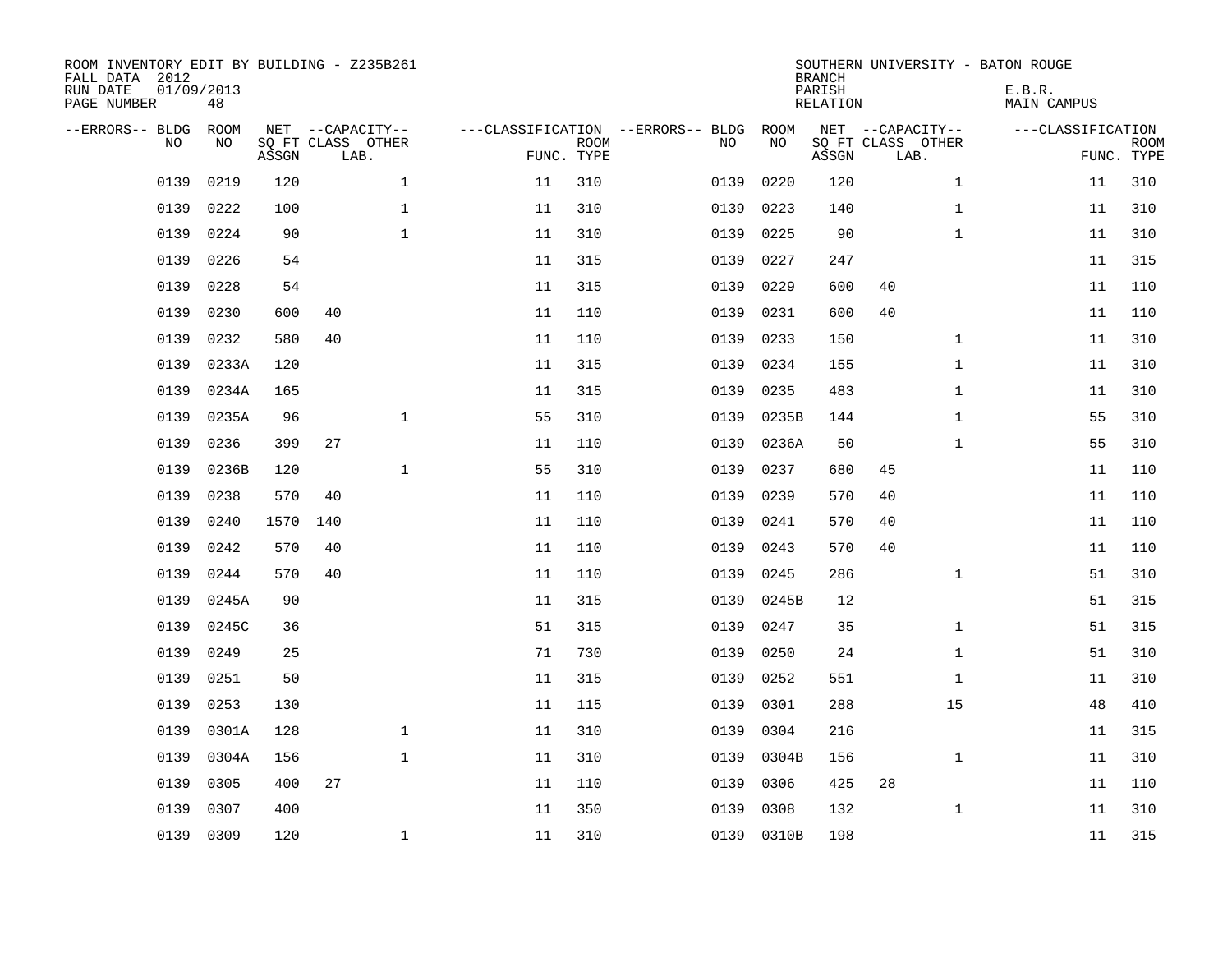| ROOM INVENTORY EDIT BY BUILDING - Z235B261<br>FALL DATA 2012<br>RUN DATE<br>PAGE NUMBER | 01/09/2013<br>49 |       |                           |            |             |                                        |                                                               | <b>BRANCH</b><br>PARISH<br>RELATION | SOUTHERN UNIVERSITY - BATON ROUGE                                                                               | E.B.R.<br>MAIN CAMPUS                              |                           |
|-----------------------------------------------------------------------------------------|------------------|-------|---------------------------|------------|-------------|----------------------------------------|---------------------------------------------------------------|-------------------------------------|-----------------------------------------------------------------------------------------------------------------|----------------------------------------------------|---------------------------|
| --ERRORS-- BLDG ROOM                                                                    |                  |       | NET --CAPACITY--          |            |             | ---CLASSIFICATION --ERRORS-- BLDG ROOM |                                                               |                                     | NET --CAPACITY--                                                                                                | ---CLASSIFICATION                                  |                           |
| NO.                                                                                     | NO.              | ASSGN | SO FT CLASS OTHER<br>LAB. | FUNC. TYPE | <b>ROOM</b> | NO.                                    | NO                                                            | ASSGN                               | SQ FT CLASS OTHER<br>LAB.                                                                                       |                                                    | <b>ROOM</b><br>FUNC. TYPE |
| 0139                                                                                    | 0311             | 96    |                           | 11         | 315         | 0139                                   | 0312                                                          | 116                                 |                                                                                                                 | 11                                                 | 315                       |
| 0139                                                                                    | 0313             | 400   |                           | 11         | 315         | 0139                                   | 0315                                                          | 88                                  |                                                                                                                 | 11                                                 | 315                       |
| 0139                                                                                    | 0316             | 64    |                           | 11         | 215         | 0139                                   | 0317                                                          | 140                                 |                                                                                                                 | 11                                                 | 315                       |
| 0139                                                                                    | 0318             | 120   | 6                         | 48         | 410         | 0139                                   | 0319                                                          | 16                                  | $\mathbf{1}$                                                                                                    | 48                                                 | 410                       |
| 0139                                                                                    | 0320             | 16    | $\mathbf 1$               | 48         | 410         | 0139                                   | 0321                                                          | 16                                  | $\mathbf{1}$                                                                                                    | 48                                                 | 410                       |
| 0139                                                                                    | 0322             | 16    | $\mathbf{1}$              | 48         | 410         | 0139                                   | 0323                                                          | 16                                  | $\mathbf{1}$                                                                                                    | 48                                                 | 410                       |
| 0139                                                                                    | 0324             | 60    | 5                         | 48         | 410         | 0139                                   | 0325                                                          | 60                                  | 5                                                                                                               | 48                                                 | 410                       |
| 0139                                                                                    | 0326             | 90    | 8                         | 48         | 410         | 0139                                   | 0327                                                          | 50                                  | $\overline{4}$                                                                                                  | 48                                                 | 410                       |
| 0139                                                                                    | 0328             | 30    | 3                         | 48         | 410         | 0139                                   | 0329                                                          | 25                                  | 2                                                                                                               | 48                                                 | 410                       |
| 0139                                                                                    | 0330             | 30    | 3                         | 48         | 410         | 0139                                   | 0331                                                          | 25                                  | $\overline{a}$                                                                                                  | 48                                                 | 410                       |
| 0139                                                                                    | 0332             | 25    | 2                         | 48         | 410         | 0139                                   | 0333                                                          | 25                                  | 2                                                                                                               | 48                                                 | 410                       |
| 0139                                                                                    | 0334             | 25    | 2                         | 48         | 410         | 0139                                   | 0335                                                          | 25                                  | $\overline{a}$                                                                                                  | 48                                                 | 410                       |
| 0139                                                                                    | 0337             | 81    | 8                         | 48         | 410         | 0139                                   | 0337A                                                         | 120                                 | 2                                                                                                               | 11                                                 | 220                       |
| 0139                                                                                    | 0338             | 176   | $\overline{4}$            | 11         | 210         | 0139                                   | 0339                                                          | 164                                 | 16                                                                                                              | 48                                                 | 410                       |
| 0139                                                                                    | 0341             | 486   | 40                        | 11         | 110         |                                        | 0139 0341A                                                    | 99                                  | $\mathbf{1}$                                                                                                    | 11                                                 | 310                       |
| 0139                                                                                    | 0341B            | 63    | $\mathbf 1$               | 11         | 310         | 0139                                   | 0341C                                                         | 90                                  | $\mathbf{1}$                                                                                                    | 11                                                 | 310                       |
| 0139                                                                                    | 0341D            | 90    | $\mathbf{1}$              | 11         | 310         | 0139                                   | 0341E                                                         | 63                                  | $\mathbf{1}$                                                                                                    | 11                                                 | 310                       |
| 0139                                                                                    | 0347             | 325   |                           | 11         | 315         | 0139                                   | 0347A                                                         | 96                                  | $\mathbf{1}$                                                                                                    | 11                                                 | 310                       |
| 0139                                                                                    | 0347B            | 104   | $\mathbf{1}$              | 11         | 310         | 0139                                   | 0350                                                          | 185                                 |                                                                                                                 | 11                                                 | 315                       |
|                                                                                         | 0139 0351        | 98    | $\mathbf{1}$              | 11         | 310         |                                        | 0139 0352<br>TOTAL NUMBER CLASSROOMS<br>TOTAL NUMBER LABS 210 | 98                                  | 1<br>TOTAL NET ASSIGN SQ. FT. IN ROOM FILE<br>TOTAL NUMBER COMPUTER CLASSROOMS<br>TOTAL NUMBER SPECIAL LABS 220 | 11<br>37,536<br>23<br>$\mathbf{1}$<br>$\mathbf{1}$ | 310                       |
| 0140                                                                                    | 0100             | 1708  |                           | 46         | 650         |                                        | 0140 0101                                                     | 454                                 |                                                                                                                 | 51                                                 | 655                       |
| 0140                                                                                    | 0102             | 87    |                           | 51         | 655         |                                        | 0140 0104                                                     | 454                                 | 25                                                                                                              | 48                                                 | 410                       |
|                                                                                         | 0140 0105        | 117   |                           | 55         | 350         |                                        | 0140 0106                                                     | 115                                 | $\mathbf{1}$                                                                                                    | 55                                                 | 310                       |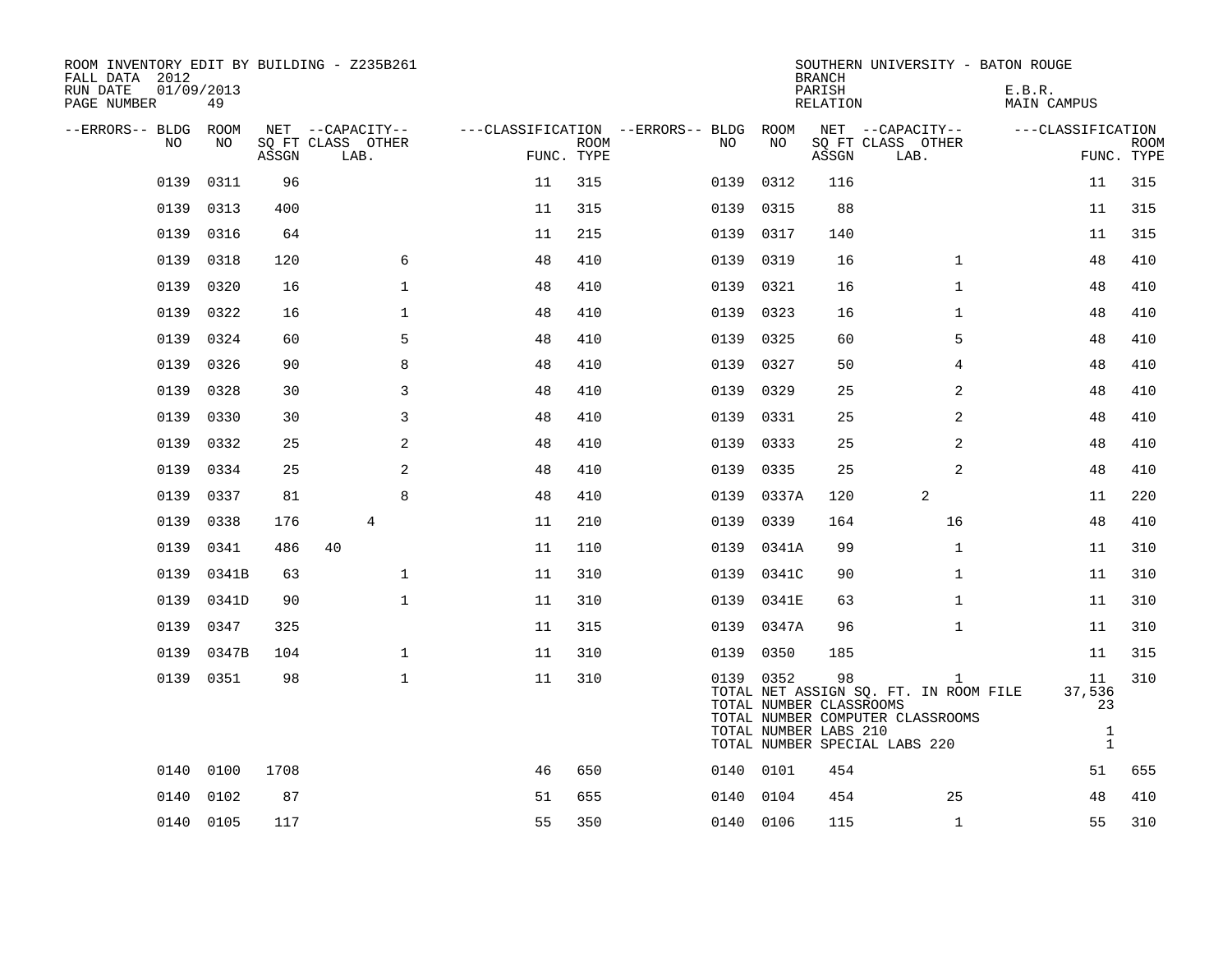| ROOM INVENTORY EDIT BY BUILDING - Z235B261<br>FALL DATA 2012<br>RUN DATE<br>PAGE NUMBER | 01/09/2013<br>50 |       |                                               |    |                           |                                         |            | <b>BRANCH</b><br>PARISH<br><b>RELATION</b> | SOUTHERN UNIVERSITY - BATON ROUGE             | E.B.R.<br><b>MAIN CAMPUS</b> |                           |
|-----------------------------------------------------------------------------------------|------------------|-------|-----------------------------------------------|----|---------------------------|-----------------------------------------|------------|--------------------------------------------|-----------------------------------------------|------------------------------|---------------------------|
| --ERRORS-- BLDG<br>NO.                                                                  | ROOM<br>NO       | ASSGN | NET --CAPACITY--<br>SQ FT CLASS OTHER<br>LAB. |    | <b>ROOM</b><br>FUNC. TYPE | ---CLASSIFICATION --ERRORS-- BLDG<br>NO | ROOM<br>NO | ASSGN                                      | NET --CAPACITY--<br>SQ FT CLASS OTHER<br>LAB. | ---CLASSIFICATION            | <b>ROOM</b><br>FUNC. TYPE |
| 0140                                                                                    | 0107             | 69    | $\overline{4}$                                | 74 | 919                       | 0140                                    | 0108       | 56                                         |                                               | 51                           | 655                       |
| 0140                                                                                    | 0110             | 55    | 4                                             | 74 | 919                       | 0140                                    | 0112       | 352                                        |                                               | 46                           | 650                       |
| 0140                                                                                    | 0113             | 132   |                                               | 91 | 955                       | 0140                                    | 0114       | 55                                         |                                               | 74                           | 919                       |
| 0140                                                                                    | 0115             | 34    |                                               | 91 | 955                       | 0140                                    | 0116       | 213                                        |                                               | 71                           | 760                       |
| 0140                                                                                    | 0118             | 470   |                                               | 71 | 730                       | 0140                                    | 0122       | 196                                        | 11                                            | 91                           | 920                       |
| 0140                                                                                    | 0122A            | 84    | 4                                             | 74 | 919                       |                                         | 0140 0123  | 196                                        | 11                                            | 91                           | 920                       |
| 0140                                                                                    | 0123A            | 84    | $\overline{4}$                                | 74 | 919                       | 0140                                    | 0124       | 196                                        | 11                                            | 91                           | 920                       |
| 0140                                                                                    | 0128             | 196   | 11                                            | 91 | 920                       |                                         | 0140 0128A | 105                                        | $\overline{4}$                                | 74                           | 919                       |
| 0140                                                                                    | 0129             | 196   | 10                                            | 91 | 920                       | 0140                                    | 0133       | 196                                        | 11                                            | 91                           | 920                       |
| 0140                                                                                    | 0133A            | 105   | 4                                             | 74 | 919                       | 0140                                    | 0134       | 196                                        | 11                                            | 91                           | 920                       |
| 0140                                                                                    | 0138             | 196   | 11                                            | 91 | 920                       | 0140                                    | 0138A      | 105                                        | 4                                             | 74                           | 919                       |
| 0140                                                                                    | 0139             | 196   | 11                                            | 91 | 920                       | 0140                                    | 0143       | 196                                        | 11                                            | 91                           | 920                       |
| 0140                                                                                    | 0143A            | 105   | 4                                             | 74 | 919                       | 0140                                    | 0144       | 196                                        | 11                                            | 91                           | 920                       |
| 0140                                                                                    | 0148             | 196   | 11                                            | 91 | 920                       | 0140                                    | 0148A      | 105                                        | 4                                             | 74                           | 919                       |
| 0140                                                                                    | 0149             | 196   | 11                                            | 91 | 920                       | 0140                                    | 0153       | 196                                        | 11                                            | 91                           | 920                       |
| 0140                                                                                    | 0153A            | 105   | $\overline{4}$                                | 74 | 919                       | 0140                                    | 0154       | 196                                        | 11                                            | 91                           | 920                       |
| 0140                                                                                    | 0158             | 196   | 11                                            | 91 | 920                       | 0140                                    | 0158A      | 105                                        | $\overline{4}$                                | 74                           | 919                       |
| 0140                                                                                    | 0159             | 196   | 11                                            | 91 | 920                       | 0140                                    | 0163       | 196                                        | 11                                            | 91                           | 920                       |
| 0140                                                                                    | 0163A            | 105   | 4                                             | 74 | 919                       | 0140                                    | 0164       | 196                                        | 11                                            | 91                           | 920                       |
| 0140                                                                                    | 0168             | 196   | 11                                            | 91 | 920                       | 0140                                    | 0200       | 196                                        | 11                                            | 91                           | 920                       |
| 0140                                                                                    | 0204             | 196   | 11                                            | 91 | 920                       | 0140                                    | 0204A      | 105                                        | 4                                             | 74                           | 919                       |
| 0140                                                                                    | 0205             | 196   | 11                                            | 91 | 920                       | 0140                                    | 0209       | 196                                        | 11                                            | 91                           | 920                       |
| 0140                                                                                    | 0209A            | 105   | 4                                             | 74 | 919                       | 0140                                    | 0210       | 196                                        | 11                                            | 91                           | 920                       |
| 0140                                                                                    | 0214             | 196   | 11                                            | 91 | 920                       | 0140                                    | 0214A      | 105                                        | 4                                             | 74                           | 919                       |
| 0140                                                                                    | 0215             | 196   | 11                                            | 91 | 920                       | 0140                                    | 0219       | 196                                        | 11                                            | 91                           | 920                       |
|                                                                                         | 0140 0219A       | 105   | 4                                             | 74 | 919                       |                                         | 0140 0220  | 224                                        | 10                                            | 71                           | 760                       |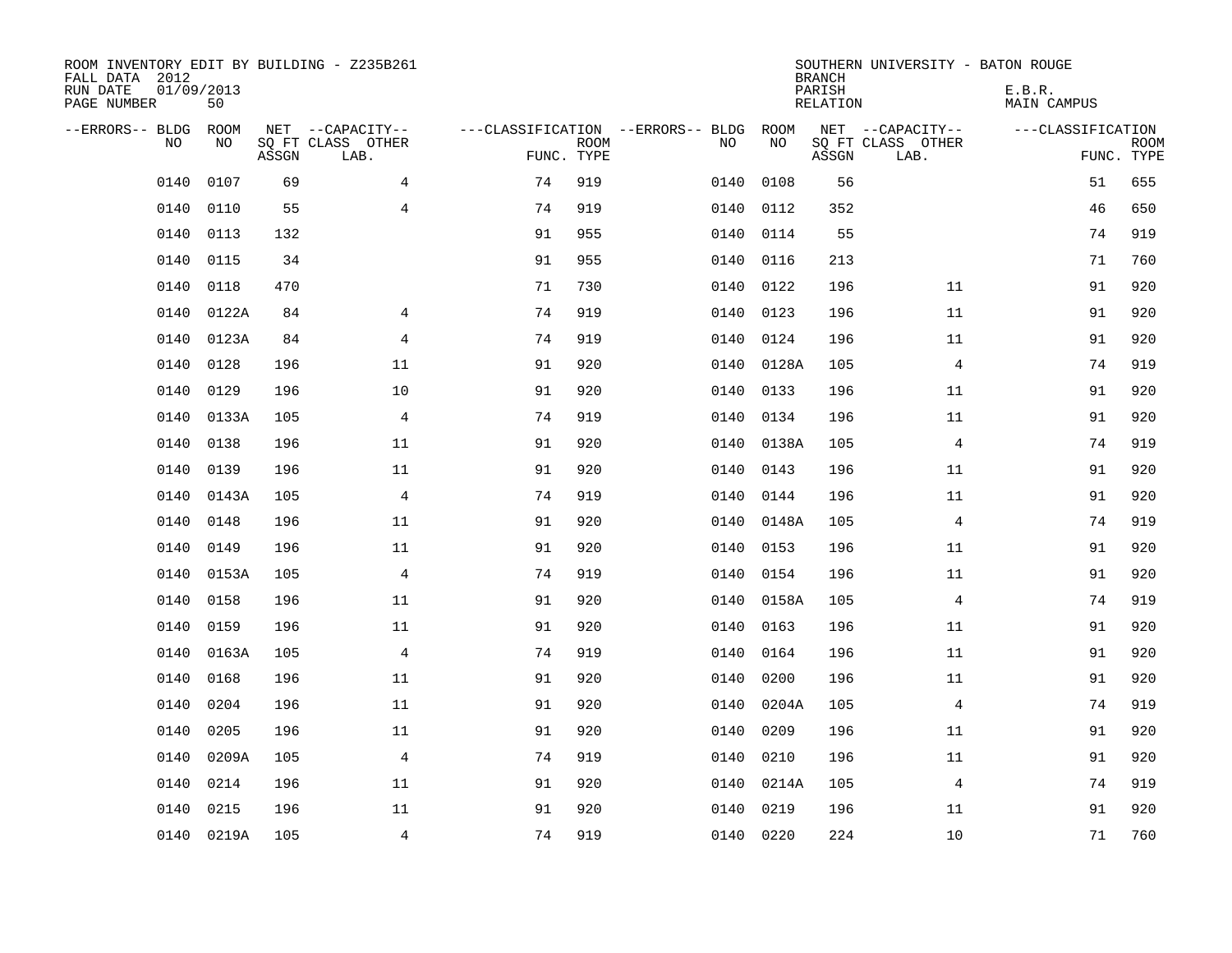| ROOM INVENTORY EDIT BY BUILDING - Z235B261<br>FALL DATA 2012<br>RUN DATE<br>PAGE NUMBER | 01/09/2013<br>51 |       |                                               |                                                 |             |           |            | <b>BRANCH</b><br>PARISH<br><b>RELATION</b> | SOUTHERN UNIVERSITY - BATON ROUGE             | E.B.R.<br><b>MAIN CAMPUS</b>    |             |
|-----------------------------------------------------------------------------------------|------------------|-------|-----------------------------------------------|-------------------------------------------------|-------------|-----------|------------|--------------------------------------------|-----------------------------------------------|---------------------------------|-------------|
| --ERRORS-- BLDG<br>NO                                                                   | ROOM<br>NO       | ASSGN | NET --CAPACITY--<br>SQ FT CLASS OTHER<br>LAB. | ---CLASSIFICATION --ERRORS-- BLDG<br>FUNC. TYPE | <b>ROOM</b> | NO        | ROOM<br>NO | ASSGN                                      | NET --CAPACITY--<br>SQ FT CLASS OTHER<br>LAB. | ---CLASSIFICATION<br>FUNC. TYPE | <b>ROOM</b> |
| 0140                                                                                    | 0223             | 125   | 10                                            | 71                                              | 760         | 0140      | 0223A      | 35                                         | 2                                             | 57                              | 919         |
| 0140                                                                                    | 0225             | 144   | 11                                            | 91                                              | 920         | 0140      | 0226       | 196                                        | 11                                            | 91                              | 920         |
| 0140                                                                                    | 0230             | 196   | 11                                            | 91                                              | 920         | 0140      | 0230A      | 105                                        | 4                                             | 74                              | 919         |
| 0140                                                                                    | 0231             | 196   | 11                                            | 91                                              | 920         | 0140      | 0235       | 196                                        | 11                                            | 91                              | 920         |
| 0140                                                                                    | 0235A            | 105   | $\overline{4}$                                | 74                                              | 919         | 0140      | 0236       | 196                                        | 11                                            | 91                              | 920         |
| 0140                                                                                    | 0240             | 196   | 11                                            | 91                                              | 920         | 0140      | 0241       | 196                                        | 11                                            | 91                              | 920         |
| 0140                                                                                    | 0245             | 196   | 11                                            | 91                                              | 920         | 0140      | 0245A      | 105                                        | 4                                             | 74                              | 919         |
| 0140                                                                                    | 0246             | 196   | 11                                            | 91                                              | 920         | 0140      | 0250       | 196                                        | 11                                            | 91                              | 920         |
| 0140                                                                                    | 0250A            | 105   | $\overline{4}$                                | 74                                              | 919         | 0140      | 0251       | 196                                        | 11                                            | 91                              | 920         |
| 0140                                                                                    | 0255             | 196   | 11                                            | 91                                              | 920         | 0140      | 0255A      | 105                                        | 4                                             | 74                              | 919         |
| 0140                                                                                    | 0256             | 196   | 11                                            | 91                                              | 920         | 0140      | 0260       | 196                                        | 11                                            | 91                              | 920         |
| 0140                                                                                    | 0260A            | 105   | $\overline{4}$                                | 74                                              | 919         | 0140      | 0261       | 196                                        | 11                                            | 91                              | 920         |
| 0140                                                                                    | 0265             | 196   | 11                                            | 91                                              | 920         | 0140      | 0265A      | 105                                        | $\overline{4}$                                | 74                              | 919         |
| 0140                                                                                    | 0266             | 196   | 11                                            | 91                                              | 920         | 0140      | 0270       | 196                                        | 11                                            | 91                              | 920         |
| 0140                                                                                    | 0270A            | 105   | 4                                             | 74                                              | 919         | 0140      | 0271       | 196                                        | 11                                            | 91                              | 920         |
| 0140                                                                                    | 0275             | 196   | 11                                            | 91                                              | 920         | 0140      | 0275A      | 105                                        | 4                                             | 74                              | 919         |
| 0140                                                                                    | 0276             | 196   | 11                                            | 91                                              | 920         | 0140      | 0280       | 196                                        | 11                                            | 91                              | 920         |
| 0140                                                                                    | 0280A            | 105   | $\overline{4}$                                | 74                                              | 919         | 0140      | 0300       | 196                                        | 11                                            | 91                              | 920         |
| 0140                                                                                    | 0304             | 196   | 11                                            | 91                                              | 920         | 0140      | 0304A      | 105                                        | $\overline{4}$                                | 74                              | 919         |
| 0140                                                                                    | 0305             | 196   | 11                                            | 91                                              | 920         | 0140      | 0309       | 196                                        | 11                                            | 91                              | 920         |
| 0140                                                                                    | 0309A            | 105   | 4                                             | 74                                              | 919         | 0140      | 0310       | 196                                        | 11                                            | 91                              | 920         |
| 0140                                                                                    | 0314             | 196   | 11                                            | 91                                              | 920         | 0140      | 0314A      | 105                                        | 4                                             | 74                              | 919         |
| 0140                                                                                    | 0315             | 196   | 11                                            | 91                                              | 920         | 0140      | 0319       | 196                                        | 11                                            | 91                              | 920         |
| 0140                                                                                    | 0319A            | 105   | 4                                             | 74                                              | 919         | 0140      | 0320       | 196                                        | 11                                            | 91                              | 920         |
| 0140                                                                                    | 0321             | 196   | 11                                            | 91                                              | 920         | 0140      | 0321A      | 105                                        | 4                                             | 74                              | 919         |
|                                                                                         | 0140 0323        | 125   | 10                                            | 71                                              | 760         | 0140 0325 |            | 144                                        | 11                                            | 91                              | 920         |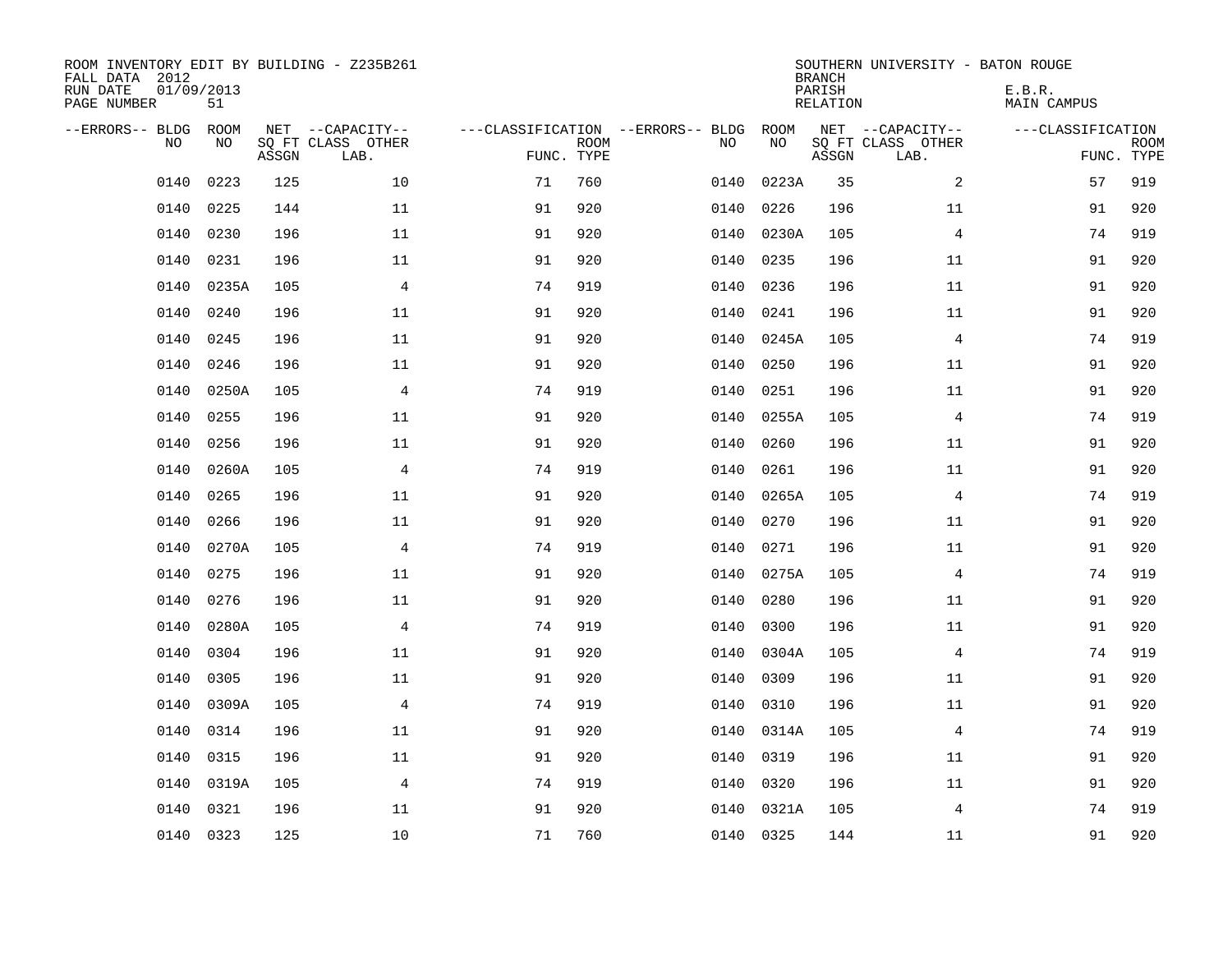| ROOM INVENTORY EDIT BY BUILDING - Z235B261<br>FALL DATA 2012<br>RUN DATE<br>PAGE NUMBER | 01/09/2013<br>52 |       |                           |                                        |             |           |                                                  | <b>BRANCH</b><br>PARISH<br>RELATION | SOUTHERN UNIVERSITY - BATON ROUGE                                                                          | E.B.R.<br><b>MAIN CAMPUS</b> |             |
|-----------------------------------------------------------------------------------------|------------------|-------|---------------------------|----------------------------------------|-------------|-----------|--------------------------------------------------|-------------------------------------|------------------------------------------------------------------------------------------------------------|------------------------------|-------------|
| --ERRORS-- BLDG ROOM                                                                    |                  |       | NET --CAPACITY--          | ---CLASSIFICATION --ERRORS-- BLDG ROOM |             |           |                                                  |                                     | NET --CAPACITY--                                                                                           | ---CLASSIFICATION            |             |
| NO                                                                                      | NO               | ASSGN | SQ FT CLASS OTHER<br>LAB. | FUNC. TYPE                             | <b>ROOM</b> | NO.       | NO                                               | ASSGN                               | SQ FT CLASS OTHER<br>LAB.                                                                                  | FUNC. TYPE                   | <b>ROOM</b> |
| 0140                                                                                    | 0325A            | 105   | 4                         | 74                                     | 919         | 0140      | 0326                                             | 196                                 | 11                                                                                                         | 91                           | 920         |
| 0140                                                                                    | 0330             | 196   | 11                        | 91                                     | 920         | 0140      | 0330A                                            | 105                                 | $\mathbf{1}$                                                                                               | 91                           | 920         |
| 0140                                                                                    | 0331             | 196   | 11                        | 91                                     | 920         | 0140      | 0335                                             | 196                                 | 11                                                                                                         | 91                           | 920         |
| 0140                                                                                    | 0335A            | 105   | 4                         | 74                                     | 919         | 0140      | 0341                                             | 196                                 | $\mathbf{1}$                                                                                               | 91                           | 920         |
| 0140                                                                                    | 0341A            | 105   | $\overline{4}$            | 74                                     | 919         | 0140      | 0345                                             | 196                                 | $\mathbf{1}$                                                                                               | 91                           | 920         |
| 0140                                                                                    | 0346             | 196   | $\mathbf 1$               | 91                                     | 920         | 0140      | 0346A                                            | 105                                 | 4                                                                                                          | 74                           | 919         |
| 0140                                                                                    | 0350             | 196   | $\mathbf 1$               | 91                                     | 920         | 0140 0351 |                                                  | 196                                 | $\mathbf{1}$                                                                                               | 91                           | 920         |
| 0140                                                                                    | 0351A            | 105   | $\overline{4}$            | 74                                     | 919         | 0140      | 0355                                             | 196                                 | $\mathbf{1}$                                                                                               | 91                           | 920         |
| 0140                                                                                    | 0356             | 196   | $\mathbf 1$               | 91                                     | 920         |           | 0140 0356A                                       | 105                                 | 4                                                                                                          | 74                           | 919         |
| 0140                                                                                    | 0360             | 196   | $\mathbf{1}$              | 91                                     | 920         | 0140      | 0361                                             | 196                                 | $\mathbf{1}$                                                                                               | 91                           | 920         |
| 0140                                                                                    | 0365             | 196   | $\mathbf 1$               | 91                                     | 920         |           | 0140 0365A                                       | 105                                 | 4                                                                                                          | 74                           | 919         |
| 0140                                                                                    | 0366             | 196   | $\mathbf{1}$              | 91                                     | 920         | 0140      | 0366A                                            | 105                                 | 4                                                                                                          | 74                           | 919         |
| 0140                                                                                    | 0370             | 196   | $\mathbf 1$               | 91                                     | 920         | 0140 0371 |                                                  | 196                                 | $\mathbf{1}$                                                                                               | 91                           | 920         |
| 0140                                                                                    | 0371A            | 105   | 4                         | 74                                     | 919         | 0140      | 0375                                             | 196                                 | $\mathbf{1}$                                                                                               | 91                           | 920         |
| 0140                                                                                    | 0376             | 196   | $\mathbf 1$               | 91                                     | 920         |           | 0140 0376A                                       | 105                                 | $\overline{4}$                                                                                             | 74                           | 919         |
| 0140                                                                                    | 0380             | 196   | $\mathbf{1}$              | 91                                     | 920         |           | TOTAL NUMBER CLASSROOMS<br>TOTAL NUMBER LABS 210 |                                     | TOTAL NET ASSIGN SQ. FT. IN ROOM FILE<br>TOTAL NUMBER COMPUTER CLASSROOMS<br>TOTAL NUMBER SPECIAL LABS 220 | 25,006                       |             |
|                                                                                         | 0141 0100        | 1708  |                           | 46                                     | 650         | 0141 0101 |                                                  | 454                                 |                                                                                                            | 51                           | 655         |
|                                                                                         | 0141 0102        | 87    |                           | 51                                     | 655         | 0141 0104 |                                                  | 454                                 | 25                                                                                                         | 48                           | 410         |
|                                                                                         | 0141 0105        | 117   |                           | 55                                     | 350         | 0141 0106 |                                                  | 115                                 | $\mathbf{1}$                                                                                               | 55                           | 310         |
|                                                                                         | 0141 0107        | 69    | 4                         | 74                                     | 919         | 0141 0108 |                                                  | 56                                  |                                                                                                            | 51                           | 655         |
|                                                                                         | 0141 0110        | 55    | $\overline{4}$            | 74                                     | 919         | 0141 0112 |                                                  | 352                                 |                                                                                                            | 46                           | 650         |
|                                                                                         | 0141 0113        | 132   |                           | 91                                     | 955         | 0141 0114 |                                                  | 55                                  |                                                                                                            | 74                           | 919         |
|                                                                                         | 0141 0115        | 34    |                           | 91                                     | 955         | 0141 0116 |                                                  | 213                                 |                                                                                                            | 71                           | 760         |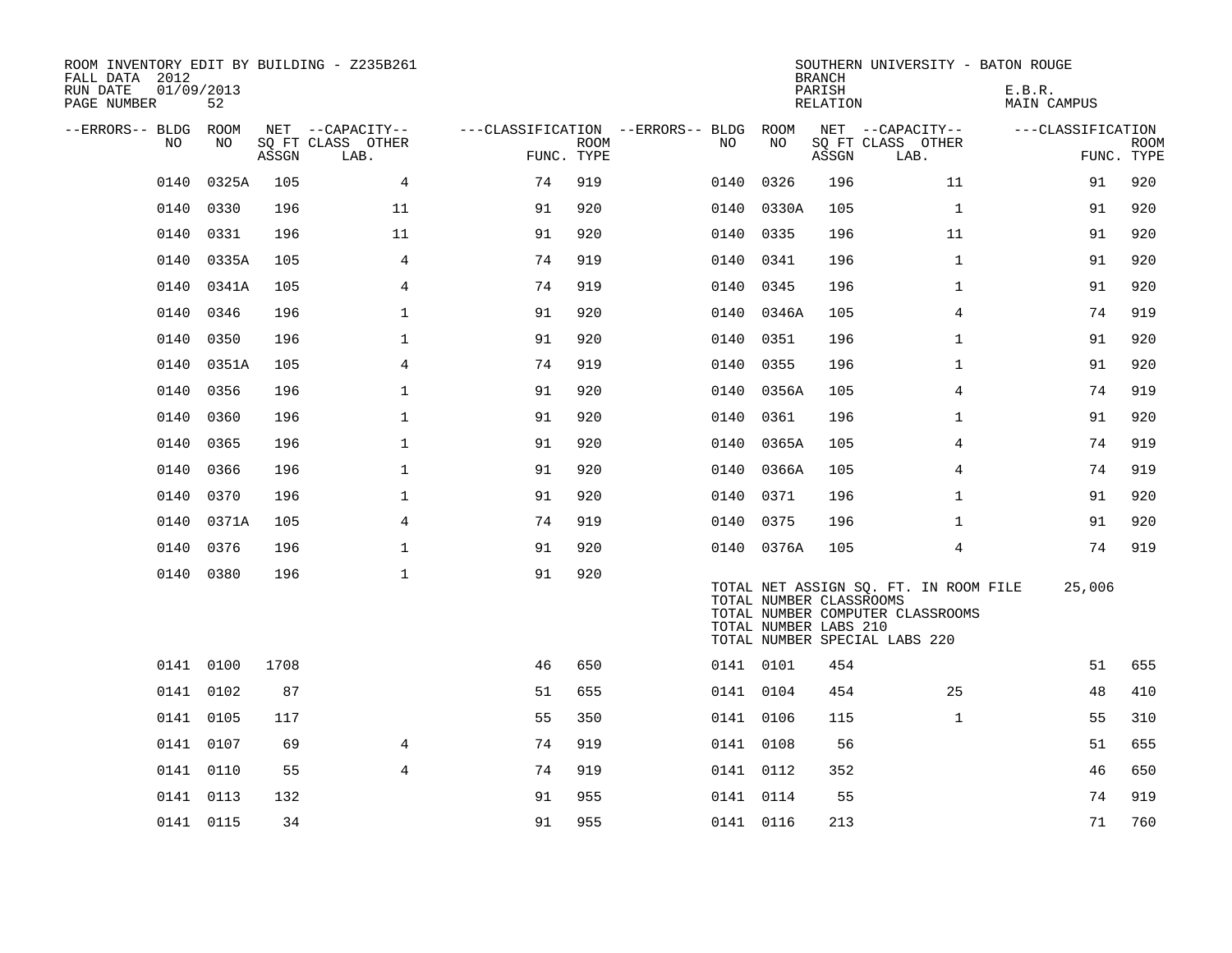| ROOM INVENTORY EDIT BY BUILDING - Z235B261<br>FALL DATA 2012<br>RUN DATE<br>PAGE NUMBER | 01/09/2013<br>53 |       |                                               |                                                      |             |           |            | <b>BRANCH</b><br>PARISH<br><b>RELATION</b> | SOUTHERN UNIVERSITY - BATON ROUGE             | E.B.R.<br><b>MAIN CAMPUS</b> |                           |
|-----------------------------------------------------------------------------------------|------------------|-------|-----------------------------------------------|------------------------------------------------------|-------------|-----------|------------|--------------------------------------------|-----------------------------------------------|------------------------------|---------------------------|
| --ERRORS-- BLDG<br>NO.                                                                  | ROOM<br>NO       | ASSGN | NET --CAPACITY--<br>SQ FT CLASS OTHER<br>LAB. | ---CLASSIFICATION --ERRORS-- BLDG ROOM<br>FUNC. TYPE | <b>ROOM</b> | NO        | NO         | ASSGN                                      | NET --CAPACITY--<br>SQ FT CLASS OTHER<br>LAB. | ---CLASSIFICATION            | <b>ROOM</b><br>FUNC. TYPE |
| 0141                                                                                    | 0118             | 470   |                                               | 71                                                   | 730         | 0141 0122 |            | 196                                        | $\mathbf{1}$                                  | 91                           | 920                       |
|                                                                                         | 0141 0122A       | 84    | 4                                             | 74                                                   | 919         | 0141 0123 |            | 196                                        | $\mathbf{1}$                                  | 91                           | 920                       |
|                                                                                         | 0141 0123A       | 84    | 4                                             | 74                                                   | 919         | 0141 0124 |            | 196                                        | $\mathbf{1}$                                  | 91                           | 920                       |
|                                                                                         | 0141 0128        | 196   | $\mathbf 1$                                   | 91                                                   | 920         |           | 0141 0128A | 105                                        | 4                                             | 74                           | 919                       |
| 0141                                                                                    | 0129             | 196   | $\mathbf{1}$                                  | 91                                                   | 920         | 0141 0133 |            | 196                                        | $\mathbf{1}$                                  | 91                           | 920                       |
|                                                                                         | 0141 0133A       | 105   | $\overline{4}$                                | 74                                                   | 919         |           | 0141 0134  | 196                                        | $\mathbf{1}$                                  | 91                           | 920                       |
|                                                                                         | 0141 0138        | 196   | $\mathbf{1}$                                  | 91                                                   | 920         |           | 0141 0138A | 105                                        | 4                                             | 74                           | 919                       |
|                                                                                         | 0141 0139        | 196   | $\mathbf 1$                                   | 91                                                   | 920         |           | 0141 0143  | 196                                        | $\mathbf{1}$                                  | 91                           | 920                       |
|                                                                                         | 0141 0143A       | 105   | $\overline{4}$                                | 74                                                   | 919         | 0141 0144 |            | 196                                        | $\mathbf{1}$                                  | 91                           | 920                       |
|                                                                                         | 0141 0148        | 196   | $\mathbf 1$                                   | 91                                                   | 920         |           | 0141 0148A | 105                                        | 4                                             | 74                           | 919                       |
| 0141                                                                                    | 0149             | 196   | $\mathbf 1$                                   | 91                                                   | 920         | 0141 0153 |            | 196                                        | $\mathbf{1}$                                  | 91                           | 920                       |
|                                                                                         | 0141 0153A       | 105   | $\overline{4}$                                | 74                                                   | 919         |           | 0141 0154  | 196                                        | $\mathbf{1}$                                  | 91                           | 920                       |
| 0141                                                                                    | 0158             | 196   | $\mathbf 1$                                   | 91                                                   | 920         |           | 0141 0158A | 105                                        | 4                                             | 74                           | 919                       |
|                                                                                         | 0141 0159        | 196   | $\mathbf 1$                                   | 91                                                   | 920         |           | 0141 0163  | 196                                        | $\mathbf{1}$                                  | 91                           | 920                       |
| 0141                                                                                    | 0163A            | 105   | 4                                             | 74                                                   | 919         | 0141 0164 |            | 196                                        | $\mathbf{1}$                                  | 91                           | 920                       |
|                                                                                         | 0141 0168        | 196   | $\mathbf 1$                                   | 91                                                   | 920         | 0141 0200 |            | 196                                        | $\mathbf{1}$                                  | 91                           | 920                       |
| 0141                                                                                    | 0204             | 196   | $\mathbf 1$                                   | 91                                                   | 920         |           | 0141 0204A | 105                                        | 4                                             | 74                           | 919                       |
| 0141                                                                                    | 0205             | 196   | $\mathbf{1}$                                  | 91                                                   | 920         |           | 0141 0209  | 196                                        | $\mathbf{1}$                                  | 91                           | 920                       |
|                                                                                         | 0141 0209A       | 105   | $\overline{4}$                                | 74                                                   | 919         | 0141 0210 |            | 196                                        | $\mathbf{1}$                                  | 91                           | 920                       |
|                                                                                         | 0141 0214        | 196   | $\mathbf 1$                                   | 91                                                   | 920         |           | 0141 0214A | 105                                        | 4                                             | 74                           | 919                       |
|                                                                                         | 0141 0215        | 196   | $\mathbf 1$                                   | 91                                                   | 920         | 0141 0219 |            | 196                                        | $\mathbf{1}$                                  | 91                           | 920                       |
|                                                                                         | 0141 0219A       | 105   | 4                                             | 74                                                   | 919         | 0141 0220 |            | 224                                        |                                               | 71                           | 760                       |
|                                                                                         | 0141 0221        | 294   | 17                                            | 48                                                   | 410         | 0141 0223 |            | 125                                        |                                               | 71                           | 760                       |
|                                                                                         | 0141 0223A       | 35    | 2                                             | 74                                                   | 919         | 0141 0225 |            | 144                                        | $\mathbf{1}$                                  | 91                           | 920                       |
|                                                                                         | 0141 0226        | 196   | $\mathbf 1$                                   | 91                                                   | 920         | 0141 0230 |            | 196                                        | $\mathbf{1}$                                  | 91                           | 920                       |
|                                                                                         | 0141 0230A       | 105   | $\overline{4}$                                | 74                                                   | 919         | 0141 0231 |            | 196                                        | $\mathbf{1}$                                  | 91                           | 920                       |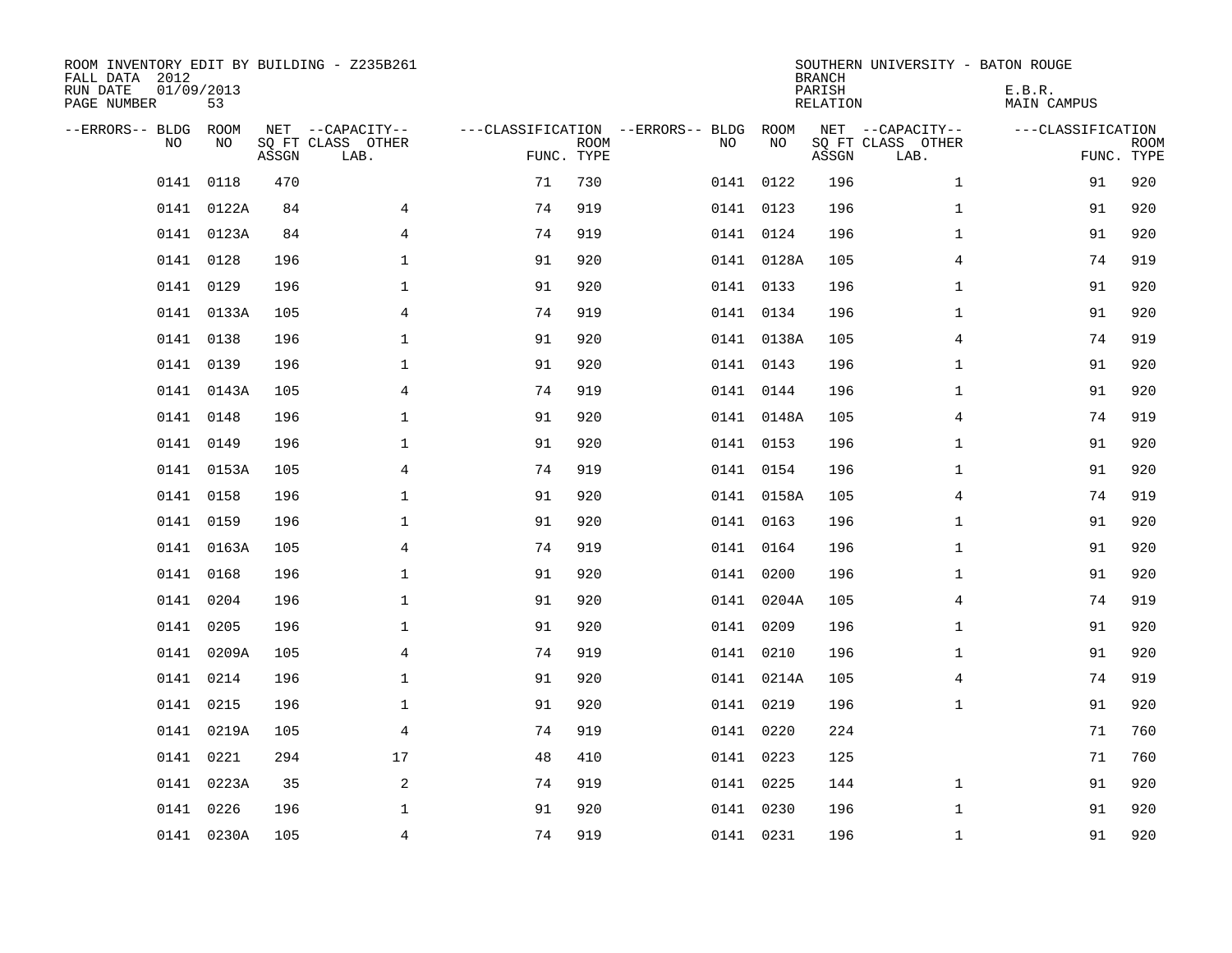| ROOM INVENTORY EDIT BY BUILDING - Z235B261<br>FALL DATA 2012<br>RUN DATE<br>PAGE NUMBER | 01/09/2013<br>54 |       |                                               |                                   |                           |           |            | <b>BRANCH</b><br>PARISH<br>RELATION | SOUTHERN UNIVERSITY - BATON ROUGE             | E.B.R.<br><b>MAIN CAMPUS</b> |                           |
|-----------------------------------------------------------------------------------------|------------------|-------|-----------------------------------------------|-----------------------------------|---------------------------|-----------|------------|-------------------------------------|-----------------------------------------------|------------------------------|---------------------------|
| --ERRORS-- BLDG<br>NO.                                                                  | ROOM<br>NO       | ASSGN | NET --CAPACITY--<br>SQ FT CLASS OTHER<br>LAB. | ---CLASSIFICATION --ERRORS-- BLDG | <b>ROOM</b><br>FUNC. TYPE | NO        | ROOM<br>NO | ASSGN                               | NET --CAPACITY--<br>SQ FT CLASS OTHER<br>LAB. | ---CLASSIFICATION            | <b>ROOM</b><br>FUNC. TYPE |
| 0141                                                                                    | 0235             | 196   | $\mathbf{1}$                                  | 91                                | 920                       |           | 0141 0235A | 105                                 | 4                                             | 74                           | 919                       |
| 0141                                                                                    | 0236             | 196   | 1                                             | 91                                | 920                       | 0141 0240 |            | 196                                 | $\mathbf{1}$                                  | 91                           | 920                       |
| 0141                                                                                    | 0241             | 196   | $\mathbf 1$                                   | 91                                | 920                       | 0141 0245 |            | 196                                 | $\mathbf{1}$                                  | 91                           | 920                       |
|                                                                                         | 0141 0245A       | 105   | 4                                             | 74                                | 919                       | 0141 0246 |            | 196                                 | $\mathbf{1}$                                  | 91                           | 920                       |
| 0141                                                                                    | 0250             | 196   | $\mathbf 1$                                   | 91                                | 920                       |           | 0141 0250A | 105                                 | 4                                             | 74                           | 919                       |
|                                                                                         | 0141 0251        | 196   | $\mathbf 1$                                   | 91                                | 920                       | 0141 0255 |            | 196                                 | $\mathbf{1}$                                  | 91                           | 920                       |
| 0141                                                                                    | 0255A            | 105   | $\overline{4}$                                | 74                                | 919                       | 0141 0256 |            | 196                                 | $\mathbf{1}$                                  | 91                           | 920                       |
|                                                                                         | 0141 0260        | 196   | $\mathbf 1$                                   | 91                                | 920                       |           | 0141 0260A | 105                                 | $\overline{4}$                                | 74                           | 919                       |
| 0141                                                                                    | 0261             | 196   | $\mathbf 1$                                   | 91                                | 920                       | 0141 0265 |            | 196                                 | $\mathbf{1}$                                  | 91                           | 920                       |
|                                                                                         | 0141 0265A       | 105   | 4                                             | 74                                | 919                       |           | 0141 0266  | 196                                 | $\mathbf{1}$                                  | 91                           | 920                       |
| 0141                                                                                    | 0270             | 196   | $\mathbf 1$                                   | 91                                | 920                       |           | 0141 0270A | 105                                 | 4                                             | 74                           | 919                       |
|                                                                                         | 0141 0271        | 196   | $\mathbf 1$                                   | 91                                | 920                       |           | 0141 0275  | 196                                 | $\mathbf{1}$                                  | 91                           | 920                       |
|                                                                                         | 0141 0275A       | 105   | 4                                             | 74                                | 919                       | 0141 0276 |            | 196                                 | $\mathbf{1}$                                  | 91                           | 920                       |
|                                                                                         | 0141 0280        | 196   | $\mathbf 1$                                   | 91                                | 920                       |           | 0141 0280A | 105                                 | 4                                             | 74                           | 919                       |
| 0141                                                                                    | 0300             | 196   | $\mathbf 1$                                   | 91                                | 920                       | 0141 0304 |            | 196                                 | $\mathbf{1}$                                  | 91                           | 920                       |
|                                                                                         | 0141 0304A       | 105   | $\overline{4}$                                | 74                                | 919                       | 0141 0305 |            | 196                                 | $\mathbf{1}$                                  | 91                           | 920                       |
|                                                                                         | 0141 0309        | 196   | 1                                             | 91                                | 920                       |           | 0141 0309A | 105                                 | 4                                             | 74                           | 919                       |
| 0141                                                                                    | 0310             | 196   | $\mathbf 1$                                   | 91                                | 920                       | 0141 0314 |            | 196                                 | $\mathbf{1}$                                  | 91                           | 920                       |
|                                                                                         | 0141 0314A       | 105   | 4                                             | 74                                | 919                       | 0141 0315 |            | 196                                 | $\mathbf{1}$                                  | 91                           | 920                       |
|                                                                                         | 0141 0319        | 196   | 1                                             | 91                                | 920                       |           | 0141 0319A | 105                                 | 4                                             | 74                           | 919                       |
|                                                                                         | 0141 0320        | 196   | $\mathbf 1$                                   | 91                                | 920                       | 0141 0321 |            | 196                                 | $\mathbf{1}$                                  | 91                           | 920                       |
|                                                                                         | 0141 0321A       | 105   | $\overline{4}$                                | 74                                | 919                       | 0141 0323 |            | 125                                 |                                               | 71                           | 760                       |
|                                                                                         | 0141 0325        | 144   | $\mathbf{1}$                                  | 91                                | 920                       |           | 0141 0325A | 105                                 | 4                                             | 74                           | 919                       |
|                                                                                         | 0141 0326        | 196   | $\mathbf 1$                                   | 91                                | 920                       | 0141 0330 |            | 196                                 | $\mathbf{1}$                                  | 91                           | 920                       |
|                                                                                         | 0141 0330A       | 105   | $\mathbf 1$                                   | 91                                | 920                       | 0141 0331 |            | 196                                 | $\mathbf{1}$                                  | 91                           | 920                       |
|                                                                                         | 0141 0335        | 196   | $\mathbf{1}$                                  | 91                                | 920                       |           | 0141 0335A | 105                                 | 4                                             | 74                           | 919                       |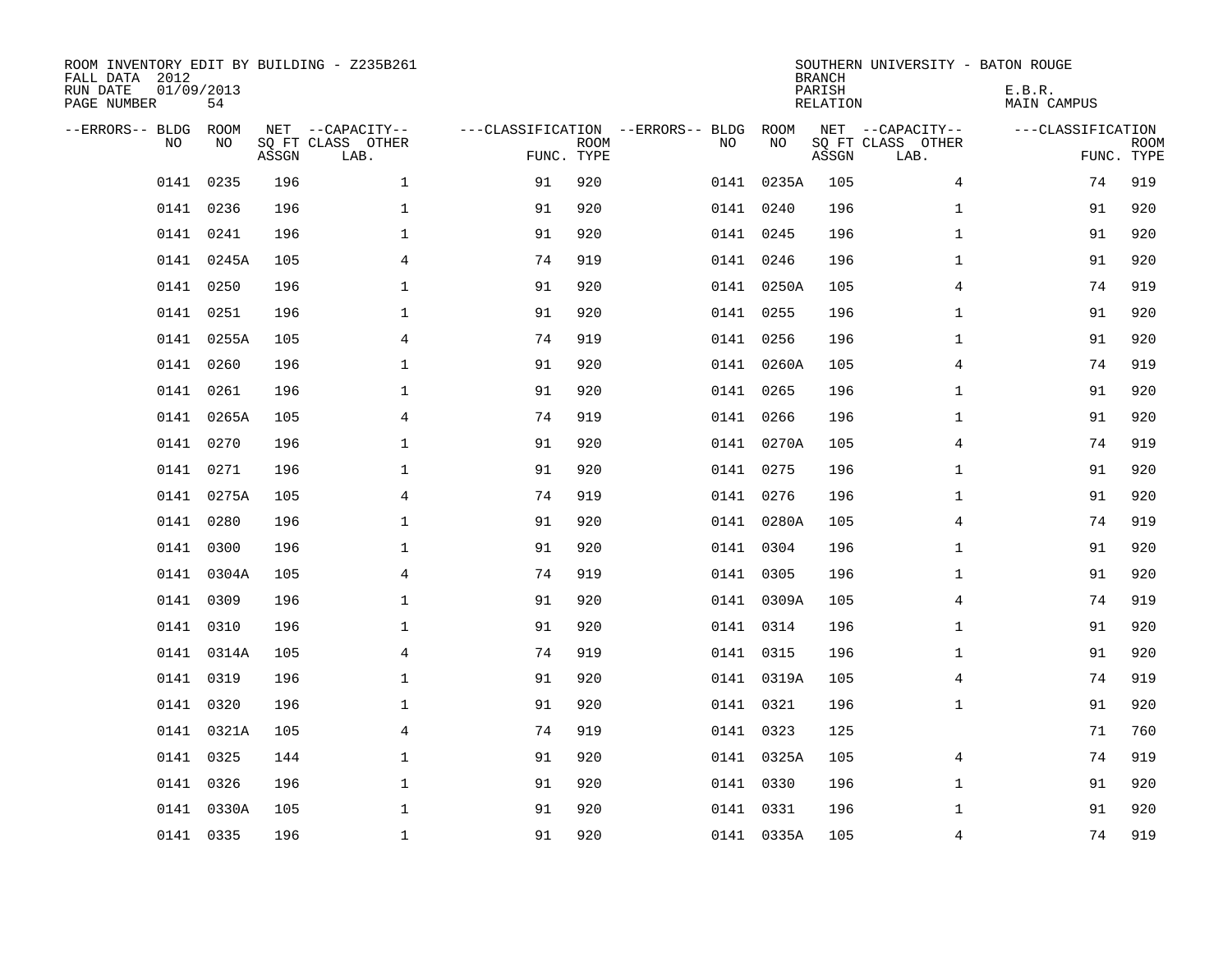| ROOM INVENTORY EDIT BY BUILDING - Z235B261<br>FALL DATA 2012<br>RUN DATE<br>PAGE NUMBER | 01/09/2013<br>55 |       |                           |            |             |                                        |            | <b>BRANCH</b><br>PARISH<br>RELATION                     | SOUTHERN UNIVERSITY - BATON ROUGE                                                                                          | E.B.R.<br>MAIN CAMPUS |                           |
|-----------------------------------------------------------------------------------------|------------------|-------|---------------------------|------------|-------------|----------------------------------------|------------|---------------------------------------------------------|----------------------------------------------------------------------------------------------------------------------------|-----------------------|---------------------------|
| --ERRORS-- BLDG ROOM                                                                    |                  |       | NET --CAPACITY--          |            |             | ---CLASSIFICATION --ERRORS-- BLDG ROOM |            |                                                         | NET --CAPACITY--                                                                                                           | ---CLASSIFICATION     |                           |
| NO                                                                                      | NO               | ASSGN | SQ FT CLASS OTHER<br>LAB. | FUNC. TYPE | <b>ROOM</b> | NO                                     | NO         | ASSGN                                                   | SQ FT CLASS OTHER<br>LAB.                                                                                                  |                       | <b>ROOM</b><br>FUNC. TYPE |
|                                                                                         | 0141 0341        | 196   | $\mathbf{1}$              | 91         | 920         |                                        | 0141 0341A | 105                                                     | 4                                                                                                                          | 74                    | 919                       |
|                                                                                         | 0141 0345        | 196   | $\mathbf{1}$              | 91         | 920         |                                        | 0141 0346  | 196                                                     | $\mathbf{1}$                                                                                                               | 91                    | 920                       |
|                                                                                         | 0141 0346A       | 105   | $\overline{4}$            | 74         | 919         |                                        | 0141 0350  | 196                                                     | $\mathbf{1}$                                                                                                               | 91                    | 920                       |
|                                                                                         | 0141 0351        | 196   | $\mathbf 1$               | 91         | 920         |                                        | 0141 0351A | 105                                                     | 4                                                                                                                          | 74                    | 919                       |
|                                                                                         | 0141 0355        | 196   | $\mathbf{1}$              | 91         | 920         |                                        | 0141 0356  | 196                                                     | $\mathbf{1}$                                                                                                               | 91                    | 920                       |
|                                                                                         | 0141 0356A       | 105   | 4                         | 74         | 919         |                                        | 0141 0360  | 196                                                     | $\mathbf{1}$                                                                                                               | 91                    | 920                       |
|                                                                                         | 0141 0361        | 196   | $\mathbf{1}$              | 91         | 920         |                                        | 0141 0365  | 196                                                     | $\mathbf{1}$                                                                                                               | 91                    | 920                       |
| 0141                                                                                    | 0365A            | 105   | 4                         | 74         | 919         |                                        | 0141 0366  | 196                                                     | $\mathbf{1}$                                                                                                               | 91                    | 920                       |
|                                                                                         | 0141 0366A       | 105   | 4                         | 74         | 919         |                                        | 0141 0370  | 196                                                     | $\mathbf{1}$                                                                                                               | 91                    | 920                       |
|                                                                                         | 0141 0371        | 196   | $\mathbf 1$               | 91         | 920         |                                        | 0141 0371A | 105                                                     | $\overline{4}$                                                                                                             | 74                    | 919                       |
|                                                                                         | 0141 0375        | 196   | $\mathbf 1$               | 91         | 920         |                                        | 0141 0376  | 196                                                     | $\mathbf{1}$                                                                                                               | 91                    | 920                       |
|                                                                                         | 0141 0376A       | 105   | $\overline{4}$            | 74         | 919         |                                        | 0141 0380  | 196<br>TOTAL NUMBER CLASSROOMS<br>TOTAL NUMBER LABS 210 | $\mathbf{1}$<br>TOTAL NET ASSIGN SQ. FT. IN ROOM FILE<br>TOTAL NUMBER COMPUTER CLASSROOMS<br>TOTAL NUMBER SPECIAL LABS 220 | 91<br>25,300          | 920                       |
|                                                                                         | 0142 0100        | 1708  |                           | 46         | 650         |                                        | 0142 0101  | 454                                                     |                                                                                                                            | 51                    | 655                       |
|                                                                                         | 0142 0102        | 87    |                           | 51         | 655         |                                        | 0142 0104  | 454                                                     | 25                                                                                                                         | 48                    | 410                       |
|                                                                                         | 0142 0105        | 117   |                           | 55         | 350         |                                        | 0142 0106  | 115                                                     | $\mathbf{1}$                                                                                                               | 55                    | 310                       |
|                                                                                         | 0142 0107        | 69    | 4                         | 74         | 919         |                                        | 0142 0108  | 56                                                      |                                                                                                                            | 51                    | 655                       |
|                                                                                         | 0142 0110        | 55    | $\overline{4}$            | 74         | 919         |                                        | 0142 0112  | 352                                                     |                                                                                                                            | 46                    | 650                       |
|                                                                                         | 0142 0113        | 132   |                           | 91         | 955         |                                        | 0142 0114  | 55                                                      |                                                                                                                            | 74                    | 919                       |
|                                                                                         | 0142 0115        | 34    |                           | 91         | 955         |                                        | 0142 0116  | 213                                                     |                                                                                                                            | 71                    | 760                       |
|                                                                                         | 0142 0118        | 470   |                           | 71         | 730         |                                        | 0142 0122  | 196                                                     | $\mathbf{1}$                                                                                                               | 91                    | 920                       |
|                                                                                         | 0142 0122A       | 84    | 4                         | 74         | 919         |                                        | 0142 0123  | 196                                                     | $\mathbf{1}$                                                                                                               | 91                    | 920                       |
|                                                                                         | 0142 0123A       | 84    | $\overline{4}$            | 74         | 919         |                                        | 0142 0124  | 196                                                     | $\mathbf{1}$                                                                                                               | 91                    | 920                       |
|                                                                                         | 0142 0128        | 196   | $\mathbf 1$               | 91         | 920         |                                        | 0142 0128A | 105                                                     | 4                                                                                                                          | 74                    | 919                       |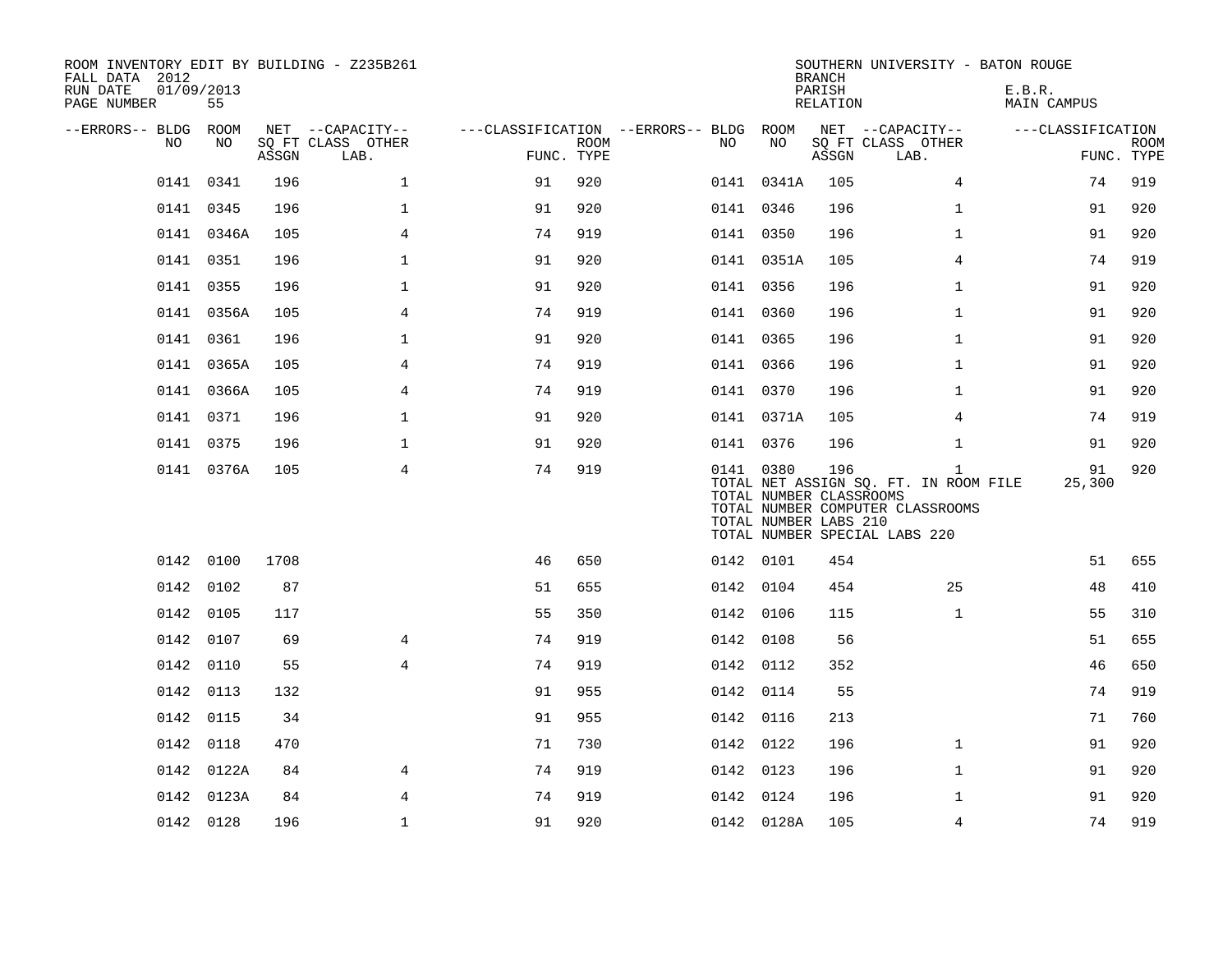| ROOM INVENTORY EDIT BY BUILDING - Z235B261<br>FALL DATA 2012<br>RUN DATE<br>PAGE NUMBER | 01/09/2013<br>56 |       |                                               |                                                      |             |           |            | <b>BRANCH</b><br>PARISH<br><b>RELATION</b> | SOUTHERN UNIVERSITY - BATON ROUGE             | E.B.R.<br><b>MAIN CAMPUS</b> |                           |
|-----------------------------------------------------------------------------------------|------------------|-------|-----------------------------------------------|------------------------------------------------------|-------------|-----------|------------|--------------------------------------------|-----------------------------------------------|------------------------------|---------------------------|
| --ERRORS-- BLDG<br>NO.                                                                  | ROOM<br>NO       | ASSGN | NET --CAPACITY--<br>SQ FT CLASS OTHER<br>LAB. | ---CLASSIFICATION --ERRORS-- BLDG ROOM<br>FUNC. TYPE | <b>ROOM</b> | NO        | NO         | ASSGN                                      | NET --CAPACITY--<br>SQ FT CLASS OTHER<br>LAB. | ---CLASSIFICATION            | <b>ROOM</b><br>FUNC. TYPE |
| 0142                                                                                    | 0129             | 196   | $\mathbf 1$                                   | 91                                                   | 920         | 0142 0133 |            | 196                                        | $\mathbf{1}$                                  | 91                           | 920                       |
| 0142                                                                                    | 0133A            | 105   | 4                                             | 74                                                   | 919         | 0142 0134 |            | 196                                        | $\mathbf{1}$                                  | 91                           | 920                       |
| 0142                                                                                    | 0138             | 196   | $\mathbf 1$                                   | 91                                                   | 920         |           | 0142 0138A | 105                                        | 4                                             | 74                           | 919                       |
| 0142                                                                                    | 0139             | 196   | $\mathbf 1$                                   | 91                                                   | 920         |           | 0142 0143  | 196                                        | $\mathbf{1}$                                  | 91                           | 920                       |
| 0142                                                                                    | 0143A            | 105   | 4                                             | 74                                                   | 919         | 0142 0144 |            | 196                                        | $\mathbf{1}$                                  | 91                           | 920                       |
| 0142                                                                                    | 0148             | 196   | $\mathbf 1$                                   | 91                                                   | 920         |           | 0142 0148A | 105                                        | 4                                             | 74                           | 919                       |
| 0142                                                                                    | 0149             | 196   | $\mathbf 1$                                   | 91                                                   | 920         | 0142 0153 |            | 196                                        | $\mathbf{1}$                                  | 91                           | 920                       |
| 0142                                                                                    | 0153A            | 105   | $\overline{4}$                                | 74                                                   | 919         |           | 0142 0154  | 196                                        | $\mathbf{1}$                                  | 91                           | 920                       |
| 0142                                                                                    | 0158             | 196   | $\mathbf{1}$                                  | 91                                                   | 920         |           | 0142 0158A | 105                                        | $\overline{4}$                                | 74                           | 919                       |
|                                                                                         | 0142 0159        | 196   | $\mathbf{1}$                                  | 91                                                   | 920         |           | 0142 0163  | 196                                        | $\mathbf{1}$                                  | 91                           | 920                       |
| 0142                                                                                    | 0163A            | 105   | 4                                             | 74                                                   | 919         | 0142      | 0164       | 196                                        | $\mathbf{1}$                                  | 91                           | 920                       |
|                                                                                         | 0142 0168        | 196   | $\mathbf 1$                                   | 91                                                   | 920         |           | 0142 0200  | 196                                        | $\mathbf{1}$                                  | 91                           | 920                       |
| 0142                                                                                    | 0204             | 196   | $\mathbf 1$                                   | 91                                                   | 920         | 0142      | 0204A      | 105                                        | 4                                             | 74                           | 919                       |
| 0142                                                                                    | 0205             | 196   | $\mathbf 1$                                   | 91                                                   | 920         |           | 0142 0209  | 196                                        | $\mathbf{1}$                                  | 91                           | 920                       |
|                                                                                         | 0142 0209A       | 105   | $\overline{4}$                                | 74                                                   | 919         | 0142 0210 |            | 196                                        | $\mathbf{1}$                                  | 91                           | 920                       |
|                                                                                         | 0142 0214        | 196   | $\mathbf 1$                                   | 91                                                   | 920         |           | 0142 0214A | 105                                        | 4                                             | 74                           | 919                       |
|                                                                                         | 0142 0215        | 196   | $\mathbf 1$                                   | 91                                                   | 920         | 0142 0219 |            | 196                                        | $\mathbf{1}$                                  | 91                           | 920                       |
|                                                                                         | 0142 0219A       | 105   | $\overline{4}$                                | 74                                                   | 919         | 0142 0220 |            | 224                                        |                                               | 71                           | 760                       |
|                                                                                         | 0142 0221        | 294   | 17                                            | 48                                                   | 410         | 0142 0223 |            | 125                                        |                                               | 71                           | 760                       |
|                                                                                         | 0142 0223A       | 35    | 2                                             | 74                                                   | 919         | 0142 0225 |            | 144                                        | $\mathbf{1}$                                  | 91                           | 920                       |
| 0142                                                                                    | 0226             | 196   | $\mathbf{1}$                                  | 91                                                   | 920         | 0142 0230 |            | 196                                        | $\mathbf{1}$                                  | 91                           | 920                       |
| 0142                                                                                    | 0230A            | 105   | 4                                             | 74                                                   | 919         | 0142 0231 |            | 196                                        | $\mathbf{1}$                                  | 91                           | 920                       |
| 0142                                                                                    | 0235             | 196   | 1                                             | 91                                                   | 920         |           | 0142 0235A | 105                                        | 4                                             | 74                           | 919                       |
| 0142                                                                                    | 0236             | 196   | $\mathbf 1$                                   | 91                                                   | 920         | 0142 0240 |            | 196                                        | $\mathbf{1}$                                  | 91                           | 920                       |
| 0142                                                                                    | 0241             | 196   | $\mathbf 1$                                   | 91                                                   | 920         |           | 0142 0245  | 196                                        | $\mathbf{1}$                                  | 91                           | 920                       |
|                                                                                         | 0142 0245A       | 105   | $\overline{4}$                                | 74                                                   | 919         | 0142 0246 |            | 196                                        | $\mathbf{1}$                                  | 91                           | 920                       |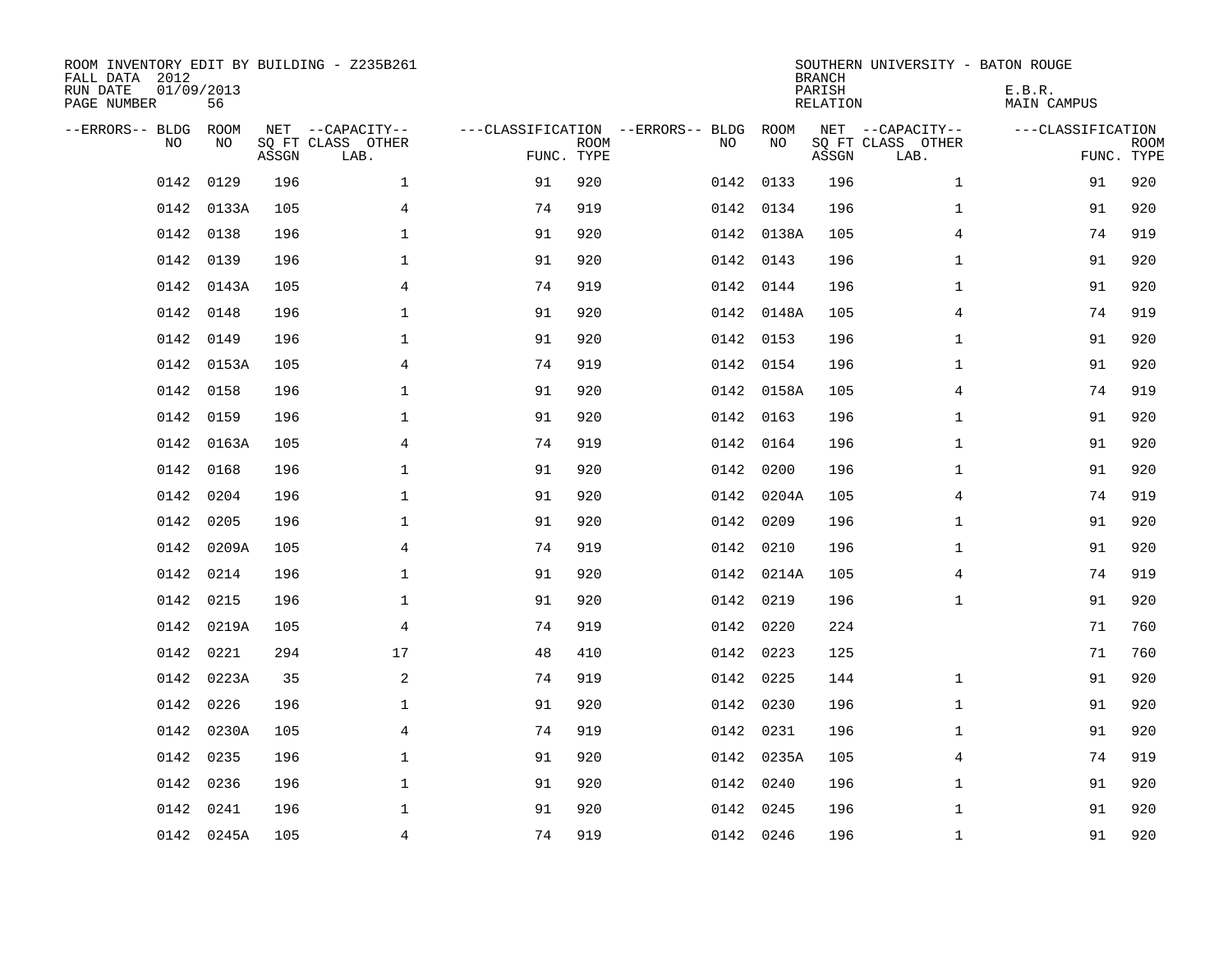| ROOM INVENTORY EDIT BY BUILDING - Z235B261<br>FALL DATA 2012<br>RUN DATE<br>PAGE NUMBER | 01/09/2013<br>57 |       |                                               |                                                      |             |           |            | <b>BRANCH</b><br>PARISH<br><b>RELATION</b> | SOUTHERN UNIVERSITY - BATON ROUGE             | E.B.R.<br><b>MAIN CAMPUS</b> |                           |
|-----------------------------------------------------------------------------------------|------------------|-------|-----------------------------------------------|------------------------------------------------------|-------------|-----------|------------|--------------------------------------------|-----------------------------------------------|------------------------------|---------------------------|
| --ERRORS-- BLDG<br>NO.                                                                  | ROOM<br>NO       | ASSGN | NET --CAPACITY--<br>SQ FT CLASS OTHER<br>LAB. | ---CLASSIFICATION --ERRORS-- BLDG ROOM<br>FUNC. TYPE | <b>ROOM</b> | NO        | NO         | ASSGN                                      | NET --CAPACITY--<br>SQ FT CLASS OTHER<br>LAB. | ---CLASSIFICATION            | <b>ROOM</b><br>FUNC. TYPE |
| 0142                                                                                    | 0250             | 196   | $\mathbf 1$                                   | 91                                                   | 920         |           | 0142 0250A | 105                                        | 4                                             | 74                           | 919                       |
| 0142                                                                                    | 0251             | 196   | 1                                             | 91                                                   | 920         | 0142 0255 |            | 196                                        | $\mathbf{1}$                                  | 91                           | 920                       |
| 0142                                                                                    | 0255A            | 105   | 4                                             | 91                                                   | 920         | 0142      | 0256       | 196                                        | $\mathbf{1}$                                  | 91                           | 920                       |
| 0142                                                                                    | 0260             | 196   | $\mathbf 1$                                   | 91                                                   | 920         |           | 0142 0260A | 105                                        | 4                                             | 74                           | 919                       |
| 0142                                                                                    | 0261             | 196   | $\mathbf{1}$                                  | 91                                                   | 920         | 0142 0265 |            | 196                                        | $\mathbf{1}$                                  | 91                           | 920                       |
| 0142                                                                                    | 0265A            | 105   | $\overline{4}$                                | 74                                                   | 919         |           | 0142 0266  | 196                                        | $\mathbf{1}$                                  | 91                           | 920                       |
| 0142                                                                                    | 0270             | 196   | $\mathbf{1}$                                  | 91                                                   | 920         |           | 0142 0270A | 105                                        | 4                                             | 74                           | 919                       |
| 0142                                                                                    | 0271             | 196   | $\mathbf 1$                                   | 91                                                   | 920         | 0142 0275 |            | 196                                        | $\mathbf{1}$                                  | 91                           | 920                       |
| 0142                                                                                    | 0275A            | 105   | 4                                             | 74                                                   | 919         | 0142      | 0276       | 196                                        | $\mathbf{1}$                                  | 91                           | 920                       |
| 0142                                                                                    | 0280             | 196   | $\mathbf 1$                                   | 91                                                   | 920         |           | 0142 0280A | 105                                        | 4                                             | 74                           | 919                       |
| 0142                                                                                    | 0300             | 196   | $\mathbf 1$                                   | 91                                                   | 920         | 0142      | 0304       | 196                                        | $\mathbf{1}$                                  | 91                           | 920                       |
|                                                                                         | 0142 0304A       | 105   | $\overline{4}$                                | 74                                                   | 919         |           | 0142 0305  | 196                                        | $\mathbf{1}$                                  | 91                           | 920                       |
| 0142                                                                                    | 0309             | 196   | $\mathbf 1$                                   | 91                                                   | 920         |           | 0142 0309A | 105                                        | 4                                             | 74                           | 919                       |
| 0142                                                                                    | 0310             | 196   | $\mathbf 1$                                   | 91                                                   | 920         |           | 0142 0314  | 196                                        | $\mathbf{1}$                                  | 91                           | 920                       |
| 0142                                                                                    | 0314A            | 105   | 4                                             | 74                                                   | 919         | 0142 0315 |            | 196                                        | $\mathbf{1}$                                  | 91                           | 920                       |
|                                                                                         | 0142 0319        | 196   | $\mathbf 1$                                   | 91                                                   | 920         |           | 0142 0319A | 105                                        | 4                                             | 74                           | 919                       |
| 0142                                                                                    | 0320             | 196   | $\mathbf 1$                                   | 91                                                   | 920         | 0142 0321 |            | 196                                        | $\mathbf{1}$                                  | 91                           | 920                       |
| 0142                                                                                    | 0321A            | 105   | $\overline{4}$                                | 74                                                   | 919         | 0142 0323 |            | 125                                        |                                               | 71                           | 760                       |
|                                                                                         | 0142 0325        | 144   | $\mathbf{1}$                                  | 91                                                   | 920         |           | 0142 0325A | 105                                        | $\overline{4}$                                | 74                           | 919                       |
| 0142                                                                                    | 0326             | 196   | $\mathbf 1$                                   | 91                                                   | 920         | 0142 0330 |            | 196                                        | $\mathbf{1}$                                  | 91                           | 920                       |
| 0142                                                                                    | 0330A            | 105   | $\mathbf 1$                                   | 91                                                   | 920         | 0142 0331 |            | 196                                        | $\mathbf{1}$                                  | 91                           | 920                       |
| 0142                                                                                    | 0335             | 196   | $\mathbf 1$                                   | 91                                                   | 920         |           | 0142 0335A | 105                                        | 4                                             | 74                           | 919                       |
| 0142                                                                                    | 0341             | 196   | $\mathbf 1$                                   | 91                                                   | 920         |           | 0142 0341A | 105                                        | 4                                             | 74                           | 919                       |
| 0142                                                                                    | 0345             | 196   | $\mathbf 1$                                   | 91                                                   | 920         | 0142 0346 |            | 196                                        | $\mathbf{1}$                                  | 91                           | 920                       |
| 0142                                                                                    | 0346A            | 105   | 4                                             | 74                                                   | 919         |           | 0142 0350  | 196                                        | $\mathbf{1}$                                  | 91                           | 920                       |
|                                                                                         | 0142 0351        | 196   | $\mathbf{1}$                                  | 91                                                   | 920         |           | 0142 0351A | 105                                        | 4                                             | 74                           | 919                       |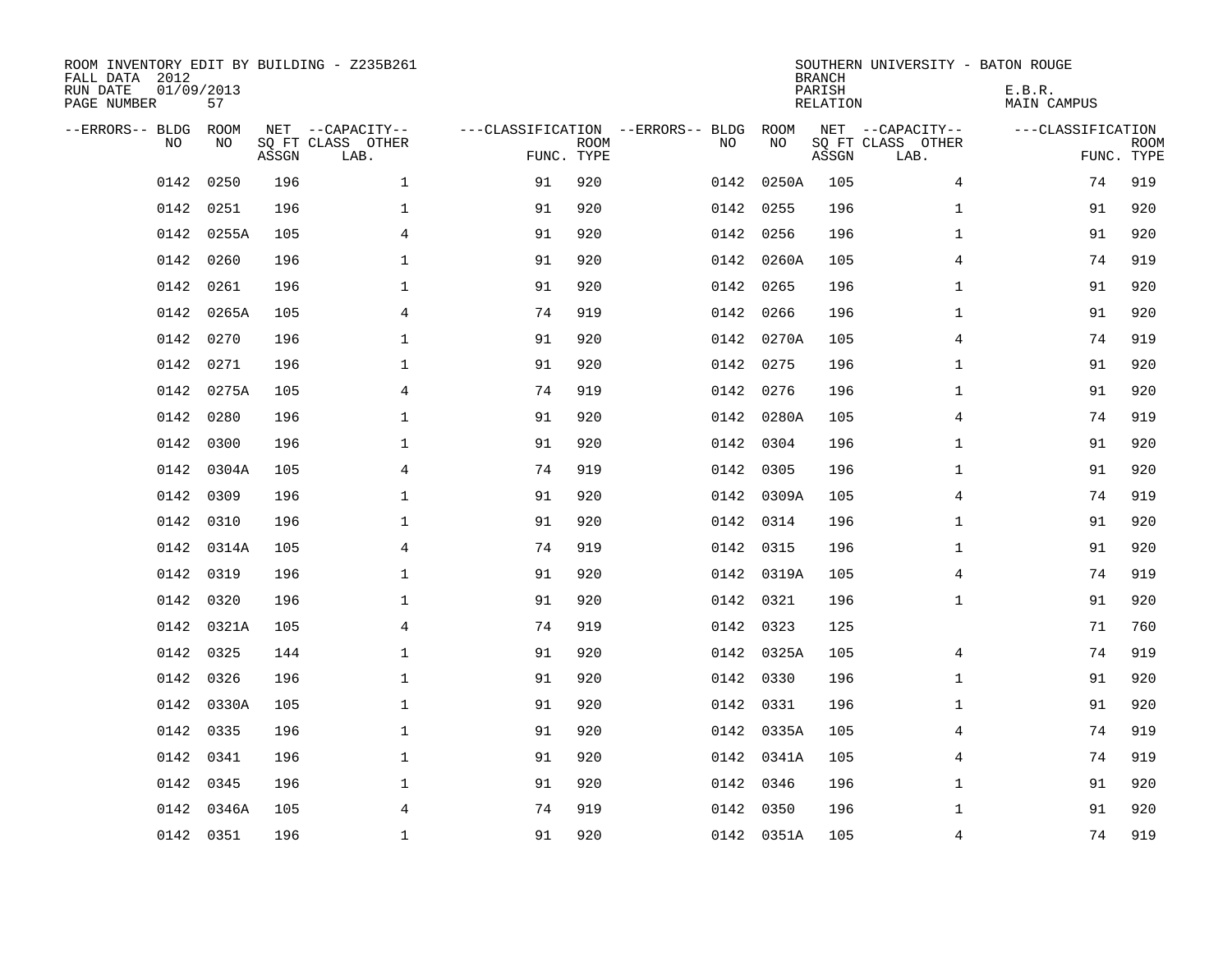| ROOM INVENTORY EDIT BY BUILDING - Z235B261<br>FALL DATA 2012<br>RUN DATE<br>PAGE NUMBER | 01/09/2013<br>58 |       |                                               |                                                      |             |           |                                                  | <b>BRANCH</b><br>PARISH<br><b>RELATION</b> |                                               |                                                                                           | SOUTHERN UNIVERSITY - BATON ROUGE<br>E.B.R. | <b>MAIN CAMPUS</b> |                           |
|-----------------------------------------------------------------------------------------|------------------|-------|-----------------------------------------------|------------------------------------------------------|-------------|-----------|--------------------------------------------------|--------------------------------------------|-----------------------------------------------|-------------------------------------------------------------------------------------------|---------------------------------------------|--------------------|---------------------------|
| --ERRORS-- BLDG<br>NO.                                                                  | ROOM<br>NO.      | ASSGN | NET --CAPACITY--<br>SQ FT CLASS OTHER<br>LAB. | ---CLASSIFICATION --ERRORS-- BLDG ROOM<br>FUNC. TYPE | <b>ROOM</b> | NO.       | NO.                                              | ASSGN                                      | NET --CAPACITY--<br>SQ FT CLASS OTHER<br>LAB. |                                                                                           |                                             | ---CLASSIFICATION  | <b>ROOM</b><br>FUNC. TYPE |
| 0142                                                                                    | 0355             | 196   | $\mathbf 1$                                   | 91                                                   | 920         | 0142 0356 |                                                  | 196                                        |                                               | $\mathbf{1}$                                                                              |                                             | 91                 | 920                       |
| 0142                                                                                    | 0356A            | 105   | 4                                             | 74                                                   | 919         | 0142 0360 |                                                  | 196                                        |                                               | $\mathbf{1}$                                                                              |                                             | 91                 | 920                       |
| 0142                                                                                    | 0361             | 196   | $\mathbf 1$                                   | 91                                                   | 920         | 0142 0365 |                                                  | 196                                        |                                               | $\mathbf{1}$                                                                              |                                             | 91                 | 920                       |
| 0142                                                                                    | 0365A            | 105   | 4                                             | 74                                                   | 919         | 0142 0366 |                                                  | 196                                        |                                               | $\mathbf{1}$                                                                              |                                             | 91                 | 920                       |
| 0142                                                                                    | 0366A            | 105   | 4                                             | 74                                                   | 919         | 0142 0370 |                                                  | 196                                        |                                               | $\mathbf{1}$                                                                              |                                             | 91                 | 920                       |
| 0142                                                                                    | 0371             | 196   | $\mathbf{1}$                                  | 91                                                   | 920         |           | 0142 0371A                                       | 105                                        |                                               | $\overline{4}$                                                                            |                                             | 74                 | 919                       |
| 0142                                                                                    | 0375             | 196   | $\mathbf 1$                                   | 91                                                   | 920         | 0142 0376 |                                                  | 196                                        |                                               | $\mathbf{1}$                                                                              |                                             | 91                 | 920                       |
|                                                                                         | 0142 0376A       | 105   | 4                                             | 74                                                   | 919         | 0142 0380 | TOTAL NUMBER CLASSROOMS<br>TOTAL NUMBER LABS 210 | 196                                        | TOTAL NUMBER SPECIAL LABS 220                 | $\mathbf{1}$<br>TOTAL NET ASSIGN SQ. FT. IN ROOM FILE<br>TOTAL NUMBER COMPUTER CLASSROOMS |                                             | 91<br>25,300       | 920                       |
|                                                                                         | 0153 0100        | 584   | 35                                            | 11                                                   | 210         | 0153 0101 |                                                  | 2389                                       | 167                                           |                                                                                           |                                             | 11                 | 210                       |
|                                                                                         | 0153 0102        | 950   | 50                                            | 11                                                   | 110         | 0153      | 0102A                                            | 50                                         | 10                                            |                                                                                           |                                             | 11                 | 110                       |
| 0153                                                                                    | 0102B            | 50    | 10                                            | 82                                                   | 082         | 0153      | 0103                                             | 632                                        |                                               | 31                                                                                        |                                             | 11                 | 215                       |
|                                                                                         | 0153 0104        | 218   | 30                                            | 11                                                   | 110         | 0153      | 0105                                             | 507                                        |                                               | 26                                                                                        |                                             | 48                 | 410                       |
|                                                                                         | 0153 0105B       | 122   | $\mathbf 1$                                   | 51                                                   | 310         | 0153      | 0106                                             | 346                                        |                                               | $7\phantom{.0}$                                                                           |                                             | 11                 | 220                       |
|                                                                                         | 0153 0107        | 175   | $\mathbf{1}$                                  | 11                                                   | 310         |           | 0153 0107A                                       | 175                                        |                                               | $\mathbf{1}$                                                                              |                                             | 11                 | 310                       |
| 0153                                                                                    | 0108             | 348   | 7                                             | 11                                                   | 310         | 0153      | 0109                                             | 632                                        | 23                                            |                                                                                           |                                             | 11                 | 110                       |
|                                                                                         | 0153 0109A       | 264   |                                               | 11                                                   | 215         | 0153      | 0110                                             | 584                                        |                                               |                                                                                           |                                             | 11                 | 315                       |
|                                                                                         | 0153 0111        | 912   | 18                                            | 11                                                   | 210         | 0153      | 0112                                             | 144                                        |                                               | $\mathbf{1}$                                                                              |                                             | 11                 | 315                       |
|                                                                                         | 0153 0112A       | 95    | $\mathbf{1}$                                  | 11                                                   | 310         |           | 0153 0112B                                       | 95                                         |                                               | $\mathbf{1}$                                                                              |                                             | 11                 | 310                       |
|                                                                                         | 0153 0112C       | 93    | $\mathbf{1}$                                  | 11                                                   | 310         | 0153      | 0112D                                            | 93                                         |                                               | $\mathbf{1}$                                                                              |                                             | 11                 | 310                       |
|                                                                                         | 0153 0113        | 171   | $\mathbf{1}$                                  | 11                                                   | 315         | 0153 0115 |                                                  | 504                                        | 20                                            |                                                                                           |                                             | 11                 | 110                       |
| 0153                                                                                    | 0116             | 786   | 10                                            | 11                                                   | 210         | 0153      | 0116A                                            | 45                                         |                                               | $\mathbf{1}$                                                                              |                                             | 11                 | 215                       |
|                                                                                         | 0153 0116B       | 183   | $\mathbf 1$                                   | 11                                                   | 310         | 0153      | 0116C                                            | 36                                         |                                               | $\mathbf{1}$                                                                              |                                             | 11                 | 315                       |
|                                                                                         | 0153 0116D       | 63    | $\sqrt{2}$                                    | 11                                                   | 315         | 0153 0117 |                                                  | 504                                        | 36                                            |                                                                                           |                                             | 11                 | 110                       |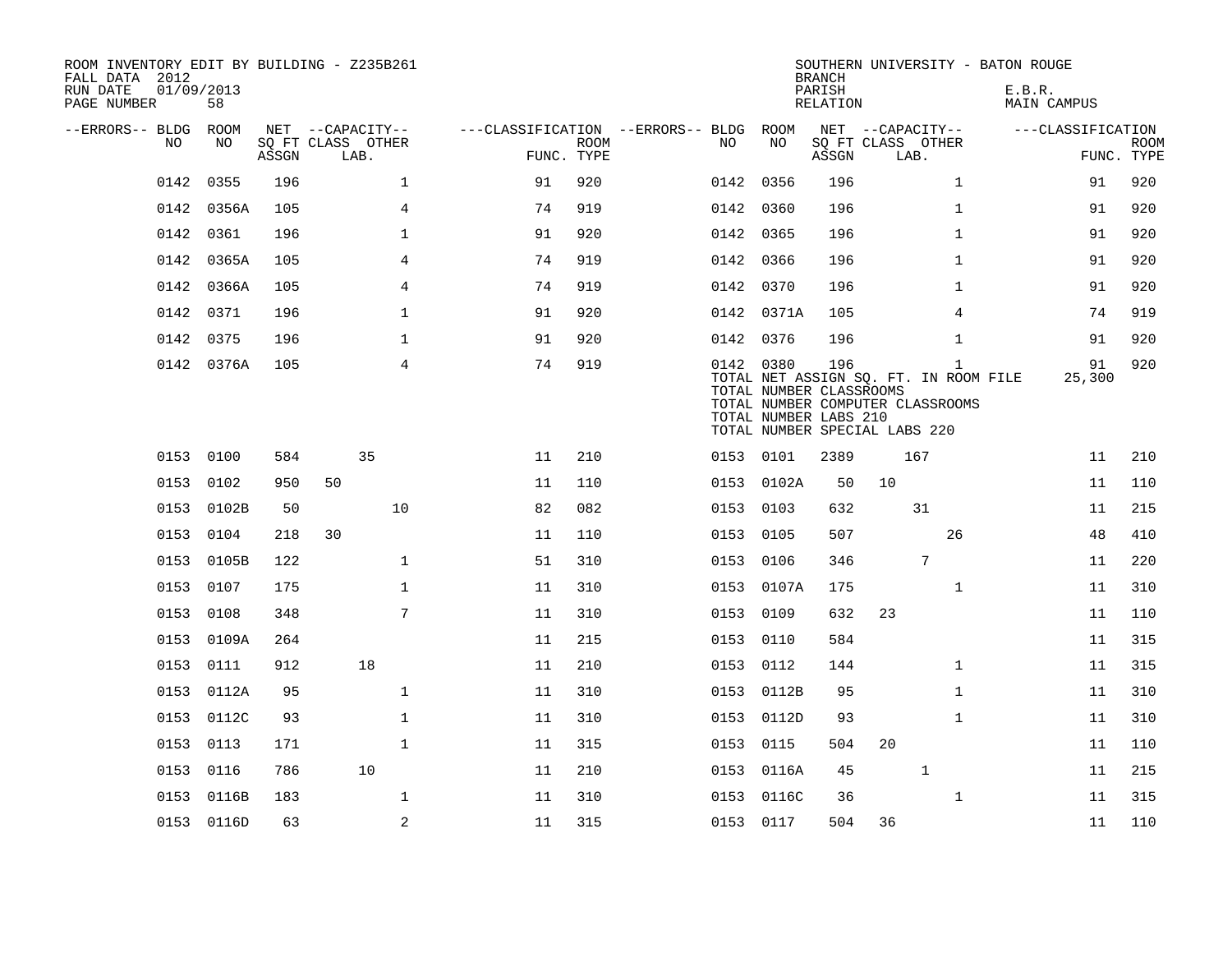| ROOM INVENTORY EDIT BY BUILDING - Z235B261<br>FALL DATA 2012<br>RUN DATE<br>PAGE NUMBER | 01/09/2013<br>59 |       |                                               |              |                                   |                           |   |           |            | <b>BRANCH</b><br>PARISH<br>RELATION | SOUTHERN UNIVERSITY - BATON ROUGE             | E.B.R.<br>MAIN CAMPUS |                           |
|-----------------------------------------------------------------------------------------|------------------|-------|-----------------------------------------------|--------------|-----------------------------------|---------------------------|---|-----------|------------|-------------------------------------|-----------------------------------------------|-----------------------|---------------------------|
| --ERRORS-- BLDG<br><b>NO</b>                                                            | ROOM<br>NO.      | ASSGN | NET --CAPACITY--<br>SQ FT CLASS OTHER<br>LAB. |              | ---CLASSIFICATION --ERRORS-- BLDG | <b>ROOM</b><br>FUNC. TYPE |   | NO.       | ROOM<br>NO | ASSGN                               | NET --CAPACITY--<br>SQ FT CLASS OTHER<br>LAB. | ---CLASSIFICATION     | <b>ROOM</b><br>FUNC. TYPE |
| 0153                                                                                    | 0118             | 664   |                                               | 25           | 48                                | 410                       |   | 0153      | 0118A      | 27                                  |                                               | 11                    | 215                       |
| 0153                                                                                    | 0118B            | 40    |                                               |              | 82                                | 082                       |   | 0153      | 0119       | 896                                 | 18                                            | 11                    | 250                       |
|                                                                                         | 0153 0119A       | 288   |                                               | $\mathbf{1}$ | 11                                | 310                       | 9 | 0153      | 0132       | 81                                  | 20                                            | 11                    | 110                       |
| 0153                                                                                    | 0146             | 368   | 7                                             |              | 22                                | 250                       |   | 0153      | 0147       | 368                                 | 7                                             | 22                    | 250                       |
| 0153                                                                                    | 0148             | 368   | 7                                             |              | 22                                | 250                       |   | 0153      | 0149       | 391                                 | $\overline{7}$                                | 22                    | 250                       |
| 0153                                                                                    | 0150             | 49    | 2                                             |              | 11                                | 215                       |   |           | 0153 0150A | 63                                  | $\overline{2}$                                | 11                    | 215                       |
| 0153                                                                                    | 0150B            | 21    | $\mathbf{1}$                                  |              | 11                                | 210                       |   | 0153 0153 |            | 240                                 | 5                                             | 11                    | 210                       |
| 0153                                                                                    | 0154             | 368   | $7\phantom{.0}$                               |              | 11                                | 210                       |   | 0153      | 0155       | 391                                 | 8                                             | 11                    | 210                       |
| 0153                                                                                    | 0203             | 743   | 50                                            |              | 11                                | 210                       |   | 0153      | 0205       | 39                                  | 2                                             | 11                    | 215                       |
| 0153                                                                                    | 0205A            | 108   | 5                                             |              | 11                                | 215                       |   | 0153      | 0207       | 1057                                | 100                                           | 11                    | 220                       |
| 0153                                                                                    | 0208             | 1057  | 100                                           |              | 11                                | 210                       |   | 0153      | 0209       | 1072                                | 100                                           | 11                    | 210                       |
| 0153                                                                                    | 0210             | 257   |                                               |              | 11                                | 215                       |   |           | 0153 0210A | 12                                  |                                               | 11                    | 215                       |
| 0153                                                                                    | 0210B            | 14    |                                               |              | 11                                | 215                       |   | 0153      | 0211       | 112                                 | 2                                             | 57                    | 310                       |
|                                                                                         | 0153 0212        | 106   |                                               | $\mathbf{1}$ | 11                                | 310                       |   |           | 0153 0212A | 116                                 | $\mathbf{1}$                                  | 11                    | 310                       |
| 0153                                                                                    | 0214             | 150   |                                               | $\mathbf{1}$ | 11                                | 310                       |   | 0153      | 0214A      | 220                                 | $\mathbf{1}$                                  | 11                    | 310                       |
| 0153                                                                                    | 0215             | 127   |                                               | $\mathbf 1$  | 11                                | 310                       |   | 0153      | 0215A      | 157                                 | $\mathbf{1}$                                  | 11                    | 310                       |
| 0153                                                                                    | 0216             | 230   |                                               | $\mathbf{1}$ | 11                                | 310                       |   | 0153      | 0216A      | 140                                 | $\mathbf{1}$                                  | 11                    | 310                       |
| 0153                                                                                    | 0217             | 251   | 5                                             |              | 11                                | 250                       |   | 0153      | 0218       | 395                                 | 30                                            | 11                    | 210                       |
| 0153                                                                                    | 0219             | 15    |                                               |              | 82                                | 082                       |   | 0153      | 0220       | 435                                 | 10                                            | 11                    | 215                       |
| 0153                                                                                    | 0221             | 362   | 8                                             |              | 11                                | 215                       |   | 0153      | 0222       | 468                                 | 9                                             | 11                    | 210                       |
| 0153                                                                                    | 0222A            | 468   | 9                                             |              | 11                                | 210                       |   | 0153 0223 |            | 879                                 | 59                                            | 11                    | 110                       |
| 0153                                                                                    | 0223A            | 148   | 5                                             |              | 11                                | 115                       |   | 0153      | 0251       | 368                                 | 7                                             | 11                    | 250                       |
| 0153                                                                                    | 0252             | 368   | 7                                             |              | 11                                | 250                       |   |           | 0153 0253  | 368                                 | 7                                             | 11                    | 250                       |
| 0153                                                                                    | 0254             | 391   | 8                                             |              | 22                                | 250                       |   | 0153      | 0255       | 373                                 | 7                                             | 22                    | 250                       |
| 0153                                                                                    | 0256             | 368   | 7                                             |              | 22                                | 250                       |   | 0153 0257 |            | 391                                 | 7                                             | 22                    | 250                       |
|                                                                                         | 0153 0258        | 348   | 8                                             |              | 22                                | 250                       |   |           |            |                                     | TOTAL NET ASSIGN SQ. FT. IN ROOM FILE         | 28,486                |                           |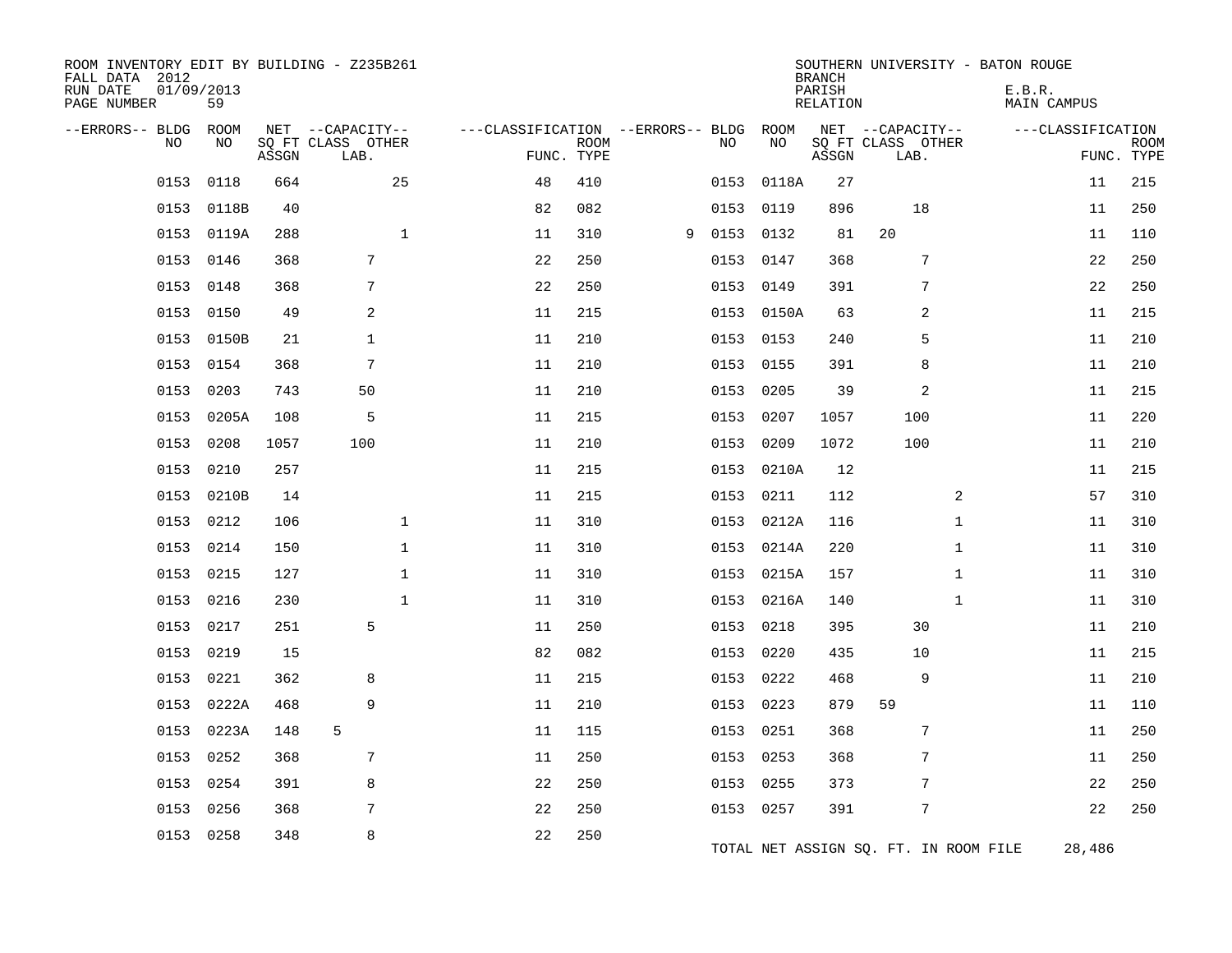| ROOM INVENTORY EDIT BY BUILDING - Z235B261<br>FALL DATA 2012<br>RUN DATE<br>01/09/2013<br>PAGE NUMBER | 60         |       |                                               |    |                           |           |                                                        | <b>BRANCH</b><br>PARISH<br>RELATION | SOUTHERN UNIVERSITY - BATON ROUGE                                                                                                                         | E.B.R.<br><b>MAIN CAMPUS</b>      |                           |
|-------------------------------------------------------------------------------------------------------|------------|-------|-----------------------------------------------|----|---------------------------|-----------|--------------------------------------------------------|-------------------------------------|-----------------------------------------------------------------------------------------------------------------------------------------------------------|-----------------------------------|---------------------------|
| --ERRORS-- BLDG ROOM<br>NO                                                                            | NO         | ASSGN | NET --CAPACITY--<br>SQ FT CLASS OTHER<br>LAB. |    | <b>ROOM</b><br>FUNC. TYPE | NO        | NO<br>TOTAL NUMBER CLASSROOMS<br>TOTAL NUMBER LABS 210 | ASSGN                               | ---CLASSIFICATION --ERRORS-- BLDG ROOM NET --CAPACITY--<br>SQ FT CLASS OTHER<br>LAB.<br>TOTAL NUMBER COMPUTER CLASSROOMS<br>TOTAL NUMBER SPECIAL LABS 220 | ---CLASSIFICATION<br>8<br>14<br>2 | <b>ROOM</b><br>FUNC. TYPE |
|                                                                                                       | 0154 0009  | 195   |                                               | 11 | 315                       |           | 0154 0009A                                             | 143                                 | $\mathbf{1}$                                                                                                                                              | 11                                | 310                       |
|                                                                                                       | 0154 0009B | 143   | $\mathbf{1}$                                  | 11 | 310                       |           | 0154 0009C                                             | 99                                  | $\mathbf{1}$                                                                                                                                              | 11                                | 310                       |
|                                                                                                       | 0154 0010  | 322   | $\mathbf{1}$                                  | 11 | 310                       | 0154 0012 |                                                        | 1357                                | 90                                                                                                                                                        | 11                                | 110                       |
|                                                                                                       | 0154 0013  | 667   | 44                                            | 11 | 110                       | 0154 0014 |                                                        | 667                                 | 37                                                                                                                                                        | 11                                | 110                       |
|                                                                                                       | 0154 0015  | 242   | $\mathbf{1}$                                  | 11 | 310                       | 0154 0017 |                                                        | 103                                 | 5                                                                                                                                                         | 11                                | 310                       |
|                                                                                                       | 0154 0017A | 103   | $\mathbf{1}$                                  | 11 | 315                       | 0154 0018 |                                                        | 216                                 | 20                                                                                                                                                        | 11                                | 250                       |
|                                                                                                       | 0154 0019  | 1521  | 21                                            | 11 | 210                       | 0154 0021 |                                                        | 1521                                | 51                                                                                                                                                        | 11                                | 210                       |
|                                                                                                       | 0154 0022  | 103   |                                               | 11 | 315                       |           | 0154 0022A                                             | 103                                 | $\mathbf{1}$                                                                                                                                              | 11                                | 310                       |
|                                                                                                       | 0154 0022B | 103   |                                               | 11 | 315                       | 0154 0023 |                                                        | 525                                 |                                                                                                                                                           | 11                                | 215                       |
|                                                                                                       | 0154 0024  | 103   |                                               | 11 | 315                       |           | 0154 0024A                                             | 103                                 | $\mathbf{1}$                                                                                                                                              | 11                                | 310                       |
|                                                                                                       | 0154 0024B | 103   |                                               | 11 | 315                       | 0154 0025 |                                                        | 238                                 |                                                                                                                                                           | 11                                | 215                       |
|                                                                                                       | 0154 0026  | 1645  | 23                                            | 11 | 210                       | 0154 0027 |                                                        | 1887                                | 24                                                                                                                                                        | 11                                | 210                       |
|                                                                                                       | 0154 0028  | 81    | $\mathbf{1}$                                  | 11 | 310                       |           | 0154 0028A                                             | 81                                  |                                                                                                                                                           | 11                                | 315                       |
|                                                                                                       | 0154 0029  | 1660  | 23                                            | 11 | 210                       | 0154 0030 |                                                        | 94                                  | $\mathbf{1}$                                                                                                                                              | 11                                | 310                       |
|                                                                                                       | 0154 0030A | 94    |                                               | 11 | 315                       | 0154 0031 |                                                        | 94                                  | $\mathbf{1}$                                                                                                                                              | 11                                | 310                       |
|                                                                                                       | 0154 0031A | 94    |                                               | 11 | 315                       | 0154 0032 |                                                        | 90                                  |                                                                                                                                                           | 11                                | 215                       |
|                                                                                                       | 0154 0032A | 70    |                                               | 91 | 730                       |           | 0154 0032B                                             | 70                                  |                                                                                                                                                           | 91                                | 730                       |
|                                                                                                       | 0154 0033  | 1426  | 22                                            | 11 | 210                       |           | 0154 0034B                                             | 80                                  |                                                                                                                                                           | 91                                | 730                       |
|                                                                                                       | 0154 0035  | 493   |                                               | 92 | 720                       | 0154 0036 |                                                        | 290                                 |                                                                                                                                                           | 91                                | 730                       |
|                                                                                                       | 0154 0041  | 279   |                                               | 45 | 615                       | 0154 0042 |                                                        | 290                                 |                                                                                                                                                           | 45                                | 615                       |
|                                                                                                       | 0154 0044  | 180   |                                               | 45 | 615                       | 0154 0045 |                                                        | 317                                 |                                                                                                                                                           | 45                                | 615                       |
|                                                                                                       | 0154 0046  | 3572  |                                               | 45 | 615                       | 0154 0047 |                                                        | 912                                 |                                                                                                                                                           | 45                                | 615                       |
|                                                                                                       | 0154 0048  | 54    |                                               | 45 | 615                       | 0154 0049 |                                                        | 54                                  |                                                                                                                                                           | 45                                | 615                       |
|                                                                                                       | 0154 0050  | 3630  | 290                                           | 45 | 610                       | 0154 0051 |                                                        | 112                                 |                                                                                                                                                           | 45                                | 615                       |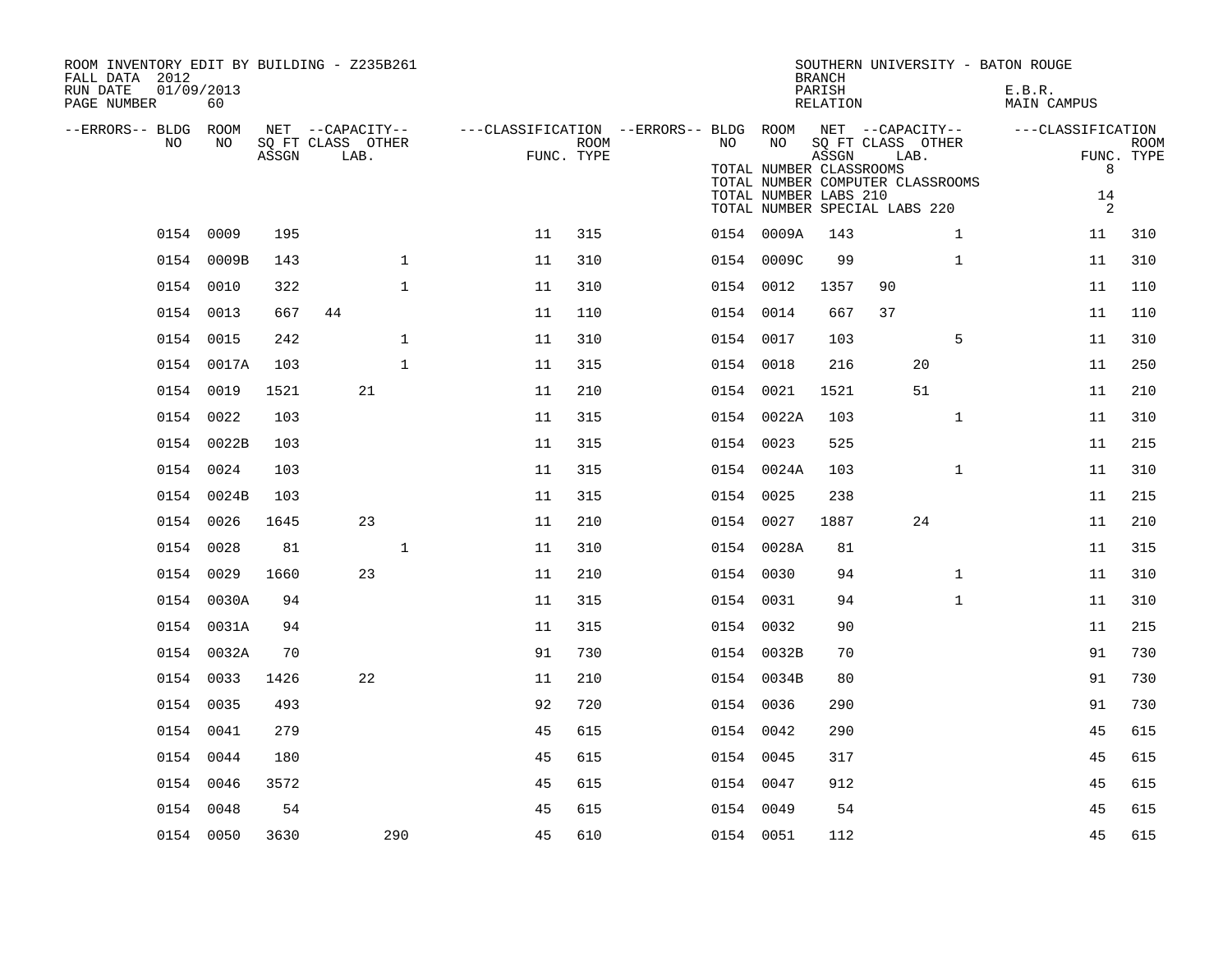| ROOM INVENTORY EDIT BY BUILDING - Z235B261<br>FALL DATA 2012<br>RUN DATE<br>PAGE NUMBER | 01/09/2013<br>61 |       |                           |                                        |      |           |                                                                                   | <b>BRANCH</b><br>PARISH<br>RELATION |      | SOUTHERN UNIVERSITY - BATON ROUGE                                         | E.B.R. | MAIN CAMPUS         |                           |
|-----------------------------------------------------------------------------------------|------------------|-------|---------------------------|----------------------------------------|------|-----------|-----------------------------------------------------------------------------------|-------------------------------------|------|---------------------------------------------------------------------------|--------|---------------------|---------------------------|
| --ERRORS-- BLDG ROOM                                                                    |                  |       | NET --CAPACITY--          | ---CLASSIFICATION --ERRORS-- BLDG ROOM |      |           |                                                                                   |                                     |      | NET --CAPACITY--                                                          |        | ---CLASSIFICATION   |                           |
| NO                                                                                      | NO               | ASSGN | SQ FT CLASS OTHER<br>LAB. | FUNC. TYPE                             | ROOM | NO        | NO                                                                                | ASSGN                               | LAB. | SQ FT CLASS OTHER                                                         |        |                     | <b>ROOM</b><br>FUNC. TYPE |
|                                                                                         | 0154 0052        | 70    |                           | 45                                     | 615  | 0154 0055 |                                                                                   | 50                                  |      |                                                                           |        | 45                  | 615                       |
|                                                                                         | 0154 0056        | 25    |                           | 45                                     | 615  | 0154 0058 |                                                                                   | 180                                 |      |                                                                           |        | 91                  | 730                       |
|                                                                                         | 0154 0059        | 180   |                           | 91                                     | 730  | 0154 0061 |                                                                                   | 300                                 |      |                                                                           |        | 91                  | 730                       |
|                                                                                         | 0154 0066        | 400   |                           | 91                                     | 730  |           |                                                                                   |                                     |      |                                                                           |        |                     |                           |
|                                                                                         |                  |       |                           |                                        |      |           | TOTAL NUMBER CLASSROOMS<br>TOTAL NUMBER LABS 210<br>TOTAL NUMBER SPECIAL LABS 220 |                                     |      | TOTAL NET ASSIGN SQ. FT. IN ROOM FILE<br>TOTAL NUMBER COMPUTER CLASSROOMS |        | 27,534<br>3<br>6    |                           |
|                                                                                         | 0155 0001        | 800   | 4                         | 11                                     | 210  |           | TOTAL NUMBER CLASSROOMS<br>TOTAL NUMBER LABS 210<br>TOTAL NUMBER SPECIAL LABS 220 |                                     |      | TOTAL NET ASSIGN SQ. FT. IN ROOM FILE<br>TOTAL NUMBER COMPUTER CLASSROOMS |        | 800<br><sup>1</sup> |                           |
|                                                                                         | 0156 0105        | 185   |                           | 46                                     | 650  | 0156 0106 |                                                                                   | 319                                 |      |                                                                           |        | 51                  | 315                       |
|                                                                                         | 0156 0107        | 185   | $\mathbf 1$               | 11                                     | 310  | 0156 0108 |                                                                                   | 185                                 | 18   |                                                                           |        | 11                  | 110                       |
|                                                                                         | 0156 0109        | 88    | 8                         | 48                                     | 410  | 0156 0110 |                                                                                   | 673                                 | 24   |                                                                           |        | 11                  | 110                       |
|                                                                                         | 0156 0110A       | 126   | $\mathbf{1}$              | 51                                     | 310  |           | 0156 0110B                                                                        | 45                                  |      |                                                                           |        | 11                  | 215                       |
|                                                                                         | 0156 0111        | 144   |                           | 51                                     | 315  |           | 0156 0111A                                                                        | 67                                  |      | $\mathbf{1}$                                                              |        | 11                  | 310                       |
|                                                                                         | 0156 0111B       | 67    | $\mathbf 1$               | 11                                     | 310  |           | 0156 0111C                                                                        | 67                                  |      | $\mathbf{1}$                                                              |        | 11                  | 310                       |
|                                                                                         | 0156 0111D       | 67    | $\mathbf 1$               | 11                                     | 310  |           | 0156 0111E                                                                        | 138                                 |      | 3                                                                         |        | 22                  | 220                       |
|                                                                                         | 0156 0111F       | 138   | 3                         | 51                                     | 315  |           | 0156 0111G                                                                        | 273                                 |      |                                                                           |        | 11                  | 315                       |
|                                                                                         | 0156 0112A       | 297   |                           | 51                                     | 315  | 0156 0113 |                                                                                   | 95                                  |      |                                                                           |        | 51                  | 315                       |
|                                                                                         | 0156 0114        | 586   | 39                        | 11                                     | 110  |           | 0156 0114A                                                                        | 61                                  |      |                                                                           |        | 11                  | 115                       |
|                                                                                         | 0156 0114B       | 64    |                           | 11                                     | 115  |           | 0156 0114C                                                                        | 57                                  |      |                                                                           |        | 11                  | 115                       |
|                                                                                         | 0156 0114D       | 64    |                           | 11                                     | 115  |           | 0156 0114E                                                                        | 450                                 |      | 9                                                                         |        | 11                  | 210                       |
|                                                                                         | 0156 0114F       | 116   |                           | 11                                     | 115  |           | 0156 0114G                                                                        | 178                                 |      |                                                                           |        | 11                  | 115                       |
|                                                                                         | 0156 0115        | 95    | $\mathbf 1$               | 11                                     | 310  | 0156 0116 |                                                                                   | 95                                  |      | $\mathbf{1}$                                                              |        | 11                  | 310                       |
|                                                                                         | 0156 0117        | 95    | $\mathbf{1}$              | 57                                     | 310  | 0156 0118 |                                                                                   | 95                                  |      | 12                                                                        |        | 51                  | 310                       |
|                                                                                         | 0156 0119        | 95    | 10                        | 64                                     | 710  | 0156 0120 |                                                                                   | 780                                 | 24   |                                                                           |        | 11                  | 110                       |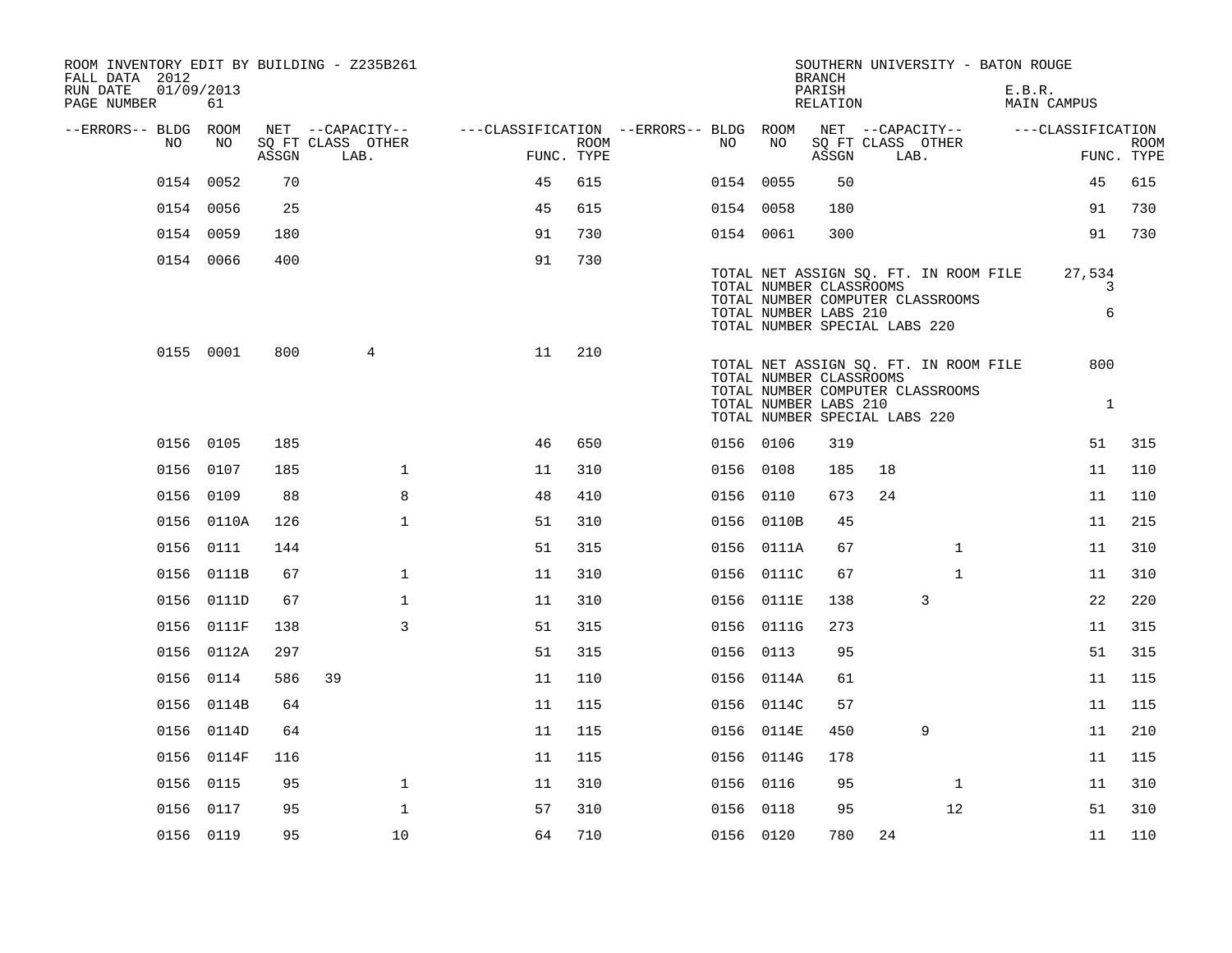| ROOM INVENTORY EDIT BY BUILDING - Z235B261<br>FALL DATA 2012<br>RUN DATE<br>PAGE NUMBER | 01/09/2013<br>62 |       |                                               |            |             |                                         |            | <b>BRANCH</b><br>PARISH<br><b>RELATION</b> |                                               | SOUTHERN UNIVERSITY - BATON ROUGE<br>E.B.R.<br><b>MAIN CAMPUS</b> |                           |
|-----------------------------------------------------------------------------------------|------------------|-------|-----------------------------------------------|------------|-------------|-----------------------------------------|------------|--------------------------------------------|-----------------------------------------------|-------------------------------------------------------------------|---------------------------|
| --ERRORS-- BLDG<br>NO                                                                   | ROOM<br>NO       | ASSGN | NET --CAPACITY--<br>SQ FT CLASS OTHER<br>LAB. | FUNC. TYPE | <b>ROOM</b> | ---CLASSIFICATION --ERRORS-- BLDG<br>NO | ROOM<br>NO | ASSGN                                      | NET --CAPACITY--<br>SQ FT CLASS OTHER<br>LAB. | ---CLASSIFICATION                                                 | <b>ROOM</b><br>FUNC. TYPE |
| 0156                                                                                    | 0121             | 200   |                                               | 64         | 710         | 0156                                    | 0121A      | 100                                        | $\mathbf{1}$                                  | 11                                                                | 310                       |
| 0156                                                                                    | 0121B            | 100   | $\mathbf{1}$                                  | 11         | 310         |                                         | 0156 0122  | 566                                        | 31                                            | 11                                                                | 110                       |
| 0156                                                                                    | 0123             | 406   |                                               | 51         | 715         |                                         | 0156 0123A | 531                                        |                                               | 44                                                                | 710                       |
| 0156                                                                                    | 0124             | 500   |                                               | 44         | 710         |                                         | 0156 0124A | 80                                         |                                               | 51                                                                | 715                       |
| 0156                                                                                    | 0125             | 272   | 25                                            | 44         | 710         |                                         | 0156 0125A | 129                                        | 25                                            | 44                                                                | 710                       |
| 0156                                                                                    | 0125B            | 405   | 45                                            | 44         | 710         |                                         | 0156 0125C | 99                                         | 20                                            | 44                                                                | 710                       |
| 0156                                                                                    | 0126             | 590   | 50                                            | 51         | 715         |                                         | 0156 0127  | 275                                        | 30                                            | 64                                                                | 710                       |
| 0156                                                                                    | 0127A            | 290   | 30                                            | 64         | 710         |                                         | 0156 0131  | 1050                                       | 50                                            | 44                                                                | 710                       |
| 0156                                                                                    | 0131A            | 350   | 40                                            | 44         | 710         | 0156                                    | 0132       | 232                                        | 30                                            | 44                                                                | 710                       |
| 0156                                                                                    | 0133             | 572   | 40                                            | 64         | 315         |                                         | 0156 0133A | 531                                        | 40                                            | 44                                                                | 710                       |
| 0156                                                                                    | 0133B            | 100   | $\mathbf{1}$                                  | 64         | 310         | 0156                                    | 0133C      | 100                                        | $\mathbf{1}$                                  | 64                                                                | 310                       |
| 0156                                                                                    | 0133D            | 224   |                                               | 64         | 315         |                                         | 0156 0134  | 143                                        | $\mathbf{1}$                                  | 51                                                                | 310                       |
| 0156                                                                                    | 0135             | 143   | $\mathbf 1$                                   | 51         | 310         | 0156                                    | 0136       | 90                                         | $\mathbf{1}$                                  | 11                                                                | 310                       |
| 0156                                                                                    | 0137             | 90    | $\mathbf 1$                                   | 11         | 310         |                                         | 0156 0138  | 90                                         | $\mathbf{1}$                                  | 11                                                                | 310                       |
| 0156                                                                                    | 0139             | 90    | $\mathbf 1$                                   | 11         | 310         | 0156                                    | 0140       | 90                                         | $\mathbf{1}$                                  | 11                                                                | 310                       |
| 0156                                                                                    | 0141             | 25    |                                               | 51         | 315         |                                         | 0156 0142  | 150                                        | $\mathbf{1}$                                  | 11                                                                | 310                       |
| 0156                                                                                    | 0143             | 150   | $\mathbf 1$                                   | 11         | 310         | 0156                                    | 0144       | 150                                        | $\mathbf{1}$                                  | 11                                                                | 310                       |
| 0156                                                                                    | 0145             | 150   | $\mathbf 1$                                   | 11         | 310         |                                         | 0156 0146  | 570                                        | 38                                            | 11                                                                | 110                       |
| 0156                                                                                    | 0201             | 283   |                                               | 51         | 350         | 0156                                    | 0202       | 164                                        | 31                                            | 11                                                                | 315                       |
| 0156                                                                                    | 0202A            | 114   | $\mathbf 1$                                   | 11         | 310         | 0156                                    | 0202B      | 112                                        | $\mathbf{1}$                                  | 11                                                                | 310                       |
| 0156                                                                                    | 0203             | 128   | $\mathbf 1$                                   | 11         | 310         |                                         | 0156 0203A | 163                                        | $\mathbf{1}$                                  | 11                                                                | 310                       |
| 0156                                                                                    | 0204             | 673   | 54                                            | 11         | 110         | 0156                                    | 0205       | 1170                                       | 23                                            | 22                                                                | 250                       |
| 0156                                                                                    | 0206             | 673   | 54                                            | 11         | 110         | 0156                                    | 0208       | 673                                        | 54                                            | 11                                                                | 110                       |
| 0156                                                                                    | 0209             | 585   | 47                                            | 11         | 110         | 0156                                    | 0210       | 673                                        | 54                                            | 11                                                                | 110                       |
| 0156                                                                                    | 0211             | 585   | 47                                            | 11         | 110         | 0156                                    | 0212       | 673                                        | 54                                            | 11                                                                | 110                       |
|                                                                                         | 0156 0213        | 585   | 47                                            | 11         | 110         |                                         | 0156 0214  | 673                                        | 54                                            | 11                                                                | 110                       |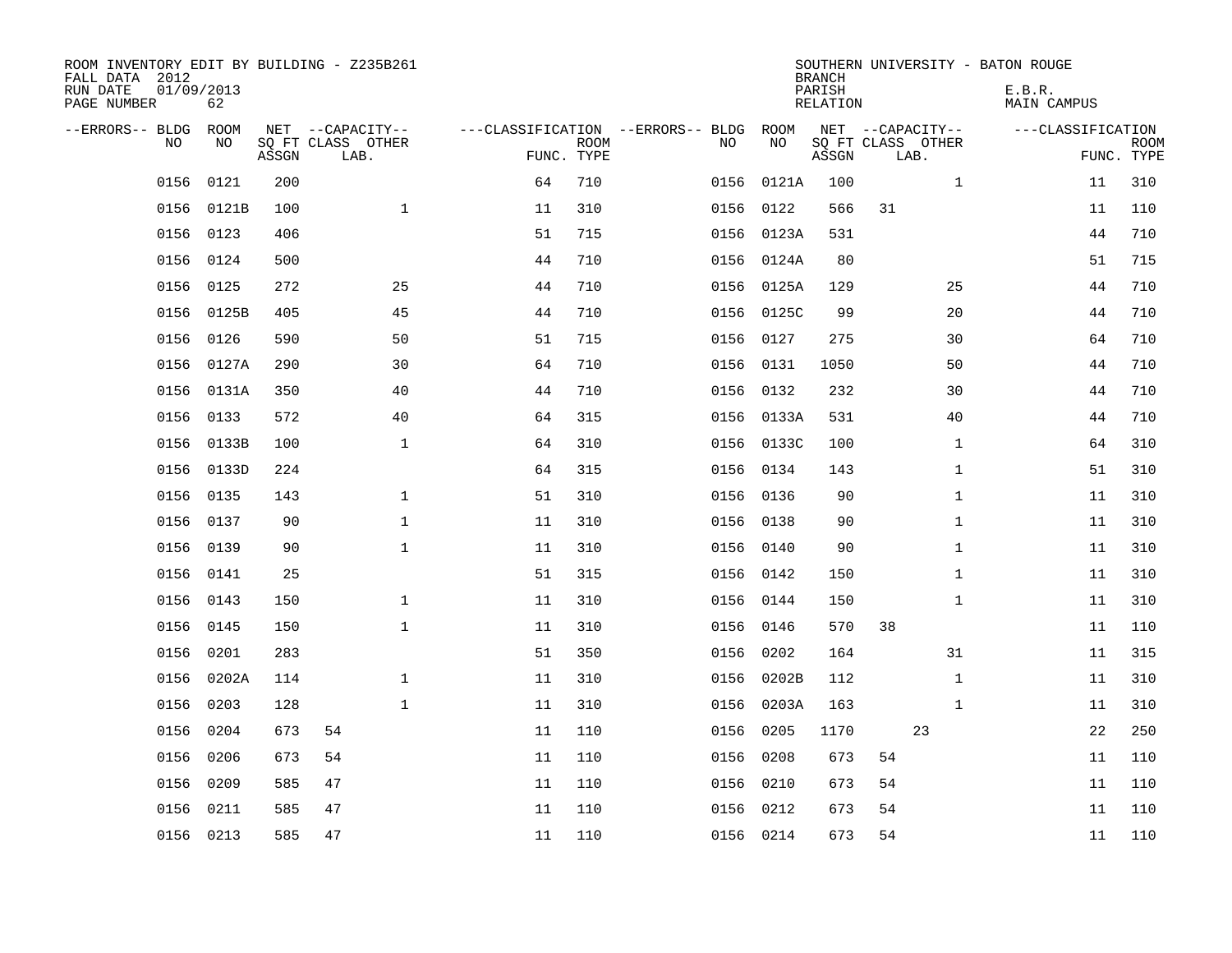| ROOM INVENTORY EDIT BY BUILDING - Z235B261<br>FALL DATA 2012<br>RUN DATE<br>PAGE NUMBER | 01/09/2013<br>63 |       |      |                   |    |                           |                                        |            | <b>BRANCH</b><br>PARISH<br>RELATION |                           |              | SOUTHERN UNIVERSITY - BATON ROUGE<br>E.B.R.<br>MAIN CAMPUS |             |
|-----------------------------------------------------------------------------------------|------------------|-------|------|-------------------|----|---------------------------|----------------------------------------|------------|-------------------------------------|---------------------------|--------------|------------------------------------------------------------|-------------|
| --ERRORS-- BLDG ROOM                                                                    |                  |       |      | NET --CAPACITY--  |    |                           | ---CLASSIFICATION --ERRORS-- BLDG ROOM |            |                                     | NET --CAPACITY--          |              | ---CLASSIFICATION                                          |             |
| NO.                                                                                     | NO.              | ASSGN | LAB. | SQ FT CLASS OTHER |    | <b>ROOM</b><br>FUNC. TYPE | NO.                                    | NO         | ASSGN                               | SQ FT CLASS OTHER<br>LAB. |              | FUNC. TYPE                                                 | <b>ROOM</b> |
| 0156                                                                                    | 0216             | 673   | 54   |                   | 11 | 110                       | 0156                                   | 0217       | 68                                  |                           | $\mathbf{1}$ | 51                                                         | 310         |
|                                                                                         | 0156 0217A       | 93    |      | $\mathbf 1$       | 51 | 310                       |                                        | 0156 0217B | 97                                  |                           | $\mathbf{1}$ | 51                                                         | 310         |
| 0156                                                                                    | 0218             | 381   |      |                   | 11 | 315                       |                                        | 0156 0218A | 204                                 |                           |              | 11                                                         | 115         |
| 0156                                                                                    | 0221             | 692   | 55   |                   | 11 | 110                       |                                        | 0156 0222  | 692                                 | 54                        |              | 11                                                         | 210         |
| 0156                                                                                    | 0223             | 692   |      | 54                | 11 | 210                       | 0156                                   | 0224       | 692                                 | 54                        |              | 11                                                         | 210         |
| 0156                                                                                    | 0225             | 692   |      | 54                | 11 | 210                       |                                        | 0156 0226  | 692                                 | 55                        |              | 11                                                         | 110         |
| 0156                                                                                    | 0227             | 692   | 55   |                   | 11 | 110                       | 0156                                   | 0228       | 128                                 |                           | $\mathbf{1}$ | 11                                                         | 310         |
| 0156                                                                                    | 0228A            | 163   |      | $\mathbf 1$       | 11 | 310                       |                                        | 0156 0229  | 692                                 | 46                        |              | 11                                                         | 110         |
| 0156                                                                                    | 0231             | 517   |      |                   | 51 | 660                       | 0156                                   | 0234       | 283                                 |                           |              | 51                                                         | 315         |
| 0156                                                                                    | 0234A            | 48    |      |                   | 51 | 315                       |                                        | 0156 0234B | 100                                 |                           | $\mathbf{1}$ | 51                                                         | 310         |
| 0156                                                                                    | 0234C            | 225   |      | $\mathbf 1$       | 51 | 310                       | 0156                                   | 0235       | 238                                 |                           |              | 51                                                         | 315         |
|                                                                                         | 0156 0235A       | 90    |      | $\mathbf 1$       | 51 | 310                       |                                        | 0156 0235B | 90                                  |                           | $\mathbf{1}$ | 11                                                         | 310         |
| 0156                                                                                    | 0235C            | 90    |      | $\mathbf 1$       | 11 | 310                       | 0156                                   | 0235D      | 90                                  |                           | $\mathbf{1}$ | 11                                                         | 310         |
| 0156                                                                                    | 0237             | 140   |      | $\mathbf 1$       | 11 | 310                       |                                        | 0156 0238  | 140                                 |                           | $\mathbf{1}$ | 11                                                         | 310         |
| 0156                                                                                    | 0239             | 140   |      | 1                 | 11 | 310                       | 0156                                   | 0240       | 190                                 |                           | $\mathbf{1}$ | 11                                                         | 310         |
| 0156                                                                                    | 0242             | 140   |      | $\mathbf 1$       | 11 | 310                       |                                        | 0156 0246  | 90                                  |                           | 2            | 11                                                         | 310         |
| 0156                                                                                    | 0247             | 143   |      | 2                 | 11 | 310                       | 0156                                   | 0248       | 140                                 |                           | 2            | 11                                                         | 310         |
| 0156                                                                                    | 0249             | 140   |      | $\mathbf{2}$      | 11 | 310                       | 0156                                   | 0250       | 140                                 |                           | 2            | 51                                                         | 310         |
|                                                                                         | 0156 0251        | 120   |      | 2                 | 51 | 315                       |                                        | 0156 0251A | 160                                 |                           | $\mathbf{1}$ | 51                                                         | 310         |
| 0156                                                                                    | 0252             | 150   |      | 2                 | 51 | 310                       |                                        | 0156 0253  | 150                                 |                           | 2            | 11                                                         | 310         |
| 0156                                                                                    | 0254             | 150   |      | 2                 | 11 | 310                       |                                        | 0156 0255  | 200                                 |                           | 2            | 11                                                         | 310         |
| 0156                                                                                    | 0256             | 150   |      | 2                 | 51 | 310                       | 0156                                   | 0301       | 300                                 | 24                        |              | 11                                                         | 110         |
| 0156                                                                                    | 0302             | 300   | 24   |                   | 11 | 110                       |                                        | 0156 0303  | 300                                 | 24                        |              | 11                                                         | 110         |
| 0156                                                                                    | 0304             | 128   | 24   |                   | 11 | 110                       | 0156                                   | 0304A      | 128                                 |                           | 12           | 57                                                         | 310         |
| 0156                                                                                    | 0305             | 600   | 48   |                   | 11 | 110                       |                                        | 0156 0306  | 300                                 | 24                        |              | 11                                                         | 110         |
|                                                                                         | 0156 0307        | 600   | 35   |                   | 11 | 110                       |                                        | 0156 0308  | 300                                 | 24                        |              | 11                                                         | 110         |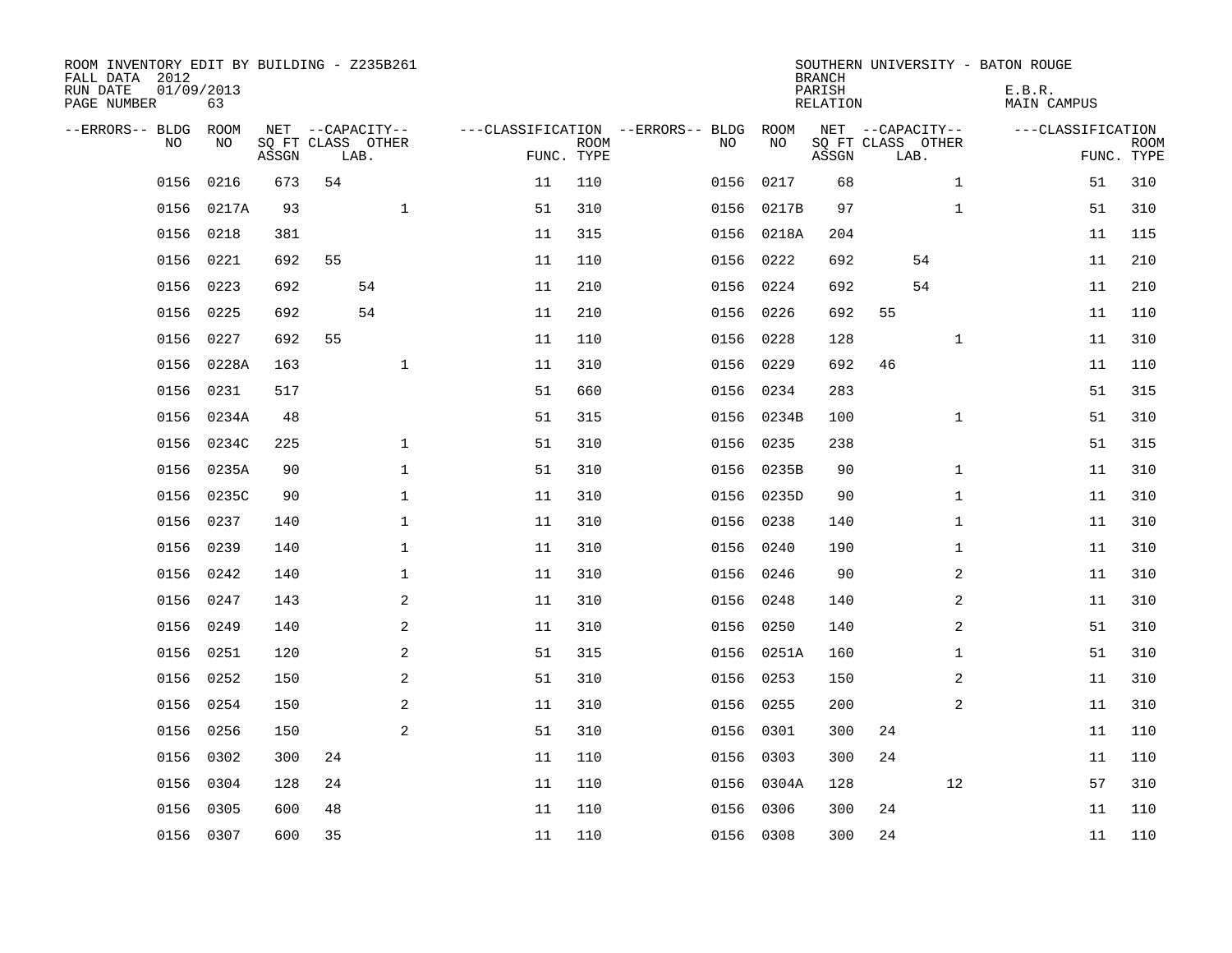| ROOM INVENTORY EDIT BY BUILDING - Z235B261<br>FALL DATA 2012<br>RUN DATE<br>PAGE NUMBER | 01/09/2013<br>64 |       |     |                                               |            |             |                                               |                                                               | <b>BRANCH</b><br>PARISH<br>RELATION |    |                                                                                | SOUTHERN UNIVERSITY - BATON ROUGE<br>E.B.R.<br>MAIN CAMPUS |                           |
|-----------------------------------------------------------------------------------------|------------------|-------|-----|-----------------------------------------------|------------|-------------|-----------------------------------------------|---------------------------------------------------------------|-------------------------------------|----|--------------------------------------------------------------------------------|------------------------------------------------------------|---------------------------|
| --ERRORS-- BLDG<br>NO                                                                   | ROOM<br>NO       | ASSGN |     | NET --CAPACITY--<br>SQ FT CLASS OTHER<br>LAB. | FUNC. TYPE | <b>ROOM</b> | ---CLASSIFICATION --ERRORS-- BLDG ROOM<br>NO. | NO                                                            | ASSGN                               |    | NET --CAPACITY--<br>SQ FT CLASS OTHER<br>LAB.                                  | ---CLASSIFICATION                                          | <b>ROOM</b><br>FUNC. TYPE |
| 0156                                                                                    | 0309             | 600   | 48  |                                               | 11         | 110         |                                               | 0156 0310                                                     | 300                                 | 24 |                                                                                | 11                                                         | 110                       |
|                                                                                         | 0156 0311        | 600   | 35  |                                               | 11         | 110         |                                               | 0156 0312                                                     | 300                                 | 24 |                                                                                | 11                                                         | 110                       |
| 0156                                                                                    | 0313             | 3555  | 234 |                                               | 11         | 110         |                                               | 0156 0313A                                                    | 224                                 |    |                                                                                | 11                                                         | 115                       |
|                                                                                         | 0156 0314        | 300   | 24  |                                               | 11         | 110         |                                               | 0156 0315                                                     | 400                                 | 32 |                                                                                | 11                                                         | 110                       |
|                                                                                         | 0156 0316        | 400   | 32  |                                               | 11         | 110         |                                               | 0156 0317                                                     | 400                                 | 32 |                                                                                | 11                                                         | 110                       |
|                                                                                         | 0156 0318        | 1580  |     | 50                                            | 11         | 250         |                                               | 0156 0319                                                     | 1180                                | 24 |                                                                                | 11                                                         | 110                       |
| 0156                                                                                    | 0320             | 400   |     | 25                                            | 48         | 410         |                                               | 0156 0321                                                     | 302                                 |    |                                                                                | 11                                                         | 315                       |
|                                                                                         | 0156 0321A       | 232   |     | 2                                             | 11         | 310         |                                               | 0156 0321B                                                    | 93                                  |    | 2                                                                              | 11                                                         | 310                       |
|                                                                                         | 0156 0322        | 570   | 44  |                                               | 11         | 110         |                                               | 0156 0323                                                     | 570                                 | 44 |                                                                                | 11                                                         | 110                       |
| 0156                                                                                    | 0324             | 570   | 44  |                                               | 11         | 110         |                                               | 0156 0325                                                     | 300                                 |    | 24                                                                             | 11                                                         | 215                       |
|                                                                                         | 0156 0333        | 100   |     | 2                                             | 51         | 310         |                                               | 0156 0334                                                     | 100                                 |    | 2                                                                              | 11                                                         | 310                       |
| 0156                                                                                    | 0335             | 100   |     | 2                                             | 11         | 310         |                                               | 0156 0336                                                     | 260                                 |    | $\overline{a}$                                                                 | 11                                                         | 310                       |
|                                                                                         | 0156 0337        | 100   |     | 2                                             | 11         | 310         |                                               | 0156 0338                                                     | 100                                 |    | 2                                                                              | 11                                                         | 310                       |
|                                                                                         | 0156 0339        | 100   |     | 2                                             | 11         | 310         |                                               | 0156 0341                                                     | 50                                  |    |                                                                                | 51                                                         | 315                       |
|                                                                                         | 0156 0342        | 225   |     | $\mathbf{1}$                                  | 51         | 310         |                                               | 0156 0343                                                     | 100                                 |    | $\mathbf{1}$                                                                   | 51                                                         | 310                       |
|                                                                                         | 0156 0343A       | 50    |     |                                               | 51         | 315         |                                               | 0156 0344                                                     | 150                                 |    | 2                                                                              | 51                                                         | 310                       |
|                                                                                         | 0156 0345        | 300   |     | 2                                             | 11         | 310         |                                               | 0156 0346                                                     | 200                                 |    | 2                                                                              | 11                                                         | 310                       |
|                                                                                         | 0156 0347        | 145   |     | 2                                             | 11         | 310         |                                               | 0156 0348                                                     | 293                                 |    | 2                                                                              | 11                                                         | 310                       |
| 0156                                                                                    | 0350             | 300   |     | $\mathbf{2}$                                  | 11         | 310         |                                               | 0156 0351                                                     | 150                                 |    | 2                                                                              | 11                                                         | 310                       |
|                                                                                         | 0156 0352        | 300   |     | 2                                             | 11         | 310         |                                               | 0156 0353                                                     | 145                                 |    | 2                                                                              | 11                                                         | 310                       |
|                                                                                         | 0156 0354        | 300   |     | 2                                             | 11         | 310         |                                               | 0156 0355                                                     | 145                                 |    | 2                                                                              | 11                                                         | 310                       |
| 0156                                                                                    | 0356             | 190   |     | 2                                             | 11         | 310         |                                               | 0156 0357                                                     | 300                                 |    | 2                                                                              | 11                                                         | 310                       |
|                                                                                         | 0156 0358        | 225   |     | 2                                             | 51         | 310         |                                               | 0156 0359<br>TOTAL NUMBER CLASSROOMS<br>TOTAL NUMBER LABS 210 | 150                                 |    | 2<br>TOTAL NET ASSIGN SQ. FT. IN ROOM FILE<br>TOTAL NUMBER COMPUTER CLASSROOMS | 51<br>55,557<br>41                                         | 310<br>5                  |

TOTAL NUMBER SPECIAL LABS 220 1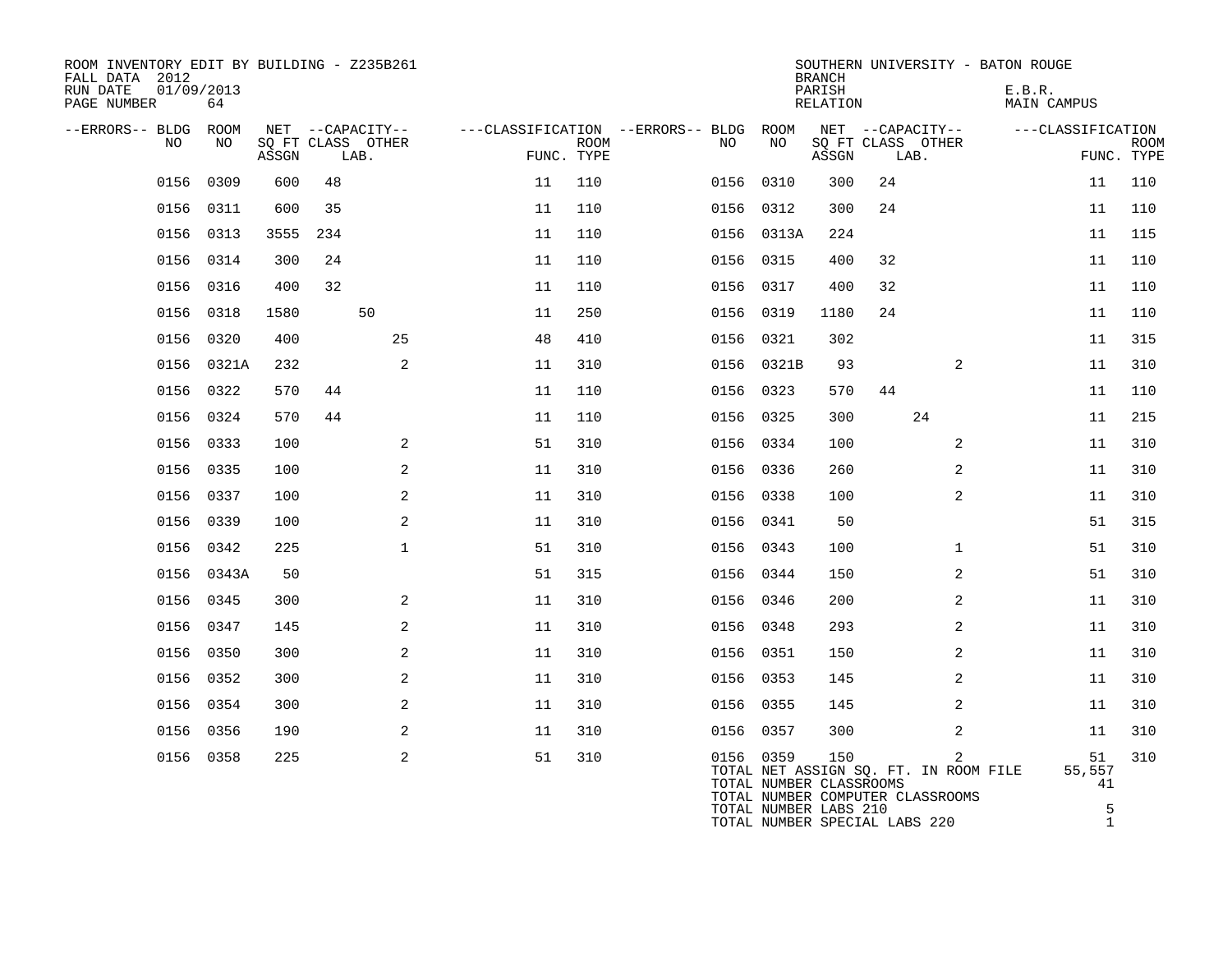| ROOM INVENTORY EDIT BY BUILDING - Z235B261<br>FALL DATA 2012<br>RUN DATE<br>PAGE NUMBER | 01/09/2013<br>65 |       |                           |              |    |             |                                         |            | <b>BRANCH</b><br>PARISH<br><b>RELATION</b> |                           | SOUTHERN UNIVERSITY - BATON ROUGE<br>E.B.R.<br><b>MAIN CAMPUS</b> |            |             |
|-----------------------------------------------------------------------------------------|------------------|-------|---------------------------|--------------|----|-------------|-----------------------------------------|------------|--------------------------------------------|---------------------------|-------------------------------------------------------------------|------------|-------------|
| --ERRORS-- BLDG<br>NO                                                                   | ROOM<br>NO       |       | NET --CAPACITY--          |              |    | <b>ROOM</b> | ---CLASSIFICATION --ERRORS-- BLDG<br>NO | ROOM<br>NO |                                            | NET --CAPACITY--          | ---CLASSIFICATION                                                 |            | <b>ROOM</b> |
|                                                                                         |                  | ASSGN | SQ FT CLASS OTHER<br>LAB. |              |    | FUNC. TYPE  |                                         |            | ASSGN                                      | SQ FT CLASS OTHER<br>LAB. |                                                                   | FUNC. TYPE |             |
| 0159                                                                                    | 0111             | 1093  | 22                        |              | 11 | 210         | 0159                                    | 0112       | 116                                        |                           |                                                                   | 11         | 215         |
| 0159                                                                                    | 0113             | 646   | 60                        |              | 11 | 210         | 0159                                    | 0114       | 646                                        | 60                        |                                                                   | 11         | 210         |
| 0159                                                                                    | 0115             | 168   | 3                         |              | 11 | 215         | 0159                                    | 0116       | 384                                        | 8                         |                                                                   | 11         | 220         |
| 0159                                                                                    | 0117             | 255   | 5                         |              | 11 | 220         | 0159                                    | 0123       | 984                                        | 20                        |                                                                   | 11         | 210         |
| 0159                                                                                    | 0123A            | 12    | 2                         |              | 11 | 225         | 0159                                    | 0124       | 12                                         |                           |                                                                   | 11         | 215         |
| 0159                                                                                    | 0127             | 60    |                           |              | 11 | 215         | 0159                                    | 0128       | 640                                        |                           |                                                                   | 11         | 215         |
| 0159                                                                                    | 0129             | 729   | 15                        |              | 11 | 210         | 0159                                    | 0130       | 823                                        | 30                        |                                                                   | 22         | 250         |
| 0159                                                                                    | 0141             | 775   | 16                        |              | 11 | 210         | 0159                                    | 0142       | 1025                                       | 70                        |                                                                   | 11         | 210         |
| 0159                                                                                    | 0143             | 1929  | 100                       |              | 11 | 110         | 0159                                    | 0144       | 792                                        | 40                        |                                                                   | 11         | 210         |
| 0159                                                                                    | 0146             | 120   |                           |              | 11 | 215         | 0159                                    | 0149       | 144                                        |                           |                                                                   | 11         | 215         |
| 0159                                                                                    | 0150             | 144   |                           |              | 11 | 215         | 0159                                    | 0151       | 126                                        | 3                         |                                                                   | 11         | 310         |
| 0159                                                                                    | 0152             | 126   |                           | 3            | 11 | 310         | 0159                                    | 0153       | 126                                        | $\mathbf{1}$              |                                                                   | 11         | 310         |
| 0159                                                                                    | 0154             | 100   |                           | $\mathbf{1}$ | 11 | 310         | 0159                                    | 0155       | 100                                        | $\mathbf{1}$              |                                                                   | 11         | 310         |
| 0159                                                                                    | 0156             | 100   |                           | $\mathbf 1$  | 11 | 310         | 0159                                    | 0157       | 154                                        | $\mathbf{1}$              |                                                                   | 11         | 310         |
| 0159                                                                                    | 0211             | 140   |                           |              | 11 | 215         | 0159                                    | 0212       | 1152                                       | 23                        |                                                                   | 11         | 210         |
| 0159                                                                                    | 0213             | 316   | 10                        |              | 11 | 215         | 0159                                    | 0214       | 912                                        | 18                        |                                                                   | 11         | 210         |
| 0159                                                                                    | 0215             | 1034  | 40                        |              | 11 | 210         | 0159                                    | 0217       | 396                                        |                           |                                                                   | 11         | 215         |
| 0159                                                                                    | 0218             | 347   | 2                         |              | 11 | 225         | 0159                                    | 0219       | 1078                                       | 50                        |                                                                   | 11         | 210         |
| 0159                                                                                    | 0220             | 1078  | 50                        |              | 11 | 210         | 0159                                    | 0221       | 1078                                       | 50                        |                                                                   | 11         | 210         |
| 0159                                                                                    | 0229             | 140   |                           | 11           | 11 | 310         | 0159                                    | 0230       | 126                                        | 11                        |                                                                   | 11         | 310         |
| 0159                                                                                    | 0231             | 126   |                           | 20           | 11 | 310         | 0159                                    | 0232       | 259                                        | 11                        |                                                                   | 11         | 310         |
| 0159                                                                                    | 0236             | 450   |                           | 10           | 11 | 315         | 0159                                    | 0236A      | 21                                         | 10                        |                                                                   | 11         | 315         |
| 0159                                                                                    | 0237             | 114   |                           | 11           | 11 | 310         | 0159                                    | 0238       | 114                                        | 11                        |                                                                   | 11         | 310         |
| 0159                                                                                    | 0239             | 159   |                           | 11           | 11 | 310         | 0159                                    | 0240       | 150                                        | 11                        |                                                                   | 11         | 310         |
| 0159                                                                                    | 0241             | 150   |                           | 11           | 11 | 310         | 0159                                    | 0242       | 150                                        | 11                        |                                                                   | 11         | 310         |
|                                                                                         | 0159 0243        | 150   |                           | 11           | 11 | 310         |                                         | 0159 0244  | 423                                        | 10                        |                                                                   | 11         | 315         |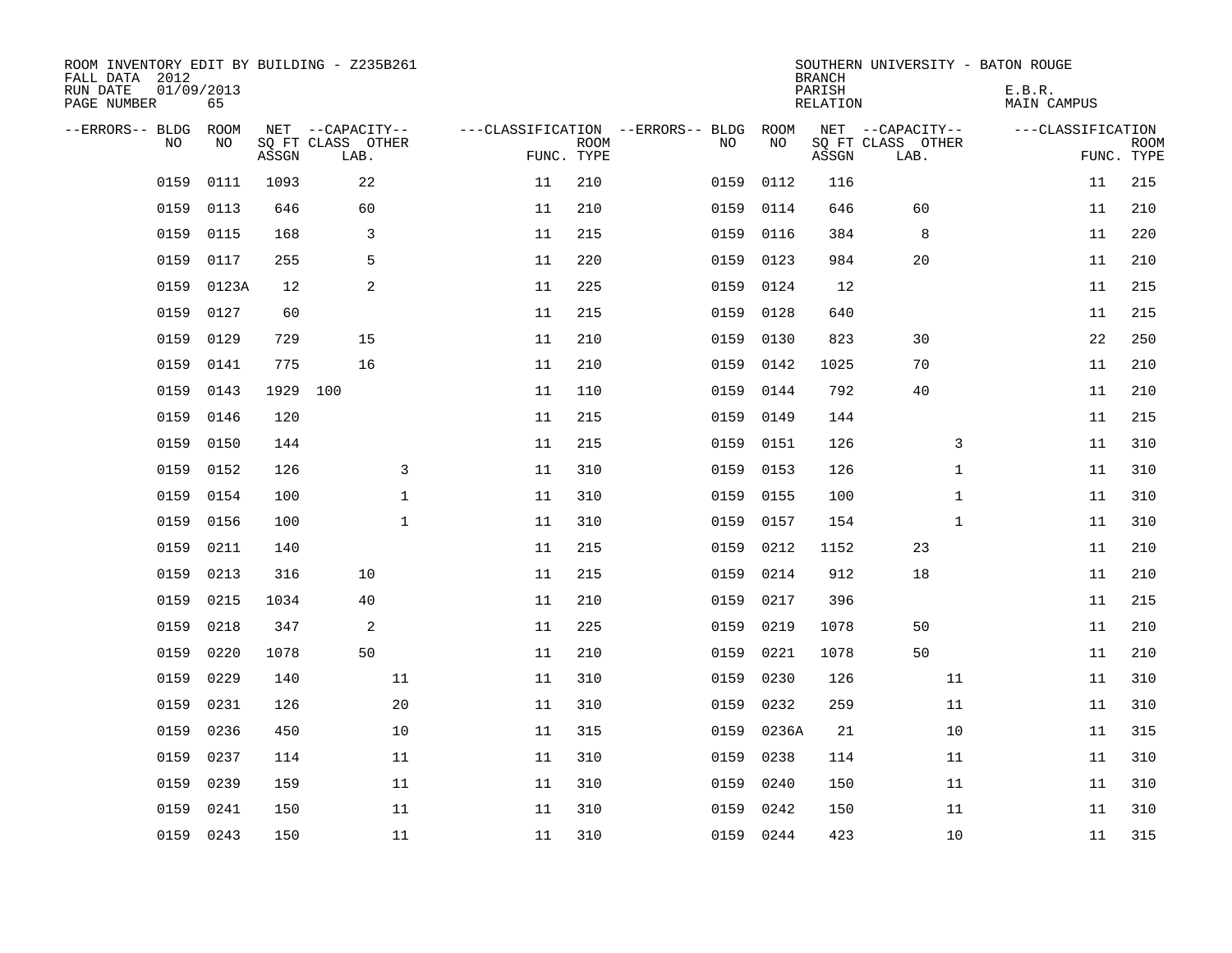| ROOM INVENTORY EDIT BY BUILDING - Z235B261<br>FALL DATA 2012<br>RUN DATE<br>PAGE NUMBER | 01/09/2013<br>66 |       |                           |            |             |                                        |           | <b>BRANCH</b><br>PARISH<br>RELATION                     | SOUTHERN UNIVERSITY - BATON ROUGE                                                                          | E.B.R.<br>MAIN CAMPUS                                  |                           |
|-----------------------------------------------------------------------------------------|------------------|-------|---------------------------|------------|-------------|----------------------------------------|-----------|---------------------------------------------------------|------------------------------------------------------------------------------------------------------------|--------------------------------------------------------|---------------------------|
| --ERRORS-- BLDG ROOM                                                                    |                  |       | NET --CAPACITY--          |            |             | ---CLASSIFICATION --ERRORS-- BLDG ROOM |           |                                                         | NET --CAPACITY--                                                                                           | ---CLASSIFICATION                                      |                           |
| NO.                                                                                     | NO.              | ASSGN | SQ FT CLASS OTHER<br>LAB. | FUNC. TYPE | <b>ROOM</b> | NO                                     | NO        | ASSGN                                                   | SQ FT CLASS OTHER<br>LAB.                                                                                  |                                                        | <b>ROOM</b><br>FUNC. TYPE |
| 0159                                                                                    | 0244A            | 21    | 10                        | 91         | 730         | 0159                                   | 0245      | 120                                                     | 11                                                                                                         | 11                                                     | 310                       |
| 0159                                                                                    | 0246             | 120   | 11                        | 11         | 310         | 0159                                   | 0247      | 150                                                     | 11                                                                                                         | 11                                                     | 310                       |
| 0159                                                                                    | 0248             | 150   | 11                        | 11         | 310         |                                        | 0159 0249 | 160                                                     | 11                                                                                                         | 11                                                     | 310                       |
| 0159                                                                                    | 0251             | 120   | 11                        | 11         | 310         | 0159                                   | 0252      | 120                                                     | 11                                                                                                         | 11                                                     | 310                       |
| 0159                                                                                    | 0253             | 120   | 11                        | 11         | 310         |                                        | 0159 0254 | 114                                                     | 11                                                                                                         | 11                                                     | 310                       |
| 0159                                                                                    | 0257             | 540   | 10                        | 11         | 350         | 0159                                   | 0259      | 543                                                     | 30                                                                                                         | 11                                                     | 110                       |
| 0159                                                                                    | 0260             | 154   | 10                        | 11         | 225         | 0159                                   | 0261      | 672                                                     | 10                                                                                                         | 11                                                     | 315                       |
| 0159                                                                                    | 0262             | 184   | 11                        | 11         | 310         | 0159                                   | 0263      | 156                                                     | 11                                                                                                         | 11                                                     | 310                       |
| 0159                                                                                    | 0264             | 16    | 10                        | 91         | 730         |                                        | 0159 0265 | 24                                                      | 11                                                                                                         | 11                                                     | 215                       |
| 0159                                                                                    | 0312             | 423   | 10                        | 91         | 570         | 0159                                   | 0313      | 243                                                     | 13                                                                                                         | 11                                                     | 215                       |
| 0159                                                                                    | 0314             | 917   | 54                        | 11         | 110         |                                        | 0159 0315 | 469                                                     | 25                                                                                                         | 22                                                     | 250                       |
| 0159                                                                                    | 0316             | 449   | 25                        | 11         | 110         | 0159                                   | 0317      | 1152                                                    |                                                                                                            | 11                                                     | 215                       |
| 0159                                                                                    | 0322             | 729   | 20                        | 11         | 210         | 0159                                   | 0323      | 423                                                     | 15                                                                                                         | 11                                                     | 210                       |
| 0159                                                                                    | 0335             | 880   | 100                       | 48         | 410         |                                        | 0159 0337 | 840                                                     |                                                                                                            | 11                                                     | 215                       |
| 0159                                                                                    | 0340             | 740   | 25                        | 11         | 210         | 0159                                   | 0341      | 700                                                     | 14                                                                                                         | 11                                                     | 220                       |
| 0159                                                                                    | 0341B            | 69    | 10                        | 11         | 225         |                                        | 0159 0342 | 700                                                     | 24                                                                                                         | 11                                                     | 220                       |
| 0159                                                                                    | 0342B            | 69    | 10                        | 11         | 225         |                                        | 0159 0343 | 952                                                     | 40                                                                                                         | 11                                                     | 210                       |
| 0159                                                                                    | 0345             | 576   | 25                        | 11         | 210         |                                        | 0159 0346 | 136                                                     |                                                                                                            | 11                                                     | 215                       |
| 0159                                                                                    | 0347             | 1022  | 20                        | 11         | 210         | 0159                                   | 0349      | 384                                                     |                                                                                                            | 11                                                     | 215                       |
| 0159                                                                                    | 0350             | 140   |                           | 91         | 570         |                                        | 0159 0351 | 140                                                     |                                                                                                            | 91                                                     | 570                       |
|                                                                                         | 0159 0352        | 161   |                           | 91         | 570         |                                        | 0159 0353 | 161<br>TOTAL NUMBER CLASSROOMS<br>TOTAL NUMBER LABS 210 | TOTAL NET ASSIGN SO. FT. IN ROOM FILE<br>TOTAL NUMBER COMPUTER CLASSROOMS<br>TOTAL NUMBER SPECIAL LABS 220 | 91<br>38,351<br>$\overline{4}$<br>20<br>$\overline{4}$ | 570                       |
|                                                                                         | 0160 0100        | 452   | 40                        | 11         | 220         |                                        | 0160 0101 | 552                                                     | 50                                                                                                         | 11                                                     | 220                       |
|                                                                                         | 0160 0102        | 552   | 50                        | 11         | 220         |                                        | 0160 0103 | 588                                                     | 50                                                                                                         | 22                                                     | 220                       |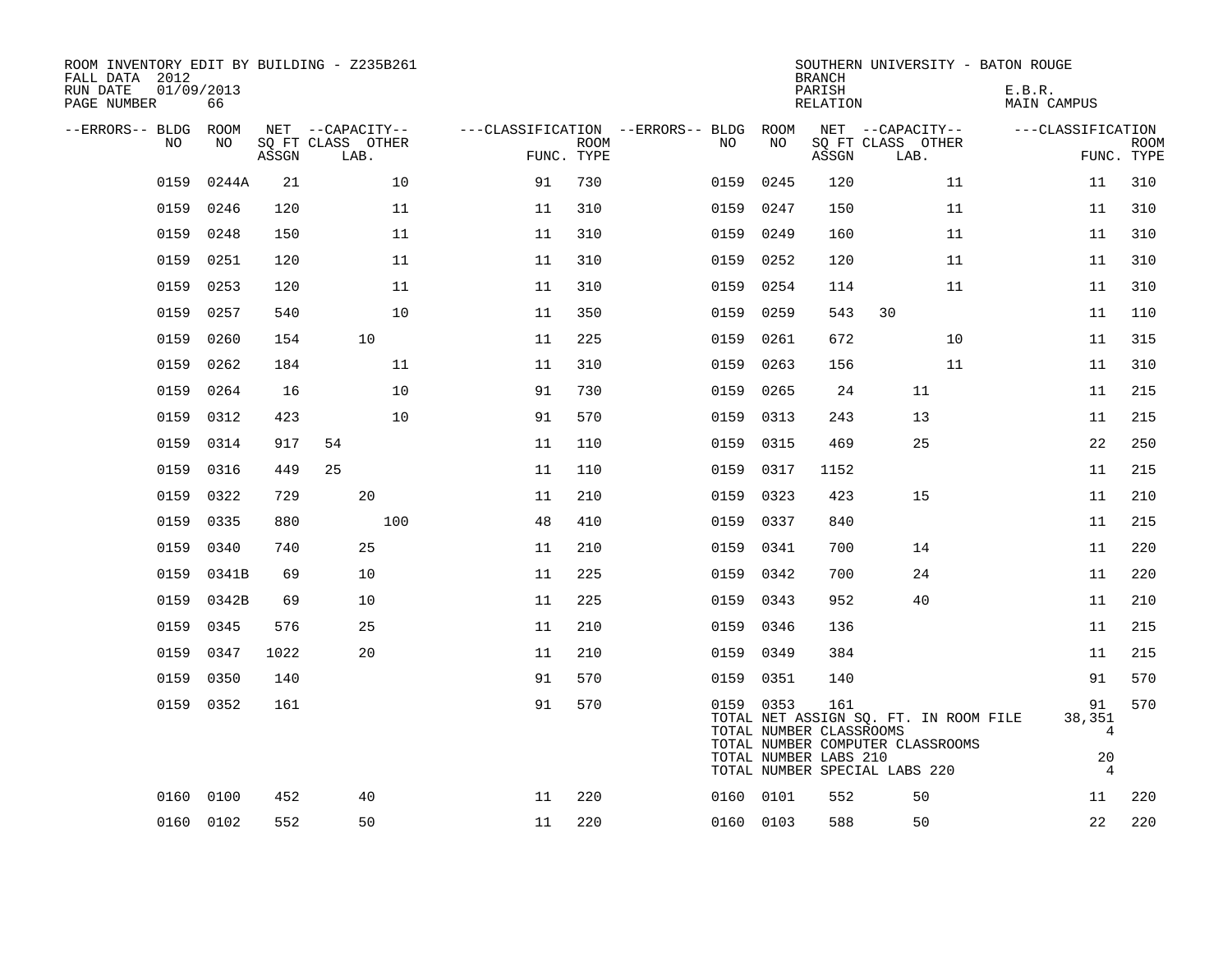| ROOM INVENTORY EDIT BY BUILDING - Z235B261<br>FALL DATA 2012<br>RUN DATE<br>PAGE NUMBER | 01/09/2013<br>67 |          |                                               |    |                           |                                         |            | <b>BRANCH</b><br>PARISH<br><b>RELATION</b> |                                               | SOUTHERN UNIVERSITY - BATON ROUGE<br>E.B.R.<br><b>MAIN CAMPUS</b> |                           |
|-----------------------------------------------------------------------------------------|------------------|----------|-----------------------------------------------|----|---------------------------|-----------------------------------------|------------|--------------------------------------------|-----------------------------------------------|-------------------------------------------------------------------|---------------------------|
| --ERRORS-- BLDG<br>NO                                                                   | ROOM<br>NO       | ASSGN    | NET --CAPACITY--<br>SQ FT CLASS OTHER<br>LAB. |    | <b>ROOM</b><br>FUNC. TYPE | ---CLASSIFICATION --ERRORS-- BLDG<br>NO | ROOM<br>NO | ASSGN                                      | NET --CAPACITY--<br>SQ FT CLASS OTHER<br>LAB. | ---CLASSIFICATION                                                 | <b>ROOM</b><br>FUNC. TYPE |
| 0160                                                                                    | 0104             | 625      | 13                                            | 11 | 210                       | 0160                                    | 0105       | 150                                        | $\mathbf{1}$                                  | 11                                                                | 310                       |
| 0160                                                                                    | 0106             | 150      | $\mathbf{1}$                                  | 11 | 310                       | 0160                                    | 0107       | 183                                        |                                               | 11                                                                | 315                       |
| 0160                                                                                    | 0107A            | 45       |                                               | 65 | 315                       | 0160                                    | 0107B      | 65                                         |                                               | 65                                                                | 315                       |
| 0160                                                                                    | 0107C            | 90       | $\mathbf 1$                                   | 65 | 310                       | 0160                                    | 0107D      | 95                                         | $\mathbf{1}$                                  | 65                                                                | 310                       |
| 0160                                                                                    | 0107E            | 95       | $\mathbf{1}$                                  | 65 | 310                       | 0160                                    | 0107F      | 95                                         | $\mathbf{1}$                                  | 65                                                                | 310                       |
| 0160                                                                                    | 0107G            | 110      | $\mathbf{1}$                                  | 65 | 310                       | 0160                                    | 0108       | 96                                         | $\mathbf{1}$                                  | 11                                                                | 310                       |
| 0160                                                                                    | 0109             | 96       | $\mathbf{1}$                                  | 11 | 310                       | 0160                                    | 0110       | 120                                        | $\mathbf{1}$                                  | 11                                                                | 310                       |
| 0160                                                                                    | 0111             | 132      | $\mathbf 1$                                   | 11 | 310                       | 0160                                    | 0112       | 154                                        | $\mathbf{1}$                                  | 11                                                                | 310                       |
| 0160                                                                                    | 0113             | 154      | $\mathbf{1}$                                  | 11 | 310                       | 0160                                    | 0114       | 99                                         | $\mathbf{1}$                                  | 11                                                                | 310                       |
| 0160                                                                                    | 0115             | 121      | $\mathbf{1}$                                  | 11 | 310                       | 0160                                    | 0116       | 99                                         | $\mathbf{1}$                                  | 11                                                                | 310                       |
| 0160                                                                                    | 0117             | 170      | $\mathbf{1}$                                  | 11 | 310                       | 0160                                    | 0118       | 192                                        | $\mathbf{1}$                                  | 11                                                                | 310                       |
| 0160                                                                                    | 0119             | 150      |                                               | 51 | 350                       | 0160                                    | 0120       | 111                                        |                                               | 51                                                                | 315                       |
| 0160                                                                                    | 0121             | 161      |                                               | 51 | 315                       | 0160                                    | 0122       | 189                                        | $\mathbf{1}$                                  | 51                                                                | 310                       |
| 0160                                                                                    | 0123             | 1726 115 |                                               | 11 | 110                       | 0160                                    | 0124       | 919                                        | 25                                            | 11                                                                | 210                       |
| 0160                                                                                    | 0125             | 425      | 26                                            | 48 | 410                       | 0160                                    | 0126       | 475                                        | 32                                            | 11                                                                | 110                       |
| 0160                                                                                    | 0127             | 475      | 32                                            | 11 | 110                       | 0160                                    | 0128       | 612                                        | 10                                            | 11                                                                | 220                       |
| 0160                                                                                    | 0129             | 453      |                                               | 11 | 215                       | 0160                                    | 0129A      | 469                                        |                                               | 11                                                                | 215                       |
| 0160                                                                                    | 0129B            | 146      |                                               | 11 | 215                       | 0160                                    | 0129C      | 59                                         |                                               | 11                                                                | 215                       |
| 0160                                                                                    | 0129D            | 80       |                                               | 11 | 215                       | 0160                                    | 0130       | 81                                         |                                               | 11                                                                | 315                       |
| 0160                                                                                    | 0131             | 84       |                                               | 11 | 350                       | 0160                                    | 0132       | 84                                         |                                               | 11                                                                | 350                       |
| 0160                                                                                    | 0133             | 84       |                                               | 11 | 350                       | 0160                                    | 0134       | 171                                        | $\mathbf{1}$                                  | 11                                                                | 310                       |
| 0160                                                                                    | 0135             | 132      | $\mathbf 1$                                   | 11 | 310                       | 0160                                    | 0136       | 250                                        |                                               | 51                                                                | 315                       |
| 0160                                                                                    | 0137             | 92       | $\mathbf{1}$                                  | 11 | 310                       | 0160                                    | 0138       | 120                                        | $\mathbf{1}$                                  | 11                                                                | 310                       |
| 0160                                                                                    | 0139             | 168      | $\mathbf{1}$                                  | 11 | 310                       | 0160                                    | 0140       | 142                                        |                                               | 91                                                                | 730                       |
| 0160                                                                                    | 0143             | 204      |                                               | 11 | 225                       | 0160                                    | 0144       | 390                                        |                                               | 93                                                                | 530                       |
|                                                                                         | 0160 0145        | 340      |                                               | 93 | 530                       |                                         | 0160 0148  | 1054                                       |                                               | 93                                                                | 530                       |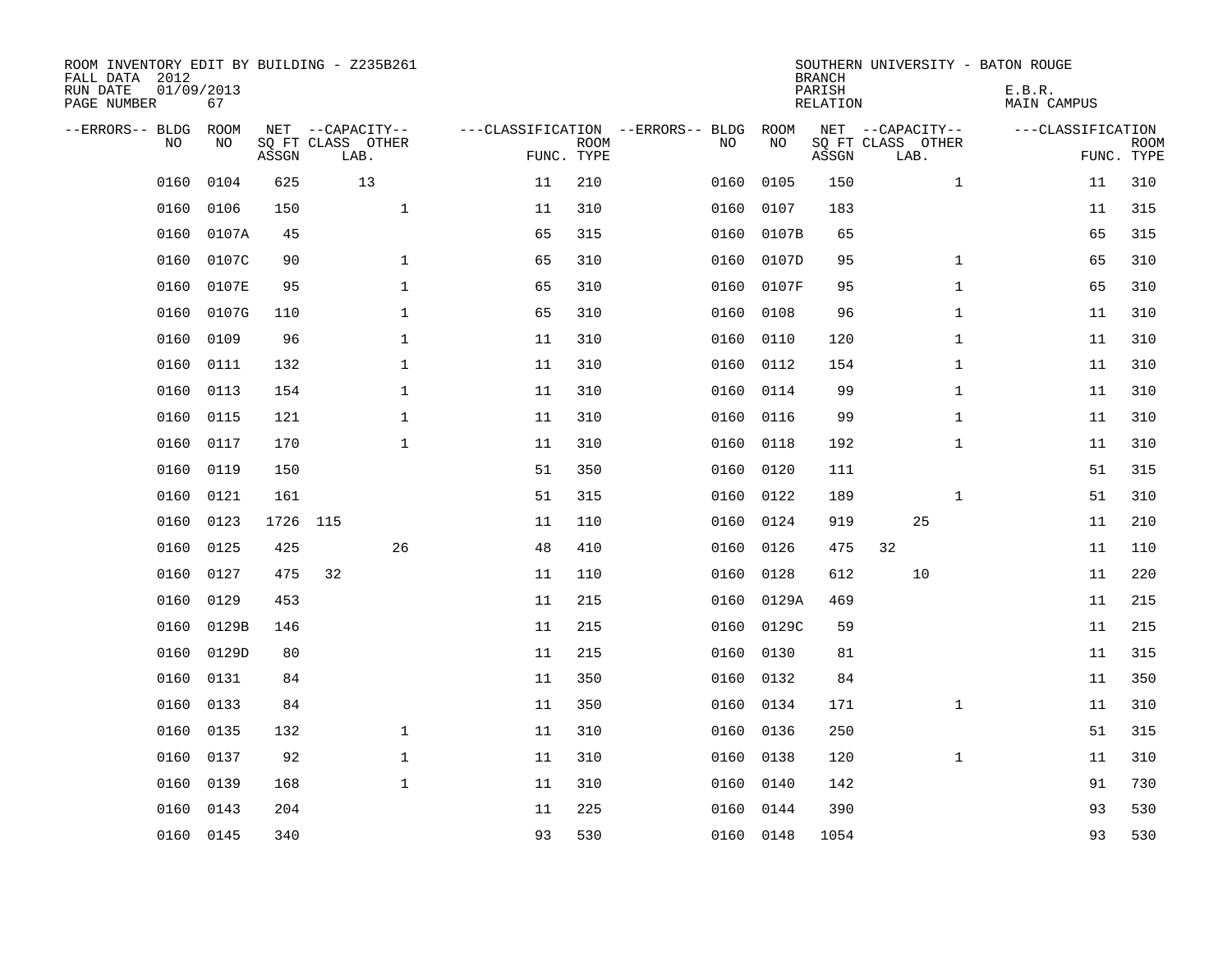| ROOM INVENTORY EDIT BY BUILDING - Z235B261<br>FALL DATA 2012<br>01/09/2013<br>RUN DATE<br>PAGE NUMBER<br>68 |                                       |            |                                                  |           |            | <b>BRANCH</b><br>PARISH<br>RELATION | SOUTHERN UNIVERSITY - BATON ROUGE     | E.B.R.<br>MAIN CAMPUS |             |
|-------------------------------------------------------------------------------------------------------------|---------------------------------------|------------|--------------------------------------------------|-----------|------------|-------------------------------------|---------------------------------------|-----------------------|-------------|
|                                                                                                             |                                       |            |                                                  |           |            |                                     |                                       |                       |             |
| --ERRORS-- BLDG<br>ROOM<br>NO<br>NO                                                                         | NET --CAPACITY--<br>SQ FT CLASS OTHER |            | ---CLASSIFICATION --ERRORS-- BLDG<br><b>ROOM</b> | NO        | ROOM<br>NO |                                     | NET --CAPACITY--<br>SQ FT CLASS OTHER | ---CLASSIFICATION     | <b>ROOM</b> |
| ASSGN                                                                                                       | LAB.                                  | FUNC. TYPE |                                                  |           |            | ASSGN                               | LAB.                                  | FUNC. TYPE            |             |
| 0160<br>0149<br>68                                                                                          |                                       | 93         | 535                                              | 0160      | 0151       | 26                                  |                                       | 93                    | 530         |
| 0152<br>0160<br>145                                                                                         |                                       | 93         | 530                                              | 0160      | 0152A      | 167                                 |                                       | 91                    | 730         |
| 0152C<br>92<br>0160                                                                                         |                                       | 91         | 730                                              | 0160      | 0153       | 240                                 | 16                                    | 11                    | 110         |
| 0160<br>0154<br>813                                                                                         | 30                                    | 11         | 210                                              | 0160      | 0155       | 1448                                | 97                                    | 11                    | 210         |
| 0160<br>0156<br>400                                                                                         | 27                                    | 11         | 110                                              | 0160      | 0157       | 400                                 | $\mathbf{1}$                          | 11                    | 310         |
| 0160<br>0158<br>196                                                                                         | $\mathbf{1}$                          | 51         | 310                                              | 0160      | 0159       | 155                                 |                                       | 51                    | 315         |
| 0160<br>0160<br>174                                                                                         |                                       | 51         | 315                                              | 0160      | 0162       | 99                                  | $\mathbf{1}$                          | 51                    | 310         |
| 0160<br>0163<br>99                                                                                          | $\mathbf{1}$                          | 11         | 310                                              | 0160      | 0164       | 99                                  | $\mathbf{1}$                          | 11                    | 310         |
| 0160<br>0165<br>119                                                                                         | $\overline{c}$                        | 11         | 210                                              | 0160      | 0174       | 304                                 | $\mathbf{1}$                          | 11                    | 310         |
| 0160<br>0177<br>104                                                                                         |                                       | 11         | 115                                              | 0160      | 0178       | 104                                 |                                       | 11                    | 115         |
| 0201<br>775<br>0160                                                                                         | 24                                    | 11         | 110                                              | 0160      | 0201A      | 83                                  |                                       | 91                    | 730         |
| 0160<br>0202<br>575                                                                                         | 38                                    | 11         | 110                                              | 0160      | 0203       | 600                                 | 40                                    | 11                    | 110         |
| 0160<br>0204<br>216                                                                                         | 15                                    | 93         | 550                                              | 0160      | 0204A      | 150                                 | 15                                    | 48                    | 410         |
| 0204B<br>0160<br>199                                                                                        | 18                                    | 48         | 410                                              | 0160      | 0205       | 100                                 | 5                                     | 11                    | 220         |
| 0160<br>0206<br>71                                                                                          | 7                                     | 48         | 410                                              | 0160      | 0207       | 50                                  | 5                                     | 48                    | 410         |
| 0208<br>0160<br>71                                                                                          | 7                                     | 48         | 410                                              | 0160      | 0209       | 325                                 |                                       | 11                    | 315         |
| 0210<br>0160<br>117                                                                                         | 24                                    | 11         | 310                                              | 0160      | 0211       | 95                                  | 24                                    | 11                    | 310         |
| 0212<br>0160<br>142                                                                                         | 11                                    | 11         | 310                                              | 0160      | 0213       | 165                                 | 11                                    | 11                    | 310         |
| 0160<br>0214<br>305                                                                                         | 39                                    | 51         | 315                                              | 0160      | 0215       | 114                                 | 20                                    | 51                    | 315         |
| 0160<br>0216<br>587                                                                                         | 39                                    | 11         | 110                                              | 0160      | 0217       | 587                                 | 39                                    | 11                    | 110         |
| 0218<br>0160<br>587                                                                                         | 39                                    | 11         | 110                                              | 0160      | 0219       | 587                                 | 39                                    | 11                    | 110         |
| 0160<br>0220<br>133                                                                                         |                                       | 11         | 315                                              | 0160      | 0221       | 210                                 | $\mathbf{1}$                          | 51                    | 310         |
| 0160<br>0222<br>225                                                                                         |                                       | 11         | 315                                              | 0160      | 0223       | 168                                 | $\mathbf{1}$                          | 11                    | 310         |
| 0160<br>0223A<br>72                                                                                         |                                       | 91         | 730                                              | 0160      | 0224       | 150                                 | $\mathbf{1}$                          | 11                    | 310         |
| 0225<br>0160<br>64                                                                                          | $\mathbf{1}$                          | 11         | 310                                              | 0160      | 0226       | 143                                 | $\mathbf{1}$                          | 11                    | 310         |
| 0160 0227<br>144                                                                                            | $\mathbf{1}$                          | 11         | 310                                              | 0160 0228 |            | 95                                  | $\mathbf{1}$                          | 11                    | 310         |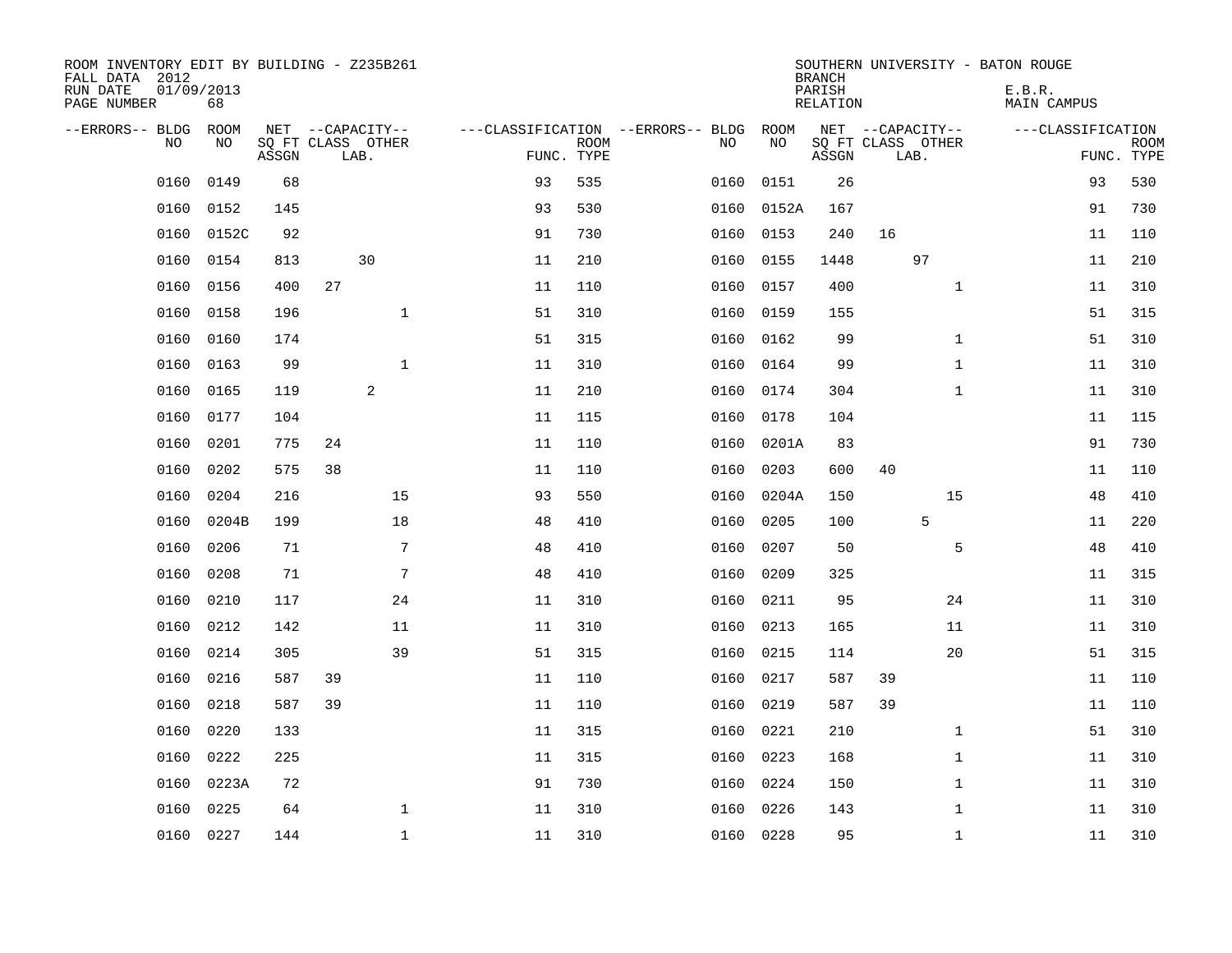| FALL DATA 2012<br>RUN DATE<br>PAGE NUMBER | 01/09/2013 | 69          |       | ROOM INVENTORY EDIT BY BUILDING - Z235B261    |                                   |                           |      |            | <b>BRANCH</b><br>PARISH<br>RELATION | SOUTHERN UNIVERSITY - BATON ROUGE             | E.B.R.<br><b>MAIN CAMPUS</b> |                           |
|-------------------------------------------|------------|-------------|-------|-----------------------------------------------|-----------------------------------|---------------------------|------|------------|-------------------------------------|-----------------------------------------------|------------------------------|---------------------------|
| --ERRORS-- BLDG                           | <b>NO</b>  | ROOM<br>NO. | ASSGN | NET --CAPACITY--<br>SQ FT CLASS OTHER<br>LAB. | ---CLASSIFICATION --ERRORS-- BLDG | <b>ROOM</b><br>FUNC. TYPE | NO   | ROOM<br>NO | ASSGN                               | NET --CAPACITY--<br>SQ FT CLASS OTHER<br>LAB. | ---CLASSIFICATION            | <b>ROOM</b><br>FUNC. TYPE |
|                                           | 0160       | 0229        | 161   | $\mathbf{1}$                                  | 11                                | 310                       | 0160 | 0230       | 86                                  | $\mathbf{1}$                                  | 11                           | 310                       |
|                                           | 0160       | 0231        | 131   | $\mathbf 1$                                   | 11                                | 310                       | 0160 | 0232       | 881                                 | 90                                            | 11                           | 310                       |
|                                           | 0160       | 0233        | 90    | $\mathbf{1}$                                  | 11                                | 310                       | 0160 | 0234       | 135                                 | $\mathbf{1}$                                  | 11                           | 310                       |
|                                           | 0160       | 0235        | 135   |                                               | 11                                | 315                       | 0160 | 0236       | 100                                 | $\mathbf{1}$                                  | 11                           | 310                       |
|                                           | 0160       | 0237        | 131   | $\mathbf 1$                                   | 11                                | 310                       | 0160 | 0238       | 120                                 | $\mathbf{1}$                                  | 11                           | 310                       |
|                                           | 0160       | 0239        | 115   |                                               | 11                                | 315                       | 0160 | 0240       | 214                                 |                                               | 91                           | 650                       |
|                                           | 0160       | 0241        | 173   |                                               | 11                                | 315                       | 0160 | 0242       | 195                                 |                                               | 11                           | 315                       |
|                                           | 0160       | 0242A       | 8     |                                               | 91                                | 730                       | 0160 | 0243       | 228                                 | $\mathbf{1}$                                  | 51                           | 310                       |
|                                           | 0160       | 0244        | 113   |                                               | 51                                | 350                       | 0160 | 0245       | 90                                  | $\mathbf{1}$                                  | 11                           | 310                       |
|                                           | 0160       | 0246        | 84    | $\mathbf 1$                                   | 11                                | 310                       | 0160 | 0247       | 199                                 | $\mathbf{1}$                                  | 11                           | 310                       |
|                                           | 0160       | 0248        | 192   | $\mathbf 1$                                   | 11                                | 310                       | 0160 | 0249       | 192                                 | $\mathbf{1}$                                  | 11                           | 310                       |
|                                           | 0160       | 0250        | 720   | 24                                            | 11                                | 110                       | 0160 | 0250A      | 69                                  |                                               | 91                           | 730                       |
|                                           | 0160       | 0301        | 162   | $\mathbf{1}$                                  | 11                                | 310                       | 0160 | 0302       | 154                                 | $\mathbf{1}$                                  | 11                           | 310                       |
|                                           | 0160       | 0303        | 72    | $\mathbf{1}$                                  | 11                                | 310                       | 0160 | 0304       | 86                                  | $\mathbf{1}$                                  | 11                           | 310                       |
|                                           | 0160       | 0305        | 105   | $\mathbf{1}$                                  | 11                                | 310                       | 0160 | 0306       | 105                                 | $\mathbf{1}$                                  | 11                           | 310                       |
|                                           | 0160       | 0307        | 90    | $\mathbf 1$                                   | 11                                | 310                       | 0160 | 0308       | 150                                 | $\mathbf{1}$                                  | 11                           | 310                       |
|                                           | 0160       | 0309        | 90    | $\mathbf 1$                                   | 11                                | 310                       | 0160 | 0310       | 90                                  | $\mathbf{1}$                                  | 11                           | 310                       |
|                                           | 0160       | 0312        | 108   | $\mathbf{1}$                                  | 11                                | 310                       | 0160 | 0313       | 117                                 | $\mathbf{1}$                                  | 11                           | 310                       |
|                                           | 0160       | 0314        | 126   |                                               | 11                                | 315                       | 0160 | 0315       | 156                                 | $\mathbf{1}$                                  | 11                           | 310                       |
|                                           | 0160       | 0316        | 225   | $\mathbf 1$                                   | 11                                | 310                       | 0160 | 0317       | 587                                 | 39                                            | 11                           | 110                       |
|                                           | 0160       | 0318        | 587   | 39                                            | 11                                | 110                       | 0160 | 0319       | 575                                 | 39                                            | 11                           | 110                       |
|                                           | 0160       | 0320        | 575   | 39                                            | 11                                | 110                       | 0160 | 0321       | 575                                 | 39                                            | 11                           | 110                       |
|                                           | 0160       | 0322        | 575   | 39                                            | 11                                | 110                       | 0160 | 0323       | 575                                 | 38                                            | 11                           | 110                       |
|                                           | 0160       | 0324        | 575   | 38                                            | 11                                | 110                       | 0160 | 0325       | 800                                 | 53                                            | 11                           | 110                       |
|                                           | 0160       | 0326        | 575   | 24                                            | 11                                | 110                       | 0160 | 0327       | 140                                 | $\mathbf{1}$                                  | 11                           | 310                       |
|                                           | 0160       | 0328        | 154   | $\mathbf 1$                                   | 11                                | 310                       |      | 0160 0329  | 110                                 | $\mathbf{1}$                                  | 11                           | 310                       |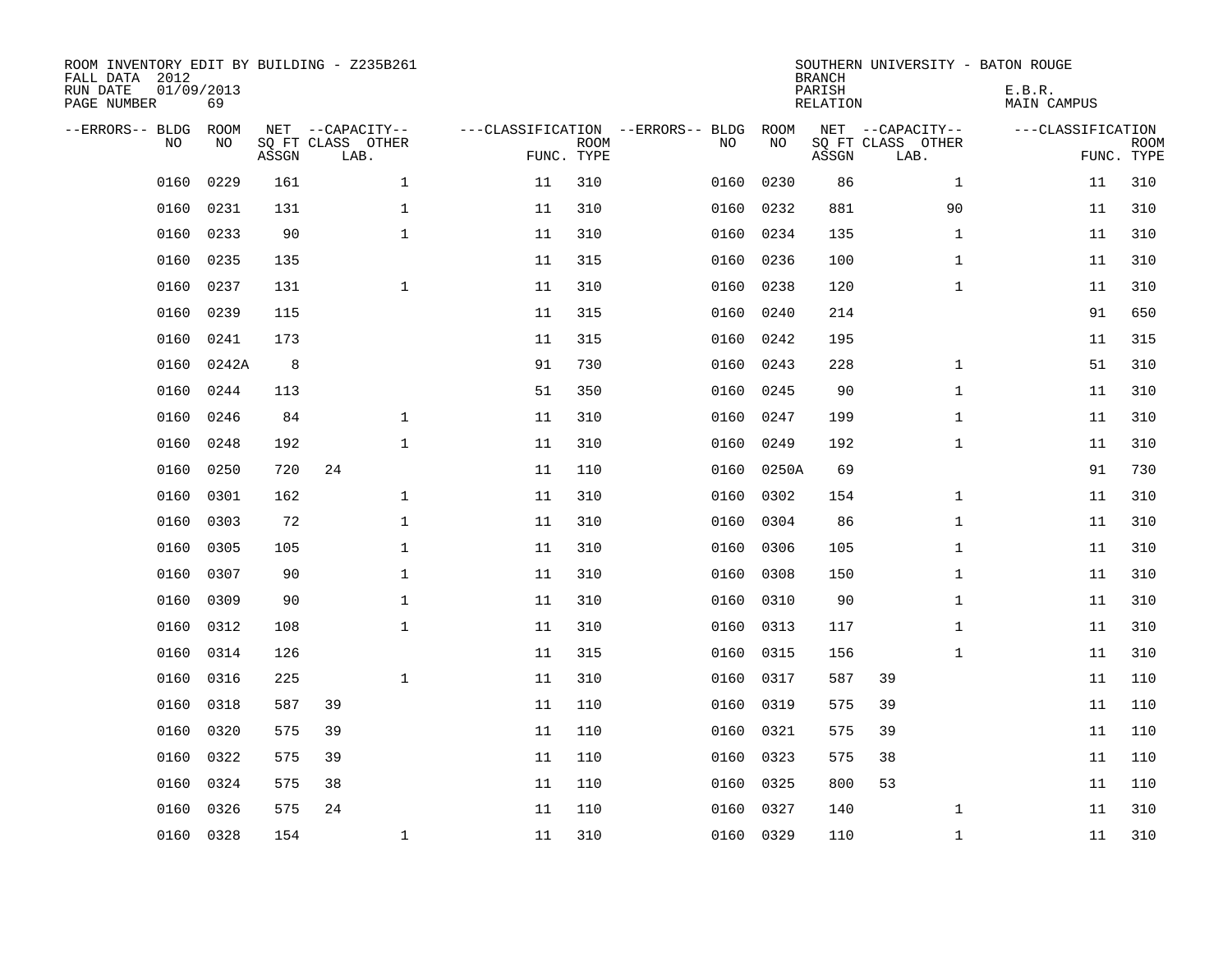| ROOM INVENTORY EDIT BY BUILDING - Z235B261<br>FALL DATA 2012<br>RUN DATE<br>PAGE NUMBER | 01/09/2013<br>70 |          |                                               |              |                                        |                           |           |                                                  | <b>BRANCH</b><br>PARISH<br><b>RELATION</b> | SOUTHERN UNIVERSITY - BATON ROUGE                                                                          | E.B.R.<br><b>MAIN CAMPUS</b> |                           |
|-----------------------------------------------------------------------------------------|------------------|----------|-----------------------------------------------|--------------|----------------------------------------|---------------------------|-----------|--------------------------------------------------|--------------------------------------------|------------------------------------------------------------------------------------------------------------|------------------------------|---------------------------|
| --ERRORS-- BLDG<br>NO.                                                                  | ROOM<br>NO.      | ASSGN    | NET --CAPACITY--<br>SQ FT CLASS OTHER<br>LAB. |              | ---CLASSIFICATION --ERRORS-- BLDG ROOM | <b>ROOM</b><br>FUNC. TYPE | NO.       | NO.                                              | ASSGN                                      | NET --CAPACITY--<br>SQ FT CLASS OTHER<br>LAB.                                                              | ---CLASSIFICATION            | <b>ROOM</b><br>FUNC. TYPE |
| 0160                                                                                    | 0330             | 99       |                                               | $\mathbf{1}$ | 11                                     | 310                       | 0160      | 0331                                             | 110                                        | $\mathbf{1}$                                                                                               | 11                           | 310                       |
| 0160                                                                                    | 0332             | 99       |                                               | $\mathbf{1}$ | 11                                     | 310                       | 0160      | 0333                                             | 99                                         | $\mathbf{1}$                                                                                               | 11                           | 310                       |
| 0160                                                                                    | 0334             | 83       |                                               | $\mathbf{1}$ | 11                                     | 310                       | 0160 0335 |                                                  | 110                                        | $\mathbf{1}$                                                                                               | 11                           | 310                       |
| 0160                                                                                    | 0336             | 900      | 18                                            |              | 11                                     | 210                       | 0160      | 0337                                             | 475                                        |                                                                                                            | 11                           | 115                       |
| 0160                                                                                    | 0338             | 525      |                                               | 40           | 48                                     | 410                       | 0160 0339 |                                                  | 88                                         | $\mathbf{1}$                                                                                               | 11                           | 310                       |
| 0160                                                                                    | 0340             | 88       |                                               | $\mathbf{1}$ | 11                                     | 310                       | 0160 0341 |                                                  | 135                                        | $\mathbf{1}$                                                                                               | 11                           | 310                       |
|                                                                                         | 0160 0342        | 800      | 70                                            |              | 11                                     | 110                       |           | TOTAL NUMBER CLASSROOMS<br>TOTAL NUMBER LABS 210 |                                            | TOTAL NET ASSIGN SQ. FT. IN ROOM FILE<br>TOTAL NUMBER COMPUTER CLASSROOMS<br>TOTAL NUMBER SPECIAL LABS 220 | 44,695<br>24<br>6<br>6       |                           |
|                                                                                         | 0161 0104        | 3750 250 |                                               |              | 11                                     | 110                       | 0161 0105 |                                                  | 15                                         |                                                                                                            | 11                           | 115                       |
|                                                                                         | 0161 0106        | 15       |                                               |              | 11                                     | 115                       | 0161 0107 |                                                  | 15                                         |                                                                                                            | 11                           | 115                       |
|                                                                                         | 0161 0108        | 15       |                                               |              | 11                                     | 115                       | 0161 0109 |                                                  | 15                                         |                                                                                                            | 11                           | 115                       |
|                                                                                         | 0161 0110        | 15       |                                               |              | 11                                     | 115                       | 0161 0111 |                                                  | 80                                         |                                                                                                            | 44                           | 715                       |
|                                                                                         | 0161 0112        | 144      |                                               |              | 44                                     | 715                       | 0161 0113 |                                                  | 694                                        | 5                                                                                                          | 64                           | 710                       |
|                                                                                         | 0161 0114        | 80       |                                               | $\mathbf{1}$ | 11                                     | 310                       | 0161 0115 |                                                  | 144                                        |                                                                                                            | 44                           | 715                       |
|                                                                                         | 0161 0123        | 240      |                                               |              | 46                                     | 650                       | 0161 0124 |                                                  | 169                                        | $\mathbf{1}$                                                                                               | 51                           | 310                       |
|                                                                                         | 0161 0125        | 169      |                                               | $\mathbf{1}$ | 51                                     | 310                       | 0161 0126 |                                                  | 169                                        |                                                                                                            | 51                           | 315                       |
|                                                                                         | 0161 0129        | 693      | 34                                            |              | 11                                     | 250                       | 0161 0130 |                                                  | 156                                        |                                                                                                            | 11                           | 255                       |
|                                                                                         | 0161 0133        | 143      |                                               |              | 91                                     | 730                       | 0161 0134 |                                                  | 1034                                       | 21                                                                                                         | 11                           | 220                       |
|                                                                                         | 0161 0135        | 198      | 13                                            |              | 11                                     | 250                       | 0161 0136 |                                                  | 198                                        |                                                                                                            | 91                           | 730                       |
|                                                                                         | 0161 0137        | 315      |                                               |              | 11                                     | 315                       |           | 0161 0137A                                       | 204                                        | $\mathbf{1}$                                                                                               | 11                           | 310                       |
|                                                                                         | 0161 0138        | 150      |                                               | $\mathbf{1}$ | 11                                     | 310                       |           | 0161 0138A                                       | 24                                         |                                                                                                            | 11                           | 315                       |
|                                                                                         | 0161 0138B       | 30       |                                               |              | 11                                     | 315                       | 0161 0139 |                                                  | 252                                        | $\mathbf{1}$                                                                                               | 11                           | 310                       |
|                                                                                         | 0161 0140        | 462      |                                               |              | 11                                     | 315                       | 0161 0203 |                                                  | 756                                        | 55                                                                                                         | 11                           | 110                       |
|                                                                                         | 0161 0204        | 244      |                                               | 2            | 11                                     | 310                       | 0161 0207 |                                                  | 142                                        | $\mathbf{1}$                                                                                               | 51                           | 310                       |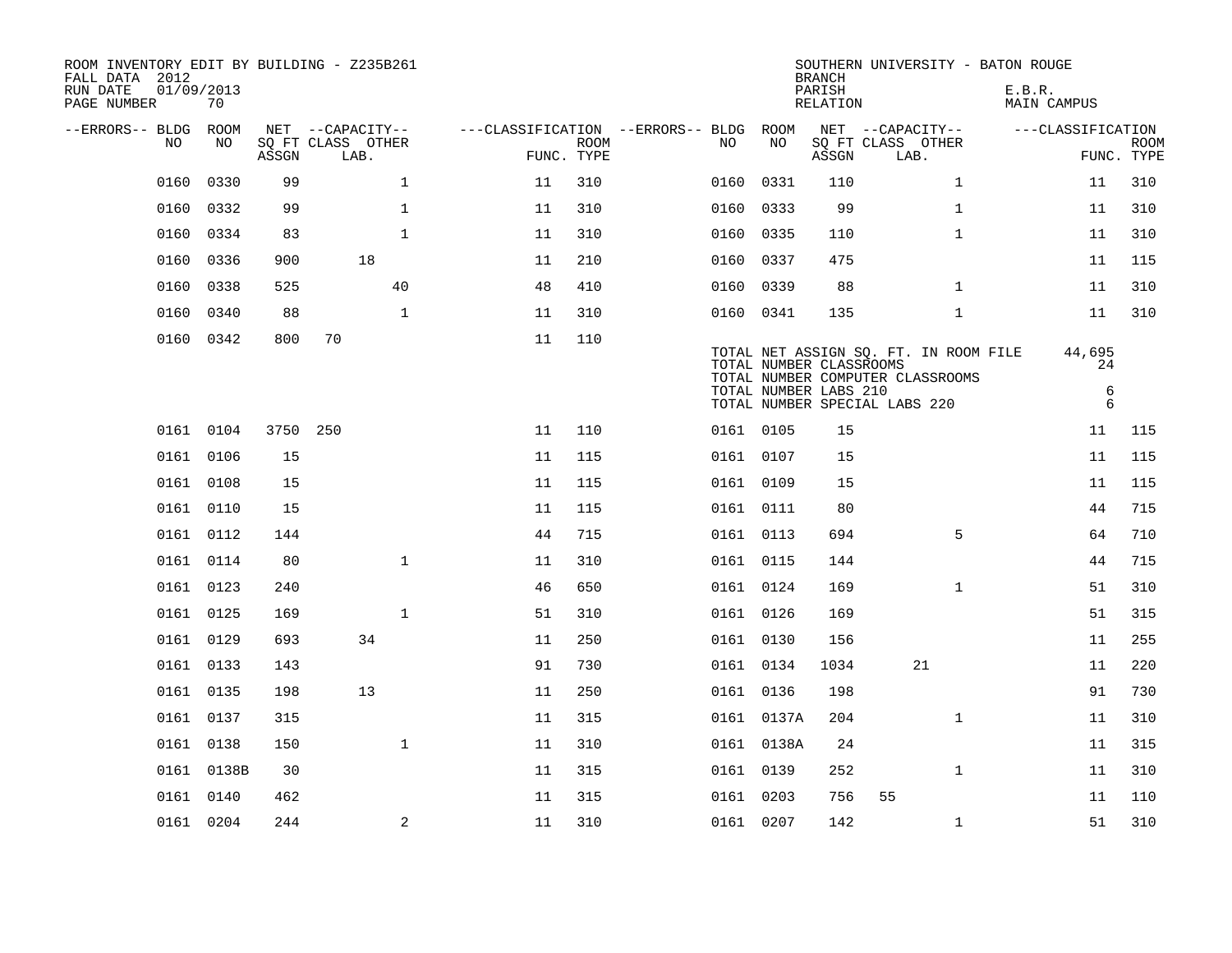| ROOM INVENTORY EDIT BY BUILDING - Z235B261<br>FALL DATA 2012<br>RUN DATE<br>PAGE NUMBER | 01/09/2013<br>71 |       |                           |              |                                        |                    |     |           | <b>BRANCH</b><br>PARISH<br>RELATION                                                      |      |                                                    | SOUTHERN UNIVERSITY - BATON ROUGE<br>E.B.R. | MAIN CAMPUS                                       |                           |
|-----------------------------------------------------------------------------------------|------------------|-------|---------------------------|--------------|----------------------------------------|--------------------|-----|-----------|------------------------------------------------------------------------------------------|------|----------------------------------------------------|---------------------------------------------|---------------------------------------------------|---------------------------|
| --ERRORS-- BLDG ROOM                                                                    |                  |       | NET --CAPACITY--          |              | ---CLASSIFICATION --ERRORS-- BLDG ROOM |                    |     |           |                                                                                          |      | NET --CAPACITY--                                   |                                             | ---CLASSIFICATION                                 |                           |
| NO.                                                                                     | NO.              | ASSGN | SQ FT CLASS OTHER<br>LAB. |              |                                        | ROOM<br>FUNC. TYPE | NO. | NO        | ASSGN                                                                                    | LAB. | SQ FT CLASS OTHER                                  |                                             |                                                   | <b>ROOM</b><br>FUNC. TYPE |
|                                                                                         | 0161 0210        | 400   | 27                        |              | 11                                     | 110                |     | 0161 0211 | 500                                                                                      | 33   |                                                    |                                             | 11                                                | 110                       |
|                                                                                         | 0161 0212        | 240   |                           | 16           | 11                                     | 350                |     | 0161 0213 | 260                                                                                      |      | 17                                                 |                                             | 11                                                | 350                       |
|                                                                                         | 0161 0215        | 160   |                           | $\mathbf 1$  | 11                                     | 310                |     | 0161 0216 | 208                                                                                      |      | $\mathbf{1}$                                       |                                             | 11                                                | 310                       |
|                                                                                         | 0161 0217        | 144   |                           |              | 11                                     | 315                |     | 0161 0218 | 2229                                                                                     |      | 90                                                 |                                             | 48                                                | 410                       |
|                                                                                         | 0161 0218A       | 630   |                           |              | 22                                     | 455                |     | 0161 0219 | 780                                                                                      | 52   |                                                    |                                             | 11                                                | 110                       |
|                                                                                         | 0161 0220        | 780   | 52                        |              | 11                                     | 110                |     | 0161 0221 | 780                                                                                      | 30   |                                                    |                                             | 11                                                | 110                       |
|                                                                                         | 0161 0222A       | 468   |                           |              | 11                                     | 315                |     | 0161 0223 | 80                                                                                       |      | $\mathbf{1}$                                       |                                             | 11                                                | 310                       |
|                                                                                         | 0161 0224        | 96    |                           | $\mathbf{1}$ | 11                                     | 310                |     | 0161 0225 | 392                                                                                      |      |                                                    |                                             | 11                                                | 115                       |
|                                                                                         | 0161 0304        | 320   | 6                         |              | 11                                     | 220                |     | 0161 0310 | 660                                                                                      |      |                                                    |                                             | 91                                                | 730                       |
|                                                                                         | 0161 0311        | 320   | 15                        |              | 11                                     | 210                |     | 0161 0312 | 420                                                                                      |      | 18                                                 |                                             | 11                                                | 210                       |
|                                                                                         | 0161 0315        | 480   | 20                        |              | 11                                     | 210                |     | 0161 0316 | 408                                                                                      | 27   |                                                    |                                             | 11                                                | 110                       |
|                                                                                         | 0161 0317        | 525   | 35                        |              | 11                                     | 110                |     | 0161 0318 | 100                                                                                      |      | 2                                                  |                                             | 11                                                | 250                       |
|                                                                                         | 0161 0319        | 100   | 2                         |              | 11                                     | 250                |     | 0161 0320 | 144                                                                                      |      | 3                                                  |                                             | 11                                                | 250                       |
|                                                                                         | 0161 0321        | 609   | 16                        |              | 11                                     | 210                |     | 0161 0322 | 609                                                                                      |      | 12                                                 |                                             | 11                                                | 210                       |
|                                                                                         | 0161 0323        | 40    |                           |              | 11                                     | 215                |     | 0161 0324 | 88                                                                                       |      | $\mathbf{1}$                                       |                                             | 11                                                | 310                       |
|                                                                                         | 0161 0325        | 693   | 14                        |              | 11                                     | 210                |     | 0161 0326 | 104                                                                                      |      | $\mathbf{1}$                                       |                                             | 11                                                | 310                       |
|                                                                                         | 0161 0327        | 104   |                           | $\mathbf{1}$ | 11                                     | 310                |     | 0161 0328 | 777                                                                                      |      | 16                                                 |                                             | 11                                                | 210                       |
|                                                                                         | 0161 0329        | 128   |                           | $\mathbf{1}$ | 11                                     | 310                |     | 0161 0330 | 128<br>TOTAL NUMBER CLASSROOMS<br>TOTAL NUMBER LABS 210<br>TOTAL NUMBER SPECIAL LABS 220 |      | $\mathbf{1}$<br>TOTAL NUMBER COMPUTER CLASSROOMS   | TOTAL NET ASSIGN SQ. FT. IN ROOM FILE       | 11<br>25,634<br>9<br>$\sqrt{ }$<br>$\overline{2}$ | 310                       |
|                                                                                         | 0162 0100        | 335   |                           | $\mathbf{1}$ | 77                                     | 560                |     | 0162 0101 | TOTAL NUMBER CLASSROOMS<br>TOTAL NUMBER LABS 210<br>TOTAL NUMBER SPECIAL LABS 220        | 59   | $\overline{1}$<br>TOTAL NUMBER COMPUTER CLASSROOMS | TOTAL NET ASSIGN SQ. FT. IN ROOM FILE       | 77<br>394                                         | 560                       |
|                                                                                         | 0163 00C3        | 144   |                           |              | 51                                     | 535                |     | 0163 00E2 | 24                                                                                       |      |                                                    |                                             | 51                                                | 615                       |
|                                                                                         | 0163 00E3        | 24    |                           |              | 51                                     | 615                |     |           | 0163 AB001 17136                                                                         |      | 1862                                               |                                             | 46                                                | 610                       |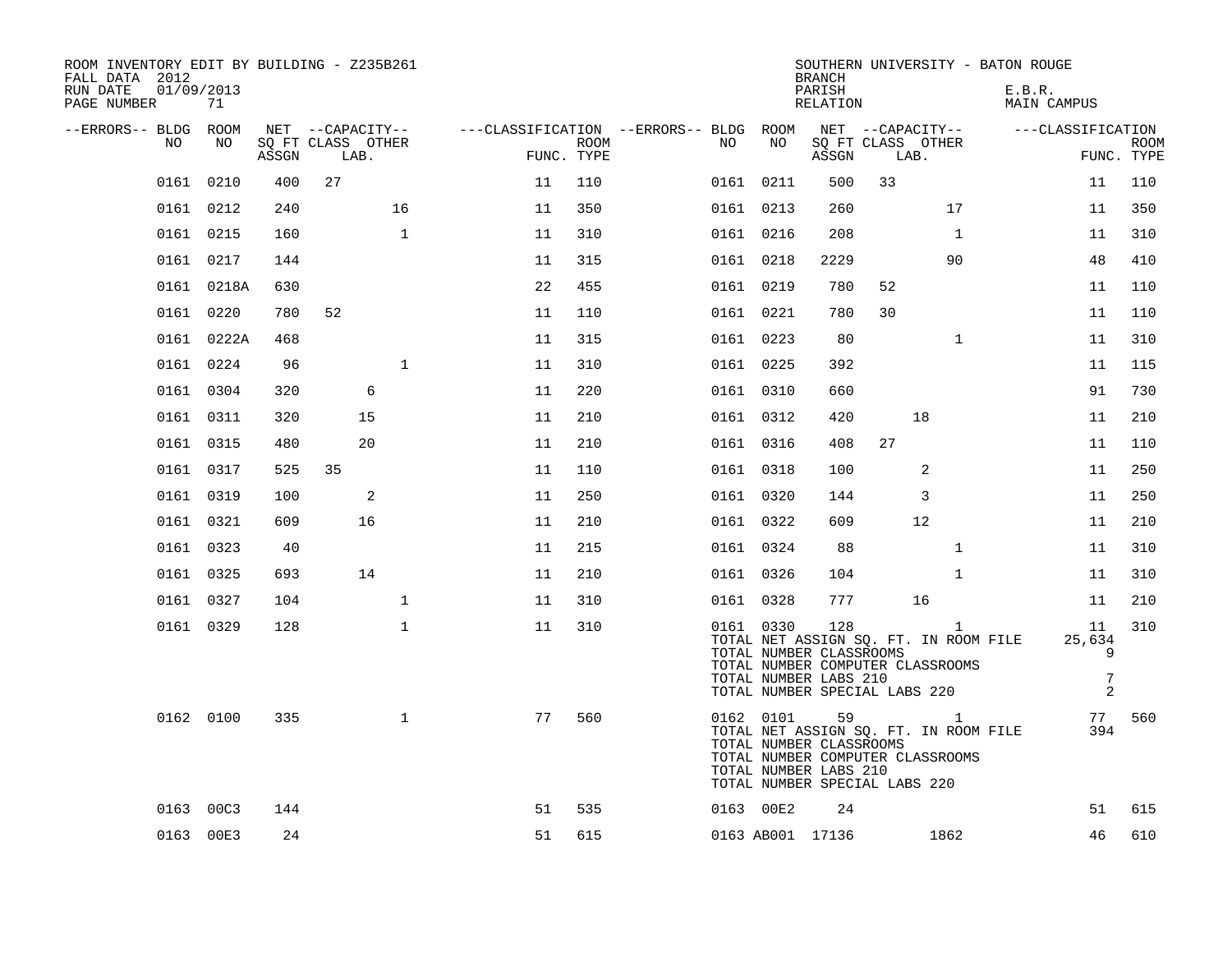| ROOM INVENTORY EDIT BY BUILDING - Z235B261<br>FALL DATA 2012 |                  |       |                           |            |             |                                        |             | <b>BRANCH</b>      | SOUTHERN UNIVERSITY - BATON ROUGE |                       |                    |
|--------------------------------------------------------------|------------------|-------|---------------------------|------------|-------------|----------------------------------------|-------------|--------------------|-----------------------------------|-----------------------|--------------------|
| RUN DATE<br>PAGE NUMBER                                      | 01/09/2013<br>72 |       |                           |            |             |                                        |             | PARISH<br>RELATION |                                   | E.B.R.<br>MAIN CAMPUS |                    |
| --ERRORS-- BLDG ROOM                                         |                  |       | NET --CAPACITY--          |            |             | ---CLASSIFICATION --ERRORS-- BLDG ROOM |             |                    | NET --CAPACITY--                  | ---CLASSIFICATION     |                    |
| NO                                                           | NO               | ASSGN | SQ FT CLASS OTHER<br>LAB. | FUNC. TYPE | <b>ROOM</b> | NO.                                    | NO          | ASSGN              | SQ FT CLASS OTHER<br>LAB.         |                       | ROOM<br>FUNC. TYPE |
|                                                              | 0163 AB002       | 874   |                           | 57         | 615         |                                        | 0163 AB003  | 1162               |                                   | 57                    | 615                |
|                                                              | 0163 AB004       | 390   |                           | 57         | 615         |                                        | 0163 AB005  | 149                |                                   | 57                    | 615                |
|                                                              | 0163 AB006       | 142   | $\mathbf 1$               | 56         | 310         |                                        | 0163 AB007  | 229                |                                   | 56                    | 315                |
|                                                              | 0163 AB012       | 54    |                           | 52         | 630         |                                        | 0163 AB014  | 1243               |                                   | 71                    | 730                |
|                                                              | 0163 AB019       | 722   |                           | 71         | 730         |                                        | 0163 AB020  | 575                | $7\phantom{.0}$                   | 57                    | 525                |
|                                                              | 0163 AB021       | 128   |                           | 57         | 525         |                                        | 0163 AB025  | 512                |                                   | 56                    | 350                |
|                                                              | 0163 AB027       | 120   | $\mathbf{1}$              | 56         | 310         |                                        | 0163 AB028  | 154                |                                   | 56                    | 315                |
|                                                              | 0163 AB029       | 1029  |                           | 91         | 520         |                                        | 0163 AB030  | 78                 |                                   | 51                    | 895                |
|                                                              | 0163 AB031       | 72    |                           | 51         | 895         |                                        | 0163 AB032  | 690                |                                   | 57                    | 850                |
|                                                              | 0163 AB034       | 580   |                           | 57         | 525         |                                        | 0163 AB035  | 413                |                                   | 57                    | 525                |
|                                                              | 0163 AB036       | 380   |                           | 57         | 525         |                                        | 0163 AB036B | 380                | 63                                | 57                    | 525                |
|                                                              | 0163 AB037       | 270   | 3                         | 57         | 525         |                                        | 0163 AB038  | 42                 |                                   | 57                    | 525                |
|                                                              | 0163 AB039       | 140   | 3                         | 57         | 525         |                                        | 0163 AB040  | 78                 |                                   | 57                    | 525                |
|                                                              | 0163 AB041       | 45    |                           | 52         | 630         |                                        | 0163 AB042  | 45                 |                                   | 71                    | 730                |
|                                                              | 0163 AB043       | 302   | $\overline{4}$            | 57         | 525         |                                        | 0163 AB044  | 77                 |                                   | 57                    | 525                |
|                                                              | 0163 AB045       | 90    |                           | 57         | 525         |                                        | 0163 AB046  | 54                 |                                   | 52                    | 630                |
|                                                              | 0163 AB051       | 152   | $\mathbf 1$               | 56         | 310         |                                        | 0163 AB052  | 70                 | $\mathbf{1}$                      | 56                    | 310                |
|                                                              | 0163 AB054       | 155   | $\mathbf 1$               | 56         | 310         |                                        | 0163 AB055  | 129                | $\mathbf{1}$                      | 56                    | 310                |
|                                                              | 0163 AB056       | 129   | $\mathbf 1$               | 56         | 310         |                                        | 0163 AB057  | 155                | $\mathbf{1}$                      | 56                    | 310                |
|                                                              | 0163 AB058       | 152   | $\mathbf 1$               | 56         | 310         |                                        | 0163 AB059  | 70                 | $\mathbf{1}$                      | 56                    | 310                |
|                                                              | 0163 AB062       | 759   |                           | 57         | 525         |                                        | 0163 AB064  | 308                |                                   | 57                    | 525                |
|                                                              | 0163 AB066       | 374   |                           | 56         | 315         |                                        | 0163 AB067  | 168                | $\mathbf{1}$                      | 56                    | 310                |
|                                                              | 0163 AB068       | 168   |                           | 56         | 350         |                                        | 0163 AB069  | 168                | $\mathbf{1}$                      | 56                    | 310                |
|                                                              | 0163 AB070       | 360   |                           | 56         | 315         |                                        | 0163 AB071  | 368                |                                   | 57                    | 525                |
|                                                              | 0163 AB072       | 308   |                           | 57         | 525         |                                        | 0163 AB073  | 286                |                                   | 57                    | 525                |
|                                                              | 0163 AB076       | 617   |                           | 71         | 730         |                                        | 0163 AB077  | 157                |                                   | 71                    | 730                |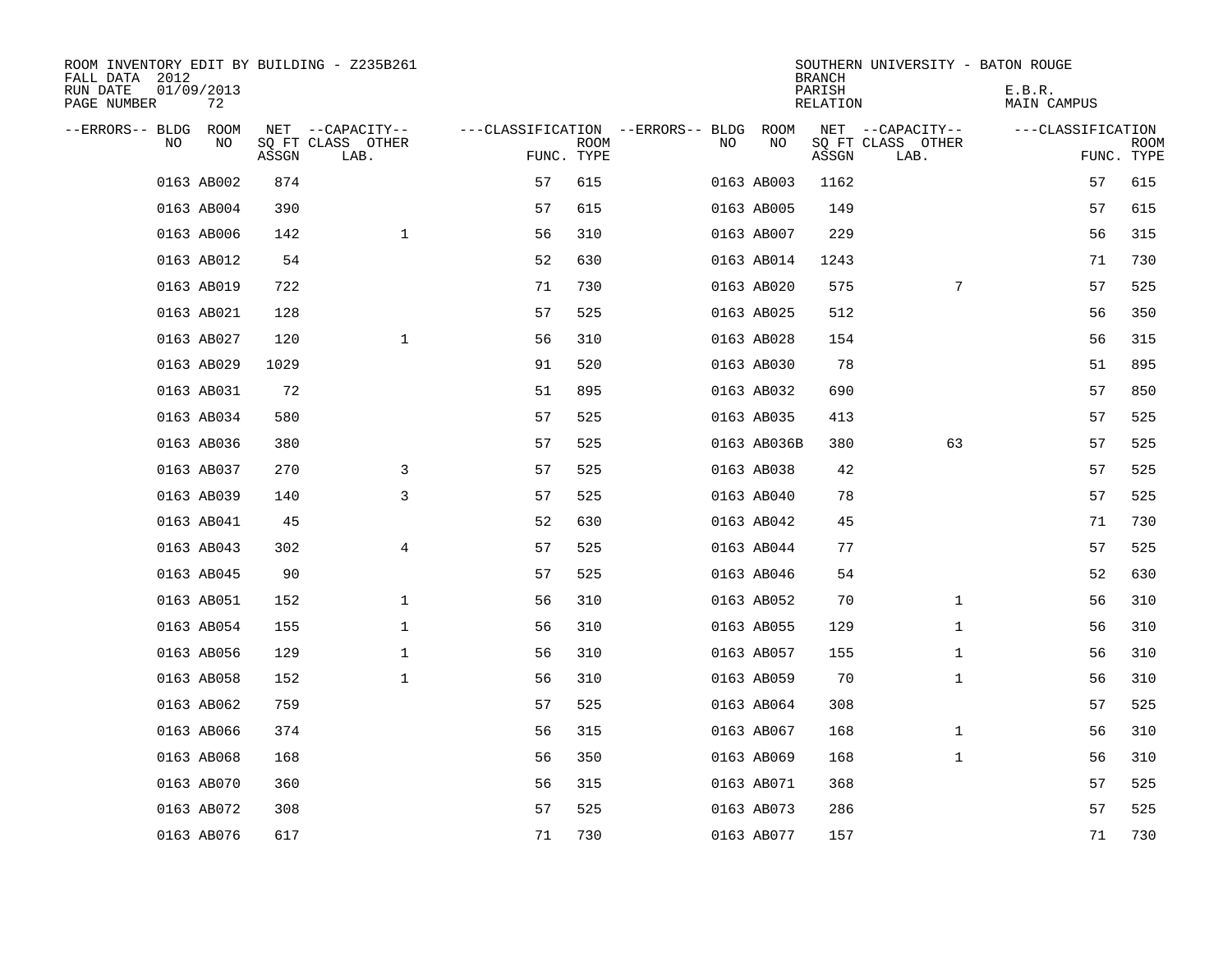| ROOM INVENTORY EDIT BY BUILDING - Z235B261<br>FALL DATA 2012 |                  |       |                           |            |             |                                        |            |             | <b>BRANCH</b>      | SOUTHERN UNIVERSITY - BATON ROUGE |                       |                    |
|--------------------------------------------------------------|------------------|-------|---------------------------|------------|-------------|----------------------------------------|------------|-------------|--------------------|-----------------------------------|-----------------------|--------------------|
| RUN DATE<br>PAGE NUMBER                                      | 01/09/2013<br>73 |       |                           |            |             |                                        |            |             | PARISH<br>RELATION |                                   | E.B.R.<br>MAIN CAMPUS |                    |
| --ERRORS-- BLDG ROOM                                         |                  |       | NET --CAPACITY--          |            |             | ---CLASSIFICATION --ERRORS-- BLDG ROOM |            |             |                    | NET --CAPACITY--                  | ---CLASSIFICATION     |                    |
| NO.                                                          | NO               | ASSGN | SQ FT CLASS OTHER<br>LAB. | FUNC. TYPE | <b>ROOM</b> | NO.                                    |            | NO          | ASSGN              | SQ FT CLASS OTHER<br>LAB.         |                       | ROOM<br>FUNC. TYPE |
|                                                              | 0163 AB078       | 72    |                           | 71         | 730         |                                        | 0163 AB084 |             | 54                 |                                   | 52                    | 630                |
|                                                              | 0163 AB085       | 254   |                           | 71         | 720         |                                        | 0163 AB086 |             | 120                |                                   | 73                    | 725                |
|                                                              | 0163 AB090       | 100   |                           | 51         | 355         |                                        | 0163 AB091 |             | 722                |                                   | 56                    | 350                |
|                                                              | 0163 AB093       | 156   | $\mathbf 1$               | 56         | 310         |                                        | 0163 AB094 |             | 156                | $\mathbf{1}$                      | 56                    | 310                |
|                                                              | 0163 AB095       | 156   | $\mathbf{1}$              | 56         | 310         |                                        | 0163 AB096 |             | 156                | $\mathbf{1}$                      | 56                    | 310                |
|                                                              | 0163 AB098       | 28    |                           | 56         | 315         |                                        | 0163 AB099 |             | 240                | $\mathbf{1}$                      | 56                    | 310                |
|                                                              | 0163 AB100       | 216   | $\mathbf{1}$              | 56         | 310         |                                        | 0163 AB101 |             | 580                |                                   | 56                    | 315                |
|                                                              | 0163 AB103       | 100   |                           | 11         | 115         |                                        | 0163 AB104 |             | 201                | $\mathbf{1}$                      | 56                    | 310                |
|                                                              | 0163 AB105       | 240   |                           | 57         | 620         |                                        | 0163 AB107 |             | 1882               | $\mathbf{1}$                      | 56                    | 310                |
|                                                              | 0163 AB108       | 580   | $\mathbf{1}$              | 56         | 310         |                                        | 0163 AB110 |             | 722                |                                   | 56                    | 350                |
|                                                              | 0163 AB111       | 100   |                           | 11         | 115         |                                        |            | 0163 AB113A | 411                |                                   | 52                    | 615                |
|                                                              | 0163 AB113B      | 411   |                           | 52         | 615         |                                        | 0163 AB115 |             | 342                |                                   | 51                    | 535                |
|                                                              | 0163 AB117       | 1243  |                           | 57         | 620         |                                        | 0163 AB119 |             | 54                 |                                   | 52                    | 630                |
|                                                              | 0163 AB124       | 110   |                           | 56         | 315         |                                        | 0163 AB125 |             | 56                 |                                   | 56                    | 315                |
|                                                              | 0163 AB126       | 270   | $\mathbf 1$               | 56         | 310         |                                        | 0163 AB127 |             | 220                | $\mathbf{1}$                      | 56                    | 310                |
|                                                              | 0163 AB128       | 96    |                           | 56         | 315         |                                        | 0163 AB129 |             | 270                | $\mathbf{1}$                      | 56                    | 310                |
|                                                              | 0163 BM006       | 150   | 5200                      | 52         | 615         |                                        | 0163 BM008 |             | 150                |                                   | 57                    | 615                |
|                                                              | 0163 BM014       | 336   | $\overline{4}$            | 57         | 615         |                                        | 0163 BM015 |             | 216                |                                   | 52                    | 630                |
|                                                              | 0163 BM016       | 216   |                           | 51         | 635         |                                        | 0163 BM017 |             | 8                  |                                   | 51                    | 615                |
|                                                              | 0163 BM018       | 545   |                           | 57         | 545         |                                        | 0163 BM023 |             | 240                |                                   | 57                    | 615                |
|                                                              | 0163 BM025       | 216   |                           | 51         | 635         |                                        | 0163 BM026 |             | 216                |                                   | 52                    | 630                |
|                                                              | 0163 BM029       | 216   |                           | 52         | 630         |                                        | 0163 BM030 |             | 216                |                                   | 51                    | 635                |
|                                                              | 0163 BM031       | 8     |                           | 57         | 615         |                                        | 0163 BM032 |             | 545                |                                   | 57                    | 545                |
|                                                              | 0163 BM033       | 36    |                           | 57         | 615         |                                        | 0163 BM037 |             | 240                |                                   | 57                    | 615                |
|                                                              | 0163 BM039       | 216   |                           | 51         | 615         |                                        | 0163 BM040 |             | 216                |                                   | 51                    | 615                |
|                                                              | 0163 MS003       | 6900  | 1200                      | 63         | 610         |                                        |            |             | 0163 SL001 12128   | 1940                              | 46                    | 610                |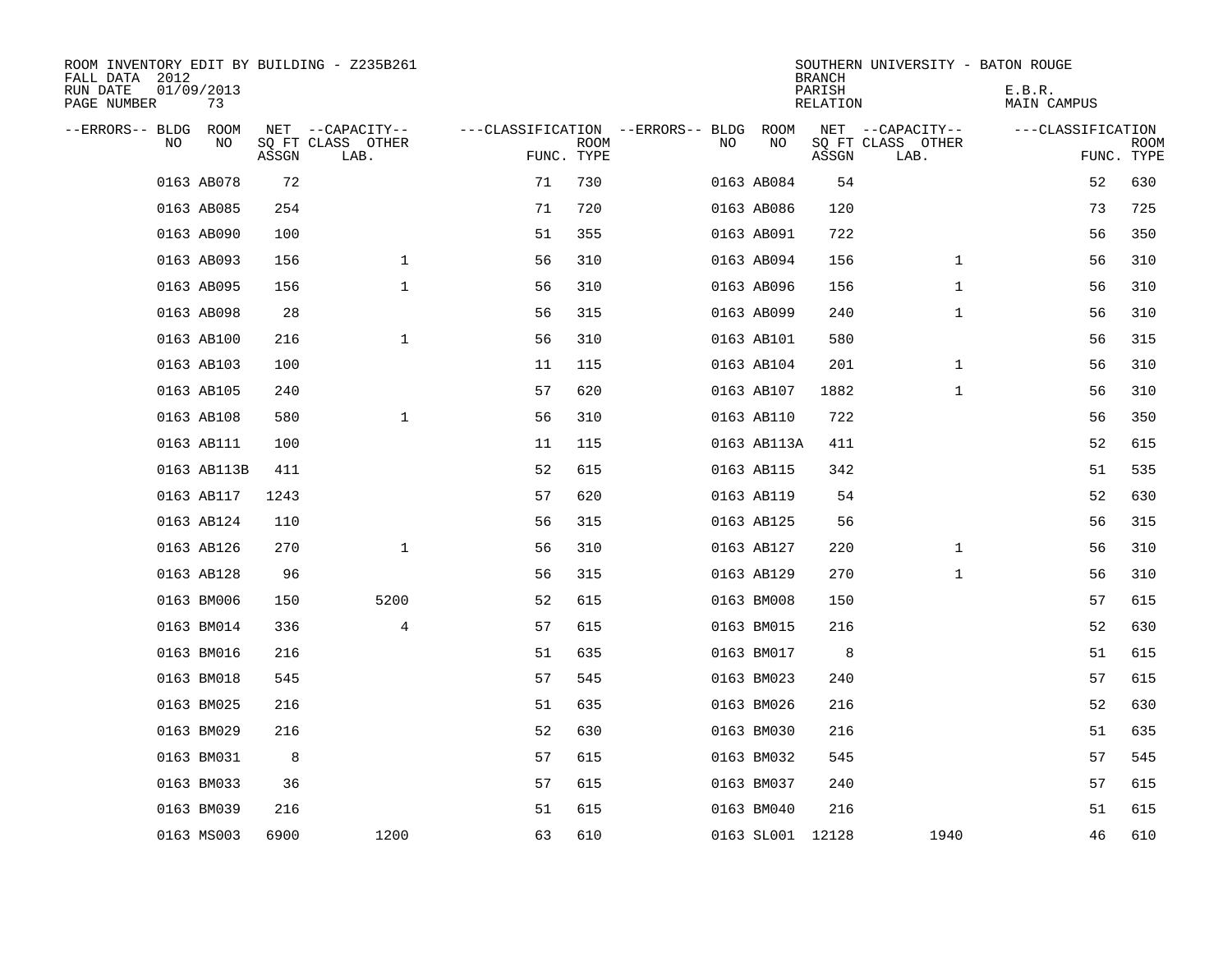| FALL DATA 2012          |    |                  |                  | ROOM INVENTORY EDIT BY BUILDING - Z235B261 |                                                                             |            |           |                | <b>BRANCH</b>                                                                     | SOUTHERN UNIVERSITY - BATON ROUGE                                         |                                              |             |
|-------------------------|----|------------------|------------------|--------------------------------------------|-----------------------------------------------------------------------------|------------|-----------|----------------|-----------------------------------------------------------------------------------|---------------------------------------------------------------------------|----------------------------------------------|-------------|
| RUN DATE<br>PAGE NUMBER |    | 01/09/2013<br>74 |                  |                                            |                                                                             |            |           |                | PARISH<br>RELATION                                                                |                                                                           | E.B.R.<br>MAIN CAMPUS                        |             |
| --ERRORS-- BLDG ROOM    | NO | NO               |                  | NET --CAPACITY--<br>SQ FT CLASS OTHER      | ---CLASSIFICATION --ERRORS-- BLDG ROOM NET --CAPACITY-- -----CLASSIFICATION | ROOM       | NO        | NO 11          |                                                                                   | SQ FT CLASS OTHER                                                         |                                              | <b>ROOM</b> |
|                         |    |                  | ASSGN            | LAB.                                       |                                                                             | FUNC. TYPE |           |                | ASSGN                                                                             | LAB.                                                                      |                                              | FUNC. TYPE  |
|                         |    |                  | 0163 SL002 23560 | 1940                                       | 46                                                                          | 610        |           |                | TOTAL NUMBER CLASSROOMS<br>TOTAL NUMBER LABS 210<br>TOTAL NUMBER SPECIAL LABS 220 | TOTAL NUMBER COMPUTER CLASSROOMS                                          | TOTAL NET ASSIGN SQ. FT. IN ROOM FILE 90,492 |             |
|                         |    | 0164 0101        | 2380             |                                            | 51                                                                          | 665        | 0164 0102 |                | 84                                                                                |                                                                           | 55                                           | 315         |
|                         |    | 0164 0103        | 120              |                                            | 55                                                                          | 315        |           | 0164 0103A     | 160                                                                               | $\mathbf{1}$                                                              | 55                                           | 310         |
|                         |    | 0164 0107        | 71               |                                            | 51                                                                          | 660        |           | 0164 0108 1224 | TOTAL NUMBER CLASSROOMS<br>TOTAL NUMBER LABS 210<br>TOTAL NUMBER SPECIAL LABS 220 | TOTAL NET ASSIGN SQ. FT. IN ROOM FILE<br>TOTAL NUMBER COMPUTER CLASSROOMS | 51<br>4,039                                  | 660         |
|                         |    | 0165 0008        | 8051             |                                            | 52                                                                          | 630        | 0165 0010 |                | 2173                                                                              |                                                                           | 51                                           | 635         |
|                         |    | 0165 0015        | 2068             |                                            | 52                                                                          | 630        | 0165 0018 |                | 1080                                                                              |                                                                           | 52                                           | 630         |
|                         |    | 0165 0025        | 574              |                                            | 51                                                                          | 635        | 0165 0026 |                | 3095                                                                              |                                                                           | 51                                           | 635         |
|                         |    | 0165 0027        | 291              |                                            | 51                                                                          | 635        | 0165 0028 |                | 278                                                                               |                                                                           | 51                                           | 635         |
|                         |    | 0165 0030        | 104              |                                            | 46                                                                          | 650        | 0165 0033 |                | 80                                                                                |                                                                           | 51                                           | 635         |
|                         |    | 0165 0035        | 126              |                                            | 51                                                                          | 635        | 0165 0036 |                | 126                                                                               |                                                                           | 51                                           | 635         |
|                         |    | 0165 0037        | 126              |                                            | 51                                                                          | 635        | 0165 0038 |                | 126                                                                               |                                                                           | 51                                           | 635         |
|                         |    | 0165 0039        | 239              |                                            | 51                                                                          | 635        | 0165 0040 |                | 117                                                                               | $\mathbf{1}$                                                              | 55                                           | 310         |
|                         |    | 0165 0041        | 352              |                                            | 51                                                                          | 635        | 0165 0042 |                | 144                                                                               |                                                                           | 51                                           | 635         |
|                         |    | 0165 0043        | 96               |                                            | 51                                                                          | 635        | 0165 0044 |                | 1914                                                                              |                                                                           | 51                                           | 635         |
|                         |    | 0165 0048        | 120              | $\mathbf{1}$                               | 55                                                                          | 310        | 0165 0049 |                | 416                                                                               | $\mathbf{1}$                                                              | 55                                           | 310         |
|                         |    | 0165 0050        | 168              | $\mathbf{1}$                               | 55                                                                          | 310        | 0165 0051 |                | 140                                                                               | $\mathbf{1}$                                                              | 55                                           | 310         |
|                         |    | 0165 0052        | 140              | $\mathbf 1$                                | 55                                                                          | 310        | 0165 0053 |                | 140                                                                               | $\mathbf{1}$                                                              | 55                                           | 310         |
|                         |    | 0165 0054        | 175              | $\mathbf{1}$                               | 55                                                                          | 310        | 0165 0055 |                | 308                                                                               |                                                                           | 55                                           | 350         |
|                         |    | 0165 0060        | 40               |                                            | 55                                                                          | 315        |           |                | TOTAL NUMBER CLASSROOMS                                                           | TOTAL NET ASSIGN SQ. FT. IN ROOM FILE<br>TOTAL NUMBER COMPUTER CLASSROOMS | 22,807                                       |             |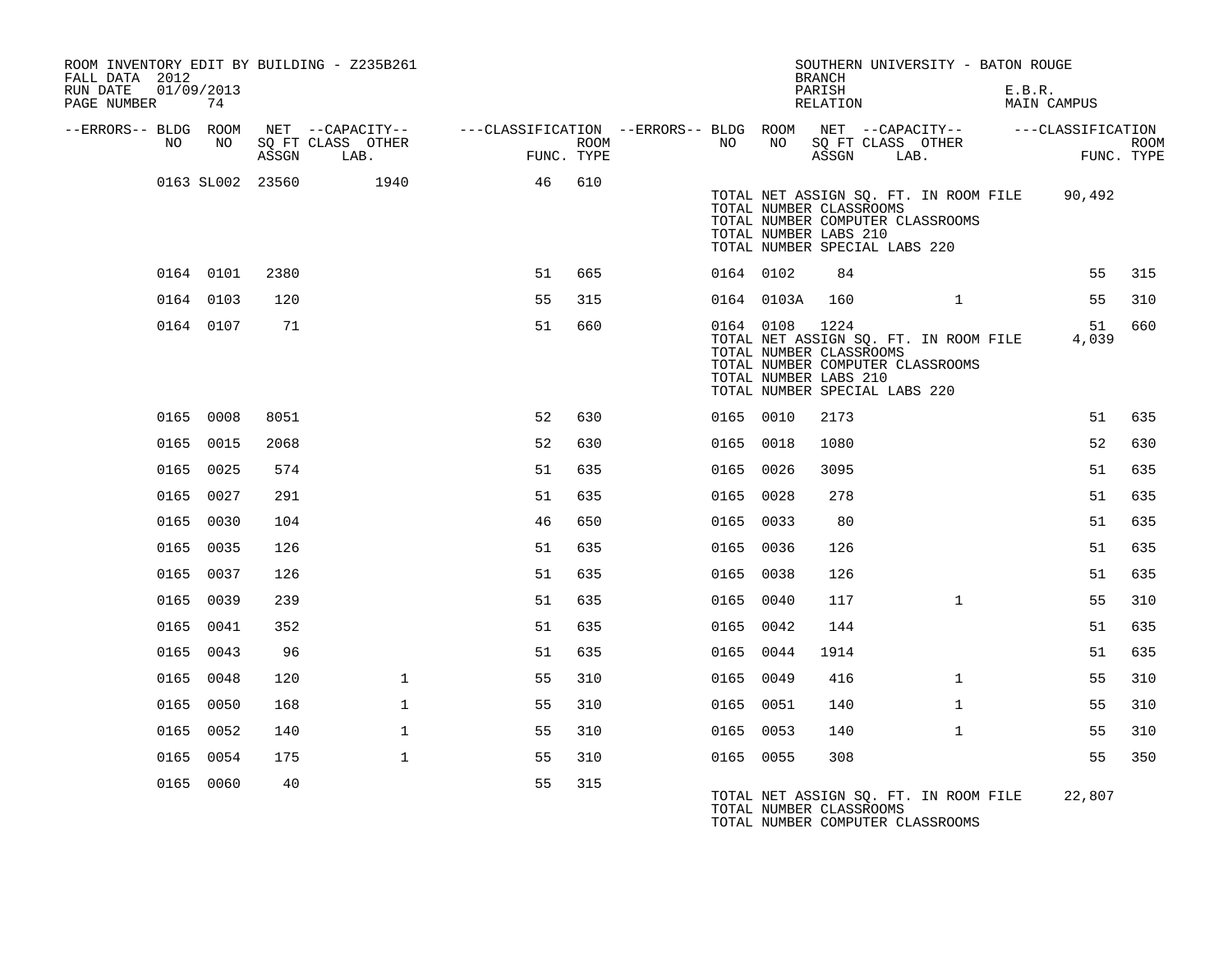| ROOM INVENTORY EDIT BY BUILDING - Z235B261<br>FALL DATA 2012<br>RUN DATE<br>PAGE NUMBER | 01/09/2013<br>75 |       |                                               |                                                      |      |           |                              | <b>BRANCH</b><br>PARISH<br>RELATION | SOUTHERN UNIVERSITY - BATON ROUGE                                              | E.B.R.<br>MAIN CAMPUS |    |                           |
|-----------------------------------------------------------------------------------------|------------------|-------|-----------------------------------------------|------------------------------------------------------|------|-----------|------------------------------|-------------------------------------|--------------------------------------------------------------------------------|-----------------------|----|---------------------------|
| --ERRORS-- BLDG ROOM<br>NO.                                                             | NO.              | ASSGN | NET --CAPACITY--<br>SO FT CLASS OTHER<br>LAB. | ---CLASSIFICATION --ERRORS-- BLDG ROOM<br>FUNC. TYPE | ROOM | NO.       | NO.<br>TOTAL NUMBER LABS 210 | ASSGN                               | NET --CAPACITY--<br>SQ FT CLASS OTHER<br>LAB.<br>TOTAL NUMBER SPECIAL LABS 220 | ---CLASSIFICATION     |    | <b>ROOM</b><br>FUNC. TYPE |
|                                                                                         | 0166 0102        | 228   | $\mathbf{1}$                                  | 62                                                   | 310  | 0166 0103 |                              | 246                                 |                                                                                |                       | 62 | 315                       |
| 0166                                                                                    | 0104             | 24    |                                               | 62                                                   | 315  | 0166 0107 |                              | 396                                 |                                                                                |                       | 62 | 315                       |
|                                                                                         | 0166 0115        | 280   | $\mathbf{1}$                                  | 11                                                   | 310  | 0166 0116 |                              | 40                                  |                                                                                |                       | 11 | 315                       |
| 0166                                                                                    | 0117             | 80    |                                               | 11                                                   | 315  | 0166 0118 |                              | 600                                 |                                                                                |                       | 11 | 315                       |
|                                                                                         | 0166 0119        | 272   |                                               | 11                                                   | 315  | 0166 0120 |                              | 230                                 | $\mathbf{1}$                                                                   |                       | 11 | 310                       |
| 0166                                                                                    | 0201             | 2888  |                                               | 63                                                   | 315  | 0166 0202 |                              | 175                                 | $\mathbf{1}$                                                                   |                       | 63 | 310                       |
|                                                                                         | 0166 0212        | 2405  |                                               | 46                                                   | 350  | 0166 0213 |                              | 216                                 |                                                                                |                       | 63 | 315                       |
| 0166                                                                                    | 0214             | 28    |                                               | 63                                                   | 315  | 0166      | 0215                         | 30                                  |                                                                                |                       | 63 | 315                       |
|                                                                                         | 0166 0219        | 349   |                                               | 46                                                   | 350  | 0166 0220 |                              | 338                                 | $\mathbf{1}$                                                                   |                       | 63 | 310                       |
| 0166                                                                                    | 0221             | 15    |                                               | 63                                                   | 315  | 0166      | 0223                         | 134                                 |                                                                                |                       | 44 | 710                       |
|                                                                                         | 0166 0301        | 2416  |                                               | 63                                                   | 315  | 0166 0302 |                              | 2816                                |                                                                                |                       | 63 | 315                       |
| 0166                                                                                    | 0303             | 249   | $\mathbf{1}$                                  | 63                                                   | 310  | 0166      | 0304                         | 23                                  |                                                                                |                       | 63 | 315                       |
| 0166                                                                                    | 0305             | 147   | $\mathbf{1}$                                  | 63                                                   | 310  | 0166 0306 |                              | 298                                 | $\mathbf{1}$                                                                   |                       | 63 | 310                       |
|                                                                                         | 0166 0307        | 23    |                                               | 63                                                   | 315  | 0166 0308 |                              | 197                                 | $\mathbf{1}$                                                                   |                       | 63 | 310                       |
|                                                                                         | 0166 0309        | 23    |                                               | 63                                                   | 315  | 0166 0310 |                              | 331                                 | $\mathbf{1}$                                                                   |                       | 63 | 310                       |
|                                                                                         | 0166 0311        | 23    |                                               | 63                                                   | 315  | 0166 0319 |                              | 299                                 |                                                                                |                       | 46 | 350                       |
| 0166                                                                                    | 0320             | 195   | $\mathbf{1}$                                  | 63                                                   | 310  | 0166 0321 |                              | 23                                  |                                                                                |                       | 63 | 315                       |
|                                                                                         | 0166 0322        | 199   | $\mathbf{1}$                                  | 63                                                   | 310  | 0166 0323 |                              | 23                                  |                                                                                |                       | 63 | 315                       |
|                                                                                         | 0166 0324        | 642   |                                               | 63                                                   | 315  | 0166 0325 |                              | 1613                                |                                                                                |                       | 63 | 315                       |
|                                                                                         | 0166 0326        | 1380  |                                               | 63                                                   | 315  | 0166 0327 |                              | 196                                 | $\mathbf{1}$                                                                   |                       | 63 | 310                       |
| 0166                                                                                    | 0328             | 23    |                                               | 63                                                   | 315  | 0166      | 0329                         | 282                                 | $\mathbf{1}$                                                                   |                       | 63 | 310                       |
| 0166                                                                                    | 0330             | 199   | $\mathbf{1}$                                  | 63                                                   | 310  | 0166 0331 |                              | 23                                  |                                                                                |                       | 63 | 315                       |
| 0166                                                                                    | 0332             | 392   |                                               | 63                                                   | 315  | 0166 0333 |                              | 15                                  |                                                                                |                       | 63 | 315                       |
| 0166                                                                                    | 0401             | 1656  |                                               | 63                                                   | 315  | 0166 0402 |                              | 199                                 | $\mathbf{1}$                                                                   |                       | 63 | 310                       |
|                                                                                         | 0166 0404        | 1402  |                                               | 63                                                   | 315  | 0166 0405 |                              | 201                                 | $\mathbf{1}$                                                                   |                       | 63 | 310                       |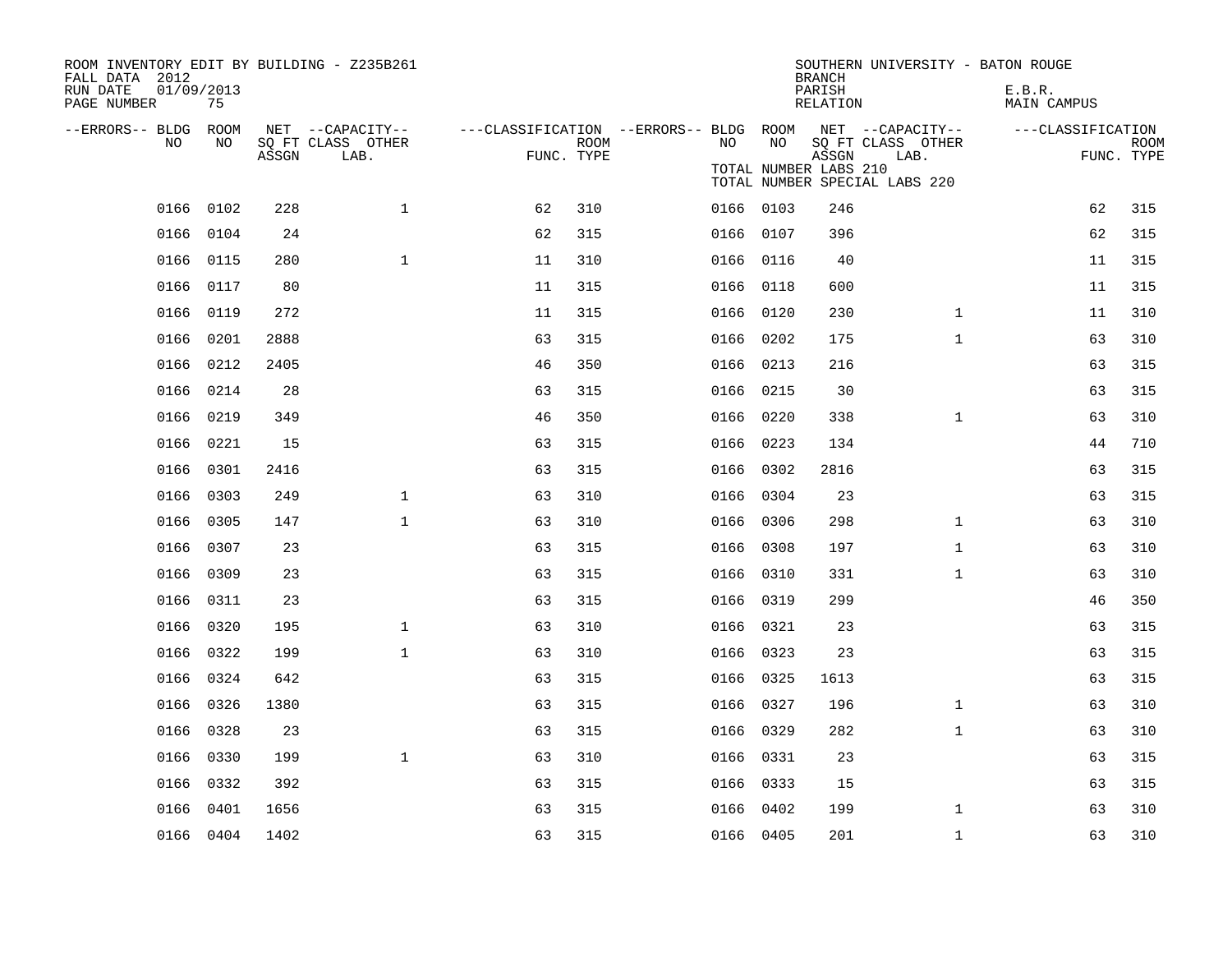| ROOM INVENTORY EDIT BY BUILDING - Z235B261<br>FALL DATA 2012<br>RUN DATE<br>PAGE NUMBER | 01/09/2013<br>76 |       |                           |            |             |                                        |           | <b>BRANCH</b><br>PARISH<br>RELATION                    | SOUTHERN UNIVERSITY - BATON ROUGE                                                                          | E.B.R.<br><b>MAIN CAMPUS</b> |                           |
|-----------------------------------------------------------------------------------------|------------------|-------|---------------------------|------------|-------------|----------------------------------------|-----------|--------------------------------------------------------|------------------------------------------------------------------------------------------------------------|------------------------------|---------------------------|
| --ERRORS-- BLDG ROOM                                                                    |                  |       | NET --CAPACITY--          |            |             | ---CLASSIFICATION --ERRORS-- BLDG ROOM |           |                                                        | NET --CAPACITY--                                                                                           | ---CLASSIFICATION            |                           |
| NO                                                                                      | NO               | ASSGN | SQ FT CLASS OTHER<br>LAB. | FUNC. TYPE | <b>ROOM</b> | NO                                     | NO        | ASSGN                                                  | SQ FT CLASS OTHER<br>LAB.                                                                                  |                              | <b>ROOM</b><br>FUNC. TYPE |
| 0166                                                                                    | 0407             | 145   | $\mathbf{1}$              | 63         | 310         |                                        | 0166 0409 | 195                                                    | $\mathbf{1}$                                                                                               | 63                           | 310                       |
|                                                                                         | 0166 0411        | 280   |                           | 63         | 315         |                                        | 0166 0412 | 196                                                    | $\mathbf{1}$                                                                                               | 63                           | 310                       |
|                                                                                         | 0166 0414        | 545   |                           | 63         | 315         |                                        | 0166 0415 | 199                                                    | $\mathbf{1}$                                                                                               | 63                           | 310                       |
| 0166                                                                                    | 0423             | 299   |                           | 46         | 350         |                                        | 0166 0424 | 149                                                    | $\mathbf{1}$                                                                                               | 63                           | 310                       |
|                                                                                         | 0166 0425        | 568   |                           | 46         | 350         |                                        | 0166 0426 | 1307                                                   |                                                                                                            | 63                           | 315                       |
| 0166                                                                                    | 0427             | 1282  |                           | 63         | 315         |                                        | 0166 0428 | 366                                                    | $\mathbf{1}$                                                                                               | 63                           | 310                       |
|                                                                                         | 0166 0429        | 23    |                           | 63         | 315         |                                        | 0166 0430 | 499                                                    |                                                                                                            | 46                           | 650                       |
| 0166                                                                                    | 0431             | 23    |                           | 51         | 655         |                                        | 0166 0432 | 63                                                     |                                                                                                            | 51                           | 655                       |
|                                                                                         | 0166 0433        | 285   |                           | 51         | 655         |                                        | 0166 0435 | 15<br>TOTAL NUMBER CLASSROOMS<br>TOTAL NUMBER LABS 210 | TOTAL NET ASSIGN SQ. FT. IN ROOM FILE<br>TOTAL NUMBER COMPUTER CLASSROOMS<br>TOTAL NUMBER SPECIAL LABS 220 | 63<br>30,921                 | 315                       |
|                                                                                         | 0167 0002        | 1168  | 50                        | 51         | 310         |                                        | 0167 0103 | 183                                                    | $\mathbf{1}$                                                                                               | 51                           | 310                       |
|                                                                                         | 0167 0104        | 384   |                           | 22         | 455         |                                        | 0167 0105 | 1706                                                   |                                                                                                            | 22                           | 455                       |
|                                                                                         | 0167 0108        | 144   | $\mathbf{1}$              | 51         | 310         |                                        | 0167 0109 | 221                                                    | $\mathbf{1}$                                                                                               | 51                           | 310                       |
|                                                                                         | 0167 0111        | 144   |                           | 53         | 315         |                                        | 0167 0119 | 249                                                    | $\mathbf{1}$                                                                                               | 51                           | 310                       |
|                                                                                         | 0167 0121        | 38    |                           | 53         | 315         |                                        | 0167 0122 | 46                                                     |                                                                                                            | 53                           | 315                       |
|                                                                                         | 0167 0124        | 88    |                           | 53         | 315         |                                        | 0167 0125 | 145                                                    |                                                                                                            | 22                           | 440                       |
|                                                                                         | 0167 0126        | 187   |                           | 22         | 440         |                                        | 0167 0128 | 117                                                    |                                                                                                            | 53                           | 315                       |
|                                                                                         | 0167 0131        | 1906  | 12                        | 53         | 315         |                                        | 0167 0132 | 349                                                    |                                                                                                            | 22                           | 440                       |
|                                                                                         | 0167 0133        | 260   |                           | 22         | 440         |                                        | 0167 0138 | 2462                                                   | $\mathbf{1}$                                                                                               | 51                           | 310                       |
|                                                                                         | 0167 0141        | 167   | $\mathbf{1}$              | 51         | 310         |                                        | 0167 0142 | 125                                                    | $\mathbf{1}$                                                                                               | 51                           | 310                       |
|                                                                                         | 0167 0143        | 328   |                           | 22         | 420         |                                        | 0167 0146 | 122                                                    | $\mathbf{1}$                                                                                               | 51                           | 310                       |
|                                                                                         | 0167 0147        | 2514  |                           | 22         | 420         |                                        | 0167 0148 | 91                                                     | $\mathbf{1}$                                                                                               | 51                           | 310                       |
|                                                                                         | 0167 0201        | 160   |                           | 91         | 655         |                                        | 0167 0202 | 591                                                    |                                                                                                            | 91                           | 650                       |
|                                                                                         | 0167 0203        | 93    |                           | 91         | 655         |                                        | 0167 0204 | 20                                                     |                                                                                                            | 91                           | 650                       |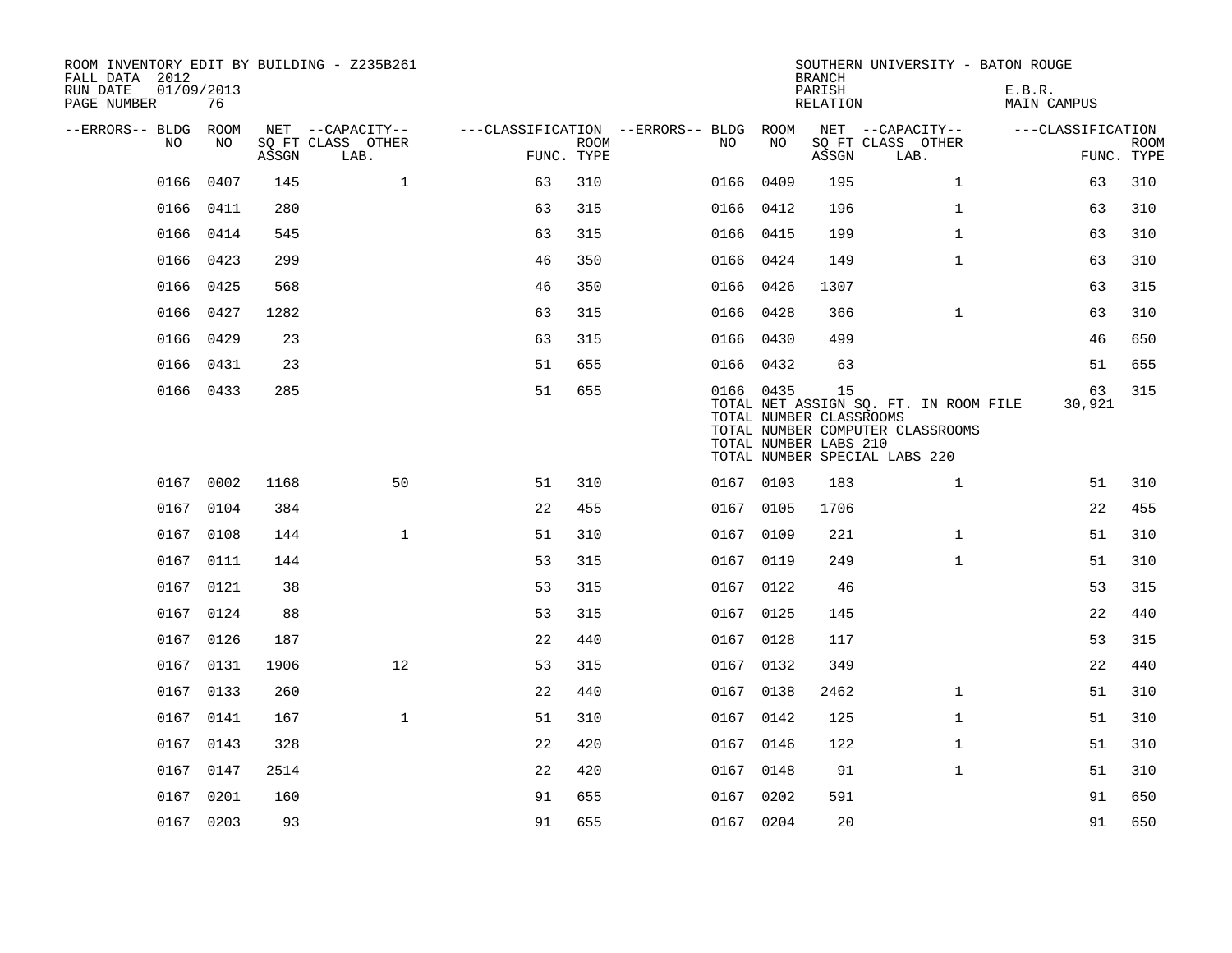| ROOM INVENTORY EDIT BY BUILDING - Z235B261<br>FALL DATA 2012<br>RUN DATE<br>PAGE NUMBER | 01/09/2013<br>77  |       |                                               |    |                           |                                         |            | <b>BRANCH</b><br>PARISH<br><b>RELATION</b> | SOUTHERN UNIVERSITY - BATON ROUGE             | E.B.R.<br><b>MAIN CAMPUS</b> |                           |
|-----------------------------------------------------------------------------------------|-------------------|-------|-----------------------------------------------|----|---------------------------|-----------------------------------------|------------|--------------------------------------------|-----------------------------------------------|------------------------------|---------------------------|
| --ERRORS-- BLDG<br>NO.                                                                  | <b>ROOM</b><br>NO | ASSGN | NET --CAPACITY--<br>SQ FT CLASS OTHER<br>LAB. |    | <b>ROOM</b><br>FUNC. TYPE | ---CLASSIFICATION --ERRORS-- BLDG<br>NO | ROOM<br>NO | ASSGN                                      | NET --CAPACITY--<br>SQ FT CLASS OTHER<br>LAB. | ---CLASSIFICATION            | <b>ROOM</b><br>FUNC. TYPE |
| 0167                                                                                    | 0205              | 431   |                                               | 51 | 350                       | 0167                                    | 0206       | 404                                        | $\mathbf{1}$                                  | 51                           | 310                       |
| 0167                                                                                    | 0207              | 142   | $\mathbf{1}$                                  | 51 | 310                       | 0167                                    | 0208       | 230                                        | $\mathbf{1}$                                  | 51                           | 310                       |
| 0167                                                                                    | 0209              | 315   | $\mathbf{1}$                                  | 51 | 310                       | 0167                                    | 0211       | 153                                        |                                               | 53                           | 315                       |
|                                                                                         | 0167 0212         | 103   |                                               | 53 | 315                       |                                         | 0167 0217  | 29                                         |                                               | 53                           | 315                       |
| 0167                                                                                    | 0219              | 354   | 12                                            | 53 | 315                       | 0167                                    | 0221       | 1457                                       |                                               | 22                           | 420                       |
|                                                                                         | 0167 0228         | 314   |                                               | 22 | 420                       |                                         | 0167 0229  | 181                                        | $\mathbf{1}$                                  | 51                           | 310                       |
| 0167                                                                                    | 0231              | 144   | $\mathbf{1}$                                  | 51 | 310                       | 0167                                    | 0233       | 536                                        | 15                                            | 48                           | 410                       |
|                                                                                         | 0167 0235         | 80    |                                               | 22 | 455                       |                                         | 0167 0237  | 166                                        |                                               | 22                           | 455                       |
| 0167                                                                                    | 0238              | 910   |                                               | 22 | 420                       | 0167                                    | 0239       | 910                                        |                                               | 22                           | 420                       |
|                                                                                         | 0167 0240         | 82    |                                               | 22 | 455                       |                                         | 0167 0245  | 4539                                       |                                               | 22                           | 420                       |
| 0167                                                                                    | 0246              | 2087  | 55                                            | 22 | 430                       | 0167                                    | 0247       | 1128                                       | 30                                            | 22                           | 430                       |
|                                                                                         | 0167 0248         | 2884  | 50                                            | 22 | 420                       |                                         | 0167 0249  | 1288                                       | $\mathbf{1}$                                  | 51                           | 310                       |
| 0167                                                                                    | 0250              | 304   | 1                                             | 51 | 310                       | 0167                                    | 0253       | 81                                         | $\mathbf{1}$                                  | 51                           | 310                       |
| 0167                                                                                    | 0254              | 81    | $\mathbf{1}$                                  | 51 | 310                       | 0167                                    | 0255       | 81                                         | $\mathbf{1}$                                  | 51                           | 310                       |
| 0167                                                                                    | 0256              | 81    | $\mathbf 1$                                   | 51 | 310                       | 0167                                    | 0257       | 81                                         | $\mathbf{1}$                                  | 51                           | 310                       |
| 0167                                                                                    | 0258              | 81    | $\mathbf{1}$                                  | 51 | 310                       | 0167                                    | 0259       | 81                                         | $\mathbf{1}$                                  | 51                           | 310                       |
| 0167                                                                                    | 0260              | 81    | $\mathbf{1}$                                  | 51 | 310                       | 0167                                    | 0261       | 1423                                       | 71                                            | 11                           | 110                       |
| 0167                                                                                    | 0262              | 1309  | 65                                            | 48 | 410                       | 0167                                    | 0263       | 81                                         | $\mathbf{1}$                                  | 51                           | 310                       |
| 0167                                                                                    | 0264              | 81    | $\mathbf{1}$                                  | 51 | 310                       |                                         | 0167 0265  | 81                                         | $\mathbf{1}$                                  | 51                           | 310                       |
| 0167                                                                                    | 0266              | 81    | $\mathbf{1}$                                  | 51 | 310                       | 0167                                    | 0267       | 159                                        | $\mathbf{1}$                                  | 51                           | 310                       |
| 0167                                                                                    | 0268              | 117   | $\mathbf 1$                                   | 51 | 310                       |                                         | 0167 0270  | 53                                         | 11                                            | 22                           | 455                       |
| 0167                                                                                    | 0271              | 222   | 10                                            | 21 | 440                       | 0167                                    | 0272       | 150                                        | 7                                             | 22                           | 455                       |
| 0167                                                                                    | 0273              | 239   | 23                                            | 22 | 455                       |                                         | 0167 0274  | 186                                        | 9                                             | 52                           | 455                       |
| 0167                                                                                    | 0275              | 171   | 8                                             | 22 | 455                       | 0167                                    | 0276       | 169                                        | 8                                             | 22                           | 455                       |
| 0167                                                                                    | 0277              | 60    | 3                                             | 22 | 455                       | 0167                                    | 0278       | 70                                         | 3                                             | 22                           | 455                       |
|                                                                                         | 0167 0279         | 105   | $\mathbf{1}$                                  | 51 | 310                       |                                         | 0167 0280  | 82                                         | $\overline{4}$                                | 22                           | 455                       |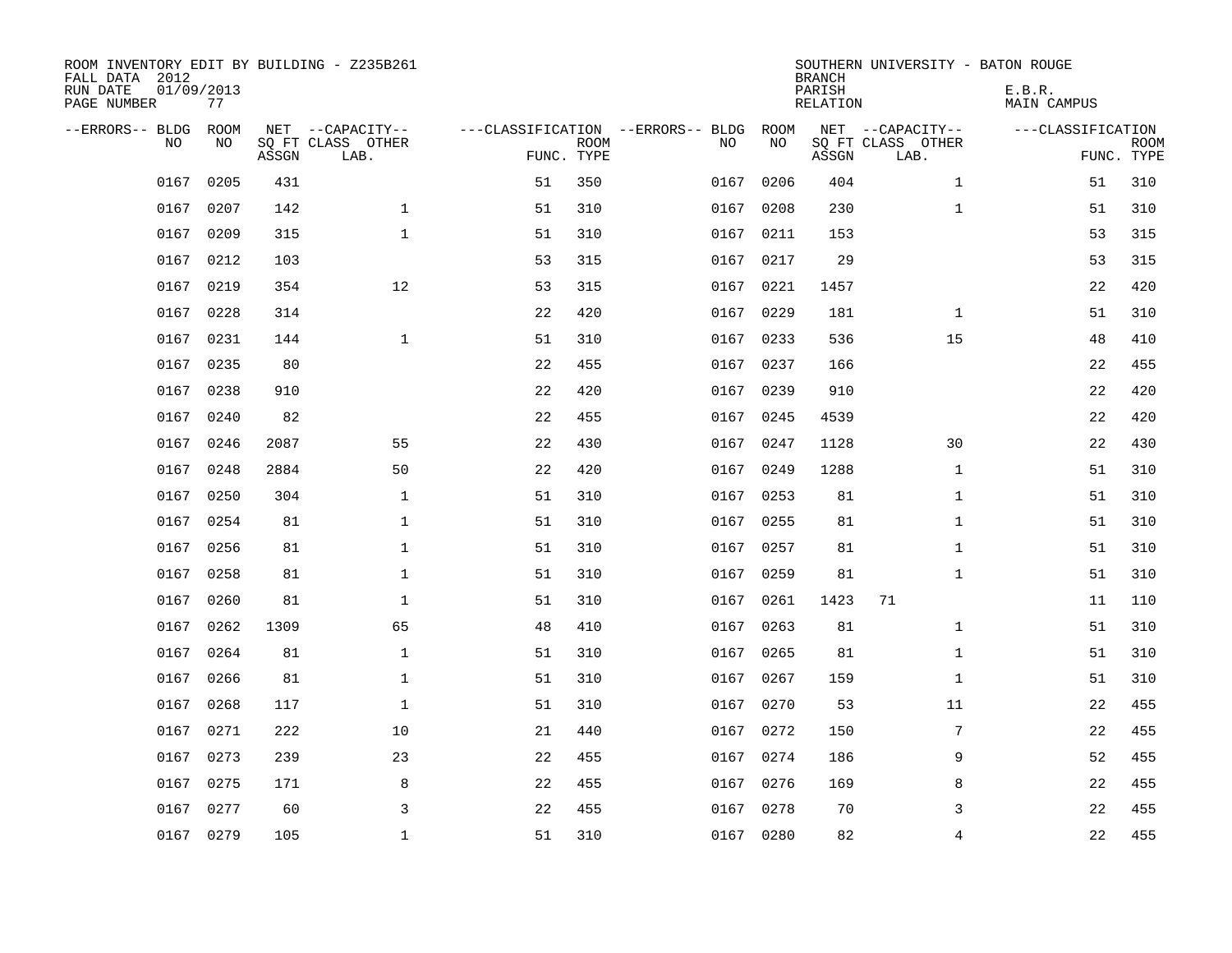| ROOM INVENTORY EDIT BY BUILDING - Z235B261<br>FALL DATA 2012<br>RUN DATE<br>PAGE NUMBER | 01/09/2013<br>78 |       |                           |            |             |                                        |           | <b>BRANCH</b><br>PARISH<br>RELATION              | SOUTHERN UNIVERSITY - BATON ROUGE                                                                          | E.B.R.<br><b>MAIN CAMPUS</b> |                           |
|-----------------------------------------------------------------------------------------|------------------|-------|---------------------------|------------|-------------|----------------------------------------|-----------|--------------------------------------------------|------------------------------------------------------------------------------------------------------------|------------------------------|---------------------------|
| --ERRORS-- BLDG ROOM                                                                    |                  |       | NET --CAPACITY--          |            |             | ---CLASSIFICATION --ERRORS-- BLDG ROOM |           |                                                  | NET --CAPACITY--                                                                                           | ---CLASSIFICATION            |                           |
| NO                                                                                      | NO               | ASSGN | SQ FT CLASS OTHER<br>LAB. | FUNC. TYPE | <b>ROOM</b> | NO                                     | NO        | ASSGN                                            | SQ FT CLASS OTHER<br>LAB.                                                                                  |                              | <b>ROOM</b><br>FUNC. TYPE |
|                                                                                         | 0167 0281        | 173   | 8                         | 21         | 440         |                                        | 0167 0282 | 591                                              | 10                                                                                                         | 51                           | 310                       |
|                                                                                         | 0167 0283        | 231   | $\overline{4}$            | 51         | 310         |                                        | 0167 0292 | 334                                              | 3                                                                                                          | 22                           | 455                       |
|                                                                                         | 0167 0293        | 50    | 3                         | 22         | 455         |                                        | 0167 0294 | 50                                               | 3                                                                                                          | 22                           | 455                       |
| 0167                                                                                    | 0295             | 125   | $\mathbf{1}$              | 51         | 310         | 0167                                   | 0296      | 162                                              | 3                                                                                                          | 22                           | 455                       |
|                                                                                         | 0167 0297        | 1681  | 84                        | 21         | 440         |                                        | 0167 0301 | 5225                                             |                                                                                                            | 22                           | 420                       |
| 0167                                                                                    | 0306             | 203   |                           | 22         | 455         |                                        | 0167 0307 | 297                                              |                                                                                                            | 22                           | 420                       |
| 0167                                                                                    | 0309             | 479   |                           | 93         | 530         |                                        | 0167 0310 | 750                                              | 20                                                                                                         | 11                           | 110                       |
| 0167                                                                                    | 0311             | 40    |                           | 22         | 455         |                                        | 0167 0314 | 46                                               |                                                                                                            | 22                           | 455                       |
|                                                                                         | 0167 0315        | 588   |                           | 21         | 225         |                                        | 0167 0316 | 570                                              |                                                                                                            | 21                           | 225                       |
| 0167                                                                                    | 0317             | 570   |                           | 21         | 225         |                                        | 0167 0318 | 1033                                             |                                                                                                            | 22                           | 420                       |
|                                                                                         | 0167 0319        | 1320  | 45                        | 48         | 410         |                                        | 0167 0322 | 352                                              | 23                                                                                                         | 11                           | 110                       |
| 0167                                                                                    | 0333             | 26    |                           | 53         | 315         |                                        | 0167 0334 | 31                                               |                                                                                                            | 53                           | 315                       |
|                                                                                         | 0167 0336        | 134   | 6                         | 48         | 410         |                                        | 0167 0338 | 1578                                             |                                                                                                            | 22                           | 420                       |
|                                                                                         | 0167 0339        | 71    |                           | 53         | 315         |                                        | 0167 0341 | 49                                               |                                                                                                            | 22                           | 455                       |
|                                                                                         | 0167 0343        | 3223  |                           | 22         | 420         |                                        | 0167 0346 | 1233                                             | 51                                                                                                         | 48                           | 410                       |
| 0167                                                                                    | 0347             | 1275  | 52                        | 48         | 410         |                                        | 0167 0348 | 824                                              | 40                                                                                                         | 48                           | 410                       |
|                                                                                         | 0167 0349        | 3563  | 73                        | 21         | 430         |                                        | 0167 0350 | 79                                               | $\mathbf{1}$                                                                                               | 51                           | 310                       |
|                                                                                         | 0167 0351        | 79    | $\mathbf{1}$              | 51         | 310         |                                        | 0167 0352 | 79                                               | $\mathbf{1}$                                                                                               | 51                           | 310                       |
|                                                                                         | 0167 0353        | 79    | $\mathbf{1}$              | 51         | 310         |                                        | 0167 0360 | 3525                                             | 71                                                                                                         | 21                           | 430                       |
|                                                                                         | 0167 0403        | 1800  | 80                        | 48         | 410         |                                        | 0167 0404 | 5801                                             |                                                                                                            | 22                           | 420                       |
|                                                                                         | 0167 0413        | 1593  |                           | 22         | 420         |                                        |           | TOTAL NUMBER CLASSROOMS<br>TOTAL NUMBER LABS 210 | TOTAL NET ASSIGN SQ. FT. IN ROOM FILE<br>TOTAL NUMBER COMPUTER CLASSROOMS<br>TOTAL NUMBER SPECIAL LABS 220 | 78,578                       | 3                         |
| 0169                                                                                    | 0002             | 198   | $\mathbf 1$               | 57         | 310         |                                        | 0169 0003 | 69                                               | $\mathbf{1}$                                                                                               | 57                           | 310                       |
|                                                                                         | 0169 0004        | 31    | $\mathbf{1}$              | 57         | 315         |                                        | 0169 0005 | 10                                               | $\mathbf{1}$                                                                                               | 57                           | 315                       |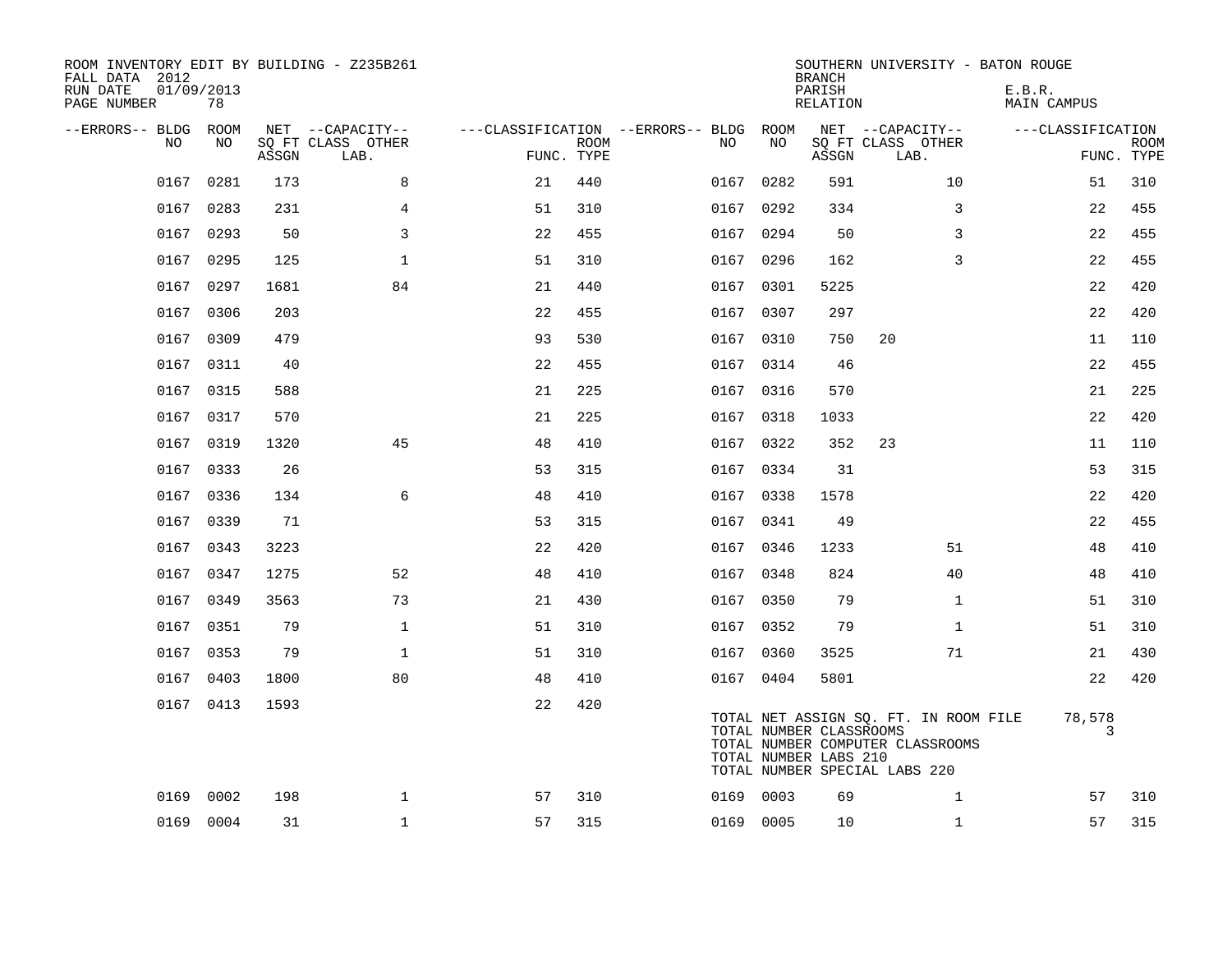| ROOM INVENTORY EDIT BY BUILDING - Z235B261<br>FALL DATA 2012<br>RUN DATE<br>PAGE NUMBER | 01/09/2013<br>79 |          |                                               |    |                           |                                               |           | <b>BRANCH</b><br>PARISH<br>RELATION                     | SOUTHERN UNIVERSITY - BATON ROUGE                                         | E.B.R.<br>MAIN CAMPUS       |                           |
|-----------------------------------------------------------------------------------------|------------------|----------|-----------------------------------------------|----|---------------------------|-----------------------------------------------|-----------|---------------------------------------------------------|---------------------------------------------------------------------------|-----------------------------|---------------------------|
| --ERRORS-- BLDG ROOM<br>NO.                                                             | NO.              | ASSGN    | NET --CAPACITY--<br>SQ FT CLASS OTHER<br>LAB. |    | <b>ROOM</b><br>FUNC. TYPE | ---CLASSIFICATION --ERRORS-- BLDG ROOM<br>NO. | NO        | ASSGN                                                   | NET --CAPACITY--<br>SQ FT CLASS OTHER<br>LAB.                             | ---CLASSIFICATION           | <b>ROOM</b><br>FUNC. TYPE |
| 0169                                                                                    | 0009             | 94       |                                               | 48 | 575                       | 0169                                          | 0014      | 393                                                     | 19                                                                        | 11                          | 210                       |
| 0169                                                                                    | 0015             | 270      | 13                                            | 22 | 220                       | 0169                                          | 0016      | 145                                                     |                                                                           | 48                          | 570                       |
| 0169                                                                                    | 0017             | 515      | 26                                            | 48 | 575                       | 0169                                          | 0018      | 165                                                     |                                                                           | 48                          | 575                       |
| 0169                                                                                    | 0019             | 210      |                                               | 48 | 575                       | 0169                                          | 0020      | 74                                                      |                                                                           | 48                          | 575                       |
| 0169                                                                                    | 0022             | 63       |                                               | 48 | 575                       | 0169                                          | 0023      | 42                                                      |                                                                           | 48                          | 575                       |
| 0169                                                                                    | 0024             | 125      |                                               | 48 | 575                       | 0169                                          | 0025      | 1001                                                    | 45                                                                        | 48                          | 570                       |
| 0169                                                                                    | 0026             | 41       |                                               | 48 | 575                       |                                               | 0169 0027 | 141                                                     | 12                                                                        | 48                          | 575                       |
| 0169                                                                                    | 0028             | 44       |                                               | 48 | 575                       |                                               | 0169 0029 | 582<br>TOTAL NUMBER CLASSROOMS<br>TOTAL NUMBER LABS 210 | TOTAL NET ASSIGN SQ. FT. IN ROOM FILE<br>TOTAL NUMBER COMPUTER CLASSROOMS | 48<br>4,213<br>$\mathbf{1}$ | 575                       |
|                                                                                         |                  |          |                                               |    |                           |                                               |           |                                                         | TOTAL NUMBER SPECIAL LABS 220                                             | $\mathbf{1}$                |                           |
|                                                                                         | 0170 0104        | 208      | $\overline{4}$                                | 11 | 210                       |                                               | 0170 0105 | 30                                                      |                                                                           | 11                          | 115                       |
| 0170                                                                                    | 0106             | 57       |                                               | 11 | 115                       | 0170                                          | 0107      | 404                                                     | 27                                                                        | 11                          | 110                       |
| 0170                                                                                    | 0113             | 41       | 24                                            | 51 | 350                       | 0170                                          | 0114      | 550                                                     | 36                                                                        | 11                          | 110                       |
| 0170                                                                                    | 0115             | 544      | 36                                            | 11 | 110                       |                                               | 0170 0121 | 92                                                      |                                                                           | 51                          | 655                       |
| 0170                                                                                    | 0122             | 850      |                                               | 46 | 650                       | 0170                                          | 0123      | 69                                                      |                                                                           | 51                          | 655                       |
| 0170                                                                                    | 0124             | 56       |                                               | 51 | 655                       | 0170                                          | 0126      |                                                         | 2320 150                                                                  | 11                          | 115                       |
| 0170                                                                                    | 0127             | 111      |                                               | 11 | 115                       | 0170                                          | 0128      | 111                                                     |                                                                           | 11                          | 115                       |
| 0170                                                                                    | 0129             | 2320 130 |                                               | 11 | 115                       |                                               | 0170 0130 | 35                                                      |                                                                           | 11                          | 115                       |
| 0170                                                                                    | 0131             | 52       |                                               | 11 | 115                       | 0170                                          | 0132      | 26                                                      |                                                                           | 11                          | 115                       |
|                                                                                         | 0170 0135        | 390      |                                               | 51 | 590                       |                                               | 0170 0141 | 95                                                      | $\mathbf{1}$                                                              | 51                          | 315                       |
| 0170                                                                                    | 0142             | 181      |                                               | 51 | 350                       | 0170                                          | 0143      | 94                                                      | $\mathbf{1}$                                                              | 51                          | 310                       |
|                                                                                         | 0170 0144        | 385      | $\mathbf{1}$                                  | 51 | 310                       |                                               | 0170 0145 | 95                                                      | $\mathbf{1}$                                                              | 51                          | 310                       |
| 0170                                                                                    | 0146             | 48       |                                               | 51 | 315                       | 0170                                          | 0147      | 66                                                      |                                                                           | 51                          | 315                       |
| 0170                                                                                    | 0148             | 439      |                                               | 44 | 710                       |                                               | 0170 0149 | 208                                                     |                                                                           | 51                          | 315                       |
|                                                                                         | 0170 0150        | 119      | $\mathbf{1}$                                  | 51 | 310                       |                                               | 0170 0151 | 94                                                      | $\mathbf{1}$                                                              | 51                          | 310                       |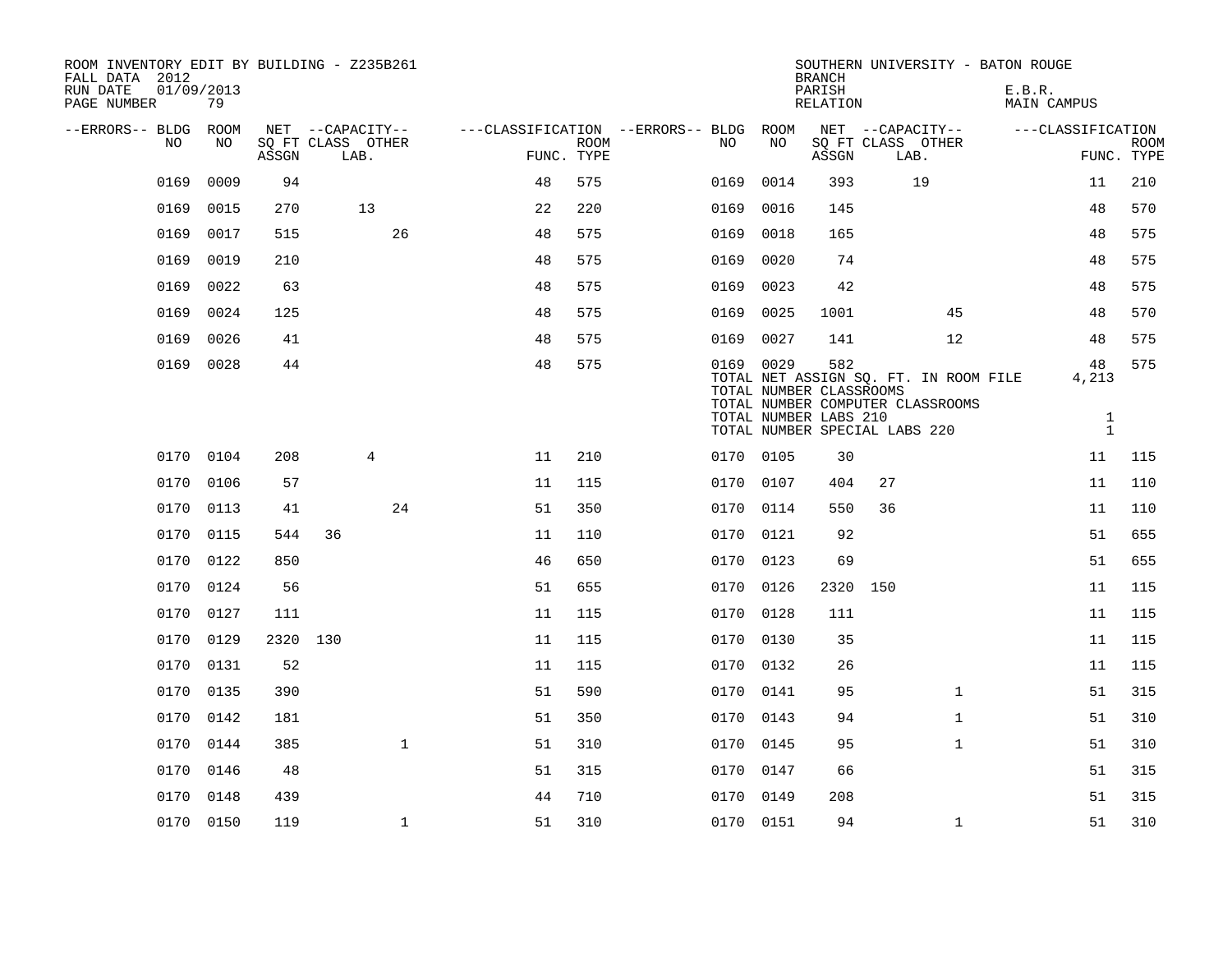| ROOM INVENTORY EDIT BY BUILDING - Z235B261<br>FALL DATA 2012<br>RUN DATE<br>PAGE NUMBER | 01/09/2013<br>80 |       |                                               |    |                           |                                         |            | <b>BRANCH</b><br>PARISH<br><b>RELATION</b> | SOUTHERN UNIVERSITY - BATON ROUGE             | E.B.R.<br><b>MAIN CAMPUS</b> |                           |
|-----------------------------------------------------------------------------------------|------------------|-------|-----------------------------------------------|----|---------------------------|-----------------------------------------|------------|--------------------------------------------|-----------------------------------------------|------------------------------|---------------------------|
| --ERRORS-- BLDG<br>NO                                                                   | ROOM<br>NO       | ASSGN | NET --CAPACITY--<br>SQ FT CLASS OTHER<br>LAB. |    | <b>ROOM</b><br>FUNC. TYPE | ---CLASSIFICATION --ERRORS-- BLDG<br>NO | ROOM<br>NO | ASSGN                                      | NET --CAPACITY--<br>SQ FT CLASS OTHER<br>LAB. | ---CLASSIFICATION            | <b>ROOM</b><br>FUNC. TYPE |
| 0170                                                                                    | 0162             | 18    |                                               | 51 | 315                       | 0170                                    | 0163       | 18                                         |                                               | 51                           | 315                       |
| 0170                                                                                    | 0164             | 262   |                                               | 51 | 315                       | 0170                                    | 0165       | 180                                        |                                               | 11                           | 115                       |
| 0170                                                                                    | 0166             | 40    |                                               | 51 | 315                       | 0170                                    | 0167       | 132                                        |                                               | 51                           | 655                       |
| 0170                                                                                    | 0168             | 554   |                                               | 46 | 650                       | 0170                                    | 0169       | 181                                        | $\mathbf{1}$                                  | 51                           | 310                       |
| 0170                                                                                    | 0170             | 147   | $\mathbf{1}$                                  | 51 | 310                       | 0170                                    | 0171       | 27                                         |                                               | 51                           | 315                       |
| 0170                                                                                    | 0172             | 243   | $\mathbf{1}$                                  | 51 | 310                       |                                         | 0170 0173  | 34                                         |                                               | 51                           | 315                       |
| 0170                                                                                    | 0174             | 47    |                                               | 51 | 315                       | 0170                                    | 0175       | 27                                         |                                               | 51                           | 315                       |
| 0170                                                                                    | 0177             | 129   | $\mathbf{1}$                                  | 51 | 310                       |                                         | 0170 0178  | 47                                         |                                               | 51                           | 315                       |
| 0170                                                                                    | 0179             | 47    |                                               | 51 | 315                       | 0170                                    | 0180       | 582                                        |                                               | 51                           | 350                       |
| 0170                                                                                    | 0181             | 12    |                                               | 51 | 355                       | 0170                                    | 0182       | 12                                         |                                               | 51                           | 355                       |
| 0170                                                                                    | 0183             | 16    |                                               | 51 | 355                       | 0170                                    | 0186       | 192                                        | 4                                             | 22                           | 250                       |
| 0170                                                                                    | 0187             | 234   | 5                                             | 22 | 250                       | 0170                                    | 0188       | 263                                        | $\mathbf{1}$                                  | 51                           | 310                       |
| 0170                                                                                    | 0190             | 48    |                                               | 21 | 255                       | 0170                                    | 0191       | 138                                        |                                               | 51                           | 315                       |
| 0170                                                                                    | 0203             | 467   | 31                                            | 11 | 110                       | 0170                                    | 0204       | 780                                        | 52                                            | 11                           | 110                       |
| 0170                                                                                    | 0205             | 1019  | 68                                            | 11 | 110                       | 0170                                    | 0206       | 1053                                       | 68                                            | 11                           | 110                       |
| 0170                                                                                    | 0207             | 598   | 40                                            | 11 | 110                       | 0170                                    | 0213       | 92                                         |                                               | 11                           | 115                       |
| 0170                                                                                    | 0214             | 601   | 40                                            | 11 | 110                       | 0170                                    | 0215       | 674                                        | 73                                            | 11                           | 110                       |
| 0170                                                                                    | 0216             | 1094  | 73                                            | 11 | 110                       | 0170                                    | 0218       | 811                                        | 45                                            | 11                           | 110                       |
| 0170                                                                                    | 0219             | 679   | 45                                            | 11 | 110                       | 0170                                    | 0220       | 390                                        |                                               | 51                           | 590                       |
| 0170                                                                                    | 0221             | 285   | 15                                            | 48 | 410                       | 0170                                    | 0228       | 83                                         | $\mathbf{1}$                                  | 51                           | 310                       |
| 0170                                                                                    | 0229             | 81    | $\mathbf{1}$                                  | 51 | 310                       | 0170                                    | 0231       | 81                                         | $\mathbf{1}$                                  | 51                           | 310                       |
| 0170                                                                                    | 0232             | 81    | $\mathbf 1$                                   | 51 | 310                       | 0170                                    | 0233       | 81                                         | $\mathbf{1}$                                  | 51                           | 310                       |
| 0170                                                                                    | 0234             | 81    | $\mathbf 1$                                   | 51 | 310                       |                                         | 0170 0236  | 81                                         | $\mathbf{1}$                                  | 51                           | 310                       |
| 0170                                                                                    | 0237             | 79    | $\mathbf{1}$                                  | 51 | 310                       | 0170                                    | 0239       | 84                                         | $\mathbf{1}$                                  | 51                           | 310                       |
| 0170                                                                                    | 0240             | 87    | $\mathbf{1}$                                  | 51 | 310                       | 0170                                    | 0241       | 87                                         | $\mathbf{1}$                                  | 51                           | 310                       |
|                                                                                         | 0170 0242        | 87    | $\mathbf{1}$                                  | 51 | 310                       |                                         | 0170 0244  | 87                                         | $\mathbf{1}$                                  | 51                           | 310                       |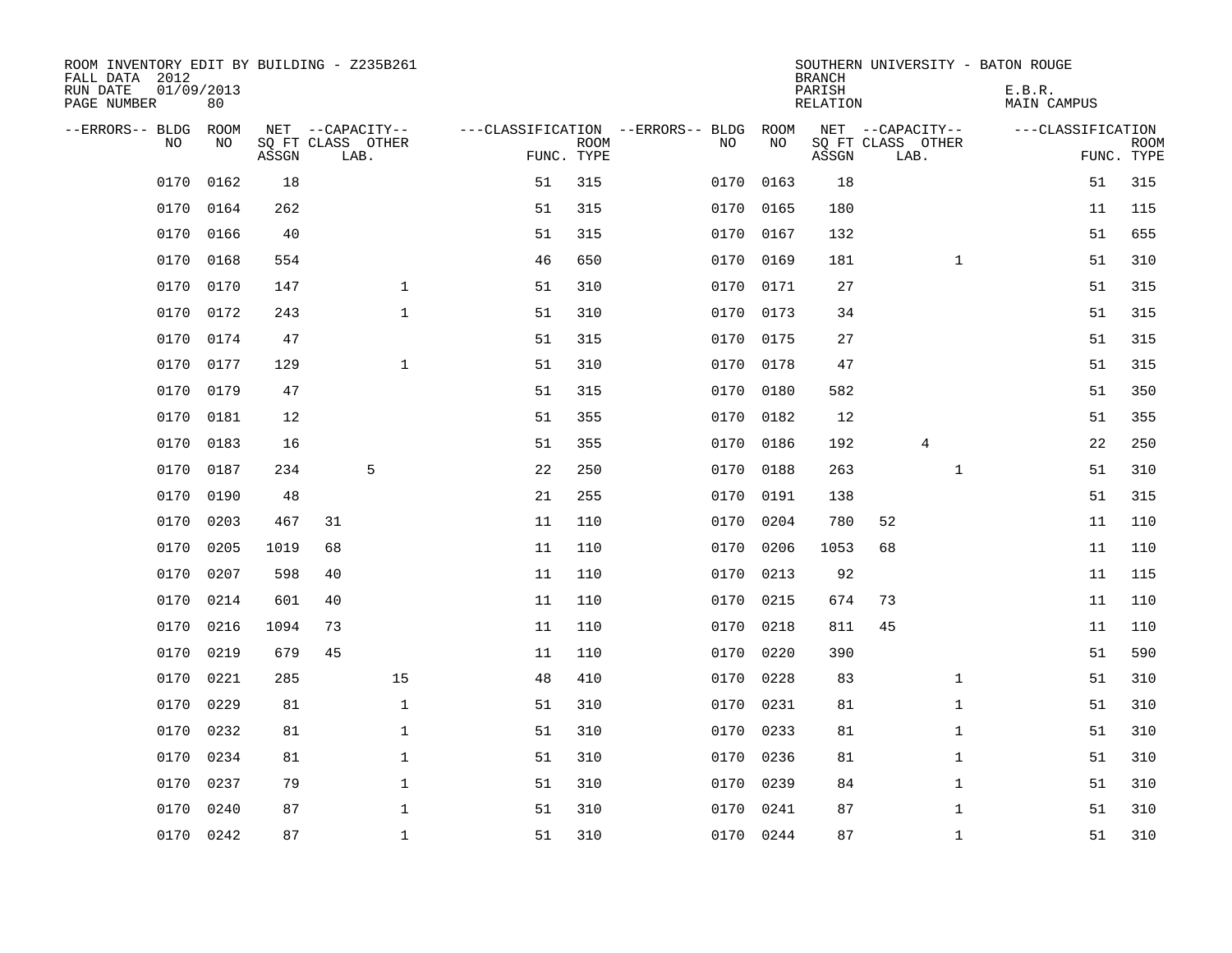| ROOM INVENTORY EDIT BY BUILDING - Z235B261<br>FALL DATA 2012<br>RUN DATE<br>PAGE NUMBER | 01/09/2013 | 81                |       |                                               |              |    |                           |                                         |            | <b>BRANCH</b><br>PARISH<br><b>RELATION</b> | SOUTHERN UNIVERSITY - BATON ROUGE             | E.B.R.<br><b>MAIN CAMPUS</b> |                           |
|-----------------------------------------------------------------------------------------|------------|-------------------|-------|-----------------------------------------------|--------------|----|---------------------------|-----------------------------------------|------------|--------------------------------------------|-----------------------------------------------|------------------------------|---------------------------|
| --ERRORS-- BLDG                                                                         | NO         | <b>ROOM</b><br>NO | ASSGN | NET --CAPACITY--<br>SQ FT CLASS OTHER<br>LAB. |              |    | <b>ROOM</b><br>FUNC. TYPE | ---CLASSIFICATION --ERRORS-- BLDG<br>NO | ROOM<br>NO | ASSGN                                      | NET --CAPACITY--<br>SQ FT CLASS OTHER<br>LAB. | ---CLASSIFICATION            | <b>ROOM</b><br>FUNC. TYPE |
|                                                                                         | 0170       | 0245              | 87    |                                               | $\mathbf 1$  | 51 | 310                       | 0170                                    | 0246       | 87                                         | $\mathbf{1}$                                  | 51                           | 310                       |
|                                                                                         | 0170       | 0247              | 87    |                                               | $\mathbf 1$  | 51 | 310                       | 0170                                    | 0256       | 84                                         | $\mathbf{1}$                                  | 51                           | 310                       |
|                                                                                         | 0170       | 0257              | 84    |                                               | $\mathbf{1}$ | 51 | 310                       | 0170                                    | 0258       | 87                                         | $\mathbf{1}$                                  | 51                           | 310                       |
|                                                                                         | 0170       | 0259              | 87    |                                               | $\mathbf{1}$ | 51 | 310                       | 0170                                    | 0260       | 87                                         | $\mathbf{1}$                                  | 51                           | 310                       |
|                                                                                         | 0170       | 0261              | 87    |                                               | $\mathbf{1}$ | 51 | 310                       | 0170                                    | 0262       | 87                                         | $\mathbf{1}$                                  | 51                           | 310                       |
|                                                                                         | 0170       | 0263              | 84    |                                               | $\mathbf 1$  | 51 | 310                       | 0170                                    | 0265       | 79                                         | $\mathbf{1}$                                  | 51                           | 310                       |
|                                                                                         | 0170       | 0266              | 81    |                                               | $\mathbf 1$  | 51 | 310                       | 0170                                    | 0268       | 81                                         | $\mathbf{1}$                                  | 51                           | 310                       |
|                                                                                         | 0170       | 0269              | 81    |                                               | $\mathbf{1}$ | 51 | 310                       | 0170                                    | 0270       | 81                                         | $\mathbf{1}$                                  | 51                           | 310                       |
|                                                                                         | 0170       | 0271              | 81    |                                               | $\mathbf 1$  | 51 | 310                       | 0170                                    | 0273       | 81                                         | $\mathbf{1}$                                  | 51                           | 310                       |
|                                                                                         | 0170       | 0274              | 83    |                                               | $\mathbf{1}$ | 51 | 310                       | 0170                                    | 0276       | 104                                        | $\mathbf{1}$                                  | 51                           | 310                       |
|                                                                                         | 0170       | 0277              | 106   |                                               | 1            | 51 | 310                       | 0170                                    | 0278       | 104                                        | $\mathbf{1}$                                  | 51                           | 310                       |
|                                                                                         | 0170       | 0279              | 252   |                                               | $\mathbf 1$  | 51 | 310                       | 0170                                    | 0280       | 155                                        | $\mathbf{1}$                                  | 51                           | 310                       |
|                                                                                         | 0170       | 0281              | 10    |                                               |              | 51 | 315                       | 0170                                    | 0282       | 77                                         |                                               | 51                           | 315                       |
|                                                                                         | 0170       | 0283              | 263   |                                               | $\mathbf{1}$ | 51 | 310                       | 0170                                    | 0284       | 146                                        |                                               | 51                           | 350                       |
|                                                                                         | 0170       | 0285              | 119   |                                               |              | 51 | 350                       | 0170                                    | 0303       | 178                                        | 25                                            | 48                           | 410                       |
|                                                                                         | 0170       | 0304              | 178   |                                               | 25           | 51 | 350                       | 0170                                    | 0305       | 499                                        | 33                                            | 11                           | 110                       |
| 9                                                                                       | 0170       | 0306              | 173   | 33                                            |              | 22 | 250                       | 0170                                    | 0307       | 223                                        | 33                                            | 48                           | 530                       |
|                                                                                         | 0170       | 0308              | 97    |                                               | 30           | 51 | 310                       | 0170                                    | 0309       | 85                                         | 30                                            | 51                           | 310                       |
|                                                                                         | 0170       | 0310              | 85    |                                               | 30           | 51 | 310                       | 0170                                    | 0311       | 97                                         | 30                                            | 51                           | 310                       |
| 9                                                                                       | 0170       | 0312              | 154   | 30                                            |              | 22 | 250                       | 0170                                    | 0313       | 101                                        | 30                                            | 11                           | 115                       |
|                                                                                         | 0170       | 0314              | 101   | 30                                            |              | 11 | 115                       | 0170                                    | 0317       | 91                                         |                                               | 11                           | 115                       |
|                                                                                         | 0170       | 0318              | 119   |                                               |              | 11 | 115                       | 0170                                    | 0319       | 17                                         |                                               | 11                           | 115                       |
|                                                                                         | 0170       | 0320              | 17    |                                               |              | 11 | 115                       | 0170                                    | 0321       | 91                                         |                                               | 11                           | 115                       |
|                                                                                         | 0170       | 0323              | 91    |                                               |              | 11 | 115                       | 0170                                    | 0324       | 91                                         |                                               | 11                           | 115                       |
|                                                                                         | 0170       | 0325              | 91    |                                               |              | 11 | 115                       | 0170                                    | 0326       | 91                                         |                                               | 11                           | 115                       |
|                                                                                         | 0170       | 0327              | 91    |                                               |              | 11 | 115                       |                                         | 0170 0328  | 534                                        | 36                                            | 11                           | 110                       |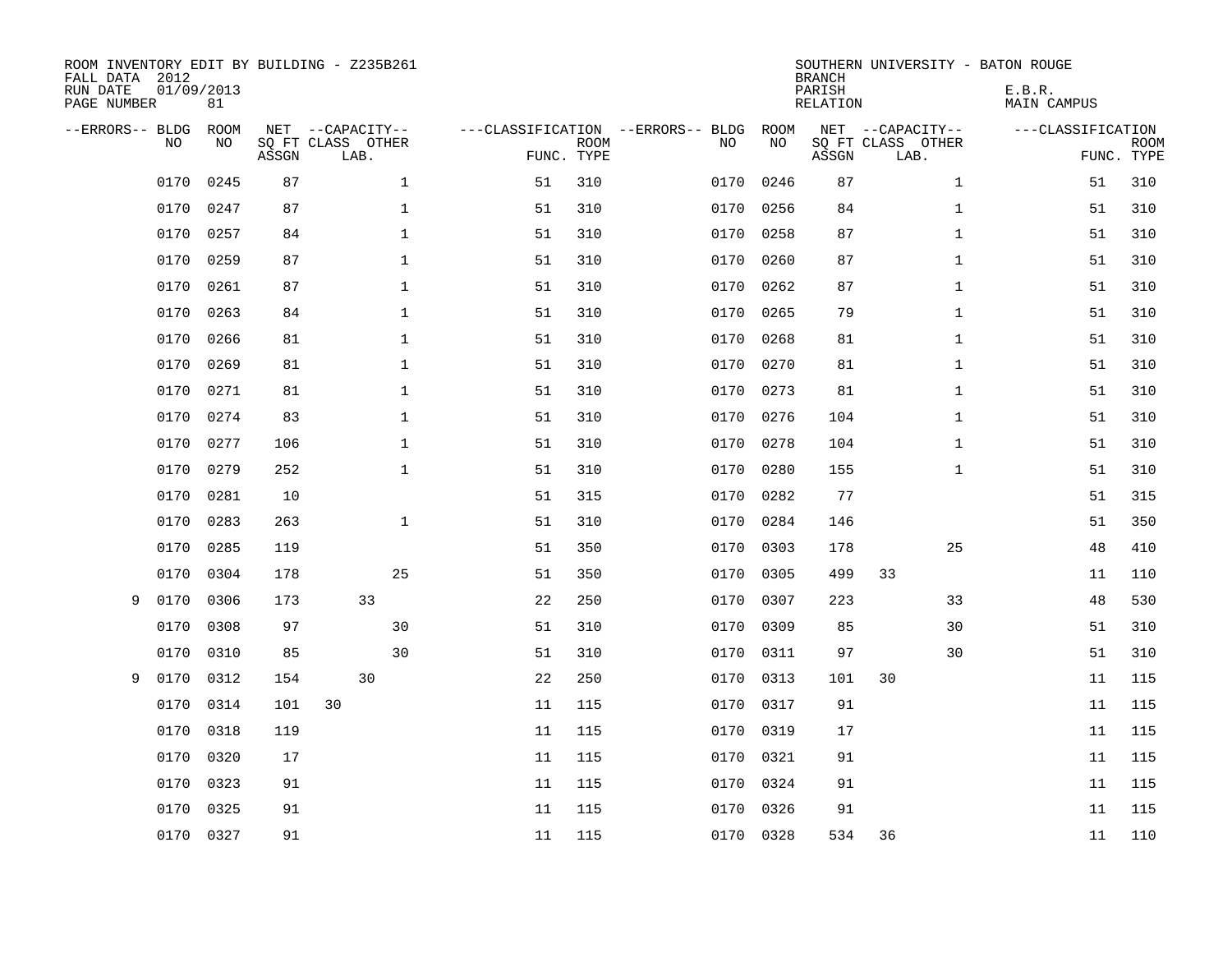| ROOM INVENTORY EDIT BY BUILDING - Z235B261<br>FALL DATA 2012 |           |       |                           |                |             |                                        |           | <b>BRANCH</b>           | SOUTHERN UNIVERSITY - BATON ROUGE                                         |                              |                           |
|--------------------------------------------------------------|-----------|-------|---------------------------|----------------|-------------|----------------------------------------|-----------|-------------------------|---------------------------------------------------------------------------|------------------------------|---------------------------|
| 01/09/2013<br>RUN DATE<br>PAGE NUMBER                        | 82        |       |                           |                |             |                                        |           | PARISH<br>RELATION      |                                                                           | E.B.R.<br><b>MAIN CAMPUS</b> |                           |
| --ERRORS-- BLDG ROOM                                         |           |       | NET --CAPACITY--          |                |             | ---CLASSIFICATION --ERRORS-- BLDG ROOM |           |                         | NET --CAPACITY--                                                          | ---CLASSIFICATION            |                           |
| NO.                                                          | NO.       | ASSGN | SQ FT CLASS OTHER<br>LAB. | FUNC. TYPE     | <b>ROOM</b> | NO                                     | NO        | ASSGN                   | SQ FT CLASS OTHER<br>LAB.                                                 |                              | <b>ROOM</b><br>FUNC. TYPE |
| 0170                                                         | 0333      | 92    |                           | 11             | 115         |                                        | 0170 0335 | 664                     |                                                                           | 11                           | 115                       |
| 0170                                                         | 0336      | 674   |                           | 11             | 115         | 0170                                   | 0338      | 13                      |                                                                           | 11                           | 115                       |
|                                                              | 0170 0339 | 86    |                           | 51             | 860         |                                        | 0170 0340 | 19                      |                                                                           | 57                           | 850                       |
| 0170                                                         | 0341      | 37    |                           | 57             | 850         | 0170                                   | 0342      | 37                      | $\mathbf{1}$                                                              | 11                           | 210                       |
| 0170                                                         | 0343      | 88    |                           | 11             | 215         |                                        | 0170 0344 | 110                     |                                                                           | 11                           | 215                       |
| 0170                                                         | 0345      | 19    |                           | 57             | 850         |                                        | 0170 0346 | 86                      |                                                                           | 51                           | 870                       |
| 0170                                                         | 0347      | 9     |                           | 51             | 870         |                                        | 0170 0348 | 55                      |                                                                           | 51                           | 870                       |
| 0170                                                         | 0349      | 77    | $\mathbf{1}$              | 51             | 310         | 0170                                   | 0350      | 126                     |                                                                           | 44                           | 710                       |
|                                                              | 0170 0351 | 131   | $\mathbf{1}$              | 51             | 310         |                                        | 0170 0352 | 77                      | $\mathbf{1}$                                                              | 51                           | 310                       |
| 0170                                                         | 0353      | 77    | $\mathbf{1}$              | 51             | 310         |                                        | 0170 0355 | 283                     |                                                                           | 51                           | 590                       |
| 0170                                                         | 0356      | 101   | $\mathbf{1}$              | 51             | 310         | 0170                                   | 0357      | 180                     | $\mathbf{1}$                                                              | 51                           | 310                       |
| 0170                                                         | 0358      | 264   |                           | 0 <sub>0</sub> | 010         | 0170                                   | 0363      | 447                     | 9                                                                         | 32                           | 250                       |
| 0170                                                         | 0364      | 37    |                           | 57             | 850         | 0170                                   | 0366      | 37                      |                                                                           | 57                           | 850                       |
| 0170                                                         | 0367      | 174   |                           | 51             | 870         |                                        | 0170 0368 | 681                     |                                                                           | 48                           | 530                       |
| 0170                                                         | 0369      | 190   |                           | 51             | 535         | 0170                                   | 0370      | 174                     |                                                                           | 51                           | 535                       |
| 0170                                                         | 0378      | 95    | $\mathbf{1}$              | 51             | 310         |                                        | 0170 0379 | 71                      |                                                                           | 48                           | 530                       |
| 0170                                                         | 0380      | 68    |                           | 51             | 535         |                                        | 0170 0381 | 92                      |                                                                           | 51                           | 535                       |
| 0170                                                         | 0382      | 320   |                           | 48             | 530         |                                        | 0170 0384 | 95                      | $\mathbf{1}$                                                              | 51                           | 310                       |
| 0170                                                         | 0385      | 95    |                           | 51             | 715         | 0170                                   | 0386      | 153                     |                                                                           | 51                           | 535                       |
| 0170                                                         | 0387      | 232   |                           | 51             | 535         |                                        | 0170 0388 | 243                     |                                                                           | 51                           | 535                       |
| 0170                                                         | 0389      | 46    |                           | 51             | 535         |                                        | 0170 0390 | 95                      | $\mathbf{1}$                                                              | 51                           | 310                       |
| 0170                                                         | 0391      | 94    |                           | 51             | 535         |                                        | 0170 0394 | 542                     |                                                                           | 44                           | 710                       |
| 0170                                                         | 0395      | 148   |                           | 51             | 715         |                                        | 0170 0396 | 252                     |                                                                           | 51                           | 535                       |
|                                                              | 0170 0397 | 73    |                           | 51             | 535         |                                        |           | TOTAL NUMBER CLASSROOMS | TOTAL NET ASSIGN SQ. FT. IN ROOM FILE<br>TOTAL NUMBER COMPUTER CLASSROOMS | 37,065<br>15                 |                           |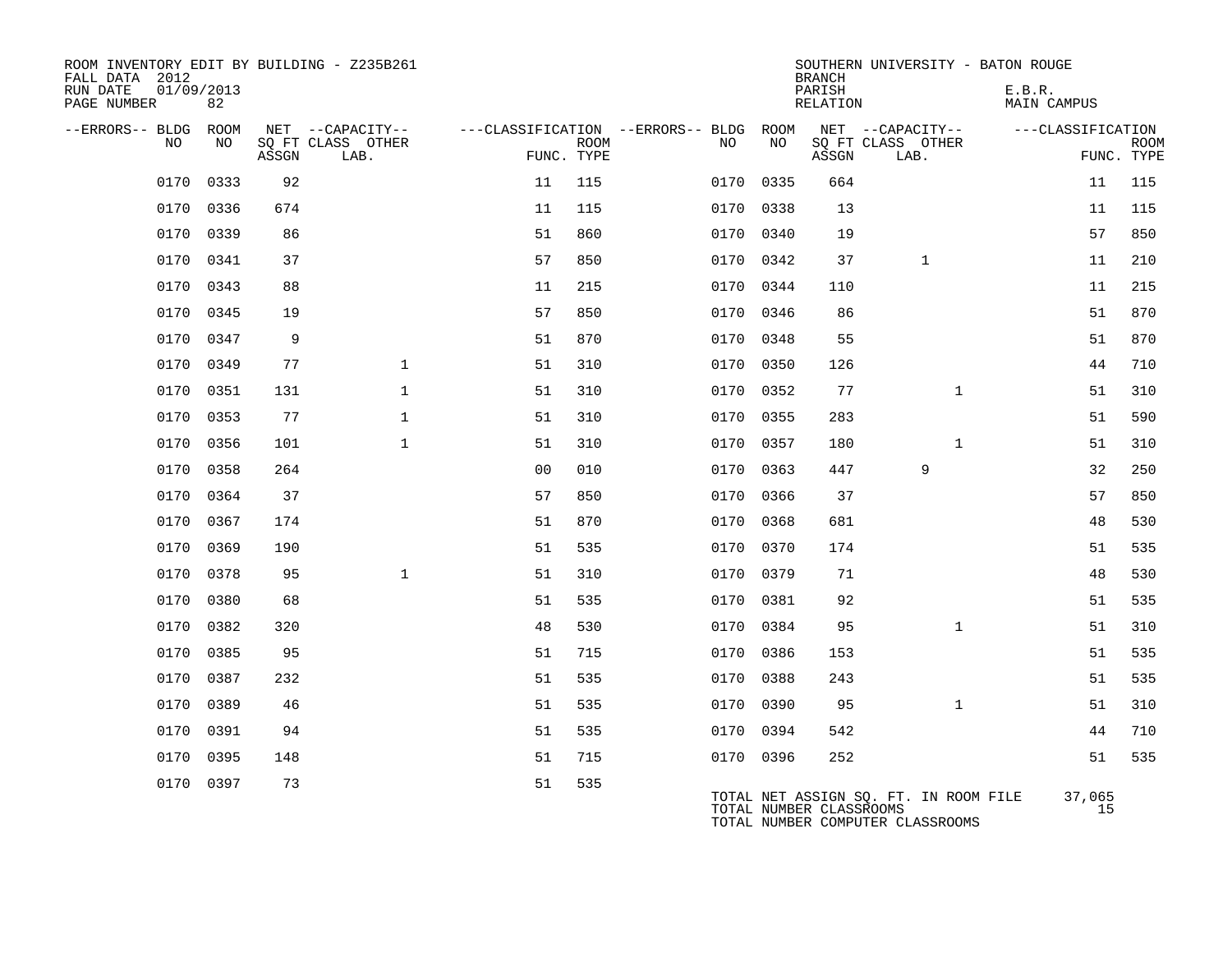| ROOM INVENTORY EDIT BY BUILDING - Z235B261<br>FALL DATA 2012 |            |      |                                 |            |      |           |                                                               | <b>BRANCH</b>      | SOUTHERN UNIVERSITY - BATON ROUGE                                                                                       |                       |                           |
|--------------------------------------------------------------|------------|------|---------------------------------|------------|------|-----------|---------------------------------------------------------------|--------------------|-------------------------------------------------------------------------------------------------------------------------|-----------------------|---------------------------|
| RUN DATE<br>01/09/2013<br>PAGE NUMBER                        | 83         |      |                                 |            |      |           |                                                               | PARISH<br>RELATION |                                                                                                                         | E.B.R.<br>MAIN CAMPUS |                           |
| --ERRORS-- BLDG ROOM<br>NO                                   | NO 11      |      |                                 |            |      | NO        | NO                                                            |                    | NET --CAPACITY-- - ---CLASSIFICATION --ERRORS-- BLDG ROOM NET --CAPACITY-- - ---CLASSIFICATION                          |                       |                           |
|                                                              |            |      | SQ FT CLASS OTHER<br>ASSGN LAB. | FUNC. TYPE | ROOM |           | TOTAL NUMBER LABS 210                                         | ASSGN              | SQ FT CLASS OTHER<br>LAB.<br>TOTAL NUMBER SPECIAL LABS 220                                                              | $\overline{2}$        | <b>ROOM</b><br>FUNC. TYPE |
|                                                              | 0171 0101  | 464  | 71                              | 64         | 315  |           | 0171 0101B                                                    | $\overline{7}$     | 71                                                                                                                      | 64                    | 315                       |
|                                                              | 0171 0102  | 169  | 71                              | 64         | 310  | 0171 0103 |                                                               | 189                | 71                                                                                                                      | 64                    | 310                       |
|                                                              | 0171 0103A | 22   | 71                              | 64         | 315  | 0171 0104 |                                                               | 269                | 71                                                                                                                      | 71                    | 735                       |
|                                                              | 0171 0105A | 3    |                                 | 51         | 685  | 0171 0106 |                                                               | 7                  |                                                                                                                         | 64                    | 315                       |
|                                                              | 0171 0112  | 756  |                                 | 71         | 730  |           | 0171 0113<br>TOTAL NUMBER CLASSROOMS<br>TOTAL NUMBER LABS 210 |                    | 157<br>71<br>TOTAL NET ASSIGN SQ. FT. IN ROOM FILE<br>TOTAL NUMBER COMPUTER CLASSROOMS<br>TOTAL NUMBER SPECIAL LABS 220 | 71<br>2,043           | 730                       |
|                                                              | 0172 0101  | 159  | 71                              | 64         | 315  | 0172 0102 |                                                               | 70                 | 71                                                                                                                      | 64                    | 315                       |
|                                                              | 0172 0103  | 410  | 71                              | 64         | 310  |           | 0172 0103A                                                    | 34                 | 71                                                                                                                      | 64                    | 315                       |
|                                                              | 0172 0104  | 162  | 71                              | 64         | 310  | 0172 0105 |                                                               | 107                | 71                                                                                                                      | 64                    | 310                       |
|                                                              | 0172 0106  | 260  | 71                              | 71         | 730  | 0172 0107 |                                                               | 48                 | 71                                                                                                                      | 71                    | 730                       |
|                                                              | 0172 0110  | 2288 | 71                              | 71         | 745  |           | 0172 0111                                                     | 416                | 71                                                                                                                      | 71                    | 745                       |
|                                                              | 0172 0112  | 416  | 71                              | 71         | 745  |           | TOTAL NUMBER CLASSROOMS<br>TOTAL NUMBER LABS 210              |                    | TOTAL NET ASSIGN SQ. FT. IN ROOM FILE<br>TOTAL NUMBER COMPUTER CLASSROOMS<br>TOTAL NUMBER SPECIAL LABS 220              | 4,370                 |                           |
|                                                              | 0173 0100  | 2059 |                                 | 91         | 570  |           | 0173 0101                                                     | 69                 |                                                                                                                         |                       | 91 575                    |
|                                                              | 0173 0103  | 74   |                                 | 91         | 575  |           | TOTAL NUMBER CLASSROOMS<br>TOTAL NUMBER LABS 210              |                    | TOTAL NET ASSIGN SQ. FT. IN ROOM FILE<br>TOTAL NUMBER COMPUTER CLASSROOMS<br>TOTAL NUMBER SPECIAL LABS 220              | 2,202                 |                           |
|                                                              | 0174 0100  | 74   |                                 | 91         | 575  |           | TOTAL NUMBER CLASSROOMS<br>TOTAL NUMBER LABS 210              |                    | TOTAL NET ASSIGN SQ. FT. IN ROOM FILE<br>TOTAL NUMBER COMPUTER CLASSROOMS<br>TOTAL NUMBER SPECIAL LABS 220              | 74                    |                           |
|                                                              | 0176 0104  | 400  | 15                              | 11 210     |      | 0176 0106 |                                                               | 400                | 15                                                                                                                      | 11                    | 210                       |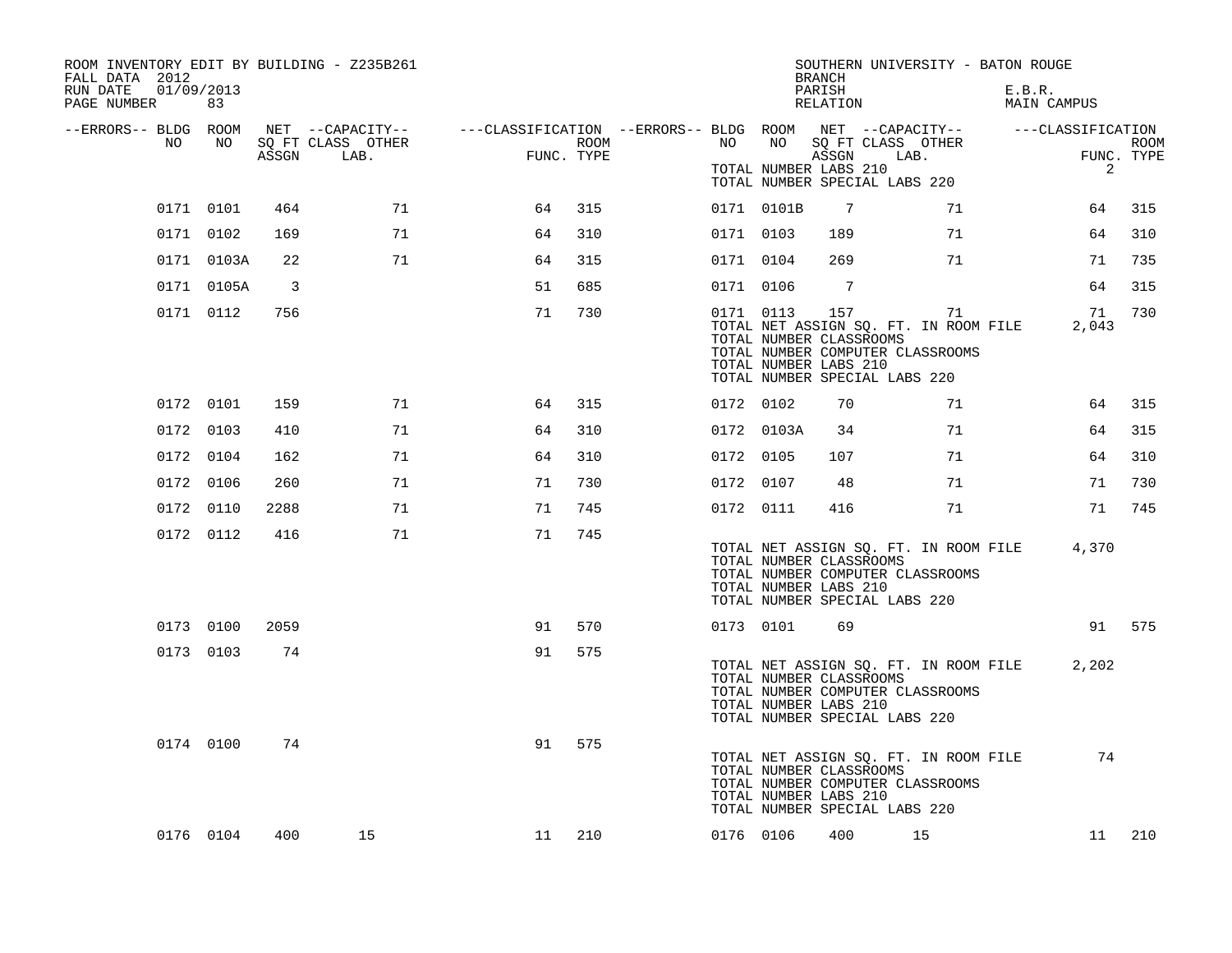| ROOM INVENTORY EDIT BY BUILDING - Z235B261<br>FALL DATA 2012<br>RUN DATE<br>PAGE NUMBER | 01/09/2013<br>84 |       |                                       |    |                                        |      |           |                                                               | <b>BRANCH</b><br>PARISH<br>RELATION |                                       | SOUTHERN UNIVERSITY - BATON ROUGE                                              | E.B.R. | MAIN CAMPUS       |             |
|-----------------------------------------------------------------------------------------|------------------|-------|---------------------------------------|----|----------------------------------------|------|-----------|---------------------------------------------------------------|-------------------------------------|---------------------------------------|--------------------------------------------------------------------------------|--------|-------------------|-------------|
| --ERRORS-- BLDG ROOM<br>NO                                                              | NO               |       | NET --CAPACITY--<br>SQ FT CLASS OTHER |    | ---CLASSIFICATION --ERRORS-- BLDG ROOM | ROOM | NO        | NO                                                            |                                     | NET --CAPACITY--<br>SQ FT CLASS OTHER |                                                                                |        | ---CLASSIFICATION | <b>ROOM</b> |
|                                                                                         |                  | ASSGN | LAB.                                  |    | FUNC. TYPE                             |      |           |                                                               | ASSGN                               | LAB.                                  |                                                                                |        |                   | FUNC. TYPE  |
| 0176                                                                                    | 0107             | 178   |                                       | 5  | 11                                     | 310  | 0176 0108 |                                                               | 178                                 |                                       | 5                                                                              |        | 11                | 210         |
|                                                                                         | 0176 0110        | 398   | 20                                    |    | 11                                     | 210  | 0176 0112 |                                                               | 150                                 |                                       | 5                                                                              |        | 11                | 310         |
|                                                                                         | 0176 0113        | 160   |                                       | 5  | 11                                     | 310  |           | 0176 0115A                                                    | 160                                 |                                       | 5                                                                              |        | 11                | 310         |
|                                                                                         | 0176 0116        | 180   |                                       | 5  | 11                                     | 310  |           | TOTAL NUMBER CLASSROOMS<br>TOTAL NUMBER LABS 210              |                                     | TOTAL NUMBER SPECIAL LABS 220         | TOTAL NET ASSIGN SQ. FT. IN ROOM FILE<br>TOTAL NUMBER COMPUTER CLASSROOMS      |        | 2,204<br>4        |             |
|                                                                                         | 0177 0101        | 346   |                                       | 20 | 71                                     | 730  | 0177 0102 |                                                               | 346                                 |                                       | 20                                                                             |        | 71                | 760         |
|                                                                                         | 0177 0103        | 75    |                                       | 2  | 71                                     | 730  |           | 0177 0104<br>TOTAL NUMBER CLASSROOMS<br>TOTAL NUMBER LABS 210 | 43                                  | TOTAL NUMBER SPECIAL LABS 220         | 2<br>TOTAL NET ASSIGN SQ. FT. IN ROOM FILE<br>TOTAL NUMBER COMPUTER CLASSROOMS |        | 71<br>810         | 760         |
|                                                                                         | 0178 0102        | 590   | 38                                    |    | 11                                     | 110  | 0178 0105 |                                                               | 499                                 | 35                                    |                                                                                |        | 11                | 110         |
| 0178                                                                                    | 0106             | 525   | 40                                    |    | 11                                     | 110  |           | 0178 0106A                                                    | 525                                 | 40                                    |                                                                                |        | 11                | 110         |
| 0178                                                                                    | 0107             | 492   | 35                                    |    | 11                                     | 110  | 0178 0108 |                                                               | 541                                 | 38                                    |                                                                                |        | 11                | 110         |
| 0178                                                                                    | 0109             | 616   | 44                                    |    | 11                                     | 110  | 0178      | 0110                                                          | 720                                 | 24                                    |                                                                                |        | 11                | 110         |
|                                                                                         | 0178 0111        | 900   | 65                                    |    | 11                                     | 110  | 0178 0112 |                                                               | 414                                 | 30                                    |                                                                                |        | 11                | 110         |
| 0178                                                                                    | 0113             | 614   | 50                                    |    | 11                                     | 110  | 0178      | 0114                                                          | 900                                 | 65                                    |                                                                                |        | 11                | 110         |
| 0178                                                                                    | 0115             | 728   | 50                                    |    | 11                                     | 110  | 0178      | 0116                                                          | 216                                 |                                       |                                                                                |        | 91                | 660         |
|                                                                                         | 0178 0117        | 341   | 30                                    |    | 11                                     | 110  | 0178 0118 |                                                               | 864                                 | 70                                    |                                                                                |        | 11                | 110         |
|                                                                                         | 0178 0119        | 992   | 66                                    |    | 11                                     | 110  | 0178 0126 |                                                               | 648                                 | 43                                    |                                                                                |        | 11                | 110         |
|                                                                                         | 0178 0202        | 600   | 40                                    |    | 11                                     | 110  | 0178 0205 |                                                               | 559                                 | 40                                    |                                                                                |        | 11                | 110         |
| 0178                                                                                    | 0206             | 650   | 50                                    |    | 11                                     | 110  | 0178      | 0207                                                          | 728                                 | 55                                    |                                                                                |        | 11                | 110         |
| 0178                                                                                    | 0208A            | 102   |                                       | 20 | 11                                     | 310  | 0178      | 0208B                                                         | 111                                 |                                       | 20                                                                             |        | 11                | 310         |
| 0178                                                                                    | 0208C            | 104   |                                       | 20 | 11                                     | 310  | 0178      | 0208D                                                         | 92                                  |                                       | $\overline{a}$                                                                 |        | 11                | 310         |
| 0178                                                                                    | 0209A            | 102   |                                       | 20 | 11                                     | 310  | 0178      | 0209B                                                         | 114                                 |                                       | 20                                                                             |        | 11                | 310         |
|                                                                                         | 0178 0209C       | 103   |                                       | 20 | 11                                     | 310  |           | 0178 0209D                                                    | 116                                 |                                       | 20                                                                             |        | 11                | 310         |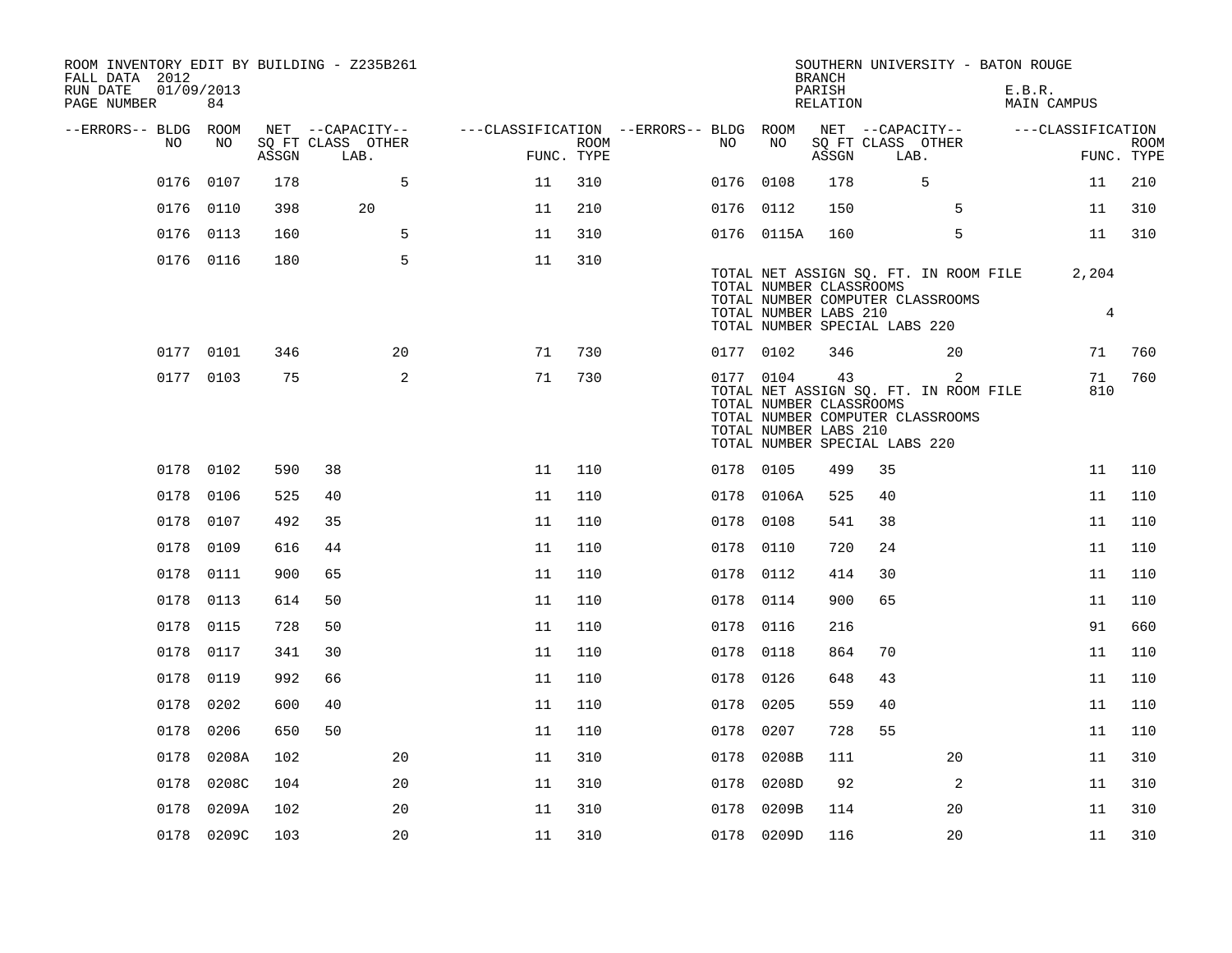| ROOM INVENTORY EDIT BY BUILDING - Z235B261<br>FALL DATA 2012<br>RUN DATE<br>PAGE NUMBER | 01/09/2013<br>85 |       |    |                                               |            |             |                                   |      |            | <b>BRANCH</b><br>PARISH<br><b>RELATION</b> |                                               | SOUTHERN UNIVERSITY - BATON ROUGE<br>E.B.R.<br><b>MAIN CAMPUS</b> |                   |                           |
|-----------------------------------------------------------------------------------------|------------------|-------|----|-----------------------------------------------|------------|-------------|-----------------------------------|------|------------|--------------------------------------------|-----------------------------------------------|-------------------------------------------------------------------|-------------------|---------------------------|
| --ERRORS-- BLDG<br>NO                                                                   | ROOM<br>NO       | ASSGN |    | NET --CAPACITY--<br>SQ FT CLASS OTHER<br>LAB. | FUNC. TYPE | <b>ROOM</b> | ---CLASSIFICATION --ERRORS-- BLDG | NO   | ROOM<br>NO | ASSGN                                      | NET --CAPACITY--<br>SQ FT CLASS OTHER<br>LAB. |                                                                   | ---CLASSIFICATION | <b>ROOM</b><br>FUNC. TYPE |
| 0178                                                                                    | 0210             | 332   |    | 20                                            | 11         | 315         |                                   | 0178 | 0210A      | 61                                         | 5                                             |                                                                   | 11                | 315                       |
| 0178                                                                                    | 0210B            | 129   |    | 20                                            | 11         | 310         |                                   | 0178 | 0210C      | 150                                        | 20                                            |                                                                   | 11                | 310                       |
| 0178                                                                                    | 0210D            | 150   |    | 20                                            | 11         | 310         |                                   | 0178 | 0210E      | 127                                        | 20                                            |                                                                   | 11                | 310                       |
| 0178                                                                                    | 0210F            | 281   |    | 20                                            | 11         | 350         |                                   | 0178 | 0210G      | 189                                        | 20                                            |                                                                   | 11                | 315                       |
| 0178                                                                                    | 0211A            | 91    |    | 2                                             | 11         | 310         |                                   | 0178 | 0211B      | 129                                        | 20                                            |                                                                   | 11                | 310                       |
| 0178                                                                                    | 0211C            | 115   |    | 20                                            | 11         | 310         |                                   | 0178 | 0211D      | 94                                         | 20                                            |                                                                   | 11                | 310                       |
| 0178                                                                                    | 0213             | 910   | 60 |                                               | 11         | 110         |                                   | 0178 | 0214       | 780                                        | 45                                            |                                                                   | 11                | 110                       |
| 0178                                                                                    | 0215             | 786   | 45 |                                               | 11         | 110         |                                   | 0178 | 0217       | 276                                        | 10                                            |                                                                   | 11                | 350                       |
| 0178                                                                                    | 0218             | 703   |    | 20                                            | 11         | 210         |                                   | 0178 | 0219       | 727                                        | 20                                            |                                                                   | 11                | 210                       |
| 0178                                                                                    | 0224             | 635   | 45 |                                               | 11         | 110         |                                   | 0178 | 0226       | 635                                        | 45                                            |                                                                   | 11                | 110                       |
| 0178                                                                                    | 0227             | 392   |    |                                               | 91         | 650         |                                   | 0178 | 0227A      | 79                                         |                                               |                                                                   | 91                | 655                       |
| 0178                                                                                    | 0304A            | 71    |    |                                               | 11         | 315         |                                   | 0178 | 0304B      | 128                                        |                                               |                                                                   | 11                | 315                       |
| 0178                                                                                    | 0304C            | 70    |    |                                               | 11         | 315         |                                   | 0178 | 0305       | 269                                        | $\mathbf{1}$                                  |                                                                   | 11                | 310                       |
| 0178                                                                                    | 0306             | 349   |    |                                               | 11         | 315         |                                   | 0178 | 0306A      | 88                                         |                                               |                                                                   | 11                | 315                       |
| 0178                                                                                    | 0306B            | 133   |    | $\mathbf 1$                                   | 11         | 310         |                                   | 0178 | 0306C      | 208                                        |                                               |                                                                   | 11                | 350                       |
| 0178                                                                                    | 0306D            | 157   |    | 1                                             | 11         | 310         |                                   | 0178 | 0306E      | 203                                        |                                               |                                                                   | 11                | 315                       |
| 0178                                                                                    | 0307A            | 100   |    | $\mathbf{2}$                                  | 11         | 310         |                                   | 0178 | 0307B      | 110                                        | 2                                             |                                                                   | 11                | 310                       |
| 0178                                                                                    | 0307C            | 106   |    | 2                                             | 11         | 310         |                                   | 0178 | 0307D      | 90                                         | 2                                             |                                                                   | 11                | 310                       |
| 0178                                                                                    | 0308A            | 100   |    | 2                                             | 11         | 310         |                                   | 0178 | 0308B      | 113                                        | 2                                             |                                                                   | 11                | 310                       |
| 0178                                                                                    | 0308C            | 97    |    | 2                                             | 11         | 310         |                                   | 0178 | 0308D      | 82                                         | 2                                             |                                                                   | 11                | 310                       |
| 0178                                                                                    | 0309             | 300   |    | 20                                            | 51         | 310         |                                   | 0178 | 0310       | 946                                        | 22                                            |                                                                   | 93                | 530                       |
| 0178                                                                                    | 0310A            | 355   |    | 22                                            | 93         | 535         |                                   | 0178 | 0311       | 4375                                       | 90                                            |                                                                   | 22                | 420                       |
| 0178                                                                                    | 0311A            | 129   |    | 20                                            | 11         | 315         |                                   | 0178 | 0311B      | 173                                        | 20                                            |                                                                   | 11                | 315                       |
| 0178                                                                                    | 0311D            | 124   |    | 20                                            | 11         | 315         |                                   | 0178 | 0311E      | 225                                        | 20                                            |                                                                   | 11                | 315                       |
| 0178                                                                                    | 0311F            | 139   |    | 20                                            | 11         | 315         | 9                                 | 0178 | 0311G      | 123                                        | 62                                            |                                                                   | 11                | 220                       |
| 9                                                                                       | 0178 0311H       | 120   |    | 62                                            | 11         | 220         |                                   |      | 0178 0311I | 88                                         | 8                                             |                                                                   | 48                | 410                       |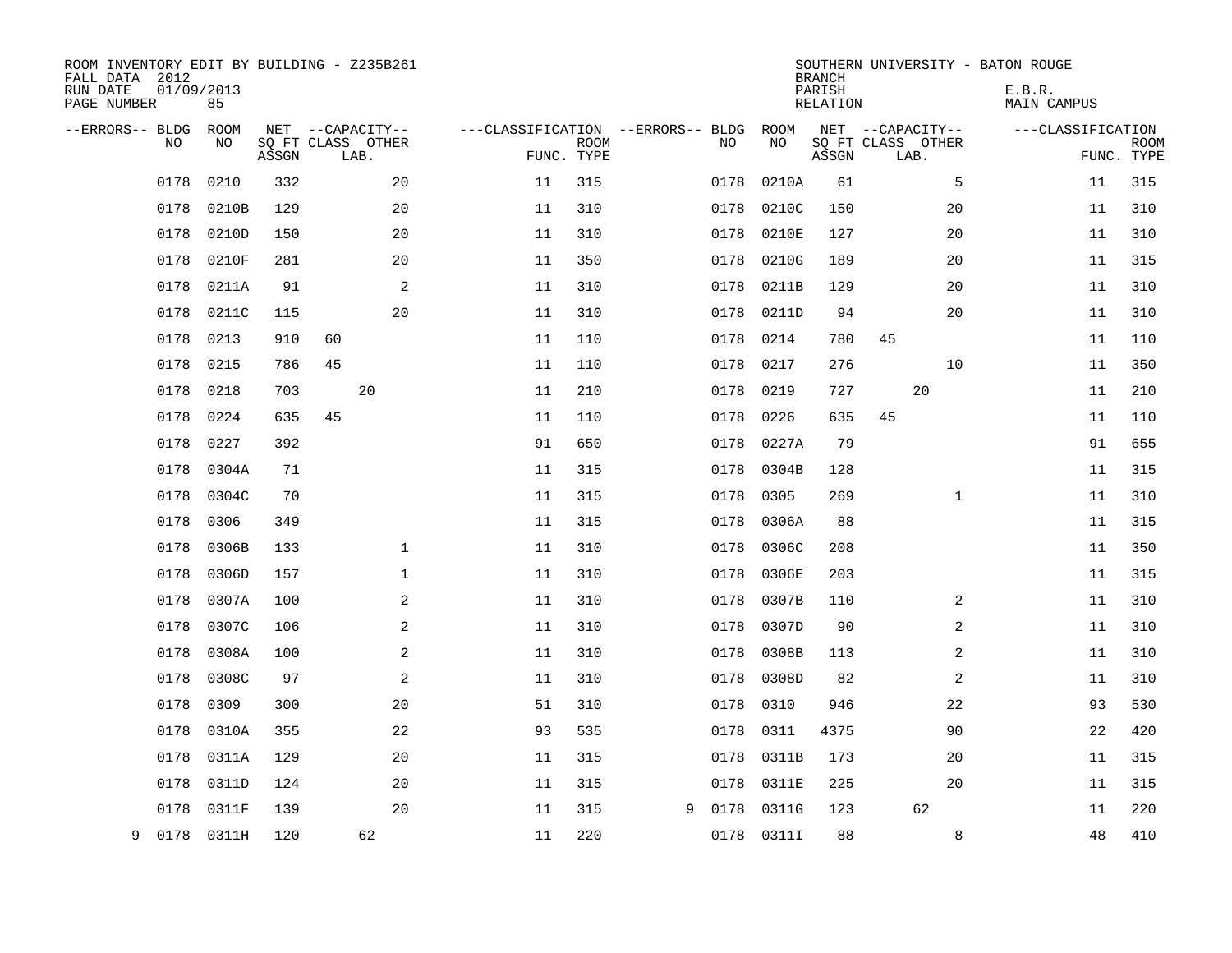| ROOM INVENTORY EDIT BY BUILDING - Z235B261<br>FALL DATA 2012<br>RUN DATE<br>PAGE NUMBER | 01/09/2013<br>86 |       |                                               |    |                           |                                         |            | <b>BRANCH</b><br>PARISH<br><b>RELATION</b> | SOUTHERN UNIVERSITY - BATON ROUGE             | E.B.R.<br><b>MAIN CAMPUS</b> |                           |
|-----------------------------------------------------------------------------------------|------------------|-------|-----------------------------------------------|----|---------------------------|-----------------------------------------|------------|--------------------------------------------|-----------------------------------------------|------------------------------|---------------------------|
| --ERRORS-- BLDG<br>NO.                                                                  | ROOM<br>NO       | ASSGN | NET --CAPACITY--<br>SQ FT CLASS OTHER<br>LAB. |    | <b>ROOM</b><br>FUNC. TYPE | ---CLASSIFICATION --ERRORS-- BLDG<br>NO | ROOM<br>NO | ASSGN                                      | NET --CAPACITY--<br>SQ FT CLASS OTHER<br>LAB. | ---CLASSIFICATION            | <b>ROOM</b><br>FUNC. TYPE |
| 0178                                                                                    | 0311J            | 108   | 10                                            | 48 | 410                       | 0178                                    | 0311K      | 700                                        |                                               | 22                           | 420                       |
| 0178                                                                                    | 0315             | 641   | 30                                            | 11 | 110                       | 0178                                    | 0316       | 494                                        | 24                                            | 11                           | 110                       |
| 0178                                                                                    | 0317             | 668   | 45                                            | 11 | 110                       | 0178                                    | 0318       | 391                                        | 30                                            | 11                           | 110                       |
| 0178                                                                                    | 0319             | 437   | 39                                            | 11 | 110                       | 0178                                    | 0320       | 491                                        | 39                                            | 11                           | 110                       |
| 0178                                                                                    | 0403A            | 91    | 2                                             | 11 | 310                       | 0178                                    | 0403B      | 111                                        | 20                                            | 11                           | 310                       |
| 0178                                                                                    | 0403C            | 84    | 2                                             | 11 | 310                       | 0178                                    | 0403D      | 84                                         | 2                                             | 11                           | 310                       |
| 0178                                                                                    | 0404             | 154   | 20                                            | 11 | 315                       | 0178                                    | 0405A      | 78                                         | 20                                            | 11                           | 310                       |
| 0178                                                                                    | 0405B            | 98    | 2                                             | 11 | 310                       | 0178                                    | 0405C      | 111                                        | 20                                            | 11                           | 310                       |
| 0178                                                                                    | 0405D            | 75    | 2                                             | 11 | 310                       | 0178                                    | 0406A      | 89                                         | 2                                             | 11                           | 310                       |
| 0178                                                                                    | 0406B            | 104   | 20                                            | 11 | 310                       | 0178                                    | 0406C      | 111                                        | 20                                            | 11                           | 310                       |
| 0178                                                                                    | 0406D            | 95    | 20                                            | 11 | 310                       | 0178                                    | 0407       | 212                                        | 20                                            | 11                           | 315                       |
| 0178                                                                                    | 0407A            | 105   | 20                                            | 11 | 315                       | 0178                                    | 0407B      | 93                                         | 20                                            | 11                           | 315                       |
| 0178                                                                                    | 0407C            | 159   | 20                                            | 11 | 310                       | 0178                                    | 0407D      | 159                                        | 20                                            | 11                           | 350                       |
| 0178                                                                                    | 0408             | 410   | 20                                            | 11 | 315                       | 0178                                    | 0408A      | 106                                        | 20                                            | 11                           | 315                       |
| 0178                                                                                    | 0408B            | 202   | 20                                            | 11 | 310                       | 0178                                    | 0408C      | 265                                        | 20                                            | 11                           | 350                       |
| 0178                                                                                    | 0408D            | 116   | 20                                            | 11 | 310                       | 0178                                    | 0409       | 280                                        | 20                                            | 11                           | 315                       |
| 0178                                                                                    | 0409A            | 91    | 20                                            | 11 | 315                       | 0178                                    | 0409C      | 155                                        | 20                                            | 11                           | 310                       |
| 0178                                                                                    | 0409D            | 267   | 20                                            | 11 | 310                       | 0178                                    | 0409E      | 88                                         | 20                                            | 11                           | 310                       |
| 0178                                                                                    | 0409F            | 86    | 20                                            | 11 | 310                       | 0178                                    | 0409G      | 87                                         | 20                                            | 11                           | 310                       |
| 0178                                                                                    | 0409H            | 90    | 20                                            | 11 | 310                       | 0178                                    | 0409I      | 95                                         | 20                                            | 11                           | 310                       |
| 0178                                                                                    | 0410             | 288   | 20                                            | 11 | 315                       | 0178                                    | 0410A      | 112                                        | 20                                            | 11                           | 315                       |
| 0178                                                                                    | 0410B            | 121   | 20                                            | 11 | 310                       | 0178                                    | 0410C      | 275                                        | 20                                            | 11                           | 350                       |
| 0178                                                                                    | 0410D            | 216   | 20                                            | 11 | 310                       | 0178                                    | 0410E      | 104                                        | 20                                            | 11                           | 315                       |
| 0178                                                                                    | 0411             | 845   | 55                                            | 11 | 110                       | 0178                                    | 0412       | 971                                        | 20                                            | 11                           | 315                       |
| 0178                                                                                    | 0412A            | 59    | 20                                            | 11 | 315                       | 0178                                    | 0412B      | 32                                         | 20                                            | 11                           | 315                       |
| 0178                                                                                    | 0415             | 62    | 20                                            | 91 | 655                       |                                         | 0178 0415A | 488                                        | 20                                            | 91                           | 650                       |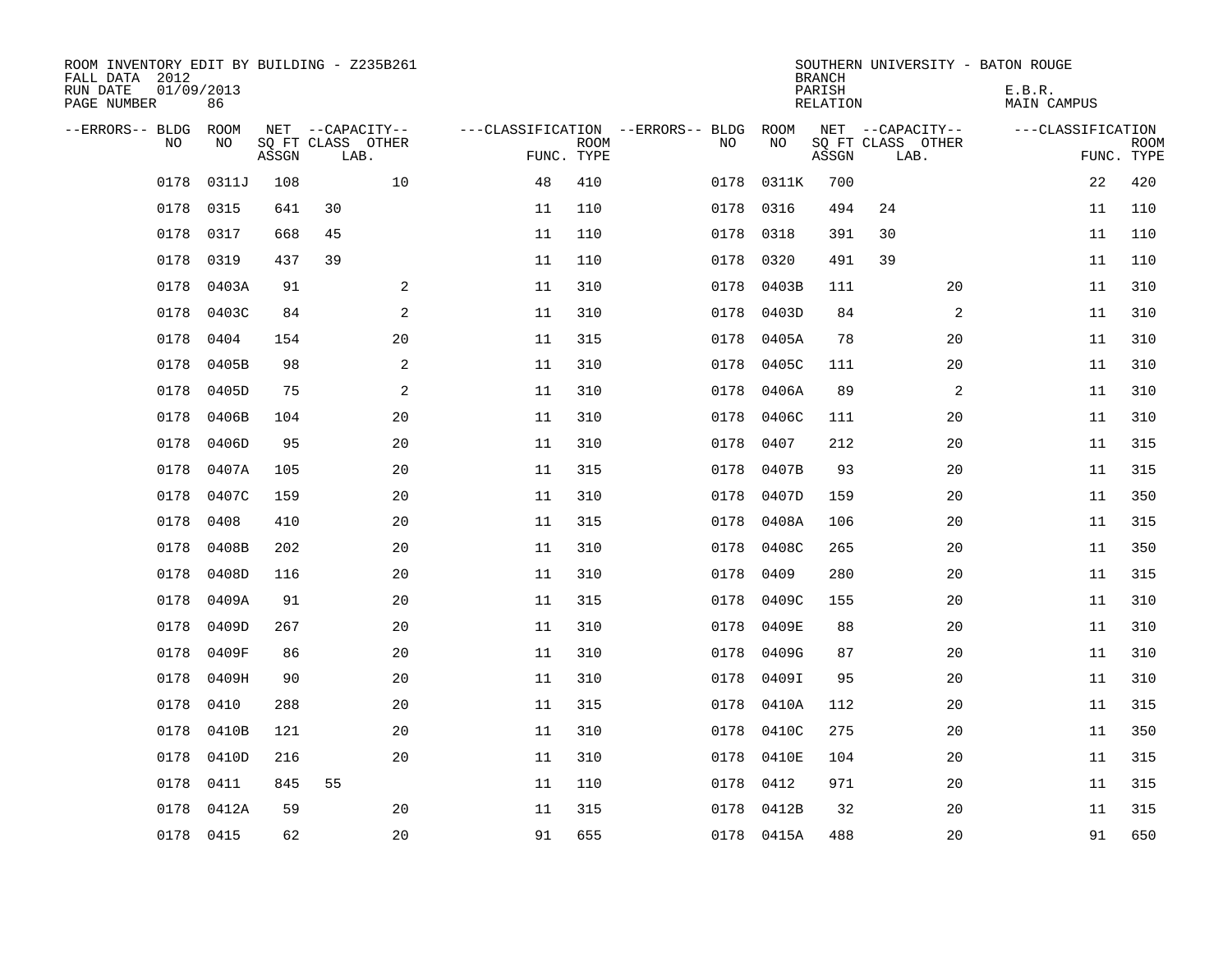| ROOM INVENTORY EDIT BY BUILDING - Z235B261<br>FALL DATA 2012<br>RUN DATE<br>PAGE NUMBER | 01/09/2013<br>87 |       |                           |    |                           |                                   |                                                  | <b>BRANCH</b><br>PARISH<br>RELATION | SOUTHERN UNIVERSITY - BATON ROUGE                                                                          | E.B.R.<br>MAIN CAMPUS               |                           |
|-----------------------------------------------------------------------------------------|------------------|-------|---------------------------|----|---------------------------|-----------------------------------|--------------------------------------------------|-------------------------------------|------------------------------------------------------------------------------------------------------------|-------------------------------------|---------------------------|
| --ERRORS-- BLDG                                                                         | ROOM             |       | NET --CAPACITY--          |    |                           | ---CLASSIFICATION --ERRORS-- BLDG | ROOM                                             |                                     | NET --CAPACITY--                                                                                           | ---CLASSIFICATION                   |                           |
| NO                                                                                      | NO               | ASSGN | SO FT CLASS OTHER<br>LAB. |    | <b>ROOM</b><br>FUNC. TYPE | NO                                | NO                                               | ASSGN                               | SQ FT CLASS OTHER<br>LAB.                                                                                  |                                     | <b>ROOM</b><br>FUNC. TYPE |
| 0178                                                                                    | 0415D            | 122   | 20                        | 91 | 655                       | 0178                              | 0416                                             | 415                                 | 26                                                                                                         | 11                                  | 220                       |
| 0178                                                                                    | 0417             | 173   | 20                        | 11 | 310                       | 0178                              | 0417A                                            | 22                                  | 20                                                                                                         | 11                                  | 315                       |
| 0178                                                                                    | 0419             | 280   | 20                        | 11 | 315                       | 0178                              | 0419A                                            | 77                                  | 20                                                                                                         | 11                                  | 315                       |
| 0178                                                                                    | 0419B            | 160   | 20                        | 11 | 310                       | 0178                              | 0419C                                            | 108                                 | 20                                                                                                         | 11                                  | 310                       |
| 0178                                                                                    | 0419D            | 70    | 20                        | 11 | 315                       | 0178                              | 0419E                                            | 86                                  | 20                                                                                                         | 11                                  | 310                       |
| 0178                                                                                    | 0419F            | 82    | 20                        | 11 | 310                       | 0178                              | 0419G                                            | 81                                  | 20                                                                                                         | 11                                  | 310                       |
| 0178                                                                                    | 0419H            | 68    | 20                        | 11 | 310                       | 0178                              | 0419I                                            | 97                                  | 20                                                                                                         | 11                                  | 310                       |
| 0178                                                                                    | 0419J            | 93    | 20                        | 11 | 310                       | 0178                              | 0420A                                            | 71                                  | 20                                                                                                         | 11                                  | 310                       |
| 0178                                                                                    | 0420B            | 101   | 20                        | 11 | 310                       | 0178                              | 0420C                                            | 125                                 | 20                                                                                                         | 11                                  | 310                       |
| 0178                                                                                    | 0420D            | 89    | 20                        | 11 | 310                       | 0178                              | 0421A                                            | 83                                  | 20                                                                                                         | 11                                  | 310                       |
| 0178                                                                                    | 0421B            | 111   | 20                        | 11 | 310                       |                                   | 0178 0421C                                       | 122                                 | 20                                                                                                         | 11                                  | 310                       |
| 0178                                                                                    | 0421D            | 97    | 20                        | 11 | 310                       |                                   | 0178 0426                                        | 584                                 | 40                                                                                                         | 11                                  | 110                       |
|                                                                                         | 0178 0426A       | 60    | 20                        | 11 | 115                       |                                   | TOTAL NUMBER CLASSROOMS<br>TOTAL NUMBER LABS 210 |                                     | TOTAL NET ASSIGN SQ. FT. IN ROOM FILE<br>TOTAL NUMBER COMPUTER CLASSROOMS<br>TOTAL NUMBER SPECIAL LABS 220 | 47,079<br>34<br>$\overline{a}$<br>3 |                           |
| 0179                                                                                    | 0100A            | 160   | 20                        | 91 | 630                       | 0179                              | 0100B                                            | 147                                 | 20                                                                                                         | 91                                  | 635                       |
| 0179                                                                                    | 0103             | 432   | 20                        | 11 | 220                       | 0179                              | 0105                                             | 193                                 | 30                                                                                                         | 11                                  | 310                       |
| 0179                                                                                    | 0107             | 960   | 24                        | 11 | 220                       | 0179                              | 0107A                                            | 73                                  | 20                                                                                                         | 11                                  | 225                       |
| 0179                                                                                    | 0107B            | 23    | 20                        | 11 | 225                       | 0179                              | 0107C                                            | 60                                  | 20                                                                                                         | 11                                  | 225                       |
| 0179                                                                                    | 0107D            | 51    | 20                        | 11 | 225                       | 0179                              | 0107E                                            | 84                                  | 20                                                                                                         | 11                                  | 225                       |
| 0179                                                                                    | 0107F            | 114   | 20                        | 11 | 225                       | 0179                              | 0107G                                            | 52                                  | 20                                                                                                         | 11                                  | 225                       |
| 0179                                                                                    | 0107H            | 52    | 20                        | 11 | 225                       | 0179                              | 0108                                             | 192                                 | 20                                                                                                         | 11                                  | 310                       |
| 0179                                                                                    | 0109             | 132   | 20                        | 11 | 310                       | 0179                              | 0110                                             | 150                                 | 20                                                                                                         | 11                                  | 310                       |
| 0179                                                                                    | 0111             | 134   | 20                        | 11 | 310                       | 0179                              | 0112                                             | 150                                 | 20                                                                                                         | 11                                  | 310                       |
|                                                                                         | 0179 0113        | 132   | 20                        | 11 | 310                       |                                   | 0179 0114                                        | 150                                 | 20                                                                                                         | 11                                  | 310                       |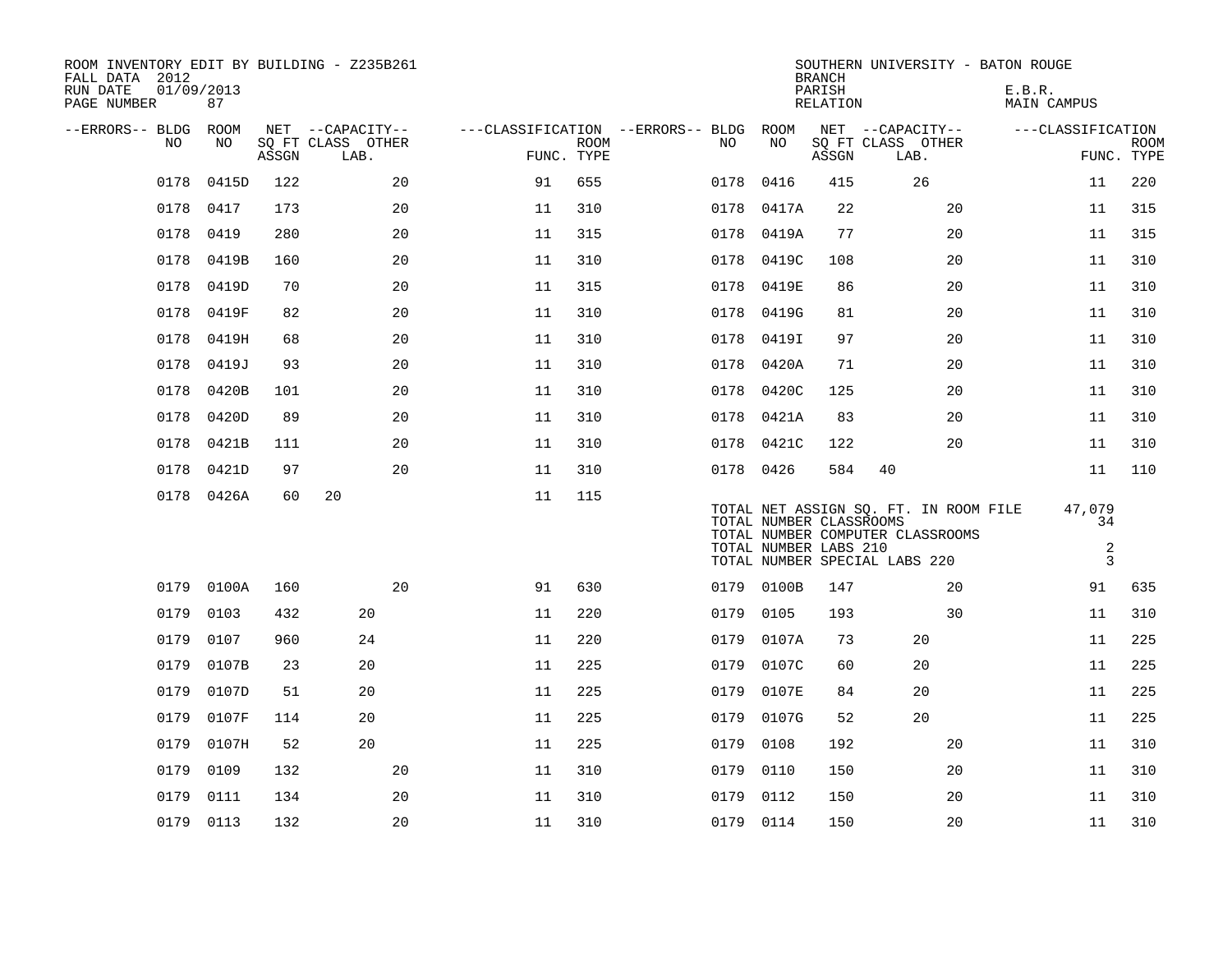| ROOM INVENTORY EDIT BY BUILDING - Z235B261<br>FALL DATA 2012<br>RUN DATE<br>PAGE NUMBER | 01/09/2013<br>88 |          |                           |    |    |                           |                                   |            | <b>BRANCH</b><br>PARISH<br>RELATION |                           |    | SOUTHERN UNIVERSITY - BATON ROUGE<br>E.B.R.<br>MAIN CAMPUS |                           |
|-----------------------------------------------------------------------------------------|------------------|----------|---------------------------|----|----|---------------------------|-----------------------------------|------------|-------------------------------------|---------------------------|----|------------------------------------------------------------|---------------------------|
| --ERRORS-- BLDG                                                                         | ROOM             |          | NET --CAPACITY--          |    |    |                           | ---CLASSIFICATION --ERRORS-- BLDG | ROOM       |                                     | NET --CAPACITY--          |    | ---CLASSIFICATION                                          |                           |
| N <sub>O</sub>                                                                          | NO.              | ASSGN    | SO FT CLASS OTHER<br>LAB. |    |    | <b>ROOM</b><br>FUNC. TYPE | NO.                               | NO.        | ASSGN                               | SQ FT CLASS OTHER<br>LAB. |    |                                                            | <b>ROOM</b><br>FUNC. TYPE |
| 0179                                                                                    | 0115             | 150      |                           | 20 | 11 | 310                       | 0179                              | 0116       | 184                                 |                           | 20 | 11                                                         | 310                       |
| 0179                                                                                    | 0117             | 145      |                           | 20 | 11 | 310                       | 0179                              | 0117A      | 64                                  |                           | 20 | 11                                                         | 315                       |
| 0179                                                                                    | 0118             | 123      |                           | 20 | 11 | 310                       | 0179                              | 0119       | 540                                 | 54                        |    | 11                                                         | 110                       |
| 0179                                                                                    | 0120             | 540      | 54                        |    | 11 | 110                       | 0179                              | 0121       | 2751                                | 20                        |    | 11                                                         | 220                       |
| 0179                                                                                    | 0121A            | 380      | 20                        |    | 11 | 225                       | 0179                              | 0121B      | 380                                 | 20                        |    | 11                                                         | 225                       |
| 0179                                                                                    | 0125             | 265      |                           | 20 | 11 | 315                       | 0179                              | 0125A      | 125                                 |                           | 20 | 11                                                         | 315                       |
| 0179                                                                                    | 0126             | 279      |                           | 20 | 11 | 310                       | 0179                              | 0127       | 290                                 |                           | 20 | 11                                                         | 350                       |
| 0179                                                                                    | 0128             | 1675 145 |                           |    | 11 | 110                       | 0179                              | 0128A      | 119                                 | 20                        |    | 11                                                         | 115                       |
| 0179                                                                                    | 0129             | 502      | 40                        |    | 11 | 220                       | 0179                              | 0202       | 323                                 | 24                        |    | 11                                                         | 110                       |
| 0179                                                                                    | 0203             | 432      |                           | 35 | 48 | 410                       | 0179                              | 0204       | 162                                 |                           | 20 | 11                                                         | 310                       |
| 0179                                                                                    | 0204A            | 70       |                           | 20 | 22 | 455                       | 0179                              | 0204B      | 92                                  |                           | 20 | 22                                                         | 455                       |
| 0179                                                                                    | 0204C            | 192      |                           | 20 | 22 | 455                       | 0179                              | 0205A      | 102                                 |                           | 20 | 11                                                         | 310                       |
| 0179                                                                                    | 0205B            | 114      |                           | 20 | 11 | 310                       | 0179                              | 0207       | 126                                 |                           | 20 | 11                                                         | 310                       |
| 0179                                                                                    | 0208             | 98       |                           | 20 | 11 | 310                       | 0179                              | 0209       | 213                                 |                           | 20 | 11                                                         | 310                       |
| 0179                                                                                    | 0210             | 98       |                           | 20 | 11 | 310                       | 0179                              | 0211       | 155                                 |                           | 20 | 11                                                         | 310                       |
| 0179                                                                                    | 0212             | 98       |                           | 20 | 11 | 310                       | 0179                              | 0213       | 111                                 |                           | 40 | 11                                                         | 310                       |
| 0179                                                                                    | 0214             | 112      |                           | 40 | 11 | 310                       | 0179                              | 0215       | 128                                 |                           | 20 | 91                                                         | 730                       |
| 0179                                                                                    | 0216             | 110      |                           | 20 | 11 | 310                       | 0179                              | 0217       | 104                                 |                           | 20 | 11                                                         | 310                       |
| 0179                                                                                    | 0220             | 102      |                           | 20 | 11 | 310                       | 0179                              | 0221       | 144                                 |                           | 20 | 11                                                         | 310                       |
| 0179                                                                                    | 0222             | 99       |                           | 20 | 11 | 310                       | 0179                              | 0223       | 108                                 |                           | 20 | 11                                                         | 310                       |
| 0179                                                                                    | 0224             | 132      |                           | 20 | 11 | 310                       | 0179                              | 0225       | 108                                 |                           | 20 | 11                                                         | 310                       |
| 0179                                                                                    | 0226             | 441      | 40                        |    | 11 | 220                       | 0179                              | 0226A      | 50                                  | 20                        |    | 11                                                         | 225                       |
| 0179                                                                                    | 0227             | 108      |                           | 20 | 11 | 310                       | 0179                              | 0228       | 108                                 |                           | 20 | 11                                                         | 310                       |
| 0179                                                                                    | 0229             | 114      |                           | 20 | 11 | 310                       | 0179                              | 0230       | 432                                 | 40                        |    | 11                                                         | 210                       |
| 0179                                                                                    | 0230A            | 195      |                           | 20 | 48 | 410                       | 0179                              | 0231       | 108                                 |                           | 20 | 11                                                         | 315                       |
| 0179                                                                                    | 0231A            | 90       |                           | 20 | 11 | 315                       |                                   | 0179 0231B | 156                                 |                           | 20 | 11                                                         | 310                       |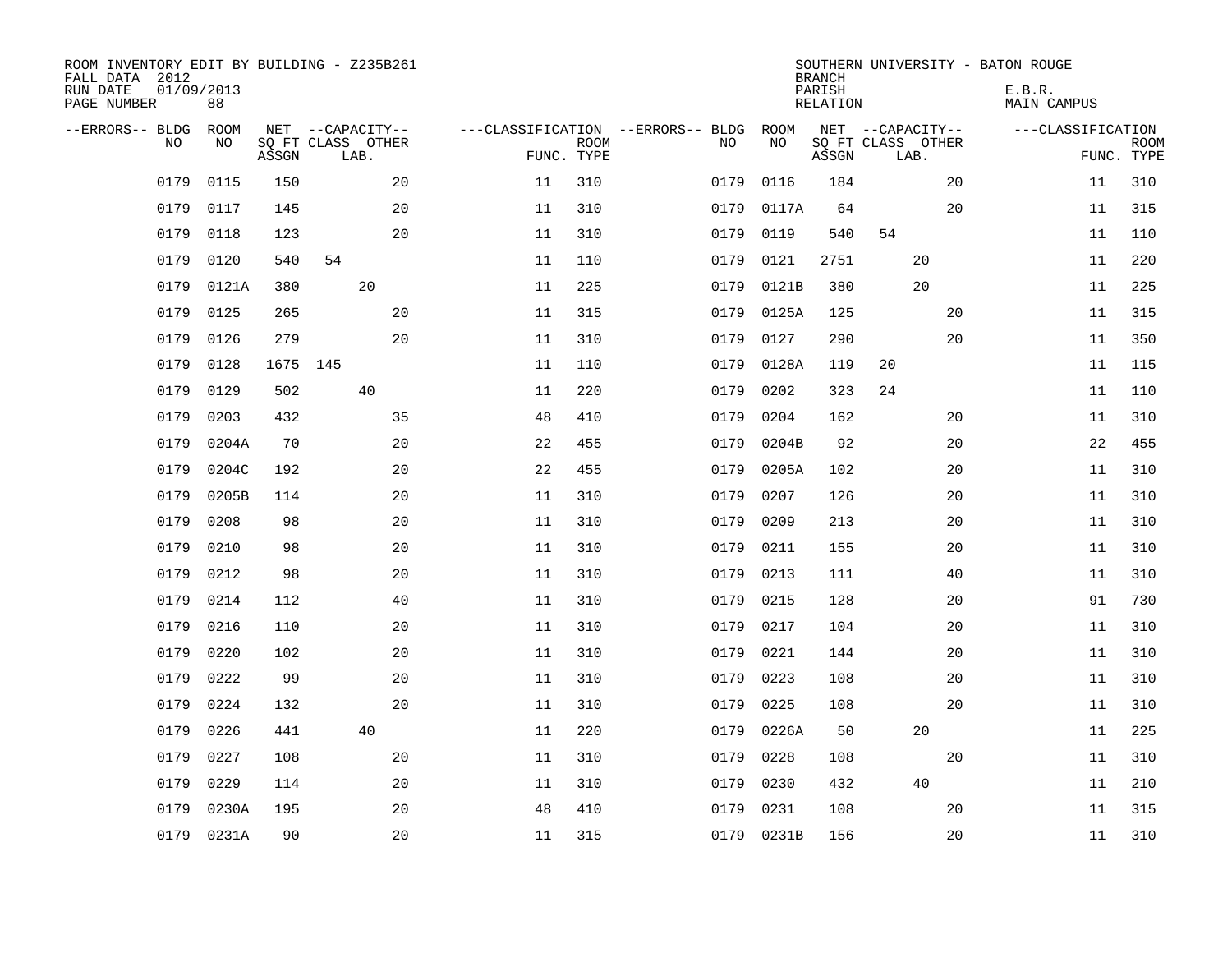| ROOM INVENTORY EDIT BY BUILDING - Z235B261<br>FALL DATA 2012<br>RUN DATE<br>PAGE NUMBER | 01/09/2013<br>89 |       |                           |              |    |                           |                                   |            | <b>BRANCH</b><br>PARISH<br>RELATION |                           |              | SOUTHERN UNIVERSITY - BATON ROUGE<br>E.B.R.<br>MAIN CAMPUS |                           |
|-----------------------------------------------------------------------------------------|------------------|-------|---------------------------|--------------|----|---------------------------|-----------------------------------|------------|-------------------------------------|---------------------------|--------------|------------------------------------------------------------|---------------------------|
| --ERRORS-- BLDG                                                                         | ROOM             |       | NET --CAPACITY--          |              |    |                           | ---CLASSIFICATION --ERRORS-- BLDG | ROOM       |                                     | NET --CAPACITY--          |              | ---CLASSIFICATION                                          |                           |
| N <sub>O</sub>                                                                          | NO.              | ASSGN | SO FT CLASS OTHER<br>LAB. |              |    | <b>ROOM</b><br>FUNC. TYPE | NO.                               | NO         | ASSGN                               | SQ FT CLASS OTHER<br>LAB. |              |                                                            | <b>ROOM</b><br>FUNC. TYPE |
| 0179                                                                                    | 0232             | 542   |                           | 20           | 91 | 730                       | 0179                              | 0233       | 180                                 |                           | 20           | 91                                                         | 730                       |
| 0179                                                                                    | 0234             | 143   |                           | 20           | 11 | 310                       | 0179                              | 0235       | 184                                 |                           |              | 91                                                         | 730                       |
| 0179                                                                                    | 0236             | 99    |                           | $\mathbf{1}$ | 11 | 310                       | 0179                              | 0237       | 301                                 | 30                        |              | 11                                                         | 110                       |
| 0179                                                                                    | 0238             | 132   |                           | $\mathbf{1}$ | 11 | 310                       | 0179                              | 0239       | 99                                  |                           | $\mathbf{1}$ | 11                                                         | 310                       |
| 0179                                                                                    | 0240             | 487   | 48                        |              | 11 | 110                       | 0179                              | 0240A      | 487                                 | 48                        |              | 11                                                         | 110                       |
| 0179                                                                                    | 0240B            | 487   | 48                        |              | 11 | 110                       | 0179                              | 0241       | 99                                  |                           | $\mathbf{1}$ | 11                                                         | 310                       |
| 0179                                                                                    | 0242             | 99    |                           | $\mathbf{1}$ | 11 | 310                       | 0179                              | 0243       | 99                                  |                           | $\mathbf{1}$ | 11                                                         | 310                       |
| 0179                                                                                    | 0244             | 99    |                           | $\mathbf{1}$ | 11 | 310                       | 0179                              | 0245       | 99                                  |                           | $\mathbf{1}$ | 11                                                         | 310                       |
| 0179                                                                                    | 0246             | 99    |                           |              | 11 | 315                       | 0179                              | 0246A      | 82                                  |                           |              | 11                                                         | 315                       |
| 0179                                                                                    | 0246B            | 132   |                           | $\mathbf 1$  | 11 | 310                       | 0179                              | 0247       | 124                                 |                           |              | 11                                                         | 315                       |
| 0179                                                                                    | 0247A            | 116   |                           | $\mathbf 1$  | 11 | 310                       | 0179                              | 0247B      | 120                                 |                           | $\mathbf{1}$ | 11                                                         | 310                       |
| 0179                                                                                    | 0247C            | 100   |                           | $\mathbf{1}$ | 11 | 310                       | 0179                              | 0247D      | 100                                 |                           | $\mathbf{1}$ | 11                                                         | 310                       |
| 0179                                                                                    | 0247E            | 79    |                           |              | 91 | 730                       | 0179                              | 0248       | 110                                 |                           | $\mathbf{1}$ | 11                                                         | 310                       |
| 0179                                                                                    | 0249             | 95    |                           | $\mathbf{1}$ | 11 | 310                       | 0179                              | 0250       | 94                                  |                           | $\mathbf{1}$ | 11                                                         | 310                       |
| 0179                                                                                    | 0251             | 315   | $\epsilon$                |              | 11 | 220                       | 0179                              | 0251A      | 168                                 |                           |              | 11                                                         | 225                       |
| 0179                                                                                    | 0251B            | 36    |                           |              | 11 | 225                       | 0179                              | 0252       | 97                                  |                           | $\mathbf{1}$ | 11                                                         | 310                       |
| 0179                                                                                    | 0253             | 420   |                           |              | 91 | 650                       | 0179                              | 0254       | 650                                 |                           |              | 91                                                         | 650                       |
| 0179                                                                                    | 0255             | 142   | 3                         |              | 11 | 250                       | 0179                              | 0256       | 192                                 | 20                        |              | 11                                                         | 110                       |
| 0179                                                                                    | 0259             | 54    |                           |              | 91 | 730                       | 0179                              | 0301       | 41                                  |                           |              | 91                                                         | 730                       |
| 0179                                                                                    | 0303             | 532   | 11                        |              | 11 | 220                       | 0179                              | 0303A      | 198                                 |                           | 20           | 11                                                         | 225                       |
| 0179                                                                                    | 0304             | 965   | 80                        |              | 11 | 110                       | 0179                              | 0305       | 548                                 | 50                        |              | 11                                                         | 110                       |
| 0179                                                                                    | 0307             | 89    |                           | $\mathbf 1$  | 11 | 310                       | 0179                              | 0308       | 89                                  |                           | $\mathbf{1}$ | 11                                                         | 310                       |
| 0179                                                                                    | 0309             | 800   |                           | $\mathbf{1}$ | 11 | 310                       | 0179                              | 0310       | 103                                 |                           | $\mathbf{1}$ | 11                                                         | 310                       |
| 0179                                                                                    | 0311             | 93    |                           | $\mathbf{1}$ | 11 | 310                       | 0179                              | 0312       | 83                                  |                           | 2            | 11                                                         | 310                       |
| 0179                                                                                    | 0313             | 298   | 6                         |              | 11 | 220                       | 0179                              | 0313A      | 95                                  |                           |              | 11                                                         | 225                       |
|                                                                                         | 0179 0313B       | 79    |                           |              | 11 | 225                       |                                   | 0179 0313C | 88                                  |                           |              | 11                                                         | 225                       |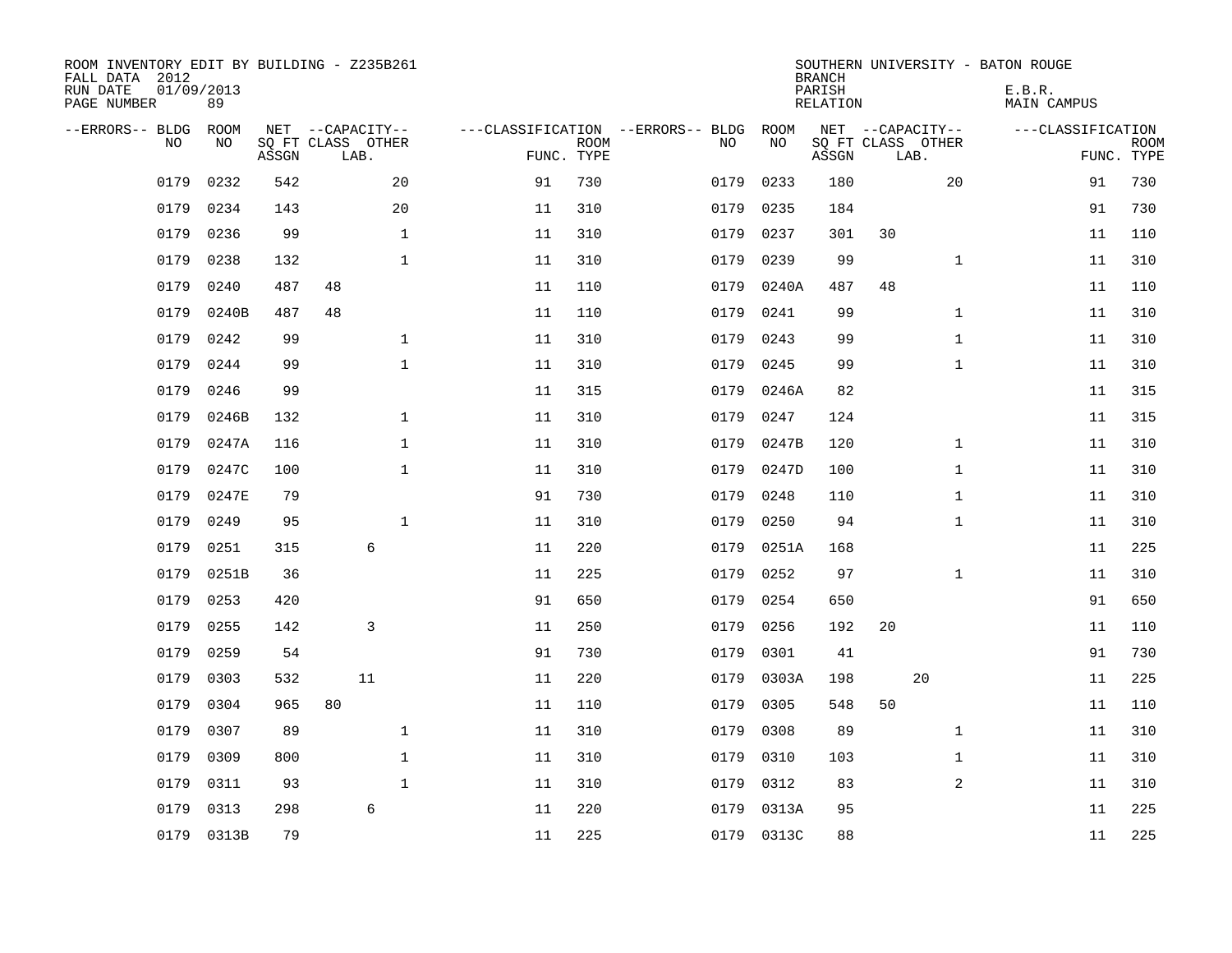| ROOM INVENTORY EDIT BY BUILDING - Z235B261<br>FALL DATA 2012 |                  |       |                           |                                        |             |      |                                                                | <b>BRANCH</b>      | SOUTHERN UNIVERSITY - BATON ROUGE                                                                          |                                         |                    |
|--------------------------------------------------------------|------------------|-------|---------------------------|----------------------------------------|-------------|------|----------------------------------------------------------------|--------------------|------------------------------------------------------------------------------------------------------------|-----------------------------------------|--------------------|
| RUN DATE<br>PAGE NUMBER                                      | 01/09/2013<br>90 |       |                           |                                        |             |      |                                                                | PARISH<br>RELATION |                                                                                                            | E.B.R.<br>MAIN CAMPUS                   |                    |
| --ERRORS-- BLDG ROOM                                         |                  |       | NET --CAPACITY--          | ---CLASSIFICATION --ERRORS-- BLDG ROOM |             |      |                                                                |                    | NET --CAPACITY--                                                                                           | ---CLASSIFICATION                       |                    |
| NO.                                                          | NO               | ASSGN | SQ FT CLASS OTHER<br>LAB. | FUNC. TYPE                             | <b>ROOM</b> | NO.  | NO                                                             | ASSGN              | SQ FT CLASS OTHER<br>LAB.                                                                                  |                                         | ROOM<br>FUNC. TYPE |
| 0179                                                         | 0314             | 272   | 6                         | 11                                     | 220         | 0179 | 0314A                                                          | 73                 |                                                                                                            | 11                                      | 225                |
| 0179                                                         | 0314B            | 73    |                           | 11                                     | 225         |      | 0179 0314C                                                     | 83                 |                                                                                                            | 11                                      | 225                |
| 0179                                                         | 0314D            | 80    |                           | 11                                     | 225         |      | 0179 0317                                                      | 241                |                                                                                                            | 11                                      | 315                |
|                                                              | 0179 0317A       | 218   | $\mathbf 1$               | 11                                     | 310         |      | 0179 0317B<br>TOTAL NUMBER CLASSROOMS<br>TOTAL NUMBER LABS 210 | 107                | TOTAL NET ASSIGN SQ. FT. IN ROOM FILE<br>TOTAL NUMBER COMPUTER CLASSROOMS<br>TOTAL NUMBER SPECIAL LABS 220 | 11<br>29,497<br>11<br>$\mathbf{1}$<br>9 | 315                |
|                                                              | 0180 0101        | 110   | $\mathbf{1}$              | 11                                     | 310         |      | 0180 0102                                                      | 72                 | 1                                                                                                          | 11                                      | 310                |
|                                                              | 0180 0103        | 60    | $\mathbf 1$               | 11                                     | 310         |      | TOTAL NUMBER CLASSROOMS<br>TOTAL NUMBER LABS 210               |                    | TOTAL NET ASSIGN SQ. FT. IN ROOM FILE<br>TOTAL NUMBER COMPUTER CLASSROOMS<br>TOTAL NUMBER SPECIAL LABS 220 | 242                                     |                    |
|                                                              | 0181 0115        | 42    | $\mathbf 1$               | 57                                     | 919         |      | 0181 0116                                                      | 42                 | $\mathbf{1}$                                                                                               | 57                                      | 919                |
|                                                              | 0181 0117        | 204   | 30                        | 91                                     | 660         |      | 0181 0439                                                      | 90                 | 6                                                                                                          | 11                                      | 110                |
|                                                              | 0181 A0101E      | 180   | 2                         | 57                                     | 920         |      | 0181 A0102E                                                    | 36                 | 2                                                                                                          | 57                                      | 935                |
|                                                              | 0181 A0103E      | 54    | 1                         | 57                                     | 919         |      | 0181 A0104E                                                    | 180                | 2                                                                                                          | 57                                      | 920                |
|                                                              | 0181 A0105E      | 180   | 2                         | 57                                     | 920         |      | 0181 A0106E                                                    | 25                 | $\mathbf{1}$                                                                                               | 57                                      | 919                |
|                                                              | 0181 A0107E      | 114   | $\mathbf 1$               | 57                                     | 919         |      | 0181 A0108E                                                    | 210                | 2                                                                                                          | 57                                      | 920                |
|                                                              | 0181 A0109E      | 240   | 2                         | 57                                     | 935         |      | 0181 A0113E                                                    | 240                | 2                                                                                                          | 57                                      | 935                |
|                                                              | 0181 A0114E      | 210   | 2                         | 57                                     | 920         |      | 0181 A0115E                                                    | 114                | $\mathbf{1}$                                                                                               | 57                                      | 919                |
|                                                              | 0181 A0116E      | 25    | $\mathbf 1$               | 57                                     | 919         |      | 0181 A0117E                                                    | 180                | 2                                                                                                          | 57                                      | 920                |
|                                                              | 0181 A0118E      | 180   | 2                         | 57                                     | 920         |      | 0181 A0119E                                                    | 54                 | $\mathbf{1}$                                                                                               | 57                                      | 919                |
|                                                              | 0181 A0121E      | 180   | $\overline{2}$            | 57                                     | 920         |      | 0181 B0X01N                                                    | 192                | $\overline{2}$                                                                                             | 57                                      | 920                |
|                                                              | 0181 B0X01W      | 192   | 2                         | 57                                     | 920         |      | 0181 B0X02N                                                    | 36                 | 4                                                                                                          | 57                                      | 935                |
|                                                              | 0181 B0X02W      | 36    | 4                         | 57                                     | 935         |      | 0181 B0X03N                                                    | 63                 | 2                                                                                                          | 57                                      | 919                |
|                                                              | 0181 B0X03W      | 63    | 2                         | 57                                     | 919         |      | 0181 B0X04N                                                    | 192                | 2                                                                                                          | 57                                      | 920                |
|                                                              | 0181 B0X04W      | 192   | 2                         | 57                                     | 920         |      | 0181 B0X05N                                                    | 192                | 2                                                                                                          | 57                                      | 920                |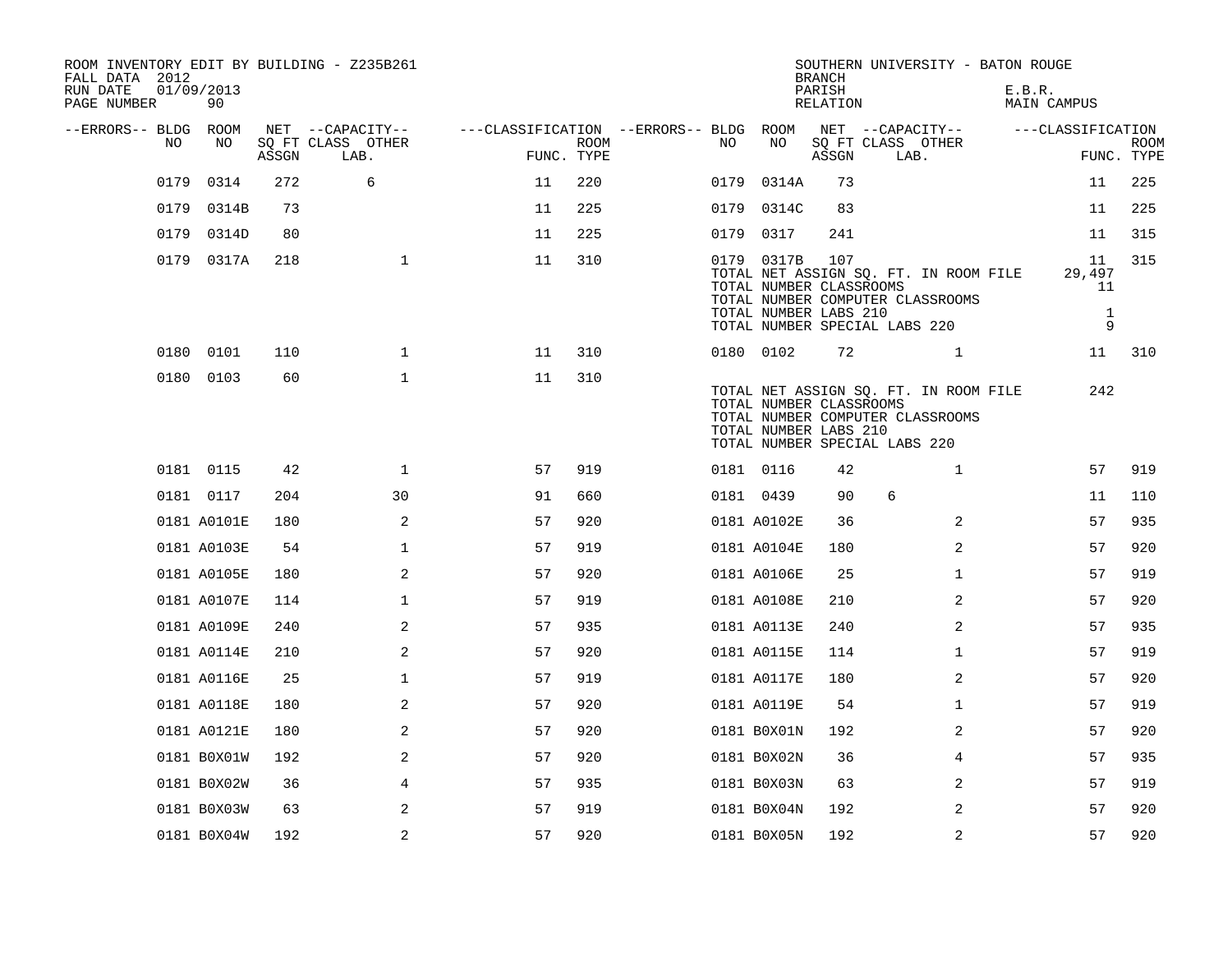| ROOM INVENTORY EDIT BY BUILDING - Z235B261<br>FALL DATA 2012<br>RUN DATE<br>PAGE NUMBER | 01/09/2013<br>91 |       |                                               |                                                 |             |    |             | <b>BRANCH</b><br>PARISH<br><b>RELATION</b> | SOUTHERN UNIVERSITY - BATON ROUGE             | E.B.R.<br>MAIN CAMPUS |                           |
|-----------------------------------------------------------------------------------------|------------------|-------|-----------------------------------------------|-------------------------------------------------|-------------|----|-------------|--------------------------------------------|-----------------------------------------------|-----------------------|---------------------------|
| --ERRORS-- BLDG<br>NO.                                                                  | ROOM<br>NO       | ASSGN | NET --CAPACITY--<br>SQ FT CLASS OTHER<br>LAB. | ---CLASSIFICATION --ERRORS-- BLDG<br>FUNC. TYPE | <b>ROOM</b> | NO | ROOM<br>NO  | ASSGN                                      | NET --CAPACITY--<br>SQ FT CLASS OTHER<br>LAB. | ---CLASSIFICATION     | <b>ROOM</b><br>FUNC. TYPE |
|                                                                                         | 0181 B0X05W      | 192   | 2                                             | 57                                              | 920         |    | 0181 B0X06N | 18                                         | 2                                             | 57                    | 919                       |
|                                                                                         | 0181 B0X06W      | 18    | 2                                             | 57                                              | 919         |    | 0181 B0X07N | 72                                         | 2                                             | 57                    | 919                       |
|                                                                                         | 0181 B0X07W      | 72    | $\overline{a}$                                | 57                                              | 919         |    | 0181 B0X08N | 192                                        | 2                                             | 57                    | 920                       |
|                                                                                         | 0181 B0X08W      | 192   | 2                                             | 57                                              | 920         |    | 0181 B0X09N | 168                                        | 4                                             | 57                    | 935                       |
|                                                                                         | 0181 B0X09W      | 168   | 4                                             | 57                                              | 935         |    | 0181 B0X13N | 168                                        | 4                                             | 57                    | 935                       |
|                                                                                         | 0181 B0X13W      | 168   | 4                                             | 57                                              | 935         |    | 0181 B0X14N | 192                                        | 2                                             | 57                    | 920                       |
|                                                                                         | 0181 B0X14W      | 192   | 2                                             | 57                                              | 920         |    | 0181 B0X15N | 72                                         | 2                                             | 57                    | 919                       |
|                                                                                         | 0181 B0X15W      | 72    | 2                                             | 57                                              | 919         |    | 0181 B0X16N | 18                                         | 2                                             | 57                    | 919                       |
|                                                                                         | 0181 B0X16W      | 18    | 2                                             | 57                                              | 919         |    | 0181 B0X17N | 192                                        | 2                                             | 57                    | 920                       |
|                                                                                         | 0181 B0X17W      | 192   | 2                                             | 57                                              | 920         |    | 0181 B0X18N | 192                                        | 2                                             | 57                    | 920                       |
|                                                                                         | 0181 B0X18W      | 192   | 2                                             | 57                                              | 920         |    | 0181 B0X19  | 63                                         | 2                                             | 57                    | 919                       |
|                                                                                         | 0181 B0X19W      | 63    | 2                                             | 57                                              | 919         |    | 0181 B0X20W | 36                                         | 4                                             | 57                    | 935                       |
|                                                                                         | 0181 C0X01N      | 192   | $\mathbf{2}$                                  | 57                                              | 920         |    | 0181 C0X01W | 192                                        | 2                                             | 57                    | 920                       |
|                                                                                         | 0181 C0X02N      | 36    |                                               | 57                                              | 935         |    | 0181 C0X02W | 36                                         | 4                                             | 57                    | 935                       |
|                                                                                         | 0181 C0X03N      | 63    | 2                                             | 57                                              | 919         |    | 0181 C0X03W | 63                                         | 2                                             | 57                    | 919                       |
|                                                                                         | 0181 C0X04N      | 192   | 2                                             | 57                                              | 920         |    | 0181 C0X04W | 192                                        | 2                                             | 57                    | 920                       |
|                                                                                         | 0181 C0X05N      | 192   | 2                                             | 57                                              | 920         |    | 0181 C0X05W | 192                                        | $\overline{2}$                                | 57                    | 920                       |
|                                                                                         | 0181 C0X06N      | 18    | 2                                             | 57                                              | 919         |    | 0181 C0X06W | 18                                         | 2                                             | 57                    | 919                       |
|                                                                                         | 0181 C0X07N      | 72    | 2                                             | 57                                              | 919         |    | 0181 C0X07W | 72                                         | 2                                             | 57                    | 919                       |
|                                                                                         | 0181 C0X08N      | 240   | 2                                             | 57                                              | 920         |    | 0181 C0X08W | 240                                        | 2                                             | 57                    | 920                       |
|                                                                                         | 0181 C0X09N      | 210   | 4                                             | 57                                              | 935         |    | 0181 C0X09W | 210                                        | 4                                             | 57                    | 935                       |
|                                                                                         | 0181 C0X13N      | 210   | 4                                             | 57                                              | 935         |    | 0181 C0X13W | 210                                        | 4                                             | 57                    | 935                       |
|                                                                                         | 0181 C0X14N      | 240   | 2                                             | 57                                              | 920         |    | 0181 C0X14W | 210                                        | 4                                             | 57                    | 935                       |
|                                                                                         | 0181 C0X15N      | 72    | 2                                             | 57                                              | 919         |    | 0181 C0X15W | 72                                         | 2                                             | 57                    | 919                       |
|                                                                                         | 0181 C0X16N      | 18    | 2                                             | 57                                              | 919         |    | 0181 C0X16W | 18                                         | 2                                             | 57                    | 919                       |
|                                                                                         | 0181 C0X17N      | 192   | 2                                             | 57                                              | 920         |    | 0181 C0X17W | 192                                        | $\overline{2}$                                | 57                    | 920                       |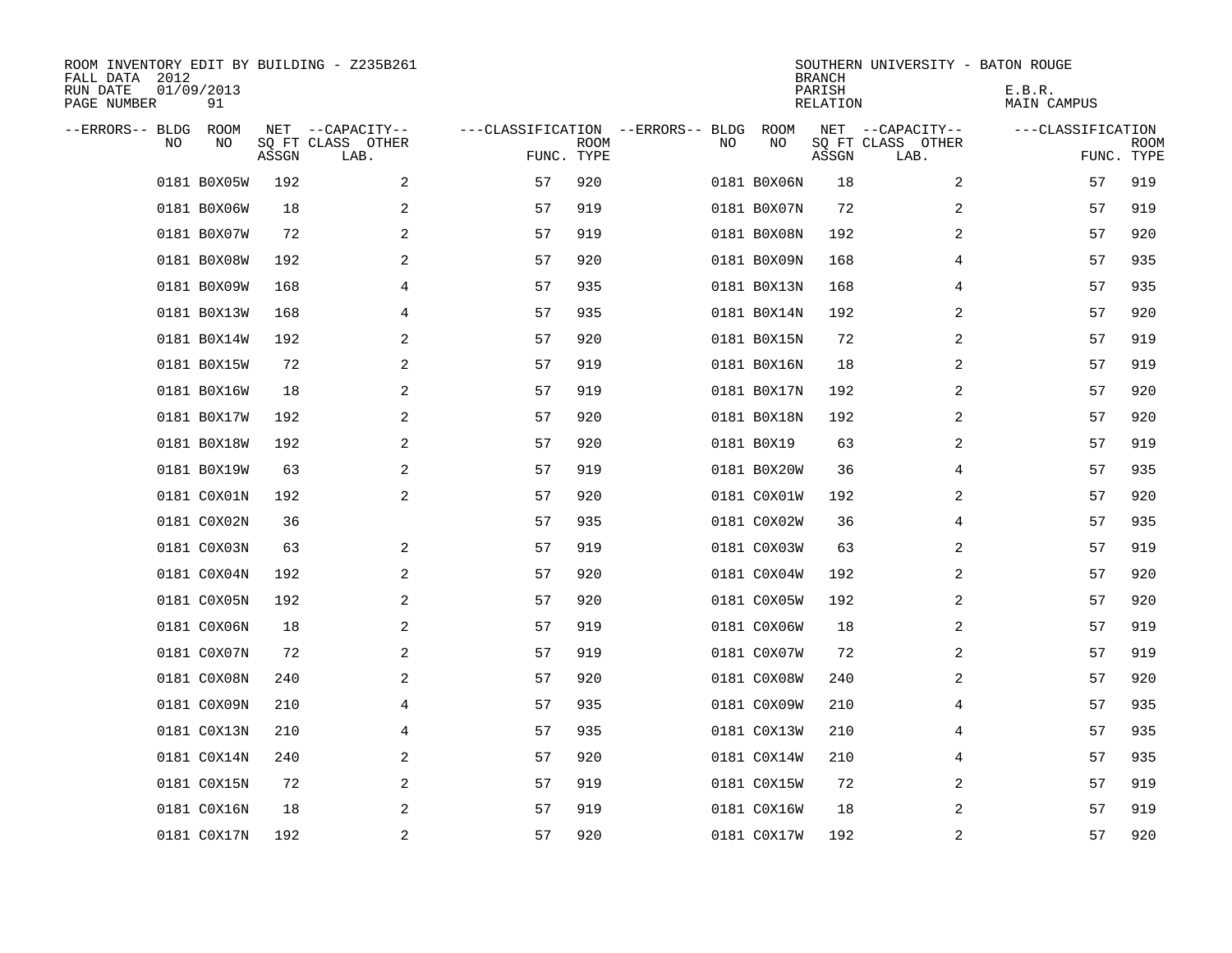| ROOM INVENTORY EDIT BY BUILDING - Z235B261<br>FALL DATA 2012<br>RUN DATE<br>PAGE NUMBER | 01/09/2013<br>92 |       |                           |                                   |             |    |                                                                 | <b>BRANCH</b><br>PARISH<br>RELATION | SOUTHERN UNIVERSITY - BATON ROUGE                                                                               | E.B.R.<br>MAIN CAMPUS |                           |
|-----------------------------------------------------------------------------------------|------------------|-------|---------------------------|-----------------------------------|-------------|----|-----------------------------------------------------------------|-------------------------------------|-----------------------------------------------------------------------------------------------------------------|-----------------------|---------------------------|
| --ERRORS-- BLDG                                                                         | ROOM             |       | NET --CAPACITY--          | ---CLASSIFICATION --ERRORS-- BLDG |             |    | ROOM                                                            |                                     | NET --CAPACITY--                                                                                                | ---CLASSIFICATION     |                           |
| NO                                                                                      | NO               | ASSGN | SQ FT CLASS OTHER<br>LAB. | FUNC. TYPE                        | <b>ROOM</b> | NO | NO                                                              | ASSGN                               | SQ FT CLASS OTHER<br>LAB.                                                                                       |                       | <b>ROOM</b><br>FUNC. TYPE |
|                                                                                         | 0181 C0X18N      | 192   | 2                         | 57                                | 920         |    | 0181 C0X18W                                                     | 192                                 | 2                                                                                                               | 57                    | 920                       |
|                                                                                         | 0181 C0X19N      | 63    | 2                         | 57                                | 919         |    | 0181 C0X19W                                                     | 63                                  | 2                                                                                                               | 57                    | 919                       |
|                                                                                         | 0181 C0X20N      | 36    | 4                         | 57                                | 935         |    | 0181 C0X20W                                                     | 36                                  | 4                                                                                                               | 57                    | 935                       |
|                                                                                         | 0181 C0X21N      | 192   | 2                         | 57                                | 920         |    | 0181 C0X21W                                                     | 192                                 | 2                                                                                                               | 57                    | 920                       |
|                                                                                         | 0181 C0101W      | 192   | 2                         | 57                                | 920         |    | 0181 L0X20                                                      | 96                                  | 4                                                                                                               | 57                    | 935                       |
|                                                                                         | 0181 L0104       | 306   | $\mathbf{2}$              | 11                                | 310         |    | 0181 L0107                                                      | 1150                                | 20                                                                                                              | 91                    | 650                       |
|                                                                                         | 0181 L0110       | 32    | 20                        | 91                                | 660         |    | 0181 M0X02N                                                     | 144                                 | 4                                                                                                               | 57                    | 935                       |
|                                                                                         | 0181 M0X02W      | 144   | 4                         | 57                                | 935         |    | 0181 M0X03N<br>TOTAL NUMBER CLASSROOMS<br>TOTAL NUMBER LABS 210 | 84                                  | 2<br>TOTAL NET ASSIGN SQ. FT. IN ROOM FILE<br>TOTAL NUMBER COMPUTER CLASSROOMS<br>TOTAL NUMBER SPECIAL LABS 220 | 57<br>13,838<br>1     | 919                       |
|                                                                                         | 0182 A0101E      | 180   | 2                         | 91                                | 910         |    | 0182 A0102E                                                     | 36                                  | $\overline{2}$                                                                                                  | 91                    | 910                       |
|                                                                                         | 0182 A0103E      | 54    | 2                         | 91                                | 910         |    | 0182 A0104E                                                     | 180                                 | 2                                                                                                               | 91                    | 910                       |
|                                                                                         | 0182 A0105E      | 180   | 2                         | 91                                | 910         |    | 0182 A0106E                                                     | 25                                  | 2                                                                                                               | 91                    | 910                       |
|                                                                                         | 0182 A0107E      | 114   | 2                         | 91                                | 910         |    | 0182 A0108E                                                     | 210                                 | 2                                                                                                               | 91                    | 910                       |
|                                                                                         | 0182 A0109E      | 210   | 4                         | 57                                | 935         |    | 0182 A0113E                                                     | 45                                  | 2                                                                                                               | 91                    | 910                       |
|                                                                                         | 0182 A0114E      | 240   | 2                         | 91                                | 910         |    | 0182 A0115E                                                     | 210                                 | 2                                                                                                               | 91                    | 910                       |
|                                                                                         | 0182 A0116E      | 114   | 2                         | 57                                | 919         |    | 0182 A0117E                                                     | 25                                  | 2                                                                                                               | 57                    | 919                       |
|                                                                                         | 0182 A0118E      | 180   | 2                         | 57                                | 919         |    | 0182 A0119E                                                     | 56                                  | $\overline{a}$                                                                                                  | 57                    | 919                       |
|                                                                                         | 0182 A0120E      | 36    | 4                         | 57                                | 935         |    | 0182 A0121E                                                     | 180                                 | 2                                                                                                               | 57                    | 919                       |
|                                                                                         | 0182 A0201E      | 180   | 2                         | 91                                | 910         |    | 0182 A0202E                                                     | 36                                  | 4                                                                                                               | 57                    | 935                       |
|                                                                                         | 0182 A0203E      | 54    | 2                         | 57                                | 919         |    | 0182 A0204E                                                     | 180                                 | 2                                                                                                               | 91                    | 910                       |
|                                                                                         | 0182 A0205E      | 180   | 2                         | 91                                | 910         |    | 0182 A0206E                                                     | 25                                  | 2                                                                                                               | 57                    | 919                       |
|                                                                                         | 0182 A0207E      | 114   | 2                         | 57                                | 919         |    | 0182 A0208E                                                     | 210                                 | 4                                                                                                               | 57                    | 920                       |
|                                                                                         | 0182 A0209E      | 240   | 4                         | 57                                | 920         |    | 0182 A0213E                                                     | 240                                 | 4                                                                                                               | 57                    | 920                       |
|                                                                                         | 0182 A0214E      | 210   | $\overline{4}$            | 57                                | 920         |    | 0182 A0215E                                                     | 114                                 | $\overline{a}$                                                                                                  | 91                    | 910                       |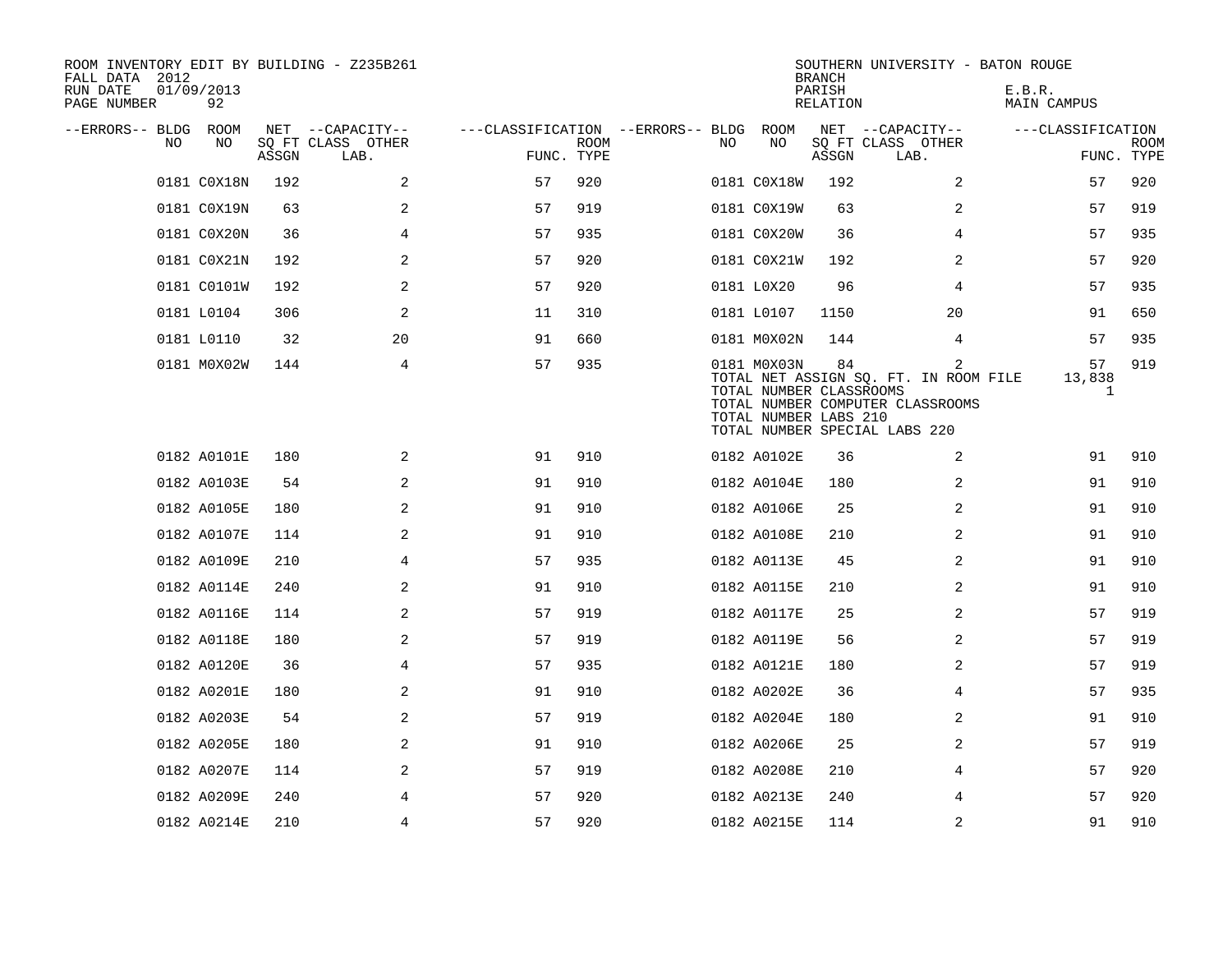| ROOM INVENTORY EDIT BY BUILDING - Z235B261<br>FALL DATA 2012<br>RUN DATE<br>PAGE NUMBER | 01/09/2013<br>93 |       |                                               |                                                 |             |    |             | <b>BRANCH</b><br>PARISH<br>RELATION | SOUTHERN UNIVERSITY - BATON ROUGE             | E.B.R.<br>MAIN CAMPUS |                           |
|-----------------------------------------------------------------------------------------|------------------|-------|-----------------------------------------------|-------------------------------------------------|-------------|----|-------------|-------------------------------------|-----------------------------------------------|-----------------------|---------------------------|
| --ERRORS-- BLDG<br>NO.                                                                  | ROOM<br>NO       | ASSGN | NET --CAPACITY--<br>SQ FT CLASS OTHER<br>LAB. | ---CLASSIFICATION --ERRORS-- BLDG<br>FUNC. TYPE | <b>ROOM</b> | NO | ROOM<br>NO  | ASSGN                               | NET --CAPACITY--<br>SQ FT CLASS OTHER<br>LAB. | ---CLASSIFICATION     | <b>ROOM</b><br>FUNC. TYPE |
|                                                                                         | 0182 A0216E      | 25    | 2                                             | 91                                              | 910         |    | 0182 A0217E | 180                                 | 2                                             | 91                    | 910                       |
|                                                                                         | 0182 A0218E      | 180   | 2                                             | 91                                              | 910         |    | 0182 A0219E | 54                                  | 2                                             | 91                    | 910                       |
|                                                                                         | 0182 A0220E      | 36    | 2                                             | 91                                              | 910         |    | 0182 A0221E | 180                                 | 2                                             | 91                    | 910                       |
|                                                                                         | 0182 A0301E      | 180   | 2                                             | 91                                              | 910         |    | 0182 A0302E | 36                                  | 4                                             | 57                    | 935                       |
|                                                                                         | 0182 A0303E      | 54    | 2                                             | 57                                              | 919         |    | 0182 A0304E | 180                                 | $\overline{a}$                                | 91                    | 910                       |
|                                                                                         | 0182 A0305E      | 180   | 2                                             | 91                                              | 910         |    | 0182 A0306E | 25                                  |                                               | 57                    | 919                       |
|                                                                                         | 0182 A0307E      | 114   | $\mathbf{2}$                                  | 57                                              | 919         |    | 0182 A0308E | 210                                 | 4                                             | 91                    | 910                       |
|                                                                                         | 0182 A0309E      | 210   | 4                                             | 91                                              | 910         |    | 0182 A0313E | 45                                  | 4                                             | 57                    | 935                       |
|                                                                                         | 0182 A0314E      | 240   | 4                                             | 57                                              | 920         |    | 0182 A0315E | 210                                 | 4                                             | 57                    | 920                       |
|                                                                                         | 0182 A0316E      | 114   | 4                                             | 57                                              | 920         |    | 0182 A0317E | 25                                  | $\mathbf{1}$                                  | 91                    | 910                       |
|                                                                                         | 0182 A0318E      | 180   | 2                                             | 91                                              | 910         |    | 0182 A0319E | 56                                  | 2                                             | 91                    | 910                       |
|                                                                                         | 0182 A0320E      | 36    | 2                                             | 91                                              | 910         |    | 0182 A0321E | 180                                 | 2                                             | 91                    | 910                       |
|                                                                                         | 0182 B0101N      | 192   | 2                                             | 91                                              | 910         |    | 0182 B0101S | 192                                 | 2                                             | 91                    | 910                       |
|                                                                                         | 0182 B0103N      | 63    | 1                                             | 91                                              | 910         |    | 0182 B0103S | 63                                  | $\mathbf{1}$                                  | 91                    | 910                       |
|                                                                                         | 0182 B0104N      | 192   | 2                                             | 91                                              | 910         |    | 0182 B0104S | 192                                 | 2                                             | 91                    | 910                       |
|                                                                                         | 0182 B0105N      | 192   | 2                                             | 91                                              | 910         |    | 0182 B0105S | 192                                 | 2                                             | 91                    | 910                       |
|                                                                                         | 0182 B0106N      | 18    | 2                                             | 57                                              | 919         |    | 0182 B0106S | 18                                  | 2                                             | 57                    | 919                       |
|                                                                                         | 0182 B0107N      | 72    | 2                                             | 57                                              | 919         |    | 0182 B0107S | 72                                  | 2                                             | 57                    | 919                       |
|                                                                                         | 0182 B0108N      | 192   | 2                                             | 91                                              | 910         |    | 0182 B0108S | 192                                 | 2                                             | 91                    | 910                       |
|                                                                                         | 0182 B0109N      | 168   | 2                                             | 57                                              | 935         |    | 0182 B0109S | 168                                 | 2                                             | 57                    | 935                       |
|                                                                                         | 0182 B0113N      | 162   | 4                                             | 57                                              | 935         |    | 0182 B0113S | 168                                 | 4                                             | 57                    | 935                       |
|                                                                                         | 0182 B0114N      | 192   | 2                                             | 91                                              | 910         |    | 0182 B0114S | 192                                 | 2                                             | 91                    | 910                       |
|                                                                                         | 0182 B0115N      | 72    | 2                                             | 57                                              | 919         |    | 0182 B0115S | 72                                  | 2                                             | 57                    | 919                       |
|                                                                                         | 0182 B0116N      | 18    | 2                                             | 57                                              | 919         |    | 0182 B0116S | 18                                  | 2                                             | 57                    | 919                       |
|                                                                                         | 0182 B0117N      | 192   | 2                                             | 91                                              | 910         |    | 0182 B0117S | 192                                 | 2                                             | 91                    | 910                       |
|                                                                                         | 0182 B0118N      | 192   | 2                                             | 91                                              | 910         |    | 0182 B0118S | 192                                 | 2                                             | 91                    | 910                       |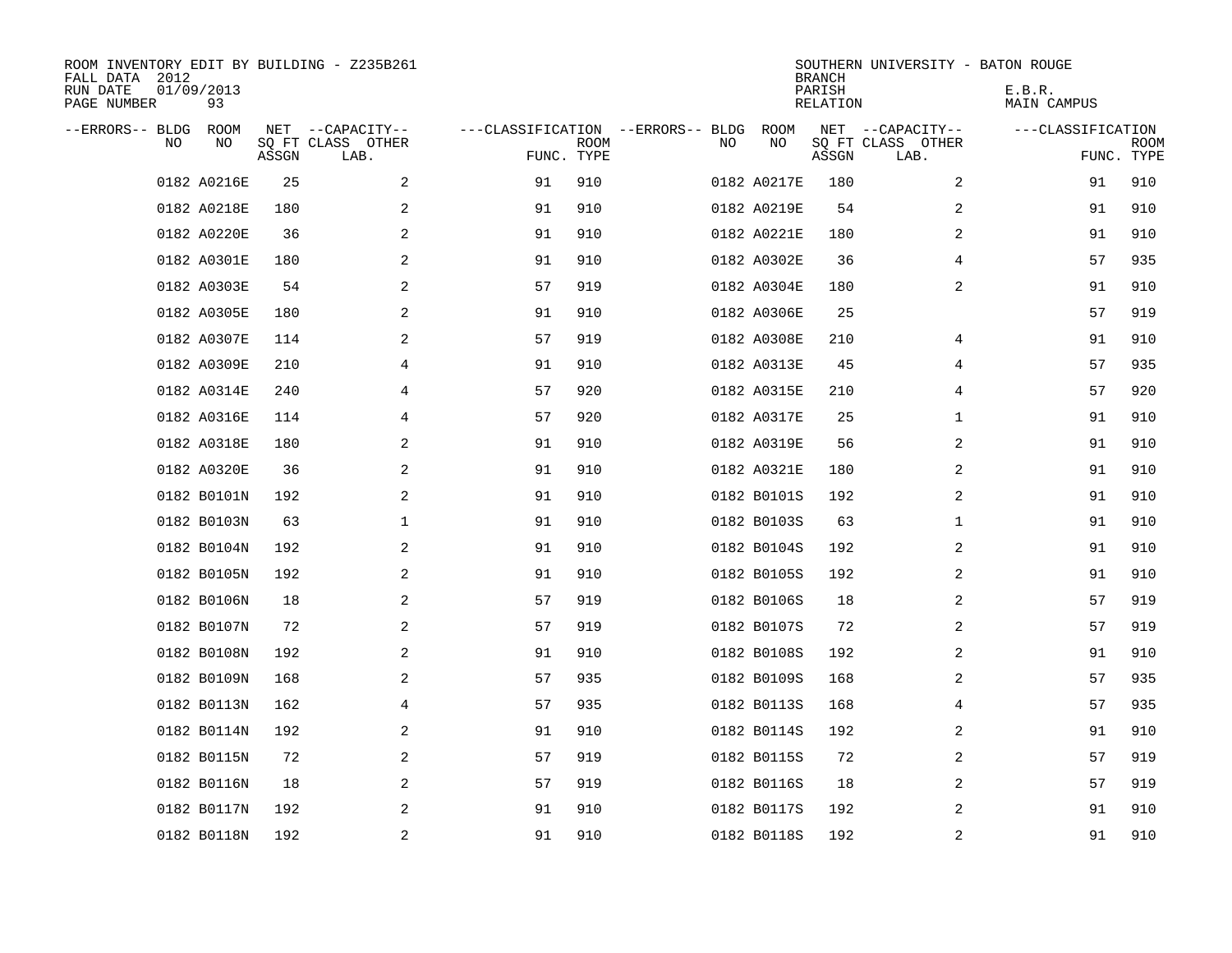| ROOM INVENTORY EDIT BY BUILDING - Z235B261<br>FALL DATA 2012<br>RUN DATE<br>PAGE NUMBER | 01/09/2013<br>94 |       |                                               |                                                 |             |    |             | <b>BRANCH</b><br>PARISH<br><b>RELATION</b> | SOUTHERN UNIVERSITY - BATON ROUGE             | E.B.R.<br>MAIN CAMPUS |                           |
|-----------------------------------------------------------------------------------------|------------------|-------|-----------------------------------------------|-------------------------------------------------|-------------|----|-------------|--------------------------------------------|-----------------------------------------------|-----------------------|---------------------------|
| --ERRORS-- BLDG<br>NO.                                                                  | ROOM<br>NO       | ASSGN | NET --CAPACITY--<br>SQ FT CLASS OTHER<br>LAB. | ---CLASSIFICATION --ERRORS-- BLDG<br>FUNC. TYPE | <b>ROOM</b> | NO | ROOM<br>NO  | ASSGN                                      | NET --CAPACITY--<br>SQ FT CLASS OTHER<br>LAB. | ---CLASSIFICATION     | <b>ROOM</b><br>FUNC. TYPE |
|                                                                                         | 0182 B0119N      | 63    | 2                                             | 57                                              | 919         |    | 0182 B0119S | 63                                         | 2                                             | 57                    | 919                       |
|                                                                                         | 0182 B0120N      | 36    | 4                                             | 57                                              | 935         |    | 0182 B0120S | 36                                         | 4                                             | 57                    | 935                       |
|                                                                                         | 0182 B0201N      | 192   | 2                                             | 91                                              | 910         |    | 0182 B0201S | 192                                        | 2                                             | 91                    | 910                       |
|                                                                                         | 0182 B0202N      | 36    | 4                                             | 57                                              | 935         |    | 0182 B0202S | 36                                         | 4                                             | 57                    | 935                       |
|                                                                                         | 0182 B0203N      | 63    | 2                                             | 57                                              | 919         |    | 0182 B0203S | 63                                         | 2                                             | 57                    | 919                       |
|                                                                                         | 0182 B0204N      | 192   | 2                                             | 91                                              | 910         |    | 0182 B0204S | 192                                        | 2                                             | 91                    | 910                       |
|                                                                                         | 0182 B0205N      | 192   | 2                                             | 91                                              | 910         |    | 0182 B0205S | 192                                        | $\overline{2}$                                | 91                    | 910                       |
|                                                                                         | 0182 B0206N      | 18    | 2                                             | 57                                              | 919         |    | 0182 B0206S | 18                                         | 2                                             | 57                    | 919                       |
|                                                                                         | 0182 B0207N      | 72    | 2                                             | 57                                              | 919         |    | 0182 B0207S | 72                                         | 2                                             | 57                    | 919                       |
|                                                                                         | 0182 B0208N      | 192   | 2                                             | 91                                              | 910         |    | 0182 B0208S | 192                                        | 2                                             | 91                    | 910                       |
|                                                                                         | 0182 B0209N      | 168   | 2                                             | 91                                              | 910         |    | 0182 B0209S | 168                                        | 2                                             | 91                    | 910                       |
|                                                                                         | 0182 B0213N      | 168   | 2                                             | 91                                              | 910         |    | 0182 B0213S | 168                                        | 2                                             | 91                    | 910                       |
|                                                                                         | 0182 B0214N      | 192   | 2                                             | 91                                              | 910         |    | 0182 B0214S | 192                                        | 2                                             | 91                    | 910                       |
|                                                                                         | 0182 B0215N      | 72    | 2                                             | 57                                              | 919         |    | 0182 B0215S | 72                                         | 2                                             | 57                    | 919                       |
|                                                                                         | 0182 B0216N      | 18    | 2                                             | 57                                              | 919         |    | 0182 B0216S | 18                                         | 2                                             | 57                    | 919                       |
|                                                                                         | 0182 B0217N      | 192   | 2                                             | 91                                              | 910         |    | 0182 B0217S | 192                                        | 2                                             | 91                    | 910                       |
|                                                                                         | 0182 B0218N      | 192   | 2                                             | 91                                              | 910         |    | 0182 B0218S | 192                                        | 2                                             | 91                    | 910                       |
|                                                                                         | 0182 B0219N      | 63    | 2                                             | 57                                              | 919         |    | 0182 B0219S | 63                                         | 2                                             | 57                    | 919                       |
|                                                                                         | 0182 B0220N      | 36    | 2                                             | 57                                              | 935         |    | 0182 B0220S | 36                                         | 2                                             | 57                    | 935                       |
|                                                                                         | 0182 B0301N      | 192   | 2                                             | 91                                              | 910         |    | 0182 B0301S | 192                                        | 2                                             | 91                    | 910                       |
|                                                                                         | 0182 B0302N      | 36    | 4                                             | 57                                              | 935         |    | 0182 B0302S | 36                                         | 4                                             | 57                    | 935                       |
|                                                                                         | 0182 B0303N      | 63    | $\sqrt{2}$                                    | 57                                              | 919         |    | 0182 B0303S | 63                                         | 2                                             | 57                    | 919                       |
|                                                                                         | 0182 B0304N      | 192   | 2                                             | 91                                              | 910         |    | 0182 B0304S | 192                                        | 2                                             | 91                    | 910                       |
|                                                                                         | 0182 B0305N      | 192   | 2                                             | 91                                              | 910         |    | 0182 B0305S | 192                                        | 2                                             | 91                    | 910                       |
|                                                                                         | 0182 B0306N      | 18    | 2                                             | 57                                              | 919         |    | 0182 B0306S | 18                                         | 2                                             | 57                    | 919                       |
|                                                                                         | 0182 B0307N      | 72    | $\overline{a}$                                | 57                                              | 919         |    | 0182 B0307S | 72                                         | 2                                             | 57                    | 919                       |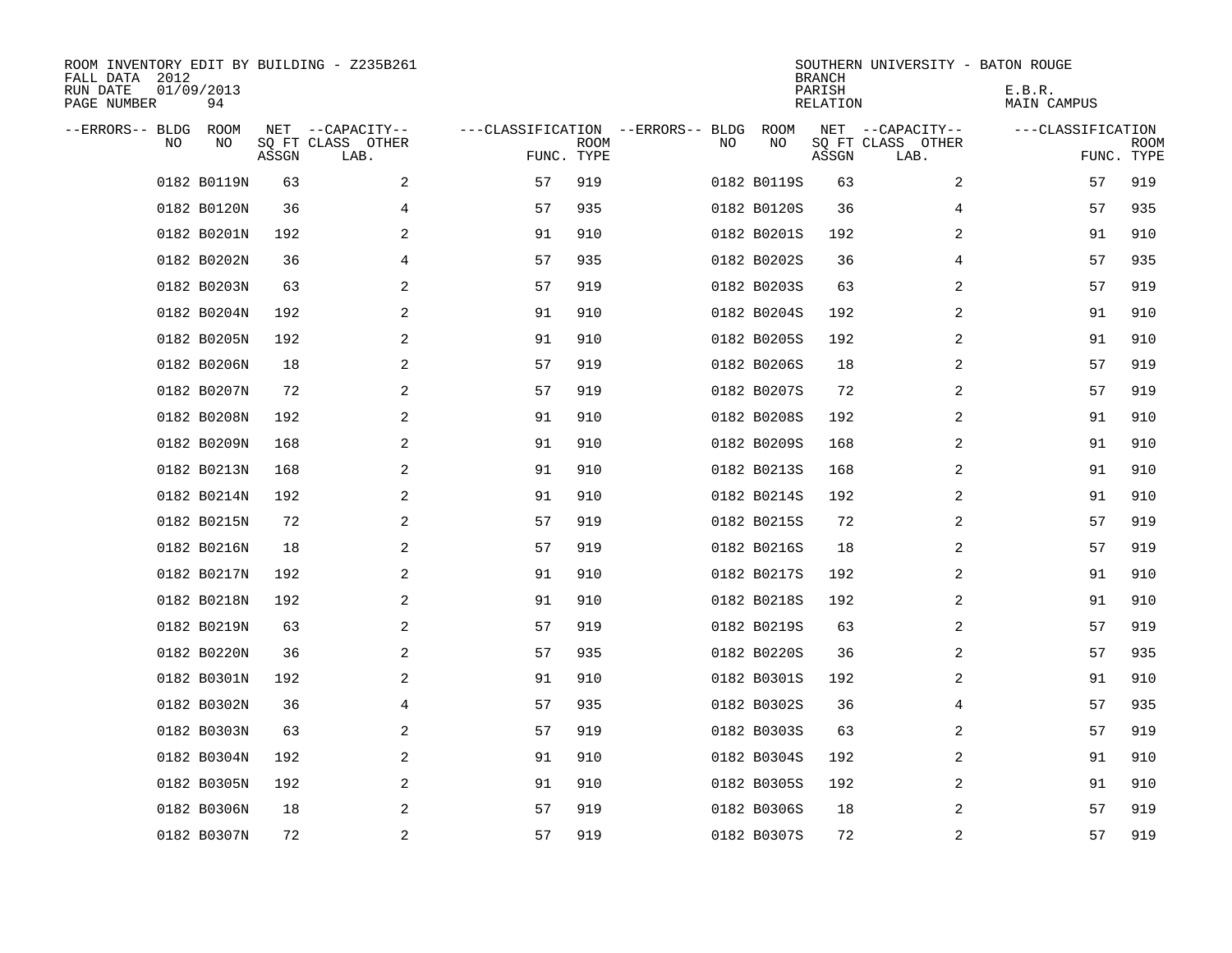| ROOM INVENTORY EDIT BY BUILDING - Z235B261<br>FALL DATA 2012<br>RUN DATE<br>PAGE NUMBER | 01/09/2013<br>95 |       |                                               |                                                 |             |    |                   | <b>BRANCH</b><br>PARISH<br><b>RELATION</b> | SOUTHERN UNIVERSITY - BATON ROUGE             | E.B.R.<br>MAIN CAMPUS |                           |
|-----------------------------------------------------------------------------------------|------------------|-------|-----------------------------------------------|-------------------------------------------------|-------------|----|-------------------|--------------------------------------------|-----------------------------------------------|-----------------------|---------------------------|
| --ERRORS-- BLDG<br>NO                                                                   | ROOM<br>NO       | ASSGN | NET --CAPACITY--<br>SQ FT CLASS OTHER<br>LAB. | ---CLASSIFICATION --ERRORS-- BLDG<br>FUNC. TYPE | <b>ROOM</b> | NO | <b>ROOM</b><br>NO | ASSGN                                      | NET --CAPACITY--<br>SQ FT CLASS OTHER<br>LAB. | ---CLASSIFICATION     | <b>ROOM</b><br>FUNC. TYPE |
|                                                                                         | 0182 B0308N      | 192   | 2                                             | 91                                              | 910         |    | 0182 B0308S       | 192                                        | 2                                             | 91                    | 910                       |
|                                                                                         | 0182 B0309N      | 168   | 2                                             | 91                                              | 910         |    | 0182 B0309S       | 168                                        | 2                                             | 91                    | 910                       |
|                                                                                         | 0182 B0313N      | 162   | 2                                             | 91                                              | 910         |    | 0182 B0313S       | 168                                        | 2                                             | 91                    | 910                       |
|                                                                                         | 0182 B0314N      | 192   | 2                                             | 91                                              | 910         |    | 0182 B0314S       | 192                                        | 2                                             | 91                    | 910                       |
|                                                                                         | 0182 B0315N      | 72    | 2                                             | 57                                              | 919         |    | 0182 B0315S       | 72                                         | 2                                             | 57                    | 919                       |
|                                                                                         | 0182 B0316N      | 18    | 2                                             | 57                                              | 919         |    | 0182 B0316S       | 18                                         | 2                                             | 57                    | 919                       |
|                                                                                         | 0182 B0317N      | 192   | 2                                             | 91                                              | 910         |    | 0182 B0317S       | 192                                        | $\overline{2}$                                | 91                    | 910                       |
|                                                                                         | 0182 B0318N      | 192   | 2                                             | 91                                              | 910         |    | 0182 B0318S       | 192                                        | 2                                             | 91                    | 910                       |
|                                                                                         | 0182 B0319N      | 63    | 2                                             | 57                                              | 919         |    | 0182 B0319S       | 63                                         | 2                                             | 57                    | 919                       |
|                                                                                         | 0182 B0320N      | 36    | 2                                             | 57                                              | 935         |    | 0182 B0320S       | 36                                         | 2                                             | 57                    | 935                       |
|                                                                                         | 0182 C0101N      | 192   | 2                                             | 91                                              | 910         |    | 0182 C0101S       | 192                                        | 2                                             | 91                    | 910                       |
|                                                                                         | 0182 C0102N      | 36    | 2                                             | 57                                              | 935         |    | 0182 C0102S       | 36                                         | 2                                             | 57                    | 935                       |
|                                                                                         | 0182 C0103N      | 63    | 2                                             | 57                                              | 919         |    | 0182 C0103S       | 63                                         | 2                                             | 57                    | 919                       |
|                                                                                         | 0182 C0104N      | 192   | 2                                             | 91                                              | 910         |    | 0182 C0104S       | 192                                        | 2                                             | 91                    | 910                       |
|                                                                                         | 0182 C0105N      | 192   | 2                                             | 91                                              | 910         |    | 0182 C0105S       | 192                                        | 2                                             | 91                    | 910                       |
|                                                                                         | 0182 C0106N      | 18    | 2                                             | 57                                              | 919         |    | 0182 C0106S       | 18                                         | 2                                             | 57                    | 919                       |
|                                                                                         | 0182 C0107N      | 72    | 2                                             | 57                                              | 919         |    | 0182 C0107S       | 72                                         | 2                                             | 57                    | 919                       |
|                                                                                         | 0182 C0108N      | 290   | 4                                             | 91                                              | 910         |    | 0182 C0108S       | 240                                        | 4                                             | 91                    | 910                       |
|                                                                                         | 0182 C0109N      | 210   | 4                                             | 91                                              | 910         |    | 0182 C0109S       | 210                                        | 4                                             | 91                    | 910                       |
|                                                                                         | 0182 C0113N      | 210   | 4                                             | 91                                              | 910         |    | 0182 C0113S       | 210                                        | 4                                             | 91                    | 910                       |
|                                                                                         | 0182 C0114N      | 240   | 4                                             | 91                                              | 910         |    | 0182 C0114S       | 240                                        | 4                                             | 91                    | 910                       |
|                                                                                         | 0182 C0115N      | 72    | 4                                             | 57                                              | 919         |    | 0182 C0115S       | 72                                         | 4                                             | 57                    | 919                       |
|                                                                                         | 0182 C0116N      | 18    | 4                                             | 57                                              | 919         |    | 0182 C0116S       | 18                                         | 4                                             | 57                    | 919                       |
|                                                                                         | 0182 C0117N      | 198   | 2                                             | 91                                              | 910         |    | 0182 C0117S       | 192                                        | 2                                             | 91                    | 910                       |
|                                                                                         | 0182 C0118N      | 198   | 2                                             | 91                                              | 910         |    | 0182 C0118S       | 192                                        | 2                                             | 91                    | 910                       |
|                                                                                         | 0182 C0119N      | 63    | 2                                             | 57                                              | 919         |    | 0182 C0119S       | 63                                         | 2                                             | 57                    | 919                       |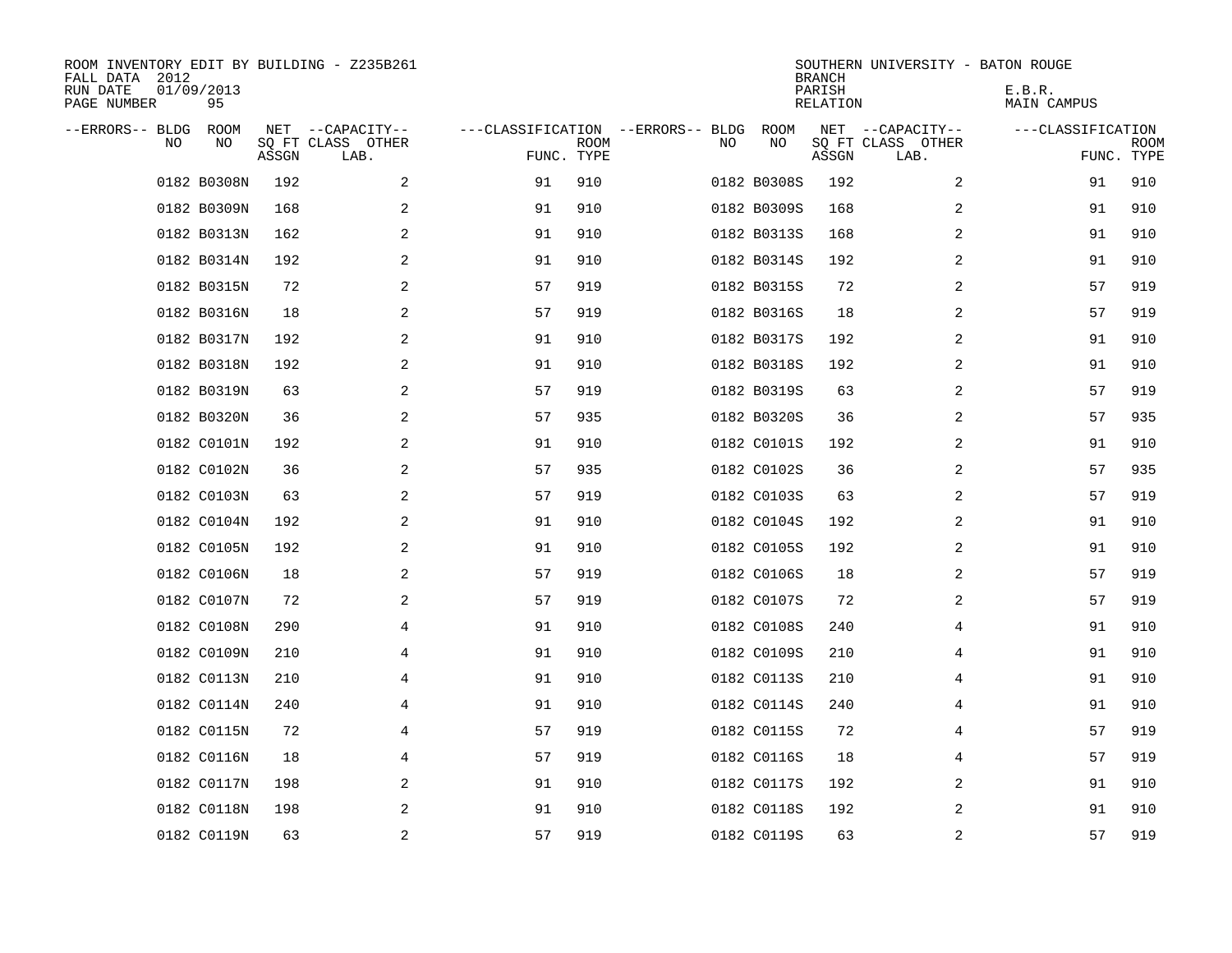| ROOM INVENTORY EDIT BY BUILDING - Z235B261<br>FALL DATA 2012<br>RUN DATE<br>PAGE NUMBER | 01/09/2013<br>96 |       |                                               |                                                 |             |    |             | <b>BRANCH</b><br>PARISH<br>RELATION | SOUTHERN UNIVERSITY - BATON ROUGE             | E.B.R.<br>MAIN CAMPUS |                           |
|-----------------------------------------------------------------------------------------|------------------|-------|-----------------------------------------------|-------------------------------------------------|-------------|----|-------------|-------------------------------------|-----------------------------------------------|-----------------------|---------------------------|
| --ERRORS-- BLDG<br>NO.                                                                  | ROOM<br>NO       | ASSGN | NET --CAPACITY--<br>SQ FT CLASS OTHER<br>LAB. | ---CLASSIFICATION --ERRORS-- BLDG<br>FUNC. TYPE | <b>ROOM</b> | NO | ROOM<br>NO  | ASSGN                               | NET --CAPACITY--<br>SQ FT CLASS OTHER<br>LAB. | ---CLASSIFICATION     | <b>ROOM</b><br>FUNC. TYPE |
|                                                                                         | 0182 C0120N      | 36    | 4                                             | 57                                              | 935         |    | 0182 C0120S | 32                                  | 4                                             | 57                    | 935                       |
|                                                                                         | 0182 C0121N      | 192   | 2                                             | 91                                              | 910         |    | 0182 C0121S | 192                                 | 2                                             | 91                    | 910                       |
|                                                                                         | 0182 C0201N      | 192   | 2                                             | 91                                              | 910         |    | 0182 C0201S | 192                                 | 2                                             | 91                    | 910                       |
|                                                                                         | 0182 C0202N      | 36    | 4                                             | 57                                              | 935         |    | 0182 C0202S | 36                                  | 4                                             | 57                    | 935                       |
|                                                                                         | 0182 C0203N      | 63    | $\overline{a}$                                | 57                                              | 919         |    | 0182 C0203S | 63                                  | 2                                             | 57                    | 919                       |
|                                                                                         | 0182 C0204N      | 192   | 2                                             | 91                                              | 910         |    | 0182 C0204S | 192                                 | 2                                             | 91                    | 910                       |
|                                                                                         | 0182 C0205N      | 192   | 2                                             | 91                                              | 910         |    | 0182 C0205S | 192                                 | 2                                             | 91                    | 910                       |
|                                                                                         | 0182 C0206N      | 18    | 2                                             | 57                                              | 919         |    | 0182 C0206S | 18                                  | 2                                             | 57                    | 919                       |
|                                                                                         | 0182 C0207N      | 72    | 2                                             | 57                                              | 919         |    | 0182 C0207S | 72                                  | 2                                             | 57                    | 919                       |
|                                                                                         | 0182 C0208N      | 290   | 4                                             | 91                                              | 910         |    | 0182 C0208S | 240                                 | 4                                             | 91                    | 910                       |
|                                                                                         | 0182 C0209N      | 210   | 4                                             | 91                                              | 910         |    | 0182 C0209S | 210                                 | 4                                             | 91                    | 910                       |
|                                                                                         | 0182 C0213N      | 210   | 4                                             | 91                                              | 910         |    | 0182 C0213S | 210                                 | 4                                             | 91                    | 910                       |
|                                                                                         | 0182 C0214N      | 240   | 4                                             | 91                                              | 910         |    | 0182 C0214S | 240                                 | 4                                             | 91                    | 910                       |
|                                                                                         | 0182 C0215N      | 72    | 4                                             | 57                                              | 919         |    | 0182 C0215S | 72                                  | 4                                             | 57                    | 919                       |
|                                                                                         | 0182 C0216N      | 18    | 4                                             | 57                                              | 919         |    | 0182 C0216S | 18                                  | 4                                             | 57                    | 919                       |
|                                                                                         | 0182 C0217N      | 192   | 2                                             | 91                                              | 910         |    | 0182 C0217S | 192                                 | 2                                             | 91                    | 910                       |
|                                                                                         | 0182 C0218N      | 192   | 2                                             | 91                                              | 910         |    | 0182 C0218S | 192                                 | 2                                             | 91                    | 910                       |
|                                                                                         | 0182 C0219N      | 63    | 2                                             | 57                                              | 919         |    | 0182 C0219S | 63                                  | 2                                             | 57                    | 919                       |
|                                                                                         | 0182 C0220N      | 36    | 2                                             | 57                                              | 935         |    | 0182 C0220S | 36                                  | 2                                             | 57                    | 935                       |
|                                                                                         | 0182 C0221N      | 192   | 2                                             | 91                                              | 910         |    | 0182 C0221S | 192                                 | 2                                             | 91                    | 910                       |
|                                                                                         | 0182 C0301N      | 192   | 2                                             | 91                                              | 910         |    | 0182 C0301S | 192                                 | 2                                             | 91                    | 910                       |
|                                                                                         | 0182 C0302N      | 36    | 4                                             | 57                                              | 935         |    | 0182 C0302S | 36                                  | 4                                             | 57                    | 935                       |
|                                                                                         | 0182 C0303N      | 63    | 2                                             | 57                                              | 919         |    | 0182 C0303S | 63                                  | 2                                             | 57                    | 919                       |
|                                                                                         | 0182 C0304N      | 192   | 2                                             | 91                                              | 910         |    | 0182 C0304S | 192                                 | 2                                             | 91                    | 910                       |
|                                                                                         | 0182 C0305N      | 192   | 2                                             | 91                                              | 910         |    | 0182 C0305S | 192                                 | 2                                             | 91                    | 910                       |
|                                                                                         | 0182 C0306N      | 18    | 2                                             | 57                                              | 919         |    | 0182 C0306S | 18                                  | 2                                             | 57                    | 919                       |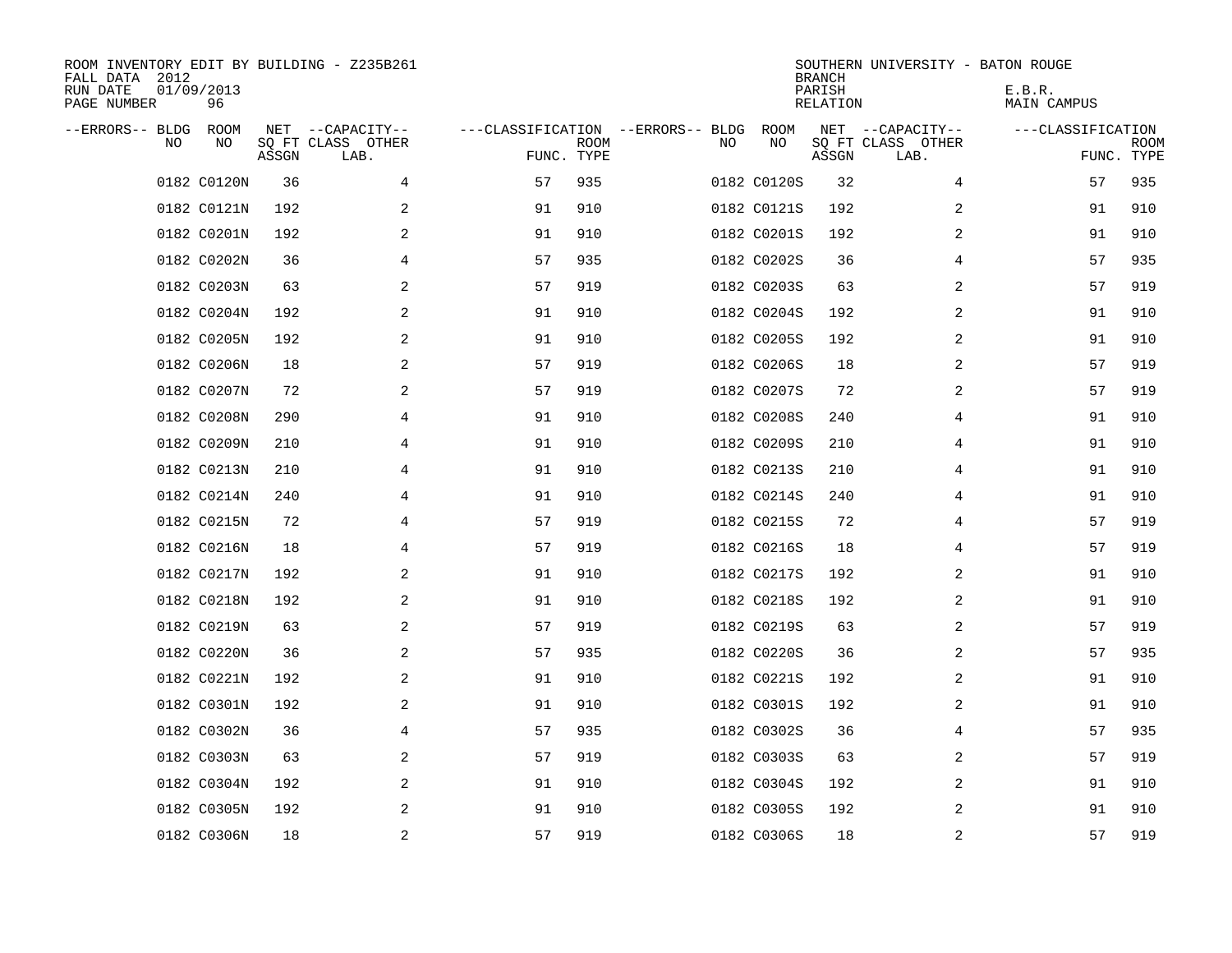| ROOM INVENTORY EDIT BY BUILDING - Z235B261<br>FALL DATA 2012<br>RUN DATE<br>PAGE NUMBER | 01/09/2013<br>97 |       |                                               |                                                 |             |    |             | <b>BRANCH</b><br>PARISH<br><b>RELATION</b> | SOUTHERN UNIVERSITY - BATON ROUGE             | E.B.R.<br>MAIN CAMPUS |                           |
|-----------------------------------------------------------------------------------------|------------------|-------|-----------------------------------------------|-------------------------------------------------|-------------|----|-------------|--------------------------------------------|-----------------------------------------------|-----------------------|---------------------------|
| --ERRORS-- BLDG<br>NO.                                                                  | ROOM<br>NO       | ASSGN | NET --CAPACITY--<br>SQ FT CLASS OTHER<br>LAB. | ---CLASSIFICATION --ERRORS-- BLDG<br>FUNC. TYPE | <b>ROOM</b> | NO | ROOM<br>NO  | ASSGN                                      | NET --CAPACITY--<br>SQ FT CLASS OTHER<br>LAB. | ---CLASSIFICATION     | <b>ROOM</b><br>FUNC. TYPE |
|                                                                                         | 0182 C0307N      | 72    | 2                                             | 57                                              | 919         |    | 0182 C0307S | 73                                         | 2                                             | 57                    | 919                       |
|                                                                                         | 0182 C0308N      | 290   | 2                                             | 91                                              | 910         |    | 0182 C0308S | 240                                        | 4                                             | 91                    | 910                       |
|                                                                                         | 0182 C0309N      | 210   | 4                                             | 57                                              | 920         |    | 0182 C0309S | 210                                        | 4                                             | 57                    | 920                       |
|                                                                                         | 0182 C0313N      | 210   | 4                                             | 57                                              | 920         |    | 0182 C0313S | 210                                        | 4                                             | 57                    | 920                       |
|                                                                                         | 0182 C0314N      | 240   | 4                                             | 91                                              | 910         |    | 0182 C0314S | 240                                        | 4                                             | 91                    | 910                       |
|                                                                                         | 0182 C0315N      | 72    |                                               | 57                                              | 919         |    | 0182 C0315S | 72                                         |                                               | 57                    | 919                       |
|                                                                                         | 0182 C0316N      | 18    |                                               | 57                                              | 919         |    | 0182 C0316S | 18                                         |                                               | 57                    | 919                       |
|                                                                                         | 0182 C0317N      | 192   | 2                                             | 91                                              | 910         |    | 0182 C0317S | 192                                        | 2                                             | 91                    | 910                       |
|                                                                                         | 0182 C0318N      | 192   | 2                                             | 91                                              | 910         |    | 0182 C0318S | 192                                        | 2                                             | 91                    | 910                       |
|                                                                                         | 0182 C0319N      | 63    | 2                                             | 57                                              | 919         |    | 0182 C0319S | 63                                         | 2                                             | 57                    | 919                       |
|                                                                                         | 0182 C0320N      | 36    | 4                                             | 57                                              | 935         |    | 0182 C0320S | 32                                         | 4                                             | 57                    | 935                       |
|                                                                                         | 0182 C0321N      | 192   | 2                                             | 91                                              | 910         |    | 0182 C0321S | 192                                        | 2                                             | 91                    | 910                       |
|                                                                                         | 0182 L0104       | 306   | 1                                             | 11                                              | 310         |    | 0182 L0107  | 1150                                       | 30                                            | 91                    | 650                       |
|                                                                                         | 0182 L0110       | 32    | 30                                            | 91                                              | 660         |    | 0182 L0115  | 42                                         | 3                                             | 57                    | 919                       |
|                                                                                         | 0182 L0116       | 42    | 3                                             | 57                                              | 919         |    | 0182 L0117  | 204                                        | 30                                            | 91                    | 660                       |
|                                                                                         | 0182 L0201       | 132   | 4                                             | 57                                              | 935         |    | 0182 L0204  | 112                                        | 4                                             | 57                    | 935                       |
|                                                                                         | 0182 L0206       | 418   | 30                                            | 91                                              | 650         |    | 0182 L0209  | 132                                        | 4                                             | 57                    | 935                       |
|                                                                                         | 0182 L0212       | 98    | 4                                             | 57                                              | 935         |    | 0182 L0213  | 64                                         | 30                                            | 91                    | 660                       |
|                                                                                         | 0182 L0214       | 42    | 2                                             | 57                                              | 919         |    | 0182 L0215  | 42                                         | 2                                             | 57                    | 919                       |
|                                                                                         | 0182 L0216       | 174   | 4                                             | 57                                              | 935         |    | 0182 L0217  | 35                                         | 2                                             | 57                    | 919                       |
|                                                                                         | 0182 L0220       | 96    | 4                                             | 57                                              | 935         |    | 0182 L0301  | 132                                        | 4                                             | 57                    | 935                       |
|                                                                                         | 0182 L0304       | 112   | 4                                             | 57                                              | 935         |    | 0182 L0306  | 412                                        | 30                                            | 91                    | 650                       |
|                                                                                         | 0182 L0309       | 132   | 4                                             | 57                                              | 935         |    | 0182 L0312  | 98                                         | 4                                             | 57                    | 935                       |
|                                                                                         | 0182 L0313       | 64    | 30                                            | 91                                              | 660         |    | 0182 L0314  | 42                                         | 2                                             | 57                    | 919                       |
|                                                                                         | 0182 L0315       | 42    | 2                                             | 57                                              | 919         |    | 0182 L0316  | 174                                        | 4                                             | 57                    | 935                       |
|                                                                                         | 0182 L0317       | 35    | $\overline{a}$                                | 57                                              | 919         |    | 0182 L0320  | 96                                         | 4                                             | 57                    | 935                       |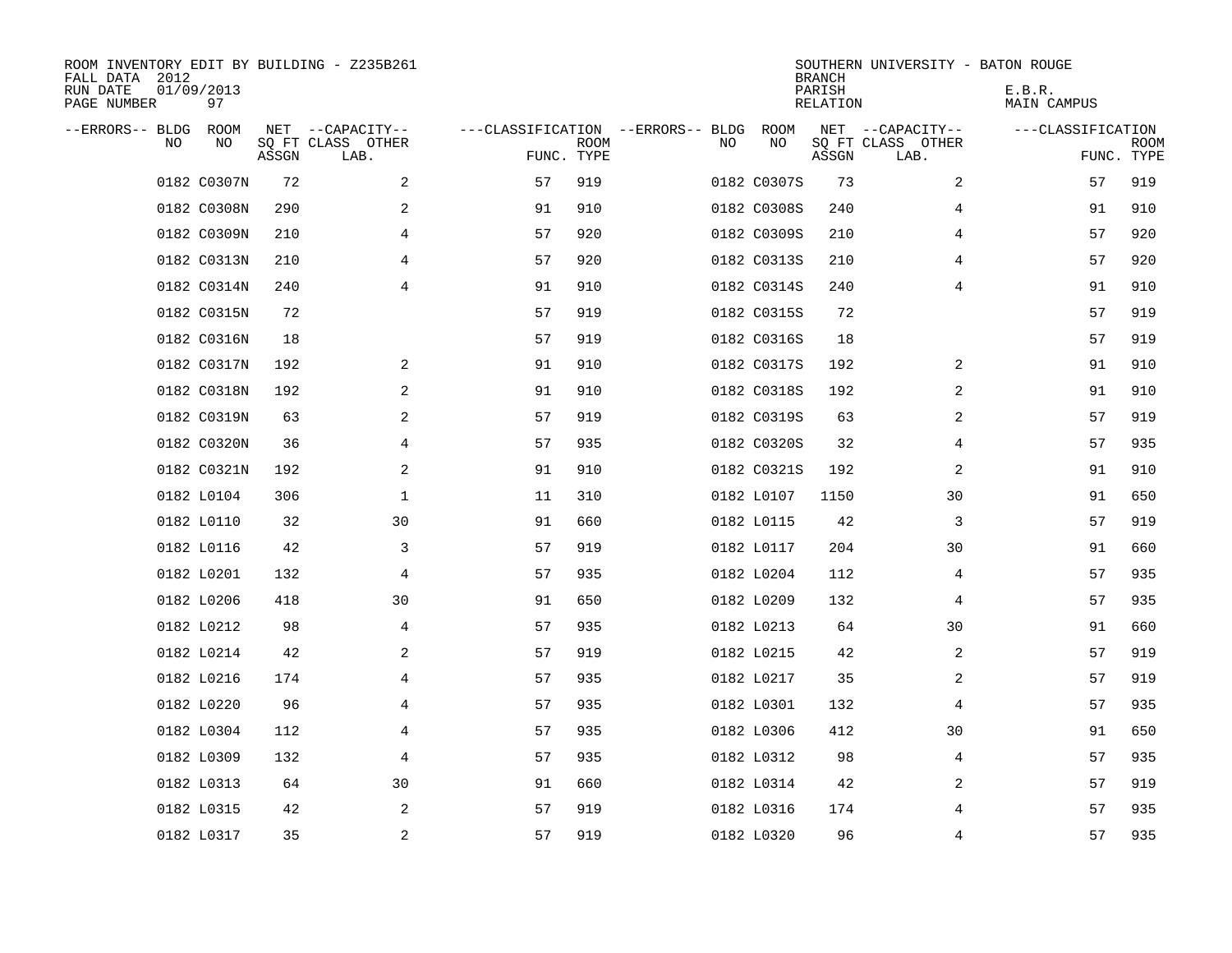| FALL DATA 2012<br>RUN DATE<br>PAGE NUMBER |      | 01/09/2013<br>98 |       | ROOM INVENTORY EDIT BY BUILDING - Z235B261 |                                        |                           |   |      |                                                  | <b>BRANCH</b><br>PARISH<br>RELATION | SOUTHERN UNIVERSITY - BATON ROUGE                                                                          | E.B.R.<br>MAIN CAMPUS |                           |
|-------------------------------------------|------|------------------|-------|--------------------------------------------|----------------------------------------|---------------------------|---|------|--------------------------------------------------|-------------------------------------|------------------------------------------------------------------------------------------------------------|-----------------------|---------------------------|
| --ERRORS-- BLDG ROOM                      |      |                  |       | NET --CAPACITY--                           | ---CLASSIFICATION --ERRORS-- BLDG ROOM |                           |   |      |                                                  |                                     | NET --CAPACITY--                                                                                           | ---CLASSIFICATION     |                           |
|                                           | NO.  | NO               | ASSGN | SQ FT CLASS OTHER<br>LAB.                  |                                        | <b>ROOM</b><br>FUNC. TYPE |   | NO   | NO                                               | ASSGN                               | SQ FT CLASS OTHER<br>LAB.                                                                                  |                       | <b>ROOM</b><br>FUNC. TYPE |
|                                           |      | 0182 M0102N      | 144   |                                            | 4<br>57                                | 935                       |   |      | 0182 M0102S                                      | 146                                 | 4                                                                                                          | 57                    | 935                       |
|                                           |      | 0182 M0103N      | 88    |                                            | 4<br>57                                | 935                       |   |      | 0182 M0201S                                      | 144                                 | 4                                                                                                          | 57                    | 935                       |
|                                           |      | 0182 M0202N      | 144   |                                            | 4<br>57                                | 935                       |   |      | 0182 M0202S                                      | 14                                  | 4                                                                                                          | 57                    | 935                       |
|                                           |      | 0182 M0202W      | 14    |                                            | 4<br>57                                | 935                       |   |      | 0182 M0203N                                      | 84                                  | 4                                                                                                          | 57                    | 935                       |
|                                           |      | 0182 M0302N      | 144   |                                            | 4<br>57                                | 935                       |   |      | 0182 M0302S                                      | 144                                 | 4                                                                                                          | 57                    | 935                       |
|                                           |      | 0182 M0303N      | 88    |                                            | $\overline{4}$<br>57                   | 935                       |   |      | TOTAL NUMBER CLASSROOMS<br>TOTAL NUMBER LABS 210 |                                     | TOTAL NET ASSIGN SQ. FT. IN ROOM FILE<br>TOTAL NUMBER COMPUTER CLASSROOMS<br>TOTAL NUMBER SPECIAL LABS 220 | 39,601                |                           |
|                                           |      | 0183 0100        | 294   | 6                                          | 11                                     | 210                       |   |      | 0183 0101                                        | 198                                 | 6                                                                                                          | 11                    | 210                       |
|                                           | 0183 | 0102             | 290   | 6                                          | 11                                     | 210                       |   |      | 0183 0103                                        | 290                                 | 6                                                                                                          | 11                    | 210                       |
| 9                                         | 0183 | 0104             | 25    | 6                                          | 11                                     | 210                       |   | 0183 | 0105                                             | 27                                  | 1                                                                                                          | 11                    | 210                       |
|                                           | 0183 | 0106             | 770   | 4                                          | 22                                     | 220                       | 9 |      | 0183 0106A                                       | 26                                  | 4                                                                                                          | 11                    | 210                       |
|                                           | 0183 | 0107             | 102   | 4                                          | 11                                     | 210                       |   | 0183 | 0108                                             | 42                                  | 4                                                                                                          | 11                    | 210                       |
|                                           |      | 0183 0109        | 42    | $\overline{4}$                             | 11                                     | 210                       |   |      | 0183 0110                                        | 14                                  | 22                                                                                                         | 51                    | 310                       |
|                                           | 0183 | 0111             | 90    | 22                                         | 51                                     | 310                       |   | 0183 | 0113                                             | 190                                 | 22                                                                                                         | 51                    | 310                       |
|                                           |      | 0183 0114        | 190   | 22                                         | 51                                     | 310                       |   |      | 0183 0115                                        | 282                                 | 20                                                                                                         | 22                    | 220                       |
|                                           | 0183 | 0116             | 841   | 22                                         | 11                                     | 210                       |   | 0183 | 0117                                             | 390                                 | 20                                                                                                         | 51                    | 310                       |
|                                           | 0183 | 0118             | 100   | 12                                         | 51                                     | 310                       |   |      | 0183 0119                                        | 100                                 | 22                                                                                                         | 51                    | 310                       |
|                                           | 0183 | 0120             | 119   | $\overline{a}$                             | 11                                     | 210                       |   | 0183 | 0121                                             | 290                                 | 6                                                                                                          | 22                    | 250                       |
|                                           | 0183 | 0122             | 30    | 20                                         | 51                                     | 590                       | 9 | 0183 | 0123                                             | 290                                 | 62                                                                                                         | 22                    | 220                       |
| 9                                         | 0183 | 0124             | 308   | 62                                         | 11                                     | 210                       |   | 0183 | 0125                                             | 62                                  | 14                                                                                                         | 46                    | 680                       |
|                                           | 0183 | 0126             | 629   | 40                                         | 51                                     | 590                       |   | 0183 | 0127                                             | 100                                 | 40                                                                                                         | 46                    | 680                       |
| 9                                         | 0183 | 0128             | 100   | 22                                         | 11                                     | 210                       | 9 | 0183 | 0129                                             | 100                                 | 22                                                                                                         | 11                    | 210                       |
|                                           | 0183 | 0130             | 100   | 22                                         | 51                                     | 310                       |   | 0183 | 0131                                             | 841                                 | 17                                                                                                         | 22                    | 250                       |
| 9                                         |      | 0183 0132        | 100   | 22                                         | 22                                     | 250                       |   |      | 0183 0133                                        | 95                                  | 20                                                                                                         | 46                    | 680                       |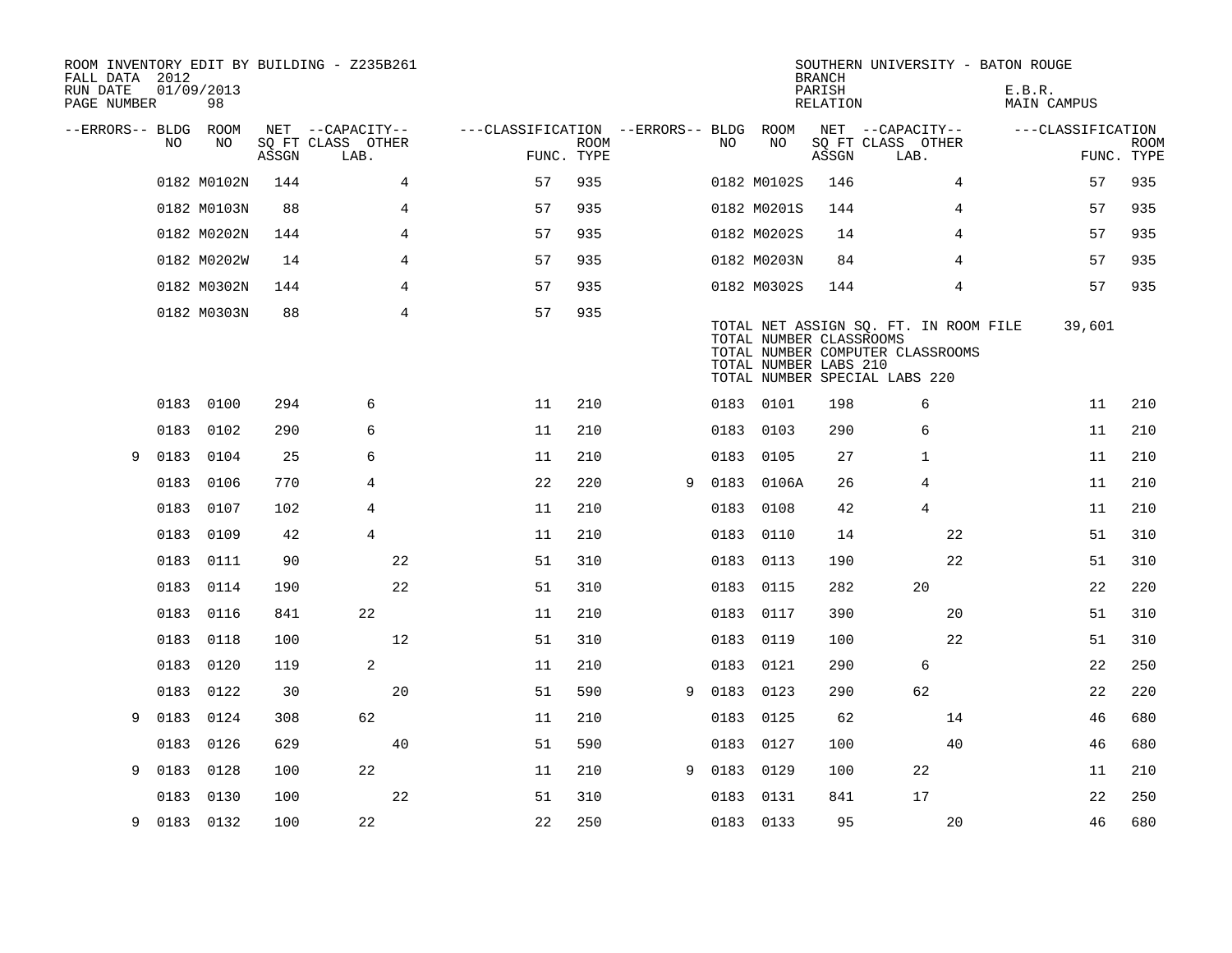| FALL DATA 2012<br>RUN DATE<br>PAGE NUMBER | 01/09/2013 | 99         |       | ROOM INVENTORY EDIT BY BUILDING - Z235B261    |                                   |                           |   |      |            | <b>BRANCH</b><br>PARISH<br><b>RELATION</b> | SOUTHERN UNIVERSITY - BATON ROUGE             | E.B.R.<br><b>MAIN CAMPUS</b> |                           |
|-------------------------------------------|------------|------------|-------|-----------------------------------------------|-----------------------------------|---------------------------|---|------|------------|--------------------------------------------|-----------------------------------------------|------------------------------|---------------------------|
| --ERRORS-- BLDG                           | NO         | ROOM<br>NO | ASSGN | NET --CAPACITY--<br>SQ FT CLASS OTHER<br>LAB. | ---CLASSIFICATION --ERRORS-- BLDG | <b>ROOM</b><br>FUNC. TYPE |   | NO   | ROOM<br>NO | ASSGN                                      | NET --CAPACITY--<br>SQ FT CLASS OTHER<br>LAB. | ---CLASSIFICATION            | <b>ROOM</b><br>FUNC. TYPE |
|                                           | 0183       | 0134       | 96    | 24                                            | 46                                | 680                       |   | 0183 | 0135       | 110                                        | 34                                            | 46                           | 680                       |
|                                           | 0183       | 0136       | 265   | 40                                            | 46                                | 680                       |   | 0183 | 0137       | 30                                         | 40                                            | 21                           | 225                       |
|                                           | 0183       | 0138       | 210   | 40                                            | 21                                | 225                       |   | 0183 | 0139       | 48                                         | 40                                            | 46                           | 680                       |
|                                           | 0183       | 0140       | 150   | 40                                            | 46                                | 680                       |   | 0183 | 0141       | 538                                        | 40                                            | 51                           | 350                       |
|                                           | 0183       | 0142       | 114   | 40                                            | 21                                | 225                       | 9 | 0183 | 0143       | 196                                        | 40                                            | 22                           | 220                       |
| 9                                         | 0183       | 0144       | 41    | 44                                            | 22                                | 250                       |   | 0183 | 0145       | 126                                        | 20                                            | 51                           | 350                       |
|                                           | 0183       | 0145A      | 84    | 20                                            | 51                                | 350                       | 9 | 0183 | 0146       | 121                                        | 22                                            | 22                           | 250                       |
| 9                                         | 0183       | 0147       | 360   | 77                                            | 22                                | 250                       | 9 | 0183 | 0148       | 125                                        | 33                                            | 22                           | 250                       |
| 9                                         | 0183       | 0149       | 125   | 33                                            | 22                                | 250                       |   | 0183 | 0150       | 121                                        | 22                                            | 51                           | 310                       |
|                                           | 0183       | 0151       | 100   | 22                                            | 51                                | 310                       |   | 0183 | 0152       | 134                                        | 20                                            | 51                           | 350                       |
|                                           | 0183       | 0153       | 340   | 20                                            | 21                                | 225                       |   | 0183 | 0154       | 800                                        | 20                                            | 51                           | 350                       |
|                                           | 0183       | 0155       | 45    | 20                                            | 21                                | 225                       |   | 0183 | 0156       | 528                                        | 20                                            | 51                           | 310                       |
|                                           | 0183       | 0157       | 180   | 20                                            | 51                                | 350                       |   | 0183 | 0158       | 18                                         | 20                                            | 21                           | 225                       |
|                                           | 0183       | 0159       | 48    | 14                                            | 51                                | 350                       |   | 0183 | 0160       | 18                                         | 40                                            | 21                           | 225                       |
|                                           | 0183       | 0161       | 204   | 44                                            | 51                                | 310                       |   | 0183 | 0162       | 120                                        | 22                                            | 51                           | 310                       |
|                                           | 0183       | 0163       | 860   | 20                                            | 51                                | 310                       |   | 0183 | 0164       | 48                                         | 20                                            | 21                           | 225                       |
|                                           | 0183       | 0165       | 150   | 20                                            | 51                                | 310                       |   | 0183 | 0166       | 259                                        | 20                                            | 51                           | 310                       |
|                                           | 0183       | 0167       | 163   | 20                                            | 51                                | 310                       |   | 0183 | 0168       | 38                                         | 14                                            | 51                           | 310                       |
|                                           | 0183       | 0169       | 40    | 40                                            | 51                                | 310                       |   | 0183 | 0170       | 186                                        | 40                                            | 46                           | 650                       |
|                                           | 0183       | 0171       | 63    | 40                                            | 51                                | 310                       |   | 0183 | 0171A      | 63                                         | 40                                            | 51                           | 310                       |
|                                           | 0183       | 0172       | 272   | 40                                            | 21                                | 225                       |   | 0183 | 0173       | 1323                                       | 40                                            | 21                           | 225                       |
|                                           | 0183       | 0174       | 64    | 40                                            | 21                                | 225                       |   | 0183 | 0175       | 512                                        | 40                                            | 11                           | 210                       |
|                                           | 0183       | 0176       | 420   | 40                                            | 51                                | 310                       |   | 0183 | 0177       | 234                                        | 40                                            | 51                           | 310                       |
|                                           | 0183       | 0178       | 88    | 12                                            | 51                                | 310                       |   | 0183 | 0179       | 100                                        | 22                                            | 51                           | 310                       |
|                                           | 0183       | 0180       | 100   | 22                                            | 51                                | 310                       |   | 0183 | 0181       | 137                                        | 22                                            | 51                           | 310                       |
|                                           |            | 0183 0181A | 43    | 22                                            | 51                                | 310                       | 9 |      | 0183 0182  | 306                                        | 62                                            | 22                           | 220                       |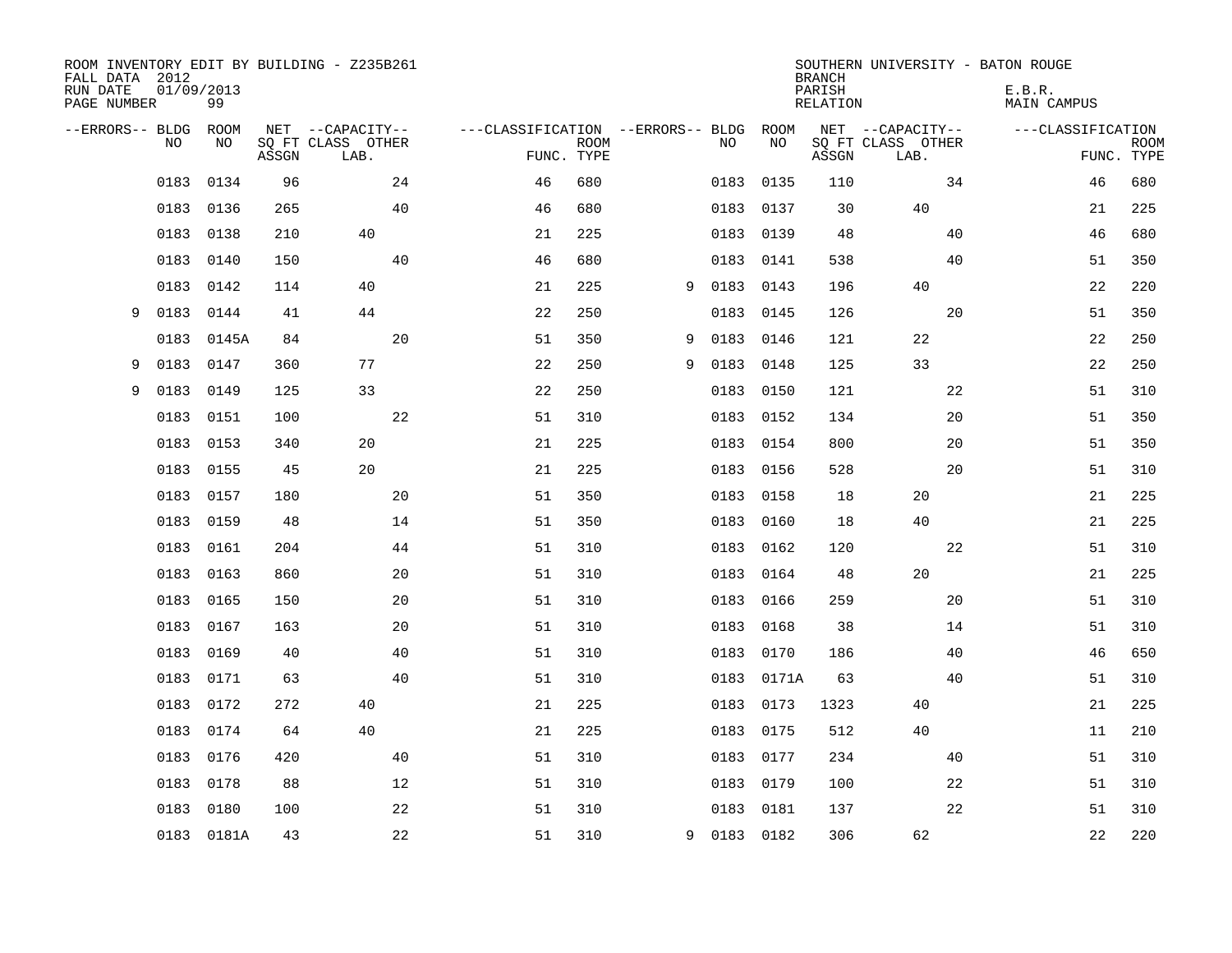| FALL DATA 2012<br>RUN DATE<br>PAGE NUMBER |           | 01/09/2013<br>100 |       | ROOM INVENTORY EDIT BY BUILDING - Z235B261    |                                   |                           |   |      |            | <b>BRANCH</b><br>PARISH<br><b>RELATION</b> | SOUTHERN UNIVERSITY - BATON ROUGE             | E.B.R.<br><b>MAIN CAMPUS</b> |                           |
|-------------------------------------------|-----------|-------------------|-------|-----------------------------------------------|-----------------------------------|---------------------------|---|------|------------|--------------------------------------------|-----------------------------------------------|------------------------------|---------------------------|
| --ERRORS-- BLDG ROOM                      | NO        | NO                | ASSGN | NET --CAPACITY--<br>SQ FT CLASS OTHER<br>LAB. | ---CLASSIFICATION --ERRORS-- BLDG | <b>ROOM</b><br>FUNC. TYPE |   | NO   | ROOM<br>NO | ASSGN                                      | NET --CAPACITY--<br>SQ FT CLASS OTHER<br>LAB. | ---CLASSIFICATION            | <b>ROOM</b><br>FUNC. TYPE |
|                                           | 0183      | 0183              | 54    | $\overline{c}$                                | 21                                | 225                       |   | 0183 | 0184       | 187                                        | 2                                             | 51                           | 310                       |
|                                           | 0183      | 0185              | 91    | 2                                             | 51                                | 310                       |   | 0183 | 0186       | 57                                         | 2                                             | 51                           | 310                       |
|                                           | 0183      | 0187              | 144   | 2                                             | 51                                | 310                       |   | 0183 | 0188       | 748                                        | $\overline{2}$                                | 51                           | 310                       |
|                                           | 0183      | 0188A             | 9     | 2                                             | 51                                | 310                       | 9 | 0183 | 0189       | 306                                        | 62                                            | 22                           | 250                       |
| 9                                         | 0183      | 0189A             | 121   | 62                                            | 22                                | 250                       | 9 | 0183 | 0189B      | 263                                        | 62                                            | 22                           | 250                       |
|                                           | 0183      | 0190              | 84    | 2                                             | 51                                | 310                       |   | 0183 | 0191       | 150                                        | 2                                             | 51                           | 590                       |
|                                           | 0183      | 0191A             | 3118  | 2                                             | 51                                | 590                       |   | 0183 | 0192       | 110                                        | $\overline{2}$                                | 71                           | 730                       |
|                                           | 0183      | 0193              | 1193  | 82                                            | 51                                | 550                       |   | 0183 | 0194       | 80                                         | 2                                             | 21                           | 255                       |
|                                           | 0183      | 0195              | 80    | 2                                             | 21                                | 255                       |   | 0183 | 0196       | 102                                        | 22                                            | 51                           | 310                       |
|                                           | 0183      | 0197              | 216   | 44                                            | 51                                | 310                       |   | 0183 | 0198       | 216                                        | 24                                            | 51                           | 310                       |
|                                           | 0183      | 0199              | 87    | $\overline{4}$                                | 51                                | 310                       | 9 | 0183 | 0200       | 422                                        | 82                                            | 11                           | 210                       |
| 9                                         | 0183      | 0201              | 384   | 82                                            | 11                                | 210                       | 9 | 0183 | 0202       | 290                                        | 82                                            | 11                           | 210                       |
| 9                                         | 0183      | 0203              | 290   | 62                                            | 11                                | 210                       |   | 0183 | 0204       | 54                                         | 14                                            | 51                           | 310                       |
|                                           | 0183      | 0205              | 406   | 4                                             | 51                                | 310                       |   | 0183 | 0205A      | 21                                         | 4                                             | 51                           | 310                       |
|                                           | 0183      | 0206              | 57    | $\overline{4}$                                | 51                                | 310                       |   | 0183 | 0207       | 704                                        | 142                                           | 51                           | 310                       |
|                                           | 0183      | 0208              | 39    | 12                                            | 51                                | 310                       | 9 | 0183 | 0209       | 39                                         | 12                                            | 11                           | 210                       |
|                                           | 0183      | 0210              | 21    | 2                                             | 71                                | 730                       |   | 0183 | 0211       | 768                                        | 152                                           | 51                           | 310                       |
| 9                                         | 0183      | 0212              | 180   | 32                                            | 11                                | 210                       |   | 0183 | 0213       | 180                                        | 32                                            | 51                           | 310                       |
|                                           | 0183      | 0214              | 180   | 32                                            | 51                                | 310                       |   | 0183 | 0215       | 552                                        | 2                                             | 51                           | 310                       |
| 9                                         | 0183      | 0216              | 100   | 22                                            | 11                                | 210                       | 9 | 0183 | 0217       | 100                                        | 22                                            | 11                           | 210                       |
| 9                                         | 0183      | 0218              | 100   | 22                                            | 11                                | 210                       |   | 0183 | 0219       | 390                                        | 2                                             | 51                           | 310                       |
| 9                                         | 0183      | 0220              | 151   | 32                                            | 11                                | 210                       |   | 0183 | 0221       | 220                                        | 42                                            | 51                           | 310                       |
|                                           | 0183      | 0222              | 150   | 32                                            | 51                                | 310                       |   | 0183 | 0223       | 450                                        | 10                                            | 11                           | 210                       |
| 9                                         | 0183      | 0224              | 424   | 90                                            | 11                                | 210                       |   | 0183 | 0225       | 430                                        | 20                                            | 51                           | 310                       |
|                                           | 0183      | 0226              | 100   | 20                                            | 11                                | 215                       | 9 | 0183 | 0227       | 430                                        | 92                                            | 11                           | 210                       |
|                                           | 0183 0228 |                   | 100   | 22                                            | 51                                | 310                       |   |      | 0183 0229  | 258                                        | 52                                            | 51                           | 310                       |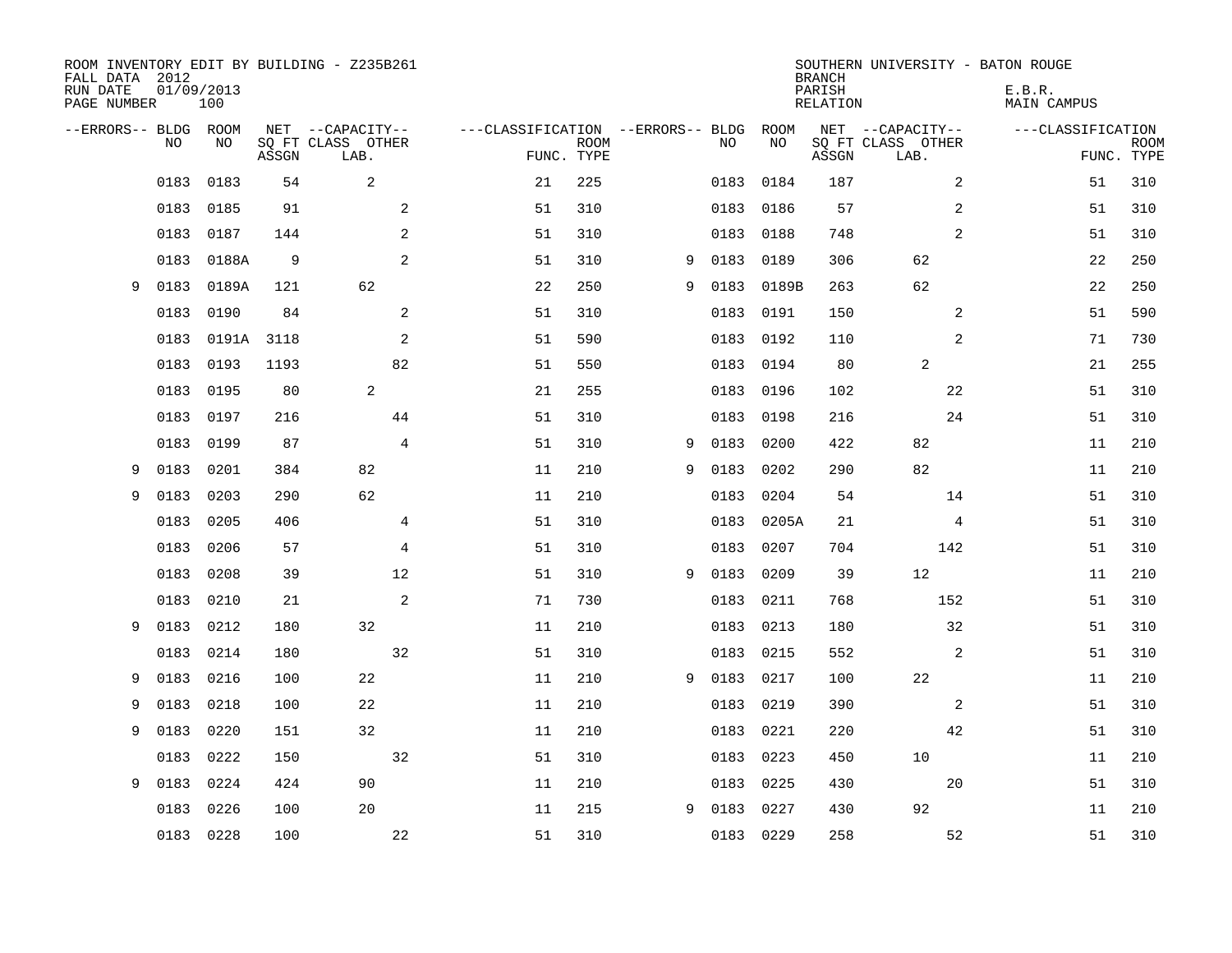| FALL DATA 2012<br>RUN DATE<br>PAGE NUMBER | 01/09/2013 | 101        |       | ROOM INVENTORY EDIT BY BUILDING - Z235B261    |                                   |                           |   |      |            | <b>BRANCH</b><br>PARISH<br><b>RELATION</b> |                                               | SOUTHERN UNIVERSITY - BATON ROUGE<br>E.B.R.<br><b>MAIN CAMPUS</b> |                           |
|-------------------------------------------|------------|------------|-------|-----------------------------------------------|-----------------------------------|---------------------------|---|------|------------|--------------------------------------------|-----------------------------------------------|-------------------------------------------------------------------|---------------------------|
| --ERRORS-- BLDG ROOM                      | NO         | NO         | ASSGN | NET --CAPACITY--<br>SQ FT CLASS OTHER<br>LAB. | ---CLASSIFICATION --ERRORS-- BLDG | <b>ROOM</b><br>FUNC. TYPE |   | NO   | ROOM<br>NO | ASSGN                                      | NET --CAPACITY--<br>SQ FT CLASS OTHER<br>LAB. | ---CLASSIFICATION                                                 | <b>ROOM</b><br>FUNC. TYPE |
|                                           | 0183       | 0230       | 100   | 22                                            | 51                                | 310                       |   | 0183 | 0231       | 100                                        | 22                                            | 51                                                                | 310                       |
|                                           | 0183       | 0232       | 272   |                                               | 52<br>51                          | 310                       |   | 0183 | 0233       | 100                                        | 20                                            | 51                                                                | 310                       |
|                                           | 0183       | 0234       | 272   |                                               | 51<br>24                          | 310                       |   | 0183 | 0235       | 230                                        | 24                                            | 22                                                                | 220                       |
|                                           | 0183       | 0236       | 110   |                                               | 34<br>51                          | 310                       |   | 0183 | 0237       | 38                                         | 40                                            | 51                                                                | 310                       |
|                                           | 0183       | 0237A      | 126   | 40                                            | 51                                | 310                       |   | 0183 | 0238       | 280                                        | 40                                            | 44                                                                | 710                       |
|                                           | 0183       | 0239       | 234   | 40                                            | 51                                | 310                       |   | 0183 | 0240       | 247                                        | 40                                            | 51                                                                | 310                       |
| 9                                         | 0183       | 0241       | 616   | 122                                           | 11                                | 210                       | 9 | 0183 | 0242       | 304                                        | 62                                            | 11                                                                | 210                       |
| 9                                         | 0183       | 0243       | 115   | 22                                            | 11                                | 210                       | 9 | 0183 | 0243A      | 96                                         | 12                                            | 11                                                                | 210                       |
| 9                                         | 0183       | 0243B      | 312   | 62                                            | 11                                | 210                       |   | 0183 | 0244       | 324                                        | 20                                            | 51                                                                | 310                       |
|                                           | 0183       | 0245A      | 221   | 20                                            | 51                                | 635                       |   | 0183 | 0245B      | 90                                         | 20                                            | 51                                                                | 635                       |
|                                           | 0183       | 0245C      | 100   | 20                                            | 51                                | 635                       |   | 0183 | 0245D      | 36                                         | 2                                             | 51                                                                | 635                       |
| 9                                         | 0183       | 0246       | 352   | 72                                            | 22                                | 250                       | 9 | 0183 | 0246A      | 352                                        | 72                                            | 22                                                                | 250                       |
| 9                                         | 0183       | 0247       | 321   | 62                                            | 11                                | 210                       | 9 | 0183 | 0247A      | 96                                         | 12                                            | 11                                                                | 210                       |
| 9                                         | 0183       | 0248       | 151   | 32                                            | 11                                | 210                       |   | 0183 | 0249       | 501                                        | 14                                            | 51                                                                | 310                       |
|                                           | 0183       | 0250       | 63    | 4                                             | 22                                | 250                       |   | 0183 | 0251       | 112                                        | 40                                            | 21                                                                | 255                       |
|                                           | 0183       | 0252       | 60    | 4                                             | 21                                | 255                       | 9 | 0183 | 0253       | 150                                        | 32                                            | 11                                                                | 210                       |
| 9                                         | 0183       | 0254       | 177   | 22                                            | 11                                | 210                       |   | 0183 | 0255       | 120                                        | 20                                            | 51                                                                | 310                       |
|                                           | 0183       | 0256       | 24    |                                               | $\mathbf{2}$<br>71                | 730                       |   | 0183 | 0257       | 294                                        | 20                                            | 51                                                                | 310                       |
|                                           | 0183       | 0258       | 124   | 20                                            | 44                                | 710                       |   | 0183 | 0259       | 234                                        | 20                                            | 51                                                                | 310                       |
| 9                                         | 0183       | 0260       | 651   | 130                                           | 22                                | 250                       |   | 0183 | 0261       | 384                                        | 30                                            | 51                                                                | 310                       |
|                                           | 0183       | 0262       | 407   | 30                                            | 51                                | 310                       |   | 0183 | 0263       | 266                                        | 30                                            | 51                                                                | 310                       |
|                                           | 0183       | 0264       | 450   | 30                                            | 51                                | 310                       |   | 0183 | 0265       | 396                                        | 30                                            | 46                                                                | 650                       |
|                                           | 0183       | 0266       | 122   | 30                                            | 51                                | 310                       |   | 0183 | 0267       | 312                                        | 30                                            | 51                                                                | 310                       |
|                                           | 0183       | 0268       | 207   |                                               | 34<br>51                          | 310                       |   | 0183 | 0269       | 207                                        | 24                                            | 51                                                                | 310                       |
|                                           | 0183       | 0270       | 152   | 40                                            | 51                                | 310                       |   | 0183 | 0270A      | 204                                        | 40                                            | 51                                                                | 310                       |
|                                           |            | 0183 0270B | 40    |                                               | $\overline{4}$<br>51              | 310                       |   |      | 0183 0271  | 299                                        | 40                                            | 46                                                                | 650                       |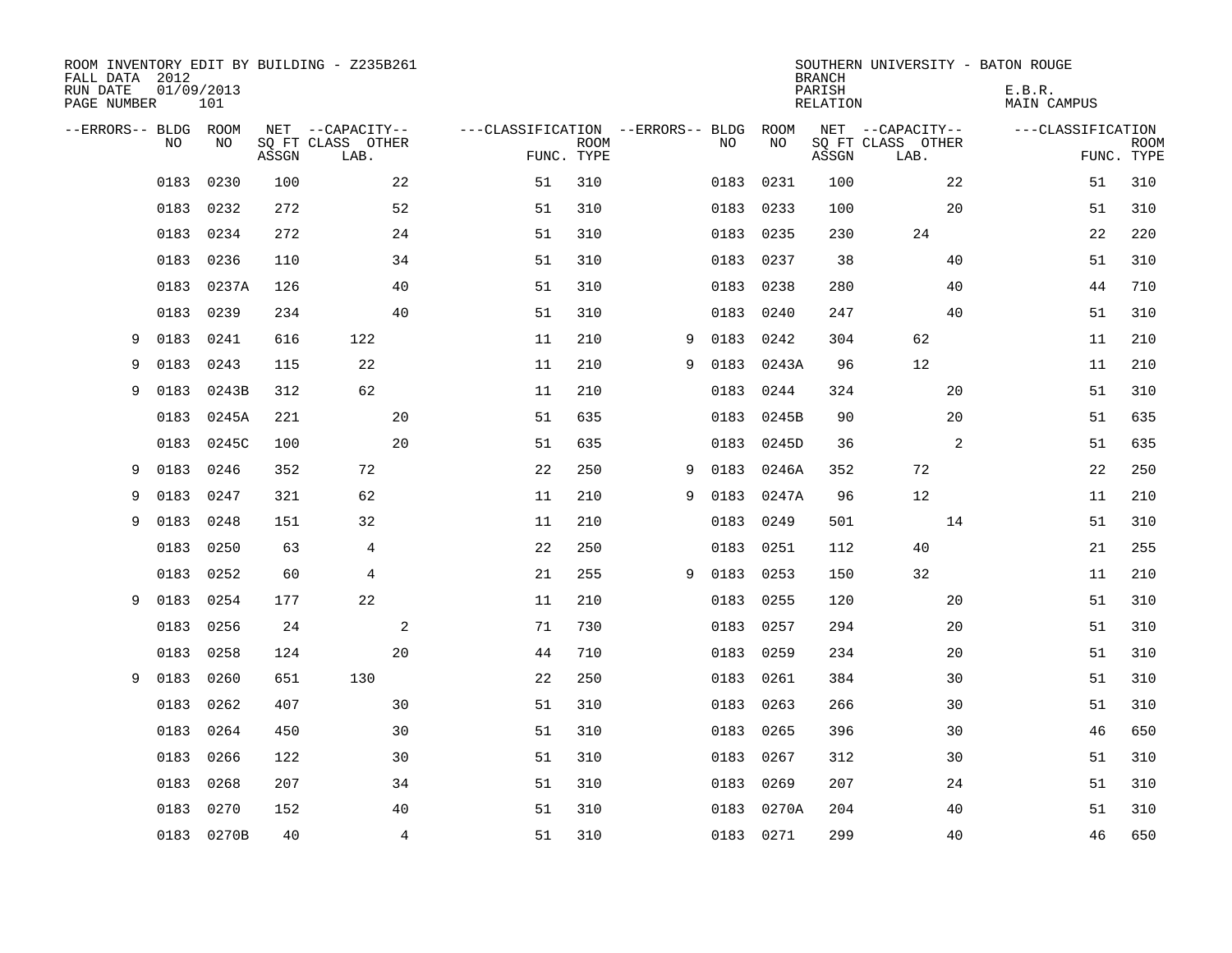| ROOM INVENTORY EDIT BY BUILDING - Z235B261<br>FALL DATA 2012<br>RUN DATE<br>01/09/2013<br>PAGE NUMBER | 102        |       |                           |            |      |                                        |           | <b>BRANCH</b><br>PARISH<br>RELATION              | SOUTHERN UNIVERSITY - BATON ROUGE                                                                          | E.B.R.<br>MAIN CAMPUS |                           |
|-------------------------------------------------------------------------------------------------------|------------|-------|---------------------------|------------|------|----------------------------------------|-----------|--------------------------------------------------|------------------------------------------------------------------------------------------------------------|-----------------------|---------------------------|
| --ERRORS-- BLDG ROOM                                                                                  |            |       | NET --CAPACITY--          |            |      | ---CLASSIFICATION --ERRORS-- BLDG ROOM |           |                                                  | NET --CAPACITY--                                                                                           | ---CLASSIFICATION     |                           |
| NO                                                                                                    | NO         | ASSGN | SQ FT CLASS OTHER<br>LAB. | FUNC. TYPE | ROOM | NO                                     | NO        | ASSGN                                            | SQ FT CLASS OTHER<br>LAB.                                                                                  |                       | <b>ROOM</b><br>FUNC. TYPE |
|                                                                                                       | 0183 0272  | 95    | 2                         | 51         | 310  |                                        | 0183 0273 | 140                                              | 32                                                                                                         | 51                    | 310                       |
|                                                                                                       | 0183 0274  | 81    | 2                         | 51         | 310  |                                        | 0183 0275 | 81                                               | 2                                                                                                          | 51                    | 315                       |
|                                                                                                       | 0183 0276  | 81    | 2                         | 51         | 310  |                                        | 0183 0277 | 135                                              | 22                                                                                                         | 51                    | 310                       |
|                                                                                                       | 0183 0278  | 100   | 22                        | 51         | 310  |                                        | 0183 0279 | 195                                              | 20                                                                                                         | 51                    | 440                       |
|                                                                                                       | 0183 0280  | 180   | 20                        | 22         | 455  |                                        | 0183 0281 | 180                                              | 20                                                                                                         | 51                    | 310                       |
|                                                                                                       | 0183 0281A | 88    | 2                         | 51         | 310  |                                        | 0183 0282 | 115                                              | 22                                                                                                         | 51                    | 310                       |
|                                                                                                       | 0183 0283  | 115   | 22                        | 51         | 310  |                                        | 0183 0284 | 187                                              | 32                                                                                                         | 51                    | 310                       |
|                                                                                                       | 0183 0285  | 204   | 20                        | 51         | 310  |                                        | 0183 0286 | 165                                              | 20                                                                                                         | 22                    | 420                       |
|                                                                                                       | 0183 0287  | 50    | 2                         | 51         | 310  |                                        | 0183 0288 | 110                                              | 22                                                                                                         | 51                    | 310                       |
|                                                                                                       | 0183 0289  | 105   | 22                        | 51         | 310  |                                        | 0183 0290 | 95                                               | 22                                                                                                         | 51                    | 310                       |
|                                                                                                       | 0183 0291  | 221   | 42                        | 51         | 310  |                                        | 0183 0292 | 45                                               | 2                                                                                                          | 51                    | 310                       |
|                                                                                                       | 0183 0293  | 54    | 14                        | 51         | 310  |                                        | 0183 0294 | 400                                              | $\overline{4}$                                                                                             | 51                    | 350                       |
|                                                                                                       | 0183 0295  | 756   | 152                       | 51         | 310  |                                        | 0183 0296 | 84                                               | 24                                                                                                         | 51                    | 310                       |
|                                                                                                       | 0183 0297  | 89    | 22                        | 51         | 310  |                                        | 0183 0298 | 99                                               | 24                                                                                                         | 51                    | 310                       |
|                                                                                                       | 0183 0299  | 299   | 24                        | 71         | 730  |                                        |           | TOTAL NUMBER CLASSROOMS<br>TOTAL NUMBER LABS 210 | TOTAL NET ASSIGN SQ. FT. IN ROOM FILE<br>TOTAL NUMBER COMPUTER CLASSROOMS<br>TOTAL NUMBER SPECIAL LABS 220 | 49,837<br>39<br>6     |                           |
|                                                                                                       | 0184 0000  | 255   | 64                        | 51         | 670  |                                        |           | TOTAL NUMBER CLASSROOMS<br>TOTAL NUMBER LABS 210 | TOTAL NET ASSIGN SQ. FT. IN ROOM FILE<br>TOTAL NUMBER COMPUTER CLASSROOMS<br>TOTAL NUMBER SPECIAL LABS 220 | 255                   |                           |
|                                                                                                       | 0185 0100  | 1000  | 64                        | 11         | 210  |                                        |           | TOTAL NUMBER CLASSROOMS<br>TOTAL NUMBER LABS 210 | TOTAL NET ASSIGN SQ. FT. IN ROOM FILE<br>TOTAL NUMBER COMPUTER CLASSROOMS<br>TOTAL NUMBER SPECIAL LABS 220 | 1,000<br>$\mathbf{1}$ |                           |
|                                                                                                       | 0186 0110  | 800   | 34                        | 11         | 210  |                                        | 0186 0115 | 800                                              | 34                                                                                                         | 11                    | 210                       |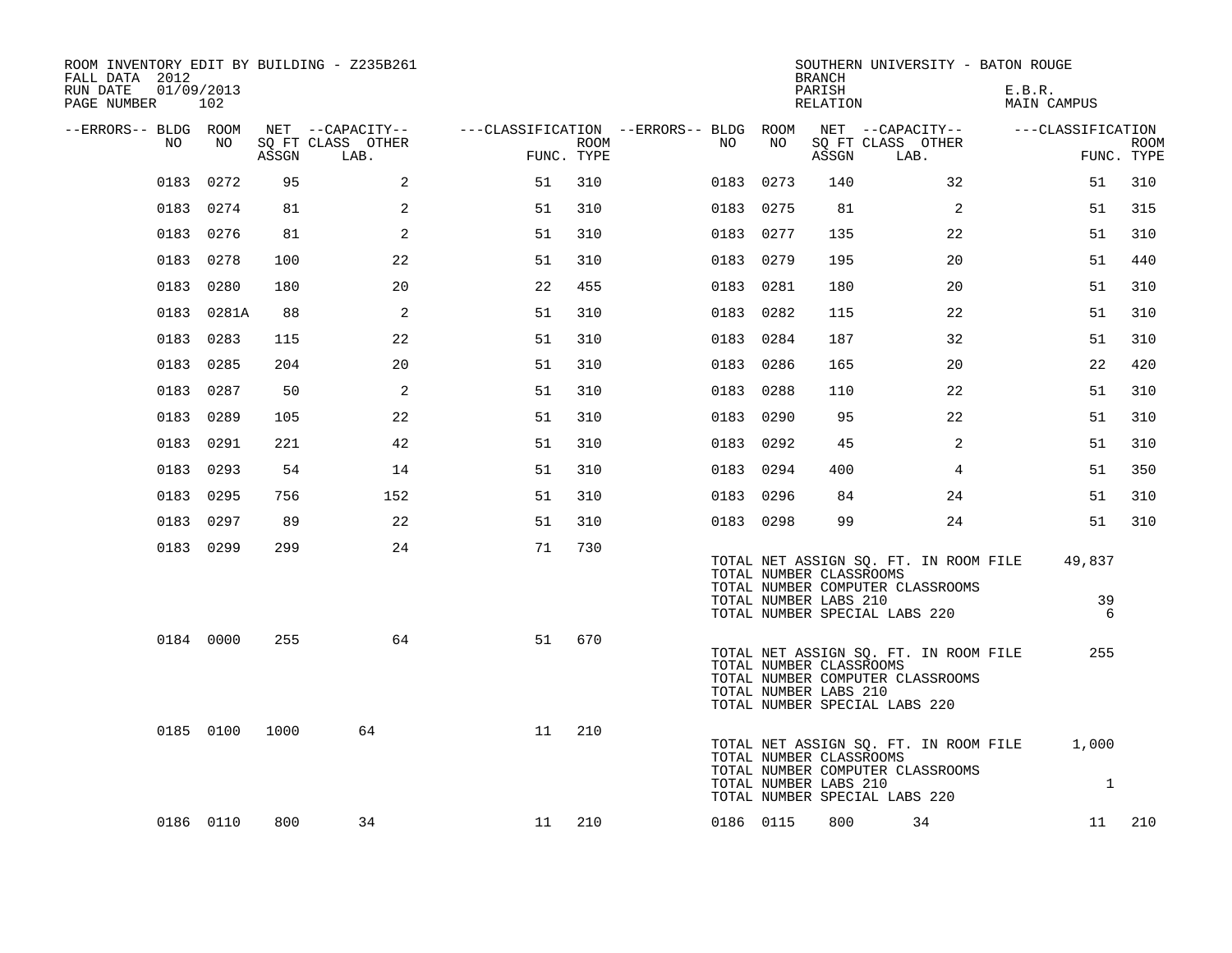| ROOM INVENTORY EDIT BY BUILDING - Z235B261<br>FALL DATA 2012<br>RUN DATE<br>PAGE NUMBER | 01/09/2013<br>103 |       |                           |            |             |                                        |           | <b>BRANCH</b><br>PARISH<br>RELATION                     | SOUTHERN UNIVERSITY - BATON ROUGE                                                                                | E.B.R.<br>MAIN CAMPUS                |                           |
|-----------------------------------------------------------------------------------------|-------------------|-------|---------------------------|------------|-------------|----------------------------------------|-----------|---------------------------------------------------------|------------------------------------------------------------------------------------------------------------------|--------------------------------------|---------------------------|
| --ERRORS-- BLDG ROOM                                                                    |                   |       | NET --CAPACITY--          |            |             | ---CLASSIFICATION --ERRORS-- BLDG ROOM |           |                                                         | NET --CAPACITY--                                                                                                 | ---CLASSIFICATION                    |                           |
| NO                                                                                      | NO                | ASSGN | SO FT CLASS OTHER<br>LAB. | FUNC. TYPE | <b>ROOM</b> | NO.                                    | NO        | ASSGN                                                   | SQ FT CLASS OTHER<br>LAB.                                                                                        |                                      | <b>ROOM</b><br>FUNC. TYPE |
| 0186                                                                                    | 0116              | 800   | 34                        | 11         | 210         | 0186                                   | 0117      | 800                                                     | 34                                                                                                               | 11                                   | 210                       |
| 0186                                                                                    | 0118              | 1000  | 44                        | 11         | 210         | 0186                                   | 0121      | 1000                                                    | 44                                                                                                               | 11                                   | 210                       |
| 0186                                                                                    | 0123              | 2200  | 44                        | 11         | 210         |                                        | 0186 0150 | 160                                                     | 10                                                                                                               | 11                                   | 110                       |
| 0186                                                                                    | 0151              | 260   | 24                        | 11         | 110         | 0186                                   | 0216      | 544                                                     | 24                                                                                                               | 91                                   | 650                       |
| 0186                                                                                    | 0218              | 730   | 24                        | 11         | 110         |                                        | 0186 0219 | 730                                                     | 24                                                                                                               | 11                                   | 110                       |
| 0186                                                                                    | 0221              | 736   | 24                        | 11         | 210         | 0186 0222                              |           | 736                                                     | 24                                                                                                               | 11                                   | 210                       |
| 0186                                                                                    | 0224              | 736   | 24                        | 11         | 210         |                                        | 0186 0225 | 100                                                     | 20                                                                                                               | 11                                   | 310                       |
| 0186                                                                                    | 0334              | 220   | 10                        | 11         | 210         | 0186 0339                              |           | 220                                                     | 10                                                                                                               | 11                                   | 210                       |
| 0186                                                                                    | 0390              | 920   | 44                        | 11         | 210         |                                        | 0186 0392 | 920                                                     | 44                                                                                                               | 11                                   | 210                       |
| 0186                                                                                    | 0397              | 738   | 34                        | 11         | 210         | 0186 0398                              |           | 730                                                     | 34                                                                                                               | 11                                   | 210                       |
| 0186                                                                                    | 0435              | 1000  | 44                        | 11         | 210         | 0186 0438                              |           | 1000                                                    | 44                                                                                                               | 11                                   | 210                       |
| 0186                                                                                    | 0439              | 800   | 24                        | 11         | 210         | 0186 0443                              |           | 1120                                                    | 44                                                                                                               | 11                                   | 210                       |
|                                                                                         | 0186 0444         | 800   | 24                        | 11         | 210         | 0186 0446                              |           | 640<br>TOTAL NUMBER CLASSROOMS<br>TOTAL NUMBER LABS 210 | 44<br>TOTAL NET ASSIGN SQ. FT. IN ROOM FILE<br>TOTAL NUMBER COMPUTER CLASSROOMS<br>TOTAL NUMBER SPECIAL LABS 220 | 11<br>21,240<br>$\overline{4}$<br>22 | 210                       |
|                                                                                         | 0187 0102         | 300   | 20                        | 51         | 350         | 0187 0103                              |           | 120                                                     | 20                                                                                                               | 51                                   | 310                       |
|                                                                                         | 0187 0104         | 100   | 20                        | 53         | 315         | 0187 0105                              |           | 100                                                     | 20                                                                                                               | 51                                   | 310                       |
|                                                                                         | 0187 0106         | 132   | 20                        | 51         | 310         |                                        | 0187 0107 | 180                                                     | 20                                                                                                               | 51                                   | 310                       |
|                                                                                         | 0187 0108         | 70    | 20                        | 51         | 310         | 0187 0109                              |           | 100                                                     | 20                                                                                                               | 51                                   | 310                       |
|                                                                                         | 0187 0110         | 100   | 20                        | 51         | 310         |                                        | 0187 0111 | 100                                                     | 20                                                                                                               | 51                                   | 310                       |
|                                                                                         | 0187 0112         | 100   | 20                        | 51         | 310         | 0187 0113                              |           | 216                                                     | 20                                                                                                               | 51                                   | 310                       |
|                                                                                         | 0187 0114         | 100   | 20                        | 51         | 310         |                                        | 0187 0115 | 100                                                     | 20                                                                                                               | 51                                   | 310                       |
|                                                                                         | 0187 0116         | 100   | 20                        | 51         | 310         | 0187 0117                              |           | 100                                                     | 20                                                                                                               | 53                                   | 315                       |
|                                                                                         | 0187 0118         | 140   | 20                        | 91         | 630         | 0187 0119                              |           | 154                                                     | 20                                                                                                               | 57                                   | 919                       |
|                                                                                         | 0187 0120         | 154   | 20                        | 57         | 919         | 0187 0121                              |           | 682                                                     | 24                                                                                                               | 51                                   | 350                       |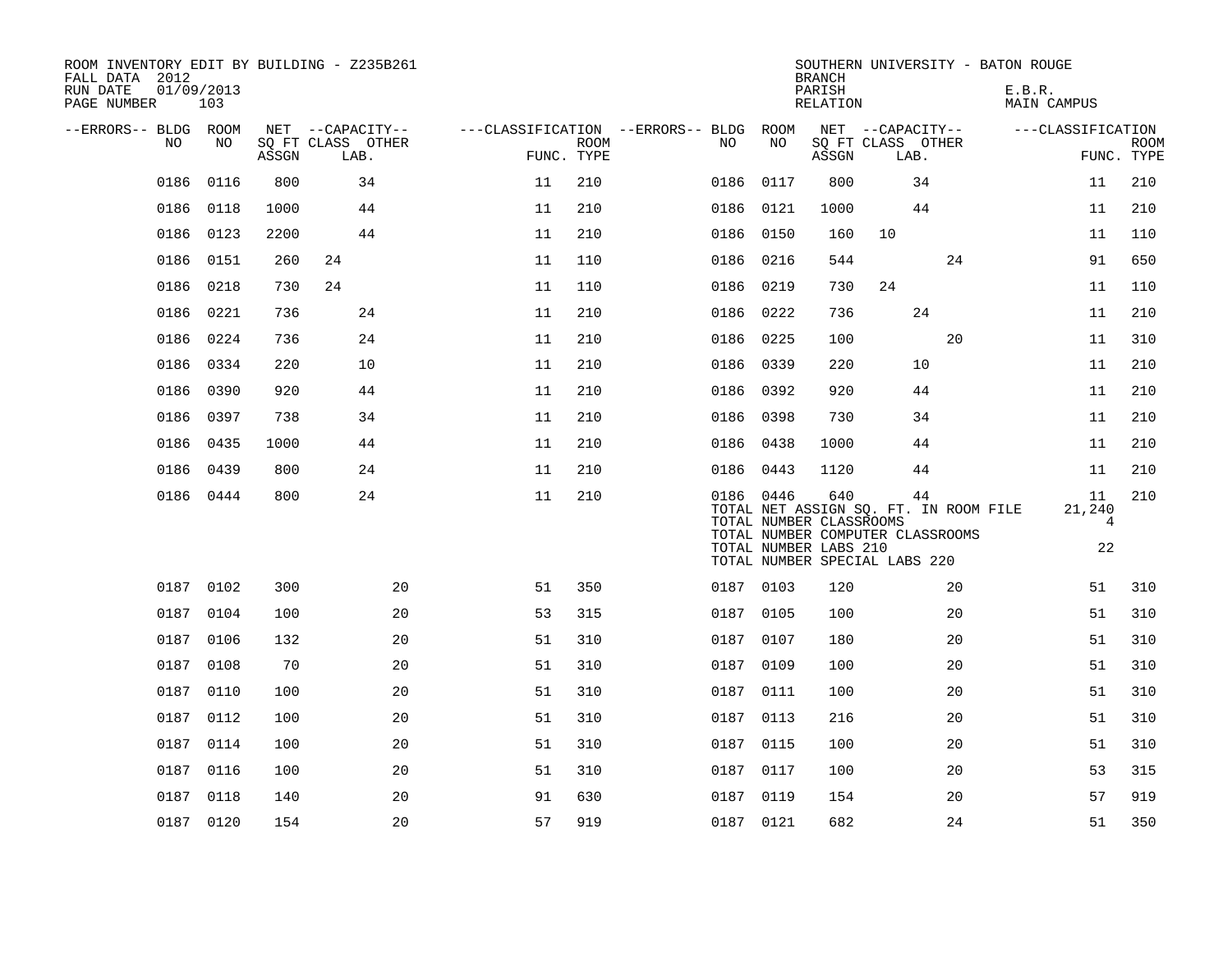| ROOM INVENTORY EDIT BY BUILDING - Z235B261<br>FALL DATA 2012<br>RUN DATE<br>PAGE NUMBER | 01/09/2013<br>104 |       |                           |                                   |             |      |             | <b>BRANCH</b><br>PARISH<br>RELATION              | SOUTHERN UNIVERSITY - BATON ROUGE                                                                          | E.B.R.<br>MAIN CAMPUS |                           |
|-----------------------------------------------------------------------------------------|-------------------|-------|---------------------------|-----------------------------------|-------------|------|-------------|--------------------------------------------------|------------------------------------------------------------------------------------------------------------|-----------------------|---------------------------|
| --ERRORS-- BLDG ROOM                                                                    |                   |       | NET --CAPACITY--          | ---CLASSIFICATION --ERRORS-- BLDG |             |      | ROOM        |                                                  | NET --CAPACITY--                                                                                           | ---CLASSIFICATION     |                           |
| NO.                                                                                     | NO                | ASSGN | SQ FT CLASS OTHER<br>LAB. | FUNC. TYPE                        | <b>ROOM</b> | NO.  | NO          | ASSGN                                            | SQ FT CLASS OTHER<br>LAB.                                                                                  |                       | <b>ROOM</b><br>FUNC. TYPE |
|                                                                                         | 0187 0125         | 36    | 20                        | 83                                | 083         |      | 0187 0126   | 140                                              | 20                                                                                                         | 51                    | 310                       |
|                                                                                         | 0187 0127         | 100   | 20                        | 53                                | 315         | 0187 | 0128        | 100                                              | 20                                                                                                         | 51                    | 310                       |
|                                                                                         | 0187 0129         | 100   | 20                        | 51                                | 310         |      | 0187 0130   | 100                                              | 20                                                                                                         | 51                    | 310                       |
|                                                                                         | 0187 0132         | 100   | 20                        | 51                                | 310         |      | 0187 0133   | 100                                              | 20                                                                                                         | 51                    | 310                       |
|                                                                                         | 0187 0134         | 100   | 20                        | 51                                | 310         |      | 0187 0135   | 100                                              | 20                                                                                                         | 53                    | 315                       |
|                                                                                         | 0187 0136         | 70    | 20                        | 53                                | 315         |      | 0187 0137   | 165                                              | 20                                                                                                         | 51                    | 310                       |
|                                                                                         | 0187 0138         | 121   | 20                        | 51                                | 310         |      | 0187 0139   | 100                                              | 20                                                                                                         | 51                    | 310                       |
| 0187                                                                                    | 0140              | 100   | 20                        | 51                                | 310         |      | 0187 0141   | 100                                              | 20                                                                                                         | 51                    | 310                       |
|                                                                                         | 0187 0142         | 600   | 20                        | 51                                | 350         |      |             | TOTAL NUMBER CLASSROOMS<br>TOTAL NUMBER LABS 210 | TOTAL NET ASSIGN SQ. FT. IN ROOM FILE<br>TOTAL NUMBER COMPUTER CLASSROOMS<br>TOTAL NUMBER SPECIAL LABS 220 | 5,380                 |                           |
|                                                                                         | 0188 0115         | 42    | 24                        | 74                                | 919         |      | 0188 0116   | 42                                               | 24                                                                                                         | 74                    | 919                       |
|                                                                                         | 0188 0117         | 204   | 24                        | 51                                | 660         |      | 0188 A0101E | 180                                              | 24                                                                                                         | 91                    | 920                       |
|                                                                                         | 0188 A0102E       | 36    | 24                        | 91                                | 935         |      | 0188 A0103E | 54                                               | 24                                                                                                         | 74                    | 919                       |
|                                                                                         | 0188 A0104E       | 180   | 24                        | 91                                | 920         |      | 0188 A0105E | 180                                              | 24                                                                                                         | 91                    | 920                       |
|                                                                                         | 0188 A0106E       | 25    | 24                        | 74                                | 919         |      | 0188 A0107E | 114                                              | 24                                                                                                         | 74                    | 919                       |
|                                                                                         | 0188 A0108E       | 210   | 24                        | 91                                | 920         |      | 0188 A0109E | 240                                              | 24                                                                                                         | 91                    | 935                       |
|                                                                                         | 0188 A0113E       | 240   | 24                        | 91                                | 935         |      | 0188 A0114E | 210                                              | 24                                                                                                         | 91                    | 920                       |
|                                                                                         | 0188 A0115E       | 114   | 24                        | 74                                | 919         |      | 0188 A0116E | 25                                               | 24                                                                                                         | 74                    | 919                       |
|                                                                                         | 0188 A0117E       | 180   | 24                        | 91                                | 920         |      | 0188 A0118E | 180                                              | 24                                                                                                         | 91                    | 920                       |
|                                                                                         | 0188 A0119E       | 54    | 24                        | 74                                | 919         |      | 0188 A0120E | 36                                               | 24                                                                                                         | 91                    | 935                       |
|                                                                                         | 0188 A0121E       | 180   | 24                        | 91                                | 920         |      | 0188 A0122E | 75                                               | 24                                                                                                         | 91                    | 920                       |
|                                                                                         | 0188 B0X01N       | 192   | 24                        | 91                                | 920         |      | 0188 B0X01W | 192                                              | 24                                                                                                         | 91                    | 920                       |
|                                                                                         | 0188 B0X02N       | 36    | 24                        | 91                                | 935         |      | 0188 B0X02W | 36                                               | 24                                                                                                         | 91                    | 935                       |
|                                                                                         | 0188 B0X03N       | 63    | 24                        | 74                                | 919         |      | 0188 B0X03W | 63                                               | 24                                                                                                         | 74                    | 919                       |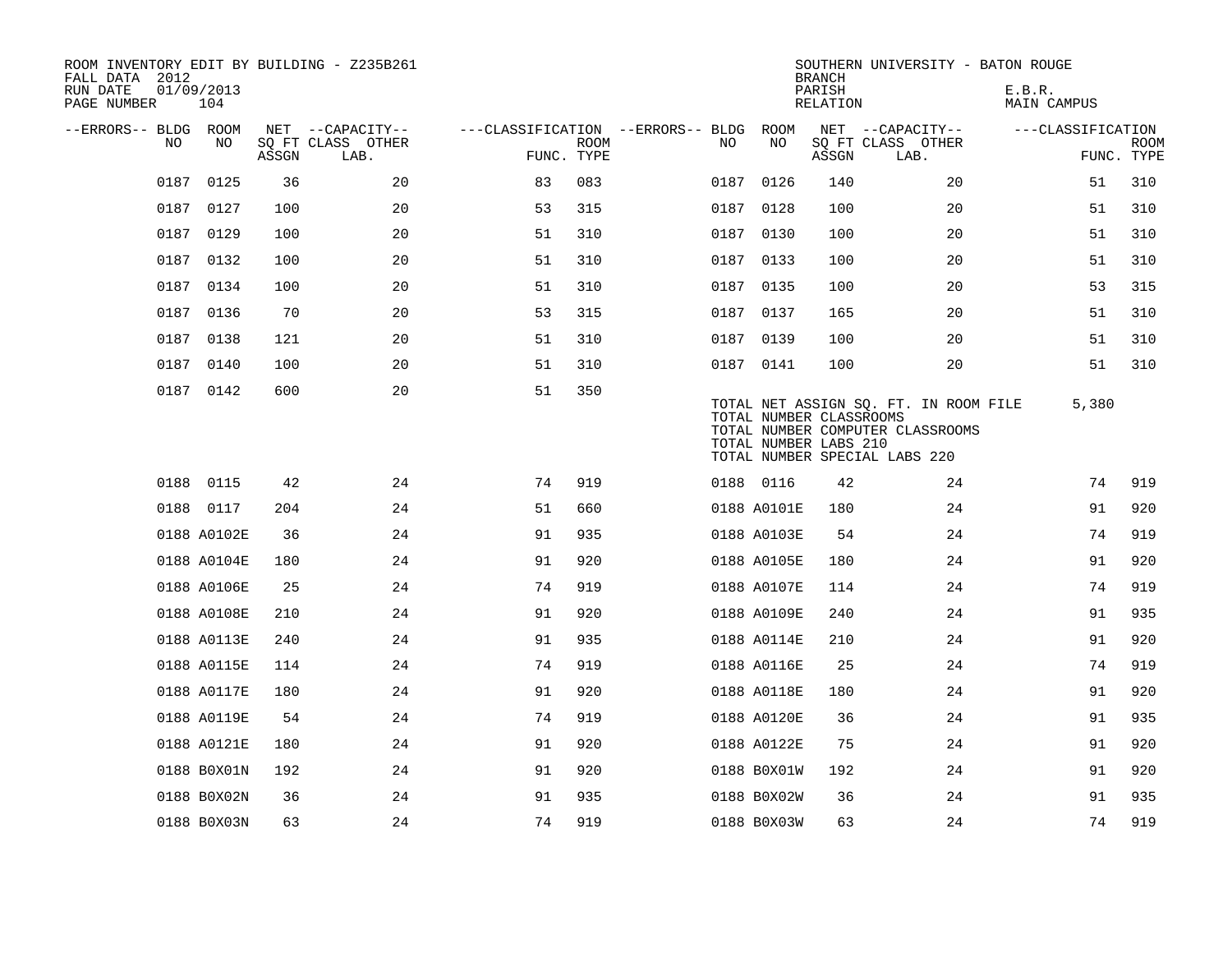| ROOM INVENTORY EDIT BY BUILDING - Z235B261<br>FALL DATA 2012<br>RUN DATE<br>PAGE NUMBER | 01/09/2013<br>105 |       |                                               |                                                 |             |   |    |             | <b>BRANCH</b><br>PARISH<br><b>RELATION</b> | SOUTHERN UNIVERSITY - BATON ROUGE             | E.B.R.<br>MAIN CAMPUS |                           |
|-----------------------------------------------------------------------------------------|-------------------|-------|-----------------------------------------------|-------------------------------------------------|-------------|---|----|-------------|--------------------------------------------|-----------------------------------------------|-----------------------|---------------------------|
| --ERRORS-- BLDG ROOM<br>NO                                                              | NO                | ASSGN | NET --CAPACITY--<br>SQ FT CLASS OTHER<br>LAB. | ---CLASSIFICATION --ERRORS-- BLDG<br>FUNC. TYPE | <b>ROOM</b> |   | NO | ROOM<br>NO  | ASSGN                                      | NET --CAPACITY--<br>SQ FT CLASS OTHER<br>LAB. | ---CLASSIFICATION     | <b>ROOM</b><br>FUNC. TYPE |
|                                                                                         | 0188 B0X04N       | 192   | 24                                            | 91                                              | 920         |   |    | 0188 B0X04W | 192                                        | 24                                            | 91                    | 920                       |
|                                                                                         | 0188 B0X05N       | 192   | 24                                            | 91                                              | 920         |   |    | 0188 B0X05W | 192                                        | 24                                            | 91                    | 920                       |
|                                                                                         | 0188 B0X06N       | 18    | 24                                            | 74                                              | 919         |   |    | 0188 B0X06W | 18                                         | 24                                            | 74                    | 919                       |
|                                                                                         | 0188 B0X07N       | 72    | 24                                            | 74                                              | 919         |   |    | 0188 B0X07W | 72                                         | 24                                            | 74                    | 919                       |
|                                                                                         | 0188 B0X08N       | 192   | 24                                            | 91                                              | 920         |   |    | 0188 B0X08W | 192                                        | 24                                            | 91                    | 920                       |
|                                                                                         | 0188 B0X09N       | 168   | 24                                            | 91                                              | 935         |   |    | 0188 B0X09W | 168                                        | 24                                            | 91                    | 935                       |
|                                                                                         | 0188 B0X13N       | 168   | 24                                            | 91                                              | 935         |   |    | 0188 B0X13W | 168                                        | 24                                            | 91                    | 935                       |
|                                                                                         | 0188 B0X14N       | 192   | 24                                            | 91                                              | 920         |   |    | 0188 B0X14W | 192                                        | 24                                            | 91                    | 920                       |
|                                                                                         | 0188 B0X15N       | 72    | 24                                            | 74                                              | 919         |   |    | 0188 B0X15W | 72                                         | 24                                            | 74                    | 919                       |
|                                                                                         | 0188 B0X16N       | 18    | 24                                            | 74                                              | 919         |   |    | 0188 B0X16W | 18                                         | 24                                            | 74                    | 919                       |
|                                                                                         | 0188 B0X17N       | 192   | 24                                            | 91                                              | 920         |   |    | 0188 B0X17W | 192                                        | 24                                            | 91                    | 920                       |
|                                                                                         | 0188 B0X18N       | 192   | 24                                            | 91                                              | 920         |   |    | 0188 B0X18W | 192                                        | 24                                            | 91                    | 920                       |
|                                                                                         | 0188 B0X19N       | 63    | 24                                            | 74                                              | 919         |   |    | 0188 B0X19W | 63                                         | 24                                            | 74                    | 919                       |
|                                                                                         | 0188 B0X20N       | 36    | 24                                            | 91                                              | 935         |   |    | 0188 B0X20W | 36                                         | 24                                            | 91                    | 935                       |
| 9                                                                                       | 0188 COX16W       | 90    | 40                                            | 11                                              | 110         | 9 |    | 0188 COX17W | 90                                         | 40                                            | 11                    | 110                       |
|                                                                                         | 0188 C0X01N       | 192   | 24                                            | 57                                              | 920         |   |    | 0188 C0X01W | 192                                        | 24                                            | 91                    | 920                       |
|                                                                                         | 0188 C0X02N       | 36    | 24                                            | 57                                              | 935         |   |    | 0188 C0X02W | 36                                         | 24                                            | 91                    | 935                       |
|                                                                                         | 0188 C0X03N       | 63    | 24                                            | 57                                              | 919         |   |    | 0188 C0X03W | 63                                         | 24                                            | 74                    | 919                       |
|                                                                                         | 0188 C0X04N       | 192   | 24                                            | 91                                              | 920         |   |    | 0188 C0X04W | 192                                        | 24                                            | 91                    | 920                       |
|                                                                                         | 0188 C0X05N       | 192   | 24                                            | 91                                              | 920         |   |    | 0188 C0X05W | 192                                        | 24                                            | 91                    | 920                       |
|                                                                                         | 0188 C0X06N       | 18    | 24                                            | 74                                              | 919         |   |    | 0188 C0X06W | 18                                         | 24                                            | 74                    | 919                       |
|                                                                                         | 0188 C0X07N       | 72    | 24                                            | 74                                              | 919         |   |    | 0188 C0X07W | 72                                         | 24                                            | 74                    | 919                       |
|                                                                                         | 0188 C0X08N       | 240   | 24                                            | 91                                              | 920         |   |    | 0188 C0X08W | 240                                        | 24                                            | 91                    | 920                       |
|                                                                                         | 0188 C0X09N       | 210   | 24                                            | 91                                              | 935         |   |    | 0188 C0X09W | 210                                        | 24                                            | 91                    | 935                       |
|                                                                                         | 0188 C0X13N       | 210   | 24                                            | 91                                              | 935         |   |    | 0188 C0X13W | 210                                        | 24                                            | 91                    | 935                       |
|                                                                                         | 0188 C0X14N       | 240   | 24                                            | 91                                              | 920         |   |    | 0188 C0X14W | 210                                        | 24                                            | 91                    | 920                       |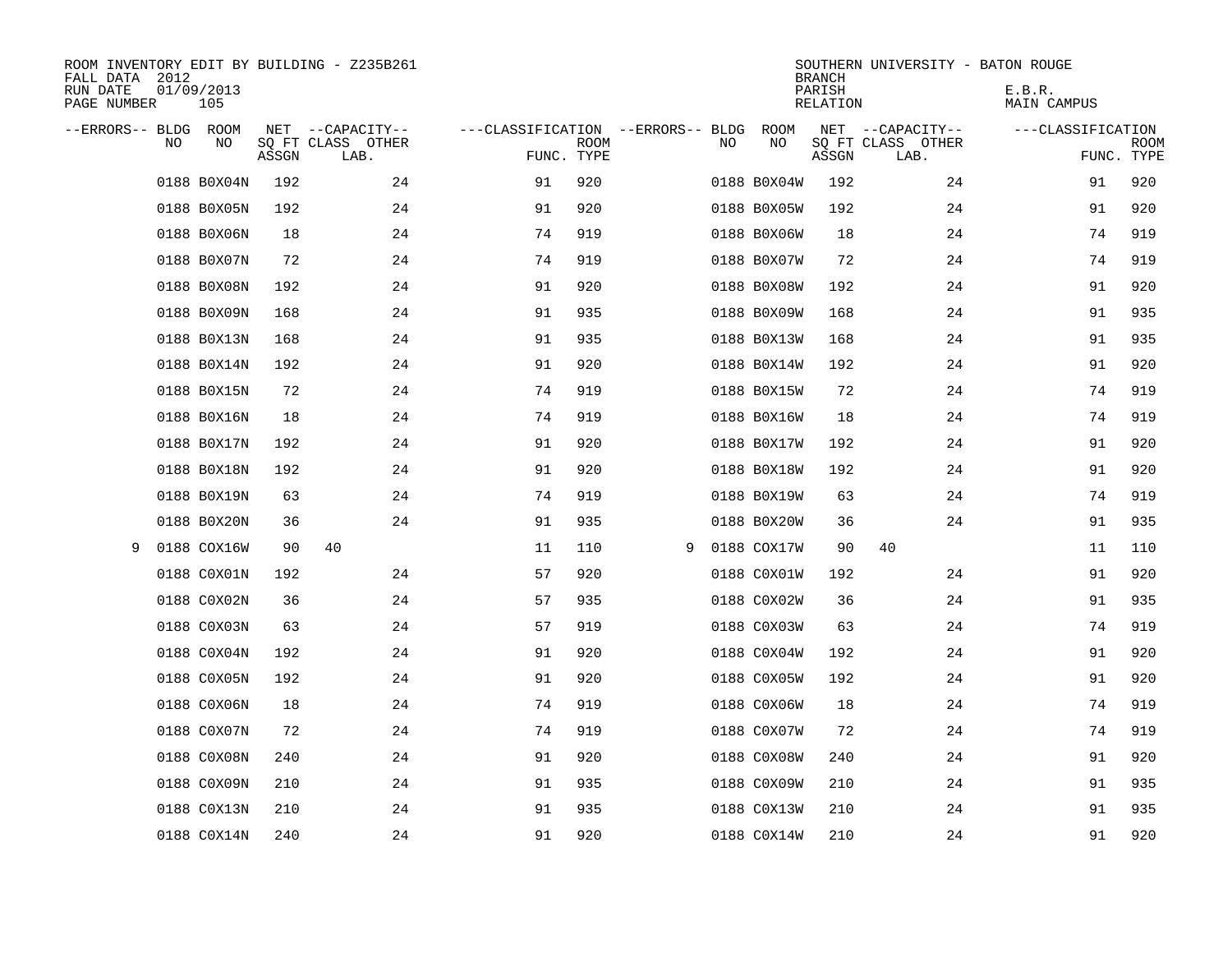| ROOM INVENTORY EDIT BY BUILDING - Z235B261<br>FALL DATA 2012<br>RUN DATE<br>PAGE NUMBER | 01/09/2013<br>106 |       |                                       |                                        |      |   |      |                                                                 | <b>BRANCH</b><br>PARISH<br>RELATION | SOUTHERN UNIVERSITY - BATON ROUGE                                                                                | E.B.R.<br>MAIN CAMPUS             |             |
|-----------------------------------------------------------------------------------------|-------------------|-------|---------------------------------------|----------------------------------------|------|---|------|-----------------------------------------------------------------|-------------------------------------|------------------------------------------------------------------------------------------------------------------|-----------------------------------|-------------|
| --ERRORS-- BLDG ROOM<br>NO                                                              | NO                |       | NET --CAPACITY--<br>SQ FT CLASS OTHER | ---CLASSIFICATION --ERRORS-- BLDG ROOM | ROOM |   | NO   | NO                                                              |                                     | NET --CAPACITY--<br>SQ FT CLASS OTHER                                                                            | ---CLASSIFICATION                 | <b>ROOM</b> |
|                                                                                         |                   | ASSGN | LAB.                                  | FUNC. TYPE                             |      |   |      |                                                                 | ASSGN                               | LAB.                                                                                                             |                                   | FUNC. TYPE  |
|                                                                                         | 0188 C0X15N       | 72    | 24                                    | 74                                     | 919  |   |      | 0188 C0X15W                                                     | 72                                  | 24                                                                                                               | 74                                | 919         |
|                                                                                         | 0188 C0X16N       | 18    | 24                                    | 74                                     | 919  |   |      | 0188 C0X16W                                                     | 18                                  | 24                                                                                                               | 57                                | 919         |
|                                                                                         | 0188 C0X17N       | 192   | 24                                    | 91                                     | 920  |   |      | 0188 C0X17W                                                     | 192                                 | 24                                                                                                               | 57                                | 920         |
|                                                                                         | 0188 C0X18N       | 192   | 24                                    | 91                                     | 920  |   |      | 0188 C0X18W                                                     | 192                                 | 24                                                                                                               | 91                                | 920         |
|                                                                                         | 0188 C0X19N       | 63    | 24                                    | 74                                     | 919  |   |      | 0188 C0X19W                                                     | 63                                  | 24                                                                                                               | 74                                | 919         |
|                                                                                         | 0188 C0X20N       | 36    | 24                                    | 91                                     | 935  |   |      | 0188 C0X20W                                                     | 36                                  | 24                                                                                                               | 91                                | 935         |
|                                                                                         | 0188 C0X21N       | 192   | 24                                    | 91                                     | 910  |   |      | 0188 C0X21W                                                     | 192                                 | 24                                                                                                               | 91                                | 920         |
|                                                                                         | 0188 L0X20        | 96    | 24                                    | 91                                     | 935  |   |      | 0188 L0104                                                      | 306                                 | 24                                                                                                               | 55                                | 310         |
|                                                                                         | 0188 L0107        | 1150  | 24                                    | 46                                     | 650  | 9 |      | 0188 L0109                                                      | 96                                  | 24                                                                                                               | 11                                | 210         |
|                                                                                         | 0188 L0110        | 32    | 24                                    | 51                                     | 660  |   |      | 0188 M0X02N                                                     | 144                                 | 24                                                                                                               | 91                                | 935         |
|                                                                                         | 0188 M0X02W       | 144   | 24                                    | 91                                     | 935  |   |      | 0188 M0X03N<br>TOTAL NUMBER CLASSROOMS<br>TOTAL NUMBER LABS 210 | 84                                  | 24<br>TOTAL NET ASSIGN SQ. FT. IN ROOM FILE<br>TOTAL NUMBER COMPUTER CLASSROOMS<br>TOTAL NUMBER SPECIAL LABS 220 | 74<br>13,979<br>2<br>$\mathbf{1}$ | 919         |
|                                                                                         | 0189 0100         | 168   | 24                                    | 55                                     | 310  |   |      | 0189 0101                                                       | 268                                 | 24                                                                                                               | 55                                | 310         |
| 0189                                                                                    | 0102              | 368   | 24                                    | 55                                     | 310  |   |      | 0189 0103                                                       | 458                                 | 24                                                                                                               | 55                                | 310         |
|                                                                                         | 0189 0104         | 168   | 24                                    | 55                                     | 310  |   |      | 0189 0105                                                       | 278                                 | 24                                                                                                               | 55                                | 310         |
|                                                                                         | 0189 0200         | 228   | 24                                    | 55                                     | 310  |   |      | TOTAL NUMBER CLASSROOMS<br>TOTAL NUMBER LABS 210                |                                     | TOTAL NET ASSIGN SO. FT. IN ROOM FILE<br>TOTAL NUMBER COMPUTER CLASSROOMS<br>TOTAL NUMBER SPECIAL LABS 220       | 1,936                             |             |
|                                                                                         | 0190 0001         | 224   | 22                                    | 52                                     | 315  |   |      | 0190 0002                                                       | 84                                  | 22                                                                                                               | 52                                | 310         |
| 0190                                                                                    | 0003              | 46    | 4                                     | 52                                     | 310  |   | 0190 | 0004                                                            | 46                                  | $\mathbf{1}$                                                                                                     | 52                                | 310         |
|                                                                                         | 0190 0005         | 60    | 4                                     | 52                                     | 310  |   |      | 0190 0006                                                       | 15                                  | 4                                                                                                                | 52                                | 310         |
| 0190                                                                                    | 0007              | 390   | 42                                    | 11                                     | 110  |   | 0190 | 0008                                                            | 21                                  | 4                                                                                                                | 71                                | 730         |
| 0190                                                                                    | 0009              | 90    | 22                                    | 52                                     | 310  |   | 0190 | 0010                                                            | 160                                 | 22                                                                                                               | 52                                | 310         |
|                                                                                         | 0190 0011         | 20    | 2                                     | 71                                     | 750  |   |      | 0190 0012                                                       | 92                                  | 22                                                                                                               | 47                                | 640         |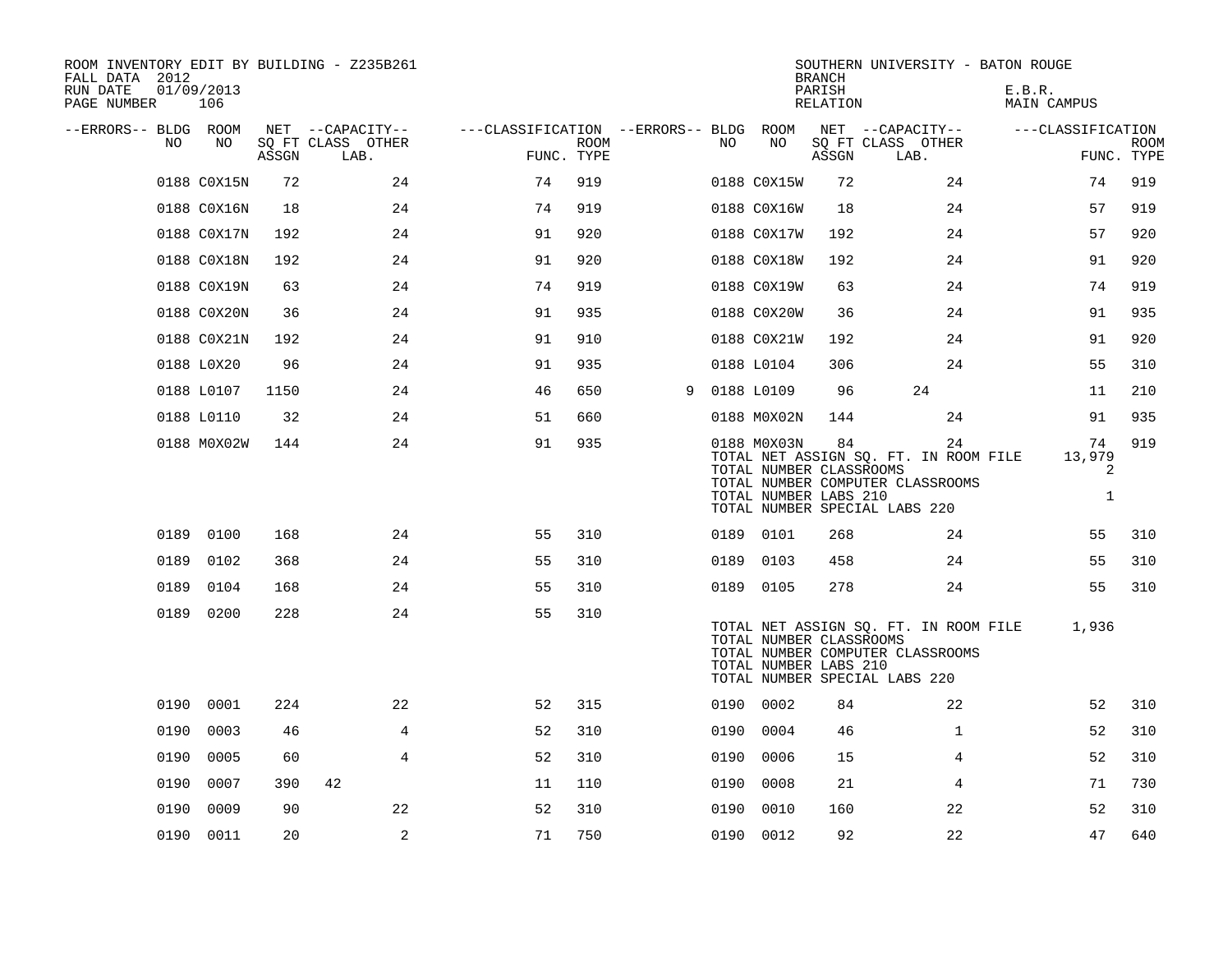| ROOM INVENTORY EDIT BY BUILDING - Z235B261<br>FALL DATA 2012<br>RUN DATE<br>PAGE NUMBER | 01/09/2013<br>107 |       |                           |            |             |                                        |           | <b>BRANCH</b><br>PARISH<br>RELATION                                               |      |                                                                           | SOUTHERN UNIVERSITY - BATON ROUGE<br>E.B.R.<br>MAIN CAMPUS |            |                           |
|-----------------------------------------------------------------------------------------|-------------------|-------|---------------------------|------------|-------------|----------------------------------------|-----------|-----------------------------------------------------------------------------------|------|---------------------------------------------------------------------------|------------------------------------------------------------|------------|---------------------------|
| --ERRORS-- BLDG ROOM                                                                    |                   |       | NET --CAPACITY--          |            |             | ---CLASSIFICATION --ERRORS-- BLDG ROOM |           | NET --CAPACITY--                                                                  |      |                                                                           | ---CLASSIFICATION                                          |            |                           |
| NO                                                                                      | NO                | ASSGN | SQ FT CLASS OTHER<br>LAB. | FUNC. TYPE | <b>ROOM</b> | NO.                                    | NO        | ASSGN                                                                             | LAB. | SQ FT CLASS OTHER                                                         |                                                            |            | <b>ROOM</b><br>FUNC. TYPE |
| 0190                                                                                    | 0013              | 9     | 2                         | 47         | 640         | 0190                                   | 0014      | 88                                                                                |      | 22                                                                        |                                                            | 52         | 310                       |
| 0190                                                                                    | 0015              | 193   | 22                        | 51         | 635         | 0190                                   | 0016      | 380                                                                               | 22   |                                                                           |                                                            | 11         | 110                       |
|                                                                                         | 0190 0017         | 20    | 2                         | 71         | 730         | 0190                                   | 0018      | 43                                                                                |      | 25                                                                        |                                                            | 52         | 310                       |
| 0190                                                                                    | 0019              | 20    | 20                        | 52         | 310         | 0190                                   | 0020      | 348                                                                               |      | 72                                                                        |                                                            | 71         | 730                       |
| 0190                                                                                    | 0021              | 43    | 7                         | 71         | 730         | 0190                                   | 0022      | 97                                                                                |      | 22                                                                        |                                                            | 52         | 310                       |
| 0190                                                                                    | 0023              | 376   | 22                        | 11         | 110         | 0190                                   | 0024      | 14                                                                                |      | 2                                                                         |                                                            | 71         | 730                       |
| 0190                                                                                    | 0025              | 88    | 22                        | 52         | 310         | 0190                                   | 0026      | 59                                                                                |      | 42                                                                        |                                                            | 52         | 310                       |
| 0190                                                                                    | 0027              | 5     | $\mathbf{1}$              | 52         | 310         | 0190                                   | 0028      | 469                                                                               | 42   |                                                                           |                                                            | 11         | 110                       |
| 0190                                                                                    | 0029              | 14    | 4                         | 71         | 730         | 0190                                   | 0030      | 376                                                                               | 42   |                                                                           |                                                            | 11         | 110                       |
| 0190                                                                                    | 0031              | 15    | 4                         | 71         | 730         | 0190                                   | 0032      | 89                                                                                |      | 4                                                                         |                                                            | 52         | 310                       |
| 0190                                                                                    | 0033              | 1225  | 22                        | 52         | 630         |                                        | 0190 0034 | 13                                                                                |      | 2                                                                         |                                                            | 71         | 730                       |
|                                                                                         | 0190 0035         | 32    | 14                        | 52         | 310         |                                        |           | TOTAL NUMBER CLASSROOMS<br>TOTAL NUMBER LABS 210<br>TOTAL NUMBER SPECIAL LABS 220 |      | TOTAL NET ASSIGN SQ. FT. IN ROOM FILE<br>TOTAL NUMBER COMPUTER CLASSROOMS |                                                            | 5,264<br>5 |                           |
| 0192                                                                                    | 0003              | 189   | 20                        | 51         | 880         |                                        | 0192 0004 | 540                                                                               |      | 24                                                                        |                                                            | 55         | 350                       |
| 0192                                                                                    | 0005              | 133   | 22                        | 55         | 315         |                                        | 0192 0006 | 53                                                                                |      | 14                                                                        |                                                            | 55         | 315                       |
|                                                                                         | 0192 0007         | 137   | 40                        | 55         | 315         |                                        | 0192 0008 | 53                                                                                |      | 14                                                                        |                                                            | 55         | 315                       |
|                                                                                         | 0192 0009         | 131   | 22                        | 55         | 310         |                                        | 0192 0011 | 170                                                                               |      | 22                                                                        |                                                            | 55         | 310                       |
|                                                                                         | 0192 0013         | 46    | 20                        | 55         | 315         |                                        | 0192 0015 | 72                                                                                |      | 20                                                                        |                                                            | 55         | 315                       |
|                                                                                         | 0192 0017         | 129   | 22                        | 55         | 310         |                                        | 0192 0018 | 129                                                                               |      | 22                                                                        |                                                            | 55         | 310                       |
|                                                                                         | 0192 0019         | 158   | 22                        | 55         | 310         |                                        | 0192 0020 | 131                                                                               |      | 22                                                                        |                                                            | 55         | 310                       |
|                                                                                         | 0192 0021         | 131   | 22                        | 55         | 310         |                                        | 0192 0022 | 131                                                                               |      | 22                                                                        |                                                            | 55         | 310                       |
|                                                                                         | 0192 0023         | 129   | 22                        | 55         | 310         |                                        | 0192 0024 | 129                                                                               |      | 22                                                                        |                                                            | 55         | 310                       |
|                                                                                         | 0192 0026         | 47    | 14                        | 55         | 315         |                                        |           | TOTAL NUMBER CLASSROOMS                                                           |      | TOTAL NET ASSIGN SQ. FT. IN ROOM FILE                                     |                                                            | 2,638      |                           |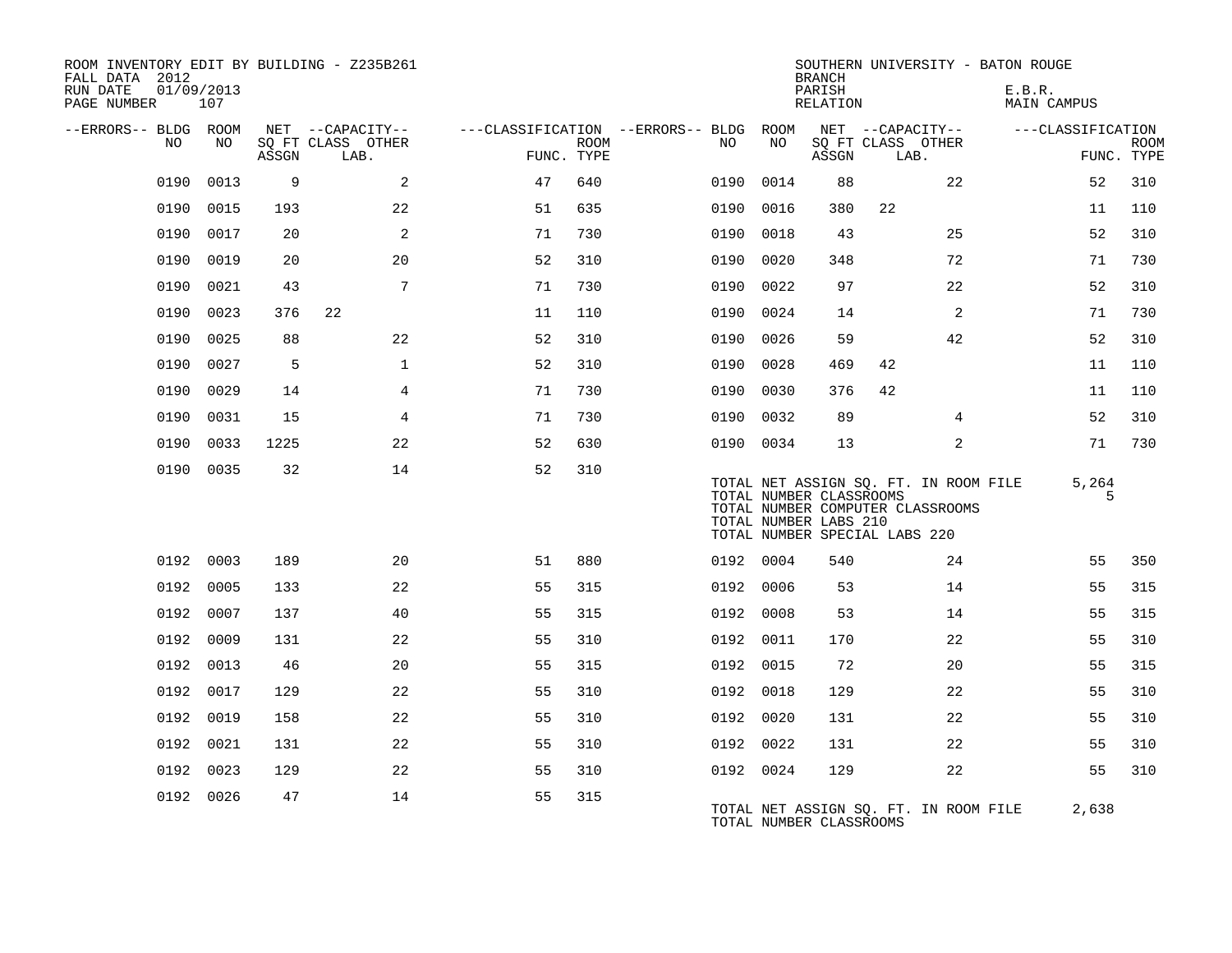| ROOM INVENTORY EDIT BY BUILDING - Z235B261<br>FALL DATA 2012<br>01/09/2013<br>RUN DATE |           |      |                                 |                                                                                                              |      |             |           | <b>BRANCH</b><br>PARISH                                  | SOUTHERN UNIVERSITY - BATON ROUGE                                                                                  | E.B.R.      |                    |
|----------------------------------------------------------------------------------------|-----------|------|---------------------------------|--------------------------------------------------------------------------------------------------------------|------|-------------|-----------|----------------------------------------------------------|--------------------------------------------------------------------------------------------------------------------|-------------|--------------------|
| PAGE NUMBER 108                                                                        |           |      |                                 |                                                                                                              |      |             |           | RELATION                                                 |                                                                                                                    | MAIN CAMPUS |                    |
| --ERRORS-- BLDG ROOM<br>NO                                                             | NO        |      | SO FT CLASS OTHER<br>ASSGN LAB. | NET --CAPACITY-- - ---CLASSIFICATION --ERRORS-- BLDG ROOM NET --CAPACITY-- - ---CLASSIFICATION<br>FUNC. TYPE | ROOM |             | NO NO     | ASSGN<br>TOTAL NUMBER LABS 210                           | SQ FT CLASS OTHER<br>LAB.<br>TOTAL NUMBER COMPUTER CLASSROOMS<br>TOTAL NUMBER SPECIAL LABS 220                     |             | ROOM<br>FUNC. TYPE |
|                                                                                        | 0193 0100 | 740  | 50                              | 57                                                                                                           | 310  |             | 0193 0101 | 184                                                      | 10                                                                                                                 | 57          | 525                |
|                                                                                        | 0193 0102 | 352  | 40                              | 57                                                                                                           | 310  | 0193 0103   |           | 285                                                      | 20                                                                                                                 | 51          | 660                |
|                                                                                        | 0193 0104 | 67   | 2                               | 51                                                                                                           | 665  | 0193 0105   |           | 420                                                      | 64                                                                                                                 | 57          | 310                |
|                                                                                        | 0193 0106 | 96   | 20                              | 57                                                                                                           | 525  |             | 0193 0107 | 4680<br>TOTAL NUMBER CLASSROOMS<br>TOTAL NUMBER LABS 210 | 1000<br>TOTAL NET ASSIGN SQ. FT. IN ROOM FILE<br>TOTAL NUMBER COMPUTER CLASSROOMS<br>TOTAL NUMBER SPECIAL LABS 220 | 93<br>6,824 | 523                |
|                                                                                        | 0194 0100 | 680  | 1000                            | 93                                                                                                           | 523  |             |           | TOTAL NUMBER CLASSROOMS<br>TOTAL NUMBER LABS 210         | TOTAL NET ASSIGN SQ. FT. IN ROOM FILE<br>TOTAL NUMBER COMPUTER CLASSROOMS<br>TOTAL NUMBER SPECIAL LABS 220         | 680         |                    |
|                                                                                        | 0195 0100 | 3000 | 64                              | 91                                                                                                           | 530  |             |           | TOTAL NUMBER CLASSROOMS<br>TOTAL NUMBER LABS 210         | TOTAL NET ASSIGN SQ. FT. IN ROOM FILE<br>TOTAL NUMBER COMPUTER CLASSROOMS<br>TOTAL NUMBER SPECIAL LABS 220         | 3,000       |                    |
|                                                                                        | 049B 0100 | 336  | 14                              | 46                                                                                                           | 610  |             |           | TOTAL NUMBER CLASSROOMS<br>TOTAL NUMBER LABS 210         | TOTAL NET ASSIGN SQ. FT. IN ROOM FILE<br>TOTAL NUMBER COMPUTER CLASSROOMS<br>TOTAL NUMBER SPECIAL LABS 220         | 336         |                    |
|                                                                                        | 049D 0101 | 336  | 14                              | 46                                                                                                           | 610  | 9 049D 0102 |           | 2278                                                     | 814                                                                                                                | 46          | 610                |
|                                                                                        | 049D 0103 | 504  | 14                              | 91                                                                                                           | 520  | 049D 0104   |           | 660                                                      | 14                                                                                                                 | 57          | 310                |
| 049D                                                                                   | 0105      | 528  | 14                              | 57                                                                                                           | 310  | 049D 0106   |           | 840                                                      | 114                                                                                                                | 46          | 350                |
| 9                                                                                      | 049D 0107 | 54   | 14                              | 46                                                                                                           | 610  | 049D 0108   |           | 41                                                       | 14                                                                                                                 | 57          | 310                |
|                                                                                        | 049D 0109 | 1890 | 14                              | 57                                                                                                           | 525  | 049D 0110   |           | 960                                                      | 44                                                                                                                 | 91          | 520                |
|                                                                                        | 049D 0111 | 135  | 24                              | 57                                                                                                           | 310  | 049D 0112   |           | 155                                                      | 22                                                                                                                 | 57          | 310                |
|                                                                                        | 049D 0113 | 108  | 22                              | 57                                                                                                           | 525  | 049D 0114   |           | 10                                                       | 22                                                                                                                 | 57          | 525                |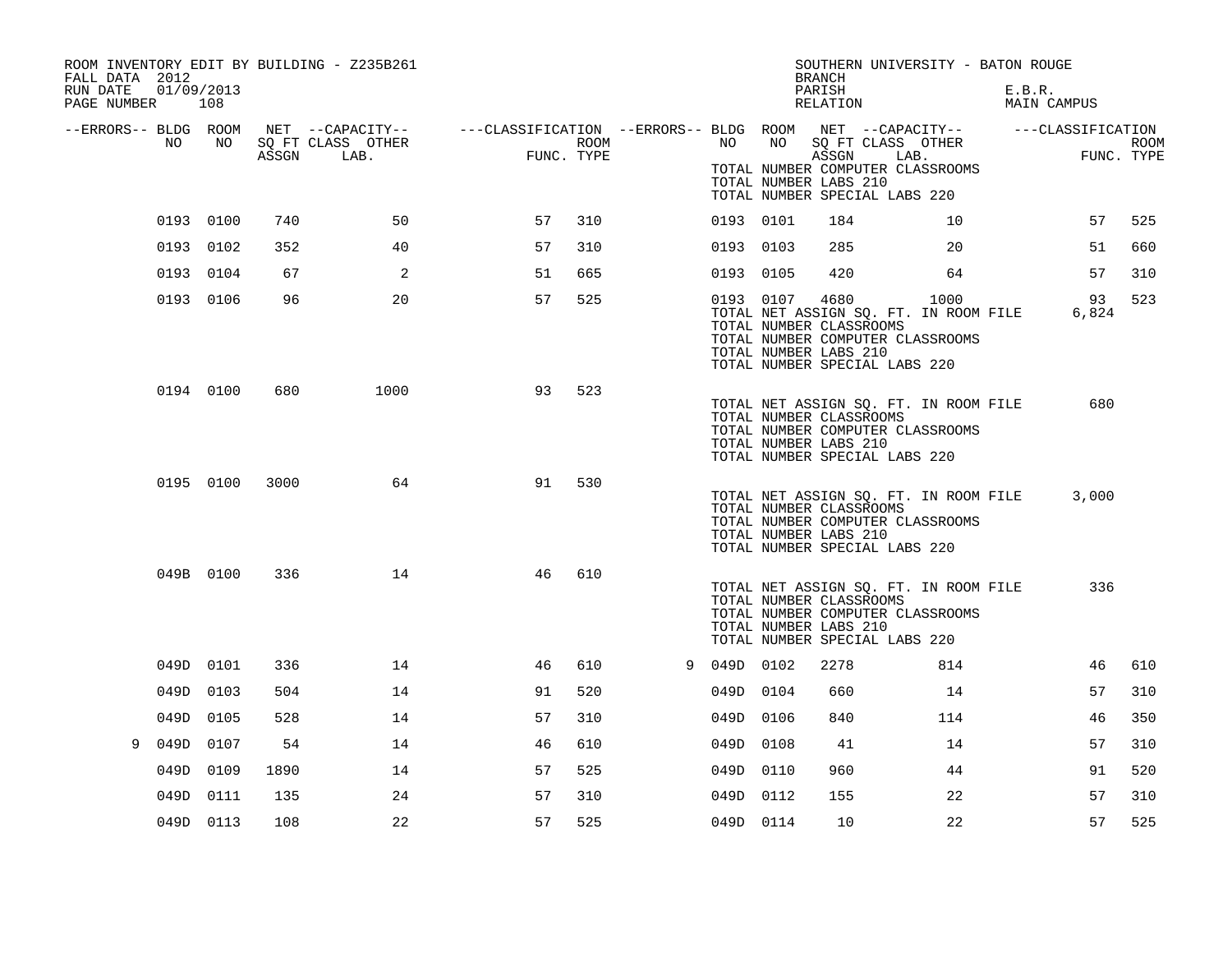| ROOM INVENTORY EDIT BY BUILDING - Z235B261<br>FALL DATA 2012<br>RUN DATE<br>PAGE NUMBER | 01/09/2013<br>109 |       |                                               |                                                 |             |   |      |            | <b>BRANCH</b><br>PARISH<br><b>RELATION</b> | SOUTHERN UNIVERSITY - BATON ROUGE             | E.B.R.<br><b>MAIN CAMPUS</b> |                           |
|-----------------------------------------------------------------------------------------|-------------------|-------|-----------------------------------------------|-------------------------------------------------|-------------|---|------|------------|--------------------------------------------|-----------------------------------------------|------------------------------|---------------------------|
| --ERRORS-- BLDG ROOM<br>NO                                                              | NO                | ASSGN | NET --CAPACITY--<br>SQ FT CLASS OTHER<br>LAB. | ---CLASSIFICATION --ERRORS-- BLDG<br>FUNC. TYPE | <b>ROOM</b> |   | NO   | ROOM<br>NO | ASSGN                                      | NET --CAPACITY--<br>SQ FT CLASS OTHER<br>LAB. | ---CLASSIFICATION            | <b>ROOM</b><br>FUNC. TYPE |
| 049D                                                                                    | 0115              | 1152  | 24                                            | 57                                              | 310         |   | 049D | 0116       | 352                                        | 14                                            | 46                           | 680                       |
| 049D                                                                                    | 0117              | 363   | 14                                            | 46                                              | 680         |   | 049D | 0118       | 374                                        | 14                                            | 46                           | 680                       |
| 049D                                                                                    | 0119              | 37    | 14                                            | 46                                              | 680         |   | 049D | 0120       | 37                                         | 14                                            | 46                           | 680                       |
| 049D                                                                                    | 0121              | 660   | 61                                            | 57                                              | 525         |   | 049D | 0122       | 180                                        | 44                                            | 57                           | 310                       |
| 049D                                                                                    | 0123              | 180   | 44                                            | 57                                              | 310         |   | 049D | 0124       | 1440                                       | 44                                            | 57                           | 310                       |
| 049D                                                                                    | 0125              | 420   | 49                                            | 57                                              | 525         |   | 049D | 0126       | 648                                        | 52                                            | 57                           | 525                       |
| 049D                                                                                    | 0127              | 93    | 24                                            | 57                                              | 310         |   | 049D | 0128       | 93                                         | 24                                            | 57                           | 310                       |
| 049D                                                                                    | 0129              | 512   | 24                                            | 57                                              | 525         |   | 049D | 0130       | 115                                        | 24                                            | 57                           | 310                       |
| 049D                                                                                    | 0131              | 134   | 24                                            | 57                                              | 310         |   | 049D | 0132       | 134                                        | 24                                            | 57                           | 310                       |
| 049D                                                                                    | 0133              | 134   | 24                                            | 57                                              | 310         |   | 049D | 0134       | 150                                        | 24                                            | 57                           | 310                       |
| 049D                                                                                    | 0135              | 48    | 24                                            | 57                                              | 525         | 9 | 049D | 0136       | 960                                        | 24                                            | 46                           | 610                       |
| 049D                                                                                    | 0137              | 224   | 24                                            | 81                                              | 081         | 9 | 049D | 0138       | 1556                                       | 24                                            | 46                           | 610                       |
| 049D                                                                                    | 0139              | 1465  | 24                                            | 57                                              | 525         |   | 049D | 0140       | 231                                        | 44                                            | 71                           | 750                       |
| 049D                                                                                    | 0140A             | 1231  | 24                                            | 71                                              | 750         |   | 049D | 0141       | 140                                        | 24                                            | 57                           | 525                       |
| 049D                                                                                    | 0142              | 59    | 24                                            | 57                                              | 525         |   | 049D | 0143       | 160                                        | 24                                            | 57                           | 525                       |
| 049D                                                                                    | 0144              | 50    | 44                                            | 57                                              | 310         |   | 049D | 0145       | 186                                        | 44                                            | 57                           | 310                       |
| 049D                                                                                    | 0146              | 92    | 44                                            | 48                                              | 530         |   | 049D | 0148       | 252                                        | 44                                            | 46                           | 610                       |
| 049D                                                                                    | 0149              | 72    | 44                                            | 57                                              | 310         |   | 049D | 0152       | 252                                        | 44                                            | 46                           | 610                       |
| 049D                                                                                    | 0153              | 72    | 44                                            | 57                                              | 310         |   |      | 049D 0155  | 60                                         | 44                                            | 48                           | 530                       |
| 049D                                                                                    | 0156              | 176   | 44                                            | 81                                              | 081         |   | 049D | 0157       | 100                                        | 44                                            | 57                           | 310                       |
| 049D                                                                                    | 0159              | 600   | 44                                            | 57                                              | 310         |   | 049D | 0160       | 680                                        | 44                                            | 57                           | 310                       |
| 049D                                                                                    | 0161              | 720   | 44                                            | 57                                              | 310         |   | 049D | 0162       | 624                                        | 44                                            | 57                           | 310                       |
| 049D                                                                                    | 0201              | 1440  | 44                                            | 57                                              | 310         |   | 049D | 0202       | 1296                                       | 44                                            | 48                           | 620                       |
| 049D                                                                                    | 0203              | 1116  | 44                                            | 57                                              | 310         |   | 049D | 0204       | 93                                         | 44                                            | 81                           | 081                       |
| 049D                                                                                    | 0205              | 437   | 44                                            | 48                                              | 530         |   | 049D | 0206       | 1240                                       | 94                                            | 46                           | 650                       |
|                                                                                         | 049D 0207         | 228   | 24                                            | 57                                              | 310         |   |      | 049D 0208  | 228                                        | 44                                            | 57                           | 310                       |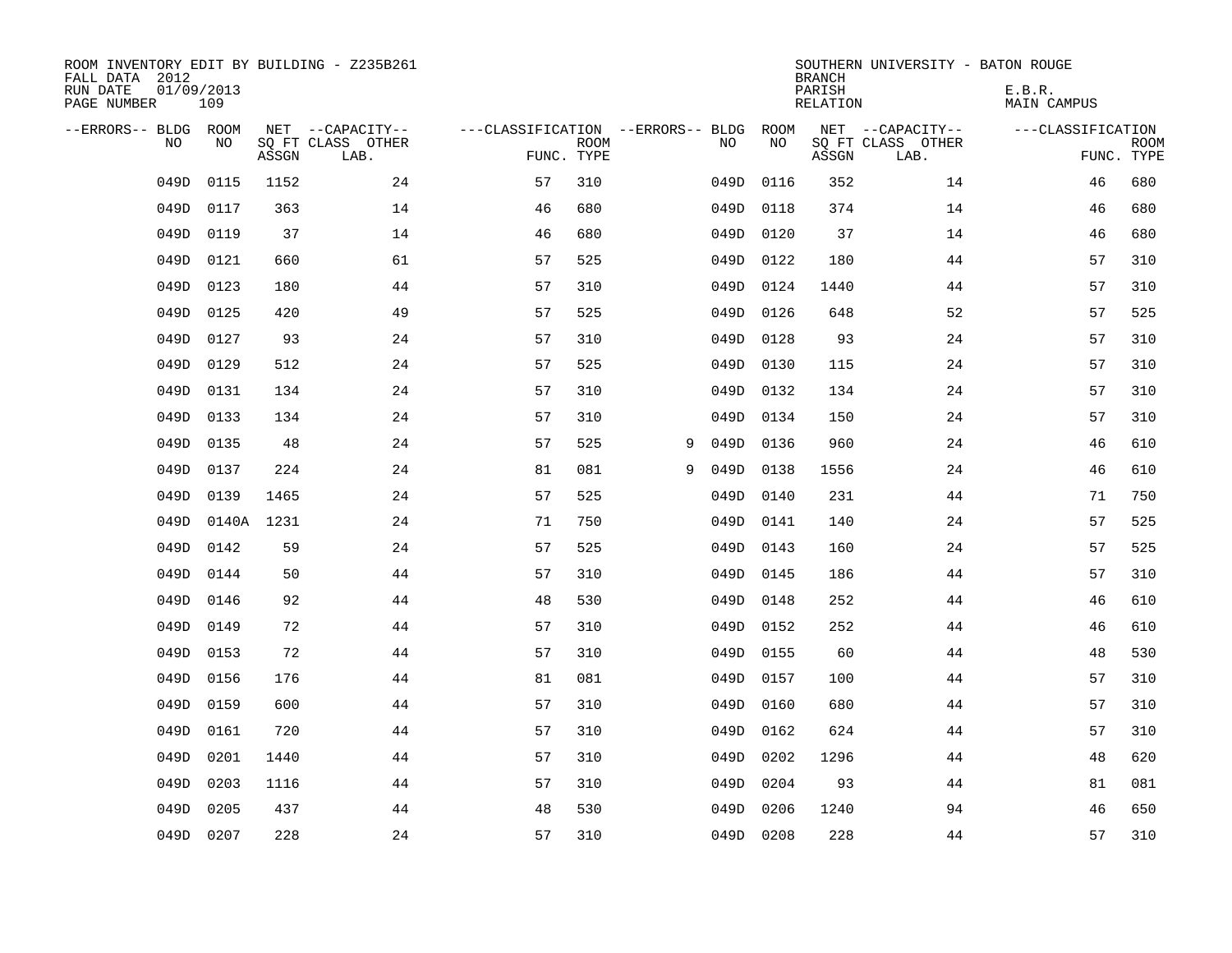| ROOM INVENTORY EDIT BY BUILDING - Z235B261<br>FALL DATA 2012<br>RUN DATE<br>PAGE NUMBER | 01/09/2013<br>110 |              |                                               |                                                 |             |      |              | <b>BRANCH</b><br>PARISH<br>RELATION | SOUTHERN UNIVERSITY - BATON ROUGE             | E.B.R.<br><b>MAIN CAMPUS</b> |                           |
|-----------------------------------------------------------------------------------------|-------------------|--------------|-----------------------------------------------|-------------------------------------------------|-------------|------|--------------|-------------------------------------|-----------------------------------------------|------------------------------|---------------------------|
| --ERRORS-- BLDG ROOM<br>N <sub>O</sub>                                                  | NO.               | ASSGN        | NET --CAPACITY--<br>SO FT CLASS OTHER<br>LAB. | ---CLASSIFICATION --ERRORS-- BLDG<br>FUNC. TYPE | <b>ROOM</b> | NO.  | ROOM<br>NO.  | ASSGN                               | NET --CAPACITY--<br>SQ FT CLASS OTHER<br>LAB. | ---CLASSIFICATION            | <b>ROOM</b><br>FUNC. TYPE |
|                                                                                         |                   |              |                                               |                                                 |             |      |              |                                     |                                               |                              |                           |
| 049D                                                                                    | 0209              | 77           | 24                                            | 57                                              | 310         | 049D | 0210         | 56                                  | 24                                            | 57                           | 310                       |
| 049D                                                                                    | 0211              | 147          | 24                                            | 57                                              | 310         | 049D | 0212         | 864                                 | 24                                            | 46                           | 350                       |
| 049D                                                                                    | 0213              | 504<br>63    | 24                                            | 57<br>57                                        | 310         | 049D | 0214         | 336<br>91                           | 24                                            | 57                           | 310                       |
| 049D                                                                                    | 0215              |              | 24                                            |                                                 | 310         | 049D | 0216         |                                     | 44                                            | 48                           | 530                       |
| 049D                                                                                    | 0217              | 138<br>120   | 24                                            | 57<br>57                                        | 310<br>310  | 049D | 0218         | 138<br>648                          | 24<br>24                                      | 57<br>57                     | 310                       |
| 049D                                                                                    | 0219              |              | 24                                            |                                                 |             | 049D | 0220         |                                     |                                               |                              | 525                       |
| 049D                                                                                    | 0221              | 460          | 24                                            | 46                                              | 350         | 049D | 0222         | 108                                 | 24                                            | 57                           | 310                       |
| 049D                                                                                    | 0223<br>0225      | 120          | 24                                            | 57                                              | 310         | 049D | 0224         | 180                                 | 24                                            | 57<br>57                     | 310<br>310                |
| 049D                                                                                    | 0226              | 210<br>54    | 24<br>24                                      | 57                                              | 310         | 049D | 0225B        | 36                                  | 24<br>24                                      | 57                           | 310                       |
| 049D                                                                                    |                   |              |                                               | 57                                              | 310         | 049D | 0227         | 144                                 |                                               |                              |                           |
| 049D<br>049D                                                                            | 0228              | 144          | 24<br>24                                      | 57<br>57                                        | 310<br>310  | 049D | 0229         | 814<br>252                          | 24<br>24                                      | 57<br>46                     | 310                       |
|                                                                                         | 0230              | 7040         |                                               |                                                 |             | 049D | 0231         |                                     |                                               |                              | 610                       |
| 049D<br>049D                                                                            | 0232<br>0234      | 252<br>370   | 24<br>24                                      | 46<br>51                                        | 610<br>660  | 049D | 0233<br>0235 | 370<br>54                           | 24<br>24                                      | 51<br>57                     | 660<br>310                |
|                                                                                         |                   | 50           |                                               | 57                                              | 310         | 049D |              |                                     |                                               |                              | 525                       |
| 049D<br>049D                                                                            | 0236              |              | 24<br>24                                      | 57                                              |             | 049D | 0238         | 40                                  | 24<br>24                                      | 57<br>57                     | 310                       |
|                                                                                         | 0244              | 5330         |                                               |                                                 | 310         | 049D | 0245         | 5330                                |                                               |                              | 523                       |
| 049D                                                                                    | 0301              | 1040         | 49                                            | 93                                              | 523         | 049D | 0302         | 780                                 | 49                                            | 93                           |                           |
| 049D                                                                                    | 0304<br>0306      | 2430<br>5832 | 300<br>2500                                   | 93                                              | 523         | 049D | 0305         | 780                                 | 49                                            | 93<br>93                     | 523<br>523                |
| 049D                                                                                    |                   |              |                                               | 93                                              | 523         | 049D | 0307         | 1040                                | 49                                            |                              |                           |
| 049D                                                                                    | 0308              | 325          | 49                                            | 57                                              | 310         | 049D | 0309         | 203                                 | 44                                            | 57                           | 310                       |
| 049D                                                                                    | 0310              | 48           | 24                                            | 57                                              | 525         | 049D | 0311         | 342                                 | 24                                            | 52                           | 630                       |
| 049D                                                                                    | 0312              | 140          | 24                                            | 57                                              | 525         | 049D | 0313         | 72                                  | 24                                            | 57                           | 310                       |
| 049D                                                                                    | 0314              | 4372         | 24                                            | 57                                              | 310         |      | 049D 0315    | 72                                  | 24                                            | 57                           | 310                       |
| 049D                                                                                    | 0316              | 329          | 24                                            | 52                                              | 630         | 049D | 0317         | 104                                 | 24                                            | 57                           | 525                       |
| 049D                                                                                    | 0318              | 48           | 24                                            | 57                                              | 525         | 049D | 0319         | 2025                                | 44                                            | 57                           | 310                       |
|                                                                                         | 049D 0320         | 325          | 44                                            | 57                                              | 310         |      | 049D 0321    | 252                                 | 44                                            | 46                           | 610                       |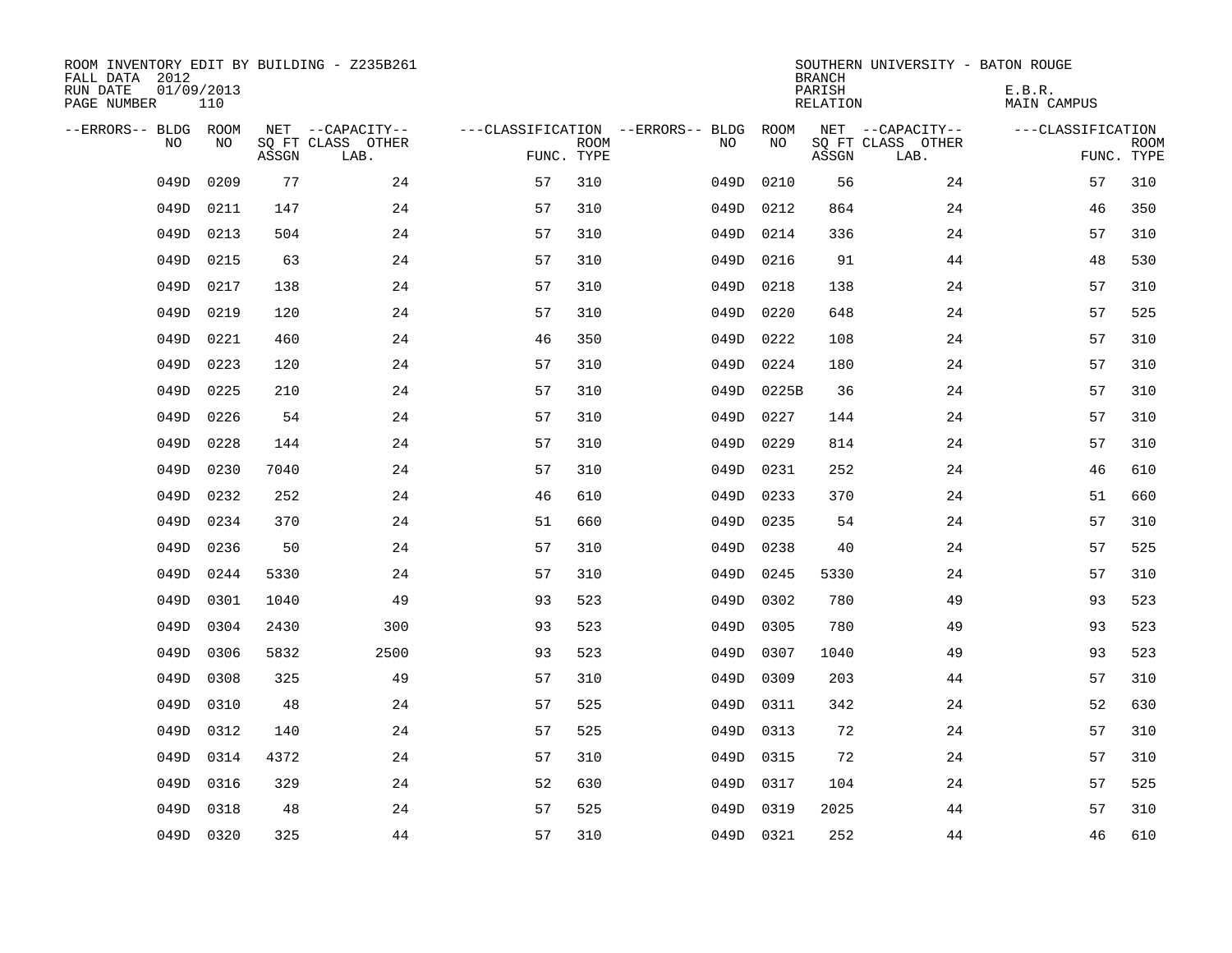| ROOM INVENTORY EDIT BY BUILDING - Z235B261<br>FALL DATA 2012<br>RUN DATE<br>PAGE NUMBER | 01/09/2013<br>111 |       |                           |                                        |                    |    |                                                               | <b>BRANCH</b><br>PARISH<br>RELATION | SOUTHERN UNIVERSITY - BATON ROUGE                                                                                | E.B.R.<br>MAIN CAMPUS |                           |
|-----------------------------------------------------------------------------------------|-------------------|-------|---------------------------|----------------------------------------|--------------------|----|---------------------------------------------------------------|-------------------------------------|------------------------------------------------------------------------------------------------------------------|-----------------------|---------------------------|
| --ERRORS-- BLDG ROOM<br>NO.                                                             | NO                |       | NET --CAPACITY--          | ---CLASSIFICATION --ERRORS-- BLDG ROOM |                    |    | NO                                                            |                                     | NET --CAPACITY--                                                                                                 | ---CLASSIFICATION     |                           |
|                                                                                         |                   | ASSGN | SQ FT CLASS OTHER<br>LAB. |                                        | ROOM<br>FUNC. TYPE | NO |                                                               | ASSGN                               | SQ FT CLASS OTHER<br>LAB.                                                                                        |                       | <b>ROOM</b><br>FUNC. TYPE |
| 049D                                                                                    | 0322              | 252   | 44                        | 46                                     | 610                |    | 049D 109A                                                     | 672                                 | 44                                                                                                               | 57                    | 310                       |
|                                                                                         | 049D 125A         | 585   | 44                        | 57                                     | 310                |    | 049D 126A<br>TOTAL NUMBER CLASSROOMS<br>TOTAL NUMBER LABS 210 | 558                                 | 44<br>TOTAL NET ASSIGN SQ. FT. IN ROOM FILE<br>TOTAL NUMBER COMPUTER CLASSROOMS<br>TOTAL NUMBER SPECIAL LABS 220 | 57<br>78,961          | 310                       |
|                                                                                         | 091A 0105         | 3541  | 335                       | 45                                     | 610                |    | 091A 0105A                                                    | 107                                 |                                                                                                                  | 45                    | 615                       |
|                                                                                         | 091A 0105C        | 157   |                           | 11                                     | 215                |    | 091A 0105D                                                    | 117                                 |                                                                                                                  | 11                    | 215                       |
|                                                                                         | 091A 0106         | 358   |                           | 91                                     | 650                |    | 091A 0107                                                     | 358                                 |                                                                                                                  | 91                    | 650                       |
|                                                                                         | 091A 0111         | 169   | 11                        | 51                                     | 310                |    | 091A 0112                                                     | 169                                 | 11                                                                                                               | 51                    | 310                       |
|                                                                                         | 091A 0113         | 169   | 11                        | 51                                     | 310                |    | 091A 0114                                                     | 169                                 | 11                                                                                                               | 51                    | 310                       |
|                                                                                         | 091A 0115         | 159   | 18                        | 51                                     | 310                |    | 091A 0116                                                     | 159                                 | 11                                                                                                               | 51                    | 310                       |
|                                                                                         | 091A 0117         | 169   | 11                        | 51                                     | 310                |    | 091A 0118                                                     | 169                                 | 11                                                                                                               | 51                    | 310                       |
|                                                                                         | 091A 0119         | 169   | 18                        | 51                                     | 310                |    | 091A 0120                                                     | 169                                 | 11                                                                                                               | 51                    | 310                       |
|                                                                                         | 091A 0121         | 676   | 10                        | 53                                     | 315                |    | 091A 0122                                                     | 680                                 | 12                                                                                                               | 53                    | 315                       |
|                                                                                         | 091A 0122A        | 93    | 10                        | 53                                     | 315                |    | 091A 0122B                                                    | 18                                  | 10                                                                                                               | 11                    | 215                       |
|                                                                                         | 091A 0123         | 59    | 10                        | 53                                     | 315                |    | 091A 0124                                                     | 59                                  | 5                                                                                                                | 48                    | 410                       |
|                                                                                         | 091A 0125A        | 83    | 10                        | 11                                     | 215                |    | 091A 0125B                                                    | 69                                  | 10                                                                                                               | 11                    | 215                       |
|                                                                                         | 091A 0125C        | 83    | 10                        | 11                                     | 215                |    | 091A 0125D                                                    | 103                                 | 10                                                                                                               | 11                    | 215                       |
|                                                                                         | 091A 0125E        | 103   | 10                        | 11                                     | 215                |    | TOTAL NUMBER CLASSROOMS<br>TOTAL NUMBER LABS 210              |                                     | TOTAL NET ASSIGN SQ. FT. IN ROOM FILE<br>TOTAL NUMBER COMPUTER CLASSROOMS<br>TOTAL NUMBER SPECIAL LABS 220       | 8,334                 |                           |
|                                                                                         | 091B 0104         | 537   | 12                        | 11                                     | 220                |    | 091B 0105                                                     | 352                                 | 7                                                                                                                | 11                    | 220                       |
|                                                                                         | 091B 0106         | 347   | 7                         | 11                                     | 220                |    | 091B 0107                                                     | 419                                 | 8                                                                                                                | 11                    | 220                       |
|                                                                                         | 091B 0108         | 266   | 5                         | 11                                     | 220                |    | 091B 0109                                                     | 352                                 | 7                                                                                                                | 11                    | 220                       |
|                                                                                         | 091B 0112         | 266   | 20                        | 11                                     | 220                |    | 091B 0114                                                     | 347                                 | 28                                                                                                               | 48                    | 410                       |
|                                                                                         | 091B 0116         | 124   | 21                        | 51                                     | 310                |    | 091B 0116A                                                    | 19                                  | $\mathbf{1}$                                                                                                     | 53                    | 315                       |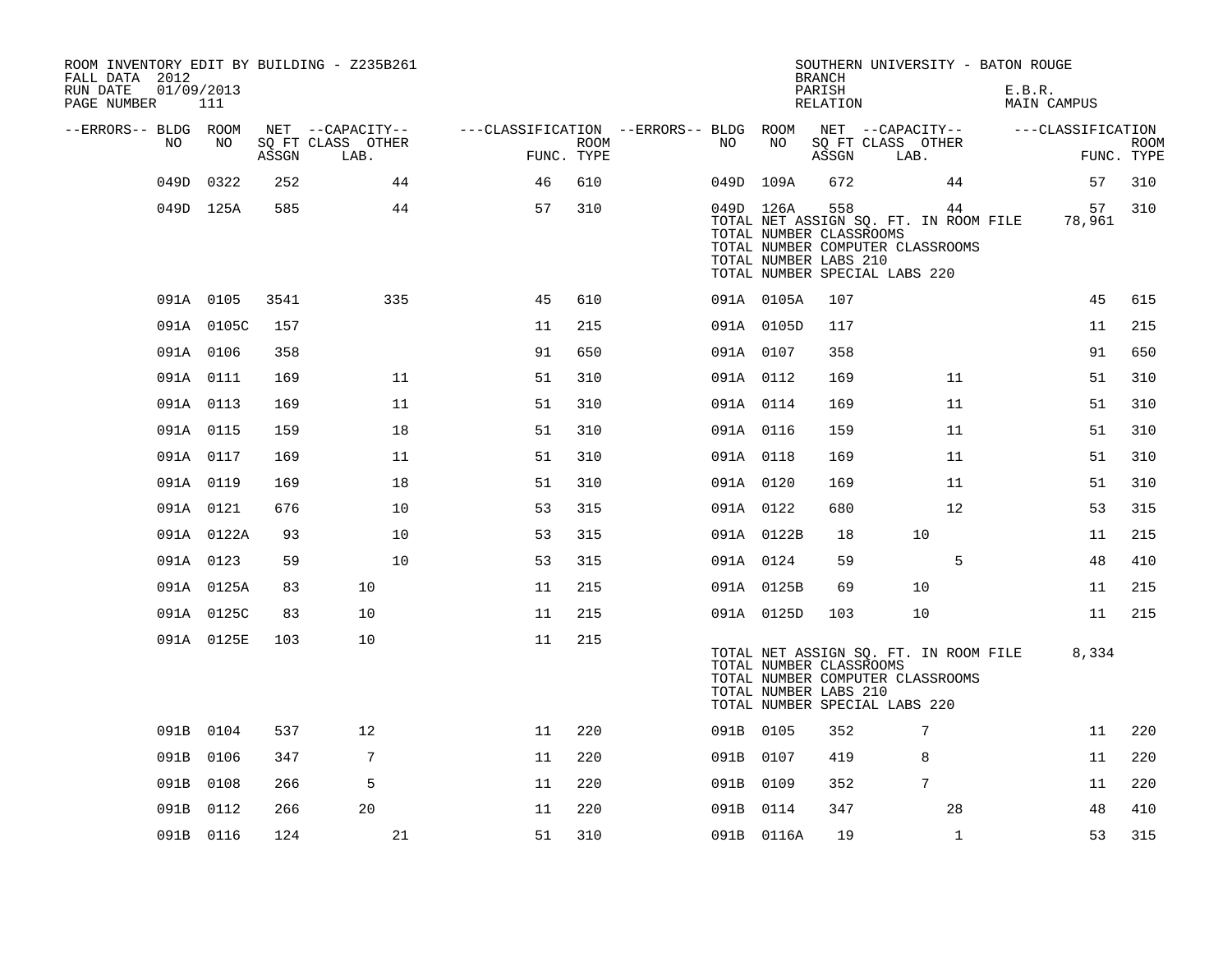| ROOM INVENTORY EDIT BY BUILDING - Z235B261<br>FALL DATA 2012<br>RUN DATE<br>01/09/2013<br>PAGE NUMBER | 112        |       |                           |                                        |      |           |                                                  | <b>BRANCH</b><br>PARISH<br>RELATION | SOUTHERN UNIVERSITY - BATON ROUGE                                                                                | E.B.R. | MAIN CAMPUS                                    |                           |
|-------------------------------------------------------------------------------------------------------|------------|-------|---------------------------|----------------------------------------|------|-----------|--------------------------------------------------|-------------------------------------|------------------------------------------------------------------------------------------------------------------|--------|------------------------------------------------|---------------------------|
| --ERRORS-- BLDG ROOM                                                                                  |            |       | NET --CAPACITY--          | ---CLASSIFICATION --ERRORS-- BLDG ROOM |      |           |                                                  |                                     | NET --CAPACITY-- ---CLASSIFICATION                                                                               |        |                                                |                           |
| NO.                                                                                                   | NO         | ASSGN | SQ FT CLASS OTHER<br>LAB. | FUNC. TYPE                             | ROOM | NO        | NO                                               | ASSGN                               | SQ FT CLASS OTHER<br>LAB.                                                                                        |        |                                                | <b>ROOM</b><br>FUNC. TYPE |
|                                                                                                       | 091B 0117  | 728   | 50                        | 22                                     | 455  |           | 091B 0118                                        | 2574                                | 100                                                                                                              |        | 11                                             | 210                       |
|                                                                                                       | 091B 0119  | 124   | 11                        | 51                                     | 310  |           | 091B 0119A                                       | 19                                  | 10                                                                                                               |        | 53                                             | 315                       |
|                                                                                                       | 091B 0120  | 267   | 11                        | 51                                     | 310  |           | 091B 0121                                        | 267                                 | 11                                                                                                               |        | 51                                             | 310                       |
|                                                                                                       | 091B 0123  | 35    | $\mathbf{1}$              | 51                                     | 310  | 091B 0124 | TOTAL NUMBER CLASSROOMS<br>TOTAL NUMBER LABS 210 | 217                                 | 20<br>TOTAL NET ASSIGN SQ. FT. IN ROOM FILE<br>TOTAL NUMBER COMPUTER CLASSROOMS<br>TOTAL NUMBER SPECIAL LABS 220 |        | 22<br>7,260<br>$\mathbf{1}$<br>$7\overline{ }$ | 455                       |
|                                                                                                       | 091C 0124  | 217   | 20                        | 22                                     | 455  |           | TOTAL NUMBER CLASSROOMS<br>TOTAL NUMBER LABS 210 |                                     | TOTAL NET ASSIGN SQ. FT. IN ROOM FILE<br>TOTAL NUMBER COMPUTER CLASSROOMS<br>TOTAL NUMBER SPECIAL LABS 220       |        | 217                                            |                           |
|                                                                                                       | 128A 0100  | 336   | 40                        | 57                                     | 315  |           | TOTAL NUMBER CLASSROOMS<br>TOTAL NUMBER LABS 210 |                                     | TOTAL NET ASSIGN SQ. FT. IN ROOM FILE<br>TOTAL NUMBER COMPUTER CLASSROOMS<br>TOTAL NUMBER SPECIAL LABS 220       |        | 336                                            |                           |
|                                                                                                       | 128B 0100  | 336   | 40                        | 57                                     | 315  |           | TOTAL NUMBER CLASSROOMS<br>TOTAL NUMBER LABS 210 |                                     | TOTAL NET ASSIGN SQ. FT. IN ROOM FILE<br>TOTAL NUMBER COMPUTER CLASSROOMS<br>TOTAL NUMBER SPECIAL LABS 220       |        | 336                                            |                           |
|                                                                                                       | 129A 0102  | 336   | 40                        | 57                                     | 315  |           | 129A 0102A                                       | 84                                  | 10                                                                                                               |        | 57                                             | 315                       |
|                                                                                                       | 129A 0102B | 90    | 20                        | 57                                     | 315  |           | 129A 0102C                                       | 192                                 | 20                                                                                                               |        | 57                                             | 315                       |
|                                                                                                       | 129A 0102D | 70    | 10                        | 57                                     | 315  |           | 129A 0102E                                       | 30                                  | 10                                                                                                               |        | 57                                             | 315                       |
|                                                                                                       | 129A 0102F | 92    | 10                        | 57                                     | 315  | 129A 0103 |                                                  | 110                                 | 60                                                                                                               |        | 48                                             | 550                       |
|                                                                                                       | 129A 0104  | 76    | 46                        | 48                                     | 550  | 129A 0105 |                                                  | 115                                 | 64                                                                                                               |        | 93                                             | 550                       |
|                                                                                                       | 129A 0110  | 76    | 46                        | 48                                     | 550  | 129A 0111 |                                                  | 64                                  | 11                                                                                                               |        | 57                                             | 310                       |
|                                                                                                       | 129A 0111A | 240   | 31                        | 57                                     | 310  |           | 129A 0111B                                       | 44                                  | 10                                                                                                               |        | 57                                             | 310                       |
|                                                                                                       | 129A 0112  | 45    | 10                        | 57                                     | 310  |           | 129A 0112A                                       | 56                                  | 20                                                                                                               |        | 46                                             | 650                       |
|                                                                                                       | 129A 0116  | 25    | 10                        | 51                                     | 555  | 129A 0117 |                                                  | 128                                 | 11                                                                                                               |        | 57                                             | 310                       |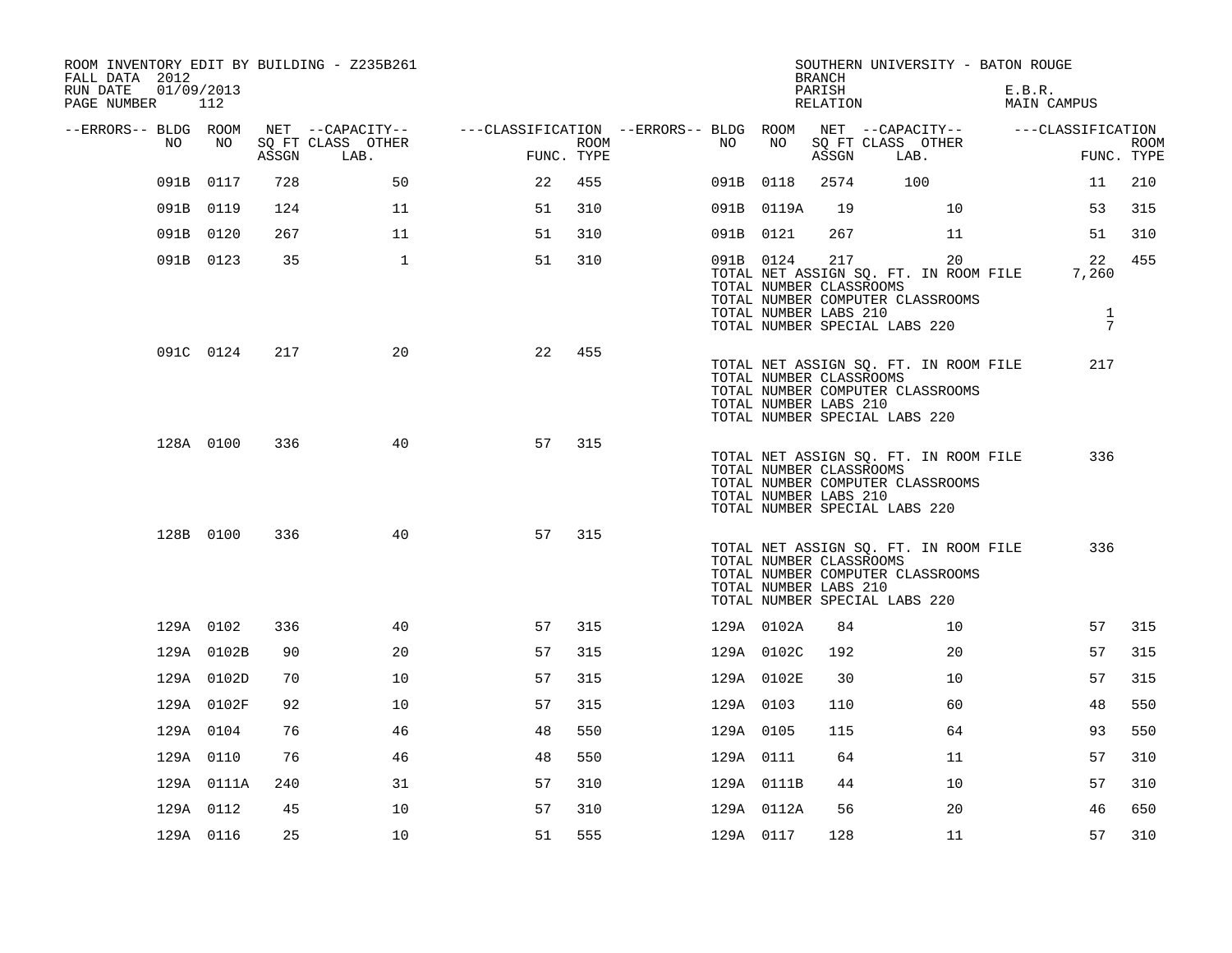| ROOM INVENTORY EDIT BY BUILDING - Z235B261<br>FALL DATA 2012<br>RUN DATE<br>PAGE NUMBER | 01/09/2013<br>113 |              |                                               |            |             |                                         |            | <b>BRANCH</b><br>PARISH<br><b>RELATION</b> | SOUTHERN UNIVERSITY - BATON ROUGE             | E.B.R.<br><b>MAIN CAMPUS</b> |                           |
|-----------------------------------------------------------------------------------------|-------------------|--------------|-----------------------------------------------|------------|-------------|-----------------------------------------|------------|--------------------------------------------|-----------------------------------------------|------------------------------|---------------------------|
| --ERRORS-- BLDG ROOM<br>NO.                                                             | NO                | ASSGN        | NET --CAPACITY--<br>SQ FT CLASS OTHER<br>LAB. | FUNC. TYPE | <b>ROOM</b> | ---CLASSIFICATION --ERRORS-- BLDG<br>NO | ROOM<br>NO | ASSGN                                      | NET --CAPACITY--<br>SQ FT CLASS OTHER<br>LAB. | ---CLASSIFICATION            | <b>ROOM</b><br>FUNC. TYPE |
| 129A                                                                                    | 0117A             | 210          | 11                                            | 57         | 310         |                                         | 129A 0118  | 322                                        | 10                                            | 57                           | 315                       |
|                                                                                         | 129A 0118A        | 28           | $\mathbf 1$                                   | 57         | 315         |                                         | 129A 0118B | 28                                         | $\mathbf{1}$                                  | 57                           | 310                       |
|                                                                                         | 129A 0119         | 226          | 21                                            | 57         | 310         |                                         | 129A 0119A | 126                                        | 10                                            | 57                           | 310                       |
|                                                                                         | 129A 0119B        | 126          | 11                                            | 57         | 310         |                                         | 129A 0120  | 92                                         | 10                                            | 48                           | 550                       |
|                                                                                         | 129A 0120A        | 114          | 11                                            | 57         | 310         |                                         | 129A 0120B | 14                                         | $\mathbf{1}$                                  | 48                           | 550                       |
|                                                                                         | 129A 0121         | 89           | 10                                            | 48         | 550         |                                         | 129A 0121A | 100                                        | 11                                            | 57                           | 310                       |
|                                                                                         | 129A 0121B        | 150          | 10                                            | 57         | 315         |                                         | 129A 0121C | 45                                         | $\mathbf{1}$                                  | 57                           | 315                       |
|                                                                                         | 129A 0125B        | 92           | 10                                            | 57         | 350         |                                         | 129A 0126  | 97                                         | 10                                            | 51                           | 550                       |
|                                                                                         | 129A 0126A        | 9            | $\mathbf{1}$                                  | 51         | 555         |                                         | 129A 0126C | 5                                          | $\mathbf{1}$                                  | 51                           | 555                       |
|                                                                                         | 129A 0126D        | 49           | $\mathbf{1}$                                  | 57         | 310         |                                         | 129A 0126E | 9                                          | $\mathbf{1}$                                  | 51                           | 555                       |
|                                                                                         | 129A 0127         | 96           | 10                                            | 51         | 550         |                                         | 129A 0128  | 92                                         | 10                                            | 51                           | 550                       |
|                                                                                         | 129A 0128A        | $\mathbf{1}$ | $\mathbf{1}$                                  | 51         | 555         |                                         | 129A 0128B | 1                                          | $\mathbf{1}$                                  | 51                           | 555                       |
|                                                                                         | 129A 0140A        | 72           |                                               | 51         | 555         |                                         | 129A 0140C | 1104                                       | 100                                           | 71                           | 720                       |
|                                                                                         | 129A 0140D        | 70           | 10                                            | 51         | 555         |                                         | 129A 0140E | 160                                        | 20                                            | 51                           | 555                       |
|                                                                                         | 129A 0140F        | 55           | 10                                            | 51         | 555         |                                         | 129A 0140G | 50                                         | 10                                            | 51                           | 555                       |
| 9                                                                                       | 129A 0147         | 1860         | 1040                                          | 48         | 410         |                                         | 129A 0147A | 220                                        | 20                                            | 48                           | 410                       |
|                                                                                         | 129A 0147C        | 220          | 20                                            | 46         | 350         |                                         | 129A 0202  | 1176                                       | 60                                            | 48                           | 550                       |
|                                                                                         | 129A 0203         | 1176         | 60                                            | 48         | 550         |                                         | 129A 0204  | 1176                                       | 60                                            | 48                           | 550                       |
|                                                                                         | 129A 0205         | 1176         |                                               | 48         | 550         |                                         | 129A 0210  | 768                                        | 45                                            | 48                           | 550                       |
|                                                                                         | 129A 0211         | 1104         | 10                                            | 48         | 550         |                                         | 129A 0211A | 56                                         | 10                                            | 51                           | 555                       |
|                                                                                         | 129A 0211B        | 240          | 20                                            | 51         | 555         |                                         | 129A 0211C | 56                                         | 10                                            | 51                           | 555                       |
|                                                                                         | 129A 0212         | 189          | 20                                            | 51         | 555         |                                         | 129A 0213  | 1218                                       | 16                                            | 48                           | 550                       |
|                                                                                         | 129A 0213A        | 76           | $\mathbf{1}$                                  | 57         | 310         |                                         | 129A 0213B | 100                                        | 14                                            | 51                           | 555                       |
|                                                                                         | 129A 0213C        | 268          | 20                                            | 51         | 555         |                                         | 129A 0213D | 98                                         | 10                                            | 51                           | 555                       |
|                                                                                         | 129A 0213E        | 77           | 10                                            | 51         | 555         |                                         | 129A 0214  | 100                                        | 10                                            | 57                           | 310                       |
|                                                                                         | 129A 0214B        | 77           | 10                                            | 51         | 555         |                                         | 129A 0215  | 1073                                       | 15                                            | 48                           | 550                       |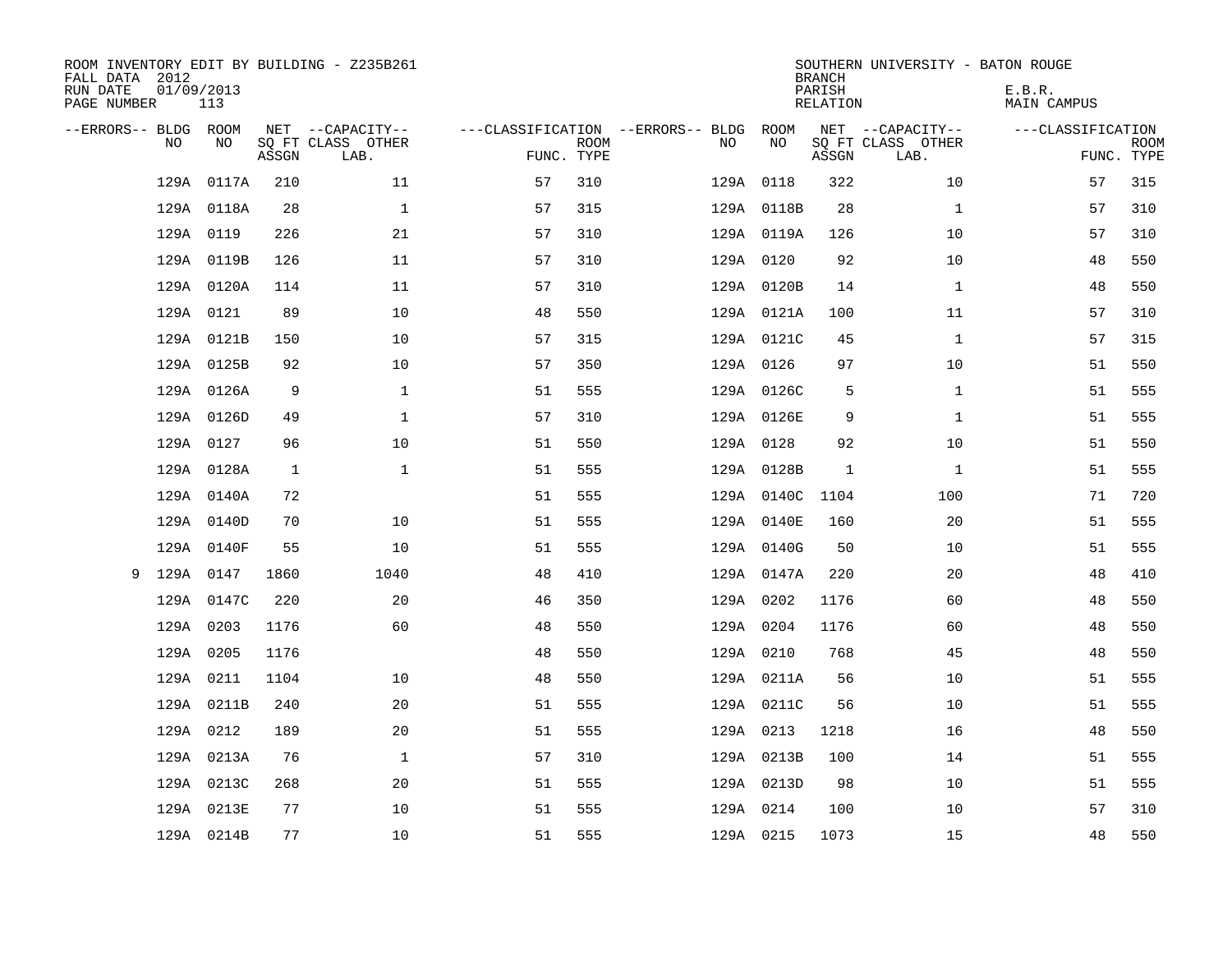| ROOM INVENTORY EDIT BY BUILDING - Z235B261<br>FALL DATA 2012<br>RUN DATE<br>PAGE NUMBER | 01/09/2013<br>114 |       |                                       |                                                         |      |           |                                                  | <b>BRANCH</b><br>PARISH<br>RELATION | SOUTHERN UNIVERSITY - BATON ROUGE                                                                                | E.B.R.<br>MAIN CAMPUS |             |
|-----------------------------------------------------------------------------------------|-------------------|-------|---------------------------------------|---------------------------------------------------------|------|-----------|--------------------------------------------------|-------------------------------------|------------------------------------------------------------------------------------------------------------------|-----------------------|-------------|
| --ERRORS-- BLDG ROOM<br>NO.                                                             | NO.               |       | NET --CAPACITY--<br>SQ FT CLASS OTHER | ---CLASSIFICATION --ERRORS-- BLDG ROOM NET --CAPACITY-- | ROOM | NO        | NO                                               |                                     | SQ FT CLASS OTHER                                                                                                | ---CLASSIFICATION     | <b>ROOM</b> |
|                                                                                         |                   | ASSGN | LAB.                                  | FUNC. TYPE                                              |      |           |                                                  | ASSGN                               | LAB.                                                                                                             |                       | FUNC. TYPE  |
|                                                                                         | 129A 0215A        | 135   | 11                                    | 57                                                      | 310  |           | 129A 0215B 176                                   |                                     | 10                                                                                                               | 48                    | 550         |
|                                                                                         | 129A 0215C        | 130   | 10                                    | 11                                                      | 215  |           | TOTAL NUMBER CLASSROOMS<br>TOTAL NUMBER LABS 210 |                                     | TOTAL NET ASSIGN SQ. FT. IN ROOM FILE<br>TOTAL NUMBER COMPUTER CLASSROOMS<br>TOTAL NUMBER SPECIAL LABS 220       | 18,450                |             |
|                                                                                         | 129B 0404         | 1368  | 90                                    | 51                                                      | 550  | 129B 0405 |                                                  | 868                                 | 50                                                                                                               | 51                    | 550         |
|                                                                                         | 129B 0406         | 1344  | 90                                    | 51                                                      | 550  | 129B 0501 |                                                  | 1400                                | 90                                                                                                               | 51                    | 550         |
|                                                                                         | 129B 0501C        | 49    |                                       | 51                                                      | 555  | 129B 0502 |                                                  | 868                                 | 50                                                                                                               | 51                    | 550         |
|                                                                                         | 129B 0503         | 952   | 60                                    | 51                                                      | 550  |           | 129B 0503C                                       | 42                                  |                                                                                                                  | 51                    | 555         |
|                                                                                         | 129B 0506         | 920   | 60                                    | 51                                                      | 550  |           | 129B 0506A                                       | 48                                  |                                                                                                                  | 51                    | 555         |
|                                                                                         | 129B 0506C        | 136   | $\mathbf{1}$                          | 57                                                      | 310  | 129B 0509 |                                                  | 144                                 |                                                                                                                  | 11                    | 115         |
|                                                                                         | 129B 0512         | 204   |                                       | 46                                                      | 350  | 129B 0513 |                                                  | 144                                 | $\mathbf{1}$                                                                                                     | 57                    | 310         |
|                                                                                         | 129B 0514         | 1512  | 100                                   | 51                                                      | 550  |           | 129B 0514A                                       | 24                                  | $\mathbf{1}$                                                                                                     | 51                    | 555         |
|                                                                                         | 129B 0514B        | 24    | $\mathbf{1}$                          | 51                                                      | 555  |           | 129B 0514C                                       | 136                                 | 11                                                                                                               | 57                    | 310         |
|                                                                                         | 129B 0514F        | 135   | 10                                    | 51                                                      | 635  | 129B 0515 |                                                  | 1536                                | 100                                                                                                              | 51                    | 550         |
|                                                                                         | 129B 0516         | 1536  | 100                                   | 51                                                      | 550  | 129B 0517 | TOTAL NUMBER CLASSROOMS<br>TOTAL NUMBER LABS 210 | 160                                 | 10<br>TOTAL NET ASSIGN SQ. FT. IN ROOM FILE<br>TOTAL NUMBER COMPUTER CLASSROOMS<br>TOTAL NUMBER SPECIAL LABS 220 | 46<br>13,550          | 650         |
|                                                                                         | 129C 0301         | 6780  | 100                                   | 51                                                      | 670  |           | 129C 0301A                                       | 75                                  | 10                                                                                                               | 51                    | 675         |
|                                                                                         | 129C 0301B        | 75    | 10                                    | 51                                                      | 675  | 129C 0302 |                                                  | 322                                 | 20                                                                                                               | 57                    | 315         |
|                                                                                         | 129C 0302A        | 40    | $\mathbf 1$                           | 57                                                      | 315  | 129C 0303 |                                                  | 270                                 | 20                                                                                                               | 51                    | 555         |
|                                                                                         | 129C 0303A        | 40    | $\mathbf{1}$                          | 51                                                      | 555  |           | 129C 0303B                                       | 40                                  | $\mathbf{1}$                                                                                                     | 51                    | 555         |
|                                                                                         | 129C 0304         | 99    | $\mathbf 1$                           | 57                                                      | 310  | 129C 0307 |                                                  | 920                                 | 10                                                                                                               | 51                    | 550         |
|                                                                                         | 129C 0307A        | 176   | 30                                    | 51                                                      | 555  |           | 129C 0307B                                       | 108                                 | 30                                                                                                               | 51                    | 555         |
| 129C                                                                                    | 0307C             | 53    | $\mathbf{1}$                          | 51                                                      | 555  |           | 129C 0307D                                       | 53                                  | $\mathbf 1$                                                                                                      | 11                    | 215         |
|                                                                                         | 129C 0308         | 1440  | 72                                    | 46                                                      | 610  |           | 129C 0308A                                       | 176                                 | 20                                                                                                               | 48                    | 615         |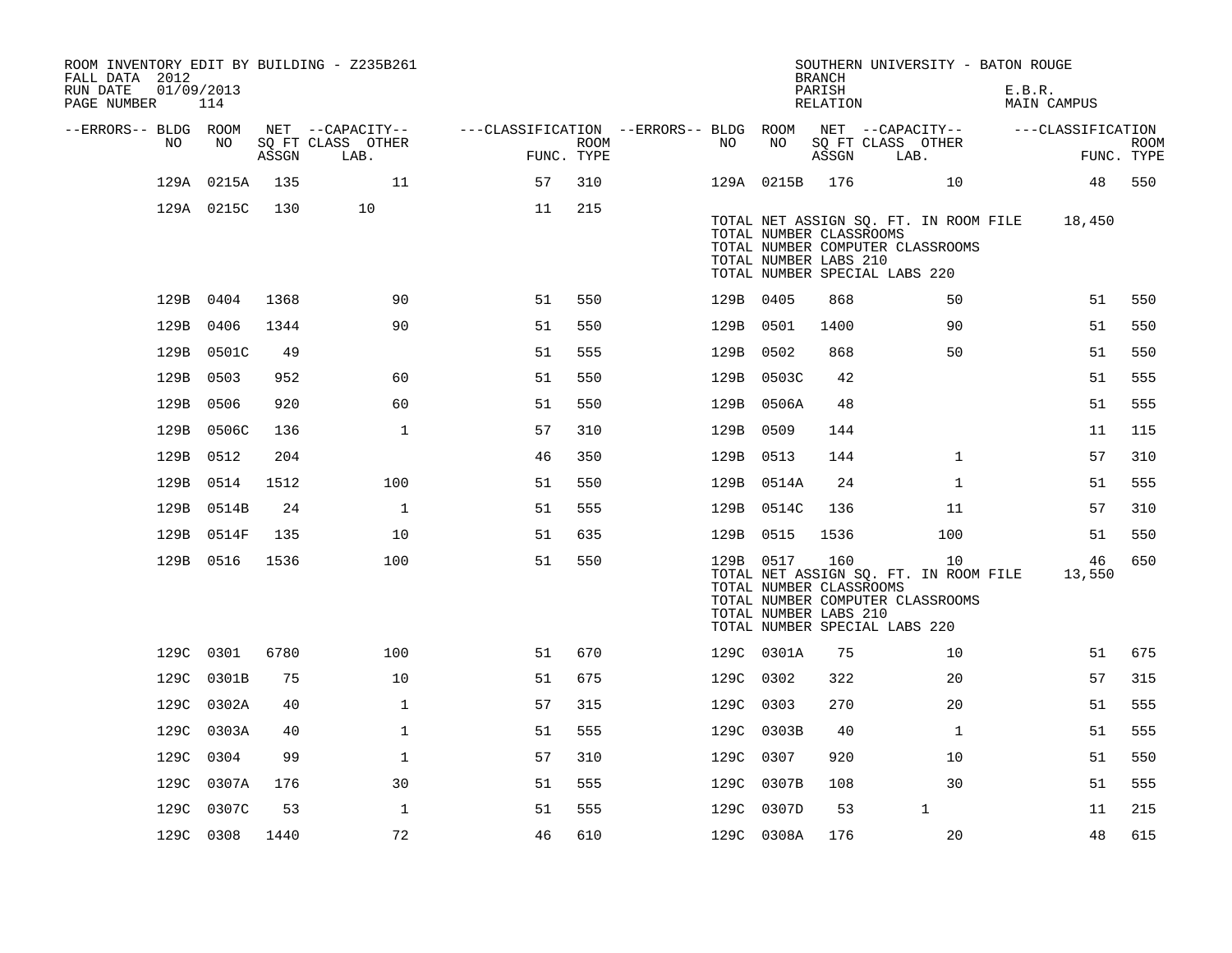| ROOM INVENTORY EDIT BY BUILDING - Z235B261<br>FALL DATA 2012<br>RUN DATE<br>PAGE NUMBER | 01/09/2013<br>115 |       |                           |            |             |                                   |      |            | <b>BRANCH</b><br>PARISH<br>RELATION                    | SOUTHERN UNIVERSITY - BATON ROUGE                                                                                | E.B.R.<br><b>MAIN CAMPUS</b> |                           |
|-----------------------------------------------------------------------------------------|-------------------|-------|---------------------------|------------|-------------|-----------------------------------|------|------------|--------------------------------------------------------|------------------------------------------------------------------------------------------------------------------|------------------------------|---------------------------|
| --ERRORS-- BLDG ROOM                                                                    |                   |       | NET --CAPACITY--          |            |             | ---CLASSIFICATION --ERRORS-- BLDG |      | ROOM       |                                                        | NET --CAPACITY--                                                                                                 | ---CLASSIFICATION            |                           |
| NO                                                                                      | NO                | ASSGN | SQ FT CLASS OTHER<br>LAB. | FUNC. TYPE | <b>ROOM</b> | NO.                               |      | NO         | ASSGN                                                  | SQ FT CLASS OTHER<br>LAB.                                                                                        |                              | <b>ROOM</b><br>FUNC. TYPE |
| 129C                                                                                    | 0309              | 170   | 20                        | 48         | 615         | 129C                              |      | 0309A      | 20                                                     | $\mathbf{1}$                                                                                                     | 48                           | 615                       |
| 129C                                                                                    | 0310              | 170   | 20                        | 48         | 615         |                                   | 129C | 0310A      | 20                                                     | $\mathbf{1}$                                                                                                     | 48                           | 615                       |
| 129C                                                                                    | 0311              | 108   | 20                        | 71         | 730         |                                   |      | 129C 0312  | 160                                                    | 20                                                                                                               | 51                           | 555                       |
| 129C                                                                                    | 0313              | 304   | 20                        | 61         | 310         |                                   | 129C | 0315       | 244                                                    | 20                                                                                                               | 51                           | 635                       |
| 129C                                                                                    | 0316              | 667   | 30                        | 51         | 635         |                                   | 129C | 0317       | 667                                                    | 30                                                                                                               | 51                           | 635                       |
| 129C                                                                                    | 0319              | 2720  | 200                       | 51         | 635         |                                   |      | 129C 0319B | 384                                                    | 40                                                                                                               | 51                           | 635                       |
| 129C                                                                                    | 0319C             | 96    | 10                        | 51         | 635         |                                   |      | 129C 0319D | 60                                                     | 10                                                                                                               | 51                           | 635                       |
| 129C                                                                                    | 0319E             | 60    | 10                        | 51         | 635         |                                   | 129C | 0319F      | 100                                                    | 20                                                                                                               | 51                           | 635                       |
| 129C                                                                                    | 0319G             | 117   | 20                        | 51         | 635         |                                   | 129C | 0319H      | 45                                                     | $\mathbf{1}$                                                                                                     | 51                           | 635                       |
| 129C                                                                                    | 0320              | 1006  | 120                       | 51         | 555         |                                   |      | 129C 0320A | 64                                                     | 10                                                                                                               | 51                           | 555                       |
| 129C                                                                                    | 0320B             | 81    | 10                        | 51         | 555         |                                   |      | 129C 0320C | 64                                                     | 10                                                                                                               | 51                           | 555                       |
|                                                                                         | 129C 0320D        | 44    | 10                        | 51         | 555         |                                   |      | 129C 0320E | 45<br>TOTAL NUMBER CLASSROOMS<br>TOTAL NUMBER LABS 210 | 10<br>TOTAL NET ASSIGN SQ. FT. IN ROOM FILE<br>TOTAL NUMBER COMPUTER CLASSROOMS<br>TOTAL NUMBER SPECIAL LABS 220 | 51<br>18,083                 | 555                       |
|                                                                                         | 131A 0011         | 201   | 11                        | 91         | 920         |                                   |      | 131A 0011A | 94                                                     | 22                                                                                                               | 74                           | 919                       |
|                                                                                         | 131A 0012         | 201   | 11                        | 91         | 920         |                                   |      | 131A 0013  | 201                                                    | 11                                                                                                               | 91                           | 920                       |
|                                                                                         | 131A 0013A        | 94    | 22                        | 74         | 919         |                                   |      | 131A 0014  | 201                                                    | 11                                                                                                               | 91                           | 920                       |
|                                                                                         | 131A 0014A        | 94    | 11                        | 74         | 919         |                                   |      | 131A 0015  | 201                                                    | 11                                                                                                               | 91                           | 920                       |
|                                                                                         | 131A 0016         | 201   | 11                        | 91         | 920         |                                   |      | 131A 0017  | 201                                                    | 11                                                                                                               | 91                           | 920                       |
|                                                                                         | 131A 0017A        | 94    | 22                        | 74         | 919         |                                   |      | 131A 0018  | 201                                                    | 11                                                                                                               | 91                           | 920                       |
|                                                                                         | 131A 0018A        | 94    | 22                        | 74         | 919         |                                   |      | 131A 0019  | 201                                                    | 11                                                                                                               | 91                           | 920                       |
|                                                                                         | 131A 0020         | 201   | 11                        | 91         | 920         |                                   |      | 131A 0021  | 201                                                    | 11                                                                                                               | 91                           | 920                       |
|                                                                                         | 131A 0021A        | 94    | 22                        | 74         | 919         |                                   |      | 131A 0022  | 201                                                    | 11                                                                                                               | 91                           | 920                       |
|                                                                                         | 131A 0022A        | 94    | 22                        | 74         | 919         |                                   |      | 131A 0100  | 2443                                                   | 10                                                                                                               | 46                           | 650                       |
|                                                                                         | 131A 0102         | 64    | 10                        | 51         | 655         |                                   |      | 131A 0103  | 64                                                     | 10                                                                                                               | 71                           | 730                       |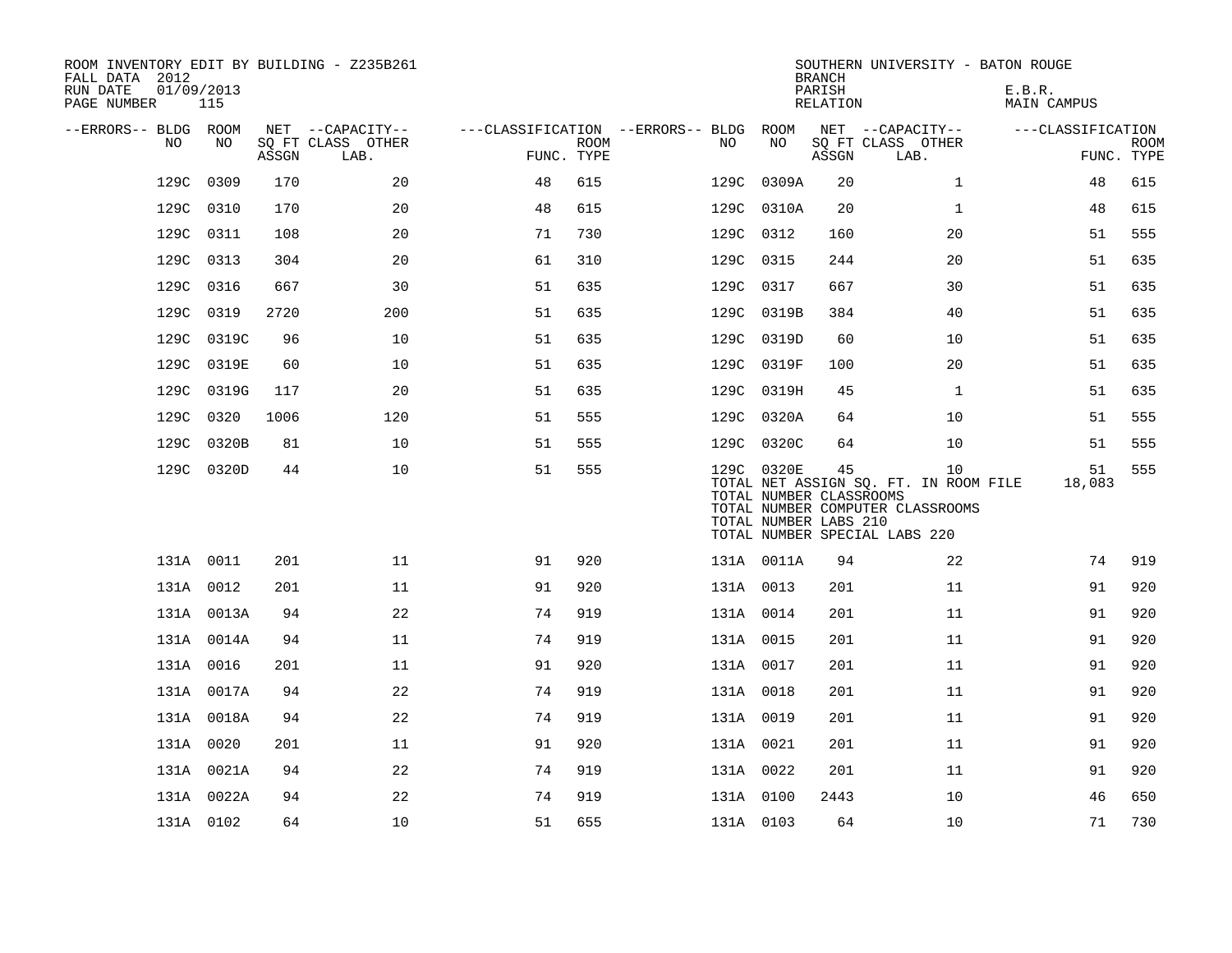| FALL DATA 2012<br>RUN DATE<br>PAGE NUMBER | 01/09/2013 | 116        |       | ROOM INVENTORY EDIT BY BUILDING - Z235B261    |                                                 |             |           |            | <b>BRANCH</b><br>PARISH<br>RELATION | SOUTHERN UNIVERSITY - BATON ROUGE             | E.B.R.<br><b>MAIN CAMPUS</b> |                           |
|-------------------------------------------|------------|------------|-------|-----------------------------------------------|-------------------------------------------------|-------------|-----------|------------|-------------------------------------|-----------------------------------------------|------------------------------|---------------------------|
| --ERRORS-- BLDG ROOM                      | <b>NO</b>  | NO.        | ASSGN | NET --CAPACITY--<br>SQ FT CLASS OTHER<br>LAB. | ---CLASSIFICATION --ERRORS-- BLDG<br>FUNC. TYPE | <b>ROOM</b> | NO        | ROOM<br>NO | ASSGN                               | NET --CAPACITY--<br>SQ FT CLASS OTHER<br>LAB. | ---CLASSIFICATION            | <b>ROOM</b><br>FUNC. TYPE |
|                                           | 131A       | 0104       | 64    | 10                                            | 51                                              | 655         |           | 131A 0106  | 64                                  | 11                                            | 51                           | 655                       |
|                                           | 131A 0107  |            | 64    | 11                                            | 55                                              | 310         |           | 131A 0108A | 6                                   | 10                                            | 51                           | 655                       |
|                                           | 131A 0109  |            | 41    | 11                                            | 74                                              | 919         |           | 131A 0110  | 41                                  | 11                                            | 74                           | 919                       |
|                                           | 131A 0111  |            | 112   | 11                                            | 55                                              | 310         |           | 131A 0112A | 78                                  | 10                                            | 91                           | 955                       |
|                                           | 131A 0115  |            | 64    | 10                                            | 51                                              | 635         |           | 131A 0116  | 192                                 | 10                                            | 46                           | 650                       |
|                                           | 131A 0119  |            | 201   | 11                                            | 91                                              | 920         |           | 131A 0119A | 94                                  | 11                                            | 74                           | 919                       |
|                                           | 131A 0120  |            | 77    | 10                                            | 71                                              | 760         |           | 131A 0122  | 201                                 | 11                                            | 91                           | 920                       |
|                                           |            | 131A 0122A | 94    | 22                                            | 74                                              | 919         |           | 131A 0123  | 42                                  | 10                                            | 71                           | 735                       |
|                                           | 131A 0124  |            | 94    | 10                                            | 71                                              | 730         |           | 131A 0125  | 236                                 | 10                                            | 91                           | 920                       |
|                                           | 131A 0201  |            | 201   | 11                                            | 91                                              | 920         |           | 131A 0201A | 94                                  | 22                                            | 74                           | 919                       |
|                                           | 131A 0202  |            | 201   | 11                                            | 91                                              | 920         |           | 131A 0203  | 201                                 | 11                                            | 91                           | 920                       |
|                                           | 131A 0204  |            | 201   | 11                                            | 91                                              | 920         |           | 131A 0204A | 94                                  | 22                                            | 74                           | 919                       |
|                                           | 131A 0205  |            | 201   | 11                                            | 91                                              | 920         |           | 131A 0206  | 201                                 | 11                                            | 91                           | 920                       |
|                                           |            | 131A 0206A | 94    | 22                                            | 74                                              | 919         | 131A 0207 |            | 201                                 | 11                                            | 91                           | 920                       |
|                                           |            | 131A 0210A | 94    | 22                                            | 74                                              | 919         | 131A 0211 |            | 201                                 | 11                                            | 91                           | 920                       |
|                                           |            | 131A 0211A | 94    | 22                                            | 74                                              | 919         | 131A 0212 |            | 201                                 | 11                                            | 91                           | 920                       |
|                                           | 131A 0213  |            | 201   | 11                                            | 91                                              | 920         | 131A 0214 |            | 201                                 | 11                                            | 91                           | 920                       |
|                                           |            | 131A 0214A | 94    | 22                                            | 74                                              | 919         | 131A 0215 |            | 201                                 | 11                                            | 91                           | 920                       |
|                                           |            | 131A 0215A | 94    | 22                                            | 74                                              | 919         | 131A 0216 |            | 201                                 | 11                                            | 91                           | 920                       |
|                                           | 131A 0217  |            | 201   | 11                                            | 91                                              | 920         | 131A 0218 |            | 201                                 | 11                                            | 91                           | 920                       |
|                                           |            | 131A 0218A | 94    | 22                                            | 74                                              | 919         | 131A 0219 |            | 201                                 | 11                                            | 91                           | 920                       |
|                                           |            | 131A 0219A | 94    | 22                                            | 74                                              | 919         | 131A 0220 |            | 201                                 | 11                                            | 91                           | 920                       |
|                                           | 131A 0221  |            | 201   | 11                                            | 91                                              | 920         | 131A 0222 |            | 201                                 | 11                                            | 91                           | 920                       |
|                                           |            | 131A 0222A | 94    | 22                                            | 74                                              | 919         | 131A 0223 |            | 201                                 | 11                                            | 91                           | 920                       |
|                                           |            | 131A 0223A | 94    | 22                                            | 74                                              | 919         | 131A 0224 |            | 201                                 | 11                                            | 91                           | 920                       |
|                                           | 131A 0225  |            | 201   | 11                                            | 91                                              | 920         |           | 131A 0226  | 201                                 | 11                                            | 91                           | 920                       |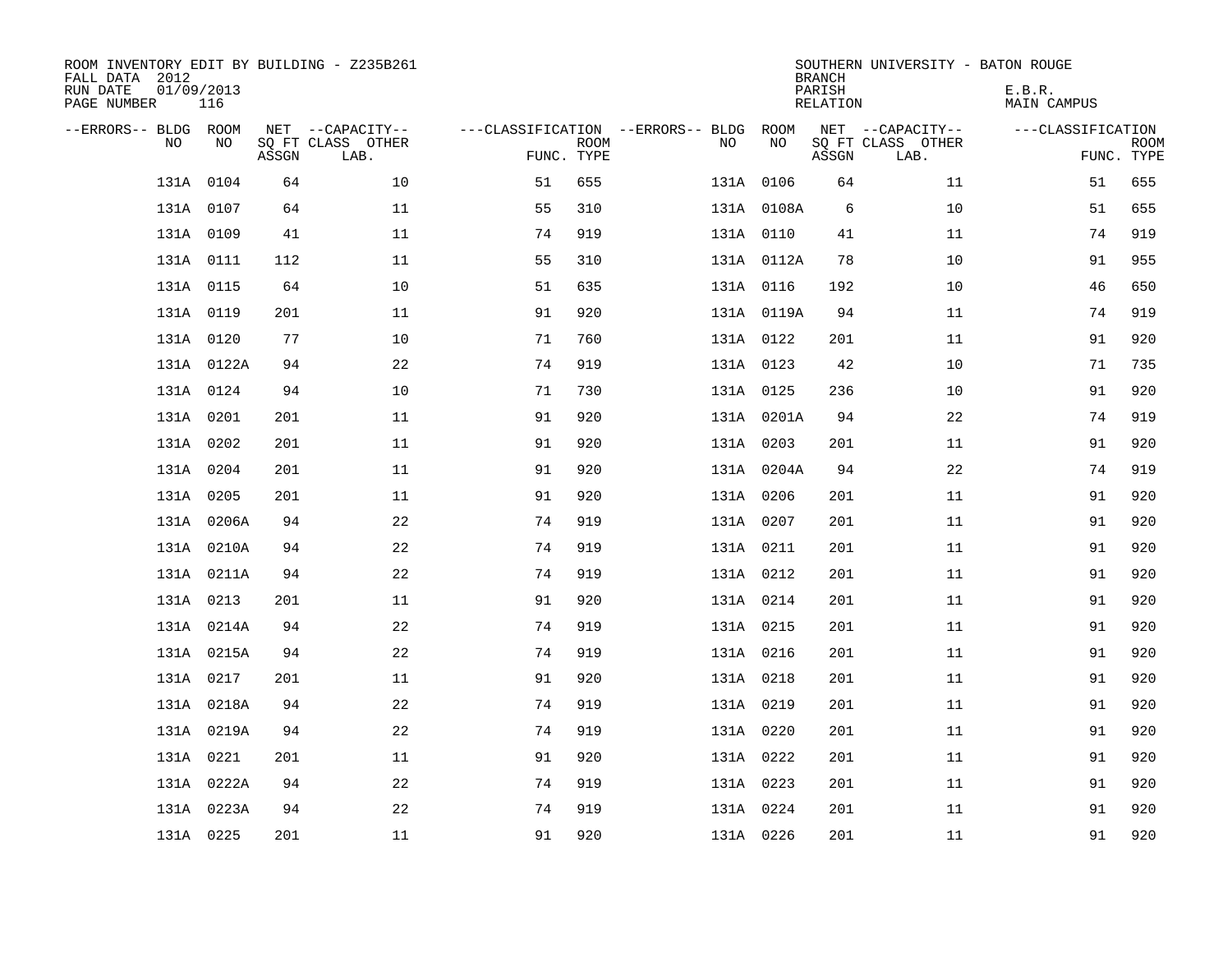| ROOM INVENTORY EDIT BY BUILDING - Z235B261<br>FALL DATA 2012<br>RUN DATE<br>01/09/2013<br>PAGE NUMBER | 117        |       |                           |                                   |             |           |            | <b>BRANCH</b><br>PARISH<br>RELATION | SOUTHERN UNIVERSITY - BATON ROUGE     | E.B.R.<br>MAIN CAMPUS |                           |
|-------------------------------------------------------------------------------------------------------|------------|-------|---------------------------|-----------------------------------|-------------|-----------|------------|-------------------------------------|---------------------------------------|-----------------------|---------------------------|
| --ERRORS-- BLDG ROOM                                                                                  |            |       | NET --CAPACITY--          | ---CLASSIFICATION --ERRORS-- BLDG |             |           | ROOM       |                                     | NET --CAPACITY--                      | ---CLASSIFICATION     |                           |
| NO                                                                                                    | NO         | ASSGN | SQ FT CLASS OTHER<br>LAB. | FUNC. TYPE                        | <b>ROOM</b> | NO        | NO         | ASSGN                               | SQ FT CLASS OTHER<br>LAB.             |                       | <b>ROOM</b><br>FUNC. TYPE |
| 131A                                                                                                  | 0226A      | 94    | 22                        | 74                                | 919         | 131A 0227 |            | 201                                 | 11                                    | 91                    | 920                       |
|                                                                                                       | 131A 0227A | 94    | 22                        | 74                                | 919         | 131A 0228 |            | 201                                 | 11                                    | 91                    | 920                       |
|                                                                                                       | 131A 0230  | 170   | 11                        | 91                                | 920         |           | 131A 0230A | 94                                  | 22                                    | 74                    | 919                       |
|                                                                                                       | 131A 0232  | 122   | 10                        | 71                                | 735         | 131A 0233 |            | 153                                 | 10                                    | 71                    | 760                       |
|                                                                                                       | 131A 0234  | 162   | 70                        | 91                                | 920         | 131A 0301 |            | 201                                 | 11                                    | 91                    | 920                       |
|                                                                                                       | 131A 0301A | 94    | 22                        | 74                                | 919         | 131A 0302 |            | 201                                 | 11                                    | 91                    | 920                       |
|                                                                                                       | 131A 0303  | 201   | 11                        | 91                                | 920         | 131A 0304 |            | 201                                 | 11                                    | 91                    | 920                       |
|                                                                                                       | 131A 0304A | 94    | 22                        | 74                                | 919         | 131A 0305 |            | 201                                 | 11                                    | 91                    | 920                       |
|                                                                                                       | 131A 0305A | 94    | 22                        | 74                                | 919         | 131A 0306 |            | 201                                 | 11                                    | 91                    | 920                       |
|                                                                                                       | 131A 0311  | 201   | 11                        | 91                                | 920         | 131A 0312 |            | 201                                 | 11                                    | 91                    | 920                       |
|                                                                                                       | 131A 0312A | 94    | 22                        | 74                                | 919         | 131A 0313 |            | 201                                 | 11                                    | 91                    | 920                       |
|                                                                                                       | 131A 0313A | 94    | 22                        | 74                                | 919         | 131A 0314 |            | 201                                 | 11                                    | 91                    | 920                       |
|                                                                                                       | 131A 0315  | 201   | 11                        | 91                                | 920         | 131A 0316 |            | 201                                 | 11                                    | 91                    | 920                       |
|                                                                                                       | 131A 0316A | 94    | 22                        | 74                                | 919         | 131A 0317 |            | 201                                 | 11                                    | 91                    | 920                       |
|                                                                                                       | 131A 0317A | 94    | 22                        | 74                                | 919         | 131A 0318 |            | 201                                 | 11                                    | 91                    | 920                       |
|                                                                                                       | 131A 0319  | 201   | 11                        | 91                                | 920         | 131A 0320 |            | 201                                 | 11                                    | 91                    | 920                       |
|                                                                                                       | 131A 0320A | 94    | 22                        | 74                                | 919         | 131A 0321 |            | 201                                 | 11                                    | 91                    | 920                       |
|                                                                                                       | 131A 0321A | 94    | 22                        | 74                                | 919         | 131A 0322 |            | 201                                 | 11                                    | 91                    | 920                       |
|                                                                                                       | 131A 0323  | 201   | 11                        | 91                                | 920         | 131A 0324 |            | 201                                 | 11                                    | 91                    | 920                       |
|                                                                                                       | 131A 0324A | 94    | 22                        | 74                                | 919         | 131A 0325 |            | 201                                 | 11                                    | 91                    | 920                       |
|                                                                                                       | 131A 0325A | 94    | 22                        | 74                                | 919         | 131A 0326 |            | 201                                 | 11                                    | 91                    | 920                       |
|                                                                                                       | 131A 0327  | 201   | 11                        | 91                                | 920         |           | 131A 0327A | 94                                  | 22                                    | 74                    | 919                       |
|                                                                                                       | 131A 0328  | 201   | 11                        | 91                                | 920         | 131A 0329 |            | 201                                 | 11                                    | 91                    | 920                       |
|                                                                                                       | 131A 0329A | 94    | 22                        | 74                                | 919         | 131A 0342 |            | 122                                 | 10                                    | 71                    | 735                       |
|                                                                                                       | 131A 0343  | 153   | 10                        | 71                                | 760         |           |            |                                     | TOTAL NET ASSIGN SQ. FT. IN ROOM FILE | 20,876                |                           |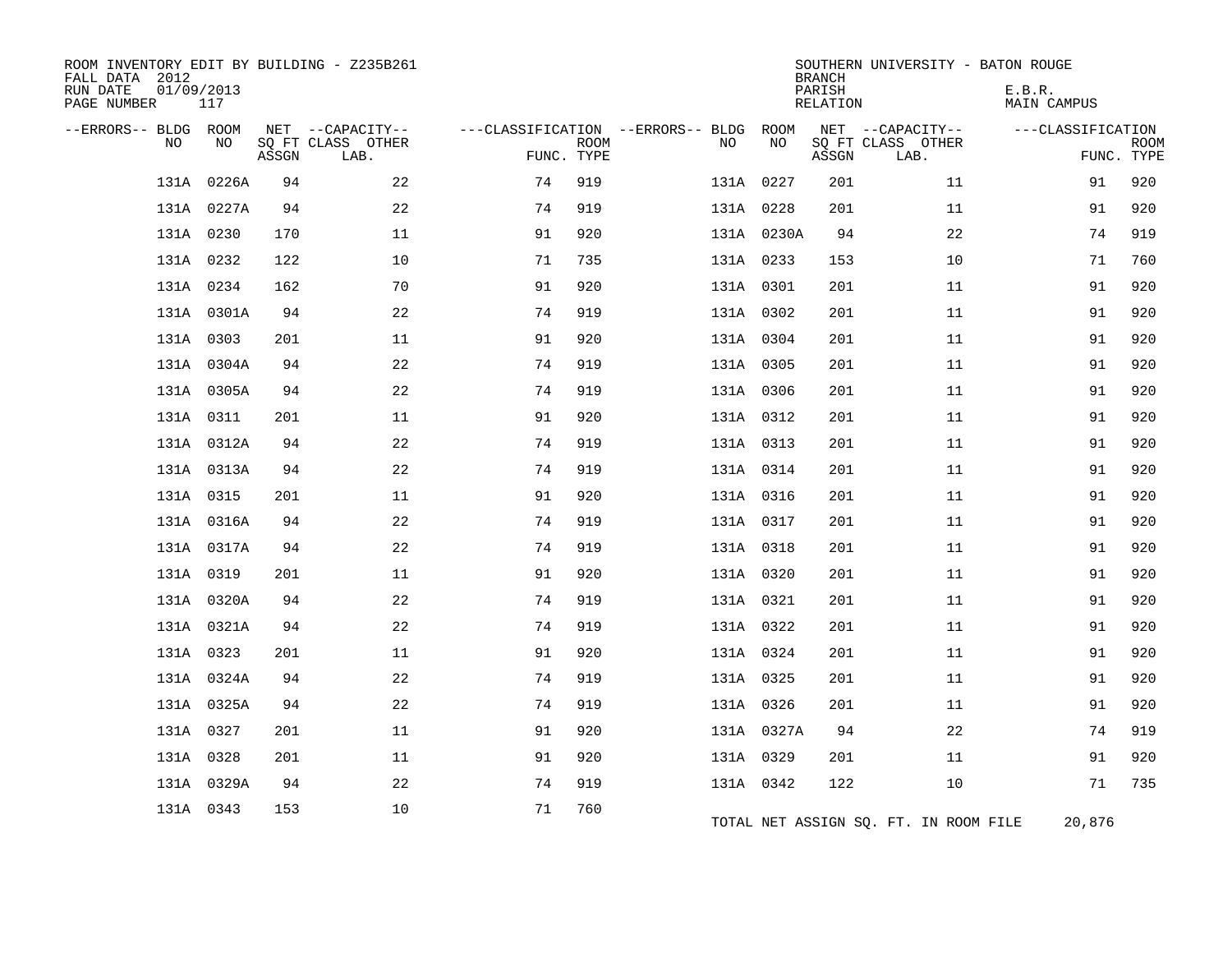| ROOM INVENTORY EDIT BY BUILDING - Z235B261<br>FALL DATA 2012<br>RUN DATE  01/09/2013<br>PAGE NUMBER 118 |           |                |                        |                                                                                                                                                                                                |            |      |           | SOUTHERN UNIVERSITY - BATON ROUGE<br>BRANCH<br>PARISH<br>RELATION                                                                                              |        | E.B.R.<br>MAIN CAMPUS                       |     |
|---------------------------------------------------------------------------------------------------------|-----------|----------------|------------------------|------------------------------------------------------------------------------------------------------------------------------------------------------------------------------------------------|------------|------|-----------|----------------------------------------------------------------------------------------------------------------------------------------------------------------|--------|---------------------------------------------|-----|
|                                                                                                         |           |                |                        | -ERRORS-- BLDG ROOM NET --CAPACITY-- ----CLASSIFICATION --ERRORS-- BLDG ROOM NET --CAPACITY-- -----CLASSIFICATION-<br>NO NO SQ FT CLASS OTHER ---CLASSIFICATION ROOM NO SQ FT CLASS OTHER ROOM | FUNC. TYPE | ROOM |           | ASSGN LAB.<br>TOTAL NUMBER CLASSROOMS<br>TOTAL NUMBER COMPUTER CLASSROOMS<br>TOTAL NUMBER LABS 210<br>TOTAL NUMBER SPECIAL LABS 220                            |        | ROOM<br>FUNC. TYPE                          |     |
|                                                                                                         |           | 132A 0100 2112 | 10                     | 48                                                                                                                                                                                             | 570        |      | 132A 0101 | 210 10                                                                                                                                                         |        | 48 560                                      |     |
|                                                                                                         |           | 132A 0103 1550 | 10                     | 48                                                                                                                                                                                             | 570        |      |           | TOTAL NUMBER CLASSROOMS<br>TOTAL NUMBER COMPUTER CLASSROOMS<br>TOTAL NUMBER LABS 210<br>TOTAL NUMBER SPECIAL LABS 220                                          |        | TOTAL NET ASSIGN SQ. FT. IN ROOM FILE 3,872 |     |
|                                                                                                         | 132B 0100 | 1131           | 10                     | 48                                                                                                                                                                                             | 570        |      | 132B 0101 |                                                                                                                                                                | 841 10 | 48 570                                      |     |
|                                                                                                         | 132B 0102 | 870            | 10                     | 48                                                                                                                                                                                             | 570        |      |           | TOTAL NET ASSIGN SQ. FT. IN ROOM FILE<br>TOTAL NUMBER CLASSROOMS<br>TOTAL NUMBER COMPUTER CLASSROOMS<br>TOTAL NUMBER LABS 210<br>TOTAL NUMBER SPECIAL LABS 220 |        | 2,842                                       |     |
|                                                                                                         | 133A 0001 | 837            | 30                     | 91                                                                                                                                                                                             | 580        |      |           | TOTAL NET ASSIGN SQ. FT. IN ROOM FILE<br>TOTAL NUMBER CLASSROOMS<br>TOTAL NUMBER COMPUTER CLASSROOMS<br>TOTAL NUMBER LABS 210<br>TOTAL NUMBER SPECIAL LABS 220 |        | 837                                         |     |
|                                                                                                         | 133B 0001 | 837            | 30                     | 91                                                                                                                                                                                             | 580        |      |           | TOTAL NET ASSIGN SO. FT. IN ROOM FILE<br>TOTAL NUMBER CLASSROOMS<br>TOTAL NUMBER COMPUTER CLASSROOMS<br>TOTAL NUMBER LABS 210<br>TOTAL NUMBER SPECIAL LABS 220 |        | 837                                         |     |
|                                                                                                         | 133C 0001 | 837            | 30                     | 91                                                                                                                                                                                             | 580        |      |           | TOTAL NET ASSIGN SQ. FT. IN ROOM FILE<br>TOTAL NUMBER CLASSROOMS<br>TOTAL NUMBER COMPUTER CLASSROOMS<br>TOTAL NUMBER LABS 210<br>TOTAL NUMBER SPECIAL LABS 220 |        | 837                                         |     |
|                                                                                                         | 133D 0001 | 837            | 30                     | 91                                                                                                                                                                                             | 580        |      |           | TOTAL NET ASSIGN SQ. FT. IN ROOM FILE<br>TOTAL NUMBER CLASSROOMS<br>TOTAL NUMBER COMPUTER CLASSROOMS<br>TOTAL NUMBER LABS 210<br>TOTAL NUMBER SPECIAL LABS 220 |        | 837                                         |     |
|                                                                                                         |           |                | 300<br>136A 0100 11248 | 48                                                                                                                                                                                             | 560        |      |           | 136A 0101 3800 100                                                                                                                                             |        | 48                                          | 560 |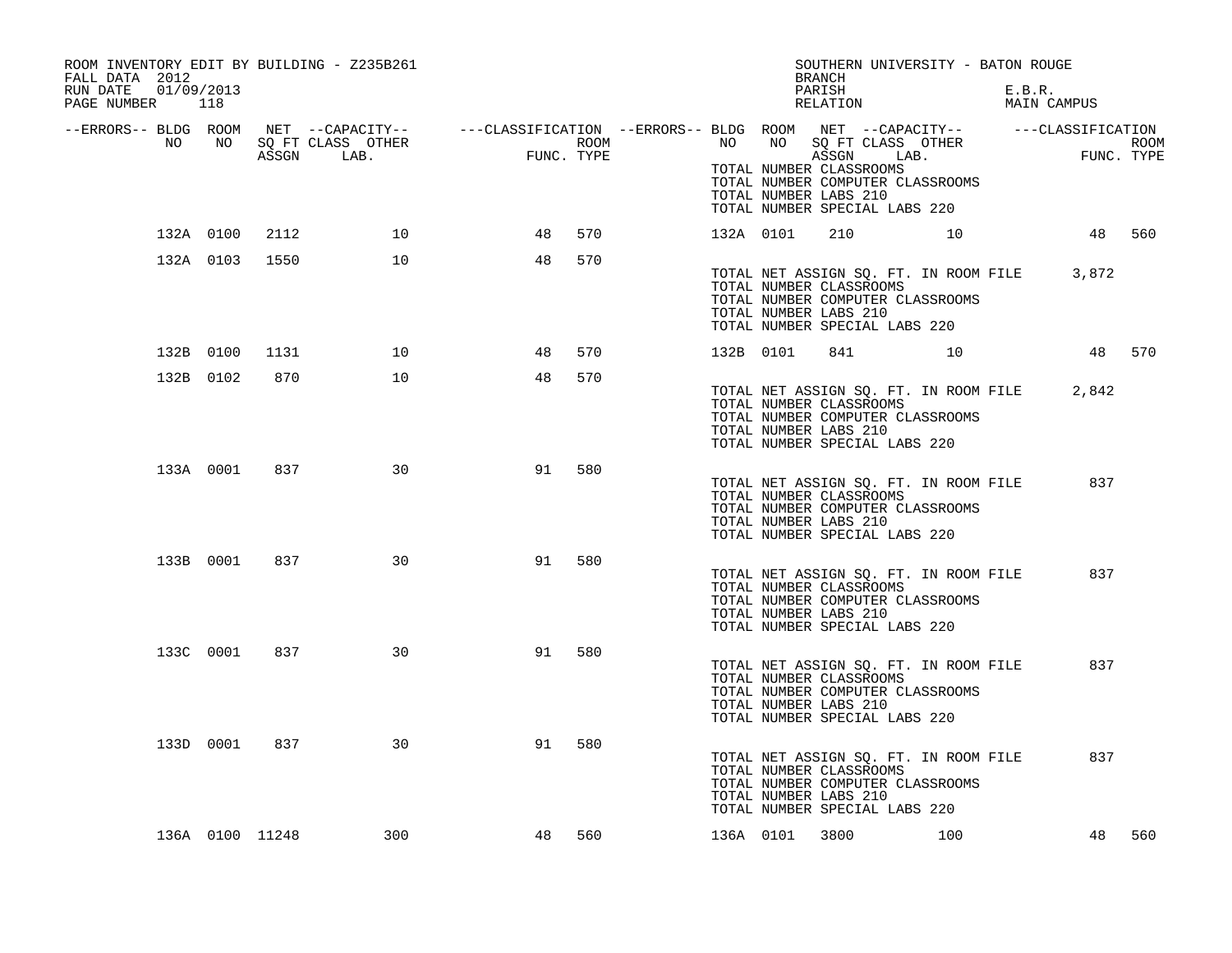| ROOM INVENTORY EDIT BY BUILDING - Z235B261<br>FALL DATA 2012<br>01/09/2013<br>RUN DATE<br>PAGE NUMBER | 119            |       |                           |                                                                                                              |      |           |            | <b>BRANCH</b><br>PARISH<br>RELATION                          | SOUTHERN UNIVERSITY - BATON ROUGE                                                                                                              | E.B.R.<br>MAIN CAMPUS |             |      |
|-------------------------------------------------------------------------------------------------------|----------------|-------|---------------------------|--------------------------------------------------------------------------------------------------------------|------|-----------|------------|--------------------------------------------------------------|------------------------------------------------------------------------------------------------------------------------------------------------|-----------------------|-------------|------|
| --ERRORS-- BLDG ROOM<br>NO                                                                            | NO             | ASSGN | SQ FT CLASS OTHER<br>LAB. | NET --CAPACITY-- - ---CLASSIFICATION --ERRORS-- BLDG ROOM NET --CAPACITY-- - ---CLASSIFICATION<br>FUNC. TYPE | ROOM | NO        | NO         | ASSGN<br>TOTAL NUMBER CLASSROOMS<br>TOTAL NUMBER LABS 210    | SQ FT CLASS OTHER<br>LAB.<br>TOTAL NET ASSIGN SQ. FT. IN ROOM FILE 15,048<br>TOTAL NUMBER COMPUTER CLASSROOMS<br>TOTAL NUMBER SPECIAL LABS 220 |                       | FUNC. TYPE  | ROOM |
|                                                                                                       | 136B 0100      | 168   | 20                        | 48                                                                                                           | 570  | 136B 0101 |            | 168                                                          | 20                                                                                                                                             |                       | 48          | 570  |
|                                                                                                       | 136B 0102      | 126   | 20                        | 48                                                                                                           | 570  | 136B 0103 |            | 168                                                          | 22                                                                                                                                             |                       | 48          | 570  |
|                                                                                                       | 136B 0104      | 168   | 22                        | 48                                                                                                           | 570  | 136B 0105 |            | 126<br>TOTAL NUMBER CLASSROOMS<br>TOTAL NUMBER LABS 210      | 22<br>TOTAL NET ASSIGN SQ. FT. IN ROOM FILE<br>TOTAL NUMBER COMPUTER CLASSROOMS<br>TOTAL NUMBER SPECIAL LABS 220                               |                       | 48<br>924   | 570  |
|                                                                                                       | 136C 0100      | 1423  | 200                       | 48                                                                                                           | 570  |           |            | TOTAL NUMBER CLASSROOMS<br>TOTAL NUMBER LABS 210             | TOTAL NET ASSIGN SQ. FT. IN ROOM FILE<br>TOTAL NUMBER COMPUTER CLASSROOMS<br>TOTAL NUMBER SPECIAL LABS 220                                     |                       | 1,423       |      |
|                                                                                                       | 138A 0101      | 4864  | 71                        | 73                                                                                                           | 725  |           | 138A 0101A | 208                                                          | 71                                                                                                                                             |                       | 73          | 725  |
|                                                                                                       | 138A 0101B     | 267   | 71                        | 73                                                                                                           | 725  | 138A 0102 |            | 399                                                          | 71                                                                                                                                             |                       | 71          | 730  |
|                                                                                                       | 138A 0103      | 170   | 71                        | 65                                                                                                           | 310  |           | 138A 0103A | 16                                                           | 71                                                                                                                                             |                       | 65          | 315  |
|                                                                                                       | 138A 0201      | 1853  | 71                        | 71                                                                                                           | 730  |           |            | TOTAL NUMBER CLASSROOMS<br>TOTAL NUMBER LABS 210             | TOTAL NET ASSIGN SQ. FT. IN ROOM FILE<br>TOTAL NUMBER COMPUTER CLASSROOMS<br>TOTAL NUMBER SPECIAL LABS 220                                     |                       | 7,777       |      |
|                                                                                                       | 138B 0101 1891 |       | 71                        | 71                                                                                                           | 730  |           | 138B 0102  | 3641 300<br>TOTAL NUMBER CLASSROOMS<br>TOTAL NUMBER LABS 210 | 71<br>TOTAL NET ASSIGN SQ. FT. IN ROOM FILE<br>TOTAL NUMBER COMPUTER CLASSROOMS<br>TOTAL NUMBER SPECIAL LABS 220                               |                       | 71<br>5,532 | 740  |
|                                                                                                       | 138C 0100      | 2850  | 71                        | 71                                                                                                           | 730  |           |            | TOTAL NUMBER CLASSROOMS<br>TOTAL NUMBER LABS 210             | TOTAL NET ASSIGN SQ. FT. IN ROOM FILE<br>TOTAL NUMBER COMPUTER CLASSROOMS<br>TOTAL NUMBER SPECIAL LABS 220                                     |                       | 2,850       |      |
|                                                                                                       | 139A 0100      | 2850  | 71                        | 71                                                                                                           | 730  |           |            |                                                              | TOTAL NET ASSIGN SQ. FT. IN ROOM FILE                                                                                                          |                       | 2,850       |      |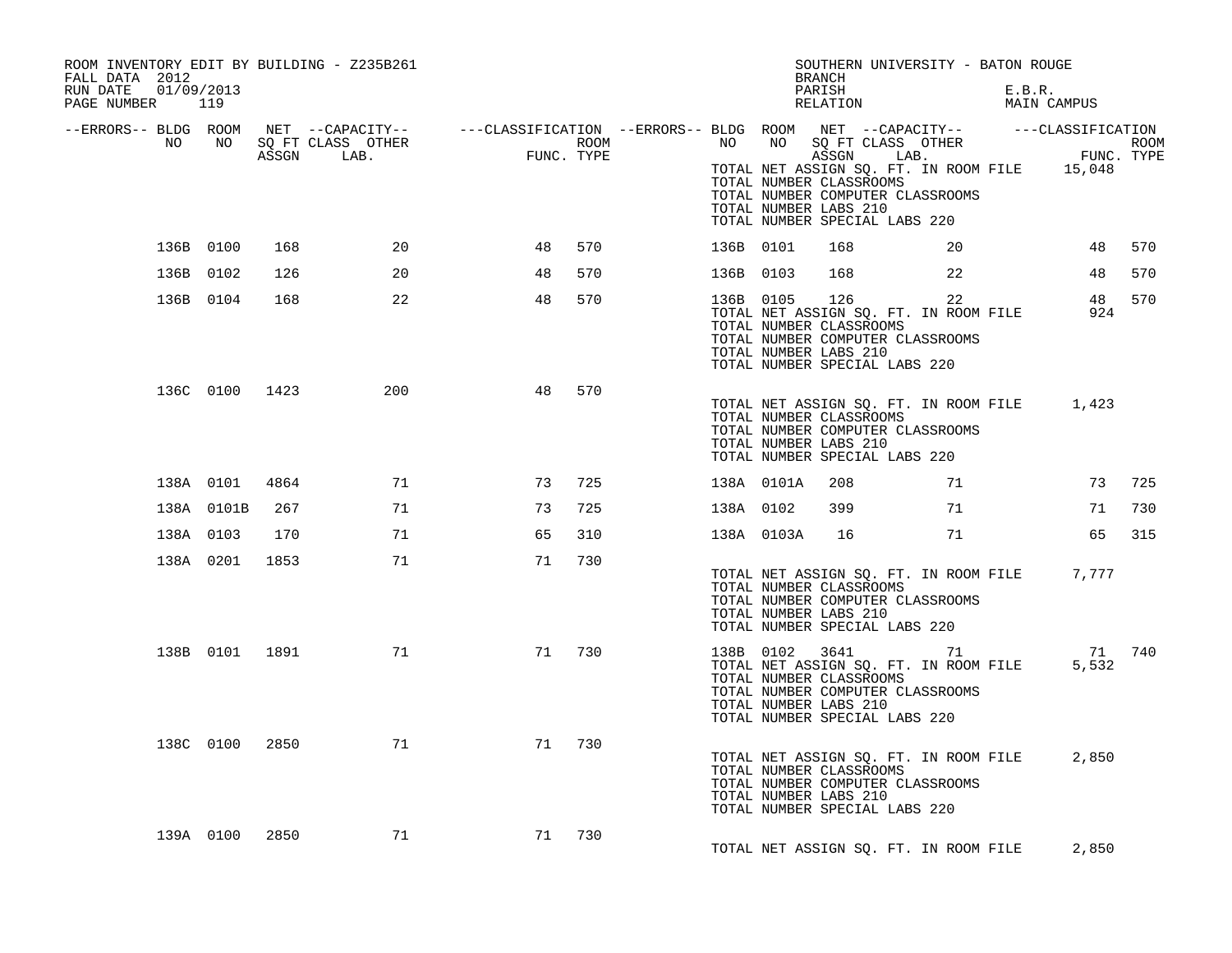| FALL DATA 2012<br>RUN DATE |     | 01/09/2013  |       | ROOM INVENTORY EDIT BY BUILDING - Z235B261    |                                                         |                    |             |    | <b>BRANCH</b><br>PARISH                                   | SOUTHERN UNIVERSITY - BATON ROUGE                                 | E.B.R.             |                           |
|----------------------------|-----|-------------|-------|-----------------------------------------------|---------------------------------------------------------|--------------------|-------------|----|-----------------------------------------------------------|-------------------------------------------------------------------|--------------------|---------------------------|
| PAGE NUMBER                |     | 120         |       |                                               |                                                         |                    |             |    | RELATION                                                  |                                                                   | <b>MAIN CAMPUS</b> |                           |
| --ERRORS-- BLDG ROOM       | NO. | NO.         | ASSGN | NET --CAPACITY--<br>SQ FT CLASS OTHER<br>LAB. | ---CLASSIFICATION --ERRORS-- BLDG ROOM NET --CAPACITY-- | ROOM<br>FUNC. TYPE | NO .        | NO |                                                           | SQ FT CLASS OTHER<br>LAB.                                         | ---CLASSIFICATION  | <b>ROOM</b><br>FUNC. TYPE |
|                            |     |             |       |                                               |                                                         |                    |             |    | ASSGN<br>TOTAL NUMBER CLASSROOMS<br>TOTAL NUMBER LABS 210 | TOTAL NUMBER COMPUTER CLASSROOMS<br>TOTAL NUMBER SPECIAL LABS 220 |                    |                           |
|                            |     | 153A 0107   | 479   | 40                                            | 51                                                      | 575                | 153A 0108   |    | 79                                                        | 10                                                                | 51                 | 575                       |
|                            |     | 153A 0109   | 79    | 10                                            | 51                                                      | 575                | 153A 0110   |    | 150                                                       | 20                                                                | 51                 | 575                       |
|                            |     | 153A 0111   | 202   | 20                                            | 51                                                      | 570                | 153A 0112   |    | 202                                                       | 20                                                                | 51                 | 570                       |
|                            |     | 153A 0114   | 141   | 20                                            | 51                                                      | 570                | 153A 0115   |    | 141                                                       | 20                                                                | 51                 | 570                       |
|                            |     | 153A 0116   | 141   | 20                                            | 51                                                      | 575                | 153A 0117   |    | 173                                                       | 20                                                                | 51                 | 575                       |
|                            |     | 153A 0118   | 58    | 10                                            | 51                                                      | 570                | 153A 0119   |    | 58                                                        | 10                                                                | 51                 | 575                       |
|                            |     | 153A 0124   | 552   | 40                                            | 51                                                      | 575                | 153A 0125   |    | 150                                                       | 20                                                                | 11                 | 215                       |
|                            |     | 153A 0127   | 396   | 30                                            | 46                                                      | 650                | 153A 0128   |    | 270                                                       | 30                                                                | 51                 | 315                       |
|                            |     | 153A 0129   | 163   | 20                                            | 51                                                      | 310                | 153A 0130   |    | 100                                                       | 10                                                                | 51                 | 315                       |
|                            |     | 153A 0132   | 767   | 40                                            | 51                                                      | 350                | 153A 0205   |    | 231                                                       | 20                                                                | 51                 | 310                       |
|                            |     | 153A 0206   | 488   | 20                                            | 22                                                      | 250                | 153A 0207   |    | 97                                                        | 20                                                                | 51                 | 310                       |
|                            |     | 153A 0208   | 97    | 20                                            | 51                                                      | 310                | 153A 0209   |    | 473                                                       | 20                                                                | 22                 | 250                       |
|                            |     | 153A 0211   | 504   | 40                                            | 22                                                      | 250                | 153A 0212   |    | 101                                                       | 30                                                                | 51                 | 310                       |
|                            |     | 153A 0213   | 512   | 40                                            | 22                                                      | 250                | 153A 0214   |    | 115                                                       | 30                                                                | 21                 | 255                       |
|                            |     | 153A 0215   | 104   | 30                                            | 51                                                      | 310                | 153A 0216   |    | 502                                                       | 40                                                                | 22                 | 250                       |
|                            |     | 153A 0217   | 103   | 10                                            | 51                                                      | 310                | 153A 0218   |    | 395                                                       | 10                                                                | 11                 | 210                       |
|                            |     | 153A 0219   | 994   | 50                                            | 11                                                      | 215                | 153A 0220   |    | 63                                                        | 10                                                                | 11                 | 215                       |
|                            |     | 153A 0221   | 226   | 40                                            | 11                                                      | 215                | 153A 0222   |    | 29                                                        | 10                                                                | 11                 | 215                       |
| 9                          |     | 153A 0223   | 53    | 10                                            | 22                                                      | 250                | 9 153A 0224 |    | 81                                                        | 10                                                                | 22                 | 250                       |
|                            |     | 153A 0225   | 75    | 10                                            | 51                                                      | 310                | 153A 0226   |    | 97                                                        | 10                                                                | 21                 | 255                       |
|                            |     | 9 153A 0227 | 115   | 20                                            | 22                                                      | 250                | 9 153A 0228 |    | 118                                                       | 20                                                                | 22                 | 250                       |
|                            |     | 153A 0229   | 182   | 20                                            | 21                                                      | 255                |             |    | TOTAL NUMBER CLASSROOMS                                   | TOTAL NET ASSIGN SQ. FT. IN ROOM FILE                             | 10,056             |                           |

TOTAL NUMBER COMPUTER CLASSROOMS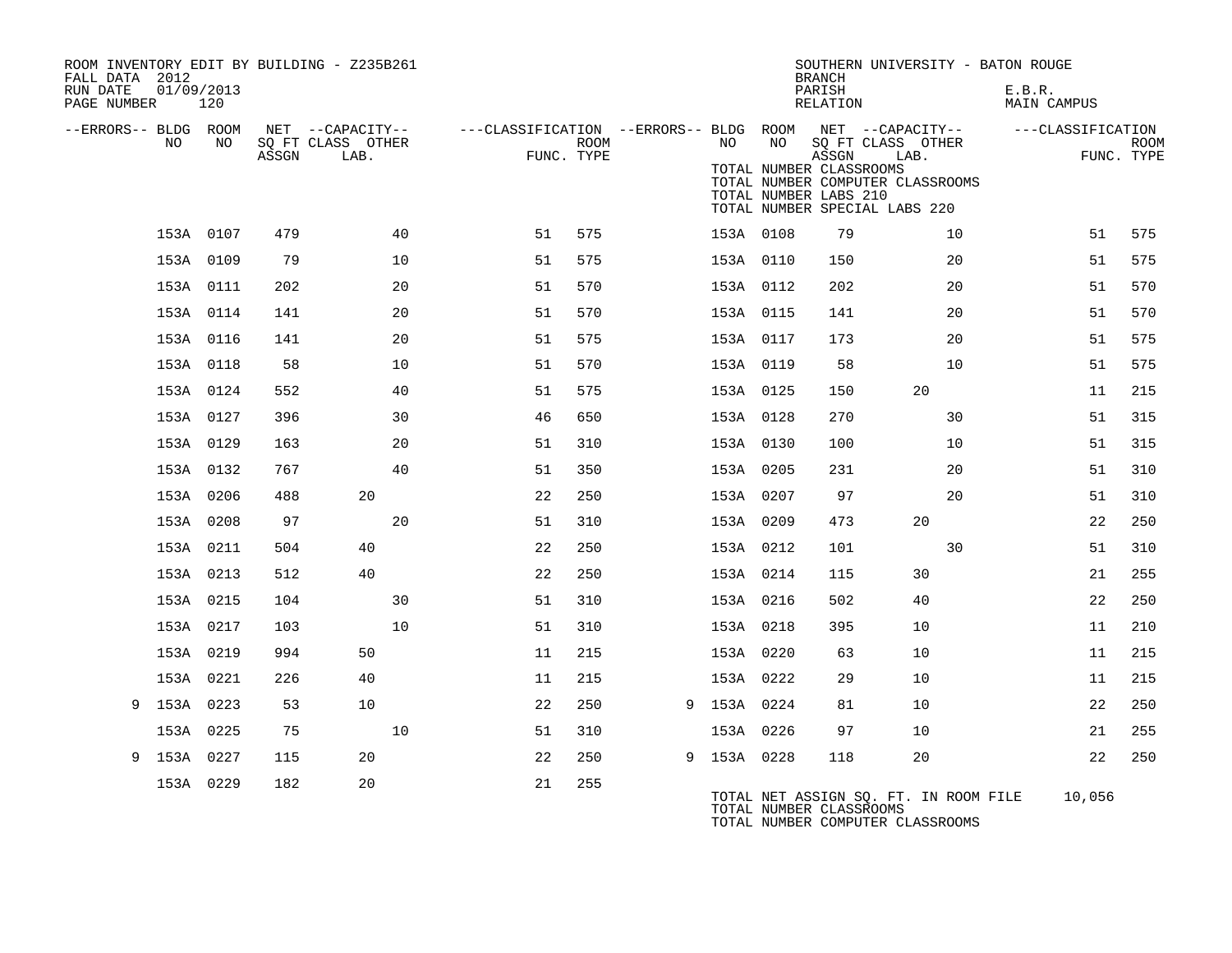| ROOM INVENTORY EDIT BY BUILDING - Z235B261<br>FALL DATA 2012<br>RUN DATE<br>PAGE NUMBER | 01/09/2013<br>121 |       |                                               |                                                      |             |           |                             | <b>BRANCH</b><br>PARISH<br><b>RELATION</b> | SOUTHERN UNIVERSITY - BATON ROUGE                                              | E.B.R.<br><b>MAIN CAMPUS</b>      |                           |
|-----------------------------------------------------------------------------------------|-------------------|-------|-----------------------------------------------|------------------------------------------------------|-------------|-----------|-----------------------------|--------------------------------------------|--------------------------------------------------------------------------------|-----------------------------------|---------------------------|
| --ERRORS-- BLDG ROOM<br>NO                                                              | NO                | ASSGN | NET --CAPACITY--<br>SQ FT CLASS OTHER<br>LAB. | ---CLASSIFICATION --ERRORS-- BLDG ROOM<br>FUNC. TYPE | <b>ROOM</b> | NO        | NO<br>TOTAL NUMBER LABS 210 | ASSGN                                      | NET --CAPACITY--<br>SQ FT CLASS OTHER<br>LAB.<br>TOTAL NUMBER SPECIAL LABS 220 | ---CLASSIFICATION<br>$\mathbf{1}$ | <b>ROOM</b><br>FUNC. TYPE |
|                                                                                         | 158A 0100         | 1890  |                                               | 46                                                   | 650         | 158A 0101 |                             | 138                                        | 4                                                                              | 46                                | 650                       |
|                                                                                         | 158A 0101A        | 136   | $\mathbf{1}$                                  | 91                                                   | 920         |           | 158A 0101B                  | 136                                        | $\mathbf{1}$                                                                   | 91                                | 920                       |
|                                                                                         | 158A 0101C        | 136   | $\mathbf{1}$                                  | 91                                                   | 920         |           | 158A 0101D                  | 136                                        | $\mathbf{1}$                                                                   | 91                                | 920                       |
|                                                                                         | 158A 0101E        | 120   | $\overline{4}$                                | 48                                                   | 410         |           | 158A 0101F                  | 77                                         | $\overline{4}$                                                                 | 74                                | 919                       |
|                                                                                         | 158A 0102         | 138   | 4                                             | 46                                                   | 650         |           | 158A 0102A                  | 136                                        | $\mathbf{1}$                                                                   | 91                                | 920                       |
|                                                                                         | 158A 0102B        | 136   | $\mathbf 1$                                   | 91                                                   | 920         |           | 158A 0102C                  | 136                                        | $\mathbf{1}$                                                                   | 91                                | 920                       |
|                                                                                         | 158A 0102D        | 136   | 1                                             | 91                                                   | 920         |           | 158A 0102E                  | 120                                        | 4                                                                              | 48                                | 410                       |
|                                                                                         | 158A 0102F        | 77    | 4                                             | 74                                                   | 919         | 158A 0103 |                             | 138                                        | 4                                                                              | 46                                | 650                       |
|                                                                                         | 158A 0103A        | 136   | $\mathbf 1$                                   | 91                                                   | 920         |           | 158A 0103B                  | 136                                        | $\mathbf{1}$                                                                   | 91                                | 920                       |
|                                                                                         | 158A 0103C        | 136   | 1                                             | 91                                                   | 920         |           | 158A 0103D                  | 136                                        | $\mathbf{1}$                                                                   | 91                                | 920                       |
|                                                                                         | 158A 0103E        | 120   | 4                                             | 48                                                   | 410         |           | 158A 0103F                  | 77                                         | 4                                                                              | 74                                | 919                       |
|                                                                                         | 158A 0104         | 138   | 4                                             | 46                                                   | 650         |           | 158A 0104A                  | 136                                        | $\mathbf{1}$                                                                   | 91                                | 920                       |
|                                                                                         | 158A 0104B        | 136   | $\mathbf 1$                                   | 91                                                   | 920         |           | 158A 0104C                  | 136                                        | $\mathbf{1}$                                                                   | 91                                | 920                       |
|                                                                                         | 158A 0104D        | 136   | $\mathbf{1}$                                  | 91                                                   | 920         |           | 158A 0104E                  | 120                                        | 4                                                                              | 48                                | 410                       |
|                                                                                         | 158A 0104F        | 77    | $\overline{4}$                                | 74                                                   | 919         | 158A 0105 |                             | 138                                        | $\overline{4}$                                                                 | 46                                | 650                       |
|                                                                                         | 158A 0105A        | 136   | $\mathbf 1$                                   | 91                                                   | 920         |           | 158A 0105B                  | 136                                        | $\mathbf{1}$                                                                   | 91                                | 920                       |
|                                                                                         | 158A 0105C        | 136   | 1                                             | 91                                                   | 920         |           | 158A 0105D                  | 136                                        | $\mathbf{1}$                                                                   | 91                                | 920                       |
|                                                                                         | 158A 0105E        | 120   | 4                                             | 48                                                   | 410         |           | 158A 0105F                  | 77                                         | 4                                                                              | 91                                | 910                       |
|                                                                                         | 158A 0106A        | 136   | $\mathbf 1$                                   | 91                                                   | 920         |           | 158A 0106B                  | 136                                        | $\mathbf{1}$                                                                   | 91                                | 920                       |
|                                                                                         | 158A 0106C        | 73    | 2                                             | 74                                                   | 919         |           | 158A 0106D                  | 247                                        |                                                                                | 46                                | 650                       |
|                                                                                         | 158A 0106E        | 96    |                                               | 51                                                   | 655         | 158A 0107 |                             | 96                                         | $\mathbf{1}$                                                                   | 55                                | 310                       |
|                                                                                         | 158A 0107A        | 192   |                                               | 51                                                   | 655         | 158A 0108 |                             | 190                                        |                                                                                | 71                                | 730                       |
|                                                                                         | 158A 0109         | 340   |                                               | 52                                                   | 630         | 158A 0110 |                             | 136                                        | 2                                                                              | 51                                | 655                       |
|                                                                                         | 158A 0111         | 136   | 2                                             | 51                                                   | 655         | 158A 0112 |                             | 416                                        |                                                                                | 71                                | 760                       |
|                                                                                         | 158A 0112A        | 120   |                                               | 71                                                   | 730         | 158A 0201 |                             | 138                                        | 4                                                                              | 46                                | 650                       |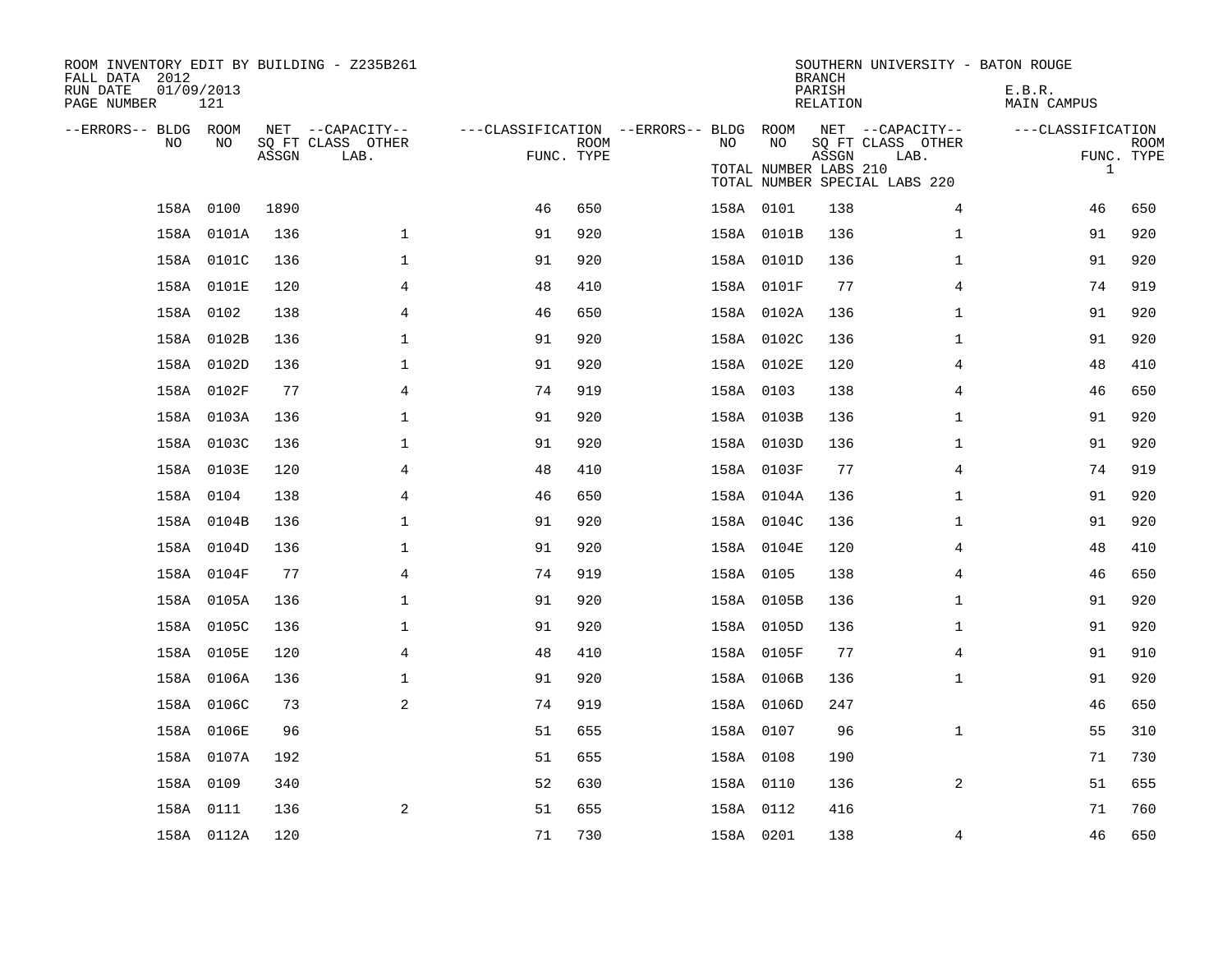| ROOM INVENTORY EDIT BY BUILDING - Z235B261<br>FALL DATA 2012<br>RUN DATE<br>PAGE NUMBER | 01/09/2013<br>122 |       |                                               |                                                 |             |           |            | <b>BRANCH</b><br>PARISH<br><b>RELATION</b> | SOUTHERN UNIVERSITY - BATON ROUGE             | E.B.R.<br><b>MAIN CAMPUS</b> |                           |
|-----------------------------------------------------------------------------------------|-------------------|-------|-----------------------------------------------|-------------------------------------------------|-------------|-----------|------------|--------------------------------------------|-----------------------------------------------|------------------------------|---------------------------|
| --ERRORS-- BLDG ROOM<br>NO                                                              | NO                | ASSGN | NET --CAPACITY--<br>SQ FT CLASS OTHER<br>LAB. | ---CLASSIFICATION --ERRORS-- BLDG<br>FUNC. TYPE | <b>ROOM</b> | NO        | ROOM<br>NO | ASSGN                                      | NET --CAPACITY--<br>SQ FT CLASS OTHER<br>LAB. | ---CLASSIFICATION            | <b>ROOM</b><br>FUNC. TYPE |
| 158A                                                                                    | 0201A             | 136   | $\mathbf 1$                                   | 91                                              | 920         | 158A      | 0201B      | 136                                        | $\mathbf{1}$                                  | 91                           | 920                       |
| 158A                                                                                    | 0201C             | 136   | 1                                             | 91                                              | 920         |           | 158A 0201D | 136                                        | $\mathbf{1}$                                  | 91                           | 920                       |
|                                                                                         | 158A 0201E        | 120   | 4                                             | 48                                              | 410         |           | 158A 0201F | 77                                         | $\overline{4}$                                | 74                           | 919                       |
|                                                                                         | 158A 0202         | 138   | $\overline{4}$                                | 46                                              | 650         |           | 158A 0202A | 136                                        | $\mathbf{1}$                                  | 91                           | 920                       |
| 158A                                                                                    | 0202B             | 136   | $\mathbf 1$                                   | 91                                              | 920         |           | 158A 0202C | 136                                        | $\mathbf{1}$                                  | 91                           | 920                       |
|                                                                                         | 158A 0202D        | 136   | 1                                             | 91                                              | 920         |           | 158A 0202E | 120                                        | 4                                             | 48                           | 410                       |
|                                                                                         | 158A 0202F        | 77    | $\overline{4}$                                | 74                                              | 919         | 158A 0203 |            | 138                                        | 4                                             | 46                           | 650                       |
|                                                                                         | 158A 0203A        | 136   | $\mathbf{1}$                                  | 91                                              | 920         |           | 158A 0203B | 136                                        | $\mathbf{1}$                                  | 91                           | 920                       |
|                                                                                         | 158A 0203C        | 136   | $\mathbf 1$                                   | 91                                              | 920         |           | 158A 0203D | 136                                        | $\mathbf{1}$                                  | 91                           | 920                       |
|                                                                                         | 158A 0203E        | 120   | $\overline{4}$                                | 48                                              | 410         |           | 158A 0203F | 77                                         | $\overline{4}$                                | 74                           | 919                       |
|                                                                                         | 158A 0204         | 138   | 4                                             | 46                                              | 650         |           | 158A 0204A | 136                                        | $\mathbf{1}$                                  | 91                           | 920                       |
|                                                                                         | 158A 0204B        | 136   | $\mathbf 1$                                   | 91                                              | 920         |           | 158A 0204C | 136                                        | $\mathbf{1}$                                  | 91                           | 920                       |
|                                                                                         | 158A 0204D        | 136   | $\mathbf 1$                                   | 91                                              | 920         |           | 158A 0204E | 120                                        | 4                                             | 48                           | 410                       |
|                                                                                         | 158A 0204F        | 77    | $\overline{4}$                                | 74                                              | 919         | 158A 0205 |            | 138                                        | 4                                             | 46                           | 650                       |
|                                                                                         | 158A 0205A        | 136   | $\mathbf 1$                                   | 91                                              | 920         |           | 158A 0205B | 136                                        | $\mathbf{1}$                                  | 91                           | 920                       |
|                                                                                         | 158A 0205C        | 136   | $\mathbf 1$                                   | 91                                              | 920         |           | 158A 0205D | 136                                        | $\mathbf{1}$                                  | 91                           | 920                       |
|                                                                                         | 158A 0205E        | 120   | 4                                             | 48                                              | 410         |           | 158A 0205F | 77                                         | 4                                             | 74                           | 919                       |
| 158A                                                                                    | 0206              | 138   | $\overline{4}$                                | 46                                              | 650         |           | 158A 0206A | 136                                        | $\mathbf{1}$                                  | 91                           | 920                       |
|                                                                                         | 158A 0206B        | 136   | $\mathbf 1$                                   | 91                                              | 920         |           | 158A 0206C | 136                                        | $\mathbf{1}$                                  | 91                           | 920                       |
|                                                                                         | 158A 0206D        | 136   | $\mathbf 1$                                   | 91                                              | 920         |           | 158A 0206E | 120                                        | 4                                             | 48                           | 410                       |
|                                                                                         | 158A 0206F        | 77    | $\overline{4}$                                | 74                                              | 919         | 158A 0207 |            | 138                                        | 4                                             | 46                           | 650                       |
|                                                                                         | 158A 0207A        | 136   | $\mathbf 1$                                   | 91                                              | 920         |           | 158A 0207B | 136                                        | $\mathbf{1}$                                  | 91                           | 920                       |
|                                                                                         | 158A 0207C        | 136   | $\mathbf 1$                                   | 91                                              | 920         |           | 158A 0207D | 136                                        | $\mathbf{1}$                                  | 91                           | 920                       |
|                                                                                         | 158A 0207E        | 120   | 4                                             | 48                                              | 410         |           | 158A 0207F | 77                                         | 4                                             | 74                           | 919                       |
|                                                                                         | 158A 0208         | 138   | 4                                             | 46                                              | 650         |           | 158A 0208A | 136                                        | $\mathbf{1}$                                  | 91                           | 920                       |
|                                                                                         | 158A 0208B        | 136   | $\mathbf{1}$                                  | 91                                              | 920         |           | 158A 0208C | 35                                         | $\overline{4}$                                | 74                           | 919                       |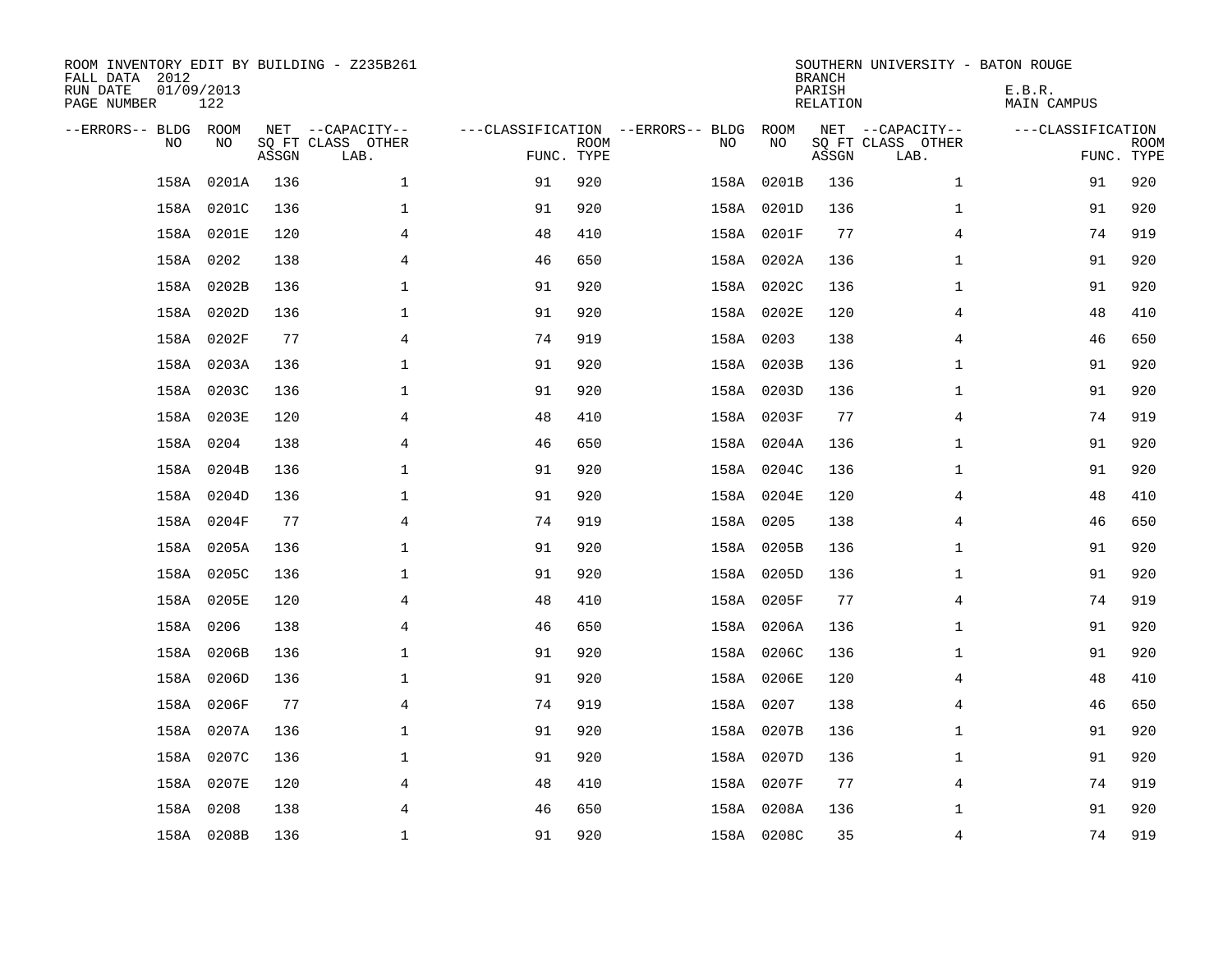| ROOM INVENTORY EDIT BY BUILDING - Z235B261<br>FALL DATA 2012<br>RUN DATE<br>PAGE NUMBER | 01/09/2013<br>123 |       |                                               |            |             |                                         |      |            | <b>BRANCH</b><br>PARISH<br><b>RELATION</b> | SOUTHERN UNIVERSITY - BATON ROUGE             | E.B.R.<br><b>MAIN CAMPUS</b> |                           |
|-----------------------------------------------------------------------------------------|-------------------|-------|-----------------------------------------------|------------|-------------|-----------------------------------------|------|------------|--------------------------------------------|-----------------------------------------------|------------------------------|---------------------------|
| --ERRORS-- BLDG ROOM<br>NO                                                              | NO                | ASSGN | NET --CAPACITY--<br>SQ FT CLASS OTHER<br>LAB. | FUNC. TYPE | <b>ROOM</b> | ---CLASSIFICATION --ERRORS-- BLDG<br>NO |      | ROOM<br>NO | ASSGN                                      | NET --CAPACITY--<br>SQ FT CLASS OTHER<br>LAB. | ---CLASSIFICATION            | <b>ROOM</b><br>FUNC. TYPE |
| 158A                                                                                    | 0209              | 138   | 4                                             | 46         | 650         |                                         | 158A | 0209C      | 136                                        | $\mathbf{1}$                                  | 91                           | 920                       |
| 158A                                                                                    | 0209D             | 136   | $\mathbf 1$                                   | 91         | 920         |                                         |      | 158A 0209E | 35                                         | 4                                             | 74                           | 919                       |
|                                                                                         | 158A 0210         | 138   | 4                                             | 46         | 650         |                                         |      | 158A 0210A | 136                                        | $\mathbf{1}$                                  | 91                           | 920                       |
|                                                                                         | 158A 0210B        | 136   | $\mathbf 1$                                   | 91         | 920         |                                         |      | 158A 0210C | 136                                        | $\mathbf{1}$                                  | 91                           | 920                       |
|                                                                                         | 158A 0210D        | 136   | $\mathbf 1$                                   | 91         | 920         |                                         |      | 158A 0210E | 120                                        | 4                                             | 48                           | 410                       |
|                                                                                         | 158A 0210F        | 77    | 4                                             | 74         | 919         |                                         |      | 158A 0211  | 138                                        | 4                                             | 46                           | 650                       |
|                                                                                         | 158A 0211A        | 136   | $\mathbf 1$                                   | 91         | 920         |                                         |      | 158A 0211B | 136                                        | $\mathbf{1}$                                  | 91                           | 920                       |
|                                                                                         | 158A 0211C        | 136   | $\mathbf{1}$                                  | 91         | 920         |                                         |      | 158A 0211D | 136                                        | $\mathbf{1}$                                  | 91                           | 920                       |
|                                                                                         | 158A 0211E        | 120   | $\overline{4}$                                | 48         | 410         |                                         |      | 158A 0211F | 77                                         | $\overline{4}$                                | 74                           | 919                       |
|                                                                                         | 158A 0212         | 138   | $\overline{4}$                                | 46         | 650         |                                         |      | 158A 0212A | 136                                        | $\mathbf{1}$                                  | 91                           | 920                       |
|                                                                                         | 158A 0212B        | 136   | $\mathbf 1$                                   | 91         | 920         |                                         |      | 158A 0212C | 136                                        | $\mathbf{1}$                                  | 91                           | 920                       |
|                                                                                         | 158A 0212D        | 136   | $\mathbf 1$                                   | 91         | 920         |                                         |      | 158A 0212E | 120                                        | 4                                             | 48                           | 410                       |
|                                                                                         | 158A 0212F        | 77    | 4                                             | 74         | 919         |                                         |      | 158A 0214  | 147                                        |                                               | 71                           | 730                       |
|                                                                                         | 158A 0215         | 91    |                                               | 51         | 655         |                                         |      | 158A 0301  | 138                                        | 4                                             | 46                           | 650                       |
|                                                                                         | 158A 0301A        | 136   | $\mathbf{1}$                                  | 91         | 920         |                                         |      | 158A 0301B | 136                                        | $\mathbf{1}$                                  | 91                           | 920                       |
|                                                                                         | 158A 0301C        | 136   | 1                                             | 91         | 920         |                                         |      | 158A 0301D | 136                                        | $\mathbf{1}$                                  | 91                           | 920                       |
|                                                                                         | 158A 0301E        | 120   | 4                                             | 48         | 410         |                                         |      | 158A 0301F | 77                                         | 4                                             | 74                           | 919                       |
|                                                                                         | 158A 0302         | 138   | $\overline{4}$                                | 46         | 650         |                                         |      | 158A 0302A | 136                                        | $\mathbf{1}$                                  | 91                           | 920                       |
|                                                                                         | 158A 0302B        | 136   | $\mathbf 1$                                   | 91         | 920         |                                         |      | 158A 0302C | 136                                        | $\mathbf{1}$                                  | 91                           | 920                       |
|                                                                                         | 158A 0302D        | 136   | $\mathbf 1$                                   | 91         | 920         |                                         |      | 158A 0302E | 120                                        | 4                                             | 48                           | 410                       |
|                                                                                         | 158A 0302F        | 77    | $\overline{4}$                                | 74         | 919         |                                         |      | 158A 0303  | 138                                        | 4                                             | 46                           | 650                       |
|                                                                                         | 158A 0303A        | 136   | $\mathbf 1$                                   | 91         | 920         |                                         |      | 158A 0303B | 136                                        | $\mathbf{1}$                                  | 91                           | 920                       |
|                                                                                         | 158A 0303C        | 136   | $\mathbf 1$                                   | 91         | 920         |                                         |      | 158A 0303D | 136                                        | $\mathbf{1}$                                  | 91                           | 920                       |
|                                                                                         | 158A 0303E        | 120   | 4                                             | 48         | 410         |                                         |      | 158A 0303F | 77                                         | 4                                             | 74                           | 919                       |
|                                                                                         | 158A 0304         | 138   | 4                                             | 46         | 650         |                                         |      | 158A 0304A | 136                                        | $\mathbf{1}$                                  | 91                           | 920                       |
|                                                                                         | 158A 0304B        | 136   | $\mathbf{1}$                                  | 91         | 920         |                                         |      | 158A 0304C | 136                                        | $\mathbf{1}$                                  | 91                           | 920                       |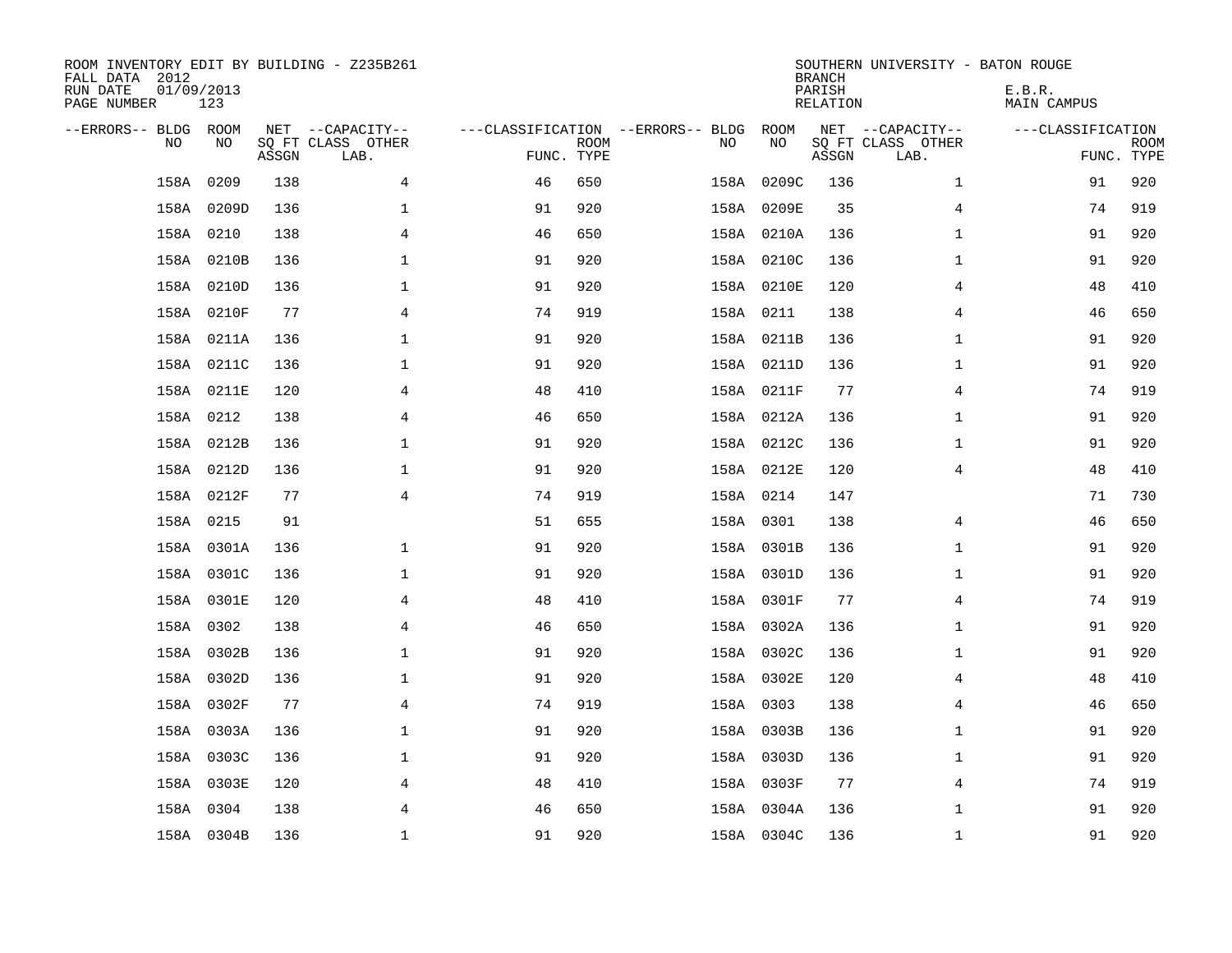| ROOM INVENTORY EDIT BY BUILDING - Z235B261<br>FALL DATA 2012<br>RUN DATE<br>PAGE NUMBER | 01/09/2013<br>124 |       |                                               |                                                 |             |    |            | <b>BRANCH</b><br>PARISH<br><b>RELATION</b> | SOUTHERN UNIVERSITY - BATON ROUGE             | E.B.R.<br><b>MAIN CAMPUS</b> |                           |
|-----------------------------------------------------------------------------------------|-------------------|-------|-----------------------------------------------|-------------------------------------------------|-------------|----|------------|--------------------------------------------|-----------------------------------------------|------------------------------|---------------------------|
| --ERRORS-- BLDG ROOM<br>NO                                                              | NO                | ASSGN | NET --CAPACITY--<br>SQ FT CLASS OTHER<br>LAB. | ---CLASSIFICATION --ERRORS-- BLDG<br>FUNC. TYPE | <b>ROOM</b> | NO | ROOM<br>NO | ASSGN                                      | NET --CAPACITY--<br>SQ FT CLASS OTHER<br>LAB. | ---CLASSIFICATION            | <b>ROOM</b><br>FUNC. TYPE |
| 158A                                                                                    | 0304D             | 136   | $\mathbf 1$                                   | 91                                              | 920         |    | 158A 0304E | 120                                        | 4                                             | 48                           | 410                       |
|                                                                                         | 158A 0304F        | 77    | 4                                             | 74                                              | 919         |    | 158A 0305  | 138                                        | 4                                             | 46                           | 650                       |
|                                                                                         | 158A 0305A        | 136   | $\mathbf 1$                                   | 91                                              | 920         |    | 158A 0305B | 136                                        | $\mathbf{1}$                                  | 91                           | 920                       |
|                                                                                         | 158A 0305C        | 136   | $\mathbf 1$                                   | 91                                              | 920         |    | 158A 0305D | 136                                        | $\mathbf{1}$                                  | 91                           | 920                       |
|                                                                                         | 158A 0305E        | 120   | 4                                             | 48                                              | 410         |    | 158A 0305F | 77                                         | 4                                             | 74                           | 919                       |
|                                                                                         | 158A 0306         | 138   | 4                                             | 46                                              | 650         |    | 158A 0306A | 136                                        | $\mathbf{1}$                                  | 91                           | 920                       |
|                                                                                         | 158A 0306B        | 136   | $\mathbf 1$                                   | 91                                              | 920         |    | 158A 0306C | 136                                        | $\mathbf{1}$                                  | 91                           | 920                       |
|                                                                                         | 158A 0306D        | 136   | $\mathbf{1}$                                  | 91                                              | 920         |    | 158A 0306E | 120                                        | 4                                             | 48                           | 410                       |
|                                                                                         | 158A 0306F        | 77    | $\overline{4}$                                | 74                                              | 919         |    | 158A 0307  | 138                                        | $\overline{4}$                                | 46                           | 650                       |
|                                                                                         | 158A 0307A        | 136   | $\mathbf{1}$                                  | 91                                              | 920         |    | 158A 0307B | 136                                        | $\mathbf{1}$                                  | 91                           | 920                       |
|                                                                                         | 158A 0307C        | 136   | $\mathbf 1$                                   | 91                                              | 920         |    | 158A 0307D | 136                                        | $\mathbf{1}$                                  | 91                           | 920                       |
|                                                                                         | 158A 0307E        | 120   | 4                                             | 48                                              | 410         |    | 158A 0307F | 77                                         | 4                                             | 74                           | 919                       |
| 158A                                                                                    | 0308              | 138   | 4                                             | 46                                              | 650         |    | 158A 0308A | 136                                        | $\mathbf{1}$                                  | 91                           | 920                       |
|                                                                                         | 158A 0308B        | 136   | $\mathbf 1$                                   | 91                                              | 920         |    | 158A 0308C | 35                                         | 4                                             | 74                           | 919                       |
|                                                                                         | 158A 0309         | 138   | $\overline{4}$                                | 46                                              | 650         |    | 158A 0309C | 136                                        | $\mathbf{1}$                                  | 91                           | 920                       |
|                                                                                         | 158A 0309D        | 136   | $\mathbf 1$                                   | 91                                              | 920         |    | 158A 0309E | 35                                         | 4                                             | 74                           | 919                       |
|                                                                                         | 158A 0310         | 138   | 4                                             | 46                                              | 650         |    | 158A 0310A | 136                                        | $\mathbf{1}$                                  | 91                           | 920                       |
|                                                                                         | 158A 0310B        | 136   | $\mathbf 1$                                   | 91                                              | 920         |    | 158A 0310C | 136                                        | $\mathbf{1}$                                  | 91                           | 920                       |
|                                                                                         | 158A 0310D        | 136   | $\mathbf 1$                                   | 91                                              | 920         |    | 158A 0310E | 120                                        | 4                                             | 48                           | 410                       |
|                                                                                         | 158A 0310F        | 77    | $\overline{4}$                                | 74                                              | 919         |    | 158A 0311  | 138                                        | $\overline{4}$                                | 46                           | 650                       |
|                                                                                         | 158A 0311A        | 136   | $\mathbf{1}$                                  | 91                                              | 920         |    | 158A 0311B | 136                                        | $\mathbf{1}$                                  | 91                           | 920                       |
|                                                                                         | 158A 0311C        | 136   | $\mathbf 1$                                   | 91                                              | 920         |    | 158A 0311D | 136                                        | $\mathbf{1}$                                  | 91                           | 920                       |
|                                                                                         | 158A 0311E        | 120   | 4                                             | 48                                              | 410         |    | 158A 0311F | 77                                         | 4                                             | 74                           | 919                       |
|                                                                                         | 158A 0312         | 138   | 4                                             | 46                                              | 650         |    | 158A 0312A | 136                                        | $\mathbf{1}$                                  | 91                           | 920                       |
|                                                                                         | 158A 0312B        | 136   | $\mathbf 1$                                   | 91                                              | 920         |    | 158A 0312C | 136                                        | $\mathbf{1}$                                  | 91                           | 920                       |
|                                                                                         | 158A 0312D        | 136   | $\mathbf{1}$                                  | 91                                              | 920         |    | 158A 0312E | 120                                        | $\overline{4}$                                | 48                           | 410                       |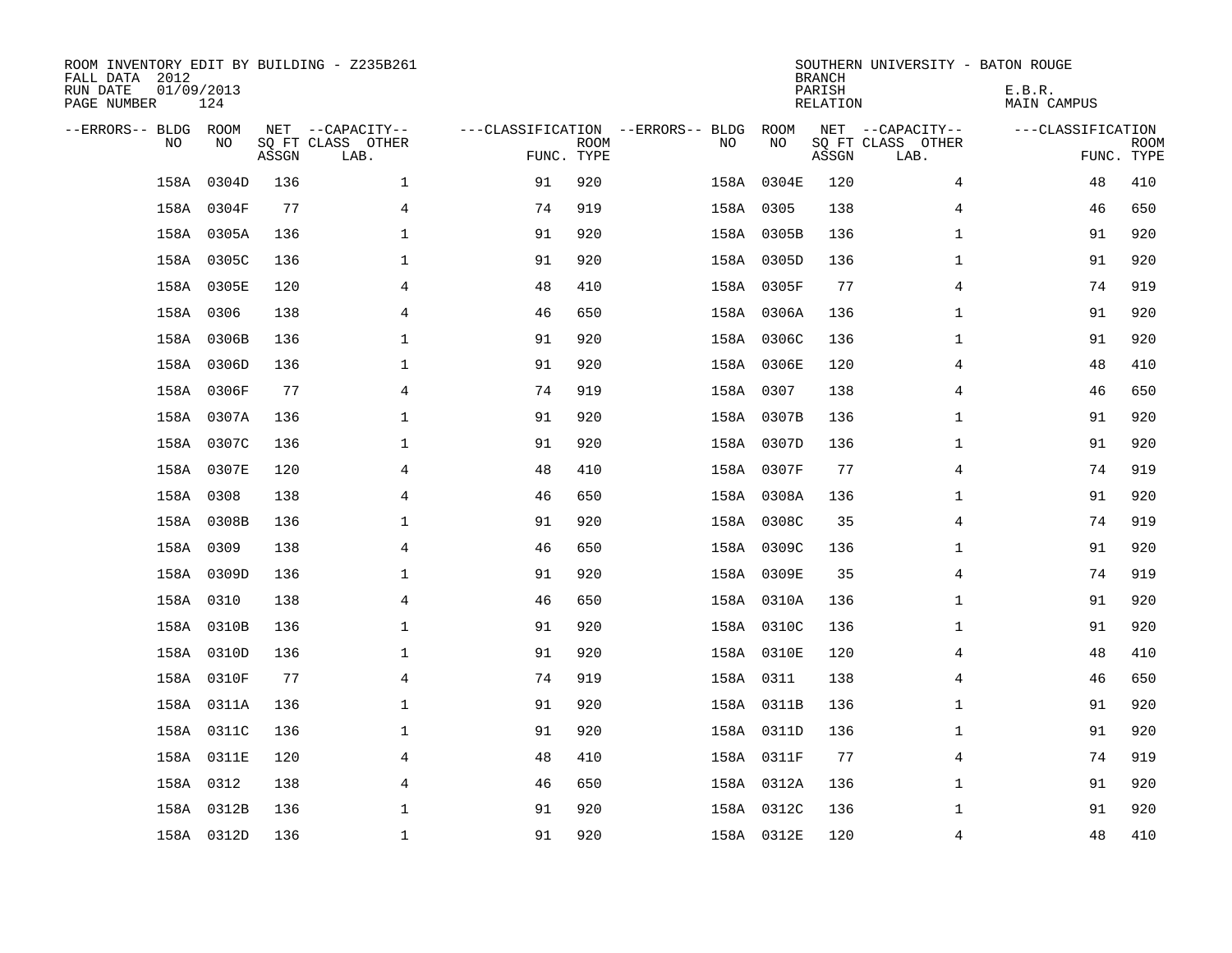| ROOM INVENTORY EDIT BY BUILDING - Z235B261<br>FALL DATA 2012<br>RUN DATE<br>PAGE NUMBER | 01/09/2013<br>125 |       |                                               |            |             |                                          |            | <b>BRANCH</b><br>PARISH<br>RELATION | SOUTHERN UNIVERSITY - BATON ROUGE             | E.B.R.<br>MAIN CAMPUS |                           |
|-----------------------------------------------------------------------------------------|-------------------|-------|-----------------------------------------------|------------|-------------|------------------------------------------|------------|-------------------------------------|-----------------------------------------------|-----------------------|---------------------------|
| --ERRORS-- BLDG ROOM<br>N <sub>O</sub>                                                  | NO.               | ASSGN | NET --CAPACITY--<br>SO FT CLASS OTHER<br>LAB. | FUNC. TYPE | <b>ROOM</b> | ---CLASSIFICATION --ERRORS-- BLDG<br>NO. | ROOM<br>NO | ASSGN                               | NET --CAPACITY--<br>SQ FT CLASS OTHER<br>LAB. | ---CLASSIFICATION     | <b>ROOM</b><br>FUNC. TYPE |
| 158A                                                                                    | 0312F             | 77    | $\overline{4}$                                | 74         | 919         |                                          | 158A 0314  | 147                                 |                                               | 71                    | 730                       |
|                                                                                         | 158A 0315         | 91    |                                               | 51         | 655         |                                          | 158A 0401  | 138                                 | $\overline{4}$                                | 46                    | 650                       |
|                                                                                         | 158A 0401A        | 136   | $\mathbf{1}$                                  | 91         | 920         |                                          | 158A 0401B | 136                                 | $\mathbf{1}$                                  | 91                    | 920                       |
|                                                                                         | 158A 0401C        | 136   | 1                                             | 91         | 920         |                                          | 158A 0401D | 136                                 | $\mathbf{1}$                                  | 91                    | 920                       |
|                                                                                         | 158A 0401E        | 120   | 4                                             | 48         | 410         |                                          | 158A 0401F | 77                                  | $\overline{4}$                                | 74                    | 919                       |
|                                                                                         | 158A 0402         | 138   | $\overline{4}$                                | 46         | 650         |                                          | 158A 0402A | 136                                 | $\mathbf{1}$                                  | 91                    | 920                       |
|                                                                                         | 158A 0402B        | 136   | $\mathbf 1$                                   | 91         | 920         |                                          | 158A 0402C | 136                                 | $\mathbf{1}$                                  | 91                    | 920                       |
|                                                                                         | 158A 0402D        | 136   | $\mathbf 1$                                   | 91         | 920         |                                          | 158A 0402E | 120                                 | 4                                             | 48                    | 410                       |
|                                                                                         | 158A 0402F        | 77    | 4                                             | 74         | 919         |                                          | 158A 0403  | 138                                 | 4                                             | 46                    | 650                       |
|                                                                                         | 158A 0403A        | 136   | $\mathbf 1$                                   | 91         | 920         |                                          | 158A 0403B | 136                                 | $\mathbf{1}$                                  | 91                    | 920                       |
|                                                                                         | 158A 0403C        | 136   | $\mathbf 1$                                   | 91         | 920         |                                          | 158A 0403D | 136                                 | $\mathbf{1}$                                  | 91                    | 920                       |
|                                                                                         | 158A 0403E        | 120   | $\overline{4}$                                | 48         | 410         |                                          | 158A 0403F | 77                                  | $\overline{4}$                                | 74                    | 919                       |
|                                                                                         | 158A 0404         | 138   | 4                                             | 46         | 650         |                                          | 158A 0404A | 136                                 | $\mathbf{1}$                                  | 91                    | 920                       |
|                                                                                         | 158A 0404B        | 136   | $\mathbf 1$                                   | 91         | 920         |                                          | 158A 0404C | 136                                 | $\mathbf{1}$                                  | 91                    | 920                       |
|                                                                                         | 158A 0404D        | 136   | 1                                             | 91         | 920         |                                          | 158A 0404E | 120                                 | 4                                             | 48                    | 410                       |
|                                                                                         | 158A 0404F        | 77    | $\overline{4}$                                | 74         | 919         |                                          | 158A 0405  | 138                                 | $\overline{4}$                                | 46                    | 650                       |
|                                                                                         | 158A 0405A        | 136   | $\mathbf 1$                                   | 91         | 920         |                                          | 158A 0405B | 136                                 | $\mathbf{1}$                                  | 91                    | 920                       |
|                                                                                         | 158A 0405C        | 136   | $\mathbf 1$                                   | 91         | 920         |                                          | 158A 0405D | 136                                 | $\mathbf{1}$                                  | 91                    | 920                       |
|                                                                                         | 158A 0405E        | 120   | 4                                             | 48         | 410         |                                          | 158A 0405F | 77                                  | 4                                             | 74                    | 919                       |
|                                                                                         | 158A 0406         | 138   | $\overline{4}$                                | 46         | 650         |                                          | 158A 0406A | 136                                 | $\mathbf{1}$                                  | 91                    | 920                       |
|                                                                                         | 158A 0406B        | 136   | $\mathbf 1$                                   | 91         | 920         |                                          | 158A 0406C | 136                                 | $\mathbf{1}$                                  | 91                    | 920                       |
|                                                                                         | 158A 0406D        | 136   | $\mathbf 1$                                   | 91         | 920         |                                          | 158A 0406E | 120                                 | 4                                             | 48                    | 410                       |
|                                                                                         | 158A 0406F        | 77    | 4                                             | 48         | 410         |                                          | 158A 0407  | 138                                 | 4                                             | 46                    | 650                       |
|                                                                                         | 158A 0407A        | 136   | 1                                             | 91         | 920         |                                          | 158A 0407B | 136                                 | $\mathbf{1}$                                  | 91                    | 920                       |
|                                                                                         | 158A 0407C        | 136   | $\mathbf 1$                                   | 91         | 920         |                                          | 158A 0407D | 136                                 | $\mathbf{1}$                                  | 91                    | 920                       |
|                                                                                         | 158A 0407E        | 120   | $\overline{4}$                                | 48         | 410         |                                          | 158A 0407F | 77                                  | $\overline{4}$                                | 74                    | 919                       |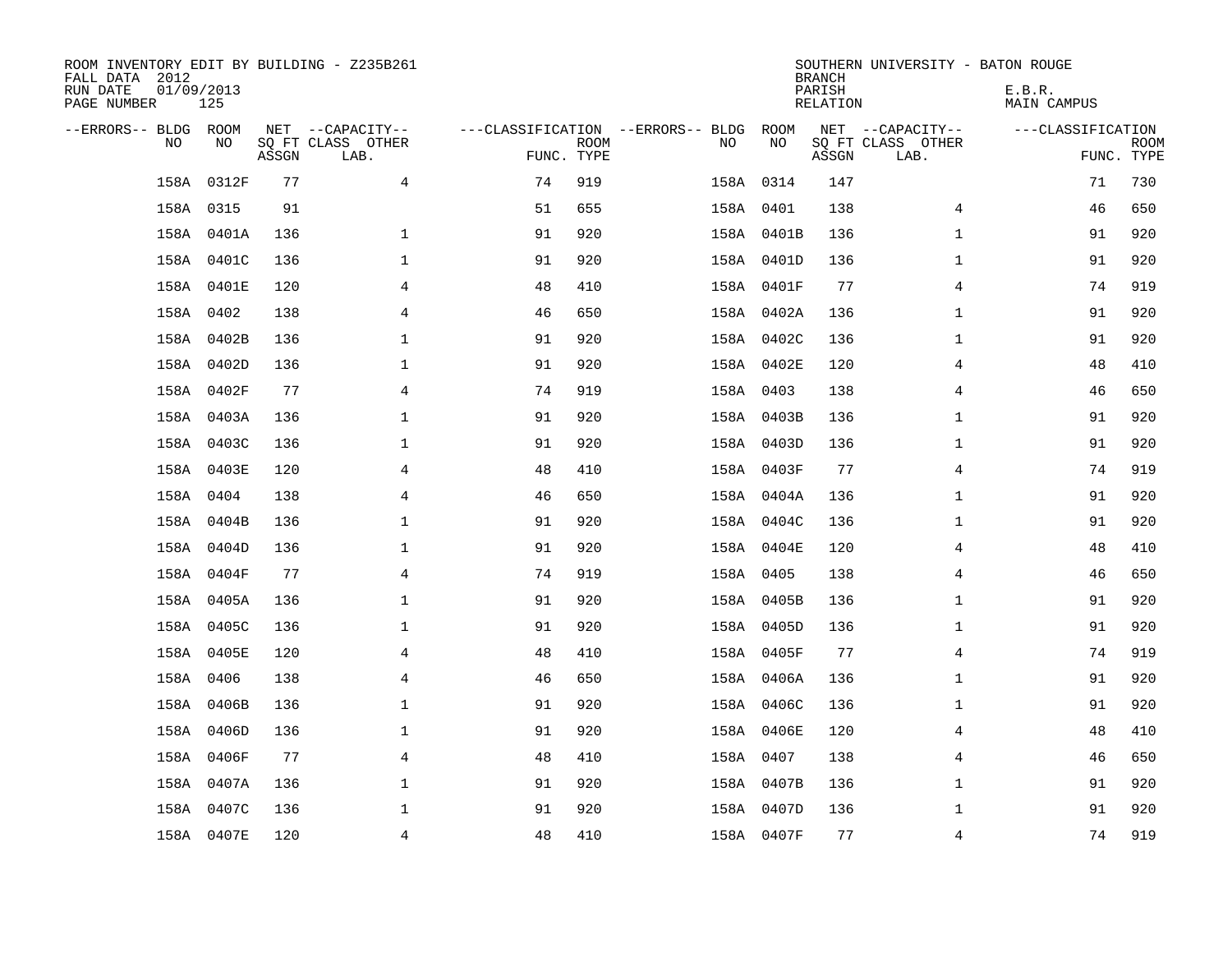| ROOM INVENTORY EDIT BY BUILDING - Z235B261<br>FALL DATA 2012<br>RUN DATE<br>PAGE NUMBER | 01/09/2013<br>126 |       |                                               |                                                 |             |           |            | <b>BRANCH</b><br>PARISH<br><b>RELATION</b> | SOUTHERN UNIVERSITY - BATON ROUGE             | E.B.R.<br><b>MAIN CAMPUS</b> |                           |
|-----------------------------------------------------------------------------------------|-------------------|-------|-----------------------------------------------|-------------------------------------------------|-------------|-----------|------------|--------------------------------------------|-----------------------------------------------|------------------------------|---------------------------|
| --ERRORS-- BLDG ROOM<br>NO                                                              | NO                | ASSGN | NET --CAPACITY--<br>SQ FT CLASS OTHER<br>LAB. | ---CLASSIFICATION --ERRORS-- BLDG<br>FUNC. TYPE | <b>ROOM</b> | NO        | ROOM<br>NO | ASSGN                                      | NET --CAPACITY--<br>SQ FT CLASS OTHER<br>LAB. | ---CLASSIFICATION            | <b>ROOM</b><br>FUNC. TYPE |
| 158A                                                                                    | 0408              | 138   | 4                                             | 46                                              | 650         |           | 158A 0408A | 136                                        | $\mathbf{1}$                                  | 91                           | 920                       |
|                                                                                         | 158A 0408B        | 136   | $\mathbf 1$                                   | 91                                              | 920         |           | 158A 0408C | 35                                         | 4                                             | 74                           | 919                       |
|                                                                                         | 158A 0409         | 138   | $\overline{4}$                                | 46                                              | 650         |           | 158A 0409C | 136                                        | $\mathbf{1}$                                  | 91                           | 920                       |
|                                                                                         | 158A 0409D        | 136   | $\mathbf{1}$                                  | 91                                              | 920         |           | 158A 0409E | 35                                         | 4                                             | 74                           | 919                       |
|                                                                                         | 158A 0410         | 138   | $\overline{4}$                                | 46                                              | 650         |           | 158A 0410A | 136                                        | $\mathbf{1}$                                  | 91                           | 920                       |
|                                                                                         | 158A 0410B        | 136   | $\mathbf 1$                                   | 91                                              | 920         |           | 158A 0410C | 136                                        | $\mathbf{1}$                                  | 91                           | 920                       |
|                                                                                         | 158A 0410D        | 136   | $\mathbf{1}$                                  | 91                                              | 920         |           | 158A 0410E | 120                                        | $\overline{4}$                                | 48                           | 410                       |
|                                                                                         | 158A 0410F        | 77    | $\overline{4}$                                | 74                                              | 919         | 158A 0411 |            | 138                                        | $\overline{4}$                                | 46                           | 650                       |
|                                                                                         | 158A 0411A        | 136   | $\mathbf 1$                                   | 91                                              | 920         |           | 158A 0411B | 136                                        | $\mathbf{1}$                                  | 91                           | 920                       |
|                                                                                         | 158A 0411C        | 136   | $\mathbf 1$                                   | 91                                              | 920         |           | 158A 0411D | 136                                        | $\mathbf{1}$                                  | 91                           | 920                       |
|                                                                                         | 158A 0411E        | 120   | 4                                             | 48                                              | 410         |           | 158A 0411F | 77                                         | 4                                             | 74                           | 919                       |
|                                                                                         | 158A 0412         | 138   | 4                                             | 46                                              | 650         |           | 158A 0412A | 136                                        | $\mathbf{1}$                                  | 91                           | 920                       |
|                                                                                         | 158A 0412B        | 136   | $\mathbf 1$                                   | 91                                              | 920         |           | 158A 0412C | 136                                        | $\mathbf{1}$                                  | 91                           | 920                       |
|                                                                                         | 158A 0412D        | 136   | 1                                             | 91                                              | 920         |           | 158A 0412E | 120                                        | 4                                             | 48                           | 410                       |
|                                                                                         | 158A 0412F        | 77    | $\overline{4}$                                | 74                                              | 919         | 158A 0414 |            | 147                                        |                                               | 71                           | 730                       |
|                                                                                         | 158A 0415         | 91    |                                               | 51                                              | 655         | 158A 0501 |            | 138                                        | 4                                             | 46                           | 650                       |
|                                                                                         | 158A 0501A        | 136   | $\mathbf{1}$                                  | 91                                              | 920         |           | 158A 0501B | 136                                        | $\mathbf{1}$                                  | 91                           | 920                       |
|                                                                                         | 158A 0501C        | 136   | $\mathbf 1$                                   | 91                                              | 920         |           | 158A 0501D | 136                                        | $\mathbf{1}$                                  | 91                           | 920                       |
|                                                                                         | 158A 0501E        | 120   | 4                                             | 48                                              | 410         |           | 158A 0501F | 77                                         | 4                                             | 74                           | 919                       |
|                                                                                         | 158A 0502         | 138   | 4                                             | 46                                              | 650         |           | 158A 0502A | 136                                        | $\mathbf{1}$                                  | 91                           | 920                       |
|                                                                                         | 158A 0502B        | 136   | $\mathbf{1}$                                  | 91                                              | 920         |           | 158A 0502C | 136                                        | $\mathbf{1}$                                  | 91                           | 920                       |
|                                                                                         | 158A 0502D        | 136   | $\mathbf 1$                                   | 91                                              | 920         |           | 158A 0502E | 120                                        | $\overline{4}$                                | 48                           | 410                       |
|                                                                                         | 158A 0502F        | 77    | 4                                             | 74                                              | 919         | 158A 0503 |            | 138                                        | 4                                             | 46                           | 650                       |
|                                                                                         | 158A 0503A        | 136   | $\mathbf 1$                                   | 91                                              | 920         |           | 158A 0503B | 136                                        | $\mathbf{1}$                                  | 91                           | 920                       |
|                                                                                         | 158A 0503C        | 136   | $\mathbf 1$                                   | 91                                              | 920         |           | 158A 0503D | 136                                        | $\mathbf{1}$                                  | 91                           | 920                       |
|                                                                                         | 158A 0503E        | 120   | $\overline{4}$                                | 48                                              | 410         |           | 158A 0503F | 79                                         | $\overline{4}$                                | 74                           | 919                       |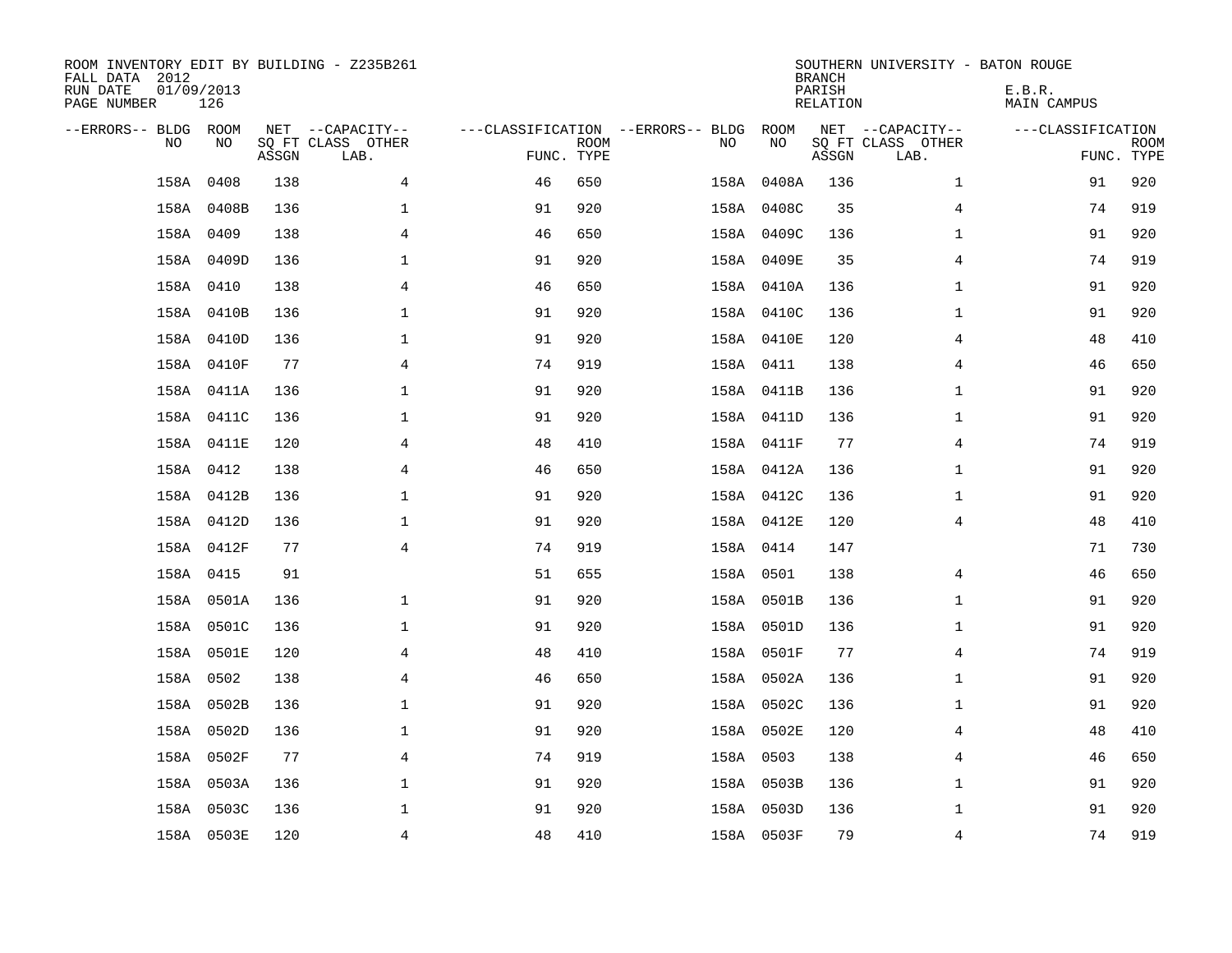| ROOM INVENTORY EDIT BY BUILDING - Z235B261<br>FALL DATA 2012<br>RUN DATE<br>PAGE NUMBER | 01/09/2013<br>127 |       |                                               |                                                 |             |           |            | <b>BRANCH</b><br>PARISH<br><b>RELATION</b> | SOUTHERN UNIVERSITY - BATON ROUGE             | E.B.R.<br><b>MAIN CAMPUS</b> |                           |
|-----------------------------------------------------------------------------------------|-------------------|-------|-----------------------------------------------|-------------------------------------------------|-------------|-----------|------------|--------------------------------------------|-----------------------------------------------|------------------------------|---------------------------|
| --ERRORS-- BLDG ROOM<br>NO                                                              | NO                | ASSGN | NET --CAPACITY--<br>SQ FT CLASS OTHER<br>LAB. | ---CLASSIFICATION --ERRORS-- BLDG<br>FUNC. TYPE | <b>ROOM</b> | NO        | ROOM<br>NO | ASSGN                                      | NET --CAPACITY--<br>SQ FT CLASS OTHER<br>LAB. | ---CLASSIFICATION            | <b>ROOM</b><br>FUNC. TYPE |
| 158A                                                                                    | 0504              | 138   | 4                                             | 46                                              | 650         |           | 158A 0504A | 136                                        | $\mathbf{1}$                                  | 91                           | 920                       |
|                                                                                         | 158A 0504B        | 136   | 1                                             | 91                                              | 920         |           | 158A 0504C | 136                                        | $\mathbf{1}$                                  | 91                           | 920                       |
|                                                                                         | 158A 0504D        | 136   | 1                                             | 91                                              | 920         |           | 158A 0504E | 120                                        | 4                                             | 48                           | 410                       |
|                                                                                         | 158A 0504F        | 77    | $\overline{4}$                                | 74                                              | 919         | 158A 0505 |            | 138                                        | 4                                             | 46                           | 650                       |
|                                                                                         | 158A 0505A        | 136   | $\mathbf{1}$                                  | 91                                              | 920         |           | 158A 0505B | 136                                        | $\mathbf{1}$                                  | 91                           | 920                       |
|                                                                                         | 158A 0505C        | 136   | $\mathbf 1$                                   | 91                                              | 920         |           | 158A 0505D | 136                                        | $\mathbf{1}$                                  | 91                           | 920                       |
|                                                                                         | 158A 0505E        | 120   | 4                                             | 48                                              | 410         |           | 158A 0505F | 77                                         | 4                                             | 74                           | 919                       |
|                                                                                         | 158A 0506         | 138   | 4                                             | 46                                              | 650         |           | 158A 0506A | 136                                        | $\mathbf{1}$                                  | 91                           | 920                       |
|                                                                                         | 158A 0506B        | 272   | $\mathbf 1$                                   | 91                                              | 920         |           | 158A 0506C | 136                                        | $\mathbf{1}$                                  | 91                           | 920                       |
|                                                                                         | 158A 0506D        | 136   | $\mathbf 1$                                   | 91                                              | 920         |           | 158A 0506E | 120                                        | 4                                             | 48                           | 410                       |
|                                                                                         | 158A 0506F        | 77    | $\overline{4}$                                | 74                                              | 919         | 158A 0507 |            | 138                                        | 4                                             | 46                           | 650                       |
|                                                                                         | 158A 0507A        | 136   | $\mathbf{1}$                                  | 91                                              | 920         |           | 158A 0507B | 136                                        | $\mathbf{1}$                                  | 91                           | 920                       |
|                                                                                         | 158A 0507C        | 136   | $\mathbf 1$                                   | 91                                              | 920         |           | 158A 0507D | 136                                        | $\mathbf{1}$                                  | 91                           | 920                       |
|                                                                                         | 158A 0507E        | 120   | 4                                             | 48                                              | 410         |           | 158A 0507F | 77                                         | 4                                             | 74                           | 919                       |
|                                                                                         | 158A 0508         | 138   | 4                                             | 46                                              | 650         |           | 158A 0508A | 136                                        | $\mathbf{1}$                                  | 91                           | 920                       |
|                                                                                         | 158A 0508B        | 136   | 1                                             | 91                                              | 920         |           | 158A 0508C | 35                                         | 4                                             | 74                           | 919                       |
|                                                                                         | 158A 0509         | 138   | $\overline{4}$                                | 46                                              | 650         |           | 158A 0509C | 136                                        | $\mathbf{1}$                                  | 91                           | 920                       |
|                                                                                         | 158A 0509D        | 136   | $\mathbf 1$                                   | 91                                              | 920         |           | 158A 0509E | 35                                         | $\overline{4}$                                | 74                           | 919                       |
|                                                                                         | 158A 0510         | 138   | 4                                             | 46                                              | 650         |           | 158A 0510A | 136                                        | $\mathbf{1}$                                  | 91                           | 920                       |
|                                                                                         | 158A 0510B        | 136   | 1                                             | 91                                              | 920         |           | 158A 0510C | 136                                        | $\mathbf{1}$                                  | 91                           | 920                       |
|                                                                                         | 158A 0510D        | 136   | $\mathbf 1$                                   | 91                                              | 920         |           | 158A 0510E | 120                                        | 4                                             | 48                           | 410                       |
|                                                                                         | 158A 0510F        | 77    | $\overline{4}$                                | 74                                              | 919         | 158A 0511 |            | 138                                        | 4                                             | 46                           | 650                       |
|                                                                                         | 158A 0511A        | 136   | $\mathbf 1$                                   | 91                                              | 920         |           | 158A 0511B | 136                                        | $\mathbf{1}$                                  | 91                           | 920                       |
|                                                                                         | 158A 0511C        | 136   | $\mathbf 1$                                   | 91                                              | 920         |           | 158A 0511D | 136                                        | $\mathbf{1}$                                  | 91                           | 920                       |
|                                                                                         | 158A 0511E        | 120   | 4                                             | 48                                              | 410         |           | 158A 0511F | 77                                         | 4                                             | 74                           | 919                       |
|                                                                                         | 158A 0512         | 138   | 4                                             | 46                                              | 650         |           | 158A 0512A | 136                                        | $\mathbf{1}$                                  | 91                           | 920                       |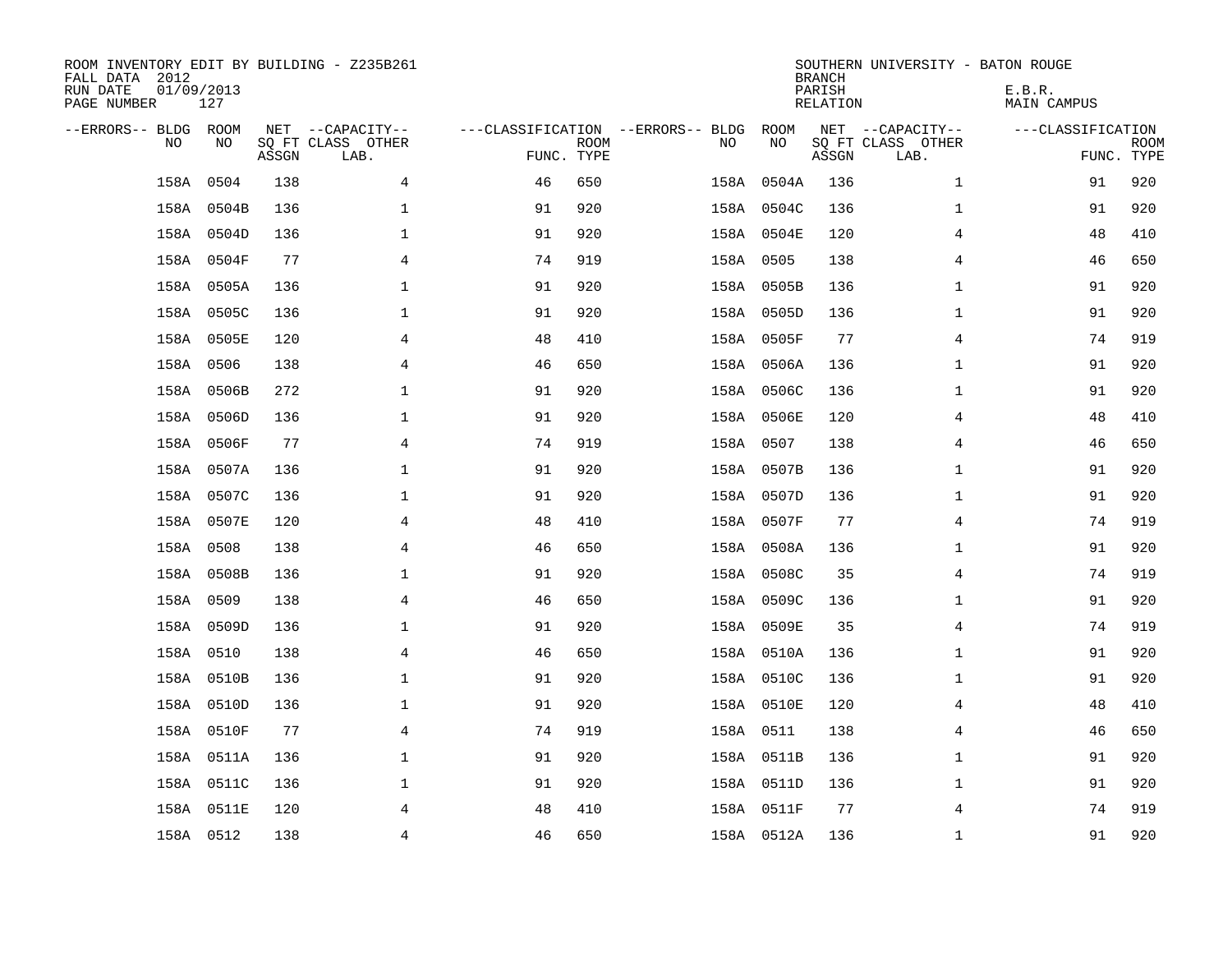| ROOM INVENTORY EDIT BY BUILDING - Z235B261<br>FALL DATA 2012<br>RUN DATE<br>PAGE NUMBER | 01/09/2013<br>128 |       |                           |            |             |                                   |            | <b>BRANCH</b><br>PARISH<br>RELATION | SOUTHERN UNIVERSITY - BATON ROUGE | E.B.R.<br>MAIN CAMPUS |                           |
|-----------------------------------------------------------------------------------------|-------------------|-------|---------------------------|------------|-------------|-----------------------------------|------------|-------------------------------------|-----------------------------------|-----------------------|---------------------------|
| --ERRORS-- BLDG ROOM                                                                    |                   |       | NET --CAPACITY--          |            |             | ---CLASSIFICATION --ERRORS-- BLDG | ROOM       |                                     | NET --CAPACITY--                  | ---CLASSIFICATION     |                           |
| N <sub>O</sub>                                                                          | NO.               | ASSGN | SO FT CLASS OTHER<br>LAB. | FUNC. TYPE | <b>ROOM</b> | NO.                               | NO         | ASSGN                               | SQ FT CLASS OTHER<br>LAB.         |                       | <b>ROOM</b><br>FUNC. TYPE |
| 158A                                                                                    | 0512B             | 136   | $\mathbf 1$               | 91         | 920         |                                   | 158A 0512C | 136                                 | $\mathbf{1}$                      | 91                    | 920                       |
|                                                                                         | 158A 0512D        | 136   | $\mathbf{1}$              | 91         | 920         |                                   | 158A 0512E | 120                                 | $\overline{4}$                    | 48                    | 410                       |
|                                                                                         | 158A 0512F        | 77    | 4                         | 74         | 919         |                                   | 158A 0514  | 147                                 |                                   | 71                    | 730                       |
|                                                                                         | 158A 0515         | 91    |                           | 51         | 655         |                                   | 158A 0601  | 138                                 | 4                                 | 46                    | 650                       |
|                                                                                         | 158A 0601A        | 136   | $\mathbf 1$               | 91         | 920         |                                   | 158A 0601B | 136                                 | $\mathbf{1}$                      | 91                    | 920                       |
|                                                                                         | 158A 0601C        | 136   | $\mathbf 1$               | 91         | 920         |                                   | 158A 0601D | 136                                 | $\mathbf{1}$                      | 91                    | 920                       |
|                                                                                         | 158A 0601E        | 120   | $\overline{4}$            | 48         | 410         |                                   | 158A 0601F | 77                                  | $\overline{4}$                    | 74                    | 919                       |
|                                                                                         | 158A 0602         | 138   | 4                         | 46         | 650         |                                   | 158A 0602A | 136                                 | $\mathbf{1}$                      | 91                    | 920                       |
|                                                                                         | 158A 0602B        | 136   | $\mathbf 1$               | 91         | 920         |                                   | 158A 0602C | 136                                 | $\mathbf{1}$                      | 91                    | 920                       |
|                                                                                         | 158A 0602D        | 136   | $\mathbf 1$               | 91         | 920         |                                   | 158A 0602E | 120                                 | 4                                 | 48                    | 410                       |
|                                                                                         | 158A 0602F        | 77    | $\overline{4}$            | 74         | 919         |                                   | 158A 0603  | 138                                 | 4                                 | 46                    | 650                       |
|                                                                                         | 158A 0603A        | 136   | $\mathbf{1}$              | 91         | 920         |                                   | 158A 0603B | 136                                 | $\mathbf{1}$                      | 91                    | 920                       |
| 158A                                                                                    | 0603C             | 136   | $\mathbf 1$               | 91         | 920         |                                   | 158A 0603D | 136                                 | $\mathbf{1}$                      | 91                    | 920                       |
|                                                                                         | 158A 0603E        | 120   | 4                         | 48         | 410         |                                   | 158A 0603F | 77                                  | 4                                 | 74                    | 919                       |
| 158A                                                                                    | 0604              | 138   | 4                         | 46         | 650         |                                   | 158A 0604A | 136                                 | $\mathbf{1}$                      | 91                    | 920                       |
|                                                                                         | 158A 0604B        | 136   | $\mathbf{1}$              | 91         | 920         |                                   | 158A 0604C | 136                                 | $\mathbf{1}$                      | 91                    | 920                       |
|                                                                                         | 158A 0604D        | 136   | $\mathbf{1}$              | 91         | 920         |                                   | 158A 0604E | 120                                 | $\overline{4}$                    | 48                    | 410                       |
|                                                                                         | 158A 0604F        | 77    | $\overline{4}$            | 74         | 919         |                                   | 158A 0605  | 138                                 | 4                                 | 46                    | 650                       |
|                                                                                         | 158A 0605A        | 136   | $\mathbf 1$               | 91         | 920         |                                   | 158A 0605B | 136                                 | $\mathbf{1}$                      | 91                    | 920                       |
|                                                                                         | 158A 0605C        | 136   | $\mathbf 1$               | 91         | 920         |                                   | 158A 0605D | 136                                 | $\mathbf{1}$                      | 91                    | 920                       |
|                                                                                         | 158A 0605E        | 120   | $\overline{4}$            | 48         | 410         |                                   | 158A 0605F | 77                                  | $\overline{4}$                    | 74                    | 919                       |
| 158A                                                                                    | 0606              | 138   | 4                         | 46         | 650         |                                   | 158A 0606A | 136                                 | $\mathbf{1}$                      | 91                    | 920                       |
|                                                                                         | 158A 0606B        | 136   | $\mathbf 1$               | 91         | 920         |                                   | 158A 0606C | 136                                 | $\mathbf{1}$                      | 91                    | 920                       |
|                                                                                         | 158A 0606D        | 136   | $\mathbf 1$               | 91         | 920         |                                   | 158A 0606E | 120                                 | 4                                 | 48                    | 410                       |
|                                                                                         | 158A 0606F        | 77    | 4                         | 74         | 919         |                                   | 158A 0607  | 138                                 | 4                                 | 46                    | 650                       |
|                                                                                         | 158A 0607A        | 136   | $\mathbf{1}$              | 91         | 920         |                                   | 158A 0607B | 136                                 | $\mathbf{1}$                      | 91                    | 920                       |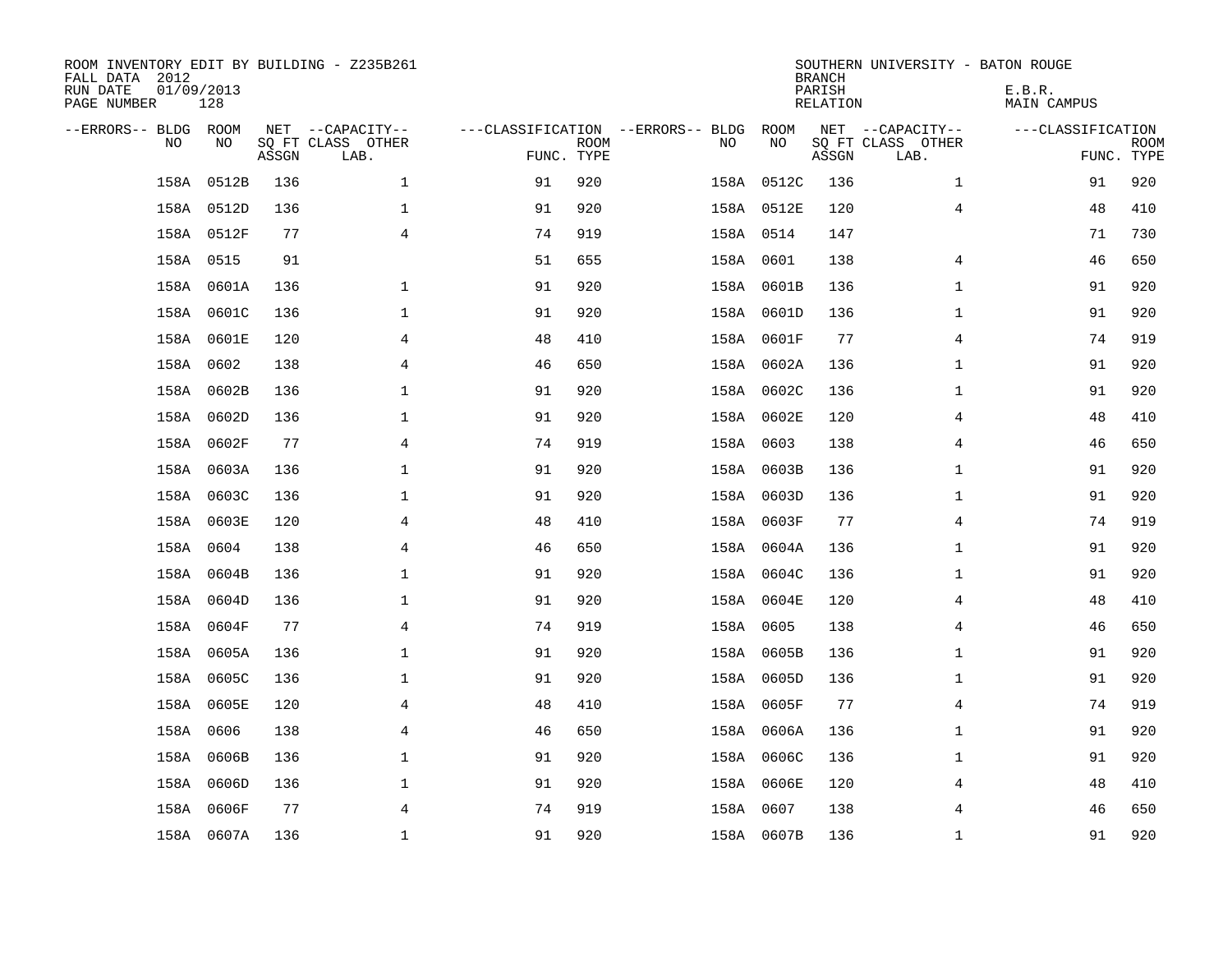| ROOM INVENTORY EDIT BY BUILDING - Z235B261<br>FALL DATA 2012<br>RUN DATE<br>PAGE NUMBER | 01/09/2013<br>129 |       |                           |            |             |                                   |                                                  | <b>BRANCH</b><br>PARISH<br>RELATION | SOUTHERN UNIVERSITY - BATON ROUGE                                                                          | E.B.R.<br>MAIN CAMPUS |                           |
|-----------------------------------------------------------------------------------------|-------------------|-------|---------------------------|------------|-------------|-----------------------------------|--------------------------------------------------|-------------------------------------|------------------------------------------------------------------------------------------------------------|-----------------------|---------------------------|
| --ERRORS-- BLDG ROOM                                                                    |                   |       | NET --CAPACITY--          |            |             | ---CLASSIFICATION --ERRORS-- BLDG | ROOM                                             |                                     | NET --CAPACITY--                                                                                           | ---CLASSIFICATION     |                           |
| NO                                                                                      | NO                | ASSGN | SO FT CLASS OTHER<br>LAB. | FUNC. TYPE | <b>ROOM</b> | NO                                | NO                                               | ASSGN                               | SQ FT CLASS OTHER<br>LAB.                                                                                  |                       | <b>ROOM</b><br>FUNC. TYPE |
|                                                                                         | 158A 0607C        | 136   | $\mathbf{1}$              | 91         | 920         |                                   | 158A 0607D                                       | 136                                 | $\mathbf{1}$                                                                                               | 91                    | 920                       |
|                                                                                         | 158A 0607E        | 120   | 4                         | 48         | 410         |                                   | 158A 0607F                                       | 77                                  | 4                                                                                                          | 74                    | 919                       |
|                                                                                         | 158A 0608         | 138   | 4                         | 46         | 650         |                                   | 158A 0608A                                       | 136                                 | $\mathbf{1}$                                                                                               | 91                    | 920                       |
|                                                                                         | 158A 0608B        | 136   | $\mathbf{1}$              | 91         | 920         |                                   | 158A 0608C                                       | 35                                  | $\overline{4}$                                                                                             | 74                    | 919                       |
|                                                                                         | 158A 0609         | 138   | 4                         | 46         | 650         |                                   | 158A 0609C                                       | 136                                 | $\mathbf{1}$                                                                                               | 91                    | 920                       |
|                                                                                         | 158A 0609D        | 136   | $\mathbf{1}$              | 91         | 920         |                                   | 158A 0609E                                       | 35                                  | $\overline{4}$                                                                                             | 74                    | 919                       |
|                                                                                         | 158A 0610         | 138   | $\overline{4}$            | 46         | 650         |                                   | 158A 0610A                                       | 136                                 | $\mathbf{1}$                                                                                               | 91                    | 920                       |
|                                                                                         | 158A 0610B        | 136   | $\mathbf{1}$              | 91         | 920         |                                   | 158A 0610C                                       | 136                                 | $\mathbf{1}$                                                                                               | 91                    | 920                       |
|                                                                                         | 158A 0610D        | 136   | $\mathbf{1}$              | 91         | 920         |                                   | 158A 0610E                                       | 120                                 | $\overline{4}$                                                                                             | 48                    | 410                       |
|                                                                                         | 158A 0610F        | 77    | $\overline{4}$            | 74         | 919         | 158A 0611                         |                                                  | 138                                 | 4                                                                                                          | 46                    | 650                       |
|                                                                                         | 158A 0611A        | 136   | $\mathbf{1}$              | 91         | 920         |                                   | 158A 0611B                                       | 136                                 | $\mathbf{1}$                                                                                               | 91                    | 920                       |
|                                                                                         | 158A 0611C        | 136   | $\mathbf 1$               | 91         | 920         |                                   | 158A 0611D                                       | 136                                 | $\mathbf{1}$                                                                                               | 91                    | 920                       |
|                                                                                         | 158A 0611E        | 120   | 4                         | 48         | 410         |                                   | 158A 0611F                                       | 77                                  | 4                                                                                                          | 74                    | 919                       |
|                                                                                         | 158A 0612         | 138   | $\overline{4}$            | 46         | 650         |                                   | 158A 0612A                                       | 136                                 | $\mathbf{1}$                                                                                               | 91                    | 920                       |
|                                                                                         | 158A 0612B        | 136   | $\mathbf 1$               | 91         | 920         |                                   | 158A 0612C                                       | 136                                 | $\mathbf{1}$                                                                                               | 91                    | 920                       |
|                                                                                         | 158A 0612D        | 136   | $\mathbf 1$               | 91         | 920         |                                   | 158A 0612E                                       | 120                                 | $\overline{4}$                                                                                             | 48                    | 410                       |
|                                                                                         | 158A 0612F        | 77    | $\overline{4}$            | 74         | 919         | 158A 0614                         |                                                  | 147                                 |                                                                                                            | 71                    | 730                       |
|                                                                                         | 158A 0615         | 91    |                           | 46         | 650         |                                   | TOTAL NUMBER CLASSROOMS<br>TOTAL NUMBER LABS 210 |                                     | TOTAL NET ASSIGN SQ. FT. IN ROOM FILE<br>TOTAL NUMBER COMPUTER CLASSROOMS<br>TOTAL NUMBER SPECIAL LABS 220 | 58,327                |                           |
|                                                                                         | 158B 0100A        | 179   |                           | 74         | 919         | 158B 0101                         |                                                  | 179                                 |                                                                                                            | 74                    | 919                       |
|                                                                                         | 158B 0102         | 575   |                           | 46         | 650         | 158B 0103                         |                                                  | 92                                  | $\mathbf{1}$                                                                                               | 51                    | 310                       |
|                                                                                         | 158B 0104         | 163   | $\mathbf{1}$              | 51         | 310         | 158B 0105                         |                                                  | 575                                 |                                                                                                            | 46                    | 650                       |
| 158B                                                                                    | 0106              | 176   | $\mathbf{1}$              | 51         | 310         | 158B 0107                         |                                                  | 211                                 | $\mathbf{1}$                                                                                               | 51                    | 310                       |
|                                                                                         | 158B 0108         | 3461  |                           | 52         | 630         | 158B 0109                         |                                                  | 1211                                |                                                                                                            | 52                    | 630                       |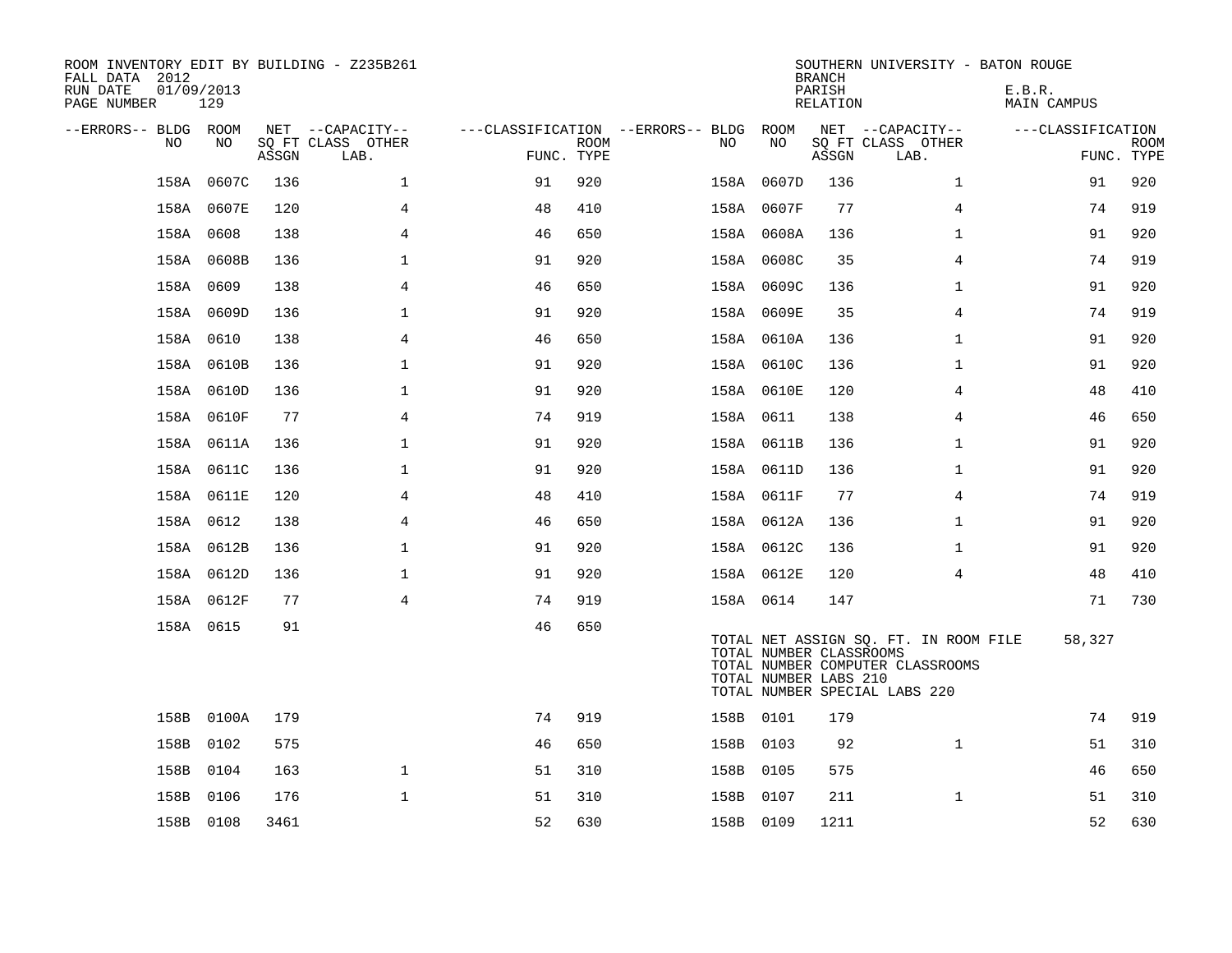| ROOM INVENTORY EDIT BY BUILDING - Z235B261<br>FALL DATA 2012<br>RUN DATE<br>PAGE NUMBER | 01/09/2013<br>130 |       |                                       |              |                                        |             |           |                                                  | <b>BRANCH</b><br>PARISH<br>RELATION |                                                                                                            |              | SOUTHERN UNIVERSITY - BATON ROUGE<br>E.B.R.<br>MAIN CAMPUS |                             |             |
|-----------------------------------------------------------------------------------------|-------------------|-------|---------------------------------------|--------------|----------------------------------------|-------------|-----------|--------------------------------------------------|-------------------------------------|------------------------------------------------------------------------------------------------------------|--------------|------------------------------------------------------------|-----------------------------|-------------|
|                                                                                         |                   |       |                                       |              |                                        |             |           |                                                  |                                     |                                                                                                            |              |                                                            |                             |             |
| --ERRORS-- BLDG ROOM<br>NO                                                              | NO                |       | NET --CAPACITY--<br>SO FT CLASS OTHER |              | ---CLASSIFICATION --ERRORS-- BLDG ROOM | <b>ROOM</b> | NO        | NO                                               |                                     | NET --CAPACITY--<br>SQ FT CLASS OTHER                                                                      |              |                                                            | ---CLASSIFICATION           | <b>ROOM</b> |
|                                                                                         |                   | ASSGN | LAB.                                  |              | FUNC. TYPE                             |             |           |                                                  | ASSGN                               | LAB.                                                                                                       |              |                                                            | FUNC. TYPE                  |             |
| 158B                                                                                    | 0110              | 909   |                                       |              | 52                                     | 630         | 158B      | 0111                                             | 3461                                |                                                                                                            |              |                                                            | 52                          | 630         |
| 158B                                                                                    | 0112              | 333   |                                       |              | 52                                     | 630         | 158B      | 0113                                             | 909                                 |                                                                                                            |              |                                                            | 52                          | 630         |
| 158B                                                                                    | 0114              | 333   |                                       |              | 52                                     | 630         | 158B 0117 |                                                  | 65                                  |                                                                                                            | $\mathbf{1}$ |                                                            | 55                          | 310         |
| 158B                                                                                    | 0117A             | 35    |                                       |              | 51                                     | 635         | 158B      | 0118                                             | 2000                                |                                                                                                            |              |                                                            | 51                          | 635         |
| 158B                                                                                    | 0119              | 65    |                                       | $\mathbf 1$  | 55                                     | 310         | 158B      | 0200                                             | 178                                 |                                                                                                            |              |                                                            | 53                          | 315         |
| 158B                                                                                    | 0200A             | 83    |                                       | $\mathbf{1}$ | 53                                     | 310         | 158B      | 0200B                                            | 86                                  |                                                                                                            | $\mathbf{1}$ |                                                            | 53                          | 310         |
| 158B                                                                                    | 0201              | 304   | 30                                    |              | 11                                     | 110         |           | 158B 0201A                                       | 469                                 |                                                                                                            | 9            |                                                            | 22                          | 220         |
| 158B                                                                                    | 0206              | 304   |                                       |              | 53                                     | 315         |           | 158B 0206A                                       | 469                                 |                                                                                                            | 9            |                                                            | 22                          | 220         |
| 158B                                                                                    | 0207              | 178   | 4                                     |              | 22                                     | 220         | 158B 0208 |                                                  | 562                                 |                                                                                                            |              |                                                            | 52                          | 630         |
| 158B                                                                                    | 0209              | 562   |                                       |              | 52                                     | 630         | 158B 0210 |                                                  | 911                                 |                                                                                                            |              |                                                            | 51                          | 635         |
| 158B                                                                                    | 0212              | 445   |                                       |              | 52                                     | 630         | 158B 0213 |                                                  | 127                                 |                                                                                                            |              |                                                            | 74                          | 919         |
| 158B                                                                                    | 0213A             | 127   |                                       |              | 51                                     | 635         | 158B 0214 |                                                  | 127                                 |                                                                                                            |              |                                                            | 74                          | 919         |
|                                                                                         | 158B 0214A        | 127   |                                       |              | 51                                     | 635         |           | TOTAL NUMBER CLASSROOMS<br>TOTAL NUMBER LABS 210 |                                     | TOTAL NET ASSIGN SQ. FT. IN ROOM FILE<br>TOTAL NUMBER COMPUTER CLASSROOMS<br>TOTAL NUMBER SPECIAL LABS 220 |              |                                                            | 19,991<br>$\mathbf{1}$<br>3 |             |
|                                                                                         | 158C 0100         | 1890  |                                       |              | 46                                     | 650         | 158C 0101 |                                                  | 138                                 |                                                                                                            | 4            |                                                            | 46                          | 650         |
| 158C                                                                                    | 0101A             | 136   |                                       | $\mathbf{1}$ | 91                                     | 920         |           | 158C 0101B                                       | 136                                 |                                                                                                            | $\mathbf{1}$ |                                                            | 91                          | 920         |
| 158C                                                                                    | 0101C             | 136   |                                       | $\mathbf 1$  | 91                                     | 920         |           | 158C 0101D                                       | 136                                 |                                                                                                            | $\mathbf{1}$ |                                                            | 91                          | 920         |
|                                                                                         | 158C 0101E        | 120   |                                       | 4            | 48                                     | 410         | 158C      | 0101F                                            | 77                                  |                                                                                                            | 4            |                                                            | 74                          | 919         |
| 158C                                                                                    | 0102              | 138   |                                       | 4            | 46                                     | 650         |           | 158C 0102A                                       | 136                                 |                                                                                                            | $\mathbf{1}$ |                                                            | 91                          | 920         |
| 158C                                                                                    | 0102B             | 136   |                                       | $\mathbf 1$  | 91                                     | 920         | 158C      | 0102C                                            | 136                                 |                                                                                                            | $\mathbf{1}$ |                                                            | 91                          | 920         |
| 158C                                                                                    | 0102D             | 136   |                                       | $\mathbf 1$  | 91                                     | 920         |           | 158C 0102E                                       | 120                                 |                                                                                                            | 4            |                                                            | 48                          | 410         |
| 158C                                                                                    | 0102F             | 77    |                                       | 4            | 74                                     | 919         | 158C      | 0103                                             | 138                                 |                                                                                                            | $\mathbf{1}$ |                                                            | 46                          | 650         |
| 158C                                                                                    | 0103A             | 136   |                                       | 4            | 91                                     | 920         | 158C      | 0103B                                            | 136                                 |                                                                                                            | $\mathbf{1}$ |                                                            | 91                          | 920         |
|                                                                                         | 158C 0103C        | 136   |                                       | $\mathbf 1$  | 91                                     | 920         |           | 158C 0103D                                       | 136                                 |                                                                                                            | $\mathbf{1}$ |                                                            | 91                          | 920         |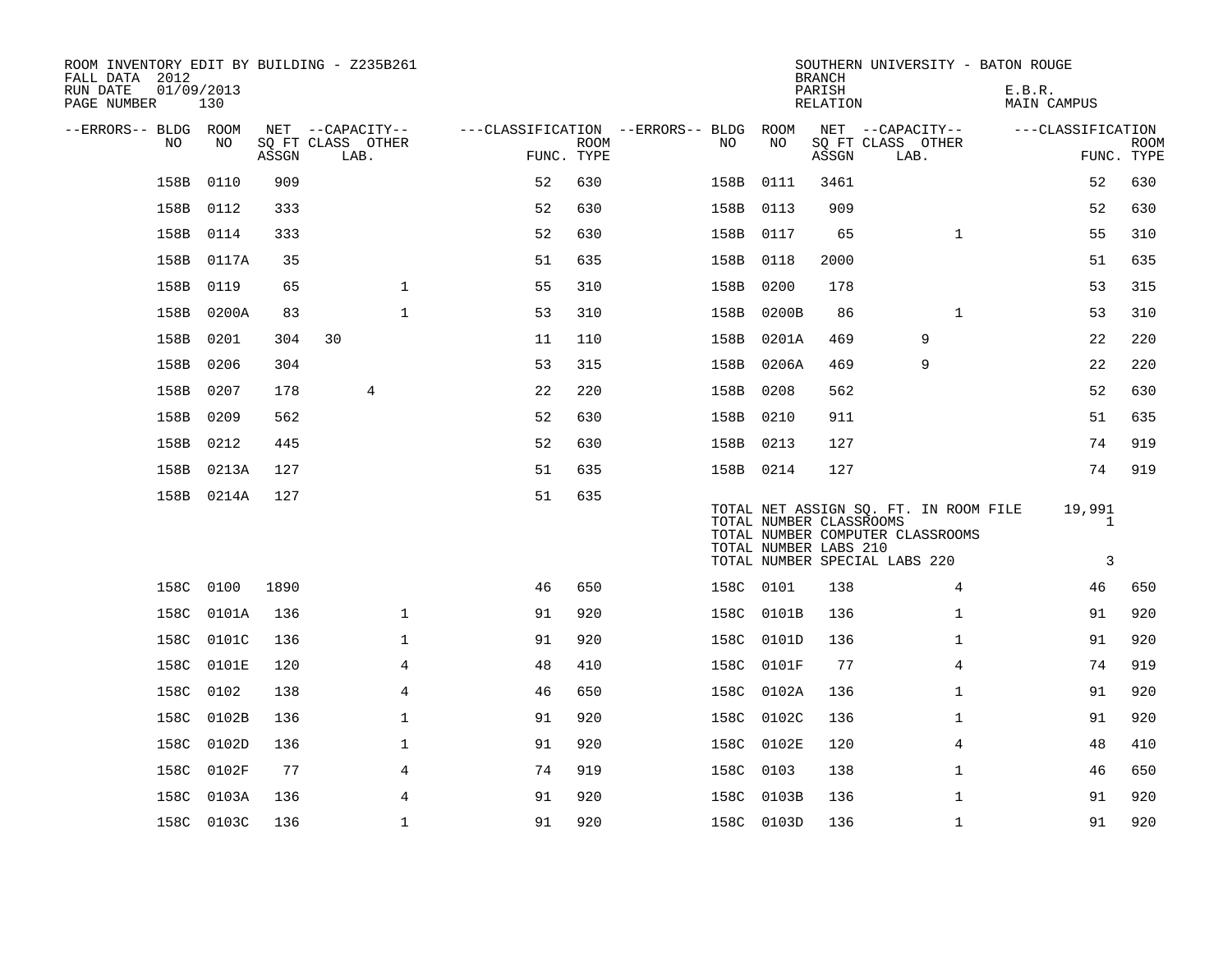| ROOM INVENTORY EDIT BY BUILDING - Z235B261<br>FALL DATA 2012<br>RUN DATE<br>PAGE NUMBER | 01/09/2013<br>131 |       |                                               |                                                 |             |      |            | <b>BRANCH</b><br>PARISH<br><b>RELATION</b> | SOUTHERN UNIVERSITY - BATON ROUGE             | E.B.R.<br><b>MAIN CAMPUS</b> |                           |
|-----------------------------------------------------------------------------------------|-------------------|-------|-----------------------------------------------|-------------------------------------------------|-------------|------|------------|--------------------------------------------|-----------------------------------------------|------------------------------|---------------------------|
| --ERRORS-- BLDG ROOM<br>NO                                                              | NO                | ASSGN | NET --CAPACITY--<br>SQ FT CLASS OTHER<br>LAB. | ---CLASSIFICATION --ERRORS-- BLDG<br>FUNC. TYPE | <b>ROOM</b> | NO   | ROOM<br>NO | ASSGN                                      | NET --CAPACITY--<br>SQ FT CLASS OTHER<br>LAB. | ---CLASSIFICATION            | <b>ROOM</b><br>FUNC. TYPE |
| 158C                                                                                    | 0103E             | 120   | 4                                             | 48                                              | 410         | 158C | 0103F      | 77                                         | 4                                             | 74                           | 919                       |
| 158C                                                                                    | 0104              | 138   | 4                                             | 46                                              | 650         | 158C | 0104A      | 136                                        | $\mathbf{1}$                                  | 91                           | 920                       |
| 158C                                                                                    | 0104B             | 136   | $\mathbf 1$                                   | 91                                              | 920         | 158C | 0104C      | 136                                        | $\mathbf{1}$                                  | 91                           | 920                       |
| 158C                                                                                    | 0104D             | 136   | $\mathbf 1$                                   | 91                                              | 920         | 158C | 0104E      | 120                                        | 4                                             | 48                           | 410                       |
| 158C                                                                                    | 0104F             | 77    | $\overline{4}$                                | 74                                              | 919         | 158C | 0105       | 138                                        | $\overline{4}$                                | 46                           | 650                       |
| 158C                                                                                    | 0105A             | 136   | $\mathbf 1$                                   | 91                                              | 920         | 158C | 0105B      | 136                                        | $\mathbf{1}$                                  | 91                           | 920                       |
| 158C                                                                                    | 0105C             | 136   | $\mathbf 1$                                   | 91                                              | 920         | 158C | 0105D      | 136                                        | $\mathbf{1}$                                  | 91                           | 920                       |
| 158C                                                                                    | 0105E             | 120   | 4                                             | 48                                              | 410         | 158C | 0105F      | 77                                         | 4                                             | 74                           | 919                       |
| 158C                                                                                    | 0106A             | 242   | 2                                             | 91                                              | 920         | 158C | 0106B      | 140                                        | $\mathbf{1}$                                  | 91                           | 920                       |
| 158C                                                                                    | 0106C             | 73    | 2                                             | 74                                              | 919         | 158C | 0106D      | 247                                        |                                               | 91                           | 950                       |
| 158C                                                                                    | 0106E             | 96    |                                               | 51                                              | 655         | 158C | 0107       | 96                                         | $\mathbf{1}$                                  | 55                           | 310                       |
| 158C                                                                                    | 0107A             | 192   |                                               | 46                                              | 650         | 158C | 0108       | 190                                        |                                               | 71                           | 730                       |
| 158C                                                                                    | 0109              | 340   |                                               | 51                                              | 655         | 158C | 0110       | 136                                        | 2                                             | 51                           | 655                       |
| 158C                                                                                    | 0111              | 136   | $\overline{a}$                                | 51                                              | 655         | 158C | 0112       | 416                                        |                                               | 71                           | 760                       |
| 158C                                                                                    | 0112A             | 120   |                                               | 71                                              | 730         | 158C | 0201       | 138                                        | 4                                             | 46                           | 650                       |
| 158C                                                                                    | 0201A             | 136   | $\mathbf 1$                                   | 91                                              | 920         | 158C | 0201B      | 136                                        | $\mathbf{1}$                                  | 91                           | 920                       |
| 158C                                                                                    | 0201C             | 136   | $\mathbf 1$                                   | 91                                              | 920         | 158C | 0201D      | 136                                        | $\mathbf{1}$                                  | 91                           | 920                       |
| 158C                                                                                    | 0201E             | 120   | $\overline{4}$                                | 48                                              | 410         | 158C | 0201F      | 77                                         | $\overline{4}$                                | 74                           | 919                       |
| 158C                                                                                    | 0202              | 138   | 4                                             | 46                                              | 650         | 158C | 0202A      | 136                                        | $\mathbf{1}$                                  | 91                           | 920                       |
| 158C                                                                                    | 0202B             | 136   | $\mathbf 1$                                   | 91                                              | 920         | 158C | 0202C      | 136                                        | $\mathbf{1}$                                  | 91                           | 920                       |
| 158C                                                                                    | 0202D             | 136   | $\mathbf 1$                                   | 91                                              | 920         | 158C | 0202E      | 120                                        | 4                                             | 48                           | 410                       |
| 158C                                                                                    | 0202F             | 77    | $\overline{4}$                                | 74                                              | 919         | 158C | 0203       | 138                                        | 4                                             | 46                           | 650                       |
| 158C                                                                                    | 0203A             | 136   | $\mathbf 1$                                   | 91                                              | 920         | 158C | 0203B      | 136                                        | $\mathbf{1}$                                  | 91                           | 920                       |
| 158C                                                                                    | 0203C             | 136   | $\mathbf 1$                                   | 91                                              | 920         | 158C | 0203D      | 136                                        | $\mathbf{1}$                                  | 91                           | 920                       |
| 158C                                                                                    | 0203E             | 120   | 4                                             | 48                                              | 410         | 158C | 0203F      | 77                                         | 4                                             | 74                           | 919                       |
|                                                                                         | 158C 0204         | 138   | 4                                             | 46                                              | 650         |      | 158C 0204A | 136                                        | $\mathbf{1}$                                  | 91                           | 920                       |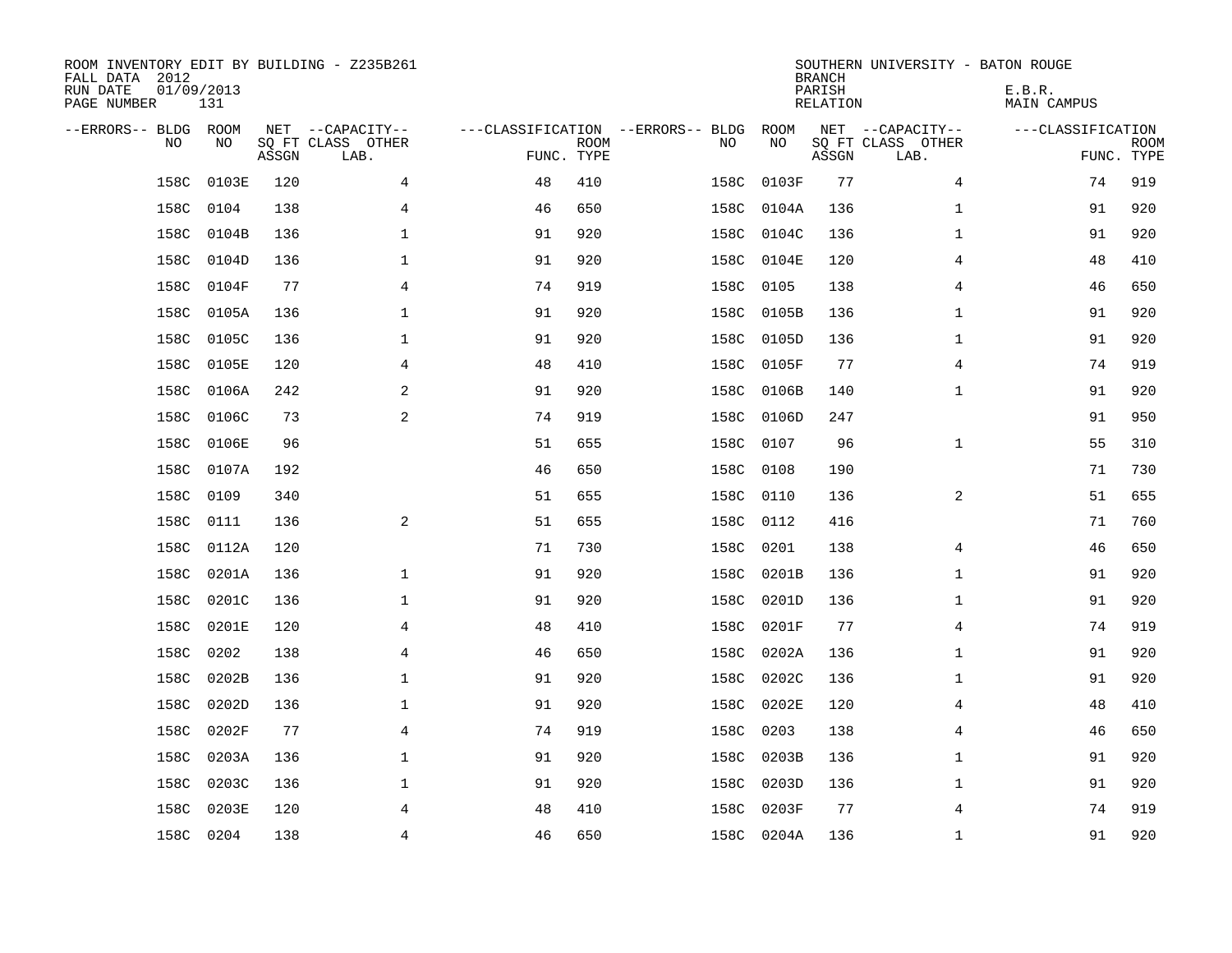| ROOM INVENTORY EDIT BY BUILDING - Z235B261<br>FALL DATA 2012<br>RUN DATE<br>PAGE NUMBER | 01/09/2013<br>132 |       |                                               |                                                 |             |      |            | <b>BRANCH</b><br>PARISH<br><b>RELATION</b> | SOUTHERN UNIVERSITY - BATON ROUGE             | E.B.R.<br><b>MAIN CAMPUS</b> |                           |
|-----------------------------------------------------------------------------------------|-------------------|-------|-----------------------------------------------|-------------------------------------------------|-------------|------|------------|--------------------------------------------|-----------------------------------------------|------------------------------|---------------------------|
| --ERRORS-- BLDG ROOM<br>NO                                                              | NO                | ASSGN | NET --CAPACITY--<br>SQ FT CLASS OTHER<br>LAB. | ---CLASSIFICATION --ERRORS-- BLDG<br>FUNC. TYPE | <b>ROOM</b> | NO   | ROOM<br>NO | ASSGN                                      | NET --CAPACITY--<br>SQ FT CLASS OTHER<br>LAB. | ---CLASSIFICATION            | <b>ROOM</b><br>FUNC. TYPE |
| 158C                                                                                    | 0204B             | 136   | $\mathbf 1$                                   | 91                                              | 920         | 158C | 0204C      | 136                                        | $\mathbf{1}$                                  | 91                           | 920                       |
| 158C                                                                                    | 0204D             | 136   | $\mathbf 1$                                   | 91                                              | 920         | 158C | 0204E      | 120                                        | 4                                             | 48                           | 410                       |
| 158C                                                                                    | 0204F             | 77    | 4                                             | 74                                              | 919         | 158C | 0205       | 138                                        | $\mathbf{1}$                                  | 46                           | 650                       |
| 158C                                                                                    | 0205A             | 136   | $\mathbf 1$                                   | 91                                              | 920         | 158C | 0205B      | 136                                        | $\mathbf{1}$                                  | 91                           | 920                       |
| 158C                                                                                    | 0205C             | 136   | $\mathbf{1}$                                  | 91                                              | 920         | 158C | 0205D      | 136                                        | $\mathbf{1}$                                  | 91                           | 920                       |
| 158C                                                                                    | 0205E             | 120   | 10                                            | 48                                              | 410         | 158C | 0205F      | 77                                         | $\mathbf{1}$                                  | 74                           | 919                       |
| 158C                                                                                    | 0206              | 138   | 4                                             | 46                                              | 650         | 158C | 0206A      | 136                                        | $\mathbf{1}$                                  | 91                           | 920                       |
| 158C                                                                                    | 0206B             | 136   | $\mathbf 1$                                   | 91                                              | 920         | 158C | 0206C      | 136                                        | $\mathbf{1}$                                  | 91                           | 920                       |
| 158C                                                                                    | 0206D             | 136   | $\mathbf 1$                                   | 91                                              | 920         | 158C | 0206E      | 120                                        | 4                                             | 48                           | 410                       |
| 158C                                                                                    | 0206F             | 77    | $\overline{4}$                                | 74                                              | 919         | 158C | 0207       | 138                                        | 4                                             | 46                           | 650                       |
| 158C                                                                                    | 0207A             | 136   | $\mathbf 1$                                   | 91                                              | 920         | 158C | 0207B      | 136                                        | $\mathbf{1}$                                  | 91                           | 920                       |
| 158C                                                                                    | 0207C             | 136   | $\mathbf{1}$                                  | 91                                              | 920         | 158C | 0207D      | 136                                        | $\mathbf{1}$                                  | 91                           | 920                       |
| 158C                                                                                    | 0207E             | 120   | 4                                             | 48                                              | 410         | 158C | 0207F      | 77                                         | 4                                             | 74                           | 919                       |
| 158C                                                                                    | 0208              | 138   | 4                                             | 46                                              | 650         | 158C | 0208A      | 136                                        | $\mathbf{1}$                                  | 91                           | 920                       |
| 158C                                                                                    | 0208B             | 136   | 1                                             | 91                                              | 920         | 158C | 0208C      | 136                                        | 1                                             | 91                           | 920                       |
| 158C                                                                                    | 0208D             | 136   | 1                                             | 91                                              | 920         | 158C | 0208E      | 120                                        | 4                                             | 48                           | 410                       |
| 158C                                                                                    | 0208F             | 77    | 4                                             | 74                                              | 919         | 158C | 0209       | 138                                        | 4                                             | 46                           | 650                       |
| 158C                                                                                    | 0209A             | 136   | $\mathbf 1$                                   | 91                                              | 920         | 158C | 0209B      | 136                                        | $\mathbf{1}$                                  | 91                           | 920                       |
| 158C                                                                                    | 0209C             | 136   | 1                                             | 91                                              | 920         | 158C | 0209D      | 136                                        | $\mathbf{1}$                                  | 91                           | 920                       |
| 158C                                                                                    | 0209E             | 120   | 4                                             | 48                                              | 410         | 158C | 0209F      | 77                                         | 4                                             | 74                           | 919                       |
| 158C                                                                                    | 0210              | 138   | 4                                             | 46                                              | 650         | 158C | 0210A      | 136                                        | $\mathbf{1}$                                  | 91                           | 920                       |
| 158C                                                                                    | 0210B             | 136   | 1                                             | 91                                              | 920         | 158C | 0210C      | 136                                        | $\mathbf{1}$                                  | 91                           | 920                       |
| 158C                                                                                    | 0210D             | 136   | 1                                             | 91                                              | 920         | 158C | 0210E      | 120                                        | 4                                             | 48                           | 410                       |
| 158C                                                                                    | 0210F             | 77    | 4                                             | 74                                              | 919         | 158C | 0211       | 138                                        | 4                                             | 46                           | 650                       |
| 158C                                                                                    | 0211A             | 136   | $\mathbf 1$                                   | 91                                              | 920         | 158C | 0211B      | 136                                        | $\mathbf{1}$                                  | 91                           | 920                       |
|                                                                                         | 158C 0211C        | 136   | $\mathbf{1}$                                  | 91                                              | 920         |      | 158C 0211D | 136                                        | $\mathbf{1}$                                  | 91                           | 920                       |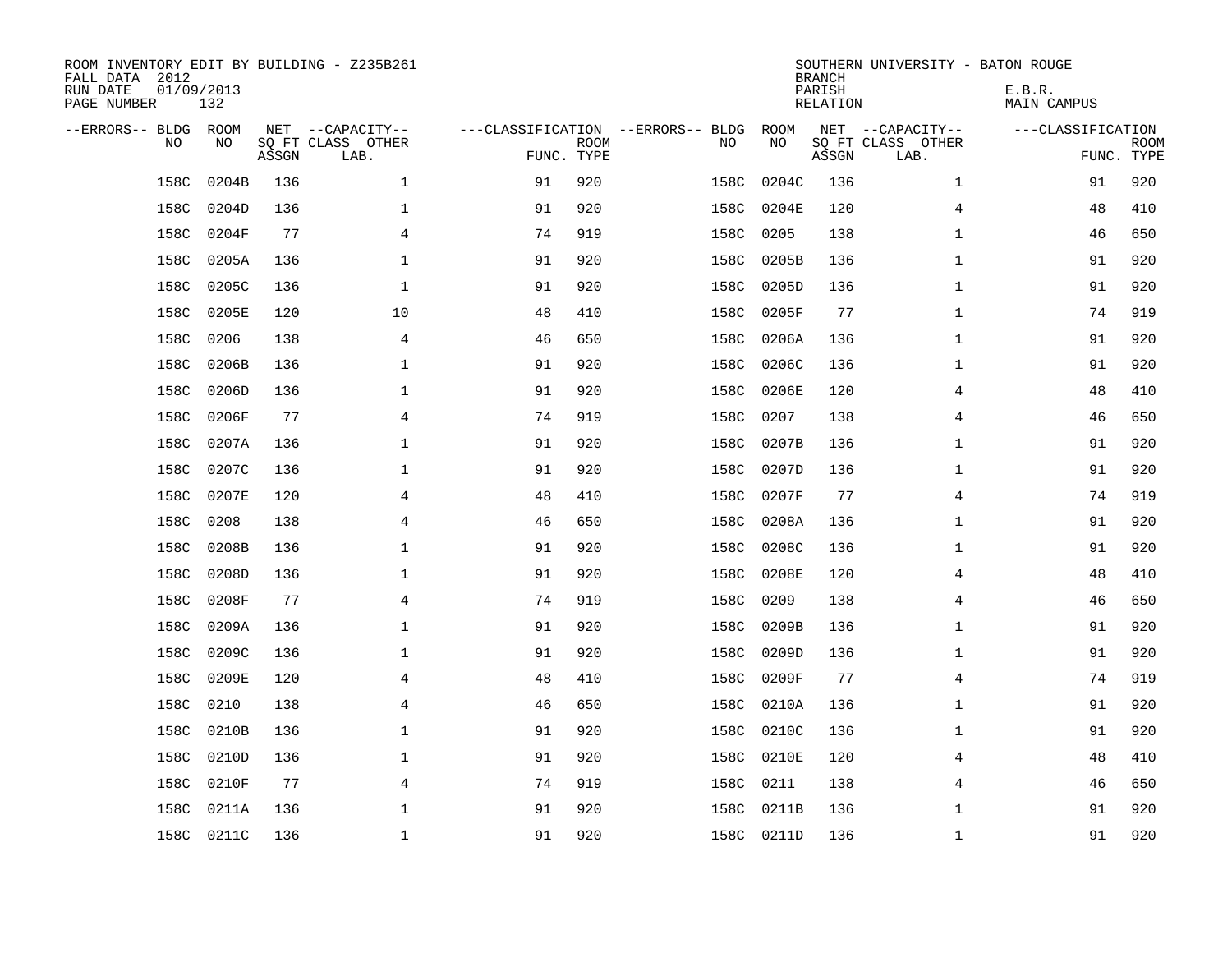| ROOM INVENTORY EDIT BY BUILDING - Z235B261<br>FALL DATA 2012<br>RUN DATE<br>PAGE NUMBER | 01/09/2013<br>133 |       |                                               |                                                 |             |      |            | <b>BRANCH</b><br>PARISH<br><b>RELATION</b> | SOUTHERN UNIVERSITY - BATON ROUGE             | E.B.R.<br><b>MAIN CAMPUS</b> |                           |
|-----------------------------------------------------------------------------------------|-------------------|-------|-----------------------------------------------|-------------------------------------------------|-------------|------|------------|--------------------------------------------|-----------------------------------------------|------------------------------|---------------------------|
| --ERRORS-- BLDG ROOM<br>NO                                                              | NO                | ASSGN | NET --CAPACITY--<br>SQ FT CLASS OTHER<br>LAB. | ---CLASSIFICATION --ERRORS-- BLDG<br>FUNC. TYPE | <b>ROOM</b> | NO   | ROOM<br>NO | ASSGN                                      | NET --CAPACITY--<br>SQ FT CLASS OTHER<br>LAB. | ---CLASSIFICATION            | <b>ROOM</b><br>FUNC. TYPE |
| 158C                                                                                    | 0211E             | 120   | 4                                             | 48                                              | 410         | 158C | 0211F      | 77                                         | 4                                             | 74                           | 919                       |
| 158C                                                                                    | 0212              | 138   | 4                                             | 46                                              | 650         | 158C | 0212A      | 136                                        | $\mathbf{1}$                                  | 91                           | 920                       |
| 158C                                                                                    | 0212B             | 136   | 1                                             | 91                                              | 920         | 158C | 0212C      | 136                                        | $\mathbf{1}$                                  | 91                           | 920                       |
| 158C                                                                                    | 0212D             | 136   | $\mathbf 1$                                   | 91                                              | 920         | 158C | 0212E      | 120                                        | 4                                             | 48                           | 410                       |
| 158C                                                                                    | 0212F             | 77    | 4                                             | 74                                              | 919         | 158C | 0213       | 138                                        | 4                                             | 46                           | 650                       |
| 158C                                                                                    | 0213A             | 136   | $\mathbf{1}$                                  | 91                                              | 920         | 158C | 0213B      | 136                                        | $\mathbf{1}$                                  | 91                           | 920                       |
| 158C                                                                                    | 0213C             | 136   | $\mathbf{1}$                                  | 91                                              | 920         | 158C | 0213D      | 136                                        | $\mathbf{1}$                                  | 91                           | 920                       |
| 158C                                                                                    | 0213E             | 120   | $\overline{4}$                                | 48                                              | 410         | 158C | 0213F      | 77                                         | $\overline{4}$                                | 74                           | 919                       |
| 158C                                                                                    | 0214              | 147   |                                               | 51                                              | 655         | 158C | 0215       | 91                                         |                                               | 51                           | 655                       |
| 158C                                                                                    | 0301              | 138   | 4                                             | 46                                              | 650         | 158C | 0301A      | 136                                        | $\mathbf{1}$                                  | 91                           | 920                       |
| 158C                                                                                    | 0301B             | 136   | $\mathbf 1$                                   | 91                                              | 920         | 158C | 0301C      | 136                                        | $\mathbf{1}$                                  | 91                           | 920                       |
| 158C                                                                                    | 0301D             | 136   | $\mathbf 1$                                   | 91                                              | 920         | 158C | 0301E      | 120                                        | 4                                             | 48                           | 410                       |
| 158C                                                                                    | 0301F             | 77    | 4                                             | 74                                              | 919         | 158C | 0302       | 138                                        | 4                                             | 46                           | 650                       |
| 158C                                                                                    | 0302A             | 136   | 1                                             | 91                                              | 920         | 158C | 0302B      | 136                                        | $\mathbf{1}$                                  | 91                           | 920                       |
| 158C                                                                                    | 0302C             | 136   | 1                                             | 91                                              | 920         | 158C | 0302D      | 136                                        | $\mathbf{1}$                                  | 91                           | 920                       |
| 158C                                                                                    | 0302E             | 120   | 4                                             | 48                                              | 410         | 158C | 0302F      | 77                                         | 4                                             | 74                           | 919                       |
| 158C                                                                                    | 0303              | 138   | 4                                             | 46                                              | 650         | 158C | 0303A      | 136                                        | $\mathbf{1}$                                  | 91                           | 920                       |
| 158C                                                                                    | 0303B             | 136   | $\mathbf 1$                                   | 91                                              | 920         | 158C | 0303C      | 136                                        | $\mathbf{1}$                                  | 91                           | 920                       |
|                                                                                         | 158C 0303D        | 136   | 1                                             | 91                                              | 920         |      | 158C 0303E | 120                                        | 4                                             | 48                           | 410                       |
| 158C                                                                                    | 0303F             | 77    | $\overline{4}$                                | 74                                              | 919         | 158C | 0304       | 138                                        | 4                                             | 46                           | 650                       |
| 158C                                                                                    | 0304A             | 136   | $\mathbf{1}$                                  | 91                                              | 920         | 158C | 0304B      | 136                                        | $\mathbf{1}$                                  | 91                           | 920                       |
| 158C                                                                                    | 0304C             | 136   | $\mathbf 1$                                   | 91                                              | 920         | 158C | 0304D      | 136                                        | $\mathbf{1}$                                  | 91                           | 920                       |
| 158C                                                                                    | 0304E             | 120   | 4                                             | 48                                              | 410         | 158C | 0304F      | 77                                         | 4                                             | 74                           | 919                       |
| 158C                                                                                    | 0305              | 138   | 4                                             | 46                                              | 650         | 158C | 0305A      | 136                                        | $\mathbf{1}$                                  | 91                           | 920                       |
| 158C                                                                                    | 0305B             | 136   | $\mathbf 1$                                   | 91                                              | 920         | 158C | 0305C      | 136                                        | $\mathbf{1}$                                  | 91                           | 920                       |
|                                                                                         | 158C 0305D        | 136   | $\mathbf{1}$                                  | 91                                              | 920         |      | 158C 0305E | 120                                        | $\overline{4}$                                | 48                           | 410                       |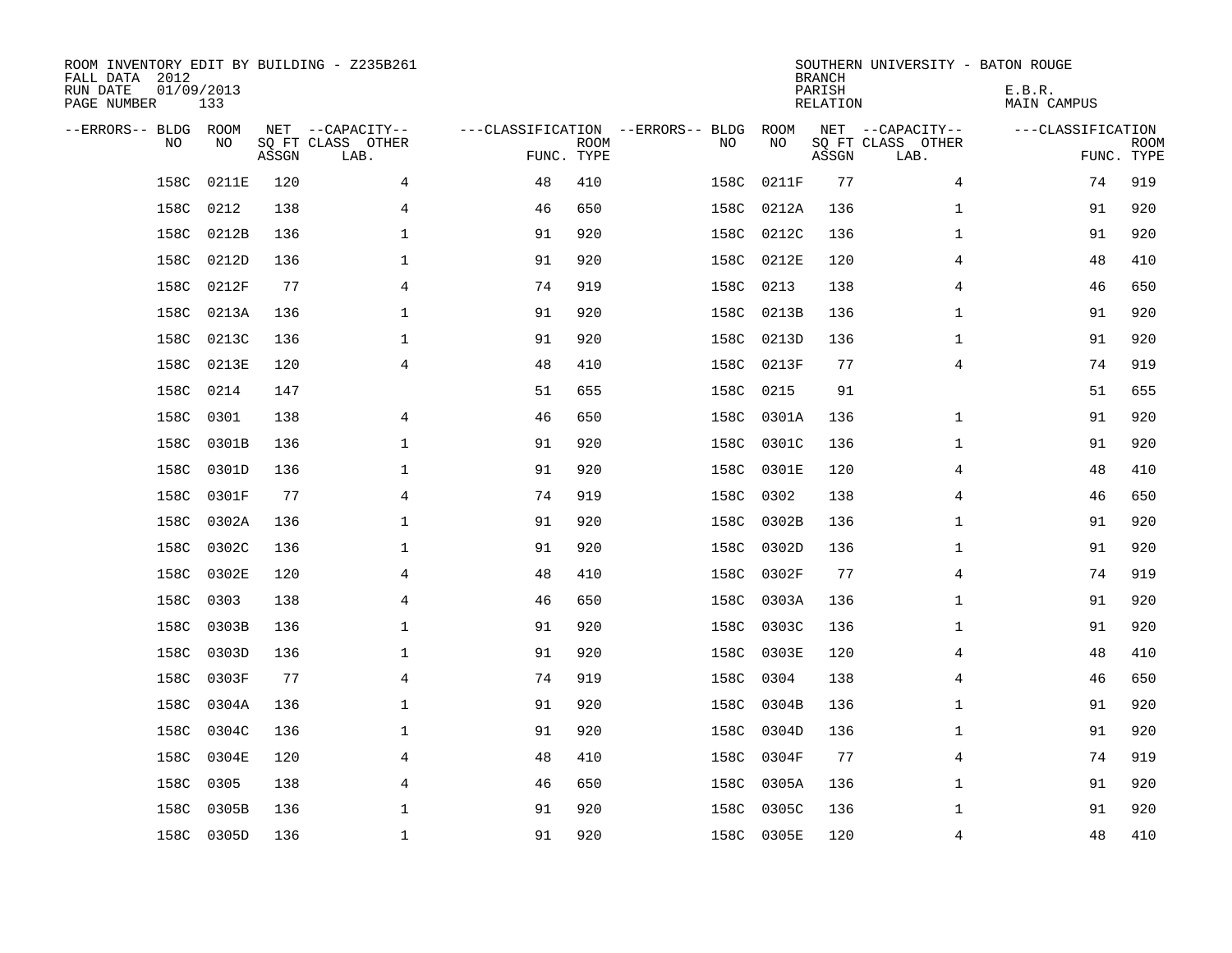| ROOM INVENTORY EDIT BY BUILDING - Z235B261<br>FALL DATA 2012<br>RUN DATE<br>PAGE NUMBER | 01/09/2013<br>134 |       |                                               |            |             |                                         |            | <b>BRANCH</b><br>PARISH<br><b>RELATION</b> | SOUTHERN UNIVERSITY - BATON ROUGE             | E.B.R.<br><b>MAIN CAMPUS</b> |                           |
|-----------------------------------------------------------------------------------------|-------------------|-------|-----------------------------------------------|------------|-------------|-----------------------------------------|------------|--------------------------------------------|-----------------------------------------------|------------------------------|---------------------------|
| --ERRORS-- BLDG ROOM<br>NO                                                              | NO                | ASSGN | NET --CAPACITY--<br>SQ FT CLASS OTHER<br>LAB. | FUNC. TYPE | <b>ROOM</b> | ---CLASSIFICATION --ERRORS-- BLDG<br>NO | ROOM<br>NO | ASSGN                                      | NET --CAPACITY--<br>SQ FT CLASS OTHER<br>LAB. | ---CLASSIFICATION            | <b>ROOM</b><br>FUNC. TYPE |
| 158C                                                                                    | 0305F             | 77    | 4                                             | 74         | 919         | 158C                                    | 0306       | 138                                        | 4                                             | 46                           | 650                       |
| 158C                                                                                    | 0306A             | 136   | 1                                             | 91         | 920         | 158C                                    | 0306B      | 136                                        | $\mathbf{1}$                                  | 91                           | 920                       |
| 158C                                                                                    | 0306C             | 136   | 1                                             | 91         | 920         | 158C                                    | 0306D      | 136                                        | $\mathbf{1}$                                  | 91                           | 920                       |
| 158C                                                                                    | 0306E             | 120   | 4                                             | 48         | 410         | 158C                                    | 0306F      | 77                                         | 4                                             | 74                           | 919                       |
| 158C                                                                                    | 0307              | 138   | $\overline{4}$                                | 46         | 650         | 158C                                    | 0307A      | 136                                        | $\mathbf{1}$                                  | 91                           | 920                       |
| 158C                                                                                    | 0307B             | 136   | $\mathbf 1$                                   | 91         | 920         | 158C                                    | 0307C      | 136                                        | $\mathbf{1}$                                  | 91                           | 920                       |
| 158C                                                                                    | 0307D             | 136   | 1                                             | 91         | 920         | 158C                                    | 0307E      | 120                                        | 4                                             | 48                           | 410                       |
| 158C                                                                                    | 0307F             | 77    | 4                                             | 74         | 919         | 158C                                    | 0308       | 138                                        | 4                                             | 46                           | 650                       |
| 158C                                                                                    | 0308A             | 136   | 1                                             | 91         | 920         | 158C                                    | 0308B      | 136                                        | $\mathbf{1}$                                  | 91                           | 920                       |
| 158C                                                                                    | 0308C             | 136   | 1                                             | 91         | 920         | 158C                                    | 0308D      | 136                                        | $\mathbf{1}$                                  | 91                           | 920                       |
| 158C                                                                                    | 0308E             | 120   | 4                                             | 48         | 410         | 158C                                    | 0308F      | 77                                         | 4                                             | 74                           | 919                       |
| 158C                                                                                    | 0309              | 138   | $\overline{4}$                                | 46         | 650         | 158C                                    | 0309A      | 136                                        | $\mathbf{1}$                                  | 91                           | 920                       |
| 158C                                                                                    | 0309B             | 136   | $\mathbf 1$                                   | 91         | 920         | 158C                                    | 0309C      | 136                                        | $\mathbf{1}$                                  | 91                           | 920                       |
| 158C                                                                                    | 0309D             | 136   | 1                                             | 91         | 920         | 158C                                    | 0309E      | 120                                        | 4                                             | 48                           | 410                       |
| 158C                                                                                    | 0309F             | 77    | 4                                             | 74         | 919         | 158C                                    | 0310       | 138                                        | 4                                             | 46                           | 650                       |
| 158C                                                                                    | 0310A             | 136   | 1                                             | 91         | 920         | 158C                                    | 0310B      | 136                                        | $\mathbf{1}$                                  | 91                           | 920                       |
| 158C                                                                                    | 0310C             | 136   | 1                                             | 91         | 920         | 158C                                    | 0310D      | 136                                        | $\mathbf{1}$                                  | 91                           | 920                       |
| 158C                                                                                    | 0310E             | 120   | $\overline{4}$                                | 48         | 410         | 158C                                    | 0310F      | 77                                         | $\overline{4}$                                | 74                           | 919                       |
|                                                                                         | 158C 0311         | 138   | 4                                             | 46         | 650         |                                         | 158C 0311A | 136                                        | $\mathbf{1}$                                  | 91                           | 920                       |
| 158C                                                                                    | 0311B             | 136   | 1                                             | 91         | 920         |                                         | 158C 0311C | 136                                        | $\mathbf{1}$                                  | 91                           | 920                       |
| 158C                                                                                    | 0311D             | 136   | 1                                             | 91         | 920         |                                         | 158C 0311E | 120                                        | 4                                             | 48                           | 410                       |
| 158C                                                                                    | 0311F             | 77    | $\overline{4}$                                | 74         | 919         | 158C                                    | 0312       | 138                                        | 4                                             | 46                           | 650                       |
| 158C                                                                                    | 0312A             | 136   | 1                                             | 91         | 920         | 158C                                    | 0312B      | 136                                        | $\mathbf{1}$                                  | 91                           | 920                       |
| 158C                                                                                    | 0312C             | 136   | 1                                             | 91         | 920         |                                         | 158C 0312D | 136                                        | $\mathbf{1}$                                  | 91                           | 920                       |
| 158C                                                                                    | 0312E             | 120   | 4                                             | 48         | 410         | 158C                                    | 0312F      | 77                                         | 4                                             | 74                           | 919                       |
|                                                                                         | 158C 0313         | 138   | 4                                             | 46         | 650         |                                         | 158C 0313A | 136                                        | $\mathbf{1}$                                  | 91                           | 920                       |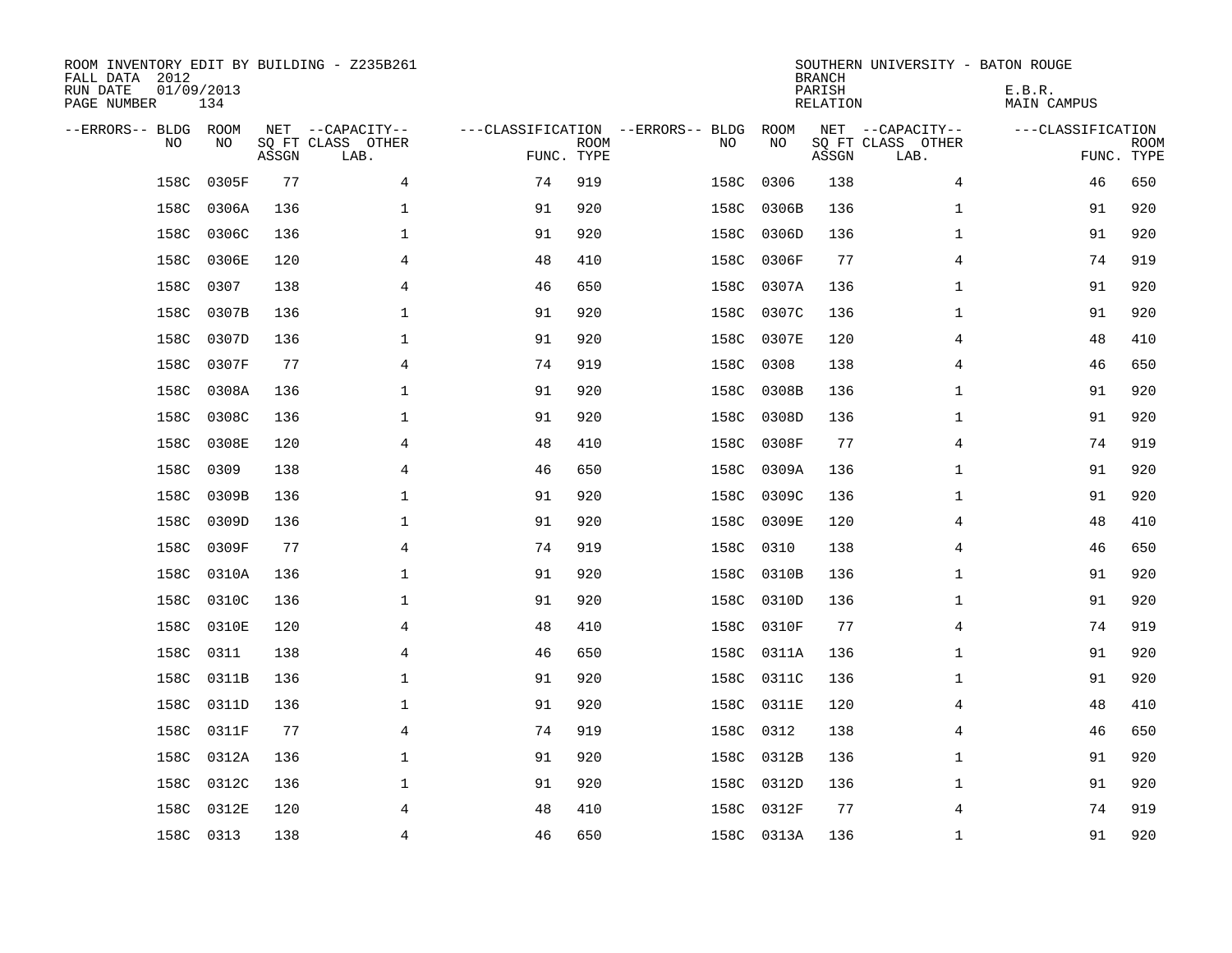| ROOM INVENTORY EDIT BY BUILDING - Z235B261<br>FALL DATA 2012<br>RUN DATE<br>PAGE NUMBER | 01/09/2013<br>135 |       |                                               |                                                 |             |      |            | <b>BRANCH</b><br>PARISH<br><b>RELATION</b> | SOUTHERN UNIVERSITY - BATON ROUGE             | E.B.R.<br><b>MAIN CAMPUS</b> |                           |
|-----------------------------------------------------------------------------------------|-------------------|-------|-----------------------------------------------|-------------------------------------------------|-------------|------|------------|--------------------------------------------|-----------------------------------------------|------------------------------|---------------------------|
| --ERRORS-- BLDG ROOM<br>NO                                                              | NO                | ASSGN | NET --CAPACITY--<br>SQ FT CLASS OTHER<br>LAB. | ---CLASSIFICATION --ERRORS-- BLDG<br>FUNC. TYPE | <b>ROOM</b> | NO   | ROOM<br>NO | ASSGN                                      | NET --CAPACITY--<br>SQ FT CLASS OTHER<br>LAB. | ---CLASSIFICATION            | <b>ROOM</b><br>FUNC. TYPE |
| 158C                                                                                    | 0313B             | 136   | $\mathbf 1$                                   | 91                                              | 920         | 158C | 0313C      | 213                                        | $\mathbf{1}$                                  | 91                           | 920                       |
| 158C                                                                                    | 0313D             | 136   | $\mathbf 1$                                   | 91                                              | 920         |      | 158C 0313E | 120                                        | 4                                             | 48                           | 410                       |
| 158C                                                                                    | 0314              | 147   |                                               | 51                                              | 655         | 158C | 0315       | 91                                         |                                               | 51                           | 655                       |
| 158C                                                                                    | 0401              | 138   | 4                                             | 46                                              | 650         |      | 158C 0401A | 136                                        | $\mathbf{1}$                                  | 91                           | 920                       |
| 158C                                                                                    | 0401B             | 136   | $\mathbf{1}$                                  | 91                                              | 920         |      | 158C 0401C | 136                                        | $\mathbf{1}$                                  | 91                           | 920                       |
| 158C                                                                                    | 0401D             | 136   | $\mathbf 1$                                   | 91                                              | 920         |      | 158C 0401E | 120                                        | 4                                             | 48                           | 410                       |
| 158C                                                                                    | 0401F             | 77    | 4                                             | 74                                              | 919         | 158C | 0402       | 138                                        | 4                                             | 46                           | 650                       |
| 158C                                                                                    | 0402A             | 136   | $\mathbf{1}$                                  | 91                                              | 920         |      | 158C 0402B | 136                                        | $\mathbf{1}$                                  | 91                           | 920                       |
| 158C                                                                                    | 0402C             | 136   | $\mathbf 1$                                   | 91                                              | 920         | 158C | 0402D      | 136                                        | $\mathbf{1}$                                  | 91                           | 920                       |
| 158C                                                                                    | 0402E             | 120   | 4                                             | 48                                              | 410         | 158C | 0402F      | 77                                         | 4                                             | 74                           | 919                       |
| 158C                                                                                    | 0403              | 138   | 4                                             | 46                                              | 650         | 158C | 0403A      | 136                                        | $\mathbf{1}$                                  | 91                           | 920                       |
| 158C                                                                                    | 0403B             | 136   | $\mathbf{1}$                                  | 91                                              | 920         | 158C | 0403C      | 136                                        | $\mathbf{1}$                                  | 91                           | 920                       |
| 158C                                                                                    | 0403D             | 136   | $\mathbf 1$                                   | 91                                              | 920         | 158C | 0403E      | 120                                        | 4                                             | 48                           | 410                       |
| 158C                                                                                    | 0403F             | 77    | 4                                             | 74                                              | 919         | 158C | 0404       | 138                                        | 4                                             | 46                           | 650                       |
| 158C                                                                                    | 0404A             | 136   | 1                                             | 91                                              | 920         | 158C | 0404B      | 136                                        | $\mathbf{1}$                                  | 91                           | 920                       |
| 158C                                                                                    | 0404C             | 136   | 1                                             | 91                                              | 920         | 158C | 0404D      | 136                                        | $\mathbf{1}$                                  | 91                           | 920                       |
| 158C                                                                                    | 0404E             | 120   | 4                                             | 48                                              | 410         | 158C | 0404F      | 77                                         | 4                                             | 74                           | 919                       |
| 158C                                                                                    | 0405              | 138   | $\overline{4}$                                | 46                                              | 650         | 158C | 0405A      | 136                                        | $\mathbf{1}$                                  | 91                           | 920                       |
|                                                                                         | 158C 0405B        | 136   | $\mathbf{1}$                                  | 91                                              | 920         |      | 158C 0405C | 136                                        | $\mathbf{1}$                                  | 91                           | 920                       |
| 158C                                                                                    | 0405D             | 136   | 1                                             | 91                                              | 920         |      | 158C 0405E | 120                                        | 4                                             | 48                           | 410                       |
|                                                                                         | 158C 0405F        | 77    | 4                                             | 74                                              | 919         | 158C | 0406       | 138                                        | 4                                             | 46                           | 650                       |
| 158C                                                                                    | 0406A             | 136   | 1                                             | 91                                              | 920         | 158C | 0406B      | 136                                        | $\mathbf{1}$                                  | 91                           | 920                       |
| 158C                                                                                    | 0406C             | 136   | 1                                             | 91                                              | 920         | 158C | 0406D      | 136                                        | $\mathbf{1}$                                  | 91                           | 920                       |
| 158C                                                                                    | 0406E             | 120   | 4                                             | 48                                              | 410         |      | 158C 0406F | 77                                         | 4                                             | 74                           | 919                       |
| 158C                                                                                    | 0407              | 138   | 4                                             | 46                                              | 650         | 158C | 0407A      | 136                                        | $\mathbf{1}$                                  | 91                           | 920                       |
|                                                                                         | 158C 0407B        | 136   | $\mathbf{1}$                                  | 91                                              | 920         |      | 158C 0407C | 136                                        | $\mathbf{1}$                                  | 91                           | 920                       |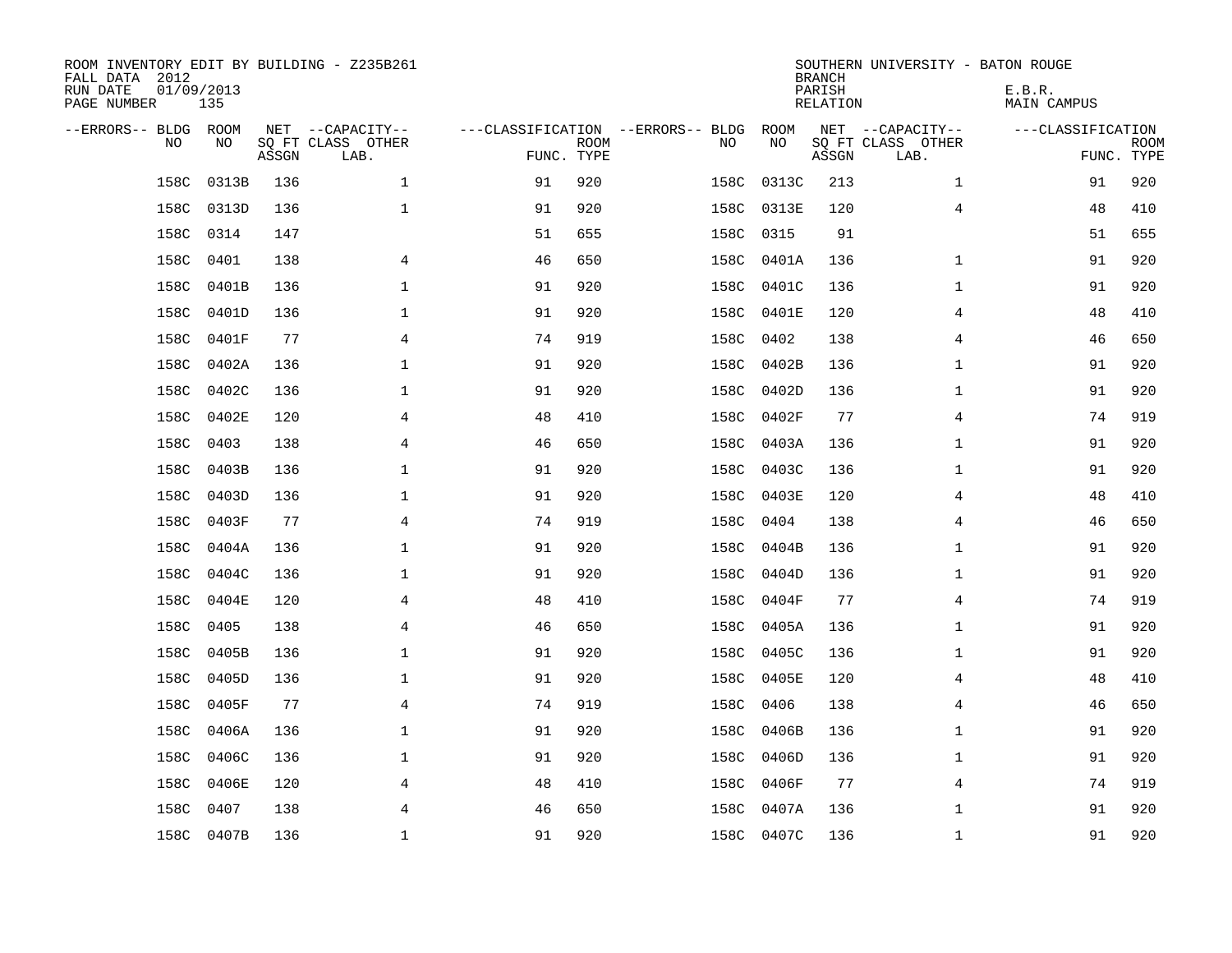| ROOM INVENTORY EDIT BY BUILDING - Z235B261<br>FALL DATA 2012<br>RUN DATE<br>PAGE NUMBER | 01/09/2013<br>136 |       |                                               |                                                 |             |           |            | <b>BRANCH</b><br>PARISH<br><b>RELATION</b> | SOUTHERN UNIVERSITY - BATON ROUGE             | E.B.R.<br><b>MAIN CAMPUS</b> |                           |
|-----------------------------------------------------------------------------------------|-------------------|-------|-----------------------------------------------|-------------------------------------------------|-------------|-----------|------------|--------------------------------------------|-----------------------------------------------|------------------------------|---------------------------|
| --ERRORS-- BLDG ROOM<br>NO                                                              | NO                | ASSGN | NET --CAPACITY--<br>SQ FT CLASS OTHER<br>LAB. | ---CLASSIFICATION --ERRORS-- BLDG<br>FUNC. TYPE | <b>ROOM</b> | NO        | ROOM<br>NO | ASSGN                                      | NET --CAPACITY--<br>SQ FT CLASS OTHER<br>LAB. | ---CLASSIFICATION            | <b>ROOM</b><br>FUNC. TYPE |
| 158C                                                                                    | 0407D             | 136   | $\mathbf{1}$                                  | 91                                              | 920         | 158C      | 0407E      | 120                                        | 4                                             | 48                           | 410                       |
| 158C                                                                                    | 0407F             | 77    | 4                                             | 74                                              | 919         | 158C      | 0408       | 138                                        | 4                                             | 46                           | 650                       |
| 158C                                                                                    | 0408A             | 136   | 1                                             | 91                                              | 920         | 158C      | 0408B      | 136                                        | $\mathbf{1}$                                  | 91                           | 920                       |
| 158C                                                                                    | 0408C             | 136   | 1                                             | 91                                              | 920         | 158C      | 0408D      | 136                                        | $\mathbf{1}$                                  | 91                           | 920                       |
| 158C                                                                                    | 0408E             | 120   | $\overline{4}$                                | 48                                              | 410         | 158C      | 0408F      | 77                                         | $\overline{4}$                                | 74                           | 919                       |
| 158C                                                                                    | 0409              | 138   | $\overline{4}$                                | 46                                              | 650         | 158C      | 0409A      | 136                                        | $\mathbf{1}$                                  | 91                           | 920                       |
| 158C                                                                                    | 0409B             | 136   | 1                                             | 91                                              | 920         | 158C      | 0409C      | 136                                        | $\mathbf{1}$                                  | 91                           | 920                       |
| 158C                                                                                    | 0409D             | 136   | $\mathbf 1$                                   | 91                                              | 920         |           | 158C 0409E | 120                                        | 4                                             | 48                           | 410                       |
| 158C                                                                                    | 0409F             | 77    | 4                                             | 74                                              | 919         | 158C      | 0410       | 138                                        | 4                                             | 46                           | 650                       |
| 158C                                                                                    | 0410A             | 136   | $\mathbf 1$                                   | 91                                              | 920         | 158C      | 0410B      | 136                                        | $\mathbf{1}$                                  | 91                           | 920                       |
| 158C                                                                                    | 0410C             | 136   | 1                                             | 91                                              | 920         | 158C      | 0410D      | 136                                        | $\mathbf{1}$                                  | 91                           | 920                       |
| 158C                                                                                    | 0410E             | 120   | $\overline{4}$                                | 48                                              | 410         | 158C      | 0410F      | 77                                         | 4                                             | 74                           | 919                       |
| 158C                                                                                    | 0411              | 138   | 4                                             | 46                                              | 650         | 158C      | 0411A      | 136                                        | $\mathbf{1}$                                  | 91                           | 920                       |
| 158C                                                                                    | 0411B             | 136   | 1                                             | 91                                              | 920         | 158C      | 0411C      | 136                                        | $\mathbf{1}$                                  | 91                           | 920                       |
| 158C                                                                                    | 0411D             | 136   | 1                                             | 91                                              | 920         | 158C      | 0411E      | 120                                        | 4                                             | 48                           | 410                       |
| 158C                                                                                    | 0411F             | 77    | 4                                             | 74                                              | 919         | 158C      | 0412       | 138                                        | 4                                             | 46                           | 650                       |
| 158C                                                                                    | 0412A             | 136   | 1                                             | 91                                              | 920         | 158C      | 0412B      | 136                                        | $\mathbf{1}$                                  | 91                           | 920                       |
| 158C                                                                                    | 0412C             | 136   | $\mathbf{1}$                                  | 91                                              | 920         | 158C      | 0412D      | 136                                        | $\mathbf{1}$                                  | 91                           | 920                       |
|                                                                                         | 158C 0412E        | 120   | 4                                             | 48                                              | 410         |           | 158C 0412F | 77                                         | $\overline{4}$                                | 74                           | 919                       |
| 158C                                                                                    | 0413              | 135   | 4                                             | 46                                              | 650         |           | 158C 0413A | 136                                        | $\mathbf{1}$                                  | 91                           | 920                       |
| 158C                                                                                    | 0413B             | 136   | 1                                             | 91                                              | 920         |           | 158C 0413C | 136                                        | $\mathbf{1}$                                  | 91                           | 920                       |
| 158C                                                                                    | 0413D             | 136   | 1                                             | 91                                              | 920         |           | 158C 0413E | 120                                        | 4                                             | 48                           | 410                       |
| 158C                                                                                    | 0413F             | 77    | 4                                             | 74                                              | 919         | 158C 0414 |            | 147                                        | 4                                             | 51                           | 655                       |
| 158C                                                                                    | 0415              | 91    | 4                                             | 51                                              | 655         | 158C 0501 |            | 138                                        | 4                                             | 46                           | 650                       |
| 158C                                                                                    | 0501A             | 136   | $\mathbf 1$                                   | 91                                              | 920         | 158C      | 0501B      | 136                                        | $\mathbf{1}$                                  | 91                           | 920                       |
|                                                                                         | 158C 0501C        | 136   | $\mathbf{1}$                                  | 91                                              | 920         |           | 158C 0501D | 136                                        | $\mathbf{1}$                                  | 91                           | 920                       |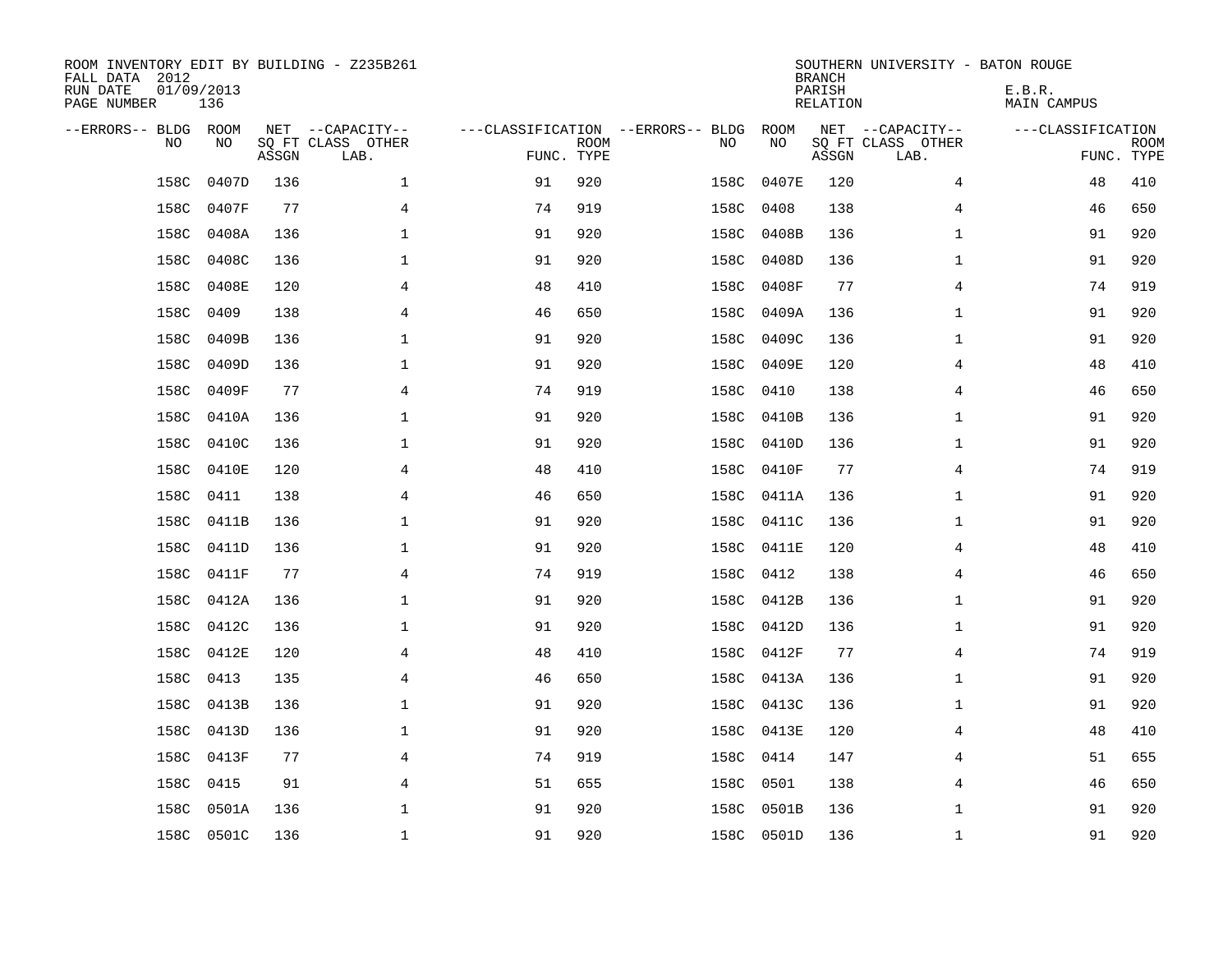| ROOM INVENTORY EDIT BY BUILDING - Z235B261<br>FALL DATA 2012<br>RUN DATE<br>PAGE NUMBER | 01/09/2013<br>137 |       |                                               |                                   |                           |           |            | <b>BRANCH</b><br>PARISH<br><b>RELATION</b> | SOUTHERN UNIVERSITY - BATON ROUGE             | E.B.R.<br>MAIN CAMPUS |                           |
|-----------------------------------------------------------------------------------------|-------------------|-------|-----------------------------------------------|-----------------------------------|---------------------------|-----------|------------|--------------------------------------------|-----------------------------------------------|-----------------------|---------------------------|
| --ERRORS-- BLDG<br>NO                                                                   | ROOM<br>NO        | ASSGN | NET --CAPACITY--<br>SQ FT CLASS OTHER<br>LAB. | ---CLASSIFICATION --ERRORS-- BLDG | <b>ROOM</b><br>FUNC. TYPE | NO        | ROOM<br>NO | ASSGN                                      | NET --CAPACITY--<br>SQ FT CLASS OTHER<br>LAB. | ---CLASSIFICATION     | <b>ROOM</b><br>FUNC. TYPE |
| 158C                                                                                    | 0501E             | 120   | 4                                             | 48                                | 410                       | 158C      | 0501F      | 77                                         | $\overline{4}$                                | 74                    | 919                       |
| 158C                                                                                    | 0502              | 138   | 4                                             | 46                                | 650                       | 158C      | 0502A      | 136                                        | $\mathbf{1}$                                  | 91                    | 920                       |
| 158C                                                                                    | 0502B             | 136   | 1                                             | 91                                | 920                       | 158C      | 0502C      | 136                                        | $\mathbf{1}$                                  | 91                    | 920                       |
| 158C                                                                                    | 0502D             | 136   | 1                                             | 91                                | 920                       | 158C      | 0502E      | 120                                        | 4                                             | 48                    | 410                       |
| 158C                                                                                    | 0502F             | 77    | 4                                             | 74                                | 919                       | 158C      | 0503       | 138                                        | 4                                             | 46                    | 650                       |
| 158C                                                                                    | 0503A             | 136   | $\mathbf 1$                                   | 91                                | 920                       | 158C      | 0503B      | 136                                        | $\mathbf{1}$                                  | 91                    | 920                       |
| 158C                                                                                    | 0503C             | 136   | $\mathbf{1}$                                  | 91                                | 920                       | 158C      | 0503D      | 136                                        | $\mathbf{1}$                                  | 91                    | 920                       |
| 158C                                                                                    | 0503E             | 120   | 4                                             | 48                                | 410                       | 158C      | 0503F      | 77                                         | 4                                             | 74                    | 919                       |
| 158C                                                                                    | 0504              | 138   | 4                                             | 46                                | 650                       | 158C      | 0504A      | 136                                        | $\mathbf{1}$                                  | 91                    | 920                       |
| 158C                                                                                    | 0504B             | 136   | $\mathbf{1}$                                  | 91                                | 920                       | 158C      | 0504C      | 136                                        | $\mathbf{1}$                                  | 91                    | 920                       |
| 158C                                                                                    | 0504D             | 136   | $\mathbf 1$                                   | 91                                | 920                       | 158C      | 0504E      | 120                                        | 4                                             | 48                    | 410                       |
| 158C                                                                                    | 0504F             | 77    | 4                                             | 74                                | 919                       | 158C      | 0505       | 138                                        | 4                                             | 46                    | 650                       |
| 158C                                                                                    | 0505A             | 136   | $\mathbf 1$                                   | 91                                | 920                       | 158C      | 0505B      | 136                                        | $\mathbf{1}$                                  | 91                    | 920                       |
| 158C                                                                                    | 0505C             | 136   | 1                                             | 91                                | 920                       | 158C      | 0505D      | 136                                        | $\mathbf{1}$                                  | 91                    | 920                       |
| 158C                                                                                    | 0505E             | 120   | 4                                             | 48                                | 410                       | 158C      | 0505F      | 77                                         | 4                                             | 74                    | 919                       |
| 158C                                                                                    | 0506              | 138   | 4                                             | 46                                | 650                       | 158C      | 0506A      | 136                                        | $\mathbf{1}$                                  | 91                    | 920                       |
| 158C                                                                                    | 0506B             | 136   | 1                                             | 91                                | 920                       | 158C      | 0506C      | 136                                        | $\mathbf{1}$                                  | 91                    | 920                       |
| 158C                                                                                    | 0506D             | 136   | 1                                             | 91                                | 920                       | 158C      | 0506E      | 120                                        | 4                                             | 48                    | 410                       |
| 158C                                                                                    | 0506F             | 77    | 4                                             | 74                                | 919                       | 158C      | 0507       | 138                                        | 4                                             | 46                    | 650                       |
| 158C                                                                                    | 0507A             | 136   | 1                                             | 91                                | 920                       | 158C      | 0507B      | 136                                        | $\mathbf{1}$                                  | 91                    | 920                       |
| 158C                                                                                    | 0507C             | 136   | 1                                             | 91                                | 920                       | 158C      | 0507D      | 136                                        | $\mathbf{1}$                                  | 91                    | 920                       |
| 158C                                                                                    | 0507E             | 120   | 4                                             | 48                                | 410                       | 158C      | 0507F      | 77                                         | 4                                             | 74                    | 919                       |
| 158C                                                                                    | 0508              | 138   | 4                                             | 46                                | 650                       | 158C      | 0508A      | 136                                        | $\mathbf{1}$                                  | 91                    | 920                       |
| 158C                                                                                    | 0508B             | 136   | $\mathbf 1$                                   | 91                                | 920                       | 158C      | 0508C      | 136                                        | $\mathbf{1}$                                  | 91                    | 920                       |
| 158C                                                                                    | 0508D             | 136   | 1                                             | 91                                | 920                       | 158C      | 0508E      | 120                                        | 4                                             | 48                    | 410                       |
|                                                                                         | 158C 0508F        | 77    | 4                                             | 74                                | 919                       | 158C 0509 |            | 138                                        | 4                                             | 46                    | 650                       |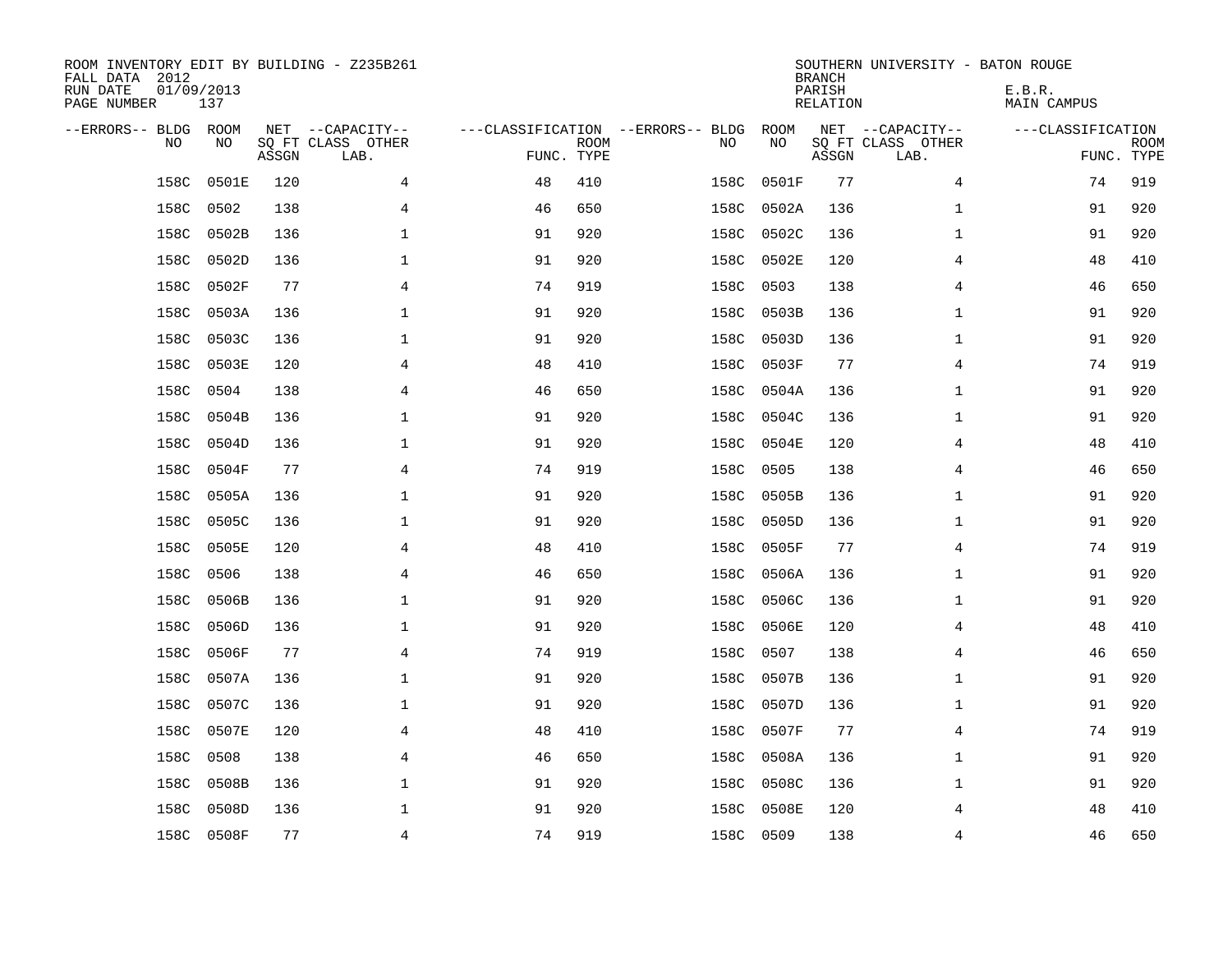| ROOM INVENTORY EDIT BY BUILDING - Z235B261<br>FALL DATA 2012<br>RUN DATE<br>PAGE NUMBER | 01/09/2013<br>138 |       |                                               |            |             |                                   |      |            | <b>BRANCH</b><br>PARISH<br><b>RELATION</b> | SOUTHERN UNIVERSITY - BATON ROUGE             | E.B.R.<br><b>MAIN CAMPUS</b> |                           |
|-----------------------------------------------------------------------------------------|-------------------|-------|-----------------------------------------------|------------|-------------|-----------------------------------|------|------------|--------------------------------------------|-----------------------------------------------|------------------------------|---------------------------|
| --ERRORS-- BLDG ROOM<br>NO                                                              | NO                | ASSGN | NET --CAPACITY--<br>SQ FT CLASS OTHER<br>LAB. | FUNC. TYPE | <b>ROOM</b> | ---CLASSIFICATION --ERRORS-- BLDG | NO   | ROOM<br>NO | ASSGN                                      | NET --CAPACITY--<br>SQ FT CLASS OTHER<br>LAB. | ---CLASSIFICATION            | <b>ROOM</b><br>FUNC. TYPE |
| 158C                                                                                    | 0509A             | 136   | $\mathbf 1$                                   | 91         | 920         |                                   | 158C | 0509B      | 136                                        | $\mathbf{1}$                                  | 91                           | 920                       |
| 158C                                                                                    | 0509C             | 136   | 1                                             | 91         | 920         |                                   | 158C | 0509D      | 136                                        | $\mathbf{1}$                                  | 91                           | 920                       |
| 158C                                                                                    | 0509E             | 120   | 4                                             | 48         | 410         |                                   | 158C | 0509F      | 77                                         | 4                                             | 74                           | 919                       |
| 158C                                                                                    | 0510              | 138   | 4                                             | 46         | 650         |                                   | 158C | 0510A      | 136                                        | $\mathbf{1}$                                  | 91                           | 920                       |
| 158C                                                                                    | 0510B             | 136   | $\mathbf{1}$                                  | 91         | 920         |                                   | 158C | 0510C      | 136                                        | $\mathbf{1}$                                  | 91                           | 920                       |
| 158C                                                                                    | 0510D             | 136   | $\mathbf 1$                                   | 91         | 920         |                                   | 158C | 0510E      | 120                                        | 4                                             | 48                           | 410                       |
| 158C                                                                                    | 0510F             | 77    | 4                                             | 74         | 919         |                                   | 158C | 0511       | 138                                        | 4                                             | 46                           | 650                       |
| 158C                                                                                    | 0511A             | 136   | $\mathbf{1}$                                  | 91         | 920         |                                   | 158C | 0511B      | 136                                        | $\mathbf{1}$                                  | 91                           | 920                       |
| 158C                                                                                    | 0511C             | 136   | 1                                             | 91         | 920         |                                   | 158C | 0511D      | 136                                        | $\mathbf{1}$                                  | 91                           | 920                       |
| 158C                                                                                    | 0511E             | 120   | 4                                             | 48         | 410         |                                   | 158C | 0511F      | 77                                         | 4                                             | 74                           | 919                       |
| 158C                                                                                    | 0512              | 138   | 4                                             | 46         | 650         |                                   | 158C | 0512A      | 136                                        | $\mathbf{1}$                                  | 91                           | 920                       |
| 158C                                                                                    | 0512B             | 136   | $\mathbf{1}$                                  | 91         | 920         |                                   | 158C | 0512C      | 136                                        | $\mathbf{1}$                                  | 91                           | 920                       |
| 158C                                                                                    | 0512D             | 136   | $\mathbf 1$                                   | 91         | 920         |                                   | 158C | 0512E      | 120                                        | 4                                             | 48                           | 410                       |
| 158C                                                                                    | 0512F             | 77    | 4                                             | 74         | 919         |                                   | 158C | 0513       | 138                                        | 4                                             | 46                           | 650                       |
| 158C                                                                                    | 0513A             | 136   | 1                                             | 91         | 920         |                                   | 158C | 0513B      | 136                                        | $\mathbf{1}$                                  | 91                           | 920                       |
| 158C                                                                                    | 0513C             | 136   | $\mathbf{1}$                                  | 91         | 920         |                                   | 158C | 0513D      | 136                                        | $\mathbf{1}$                                  | 91                           | 920                       |
| 158C                                                                                    | 0513E             | 120   | 10                                            | 48         | 410         |                                   | 158C | 0513F      | 77                                         | 4                                             | 74                           | 919                       |
| 158C                                                                                    | 0514              | 147   |                                               | 51         | 655         |                                   | 158C | 0515       | 91                                         |                                               | 51                           | 655                       |
|                                                                                         | 158C 0518C        | 786   | $\mathbf 1$                                   | 91         | 920         |                                   | 158C | 0601       | 138                                        | 4                                             | 46                           | 650                       |
| 158C                                                                                    | 0601A             | 136   | $\mathbf 1$                                   | 91         | 920         |                                   | 158C | 0601B      | 136                                        | $\mathbf{1}$                                  | 91                           | 920                       |
| 158C                                                                                    | 0601C             | 136   | 1                                             | 91         | 920         |                                   | 158C | 0601D      | 136                                        | $\mathbf{1}$                                  | 91                           | 920                       |
| 158C                                                                                    | 0601E             | 120   | 4                                             | 48         | 410         |                                   | 158C | 0601F      | 77                                         | 4                                             | 74                           | 919                       |
| 158C                                                                                    | 0602              | 138   | 4                                             | 46         | 650         |                                   | 158C | 0602A      | 136                                        | $\mathbf{1}$                                  | 91                           | 920                       |
| 158C                                                                                    | 0602B             | 136   | $\mathbf 1$                                   | 91         | 920         |                                   | 158C | 0602C      | 136                                        | $\mathbf{1}$                                  | 91                           | 920                       |
| 158C                                                                                    | 0602D             | 136   | $\mathbf 1$                                   | 91         | 920         |                                   | 158C | 0602E      | 120                                        | 4                                             | 48                           | 410                       |
|                                                                                         | 158C 0602F        | 77    | 4                                             | 74         | 919         |                                   |      | 158C 0603  | 138                                        | 4                                             | 46                           | 650                       |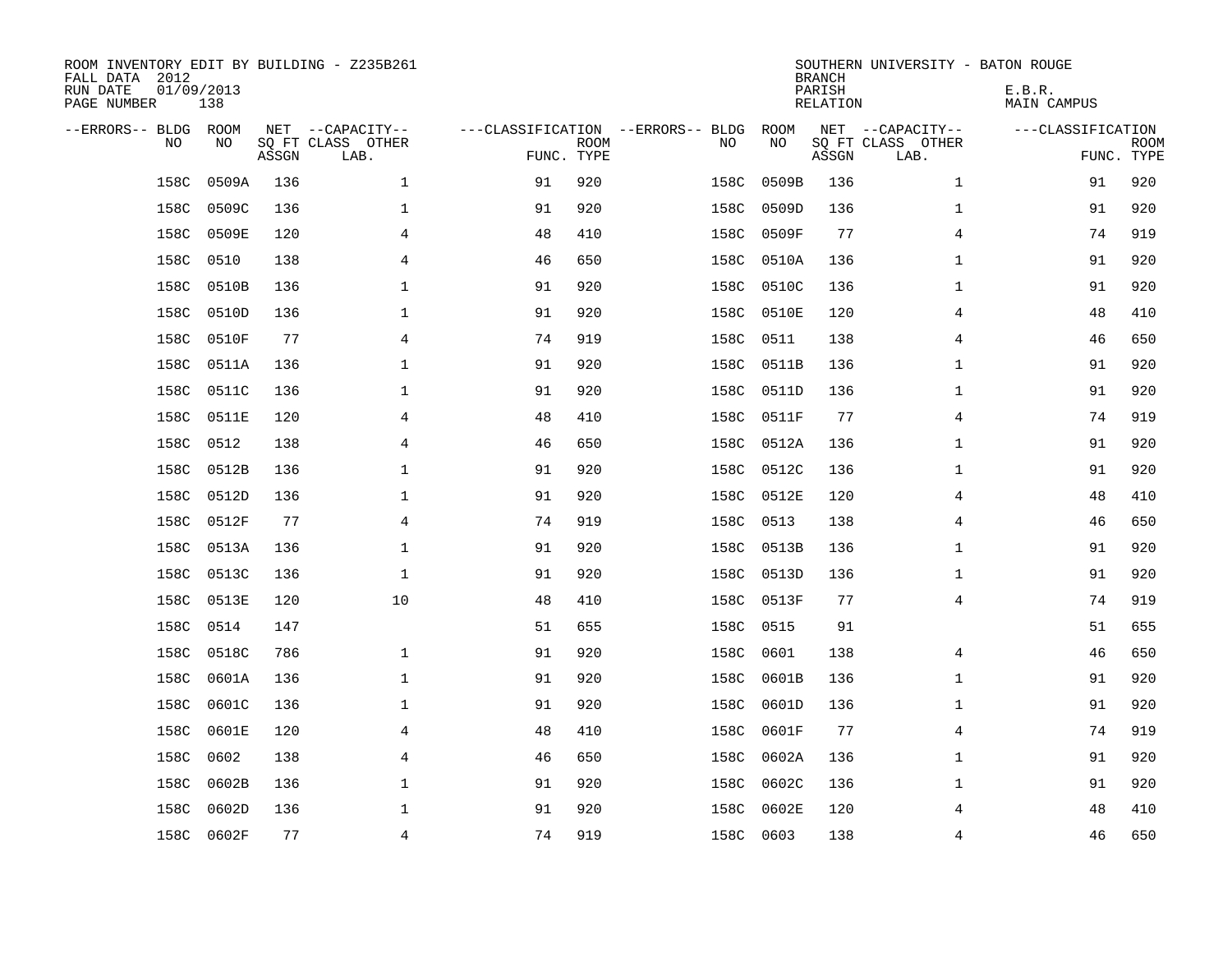| ROOM INVENTORY EDIT BY BUILDING - Z235B261<br>FALL DATA 2012<br>RUN DATE<br>PAGE NUMBER | 01/09/2013<br>139 |       |                                               |                                                 |             |      |            | <b>BRANCH</b><br>PARISH<br><b>RELATION</b> | SOUTHERN UNIVERSITY - BATON ROUGE             | E.B.R.<br><b>MAIN CAMPUS</b> |                           |
|-----------------------------------------------------------------------------------------|-------------------|-------|-----------------------------------------------|-------------------------------------------------|-------------|------|------------|--------------------------------------------|-----------------------------------------------|------------------------------|---------------------------|
| --ERRORS-- BLDG ROOM<br>NO                                                              | NO                | ASSGN | NET --CAPACITY--<br>SQ FT CLASS OTHER<br>LAB. | ---CLASSIFICATION --ERRORS-- BLDG<br>FUNC. TYPE | <b>ROOM</b> | NO   | ROOM<br>NO | ASSGN                                      | NET --CAPACITY--<br>SQ FT CLASS OTHER<br>LAB. | ---CLASSIFICATION            | <b>ROOM</b><br>FUNC. TYPE |
| 158C                                                                                    | 0603A             | 136   | $\mathbf 1$                                   | 91                                              | 920         | 158C | 0603B      | 136                                        | $\mathbf{1}$                                  | 91                           | 920                       |
| 158C                                                                                    | 0603C             | 136   | 1                                             | 91                                              | 920         | 158C | 0603D      | 136                                        | $\mathbf{1}$                                  | 91                           | 920                       |
| 158C                                                                                    | 0603E             | 120   | 4                                             | 48                                              | 410         | 158C | 0603F      | 77                                         | 4                                             | 74                           | 919                       |
| 158C                                                                                    | 0604              | 138   | 4                                             | 46                                              | 650         | 158C | 0604A      | 136                                        | $\mathbf{1}$                                  | 91                           | 920                       |
| 158C                                                                                    | 0604B             | 136   | $\mathbf 1$                                   | 91                                              | 920         | 158C | 0604C      | 136                                        | $\mathbf{1}$                                  | 91                           | 920                       |
| 158C                                                                                    | 0604D             | 136   | $\mathbf 1$                                   | 91                                              | 920         | 158C | 0604E      | 120                                        | 4                                             | 48                           | 410                       |
| 158C                                                                                    | 0604F             | 77    | 4                                             | 74                                              | 919         | 158C | 0605       | 138                                        | 4                                             | 46                           | 650                       |
| 158C                                                                                    | 0605A             | 136   | $\mathbf{1}$                                  | 91                                              | 920         | 158C | 0605B      | 136                                        | $\mathbf{1}$                                  | 91                           | 920                       |
| 158C                                                                                    | 0605C             | 136   | 1                                             | 91                                              | 920         | 158C | 0605D      | 136                                        | $\mathbf{1}$                                  | 91                           | 920                       |
| 158C                                                                                    | 0605E             | 120   | 4                                             | 48                                              | 410         | 158C | 0605F      | 77                                         | 4                                             | 74                           | 919                       |
| 158C                                                                                    | 0606              | 138   | 4                                             | 46                                              | 650         | 158C | 0606A      | 136                                        | $\mathbf{1}$                                  | 91                           | 920                       |
| 158C                                                                                    | 0606B             | 136   | $\mathbf{1}$                                  | 91                                              | 920         | 158C | 0606C      | 136                                        | $\mathbf{1}$                                  | 91                           | 920                       |
| 158C                                                                                    | 0606D             | 136   | $\mathbf 1$                                   | 91                                              | 920         | 158C | 0606E      | 120                                        | 4                                             | 48                           | 410                       |
| 158C                                                                                    | 0606F             | 77    | 4                                             | 74                                              | 919         | 158C | 0607       | 138                                        | 4                                             | 46                           | 650                       |
| 158C                                                                                    | 0607A             | 136   | 1                                             | 91                                              | 920         | 158C | 0607B      | 136                                        | $\mathbf{1}$                                  | 91                           | 920                       |
| 158C                                                                                    | 0607C             | 136   | 1                                             | 91                                              | 920         | 158C | 0607D      | 136                                        | $\mathbf{1}$                                  | 91                           | 920                       |
| 158C                                                                                    | 0607E             | 120   | 4                                             | 48                                              | 410         | 158C | 0607F      | 77                                         | 4                                             | 74                           | 919                       |
| 158C                                                                                    | 0608              | 138   | $\overline{4}$                                | 46                                              | 650         | 158C | 0608A      | 136                                        | $\mathbf{1}$                                  | 91                           | 920                       |
| 158C                                                                                    | 0608B             | 136   | $\mathbf 1$                                   | 91                                              | 920         | 158C | 0608C      | 136                                        | $\mathbf{1}$                                  | 91                           | 920                       |
| 158C                                                                                    | 0608D             | 136   | 1                                             | 91                                              | 920         | 158C | 0608E      | 138                                        | 4                                             | 46                           | 650                       |
| 158C                                                                                    | 0608F             | 138   | 4                                             | 46                                              | 650         | 158C | 0609       | 138                                        | 4                                             | 46                           | 650                       |
| 158C                                                                                    | 0609A             | 136   | 1                                             | 91                                              | 920         | 158C | 0609B      | 136                                        | $\mathbf{1}$                                  | 91                           | 920                       |
| 158C                                                                                    | 0609C             | 136   | 1                                             | 91                                              | 920         | 158C | 0609D      | 136                                        | $\mathbf{1}$                                  | 91                           | 920                       |
| 158C                                                                                    | 0609E             | 120   | 4                                             | 48                                              | 410         | 158C | 0609F      | 77                                         | 4                                             | 74                           | 919                       |
| 158C                                                                                    | 0610              | 138   | 4                                             | 46                                              | 650         | 158C | 0610A      | 136                                        | $\mathbf{1}$                                  | 91                           | 920                       |
|                                                                                         | 158C 0610B        | 136   | $\mathbf{1}$                                  | 91                                              | 920         |      | 158C 0610C | 136                                        | $\mathbf{1}$                                  | 91                           | 920                       |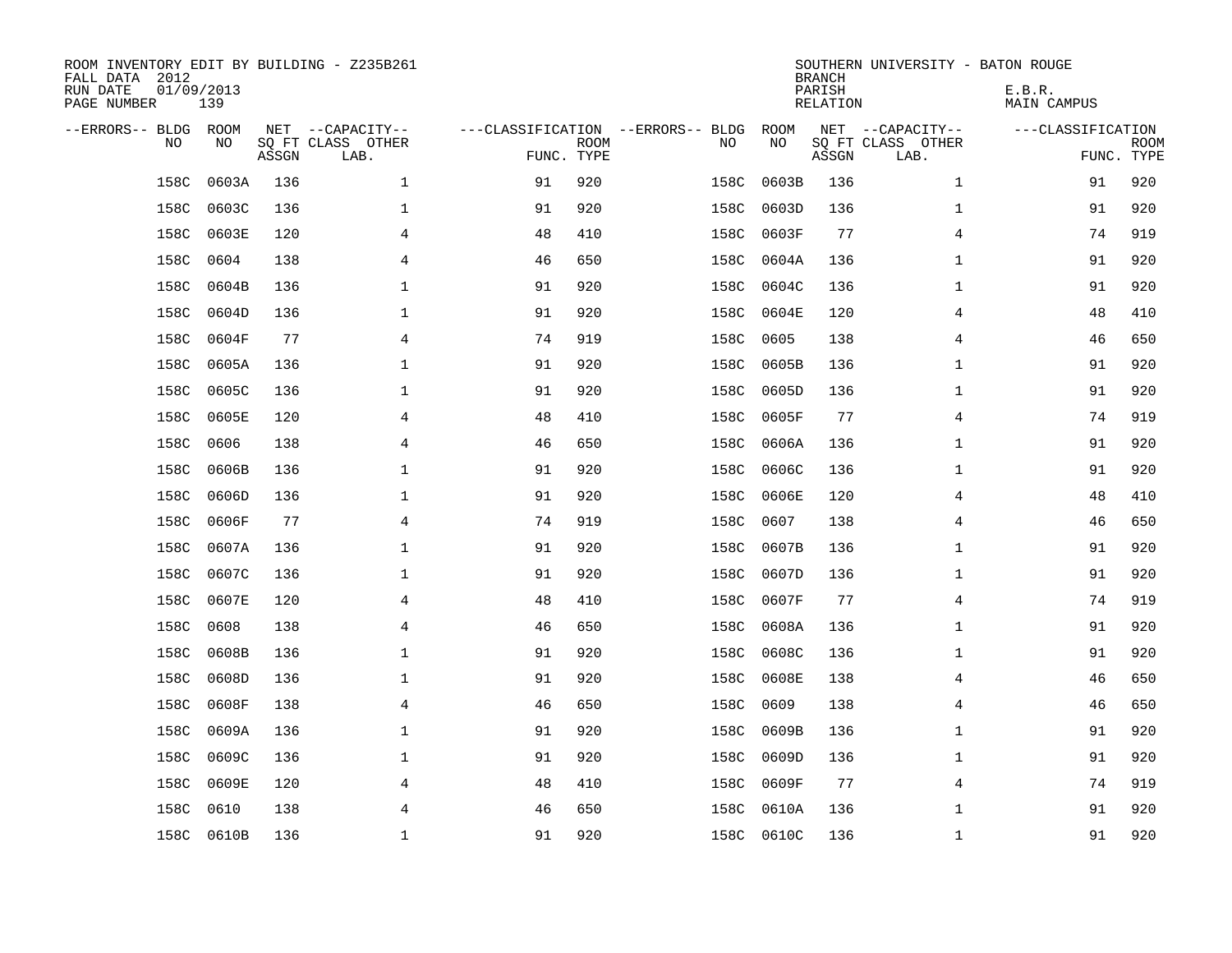| ROOM INVENTORY EDIT BY BUILDING - Z235B261<br>FALL DATA 2012<br>RUN DATE<br>01/09/2013<br>PAGE NUMBER | 140        |       |                           |            |      |                                        |                                                               | <b>BRANCH</b><br>PARISH<br>RELATION | SOUTHERN UNIVERSITY - BATON ROUGE                                                                          | E.B.R.<br>MAIN CAMPUS |                           |
|-------------------------------------------------------------------------------------------------------|------------|-------|---------------------------|------------|------|----------------------------------------|---------------------------------------------------------------|-------------------------------------|------------------------------------------------------------------------------------------------------------|-----------------------|---------------------------|
| --ERRORS-- BLDG ROOM                                                                                  |            |       | NET --CAPACITY--          |            |      | ---CLASSIFICATION --ERRORS-- BLDG ROOM |                                                               |                                     | NET --CAPACITY--                                                                                           | ---CLASSIFICATION     |                           |
| NO.                                                                                                   | NO.        | ASSGN | SO FT CLASS OTHER<br>LAB. | FUNC. TYPE | ROOM | NO                                     | NO                                                            | ASSGN                               | SQ FT CLASS OTHER<br>LAB.                                                                                  |                       | <b>ROOM</b><br>FUNC. TYPE |
|                                                                                                       | 158C 0610D | 136   | $\mathbf 1$               | 91         | 920  |                                        | 158C 0610E                                                    | 120                                 | 4                                                                                                          | 48                    | 410                       |
|                                                                                                       | 158C 0610F | 77    | $\overline{4}$            | 74         | 919  | 158C 0611                              |                                                               | 138                                 | $\overline{4}$                                                                                             | 46                    | 650                       |
|                                                                                                       | 158C 0611A | 136   | $\mathbf{1}$              | 91         | 920  |                                        | 158C 0611B                                                    | 136                                 | $\mathbf{1}$                                                                                               | 91                    | 920                       |
|                                                                                                       | 158C 0611C | 136   | $\mathbf{1}$              | 91         | 920  |                                        | 158C 0611D                                                    | 136                                 | $\mathbf{1}$                                                                                               | 91                    | 920                       |
|                                                                                                       | 158C 0611E | 120   | $\overline{4}$            | 48         | 410  |                                        | 158C 0611F                                                    | 77                                  | $\overline{4}$                                                                                             | 74                    | 919                       |
|                                                                                                       | 158C 0612  | 138   | 4                         | 46         | 650  |                                        | 158C 0612A                                                    | 136                                 | $\mathbf{1}$                                                                                               | 91                    | 920                       |
|                                                                                                       | 158C 0612B | 136   | $\mathbf{1}$              | 91         | 920  |                                        | 158C 0612C                                                    | 136                                 | $\mathbf{1}$                                                                                               | 91                    | 920                       |
|                                                                                                       | 158C 0612D | 136   | $\mathbf{1}$              | 91         | 920  |                                        | 158C 0612E                                                    | 120                                 | $\overline{4}$                                                                                             | 48                    | 410                       |
|                                                                                                       | 158C 0612F | 77    | 4                         | 74         | 919  | 158C 0613                              |                                                               | 138                                 | 4                                                                                                          | 46                    | 650                       |
|                                                                                                       | 158C 0613A | 136   | $\mathbf{1}$              | 91         | 920  |                                        | 158C 0613B                                                    | 136                                 | $\mathbf{1}$                                                                                               | 91                    | 920                       |
|                                                                                                       | 158C 0613C | 136   | $\mathbf{1}$              | 91         | 920  |                                        | 158C 0613D                                                    | 136                                 | $\mathbf{1}$                                                                                               | 91                    | 920                       |
|                                                                                                       | 158C 0613E | 120   | 10                        | 48         | 410  |                                        | 158C 0613F                                                    | 77                                  | $\overline{4}$                                                                                             | 91                    | 920                       |
|                                                                                                       | 158C 0614  | 147   |                           | 51         | 655  |                                        | 158C 0615<br>TOTAL NUMBER CLASSROOMS<br>TOTAL NUMBER LABS 210 | 91                                  | TOTAL NET ASSIGN SQ. FT. IN ROOM FILE<br>TOTAL NUMBER COMPUTER CLASSROOMS<br>TOTAL NUMBER SPECIAL LABS 220 | 51<br>67,896          | 655                       |
|                                                                                                       | 165A 0049  | 100   |                           | 91         | 630  | 165A 0050                              |                                                               | 250                                 |                                                                                                            | 91                    | 315                       |
|                                                                                                       | 165A 0051  | 250   |                           | 91         | 315  | 165A 0052                              |                                                               | 250                                 |                                                                                                            | 91                    | 315                       |
|                                                                                                       | 165A 0053  | 350   |                           | 91         | 315  | 165A 0054                              |                                                               | 300                                 |                                                                                                            | 91                    | 315                       |
|                                                                                                       | 165A 0055  | 250   |                           | 91         | 315  | 165A 0056                              |                                                               | 250                                 |                                                                                                            | 91                    | 315                       |
|                                                                                                       | 165A 0057  | 150   |                           | 91         | 919  | 165A 0058                              |                                                               | 150                                 |                                                                                                            | 91                    | 919                       |
|                                                                                                       | 165A 0059  | 250   |                           | 91         | 315  | 165A 0060                              | TOTAL NUMBER CLASSROOMS<br>TOTAL NUMBER LABS 210              | 250                                 | TOTAL NET ASSIGN SQ. FT. IN ROOM FILE<br>TOTAL NUMBER COMPUTER CLASSROOMS<br>TOTAL NUMBER SPECIAL LABS 220 | 91<br>2,800           | 315                       |
|                                                                                                       | 172A 0101  | 500   |                           | 71         | 745  |                                        | 172A 0102                                                     | 28                                  | TOTAL NET ASSIGN SQ. FT. IN ROOM FILE                                                                      | 71<br>528             | 745                       |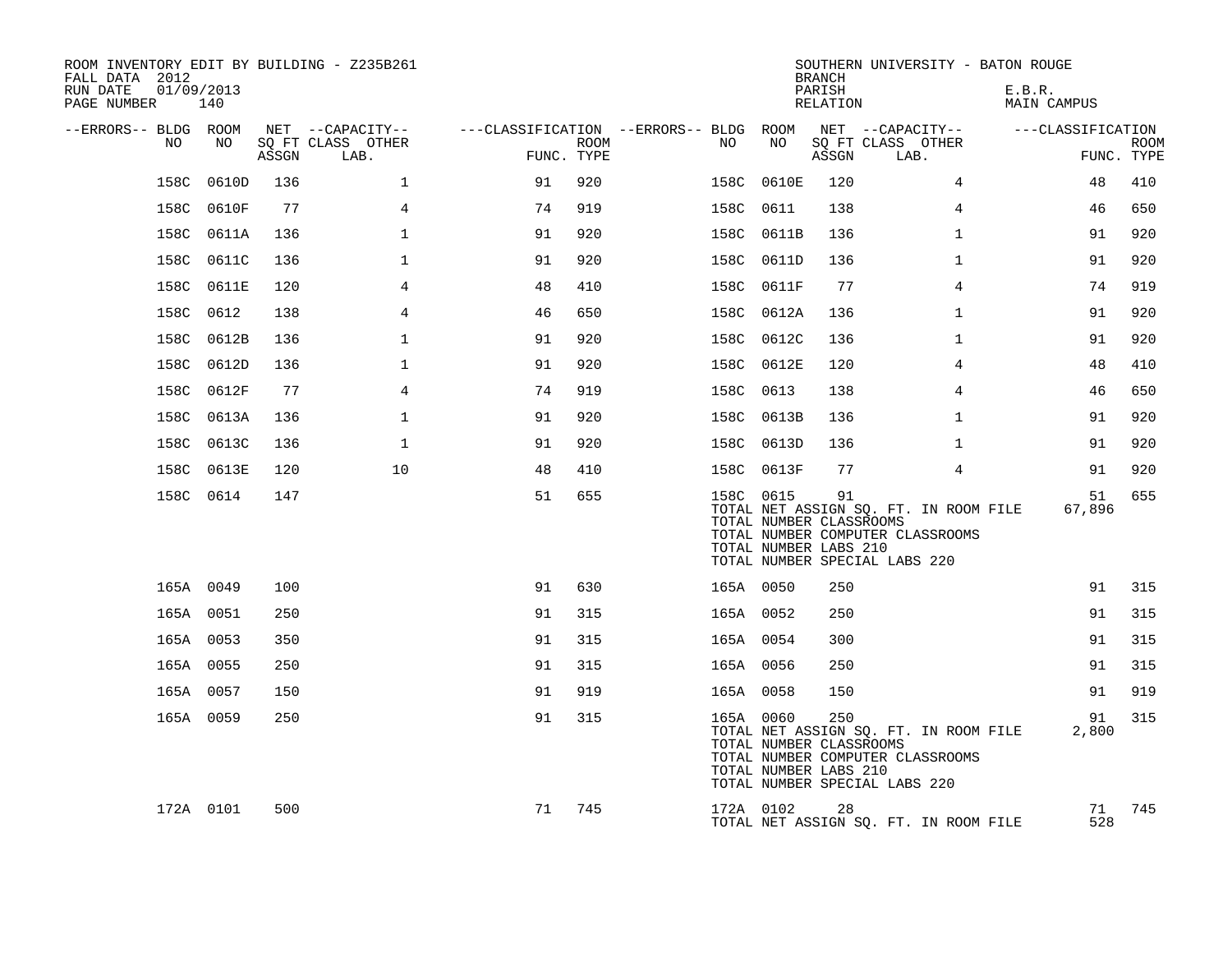| ROOM INVENTORY EDIT BY BUILDING - Z235B261<br>2012<br>FALL DATA<br>01/09/2013<br>RUN DATE<br>PAGE NUMBER 141 | SOUTHERN UNIVERSITY - BATON ROUGE<br><b>BRANCH</b><br>PARISH<br>RELATION                                                                                                                                                                                    | E.B.R.<br>MAIN CAMPUS                          |
|--------------------------------------------------------------------------------------------------------------|-------------------------------------------------------------------------------------------------------------------------------------------------------------------------------------------------------------------------------------------------------------|------------------------------------------------|
| --ERRORS-- BLDG<br>ROOM<br>NET --CAPACITY--<br>SQ FT CLASS OTHER<br>NO.<br>NO.<br>LAB.<br>ASSGN              | ---CLASSIFICATION --ERRORS-- BLDG ROOM<br>NET --CAPACITY--<br>NO<br>SQ FT CLASS OTHER<br>ROOM<br>NO<br>FUNC. TYPE<br>LAB.<br>ASSGN<br>TOTAL NUMBER CLASSROOMS<br>TOTAL NUMBER COMPUTER CLASSROOMS<br>TOTAL NUMBER LABS 210<br>TOTAL NUMBER SPECIAL LABS 220 | ---CLASSIFICATION<br><b>ROOM</b><br>FUNC. TYPE |
| 3250<br>173A 0100                                                                                            | 48<br>570<br>173A 0101<br>630                                                                                                                                                                                                                               | 48<br>570                                      |
| 173A 0103<br>80                                                                                              | 48<br>570<br>TOTAL NET ASSIGN SQ. FT. IN ROOM FILE<br>TOTAL NUMBER CLASSROOMS<br>TOTAL NUMBER COMPUTER CLASSROOMS<br>TOTAL NUMBER LABS 210<br>TOTAL NUMBER SPECIAL LABS 220                                                                                 | 3,960                                          |
| 193A 0100<br>80                                                                                              | 570<br>48<br>TOTAL NET ASSIGN SQ. FT. IN ROOM FILE<br>TOTAL NUMBER CLASSROOMS<br>TOTAL NUMBER COMPUTER CLASSROOMS<br>TOTAL NUMBER LABS 210<br>TOTAL NUMBER SPECIAL LABS 220                                                                                 | 80                                             |